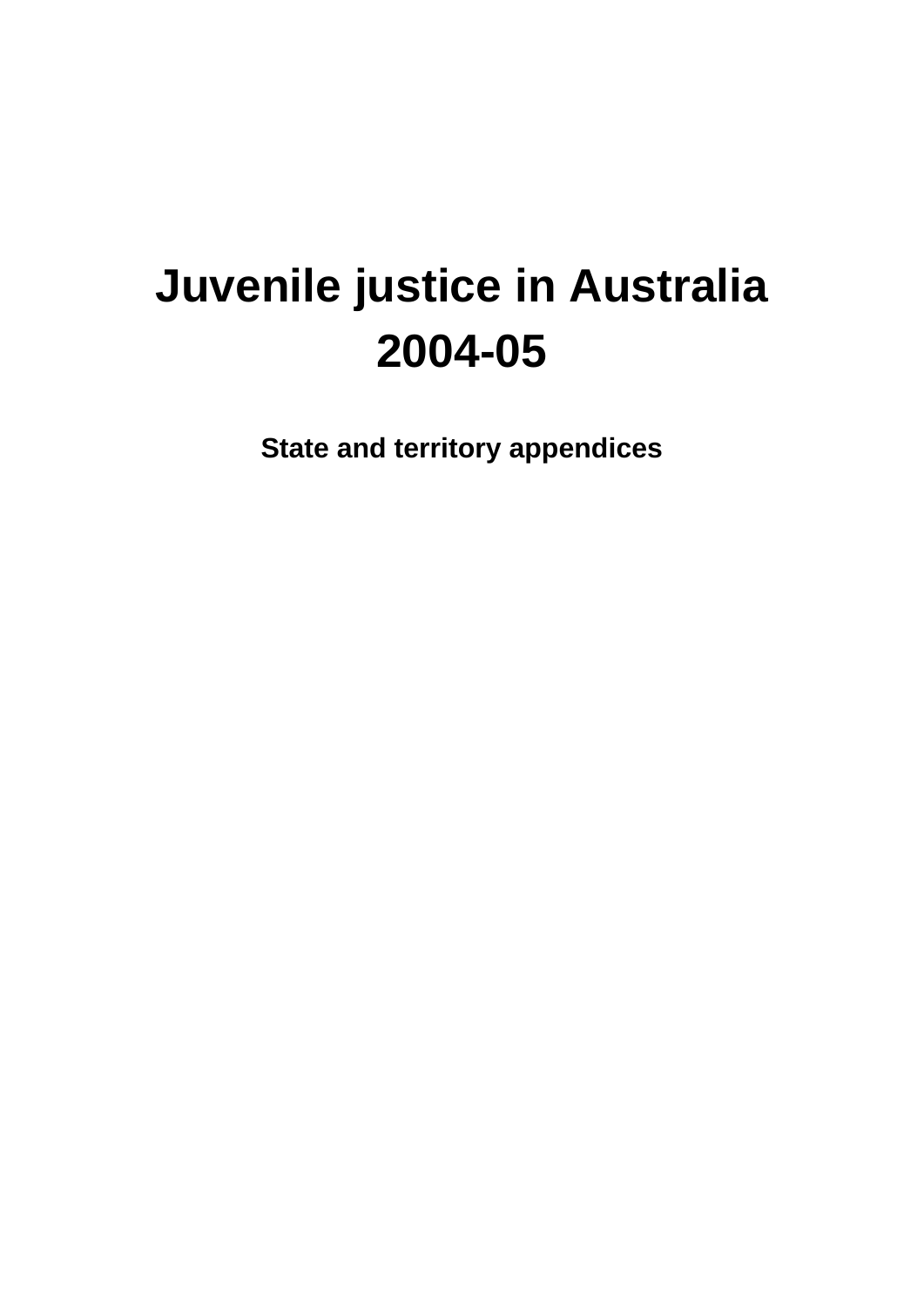### **Symbols used in the tables**

| n.a.                 | not available                                |
|----------------------|----------------------------------------------|
| $\ddot{\phantom{0}}$ | not applicable                               |
|                      | nil or rounded to zero, including null cells |
| n.r.                 | not reported                                 |

### **Note**

Percentages in tables may not add to 100 due to rounding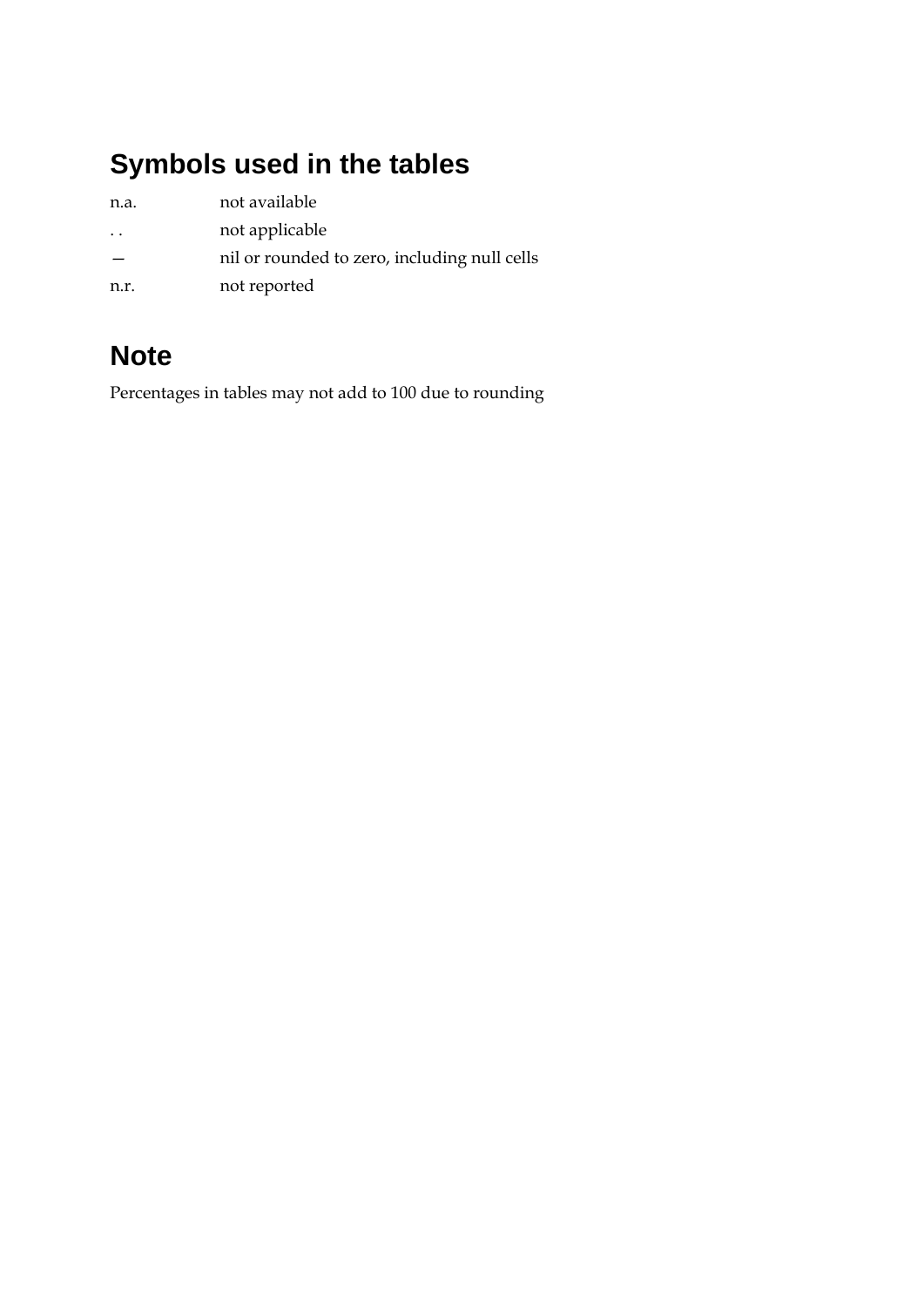# **Contents**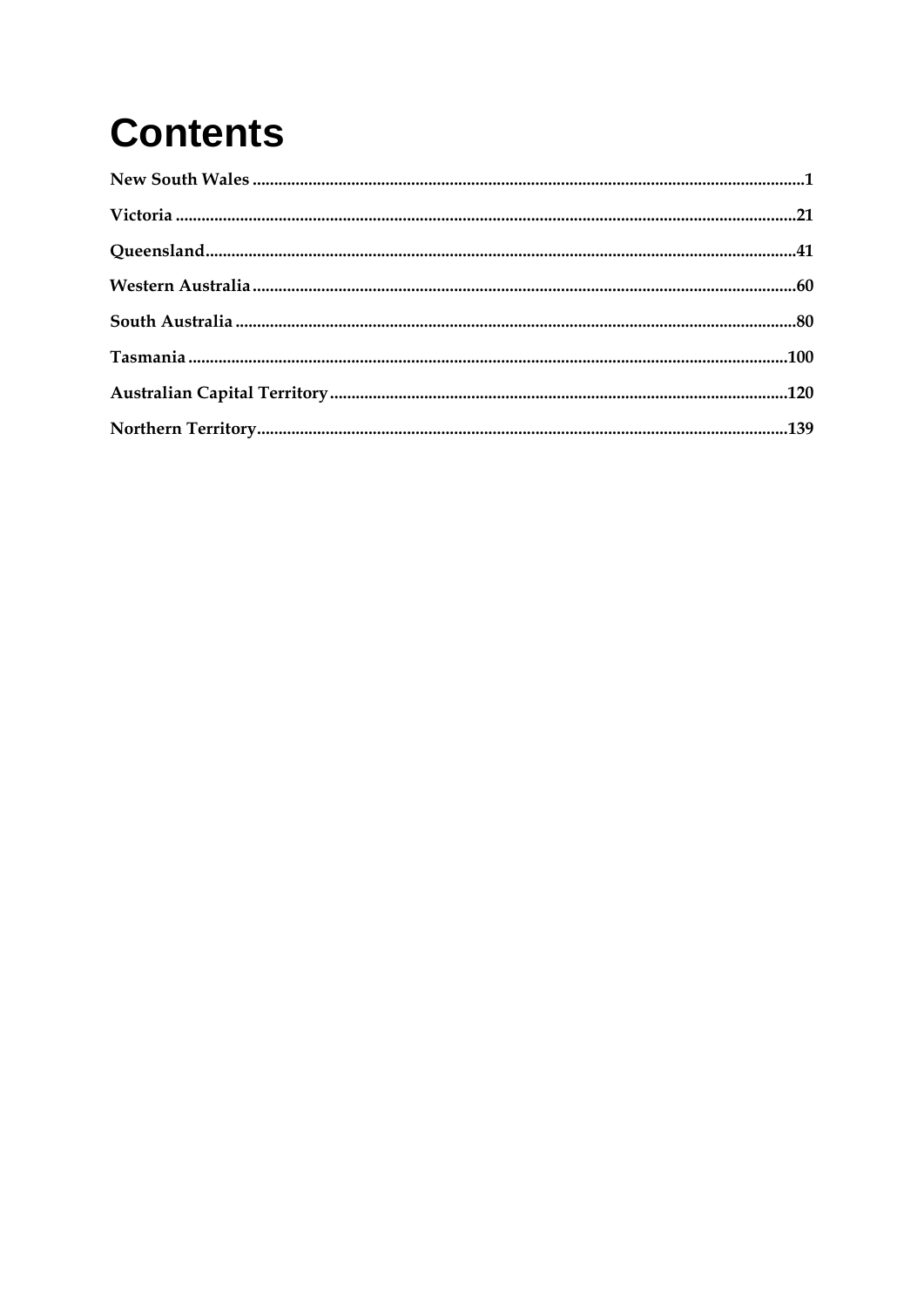## **New South Wales**

**Table 1: Young people under juvenile justice supervision, by age and Indigenous status, New South Wales, 2004–05** 

| <b>Indigenous status</b> | 10                         | 11                       | 12    | 13    | 14    | 15    | 16    | 17    | $18 +$ | Total |  |
|--------------------------|----------------------------|--------------------------|-------|-------|-------|-------|-------|-------|--------|-------|--|
|                          |                            | (number of young people) |       |       |       |       |       |       |        |       |  |
| Indigenous               | 2                          | 12                       | 34    | 78    | 156   | 202   | 245   | 252   | 153    | 1,134 |  |
| Non-Indigenous           | 2                          | 3                        | 19    | 71    | 188   | 347   | 499   | 603   | 360    | 2,092 |  |
| Unknown                  |                            |                          | 1     | 7     | 22    | 41    | 43    | 79    | 65     | 258   |  |
| Total                    | 4                          | 15                       | 54    | 156   | 366   | 590   | 787   | 934   | 578    | 3,484 |  |
|                          | (per cent of young people) |                          |       |       |       |       |       |       |        |       |  |
| Indigenous               | 50.0                       | 80.0                     | 63.0  | 50.0  | 42.6  | 34.2  | 31.1  | 27.0  | 26.5   | 32.5  |  |
| Non-Indigenous           | 50.0                       | 20.0                     | 35.2  | 45.5  | 51.4  | 58.8  | 63.4  | 64.6  | 62.3   | 60.0  |  |
| Unknown                  |                            |                          | 1.9   | 4.5   | 6.0   | 6.9   | 5.5   | 8.5   | 11.2   | 7.4   |  |
| Total                    | 100.0                      | 100.0                    | 100.0 | 100.0 | 100.0 | 100.0 | 100.0 | 100.0 | 100.0  | 100.0 |  |

*Note:* Age is calculated as at first date of supervision during 2004–05.

| Table 2: Young people under juvenile justice supervision, by age and sex, |  |
|---------------------------------------------------------------------------|--|
| New South Wales, 2004–05                                                  |  |

| <b>Sex</b>               | 10    | 11    | 12             | 13    | 14    | 15                         | 16    | 17    | $18+$ | Total |
|--------------------------|-------|-------|----------------|-------|-------|----------------------------|-------|-------|-------|-------|
| (number of young people) |       |       |                |       |       |                            |       |       |       |       |
| Male                     | 3     | 13    | 47             | 124   | 281   | 479                        | 668   | 825   | 517   | 2,957 |
| Female                   | 1     | 2     | $\overline{7}$ | 32    | 85    | 111                        | 119   | 109   | 61    | 527   |
| Total                    | 4     | 15    | 54             | 156   | 366   | 590                        | 787   | 934   | 578   | 3,484 |
|                          |       |       |                |       |       | (per cent of young people) |       |       |       |       |
| Male                     | 75.0  | 86.7  | 87.0           | 79.5  | 76.8  | 81.2                       | 84.9  | 88.3  | 89.4  | 84.9  |
| Female                   | 25.0  | 13.3  | 13.0           | 20.5  | 23.2  | 18.8                       | 15.1  | 11.7  | 10.6  | 15.1  |
| Total                    | 100.0 | 100.0 | 100.0          | 100.0 | 100.0 | 100.0                      | 100.0 | 100.0 | 100.0 | 100.0 |

*Note:* Age is calculated as at first date of supervision during 2004–05.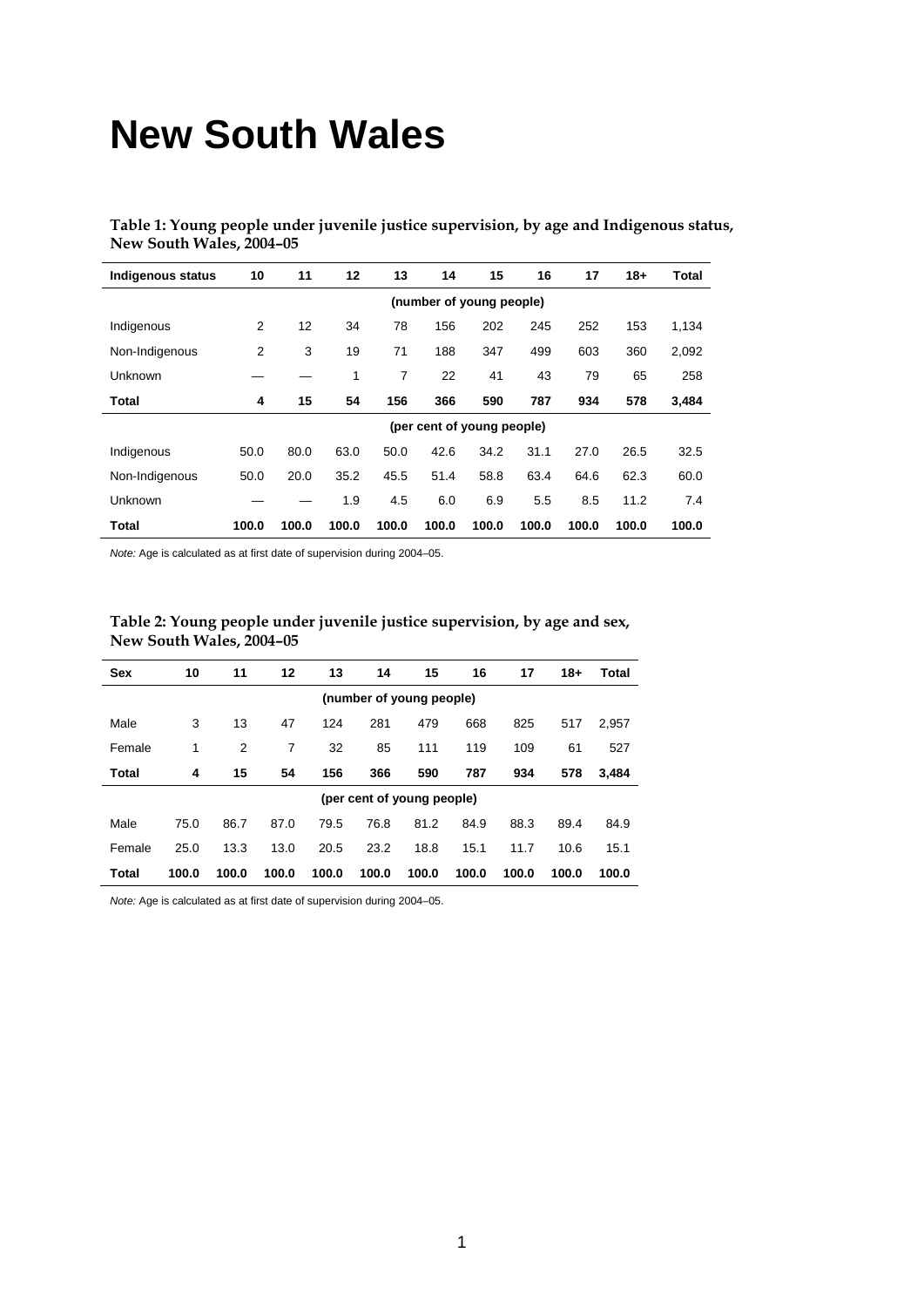| <b>Indigenous status</b> | 10   | 11                       | 12   | 13   | 14   | 15   | 16                         | 17   | $18+$ | <b>Unknown</b> | <b>Total</b> |
|--------------------------|------|--------------------------|------|------|------|------|----------------------------|------|-------|----------------|--------------|
|                          |      | (number of young people) |      |      |      |      |                            |      |       |                |              |
| Indigenous               | 14   | 44                       | 97   | 208  | 225  | 224  | 188                        | 110  | 23    | 1              | 1,134        |
| Non-Indigenous           | 10   | 19                       | 67   | 173  | 336  | 480  | 487                        | 403  | 110   | 7              | 2,092        |
| Unknown                  | 2    | —                        | 6    | 13   | 34   | 45   | 58                         | 70   | 27    | 3              | 258          |
| Total                    | 26   | 63                       | 170  | 394  | 595  | 749  | 733                        | 583  | 160   | 11             | 3,484        |
|                          |      |                          |      |      |      |      | (per cent of young people) |      |       |                |              |
| Indigenous               | 53.8 | 69.8                     | 57.1 | 52.8 | 37.8 | 29.9 | 25.6                       | 18.9 | 14.4  | 9.1            | 32.5         |
| Non-Indigenous           | 38.5 | 30.2                     | 39.4 | 43.9 | 56.5 | 64.1 | 66.4                       | 69.1 | 68.8  | 63.6           | 60           |
| Unknown                  | 7.7  | —                        | 3.5  | 3.3  | 5.7  | 6    | 7.9                        | 12   | 16.9  | 27.3           | 7.4          |
| Total                    | 100  | 100                      | 100  | 100  | 100  | 100  | 100                        | 100  | 100   | 100            | 100          |

#### **Table 3: Young people, age at first juvenile justice supervision, by Indigenous status, New South Wales, 2004–05**

**Table 4: Young people, age at first juvenile justice supervision, by sex, New South Wales, 2004–05** 

| <b>Sex</b>               | 10             | 11    | 12    | 13    | 14    | 15                         | 16    | 17    | $18+$ | <b>Unknown</b> | Total |
|--------------------------|----------------|-------|-------|-------|-------|----------------------------|-------|-------|-------|----------------|-------|
| (number of young people) |                |       |       |       |       |                            |       |       |       |                |       |
| Male                     | 24             | 59    | 145   | 315   | 488   | 616                        | 635   | 522   | 144   | 9              | 2,957 |
| Female                   | $\overline{2}$ | 4     | 25    | 79    | 107   | 133                        | 98    | 61    | 16    | $\overline{2}$ | 527   |
| <b>Total</b>             | 26             | 63    | 170   | 394   | 595   | 749                        | 733   | 583   | 160   | 11             | 3,484 |
|                          |                |       |       |       |       | (per cent of young people) |       |       |       |                |       |
| Male                     | 92.3           | 93.7  | 85.3  | 79.9  | 82.0  | 82.2                       | 86.6  | 89.5  | 90.0  | 81.8           | 84.9  |
| Female                   | 7.7            | 6.3   | 14.7  | 20.1  | 18.0  | 17.8                       | 13.4  | 10.5  | 10.0  | 18.2           | 15.1  |
| <b>Total</b>             | 100.0          | 100.0 | 100.0 | 100.0 | 100.0 | 100.0                      | 100.0 | 100.0 | 100.0 | 100.0          | 100.0 |

#### **Table 5: Young people, average daily number in community supervision, by sex, New South Wales, 2000–01 to 2004–05**

| Year        | Male  | Female | Total |
|-------------|-------|--------|-------|
| 2000-01     | 1.094 | 184    | 1,278 |
| $2001 - 02$ | 1.105 | 190    | 1,296 |
| $2002 - 03$ | 1,116 | 212    | 1,328 |
| 2003-04     | 1,088 | 198    | 1,286 |
| $2004 - 05$ | 1.064 | 176    | 1.240 |

*Notes*

1. Client numbers in NSW increased during 2003-04 and 2004-05 due to new legislation for supervised bail.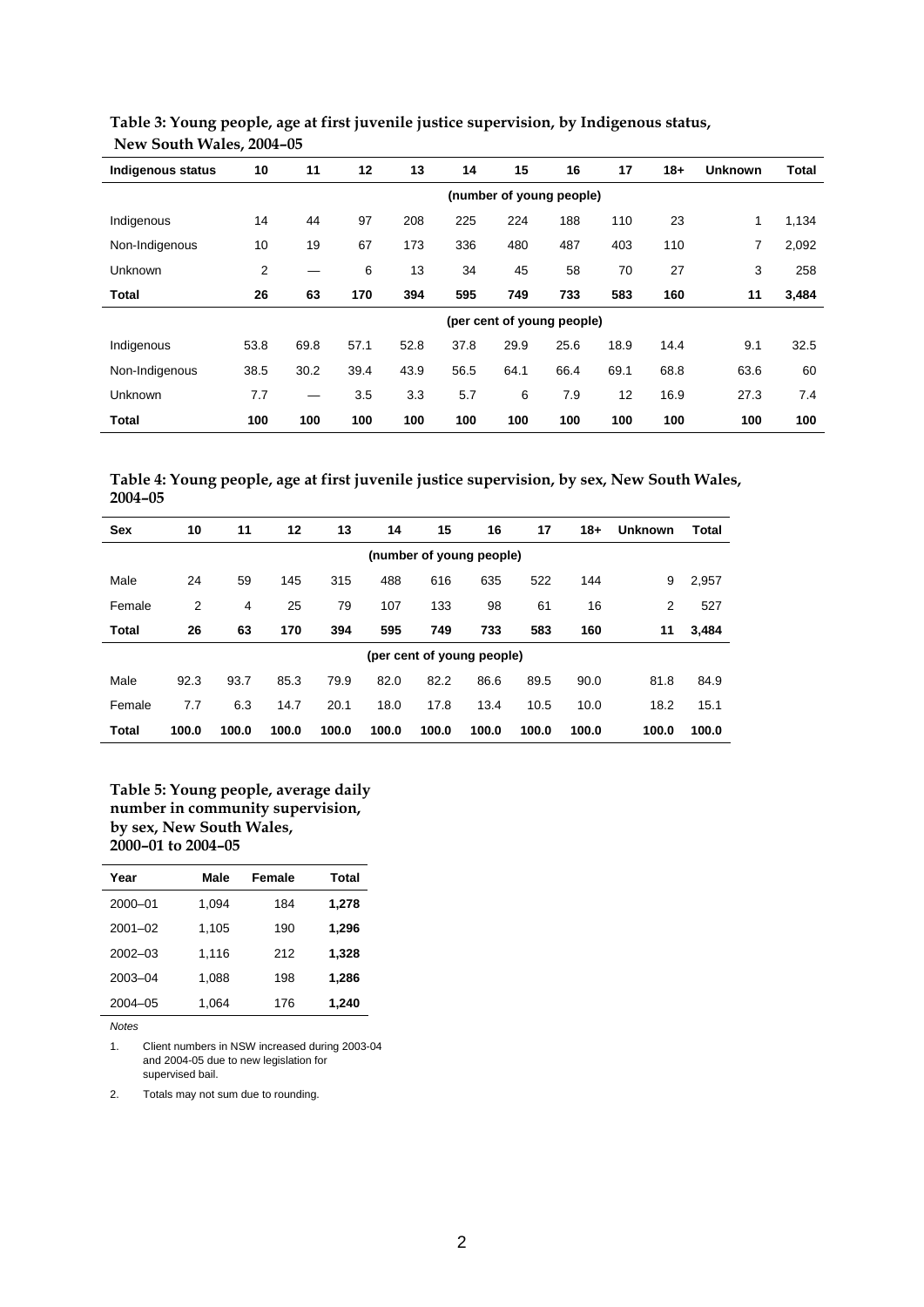| Year        | 10 | 11 | 12 | 13 | 14  | 15  | 16  | 17  | $18+$ | <b>Total</b> |
|-------------|----|----|----|----|-----|-----|-----|-----|-------|--------------|
| $2000 - 01$ |    | 3  | 16 | 57 | 143 | 257 | 342 | 348 | 112   | 1,278        |
| $2001 - 02$ |    | 4  | 16 | 62 | 152 | 266 | 358 | 331 | 107   | 1,296        |
| $2002 - 03$ |    |    | 22 | 71 | 141 | 257 | 370 | 344 | 117   | 1,328        |
| 2003-04     |    | 5  | 22 | 63 | 152 | 243 | 345 | 348 | 108   | 1,286        |
| $2004 - 05$ |    | 6  | 16 | 66 | 150 | 243 | 325 | 330 | 104   | 1,240        |

**Table 6: Young people, average daily number in community supervision, by age, New South Wales, 2000–01 to 2004–05** 

l.

1. Age is calculated as at first date of community supervision in the year.

2. Totals may not sum due to rounding.

#### **Table 7: Young people, average daily number in community supervision, by Indigenous status, New South Wales, 2000–01 to 2004–05**

| Year        | Indigenous | Non-<br>Indigenous | Unknown/<br>not recorded | Total |
|-------------|------------|--------------------|--------------------------|-------|
| 2000-01     | 368        | 601                | 308                      | 1,278 |
| $2001 - 02$ | 357        | 753                | 185                      | 1,296 |
| $2002 - 03$ | 390        | 788                | 149                      | 1,328 |
| 2003-04     | 429        | 753                | 104                      | 1,286 |
| $2004 - 05$ | 419        | 731                | 90                       | 1,240 |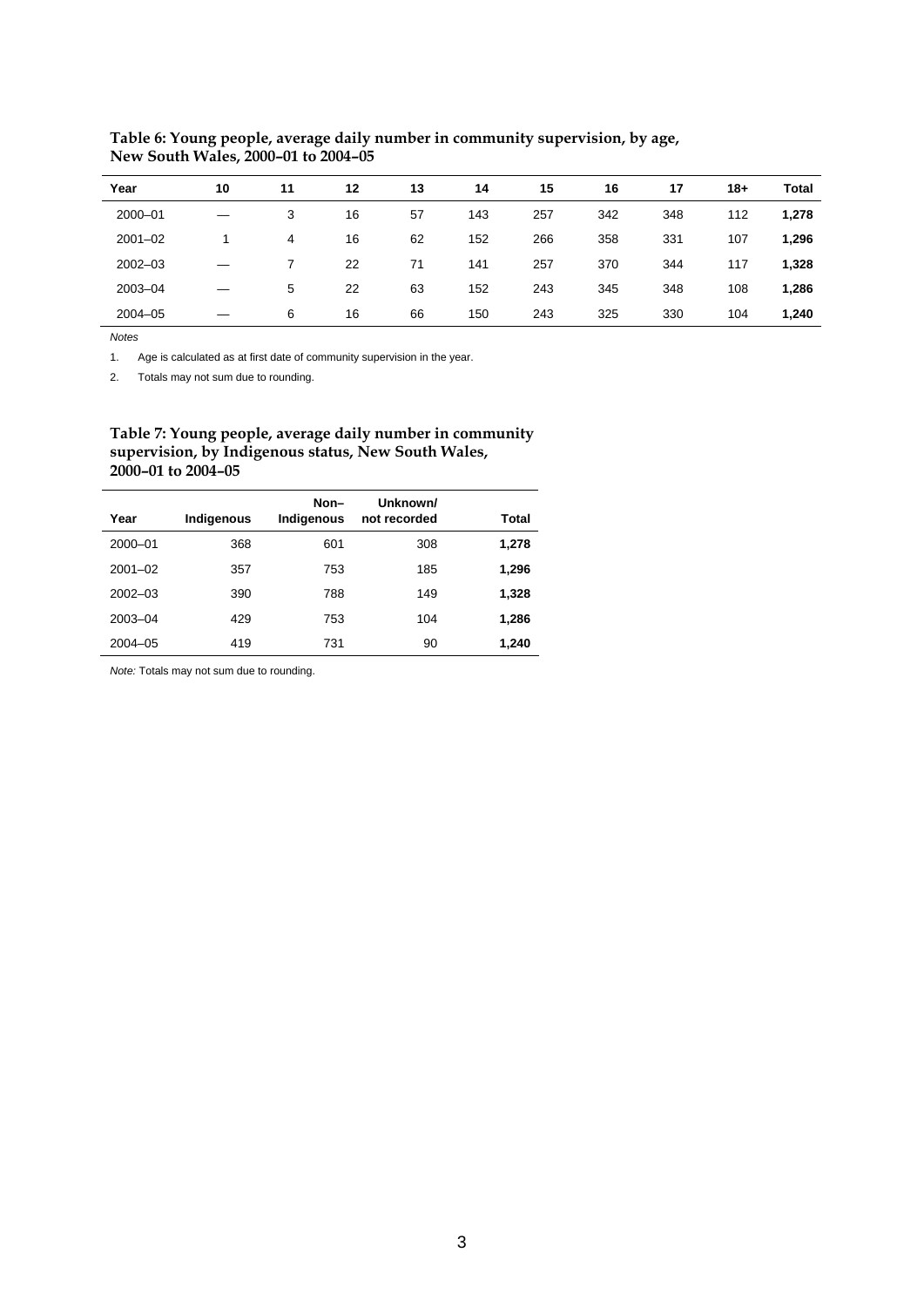|                   | <b>Male</b> |    |    |                |              |                |                |                |        |              |
|-------------------|-------------|----|----|----------------|--------------|----------------|----------------|----------------|--------|--------------|
| Indigenous status | 10          | 11 | 12 | 13             | 14           | 15             | 16             | 17             | $18 +$ | <b>Total</b> |
| Indigenous        |             | 5  | 13 | 24             | 49           | 67             | 82             | 79             | 21     | 340          |
| Non-Indigenous    |             |    | 3  | 28             | 60           | 122            | 183            | 192            | 61     | 649          |
| Unknown           |             |    |    | 1              | 7            | 14             | 16             | 24             | 13     | 75           |
| <b>Total</b>      |             | 5  | 15 | 53             | 116          | 203            | 281            | 295            | 95     | 1,064        |
|                   |             |    |    |                | Female       |                |                |                |        |              |
|                   | 10          | 11 | 12 | 13             | 14           | 15             | 16             | 17             | $18 +$ | <b>Total</b> |
| Indigenous        |             |    |    | 8              | 19           | 16             | 18             | 16             | 3      | 79           |
| Non-Indigenous    |             |    |    | 4              | 12           | 21             | 23             | 16             | 6      | 82           |
| Unknown           |             |    |    | 1              | 3            | $\overline{4}$ | $\overline{4}$ | $\overline{4}$ |        | 15           |
| <b>Total</b>      |             |    |    | 13             | 33           | 41             | 44             | 35             | 9      | 176          |
|                   |             |    |    |                | <b>Total</b> |                |                |                |        |              |
|                   | 10          | 11 | 12 | 13             | 14           | 15             | 16             | 17             | $18 +$ | <b>Total</b> |
| Indigenous        |             | 5  | 13 | 32             | 68           | 83             | 100            | 94             | 24     | 419          |
| Non-Indigenous    |             |    | 3  | 32             | 72           | 143            | 205            | 208            | 67     | 731          |
| Unknown           |             |    |    | $\overline{2}$ | 10           | 18             | 20             | 27             | 13     | 90           |
| <b>Total</b>      |             | 6  | 16 | 66             | 150          | 243            | 325            | 330            | 104    | 1,240        |

#### **Table 8: Young people, average daily number in community supervision, by age, sex and Indigenous status, New South Wales, 2004–05**

*Notes*

1. Age is calculated as at first date of community supervision during 2004–05.

2. Totals may not sum due to rounding.

#### **Table 9: Young people, average daily number in detention, by sex, New South Wales, 2000–01 to 2004–05**

| Year        | Male | Female | Total |
|-------------|------|--------|-------|
| 2000-01     | 297  | 27     | 324   |
| $2001 - 02$ | 283  | 30     | 313   |
| $2002 - 03$ | 283  | 21     | 304   |
| 2003-04     | 298  | 17     | 315   |
| $2004 - 05$ | 271  | 16     | 288   |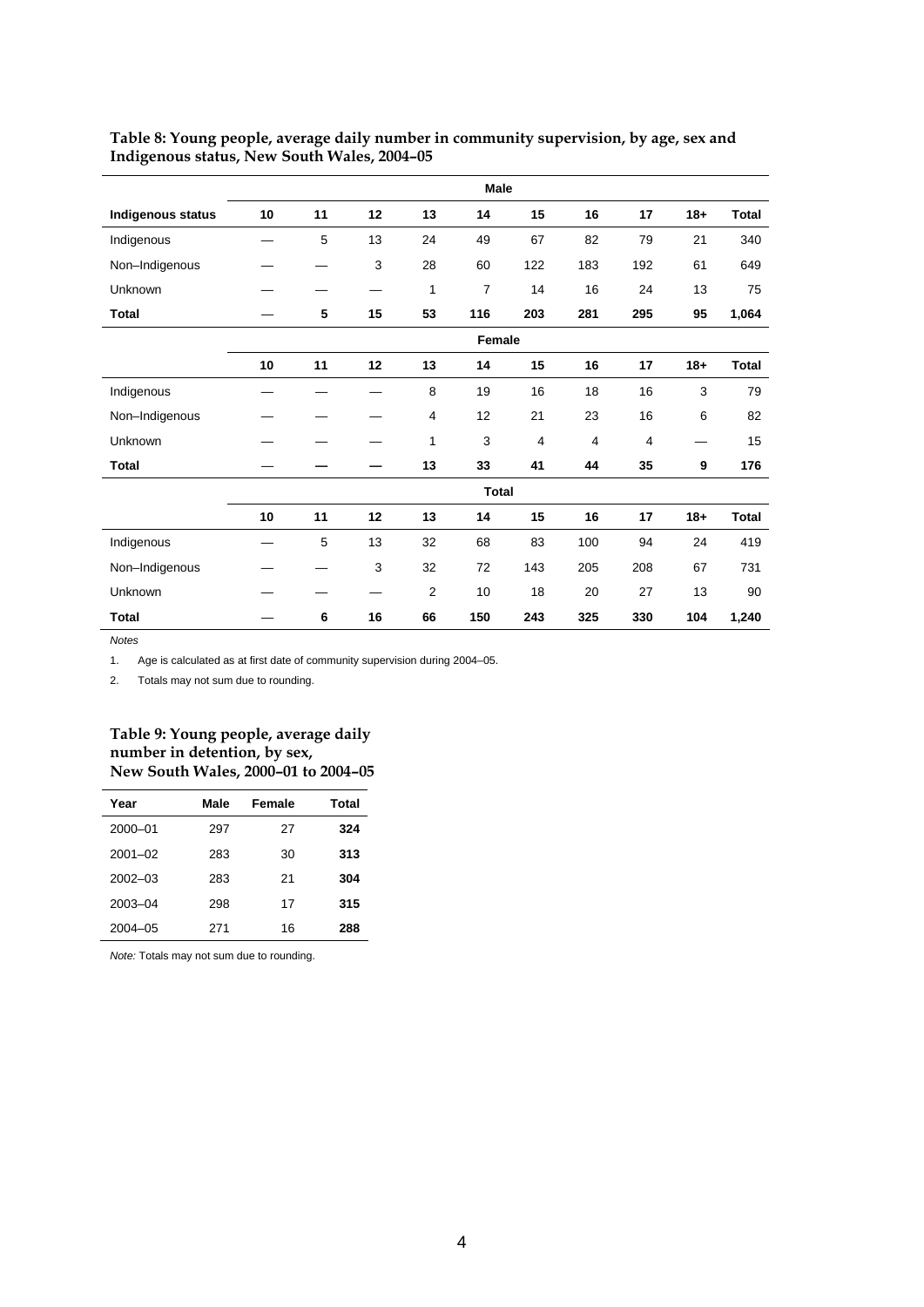| Year        | 10 | 11 | 12 | 13 | 14 | 15 | 16 | 17 | $18+$ | Total |
|-------------|----|----|----|----|----|----|----|----|-------|-------|
| 2000-01     |    |    | 5  | 12 | 29 | 52 | 91 | 96 | 39    | 324   |
| $2001 - 02$ |    |    | 4  | 12 | 28 | 52 | 83 | 94 | 39    | 313   |
| $2002 - 03$ |    |    | 2  | 16 | 25 | 48 | 85 | 92 | 35    | 304   |
| 2003-04     |    |    | 5  | 10 | 32 | 44 | 79 | 94 | 48    | 315   |
| $2004 - 05$ |    | 2  | 5  | 14 | 27 | 49 | 63 | 81 | 46    | 288   |

**Table 10: Young people, average daily number in detention, by age, New South Wales, 2000–01 to 2004–05** 

l,

1. Age is calculated as at first date of detention supervision that year.

2. Totals may not sum due to rounding.

#### **Table 11: Young people, average daily number in detention, by Indigenous status, New South Wales, 2000–01 to 2004–05**

| Year        | Indigenous | Non-<br>Indigenous | Unknown/<br>not recorded | Total |
|-------------|------------|--------------------|--------------------------|-------|
| 2000-01     | 125        | 161                | 38                       | 324   |
| $2001 - 02$ | 129        | 172                | 11                       | 313   |
| $2002 - 03$ | 122        | 172                | 10                       | 304   |
| 2003-04     | 128        | 174                | 13                       | 315   |
| $2004 - 05$ | 126        | 153                | 8                        | 288   |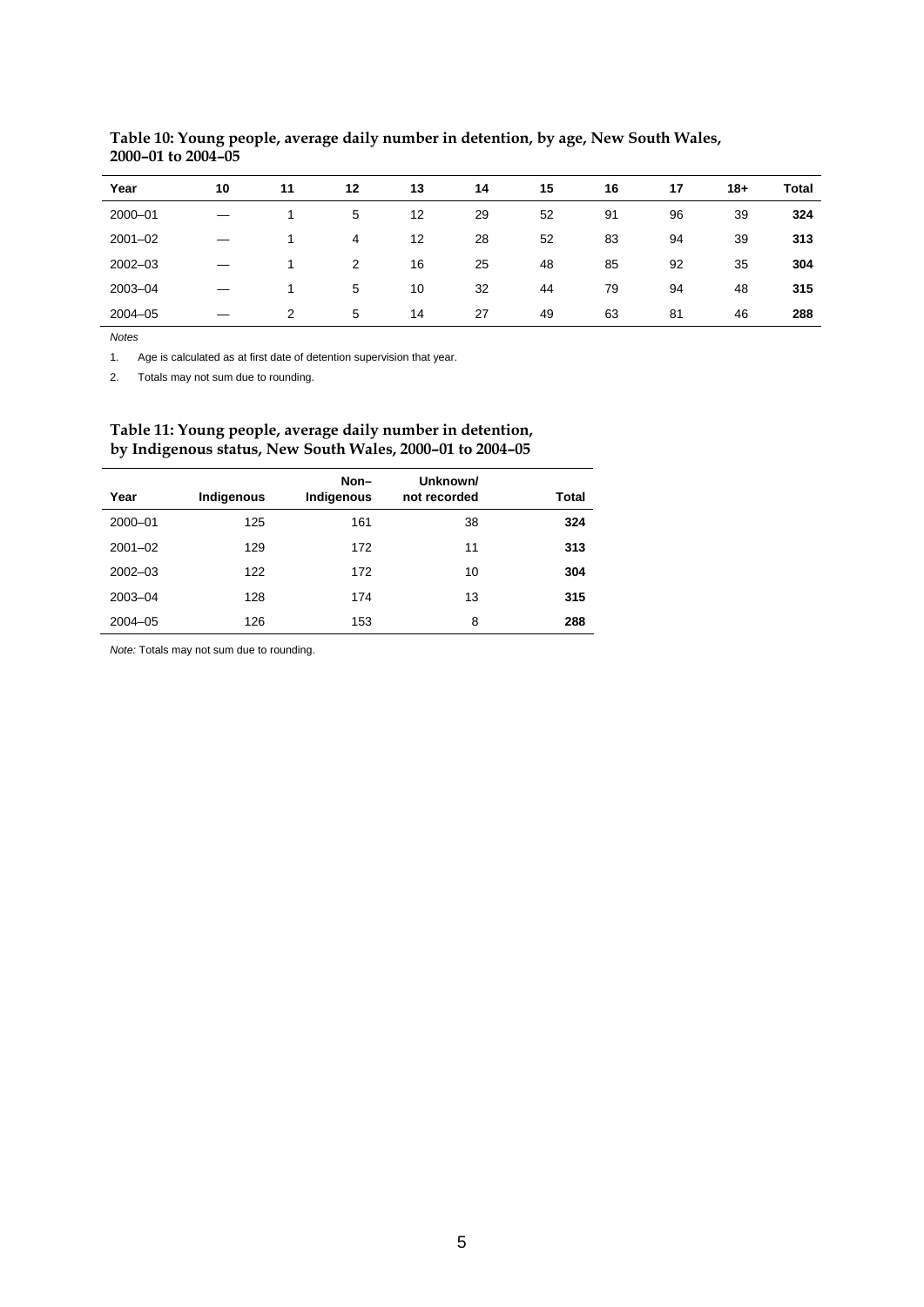|                   |    |                |                |                | Male         |                |                |                |                |                |
|-------------------|----|----------------|----------------|----------------|--------------|----------------|----------------|----------------|----------------|----------------|
| Indigenous status | 10 | 11             | 12             | 13             | 14           | 15             | 16             | 17             | $18+$          | <b>Total</b>   |
| Indigenous        |    | $\overline{2}$ | $\overline{4}$ | 9              | 16           | 27             | 23             | 27             | 10             | 119            |
| Non-Indigenous    |    |                |                | $\overline{4}$ | 8            | 19             | 36             | 49             | 30             | 145            |
| Unknown           |    |                |                |                | 1            | 1              | 1              | 1              | $\overline{4}$ | $\overline{7}$ |
| <b>Total</b>      |    | $\mathbf{2}$   | 5              | 13             | 25           | 46             | 60             | 76             | 45             | 271            |
|                   |    |                |                |                | Female       |                |                |                |                |                |
|                   | 10 | 11             | 12             | 13             | 14           | 15             | 16             | 17             | $18 +$         | <b>Total</b>   |
| Indigenous        |    |                |                | 1              | 1            | $\overline{2}$ | 1              | $\overline{2}$ |                | 8              |
| Non-Indigenous    |    |                |                |                | 1            | 1              | $\overline{2}$ | $\overline{2}$ | 1              | 8              |
| Unknown           |    |                |                |                |              |                |                |                |                |                |
| <b>Total</b>      |    |                |                | 1              | $\mathbf{2}$ | 3              | 4              | 5              | 1              | 16             |
|                   |    |                |                |                | <b>Total</b> |                |                |                |                |                |
|                   | 10 | 11             | 12             | 13             | 14           | 15             | 16             | 17             | $18+$          | <b>Total</b>   |
| Indigenous        |    | $\overline{2}$ | 5              | 9              | 18           | 29             | 25             | 29             | 10             | 126            |
| Non-Indigenous    |    |                | $\mathbf{1}$   | $\overline{4}$ | 9            | 20             | 38             | 51             | 31             | 153            |
| Unknown           |    |                |                |                | 1            | 1              | 1              | 1              | $\overline{4}$ | 8              |
| <b>Total</b>      |    | $\overline{2}$ | 5              | 14             | 27           | 49             | 63             | 81             | 46             | 288            |

#### **Table 12: Young people, average daily number in detention, by age, sex and Indigenous status, New South Wales, 2004–05**

*Notes*

1. Age is calculated as at first date of detention supervision during 2004–05.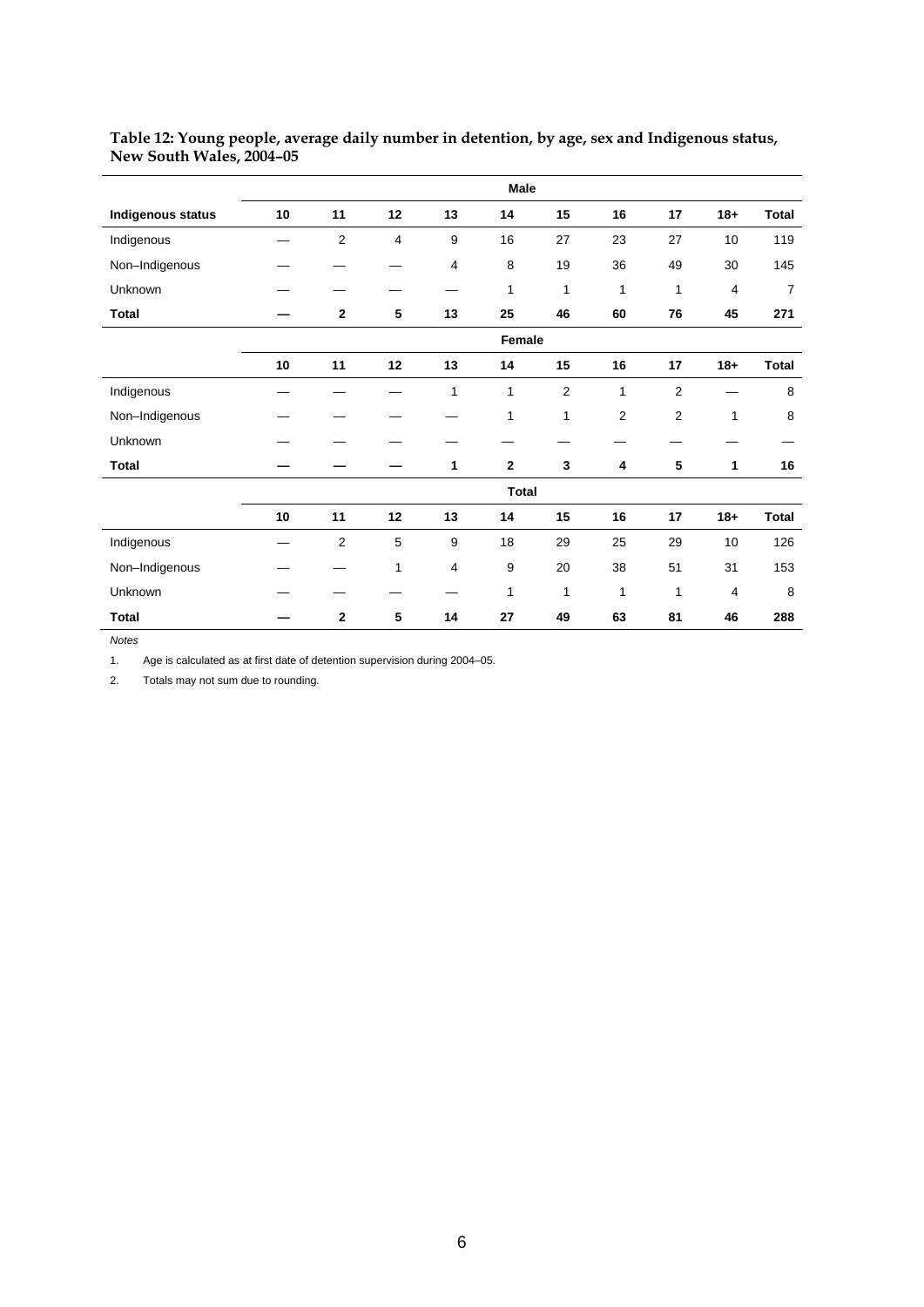#### **Table 13: Young people, completed** *supervision periods***, by number and average length, New South Wales, 2004–05**

| <b>Number</b> | <7 days | 7 to <14<br>days | 14 days<br>to $<$ 1<br>month | 1 to $<$ 3<br>months | $3$ to $<$ 6<br>months | $6$ to $< 9$<br>months     | $9$ to $<$ 12<br>months | 12 to<br>$24$<br>months | 24<br>months+ | Total |
|---------------|---------|------------------|------------------------------|----------------------|------------------------|----------------------------|-------------------------|-------------------------|---------------|-------|
|               |         |                  |                              |                      |                        | (number of young people)   |                         |                         |               |       |
| $\mathbf{1}$  | 485     | 29               | 52                           | 134                  | 255                    | 313                        | 241                     | 391                     | 89            | 1,989 |
| 2             | 133     | 12               | 26                           | 56                   | 69                     | 37                         | 23                      | 16                      |               | 372   |
| 3             | 49      | 12               | 20                           | 29                   | 20                     | 7                          | 2                       |                         |               | 139   |
| $4+$          | 26      | 21               | 16                           | 12                   | 6                      | 1                          | 1                       |                         |               | 83    |
| Total         | 693     | 74               | 114                          | 231                  | 350                    | 358                        | 267                     | 407                     | 89            | 2,583 |
|               |         |                  |                              |                      |                        | (per cent of young people) |                         |                         |               |       |
| $\mathbf{1}$  | 24.4    | 1.5              | 2.6                          | 6.7                  | 12.8                   | 15.7                       | 12.1                    | 19.7                    | 4.5           | 100.0 |
| 2             | 35.8    | 3.2              | 7.0                          | 15.1                 | 18.5                   | 9.9                        | 6.2                     | 4.3                     |               | 100.0 |
| 3             | 35.3    | 8.6              | 14.4                         | 20.9                 | 14.4                   | 5.0                        | 1.4                     |                         |               | 100.0 |
| $4+$          | 31.3    | 25.3             | 19.3                         | 14.5                 | 7.2                    | 1.2                        | 1.2                     |                         |               | 100.0 |

*Notes* 

l.

1. *Supervision periods* that began prior to 1 July 2000 have been excluded from this table.

2. Where a young person has completed more than one *supervision period* during the year, the lengths have been averaged so that each young person is represented in this table once.

#### **Table 14: Proportion of person days in supervision, by** *supervision period* **length and episode type, New South Wales, 2004-05 (per cent)**

|                                 | Episode type                  |                               |                               |                               |                           |       |                                   |
|---------------------------------|-------------------------------|-------------------------------|-------------------------------|-------------------------------|---------------------------|-------|-----------------------------------|
| Length of supervision<br>period | Pre-<br>sentence<br>community | Pre-<br>sentence<br>detention | <b>Sentenced</b><br>community | <b>Sentenced</b><br>detention | <b>Sentenced</b><br>other | Total | Total<br>number of<br>days ('000) |
|                                 |                               |                               |                               | (per cent of person days)     |                           |       |                                   |
| Less than 7 days                | 0.5                           | 95.5                          | 0.2                           | 3.8                           | 0.1                       | 100.0 | 2                                 |
| 7 to less than 14 days          | 7.5                           | 81.0                          |                               | 10.4                          | 1.1                       | 100.0 | 1                                 |
| 14 days to less than 1<br>month | 20.7                          | 56.0                          | 11.4                          | 11.4                          | 0.4                       | 100.0 | 3                                 |
| 1 to 3 months                   | 35.4                          | 22.7                          | 32.4                          | 6.9                           | 2.6                       | 100.0 | 17                                |
| 3 to 6 months                   | 14.5                          | 6.9                           | 66.2                          | 5.2                           | 7.2                       | 100.0 | 51                                |
| 6 to 9 months                   | 7.8                           | 3.9                           | 71.8                          | 5.0                           | 11.6                      | 100.0 | 84                                |
| 9 to 12 months                  | 5.6                           | 5.3                           | 70.3                          | 5.4                           | 13.3                      | 100.0 | 86                                |
| 12 to 24 months                 | 5.6                           | 10.5                          | 61.3                          | 8.6                           | 14.1                      | 100.0 | 220                               |
| $24+$ months                    | 5.3                           | 17.3                          | 40.8                          | 22.8                          | 13.8                      | 100.0 | 99                                |
| Total                           | 7.6                           | 10.6                          | 59.6                          | 9.7                           | 12.4                      | 100.0 | 563                               |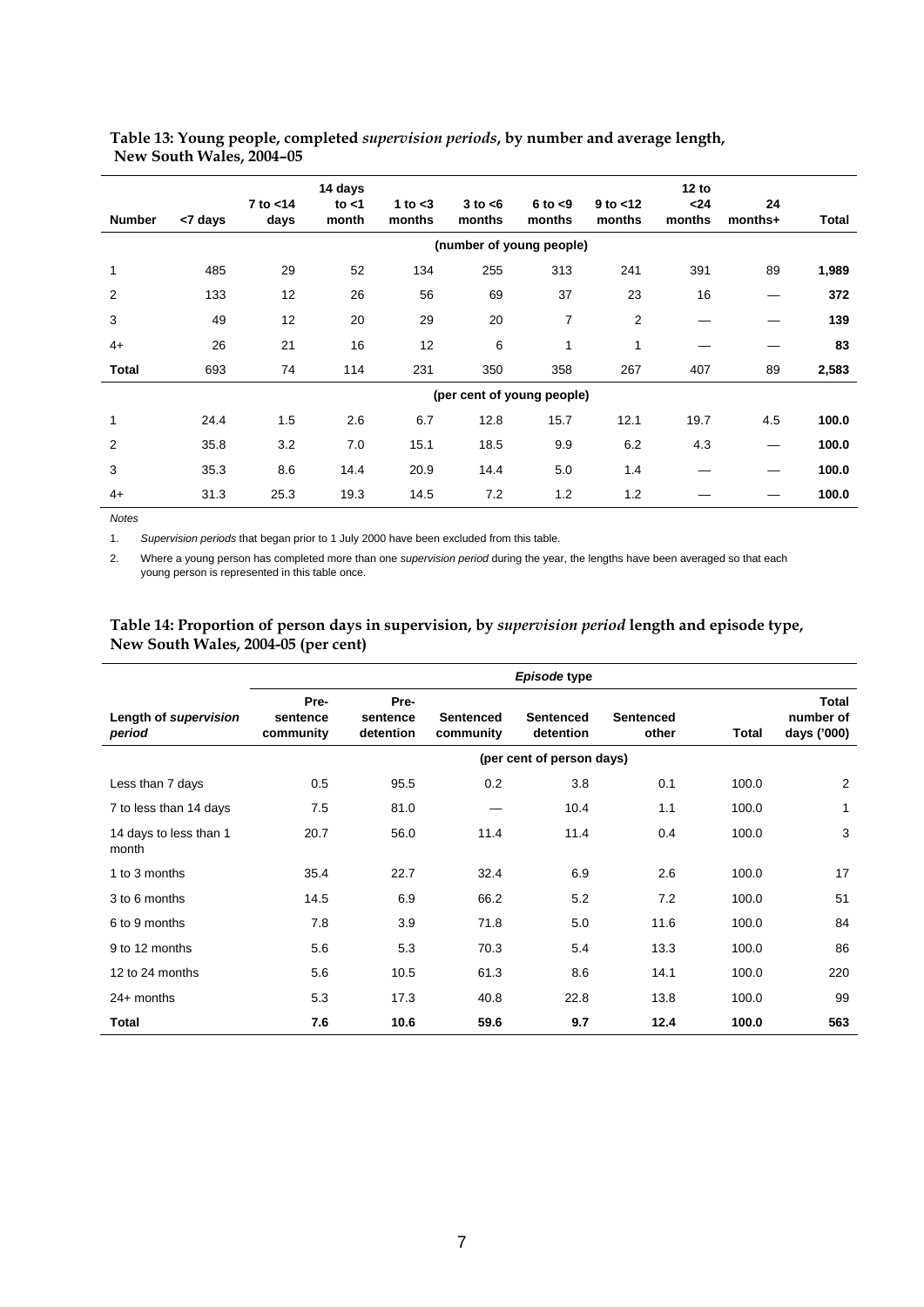**Table 15:** *Supervision periods***, by type, New South Wales, 2004-05** 

|                                                         |                          |                          | Supervision periods containing sentenced episodes |                           |                          |              |
|---------------------------------------------------------|--------------------------|--------------------------|---------------------------------------------------|---------------------------|--------------------------|--------------|
| Supervision periods containing<br>pre-sentence episodes | Community <sup>(a)</sup> | Detention <sup>(a)</sup> | <b>Community and</b><br>detention <sup>(a)</sup>  | Other <sup>(b)</sup> only | No sentenced<br>episodes | <b>Total</b> |
|                                                         |                          |                          | (number)                                          |                           |                          |              |
| Community only                                          | 31                       | $\overline{2}$           | $\overline{2}$                                    | 3                         | 86                       | 124          |
| Detention only                                          | 268                      | 131                      | 105                                               | 23                        | 1,605                    | 2,132        |
| Community and detention                                 | 64                       | 16                       | 31                                                | 5                         | 187                      | 303          |
| No pre-sentenced episodes                               | 812                      | 115                      | $\overline{7}$                                    | 70                        |                          | 1,004        |
| Total                                                   | 1,175                    | 264                      | 145                                               | 101                       | 1,878                    | 3,563        |
|                                                         |                          |                          | (per cent)                                        |                           |                          |              |
| Community only                                          | 0.9                      | 0.1                      | 0.1                                               | 0.1                       | 2.4                      | 3.5          |
| Detention only                                          | 7.5                      | 3.7                      | 2.9                                               | 0.6                       | 45.0                     | 59.8         |
| Community and detention                                 | 1.8                      | 0.4                      | 0.9                                               | 0.1                       | 5.2                      | 8.5          |
| No pre-sentenced episodes                               | 22.8                     | 3.2                      | 0.2                                               | 2.0                       |                          | 28.2         |
| Total                                                   | 33.0                     | 7.4                      | 4.1                                               | 2.8                       | 52.7                     | 100.0        |

(a) With or without other

(b) Other includes immediate release or suspended detention, parole or supervised released, home detention, other sentenced *episode* type.

*Notes*

1. Data on unsupervised bail are not collected in the NMDS and hence are not included in the pre-sentence figures.

2. The use of the *episode* hierarchy may shorten or hide *episodes* that are lower on the hierarchy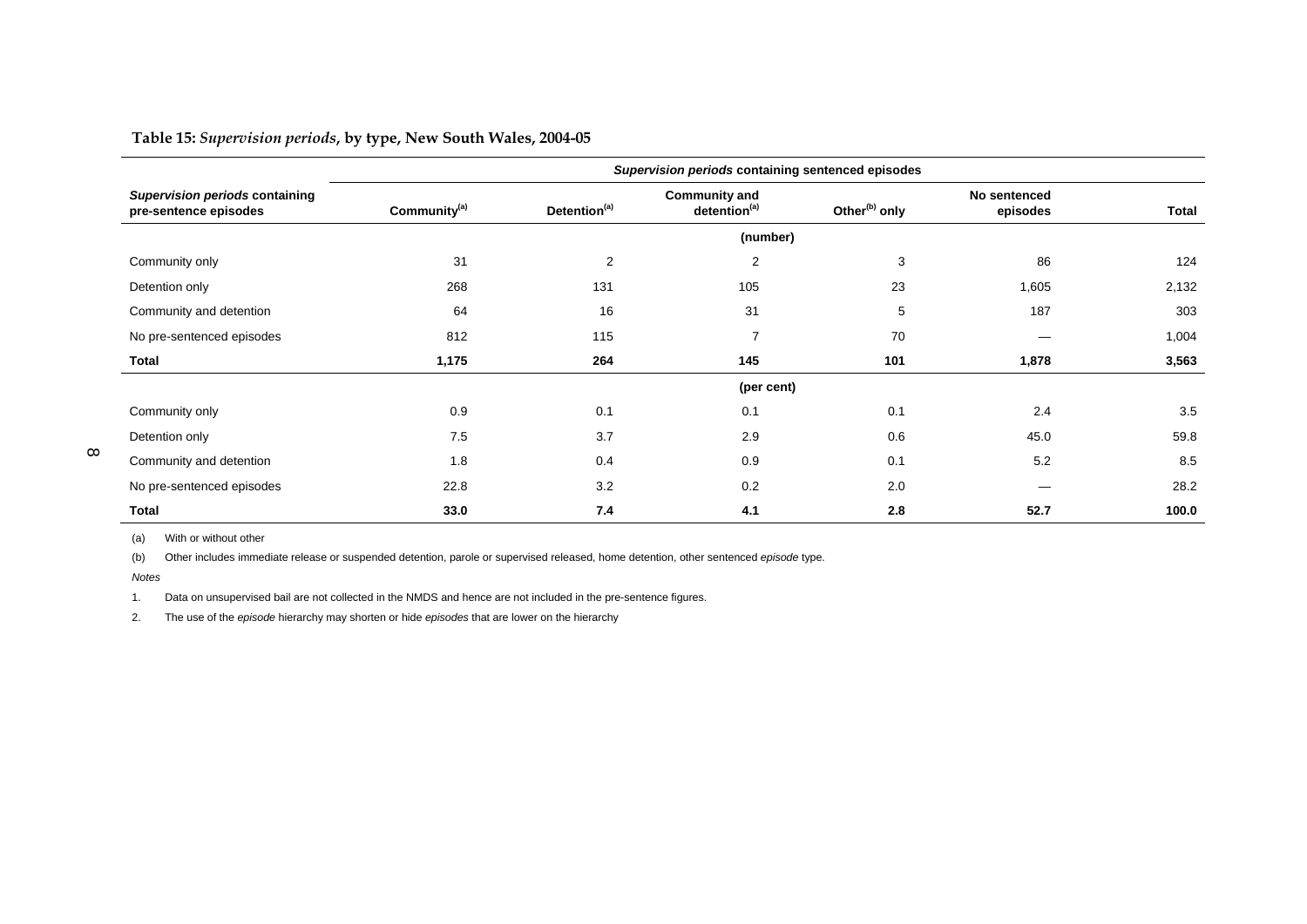| <b>Number of completed</b> |       |                            |       |
|----------------------------|-------|----------------------------|-------|
| supervision periods        | Male  | Female                     | Total |
|                            |       | (number of young people)   |       |
| 1                          | 1,674 | 315                        | 1,989 |
| $\overline{2}$             | 324   | 48                         | 372   |
| 3                          | 124   | 15                         | 139   |
| $4+$                       | 64    | 19                         | 83    |
| <b>Total</b>               | 2,186 | 397                        | 2,583 |
|                            |       | (per cent of young people) |       |
| 1                          | 76.6  | 79.3                       | 77.0  |
| $\overline{2}$             | 14.8  | 12.1                       | 14.4  |
| 3                          | 5.7   | 3.8                        | 5.4   |
| $4+$                       | 2.9   | 4.8                        | 3.2   |
| <b>Total</b>               | 100.0 | 100.0                      | 100.0 |

#### **Table 16: Young people, by number of completed** *supervision periods* **and sex, New South Wales, 2004–05**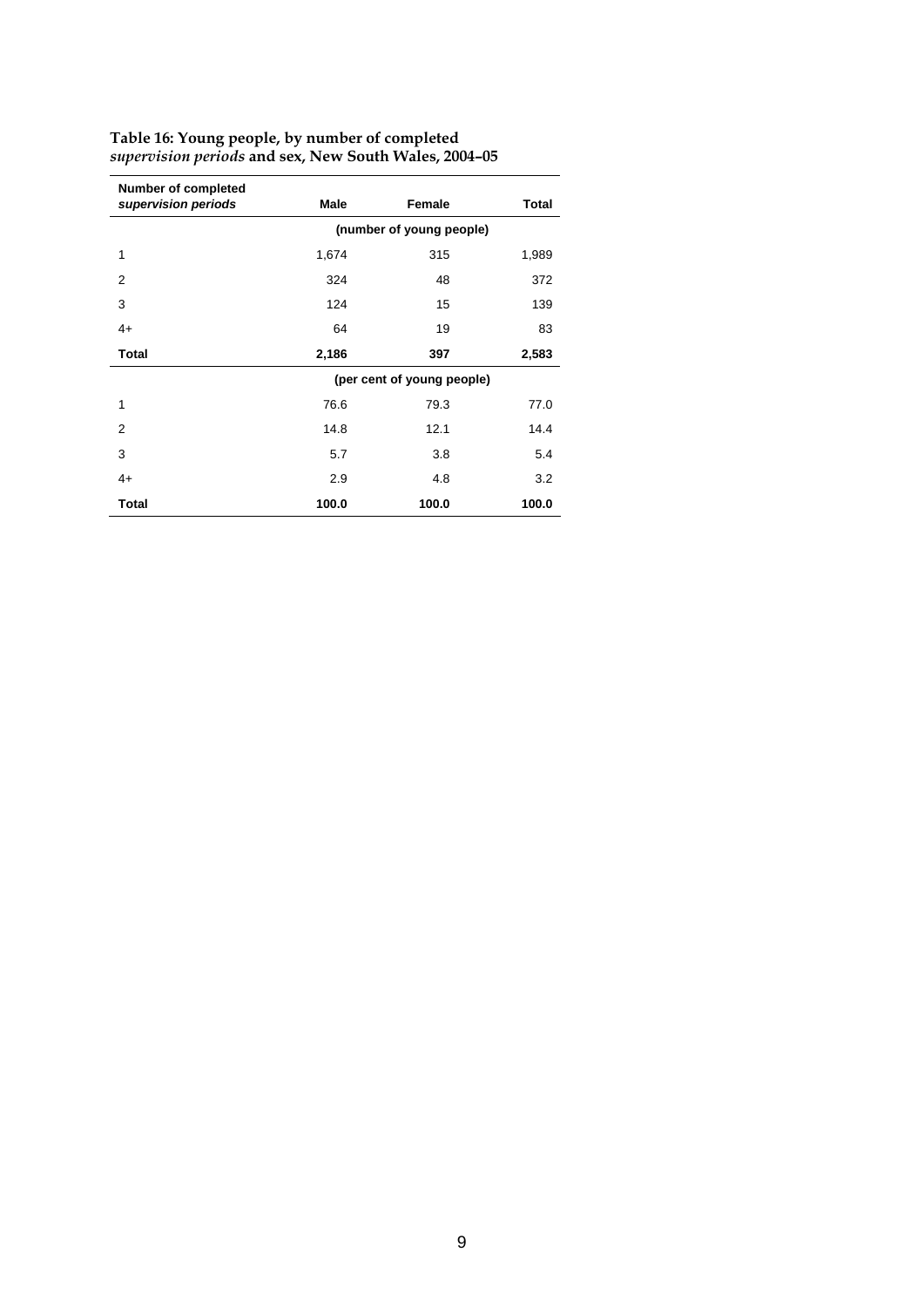#### **Table 17: Completed** *supervision periods***, by length and sex, New South Wales, 2004–05**

| Length of completed<br>supervision periods | <b>Male</b> | Female                                         | Total |
|--------------------------------------------|-------------|------------------------------------------------|-------|
|                                            |             | (number of completed supervision periods)      |       |
| Less than 7 days                           | 1,149       | 236                                            | 1,385 |
| 7 to less than 14 days                     | 106         | 18                                             | 124   |
| 14 days to less than 1 month               | 124         | 25                                             | 149   |
| 1 to less than 3 months                    | 266         | 38                                             | 304   |
| 3 to less than 6 months                    | 312         | 61                                             | 373   |
| 6 to less than 9 months                    | 327         | 63                                             | 390   |
| 9 to less than 12 months                   | 235         | 44                                             | 279   |
| 12 to less than 24 months                  | 391         | 61                                             | 452   |
| 24 months+                                 | 97          | 10                                             | 107   |
| Total                                      | 3,007       | 556                                            | 3,563 |
|                                            |             | (per cent of completed supervision<br>periods) |       |
| Less than 7 days                           | 38.2        | 42.4                                           | 38.9  |
| 7 to less than 14 days                     | 3.5         | 3.2                                            | 3.5   |
| 14 days to less than 1 month               | 4.1         | 4.5                                            | 4.2   |
| 1 to less than 3 months                    | 8.8         | 6.8                                            | 8.5   |
| 3 to less than 6 months                    | 10.4        | 11.0                                           | 10.5  |
| 6 to less than 9 months                    | 10.9        | 11.3                                           | 10.9  |
| 9 to less than 12 months                   | 7.8         | 7.9                                            | 7.8   |
| 12 to less than 24 months                  | 13.0        | 11.0                                           | 12.7  |
| 24 months+                                 | 3.2         | 1.8                                            | 3.0   |
| Total                                      | 100.0       | 100.0                                          | 100.0 |

*Note:* Supervision periods that began prior to 1 July 2000 have been excluded from this table*.*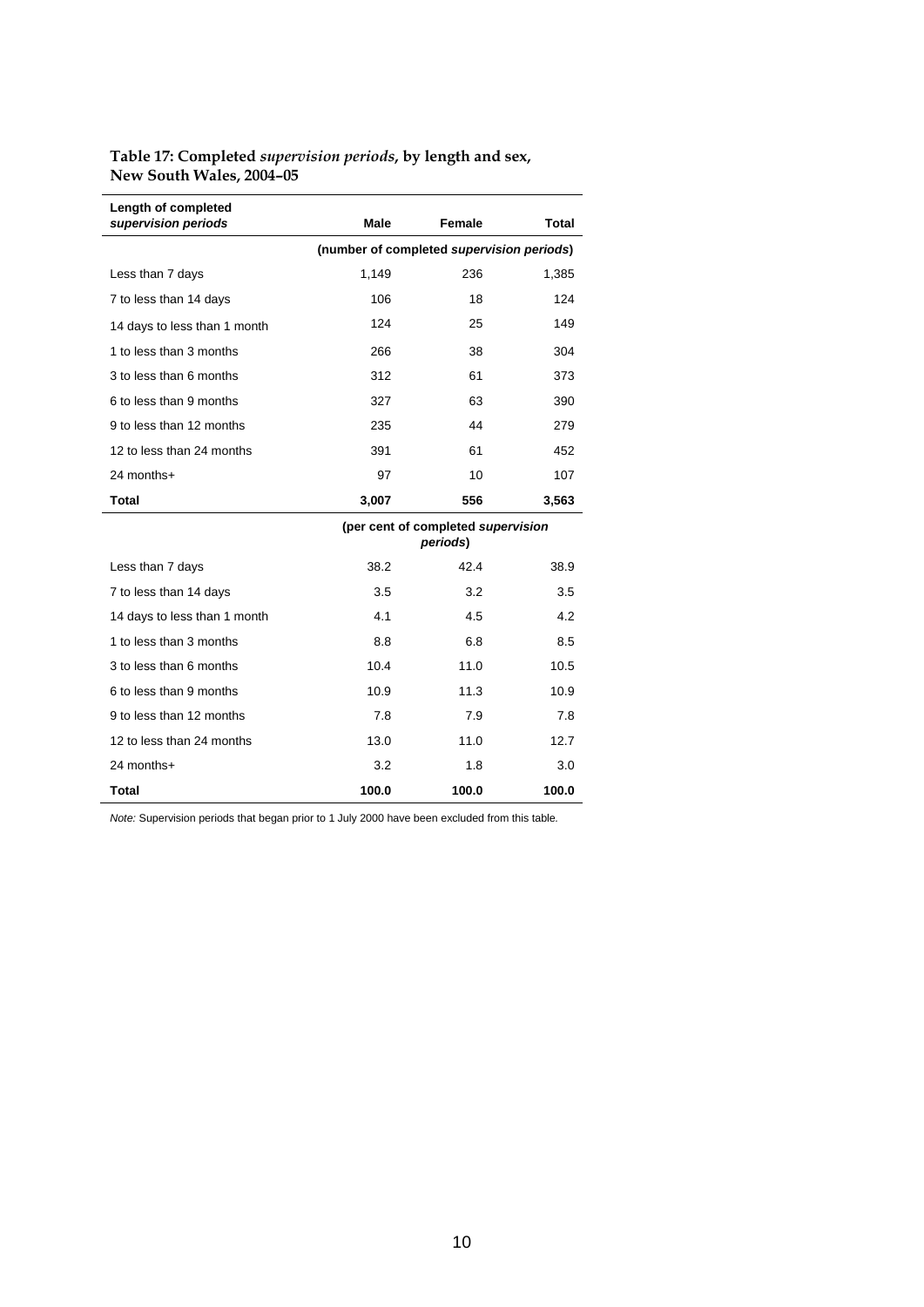| Table 18: Episodes, median length in days, by episode type |
|------------------------------------------------------------|
| and sex, New South Wales, 2004–05                          |

| Episode type                 | Male | Female | Total |
|------------------------------|------|--------|-------|
| <b>Pre-sentence</b>          |      |        |       |
| Community                    | 42   | 29     | 40    |
| Detention                    | 2    | 1      | 2     |
| <b>Sentenced</b>             |      |        |       |
| Community                    | 105  | 150    | 110   |
| Detention                    | 55   | 20     | 53    |
| Parole or supervised release | 70   | 55     | 69    |

j.

1. In this table, contiguous detention *episodes* of the same type that are separated by a transfer within detention are considered to be one episode and their length summed.

2. The use of the episode hierarchy may shorten or hide *episodes* that are lower on the hierarchy.

**Table 19:** *Supervision periods***, by** *episode* **type and sex, New South Wales, 2004–05 (per cent)** 

| Episode type         | Male | Female | Total |
|----------------------|------|--------|-------|
| <b>Pre-sentence</b>  |      |        |       |
| Community            | 11.8 | 12.9   | 12.0  |
| Detention            | 68.2 | 69.1   | 68.3  |
| <b>Sentenced</b>     |      |        |       |
| Community            | 36.5 | 40.1   | 37.1  |
| Detention            | 12.9 | 3.8    | 11.5  |
| Other <sup>(a)</sup> | 10.7 | 4.5    | 9.7   |

(a) Other includes: immediate release or suspended detention, parole or supervised release, home detention and other sentenced episode type.

*Notes* 

1. Data on unsupervised bail are not collected in the NMDS and hence are not included in the pre-sentence figures.

2. Percentages will not add to 100% because each supervision period may contain more than one type of episode.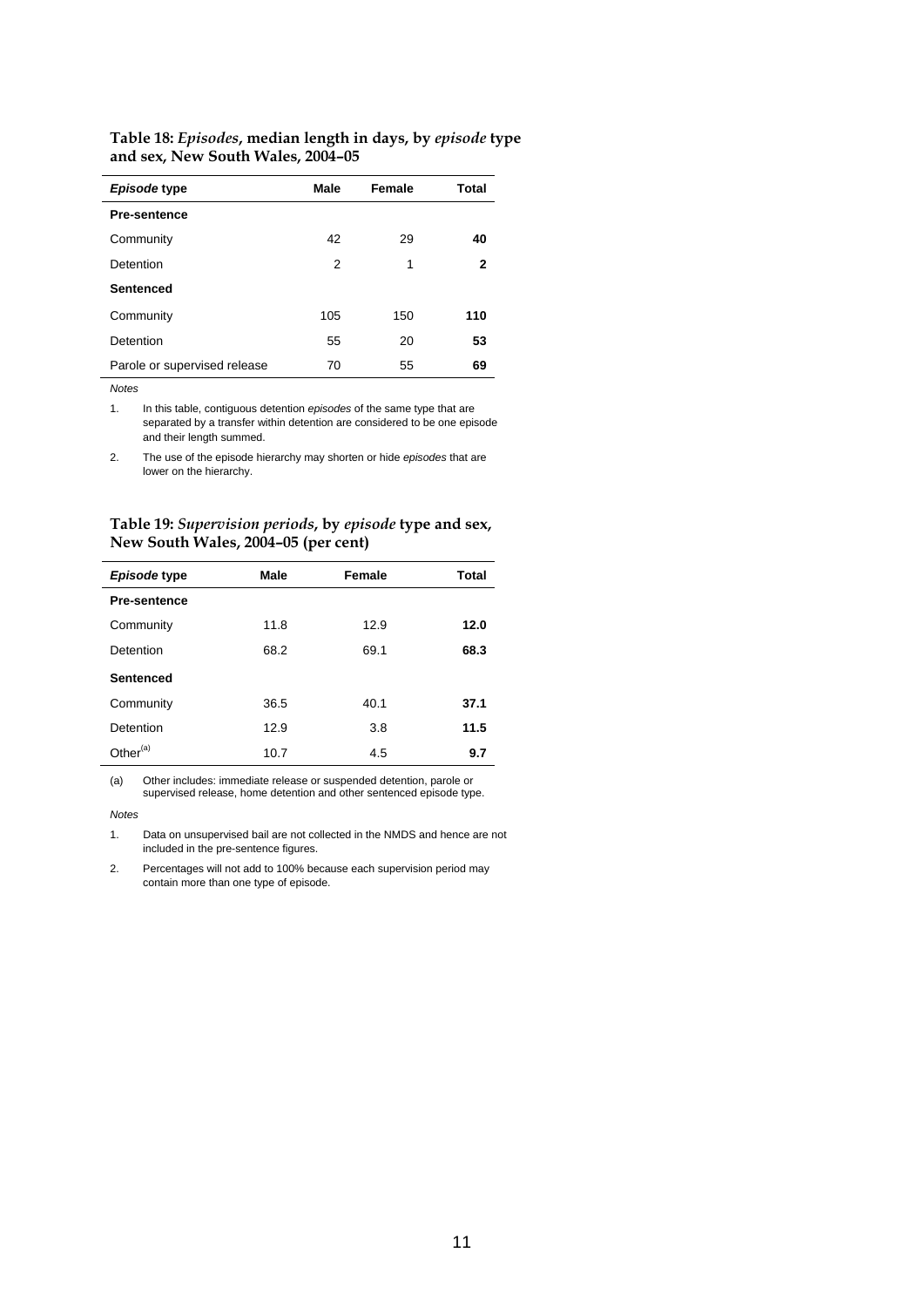#### **Table 20: Reason for exit from remand** *episodes***, by sex, New South Wales, 2004–05**

| Reason for exit from remand            | Male  | Female                        | Total |
|----------------------------------------|-------|-------------------------------|-------|
|                                        |       | (number of remand episodes)   |       |
| Released on bail                       | 2,404 | 442                           | 2,846 |
| Matters proven/charges dismissed       | 31    | 15                            | 46    |
| Sentenced                              | 468   | 48                            | 516   |
| Next episode type: sentenced detention | 264   | 13                            | 277   |
| Other <sup>(a)</sup>                   | 721   | 139                           | 860   |
| <b>Total</b>                           | 3,624 | 644                           | 4,268 |
|                                        |       | (per cent of remand episodes) |       |
| Released on bail                       | 66.3  | 68.6                          | 66.7  |
| Matters proven/charges dismissed       | 0.9   | 2.3                           | 1.1   |
| Sentenced                              | 12.9  | 7.5                           | 12.1  |
| Next episode type: sentenced detention | 7.3   | 2.0                           | 6.5   |
| Other $(a)$                            | 19.9  | 21.6                          | 20.1  |
| Total                                  | 100.0 | 100.0                         | 100.0 |

(a) Other includes: immediate release or suspended detention, parole or supervised release, home detention and other sentenced episode type.

| Table 21: Young people, by number of completed <i>supervision periods</i> by age, New South Wales, |  |
|----------------------------------------------------------------------------------------------------|--|
| $2004 - 05$                                                                                        |  |

| <b>Number of completed</b> |                          |       |       |       |                            |       |       |       |       |       |
|----------------------------|--------------------------|-------|-------|-------|----------------------------|-------|-------|-------|-------|-------|
| supervision periods        | 10                       | 11    | 12    | 13    | 14                         | 15    | 16    | 17    | $18+$ | Total |
|                            | (number of young people) |       |       |       |                            |       |       |       |       |       |
| 1                          | 2                        | 4     | 24    | 75    | 174                        | 304   | 423   | 566   | 417   | 1,989 |
| $\overline{2}$             |                          | 6     | 6     | 19    | 46                         | 72    | 97    | 97    | 29    | 372   |
| 3                          | 1                        | 1     | 5     | 8     | 15                         | 35    | 31    | 35    | 8     | 139   |
| $4+$                       | 1                        | 1     | 5     | 10    | 21                         | 12    | 17    | 13    | 3     | 83    |
| Total                      | 4                        | 12    | 40    | 112   | 256                        | 423   | 568   | 711   | 457   | 2,583 |
|                            |                          |       |       |       | (per cent of young people) |       |       |       |       |       |
| 1                          | 50.0                     | 33.3  | 60.0  | 67.0  | 68.0                       | 71.9  | 74.5  | 79.6  | 91.2  | 77.0  |
| $\overline{2}$             |                          | 50.0  | 15.0  | 17.0  | 18.0                       | 17.0  | 17.1  | 13.6  | 6.3   | 14.4  |
| 3                          | 25.0                     | 8.3   | 12.5  | 7.1   | 5.9                        | 8.3   | 5.5   | 4.9   | 1.8   | 5.4   |
| $4+$                       | 25.0                     | 8.3   | 12.5  | 8.9   | 8.2                        | 2.8   | 3.0   | 1.8   | 0.7   | 3.2   |
| Total                      | 100.0                    | 100.0 | 100.0 | 100.0 | 100.0                      | 100.0 | 100.0 | 100.0 | 100.0 | 100.0 |

*Note:* Age is calculated as at first date of supervision during 2004–05.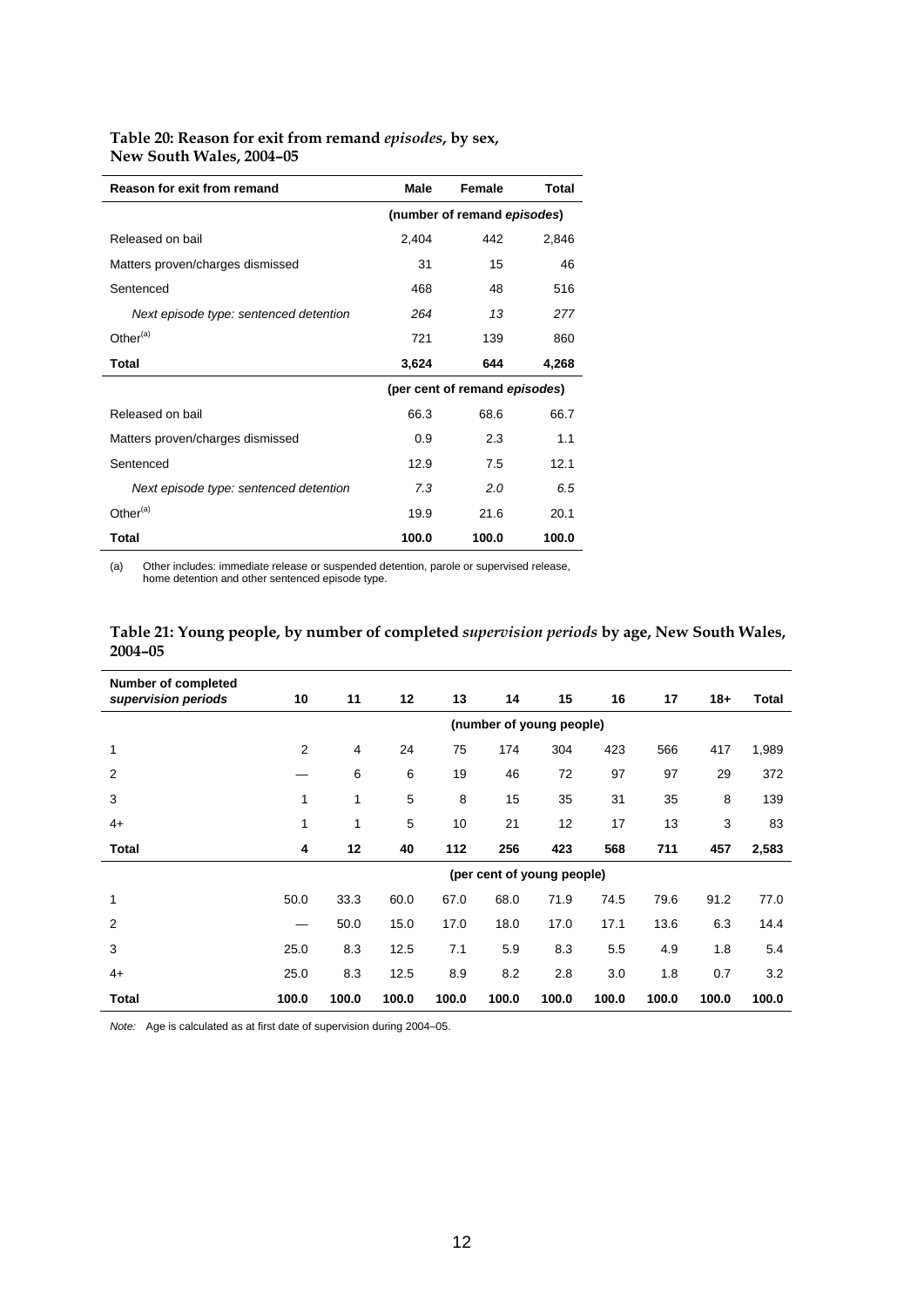| Table 22: Completed <i>supervision periods</i> , by length and age, New South Wales, |  |
|--------------------------------------------------------------------------------------|--|
| $2004 - 05$                                                                          |  |

| Length of completed<br>supervision periods | 10                                        | 11             | 12    | 13    | 14                                          | 15    | 16    | 17    | $18+$          | <b>Total</b> |  |
|--------------------------------------------|-------------------------------------------|----------------|-------|-------|---------------------------------------------|-------|-------|-------|----------------|--------------|--|
|                                            | (number of completed supervision periods) |                |       |       |                                             |       |       |       |                |              |  |
| Less than 7 days                           | 6                                         | 25             | 74    | 169   | 259                                         | 294   | 302   | 213   | 43             | 1,385        |  |
| 7 to less than 14 days                     |                                           | 9              | 13    | 15    | 36                                          | 25    | 13    | 11    | $\overline{2}$ | 124          |  |
| 14 days to less than 1 month               | $\mathbf{1}$                              | 1              | 9     | 24    | 22                                          | 37    | 29    | 24    | 2              | 149          |  |
| 1 to less than 3 months                    | 1                                         | $\overline{7}$ | 15    | 38    | 59                                          | 69    | 58    | 43    | 14             | 304          |  |
| 3 to less than 6 months                    |                                           | 6              | 14    | 35    | 65                                          | 77    | 81    | 78    | 17             | 373          |  |
| 6 to less than 9 months                    | $\overline{2}$                            | 6              | 10    | 43    | 88                                          | 84    | 71    | 69    | 17             | 390          |  |
| 9 to less than 12 months                   |                                           | 3              | 12    | 23    | 53                                          | 69    | 59    | 49    | 11             | 279          |  |
| 12 to less than 24 months                  | $\mathbf{1}$                              | 8              | 23    | 67    | 70                                          | 107   | 99    | 65    | 12             | 452          |  |
| 24 months+                                 | 1                                         | $\overline{2}$ | 10    | 23    | 19                                          | 21    | 16    | 8     | 7              | 107          |  |
| <b>Total</b>                               | 12                                        | 67             | 180   | 437   | 671                                         | 783   | 728   | 560   | 125            | 3,563        |  |
|                                            |                                           |                |       |       | (per cent of completed supervision periods) |       |       |       |                |              |  |
| Less than 7 days                           | 50.0                                      | 37.3           | 41.1  | 38.7  | 38.6                                        | 37.5  | 41.5  | 38.0  | 34.4           | 38.9         |  |
| 7 to less than 14 days                     |                                           | 13.4           | 7.2   | 3.4   | 5.4                                         | 3.2   | 1.8   | 2.0   | 1.6            | 3.5          |  |
| 14 days to less than 1 month               | 8.3                                       | 1.5            | 5.0   | 5.5   | 3.3                                         | 4.7   | 4.0   | 4.3   | 1.6            | 4.2          |  |
| 1 to less than 3 months                    | 8.3                                       | 10.4           | 8.3   | 8.7   | 8.8                                         | 8.8   | 8.0   | 7.7   | 11.2           | 8.5          |  |
| 3 to less than 6 months                    |                                           | 9.0            | 7.8   | 8.0   | 9.7                                         | 9.8   | 11.1  | 13.9  | 13.6           | 10.5         |  |
| 6 to less than 9 months                    | 16.7                                      | 9.0            | 5.6   | 9.8   | 13.1                                        | 10.7  | 9.8   | 12.3  | 13.6           | 10.9         |  |
| 9 to less than 12 months                   | $\overline{\phantom{0}}$                  | 4.5            | 6.7   | 5.3   | 7.9                                         | 8.8   | 8.1   | 8.8   | 8.8            | 7.8          |  |
| 12 to less than 24 months                  | 8.3                                       | 11.9           | 12.8  | 15.3  | 10.4                                        | 13.7  | 13.6  | 11.6  | 9.6            | 12.7         |  |
| 24 months+                                 | 8.3                                       | 3.0            | 5.6   | 5.3   | 2.8                                         | 2.7   | 2.2   | 1.4   | 5.6            | 3.0          |  |
| <b>Total</b>                               | 100.0                                     | 100.0          | 100.0 | 100.0 | 100.0                                       | 100.0 | 100.0 | 100.0 | 100.0          | 100.0        |  |

1. Age is calculated as at first date of supervision during 2004–05.

2. *Supervision periods* that began prior to 1 July 2000 have been excluded from this table.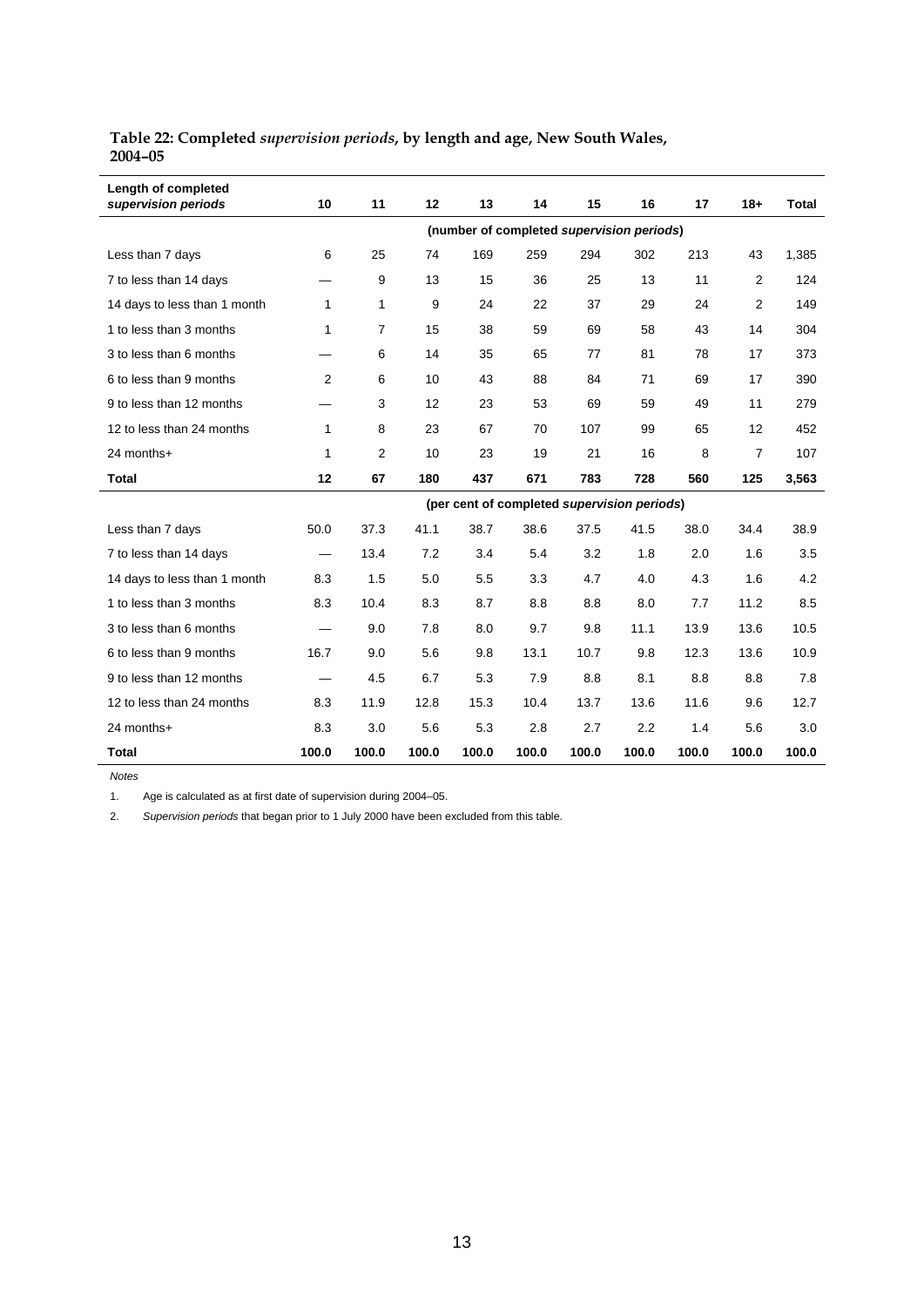| Episode type                 | 10 | 11         | 12         | 13   | 14  | 15  | 16  | 17  | $18 +$ | Total |
|------------------------------|----|------------|------------|------|-----|-----|-----|-----|--------|-------|
| <b>Pre-sentence</b>          |    |            |            |      |     |     |     |     |        |       |
| Community                    |    | 20         | 30         | 27   | 26  | 40  | 37  | 59  | 43     | 40    |
| Detention                    | 2  | 2          | 3          | 2    | 1   | 2   | 2   | 2   | 2      | 2     |
| <b>Sentenced</b>             |    |            |            |      |     |     |     |     |        |       |
| Community                    |    | $84^{(a)}$ | 52         | 70   | 105 | 121 | 104 | 115 | 140    | 110   |
| Detention                    |    |            | $43^{(a)}$ | 80   | 37  | 59  | 54  | 49  | 50     | 53    |
| Parole or supervised release |    |            | n.r.       | n.r. | 27  | 75  | 69  | 77  | 149    | 69    |

#### **Table 23:** *Episodes***, median length in days, by episode type and age, New South Wales, 2004–05**

(a) The number of observations contributing to these cells is fewer than 10.

*Notes* 

1. Age calculated as at entry to relevant *episode*.

2. *Episodes* that began prior to 1 July 2000 are excluded from this table.

3. In this table, contiguous detention *episodes* of the same type that are separated by a transfer within detention are considered to be one episode and their length summed.

4. The use of the episode hierarchy may shorten or hide *episodes* that are lower on the hierarchy.

5. Cells are not reported (n.r.) where N<5.

#### **Table 24:** *Supervision periods***, by** *episode* **type and age, New South Wales, 2004–05 (per cent)**

| Episode type        | 10           | 11                  | 12   | 13   | 14   | 15   | 16   | 17   | 18+         | Total |
|---------------------|--------------|---------------------|------|------|------|------|------|------|-------------|-------|
| <b>Pre-sentence</b> |              |                     |      |      |      |      |      |      |             |       |
| Community           | n.r.         | n.r.                | 15.6 | 14.4 | 13.4 | 13.4 | 10.8 | 8.8  | n.r.        | 12.0  |
| Detention           | $83.3^{(b)}$ | 88.1                | 88.9 | 81.0 | 70.3 | 67.0 | 65.8 | 58.2 | 39.2        | 68.3  |
| Sentenced           |              |                     |      |      |      |      |      |      |             |       |
| Community           | n.r.         | 25.4                | 27.8 | 32.0 | 36.1 | 37.9 | 39.0 | 40.5 | 48.8        | 37.1  |
| Detention           | n.r.         | 20.9 <sup>(a)</sup> | 18.3 | 20.8 | 10.9 | 10.7 | 8.6  | 5.7  | 13.6        | 11.5  |
| Other $(a)$         | n.r.         | $17.9^{(a)}$        | 18.9 | 14.2 | 9.1  | 8.9  | 8.2  | 6.6  | $6.4^{(a)}$ | 9.7   |

(a) Other includes: immediate release or suspended detention, parole or supervised released, home detention and other sentenced episode type.

(b) The number of observations contributing to these cells is fewer than 10.

#### *Notes*

1. Data on unsupervised bail is not collected in the NMDS.

2. Percentages will not add to 100 because each supervision period may contain more than one episode type.

4. Age calculated as at entry to *supervision period*.

5. Cells are not reported (n.r.) where N<5.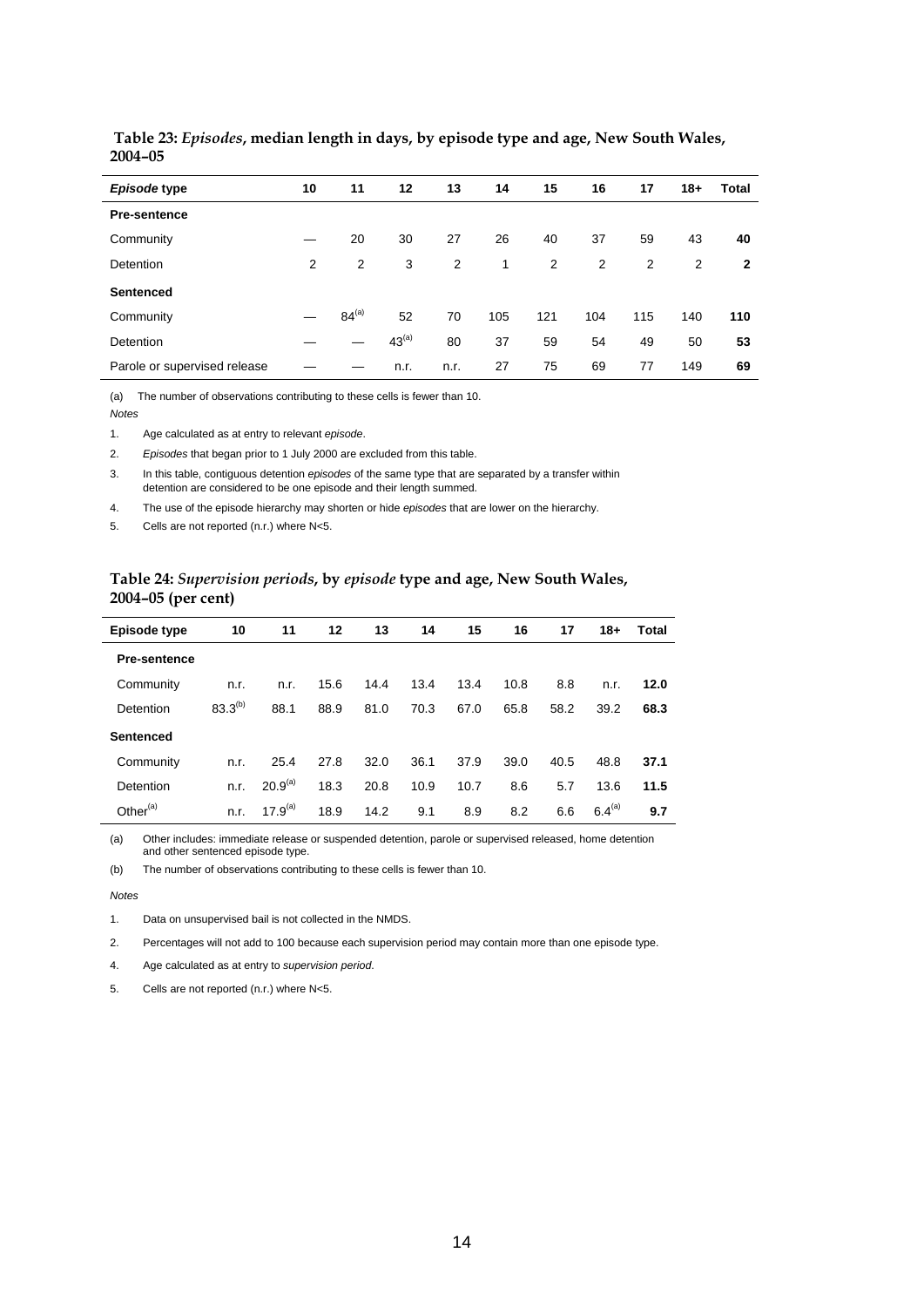| <b>Reason for exit from</b><br>remand | 10                          | 11    | 12    | 13    | 14                            | 15    | 16    | 17    | $18+$ | Total |
|---------------------------------------|-----------------------------|-------|-------|-------|-------------------------------|-------|-------|-------|-------|-------|
|                                       | (number of remand episodes) |       |       |       |                               |       |       |       |       |       |
| Released on bail                      | 6                           | 32    | 83    | 224   | 425                           | 555   | 668   | 716   | 137   | 2,846 |
| Matters proven/charges                |                             |       |       |       |                               |       |       |       |       |       |
| dismissed                             |                             |       | 5     | 8     | 5                             | 4     | 9     | 5     | 10    | 46    |
| Sentenced                             |                             | 2     | 19    | 27    | 60                            | 101   | 108   | 152   | 47    | 516   |
| Next episode type:                    |                             |       |       |       |                               |       |       |       |       |       |
| sentenced detention                   |                             |       | 6     | 9     | 28                            | 58    | 60    | 92    | 24    | 277   |
| Other                                 | 3                           | 15    | 54    | 80    | 153                           | 147   | 166   | 178   | 64    | 860   |
| <b>Total</b>                          | 9                           | 49    | 161   | 339   | 643                           | 807   | 951   | 1,051 | 258   | 4,268 |
|                                       |                             |       |       |       | (per cent of remand episodes) |       |       |       |       |       |
| Released on bail                      | 66.7                        | 65.3  | 51.6  | 66.1  | 66.1                          | 68.8  | 70.2  | 68.1  | 53.1  | 66.7  |
| Matters proven/charges                |                             |       |       |       |                               |       |       |       |       |       |
| dismissed                             |                             |       | 3.1   | 2.4   | 0.8                           | 0.5   | 0.9   | 0.5   | 3.9   | 1.1   |
| Sentenced                             |                             | 4.1   | 11.8  | 8.0   | 9.3                           | 12.5  | 11.4  | 14.5  | 18.2  | 12.1  |
| Next episode type:                    |                             |       |       |       |                               |       |       |       |       |       |
| sentenced detention                   |                             |       | 3.7   | 2.7   | 4.4                           | 7.2   | 6.3   | 8.8   | 9.3   | 6.5   |
| Other                                 | 33.3                        | 30.6  | 33.5  | 23.6  | 23.8                          | 18.2  | 17.5  | 16.9  | 24.8  | 20.1  |
| <b>Total</b>                          | 100.0                       | 100.0 | 100.0 | 100.0 | 100.0                         | 100.0 | 100.0 | 100.0 | 100.0 | 100.0 |

#### **Table 25: Reason for exit from remand** *episodes***, by age, New South Wales, 2004–05**

*Note:* Age calculated as at entry to *episode*.

#### **Table 26: Young people, by number of completed** *supervision periods* **and Indigenous status, New South Wales, 2004–05**

| <b>Number of completed</b><br>supervision periods | Indigenous | Non-<br>Indigenous       | Unknown/<br>not recorded   | Total |  |  |  |  |
|---------------------------------------------------|------------|--------------------------|----------------------------|-------|--|--|--|--|
|                                                   |            | (number of young people) |                            |       |  |  |  |  |
| 1                                                 | 621        | 1,205                    | 163                        | 1,989 |  |  |  |  |
| 2                                                 | 138        | 221                      | 13                         | 372   |  |  |  |  |
| 3                                                 | 48         | 86                       | 5                          | 139   |  |  |  |  |
| $4+$                                              | 31         | 50                       | $\overline{2}$             | 83    |  |  |  |  |
| <b>Total</b>                                      | 838        | 1,562                    | 183                        | 2,583 |  |  |  |  |
|                                                   |            |                          | (per cent of young people) |       |  |  |  |  |
| 1                                                 | 74.1       | 77.1                     | 89.1                       | 77.0  |  |  |  |  |
| 2                                                 | 16.5       | 14.1                     | 7.1                        | 14.4  |  |  |  |  |
| 3                                                 | 5.7        | 5.5                      | 2.7                        | 5.4   |  |  |  |  |
| $4+$                                              | 3.7        | 3.2                      | 1.1                        | 3.2   |  |  |  |  |
| <b>Total</b>                                      | 100.0      | 100.0                    | 100.0                      | 100.0 |  |  |  |  |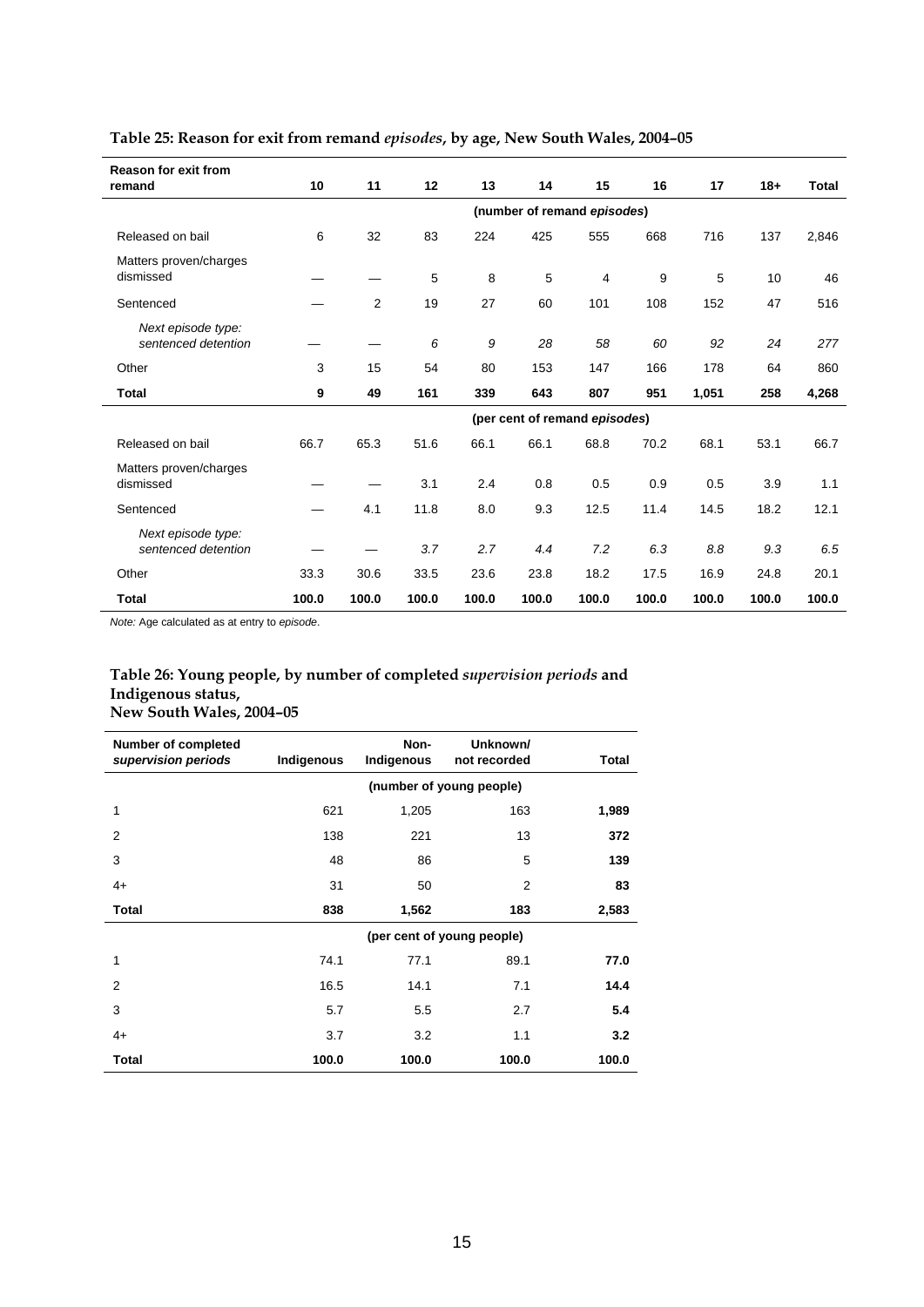| Length of completed<br>supervision periods | Indigenous | Non-Indigenous                              | Unknown/<br>not recorded | <b>Total</b> |
|--------------------------------------------|------------|---------------------------------------------|--------------------------|--------------|
|                                            |            | (number of completed supervision periods)   |                          |              |
| Less than 7 days                           | 418        | 909                                         | 58                       | 1,385        |
| $7-14$ days                                | 56         | 65                                          | 3                        | 124          |
| 14 days to less than 1 month               | 60         | 84                                          | 5                        | 149          |
| 1 to less than 3 months                    | 129        | 156                                         | 19                       | 304          |
| 3 to less than 6 months                    | 114        | 225                                         | 34                       | 373          |
| 6 to less than 9 months                    | 114        | 239                                         | 37                       | 390          |
| 9 to less than 12 months                   | 98         | 155                                         | 26                       | 279          |
| 12 to less than 24 months                  | 163        | 263                                         | 26                       | 452          |
| 24 months+                                 | 36         | 67                                          | 4                        | 107          |
| <b>Total</b>                               | 1,188      | 2,163                                       | 212                      | 3,563        |
|                                            |            | (per cent of completed supervision periods) |                          |              |
| Less than 7 days                           | 35.2       | 42.0                                        | 27.4                     | 38.9         |
| 7 to less than 14 days                     | 4.7        | 3.0                                         | 1.4                      | 3.5          |
| 14 days to less than 1 month               | 5.1        | 3.9                                         | 2.4                      | 4.2          |
| 1 to less than 3 months                    | 10.9       | 7.2                                         | 9.0                      | 8.5          |
| 3 to less than 6 months                    | 9.6        | 10.4                                        | 16.0                     | 10.5         |
| 6 to less than 9 months                    | 9.6        | 11.0                                        | 17.5                     | 10.9         |
| 9 to less than 12 months                   | 8.2        | 7.2                                         | 12.3                     | 7.8          |
| 12 to less than 24 months                  | 13.7       | 12.2                                        | 12.3                     | 12.7         |
| $24+$ months                               | 3.0        | 3.1                                         | 1.9                      | 3.0          |
| Total                                      | 100.0      | 100.0                                       | 100.0                    | 100.0        |

**Table 27: Completed** *supervision periods***, by length and Indigenous status, New South Wales, 2004–05** 

*Note:* S*upervision periods* that began prior to 1 July 2000 are excluded from this table.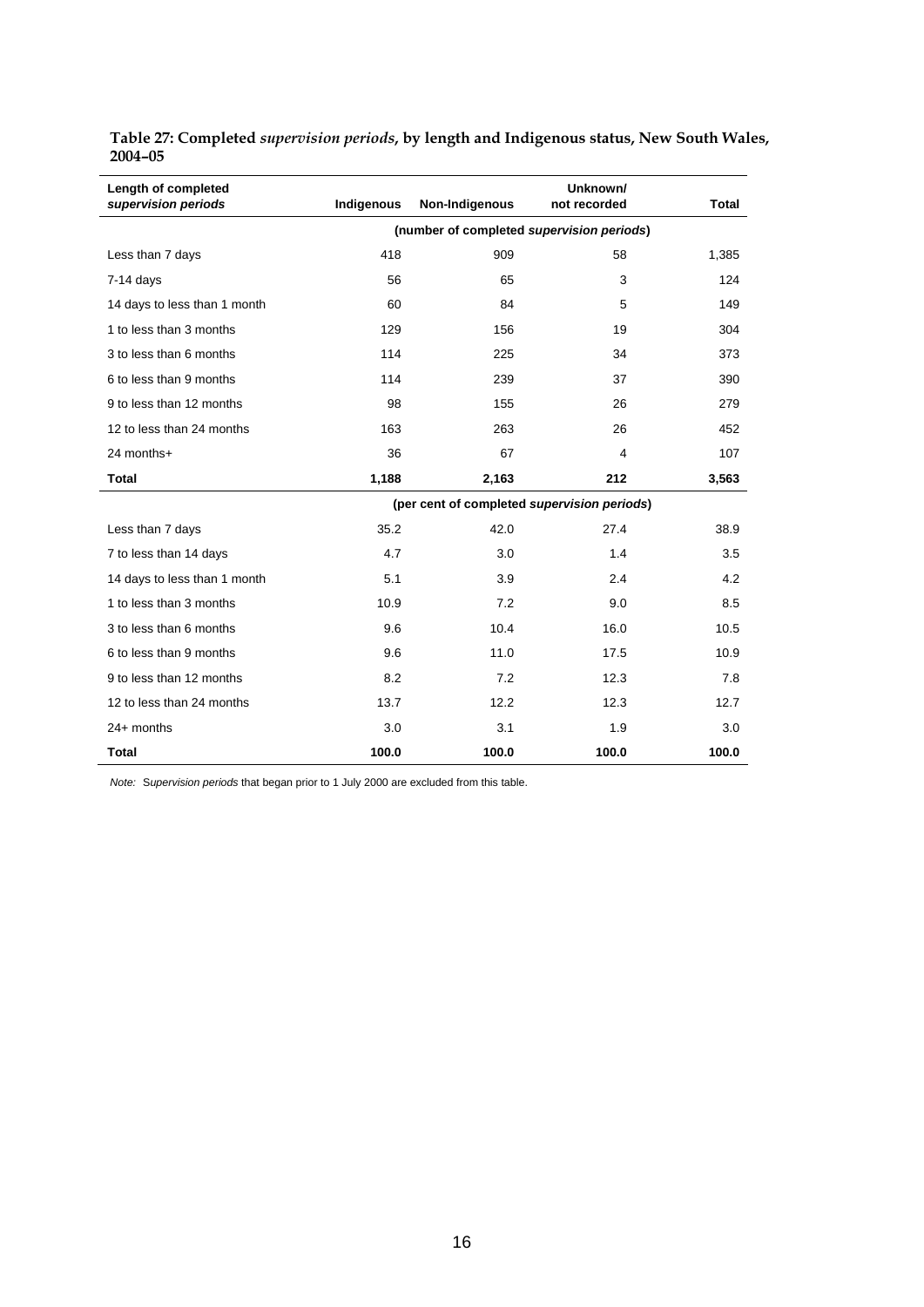|                              |            |                | Unknown/            |              |
|------------------------------|------------|----------------|---------------------|--------------|
| <b>Episode type</b>          | Indigenous | Non-Indigenous | <b>Not Recorded</b> | <b>Total</b> |
| Pre-sentence                 |            |                |                     |              |
| Community                    | 40         | 38             | 58                  | 40           |
| <b>Detention</b>             | 4          | 1              | 1                   | 2            |
| <b>Sentenced</b>             |            |                |                     |              |
| Community                    | 92         | 113            | 181                 | 110          |
| Detention                    | 50         | 58             | 87                  | 53           |
| Parole or supervised release | 57         | 80             | n.r.                | 69           |

#### **Table 28: Episodes, median length in days, by episode type and Indigenous status, New South Wales, 2004–05**

*Notes* 

1. *Episodes* that began prior to 1 July 2000 are excluded from this table.

2. In this table, contiguous detention *episodes* of the same type that are separated by a transfer within detention are considered to be one episode and their length summed.

3. The use of the episode hierarchy may shorten or hide *episodes* that are lower on the hierarchy.

4. Cells are not reported (n.r.) where N<5.

|                     | $\overline{\phantom{a}}$ |                |                                 |              |
|---------------------|--------------------------|----------------|---------------------------------|--------------|
| Episode type        | Indigenous               | Non-Indigenous | Unknown/<br><b>Not Recorded</b> | Total        |
| <b>Pre-sentence</b> |                          |                |                                 |              |
| Community           | 12.1                     | 12.0           | 10.8                            | 12.0         |
| Detention           | 72.6                     | 68.4           | 42.7                            | 68.3         |
| <b>Sentenced</b>    |                          |                |                                 |              |
| Community           | 36.3                     | 35.8           | 54.5                            | 37.1         |
| Detention           | 16.2                     | 9.5            | 6.1                             | $11.5^{(a)}$ |
| Other               | 13.0                     | 8.0            | 8.0                             | 9.7          |

#### **Table 29: Supervision periods, by episode type and Indigenous status, New South Wales, 2004–05 (per cent)**

(a) The number of observations contributing to these cells is fewer than 10.

*Notes* 

1. Data on unsupervised bail is not collected in the NMDS.

2. Percentages will not add to 100% because each supervision period may contain more than one episode type.

3. Other includes immediate release or suspended detention, parole or supervised released, home detention, other sentenced episode type.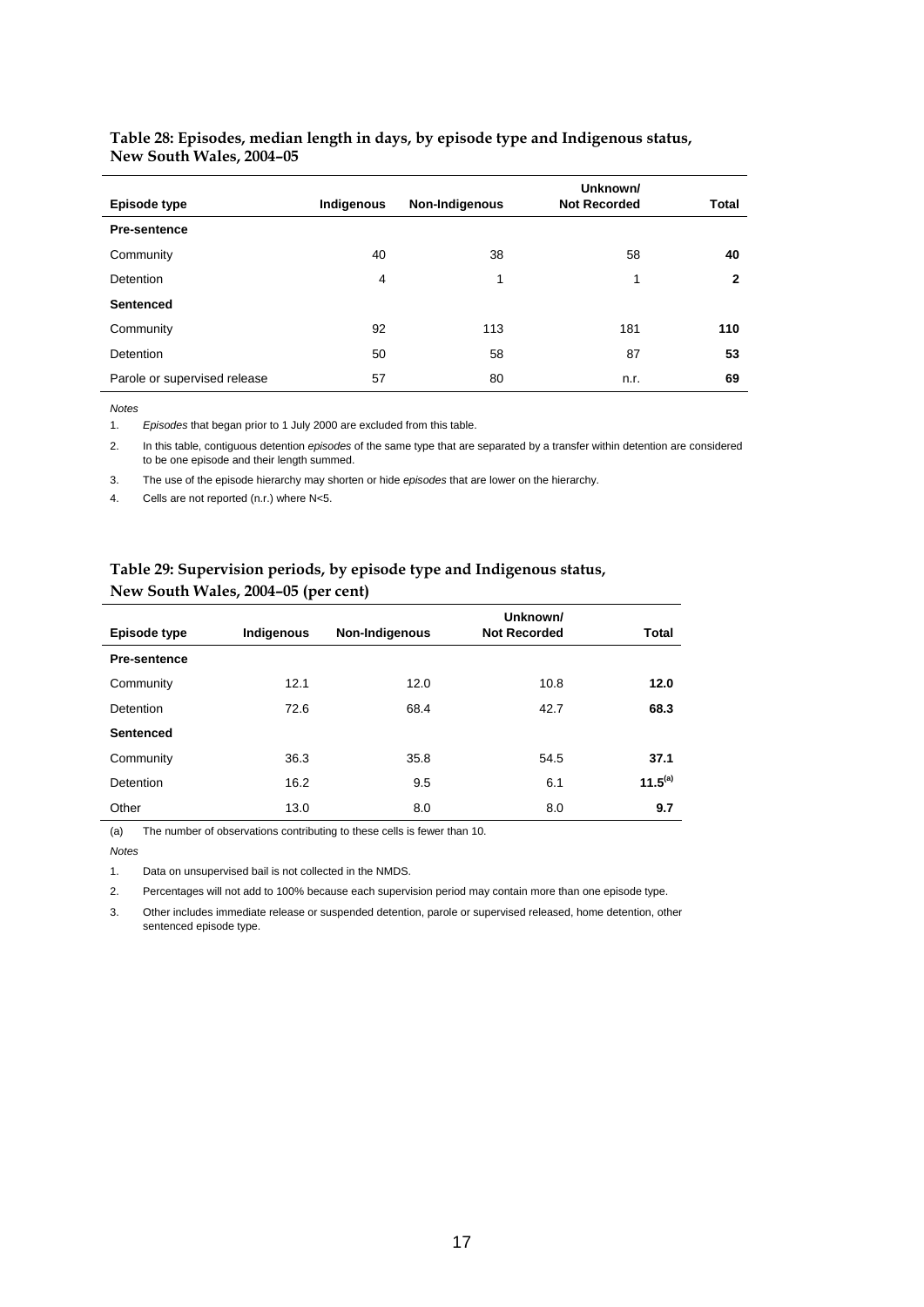| Reason for exit from remand            | Indigenous        | Non-Indigenous                | Unknown/<br>not recorded | Total |
|----------------------------------------|-------------------|-------------------------------|--------------------------|-------|
|                                        |                   | (number of remand episodes)   |                          |       |
| Released on bail                       | 1,050             | 1,713                         | 83                       | 2,846 |
| Matters proven/charges dismissed       | $12 \overline{ }$ | 30                            | 4                        | 46    |
| Sentenced                              | 253               | 251                           | 12                       | 516   |
| Next episode type: sentenced detention | 141               | 133                           | 3                        | 277   |
| Other                                  | 471               | 374                           | 15                       | 860   |
| <b>Total</b>                           | 1,786             | 2,368                         | 114                      | 4,268 |
|                                        |                   | (per cent of remand episodes) |                          |       |
| Released on bail                       | 58.8              | 72.3                          | 72.8                     | 66.7  |
| Matters proven/charges dismissed       | 0.7               | 1.3                           | 3.5                      | 1.1   |
| Sentenced                              | 14.2              | 10.6                          | 10.5                     | 12.1  |
| Next episode type: sentenced detention | 7.9               | 5.6                           | 2.6                      | 6.5   |
| Other                                  | 26.4              | 15.8                          | 13.2                     | 20.1  |
| Total                                  | 100.0             | 100.0                         | 100.0                    | 100.0 |

#### **Table 30: Reason for exit from remand** *episodes***, by Indigenous status, New South Wales, 2004–05**

#### **Table 31: Completed episodes, by episode type and reason for exit, New South Wales, 2004–05 (per cent)**

| <b>Reason for exit</b>                        | Pre-<br>sentence<br>community | Pre-<br>sentence<br>detention | <b>Community</b><br>supervision | <b>Detention</b> | <b>Immediate</b><br>release or<br>suspended<br>detention | Parole or<br>supervised<br>release | Other |
|-----------------------------------------------|-------------------------------|-------------------------------|---------------------------------|------------------|----------------------------------------------------------|------------------------------------|-------|
| Released on bail                              |                               | 81.3                          |                                 | 4.6              |                                                          |                                    |       |
| Sentenced                                     |                               | 14.7                          |                                 | 2.0              |                                                          |                                    |       |
| Transferred                                   |                               | 1.5                           |                                 | 18.9             |                                                          |                                    |       |
| <b>Breached</b>                               | 7.3                           |                               | 7.4                             |                  | 7.5                                                      | 12.9                               |       |
| More serious<br>order begun                   | 40.0                          |                               | 40.0                            |                  | 35.6                                                     | 45.3                               | 50.0  |
| Conditions of<br>sentence met                 |                               | 0.1                           | 49.4                            | 28.2             | 53.0                                                     | 37.6                               | 33.3  |
| Released on<br>parole/supervised<br>release   |                               | 0.4                           |                                 | 44.5             |                                                          |                                    |       |
| <b>Matters</b><br>proven/charges<br>dismissed |                               | 1.3                           |                                 | 0.4              |                                                          |                                    |       |
| Other                                         | 52.7                          | 0.7                           | 3.2                             | 1.3              | 4.0                                                      | 4.2                                | 16.7  |
| Total                                         | 100.0                         | 100.0                         | 100.0                           | 100.0            | 100.0                                                    | 100.0                              | 100.0 |

*Notes* 

1. Transferred does not include transfers from one detention centre to another within a jurisdiction in the same supervision period.

2. Some reasons for exit may be due to the result of an appeal.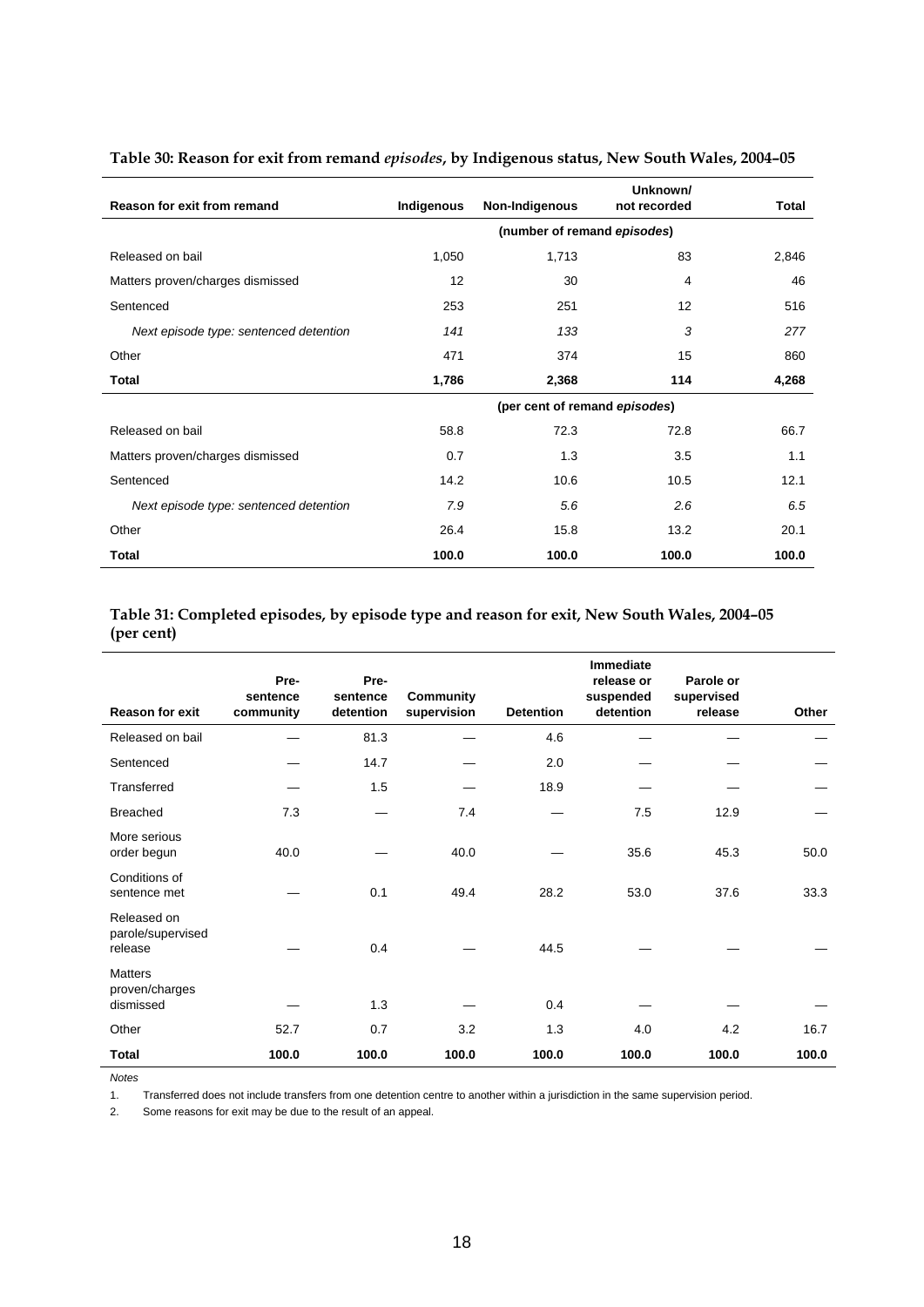|                                                       |       | Age at first supervision |       |       |       |                            |       |       |       |       |  |  |  |
|-------------------------------------------------------|-------|--------------------------|-------|-------|-------|----------------------------|-------|-------|-------|-------|--|--|--|
|                                                       | 10    | 11                       | 12    | 13    | 14    | 15                         | 16    | 17    | $18+$ | Total |  |  |  |
|                                                       |       |                          |       |       |       | (number of young people)   |       |       |       |       |  |  |  |
| First supervision period<br>contained detention       | 9     | 47                       | 141   | 358   | 617   | 895                        | 1,060 | 971   | 184   | 4,282 |  |  |  |
| First supervision period did<br>not contain detention |       | 10                       | 21    | 105   | 306   | 553                        | 674   | 809   | 308   | 2,786 |  |  |  |
| <b>Total</b>                                          | 9     | 57                       | 162   | 463   | 923   | 1,448                      | 1,734 | 1,780 | 492   | 7,068 |  |  |  |
|                                                       |       |                          |       |       |       | (per cent of young people) |       |       |       |       |  |  |  |
| First supervision period<br>contained detention       | 100.0 | 82.5                     | 87.0  | 77.3  | 66.8  | 61.8                       | 61.1  | 54.6  | 37.4  | 60.6  |  |  |  |
| First supervision period did<br>not contain detention |       | 17.5                     | 13.0  | 22.7  | 33.2  | 38.2                       | 38.9  | 45.4  | 62.6  | 39.4  |  |  |  |
| Total                                                 | 100.0 | 100.0                    | 100.0 | 100.0 | 100.0 | 100.0                      | 100.0 | 100.0 | 100.0 | 100.0 |  |  |  |

**Table 32: Young people, age at first juvenile justice supervision, by presence or absence of detention** *episodes* **in the first** *supervision period***, New South Wales, 2000–01 to 2004–05** 

*Note:* The first supervision period for some young people contained both pre–sentence detention and sentenced detention.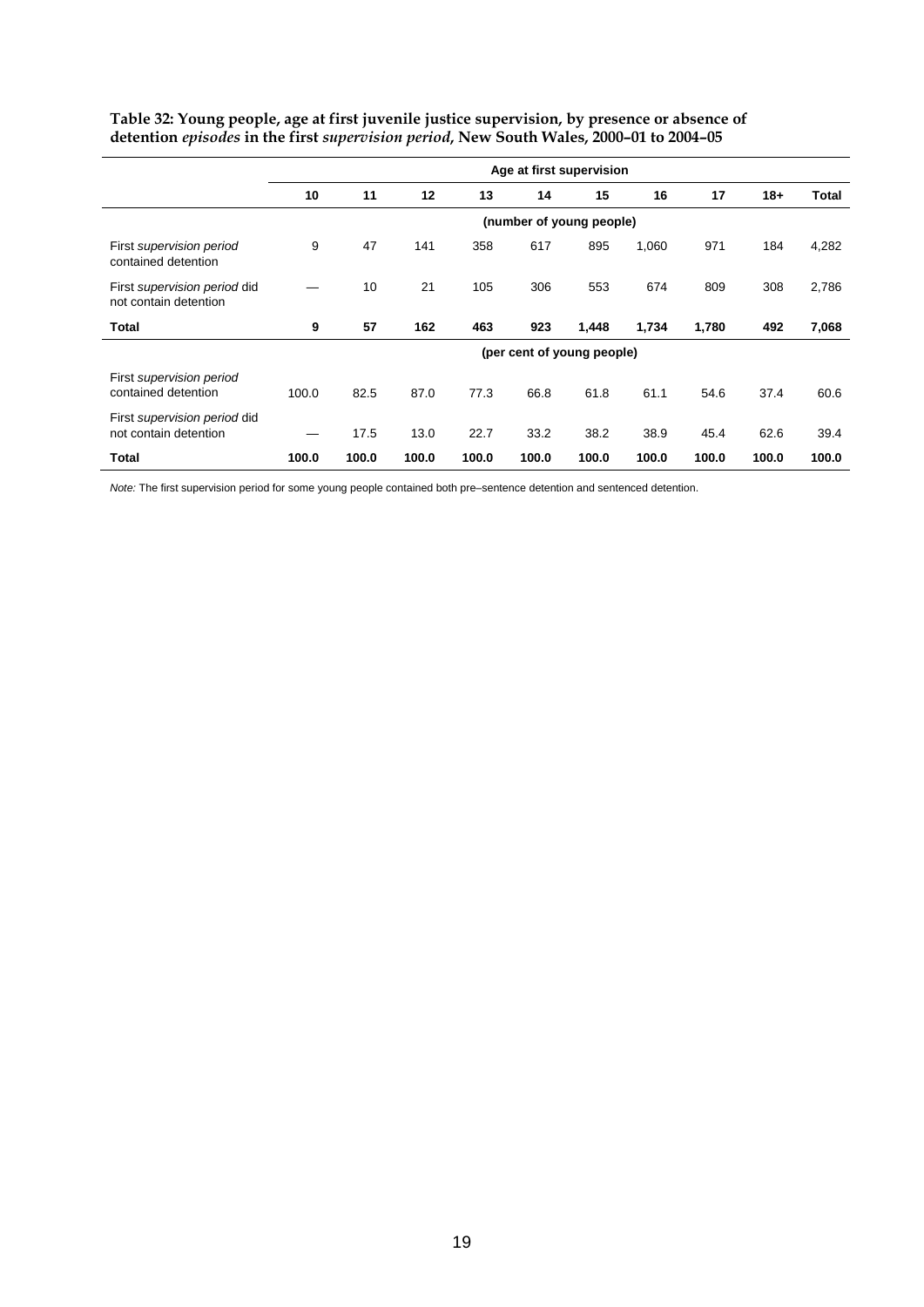|                                                            | Age at first supervision |                          |                |           |            |                            |            |                |            |                |              |        |
|------------------------------------------------------------|--------------------------|--------------------------|----------------|-----------|------------|----------------------------|------------|----------------|------------|----------------|--------------|--------|
|                                                            | 10                       |                          | 11             |           | 12         |                            | 13         |                | 14         |                | <b>Total</b> |        |
| <b>First supervision period</b><br>contained JJ detention? | Yes                      | No                       | <b>Yes</b>     | <b>No</b> | <b>Yes</b> | <b>No</b>                  | <b>Yes</b> | No             | <b>Yes</b> | No             | <b>Yes</b>   | No     |
| Total number of supervision<br>periods per young person    |                          |                          |                |           |            | (number of young people)   |            |                |            |                |              |        |
| $\mathbf{1}$                                               |                          |                          |                |           |            |                            | 8          | $\overline{7}$ | 27         | 30             | 36           | 38     |
| $\overline{c}$                                             |                          |                          | $\mathbf 1$    |           | 3          | 1                          | 11         | 4              | 13         | 12             | 28           | 18     |
| 3                                                          |                          |                          | 3              |           |            | —                          | 11         | 4              | 26         | $\overline{7}$ | 41           | 12     |
| $4+$                                                       | n.r.                     |                          | $\overline{2}$ |           | 19         | $\overline{2}$             | 41         | $\mathbf{2}$   | 62         | 12             | 125          | 17     |
| <b>Total</b>                                               | n.r.                     |                          | 6              | 3         | 24         | 4                          | 71         | 17             | 128        | 61             | 230          | 85     |
|                                                            |                          |                          |                |           |            | (per cent of young people) |            |                |            |                |              |        |
| $\mathbf{1}$                                               |                          |                          |                |           | 4.17       | 25.00                      | 11.27      | 41.18          | 21.09      | 49.18          | 15.65        | 44.71  |
| $\overline{2}$                                             |                          | $\overline{\phantom{0}}$ | 16.67          | 33.33     | 12.50      | 25.00                      | 15.49      | 23.53          | 10.16      | 19.67          | 12.17        | 21.18  |
| 3                                                          |                          |                          | 50.00          | 33.33     | 4.17       |                            | 15.49      | 23.53          | 20.31      | 11.48          | 17.83        | 14.12  |
| $4+$                                                       | n.r.                     | 100.00                   | 33.33          | 33.33     | 79.17      | 50.00                      | 57.75      | 11.76          | 48.44      | 19.67          | 54.35        | 20.00  |
| <b>Total</b>                                               | n.r.                     | 100.00                   | 100.00         | 100.00    | 100.00     | 100.00                     | 100.00     | 100.00         | 100.00     | 100.00         | 100.00       | 100.00 |

Table 33: Young people aged 10-14 years in 2000-01 at first supervision period, detention in first supervision period by total number of supervision *periods* **per young person, by age at first juvenile justice supervision, New South Wales, 2000–01 to 2004–05** 

*Notes:* 

1. The population of this table is young people who first had juvenile justice supervision during 2000–01 while aged 10–14 years. The number of supervision periods experienced per young person is affected by how old each young person was at the start of the collection period. For example, young people aged 17 in 2000-01 could only accumulate supervision periods in 2000-01 and 2001-02 (in most jurisdictions). Young people aged 10 to 14 years in 2000–01 can accumulate supervision periods in all four years in most jurisdictions

2. Cells are not reported (n.r.) where N<5.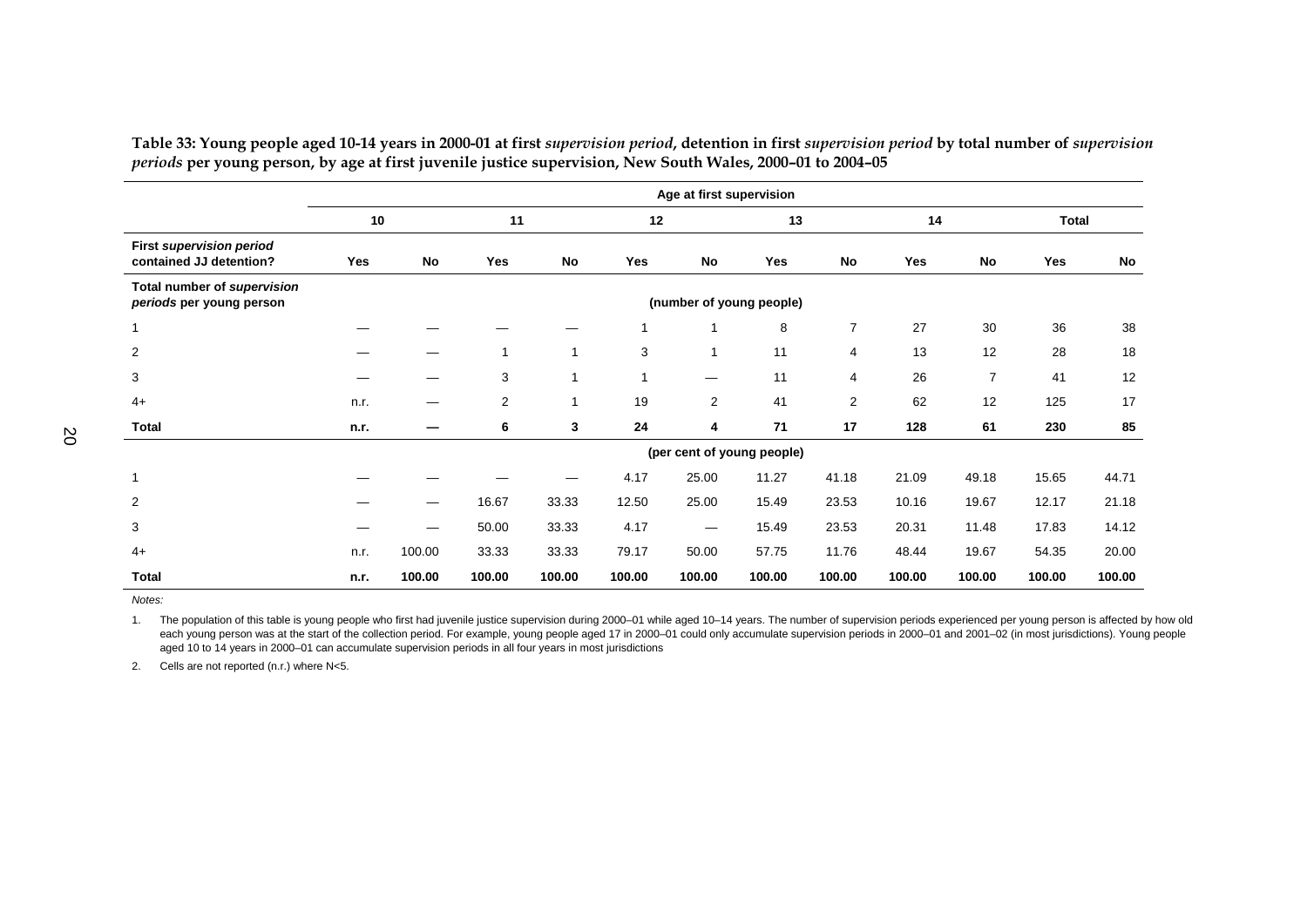## **Victoria**

#### **Table 1: Young people under juvenile justice supervision, by age and Indigenous status, Victoria, 2004–05**

| <b>Indigenous status</b> | 10                         | 11    | 12             | 13    | 14    | 15                       | 16    | 17    | $18+$ | Total |  |  |
|--------------------------|----------------------------|-------|----------------|-------|-------|--------------------------|-------|-------|-------|-------|--|--|
|                          |                            |       |                |       |       | (number of young people) |       |       |       |       |  |  |
| Indigenous               |                            | 1     | $\overline{4}$ | 7     | 16    | 34                       | 44    | 40    | 33    | 179   |  |  |
| Non-Indigenous           |                            | 4     | 12             | 54    | 127   | 259                      | 364   | 346   | 354   | 1,520 |  |  |
| Unknown                  |                            |       |                |       |       |                          |       |       |       |       |  |  |
| <b>Total</b>             |                            | 5     | 16             | 61    | 143   | 293                      | 408   | 386   | 387   | 1,699 |  |  |
|                          | (per cent of young people) |       |                |       |       |                          |       |       |       |       |  |  |
| Indigenous               |                            | 20.0  | 25.0           | 11.5  | 11.2  | 11.6                     | 10.8  | 10.4  | 8.5   | 10.5  |  |  |
| Non-Indigenous           |                            | 80.0  | 75.0           | 88.5  | 88.8  | 88.4                     | 89.2  | 89.6  | 91.5  | 89.5  |  |  |
| Unknown                  |                            |       |                |       |       |                          |       |       |       |       |  |  |
| Total                    |                            | 100.0 | 100.0          | 100.0 | 100.0 | 100.0                    | 100.0 | 100.0 | 100.0 | 100.0 |  |  |

*Note:* Age calculated as at 1 January 2005.

#### **Table 2: Young people under juvenile justice supervision, by age and sex, Victoria, 2004–05**

| <b>Sex</b>   | 10 | 11    | 12    | 13    | 14                         | 15    | 16    | 17    | $18+$ | Total |
|--------------|----|-------|-------|-------|----------------------------|-------|-------|-------|-------|-------|
|              |    |       |       |       | (number of young people)   |       |       |       |       |       |
| Male         |    | 4     | 14    | 54    | 120                        | 242   | 341   | 343   | 350   | 1,468 |
| Female       |    | 1     | 2     | 7     | 23                         | 51    | 67    | 43    | 37    | 231   |
| <b>Total</b> |    | 5     | 16    | 61    | 143                        | 293   | 408   | 386   | 387   | 1,699 |
|              |    |       |       |       | (per cent of young people) |       |       |       |       |       |
| Male         |    | 80.0  | 87.5  | 88.5  | 83.9                       | 82.6  | 83.6  | 88.9  | 90.4  | 86.4  |
| Female       |    | 20.0  | 12.5  | 11.5  | 16.1                       | 17.4  | 16.4  | 11.1  | 9.6   | 13.6  |
| Total        |    | 100.0 | 100.0 | 100.0 | 100.0                      | 100.0 | 100.0 | 100.0 | 100.0 | 100.0 |

*Note:* Age calculated as at 1 January 2005.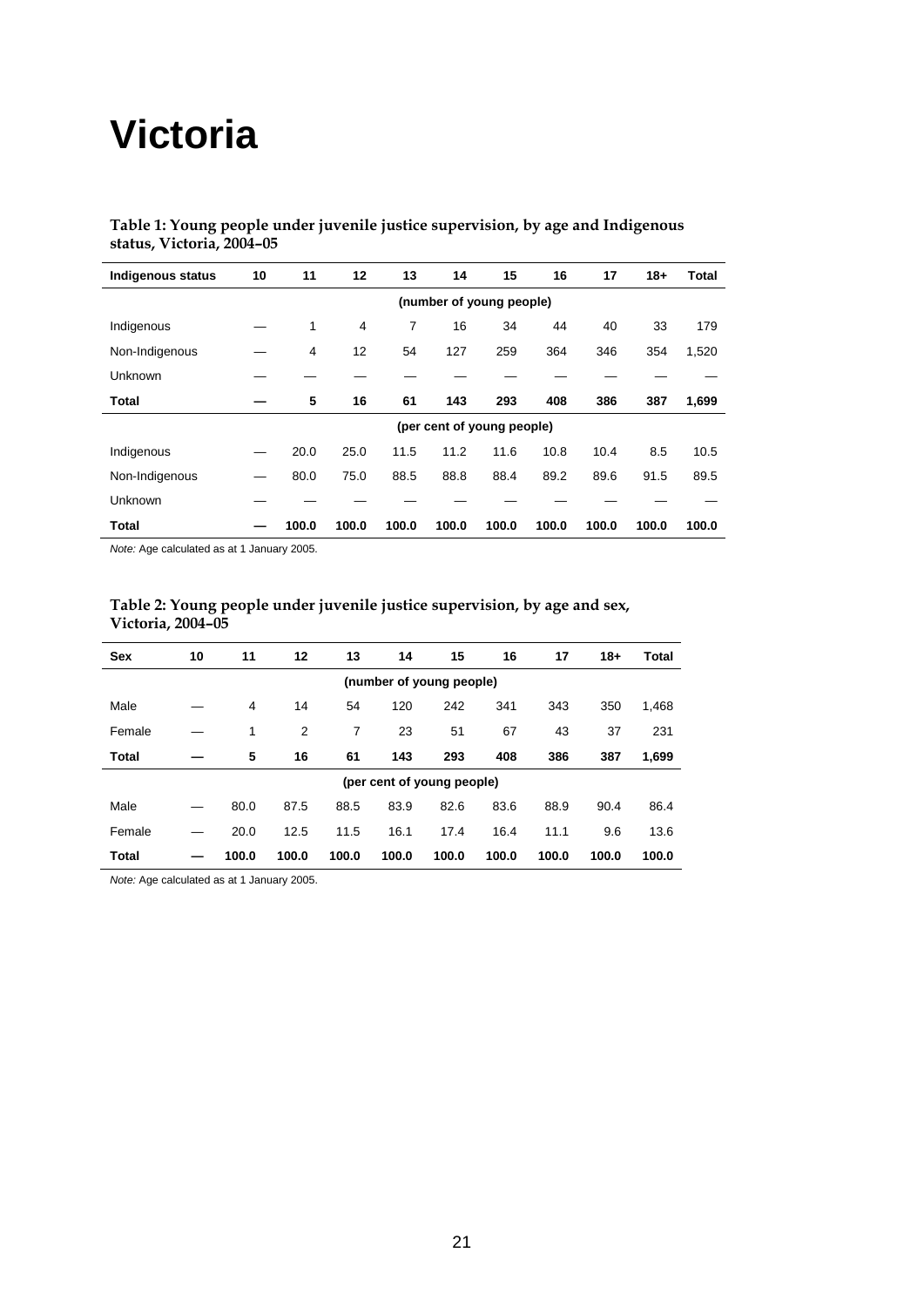| <b>Indigenous status</b> | 10           | 11                       | 12    | 13    | 14    | 15    | 16                         | 17    | $18 +$ | <b>Unknown</b> | <b>Total</b> |
|--------------------------|--------------|--------------------------|-------|-------|-------|-------|----------------------------|-------|--------|----------------|--------------|
|                          |              | (number of young people) |       |       |       |       |                            |       |        |                |              |
| Indigenous               | 2            | 4                        | 9     | 23    | 40    | 43    | 31                         | 18    | 9      |                | 179          |
| Non-Indigenous           |              | 12                       | 42    | 124   | 227   | 351   | 362                        | 208   | 193    | 1              | 1,520        |
| Unknown                  |              |                          |       |       |       |       |                            |       |        |                |              |
| Total                    | $\mathbf{2}$ | 16                       | 51    | 147   | 267   | 394   | 393                        | 226   | 202    | 1              | 1,699        |
|                          |              |                          |       |       |       |       | (per cent of young people) |       |        |                |              |
| Indigenous               | 100.0        | 25.0                     | 17.6  | 15.6  | 15.0  | 10.9  | 7.9                        | 8.0   | 4.5    | 100.0          | 10.5         |
| Non-Indigenous           | --           | 75.0                     | 82.4  | 84.4  | 85.0  | 89.1  | 92.1                       | 92.0  | 95.5   |                | 89.5         |
| Unknown                  |              |                          |       |       |       |       |                            |       |        |                |              |
| <b>Total</b>             | 100.0        | 100.0                    | 100.0 | 100.0 | 100.0 | 100.0 | 100.0                      | 100.0 | 100.0  | 100.0          | 100.0        |

**Table 3: Young people, age at first juvenile justice supervision, by Indigenous status, Victoria, 2004–05** 

*Note:* Percentages in the total column are based on the total minus unknowns.

| Table 4: Young people, age at first juvenile justice supervision, by sex, Victoria, 2004-05 |  |  |  |
|---------------------------------------------------------------------------------------------|--|--|--|
|                                                                                             |  |  |  |

| Sex          | 10           | 11    | 12    | 13    | 14    | 15                         | 16    | 17    | $18+$ | <b>Unknown</b> | <b>Total</b> |
|--------------|--------------|-------|-------|-------|-------|----------------------------|-------|-------|-------|----------------|--------------|
|              |              |       |       |       |       | (number of young people)   |       |       |       |                |              |
| Male         | 2            | 14    | 47    | 129   | 231   | 329                        | 334   | 199   | 182   | 1              | 1,468        |
| Female       |              | 2     | 4     | 18    | 36    | 65                         | 59    | 27    | 20    |                | 231          |
| <b>Total</b> | $\mathbf{2}$ | 16    | 51    | 147   | 267   | 394                        | 393   | 226   | 202   | 1              | 1,699        |
|              |              |       |       |       |       | (per cent of young people) |       |       |       |                |              |
| Male         | 100.0        | 87.5  | 92.2  | 87.8  | 86.5  | 83.5                       | 85.0  | 88.1  | 90.1  | 100.0          | 86.4         |
| Female       |              | 12.5  | 7.8   | 12.2  | 13.5  | 16.5                       | 15.0  | 11.9  | 9.9   |                | 13.6         |
| <b>Total</b> | 100.0        | 100.0 | 100.0 | 100.0 | 100.0 | 100.0                      | 100.0 | 100.0 | 100.0 | 100.0          | 100.0        |

*Note:* Percentages in the total column are based on the total minus unknowns.

#### **Table 5: Young people, average daily number in community supervision, by sex, Victoria, 2000–01 to 2004–05**

| Year        | Male | Female | Total |
|-------------|------|--------|-------|
| 2000-01     | 625  | 108    | 733   |
| $2001 - 02$ | 615  | 116    | 731   |
| $2002 - 03$ | 637  | 112    | 749   |
| 2003-04     | 639  | 96     | 736   |
| $2004 - 05$ | 597  | 101    | 697   |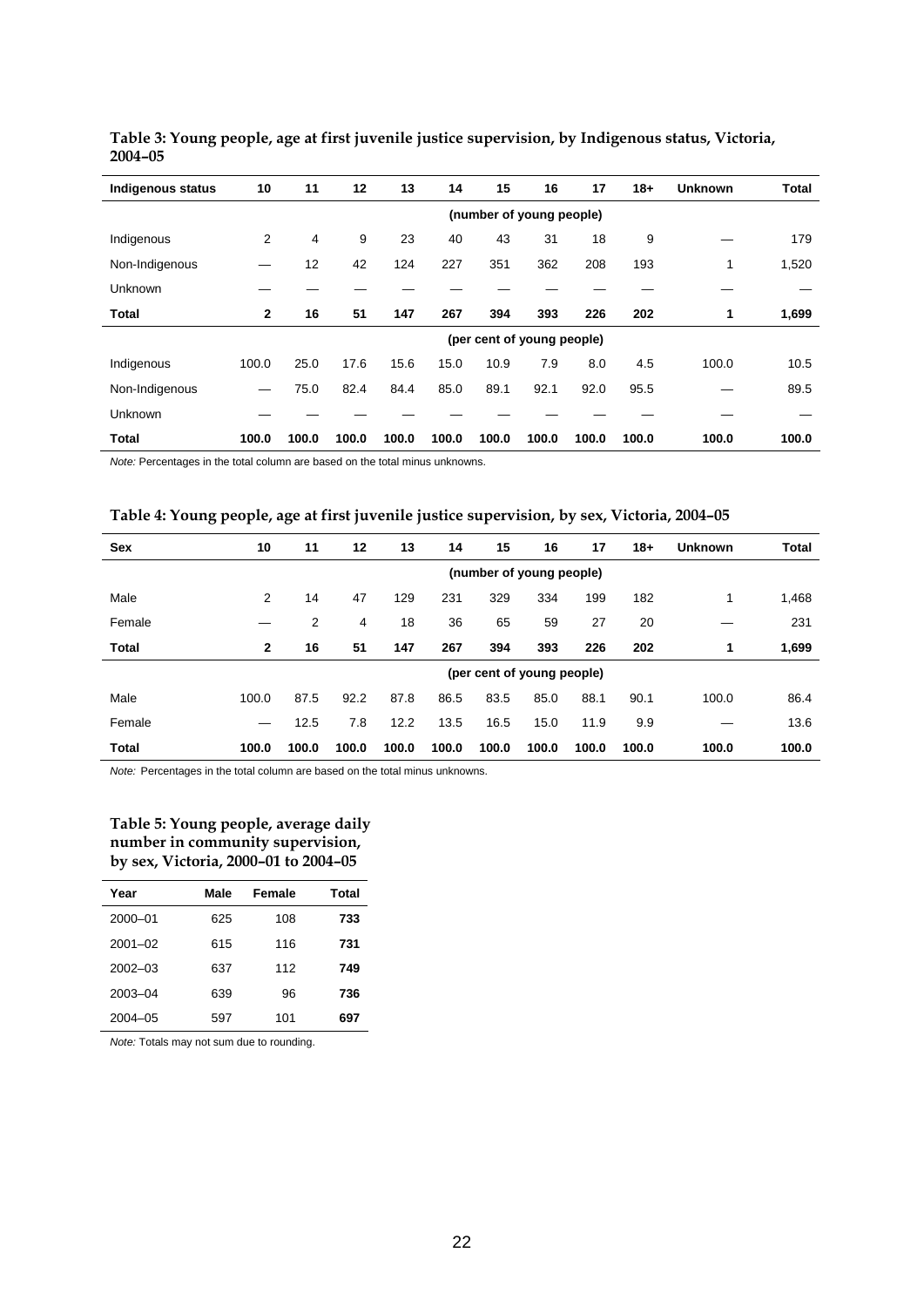| Year        | 10 | 11 | 12 | 13 | 14  | 15  | 16  | 17  | $18+$ | <b>Total</b> |
|-------------|----|----|----|----|-----|-----|-----|-----|-------|--------------|
| 2000-01     |    | 3  | 12 | 35 | 98  | 159 | 226 | 109 | 90    | 733          |
| $2001 - 02$ |    | 4  | 11 | 30 | 91  | 148 | 203 | 124 | 120   | 731          |
| $2002 - 03$ |    | 2  | 8  | 26 | 102 | 168 | 211 | 117 | 114   | 749          |
| 2003-04     |    |    | 11 | 35 | 83  | 164 | 211 | 134 | 96    | 736          |
| $2004 - 05$ |    | 3  | 8  | 35 | 82  | 158 | 190 | 122 | 99    | 697          |

**Table 6: Young people, average daily number in community supervision, by age, Victoria, 2000–01 to 2004–05** 

1. Age is calculated as at first date of community supervision in the year.

2. Totals may not sum due to rounding.

#### **Table 7: Young people, average daily number in community supervision, by Indigenous status, Victoria, 2000–01 to 2004–05**

| Year        | Indigenous | Non-Indigenous | <b>Unknown</b> | <b>Total</b> |
|-------------|------------|----------------|----------------|--------------|
| 2000-01     | 53         | 680            |                | 733          |
| $2001 - 02$ | 66         | 665            |                | 731          |
| $2002 - 03$ | 70         | 680            |                | 749          |
| 2003-04     | 74         | 662            |                | 736          |
| $2004 - 05$ | 71         | 626            |                | 697          |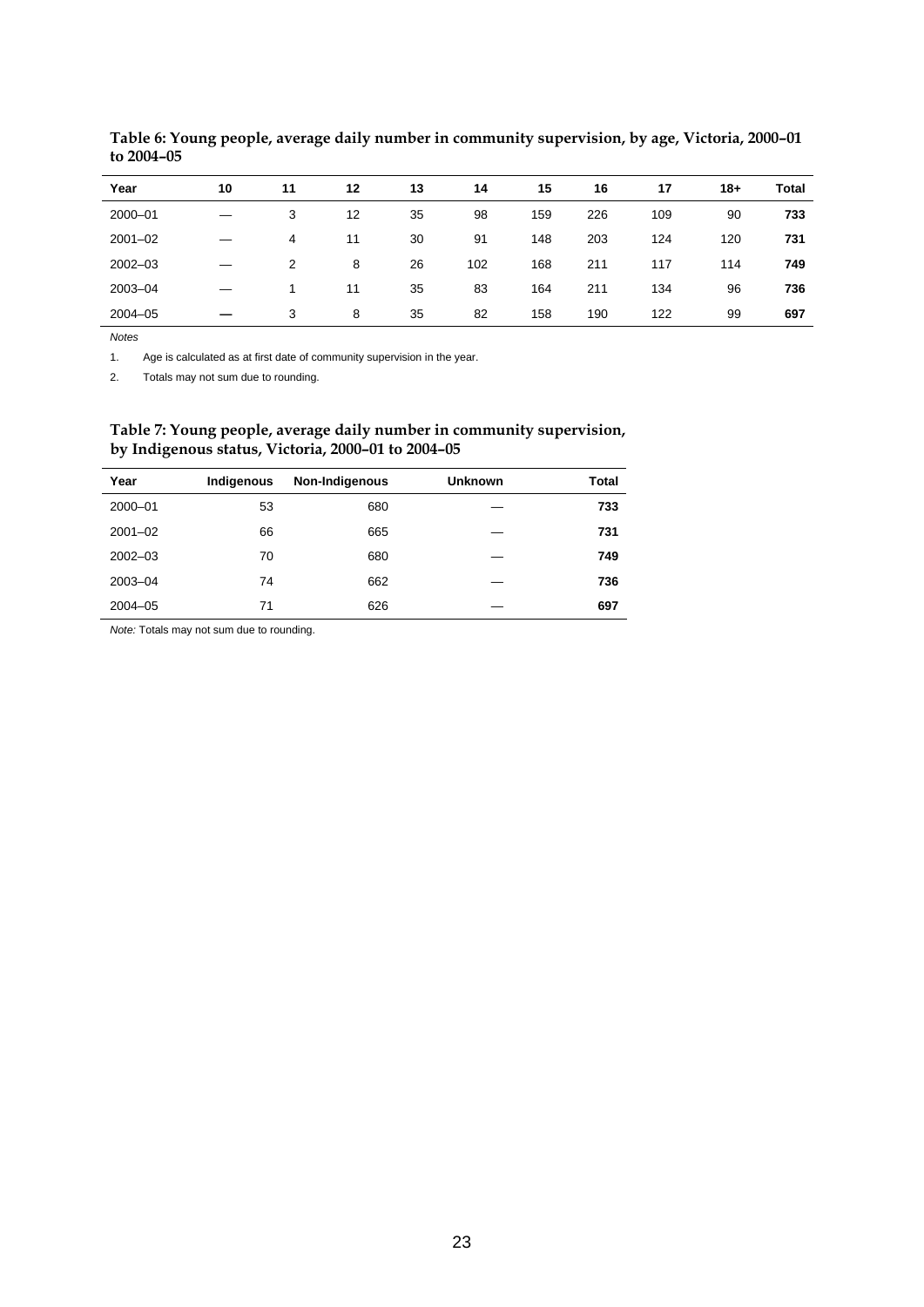|                          |    |    |                |    | Male           |     |     |     |        |              |
|--------------------------|----|----|----------------|----|----------------|-----|-----|-----|--------|--------------|
| <b>Indigenous status</b> | 10 | 11 | 12             | 13 | 14             | 15  | 16  | 17  | $18 +$ | Total        |
| Indigenous               |    |    | $\overline{2}$ | 5  | 6              | 14  | 12  | 9   | 8      | 56           |
| Non-Indigenous           |    | 3  | 5              | 26 | 64             | 117 | 148 | 98  | 81     | 541          |
| Unknown                  |    |    |                |    |                |     |     |     |        |              |
| <b>Total</b>             |    | 3  | 6              | 31 | 70             | 131 | 160 | 107 | 89     | 597          |
|                          |    |    |                |    | Female         |     |     |     |        |              |
|                          | 10 | 11 | 12             | 13 | 14             | 15  | 16  | 17  | $18 +$ | Total        |
| Indigenous               |    |    | 1              | 1  | 1              | 3   | 6   | 3   | 1      | 15           |
| Non-Indigenous           |    |    | 1              | 3  | 12             | 24  | 24  | 12  | 10     | 85           |
| Unknown                  |    |    |                |    |                |     |     |     |        |              |
| <b>Total</b>             |    |    | $\mathbf 2$    | 4  | 13             | 27  | 30  | 15  | 10     | 101          |
|                          |    |    |                |    | <b>Total</b>   |     |     |     |        |              |
|                          | 10 | 11 | 12             | 13 | 14             | 15  | 16  | 17  | $18 +$ | <b>Total</b> |
| Indigenous               |    |    | $\overline{2}$ | 6  | $\overline{7}$ | 17  | 18  | 12  | 9      | 71           |
| Non-Indigenous           |    | 3  | 5              | 29 | 75             | 141 | 172 | 110 | 91     | 626          |
| Unknown                  |    |    |                |    |                |     |     |     |        |              |
| <b>Total</b>             |    | 3  | 8              | 35 | 82             | 158 | 190 | 122 | 99     | 697          |

#### **Table 8: Young people, average daily number in community supervision, by age, sex and Indigenous status, Victoria, 2004–05**

*Notes*

1. Age is calculated as at first date of community supervision during 2004–05.

2. Totals may not sum due to rounding.

#### **Table 9: Young people, average daily number in detention, by sex, Victoria, 2000–01 to 2004–05**

| Year        | Male | Female | Total |
|-------------|------|--------|-------|
| 2000-01     | 162  | 27     | 190   |
| $2001 - 02$ | 163  | 23     | 186   |
| $2002 - 03$ | 140  | 17     | 157   |
| 2003-04     | 128  | 12     | 140   |
| $2004 - 05$ | 127  | 11     | 138   |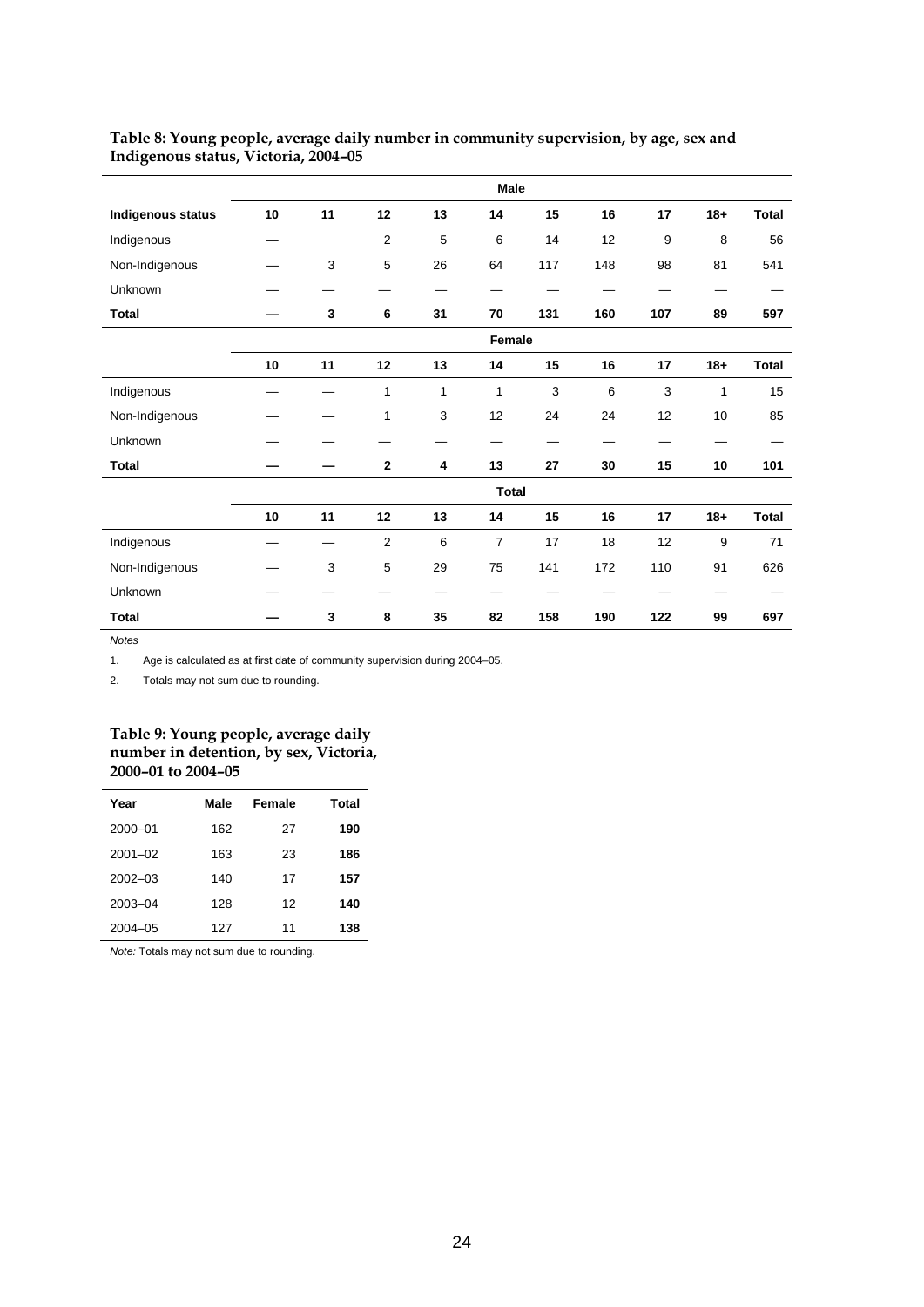| Year        | 10 | 11 | 12                       | 13 | 14 | 15 | 16 | 17 | $18+$ | Total |
|-------------|----|----|--------------------------|----|----|----|----|----|-------|-------|
| 2000-01     |    | -  |                          | 2  |    | 15 | 21 | 24 | 121   | 190   |
| $2001 - 02$ | -  | -  | $\qquad \qquad$          | 3  | 6  | 13 | 21 | 31 | 111   | 186   |
| $2002 - 03$ | -  | -  | -                        | 1  | 8  | 13 | 21 | 27 | 88    | 157   |
| 2003-04     | -  | -  | -                        | 2  | 4  | 15 | 26 | 25 | 68    | 140   |
| $2004 - 05$ | -  | -  | $\overline{\phantom{0}}$ | 2  | 5  | 12 | 23 | 25 | 72    | 138   |

**Table 10: Young people, average daily number in detention, by age, Victoria, 2000–01 to 2004–05** 

1. Age is calculated as at first date of detention supervision that year.

2. Totals may not sum due to rounding.

#### **Table 11: Young people, average daily number in detention, by Indigenous status, Victoria, 2000–01 to 2004–05**

| Year        | Indigenous | Non-Indigenous | Unknown/<br>not recorded | <b>Total</b> |
|-------------|------------|----------------|--------------------------|--------------|
| 2000-01     | 15         | 174            |                          | 190          |
| $2001 - 02$ | 19         | 167            |                          | 186          |
| $2002 - 03$ | 14         | 143            |                          | 157          |
| 2003-04     | 18         | 122            |                          | 140          |
| $2004 - 05$ | 17         | 121            |                          | 138          |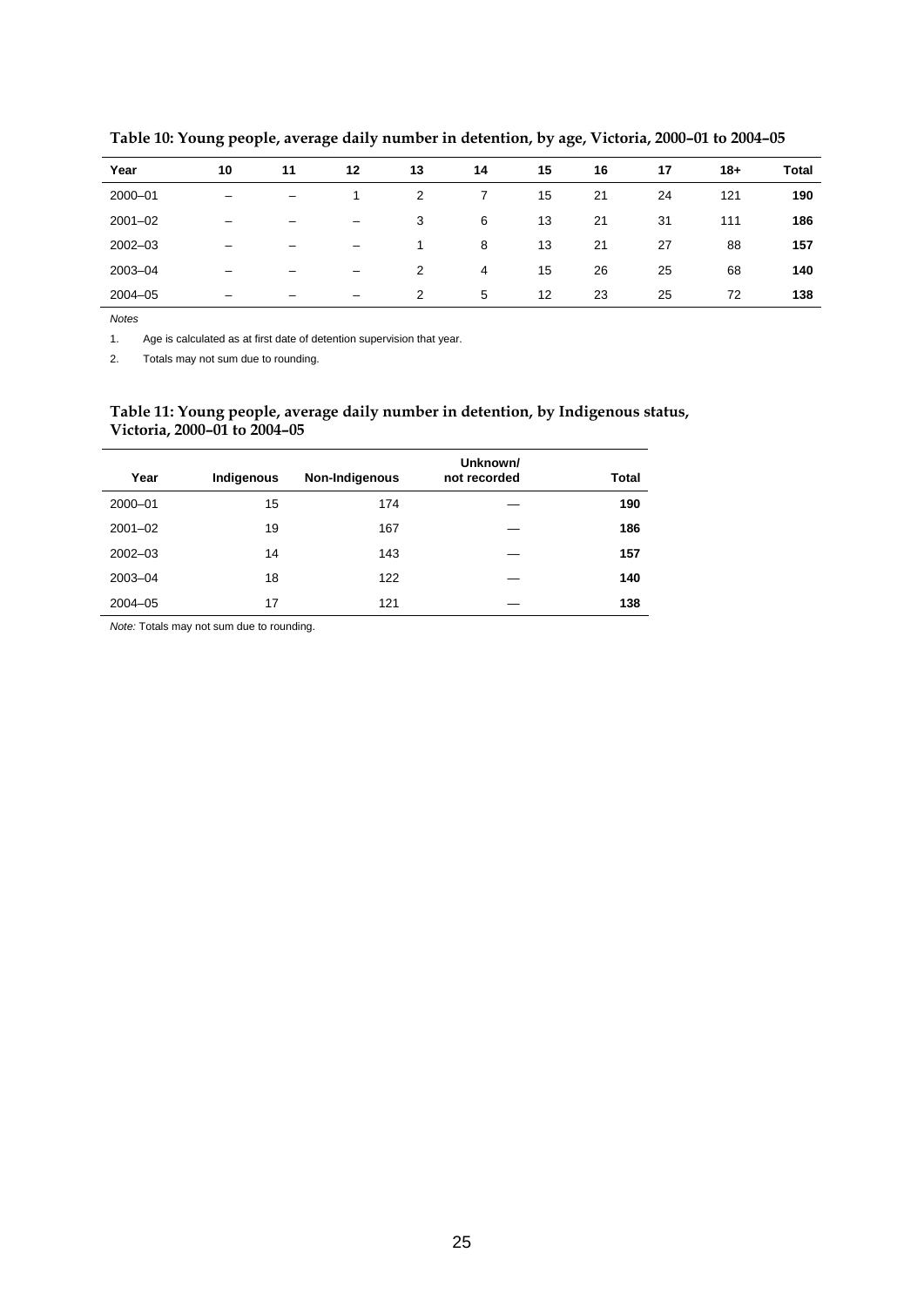|                   | Male   |    |    |                |              |              |                |                |       |              |
|-------------------|--------|----|----|----------------|--------------|--------------|----------------|----------------|-------|--------------|
| Indigenous status | 10     | 11 | 12 | 13             | 14           | 15           | 16             | 17             | $18+$ | <b>Total</b> |
| Indigenous        |        |    |    |                |              | 3            | 4              | 2              | 5     | 14           |
| Non-Indigenous    |        |    |    | 1              | 4            | 9            | 16             | 22             | 60    | 113          |
| Unknown           |        |    |    |                |              |              |                |                |       |              |
| <b>Total</b>      |        |    |    | 1              | 4            | 12           | 20             | 24             | 66    | 127          |
|                   | Female |    |    |                |              |              |                |                |       |              |
|                   | 10     | 11 | 12 | 13             | 14           | 15           | 16             | 17             | $18+$ | <b>Total</b> |
| Indigenous        |        |    |    |                |              | $\mathbf{1}$ | 1              | 1              | 1     | 3            |
| Non-Indigenous    |        |    |    |                |              | 0            | $\overline{2}$ | 1              | 5     | 8            |
| Unknown           |        |    |    |                |              |              |                |                |       |              |
| <b>Total</b>      |        |    |    |                |              | 1            | 3              | 1              | 6     | 11           |
|                   |        |    |    |                | <b>Total</b> |              |                |                |       |              |
|                   | 10     | 11 | 12 | 13             | 14           | 15           | 16             | 17             | $18+$ | <b>Total</b> |
| Indigenous        |        |    |    |                | 1            | 3            | 5              | $\overline{2}$ | 6     | 17           |
| Non-Indigenous    |        |    |    | 1              | 4            | 9            | 18             | 23             | 66    | 121          |
| Unknown           |        |    |    |                |              |              |                |                |       |              |
| <b>Total</b>      |        |    |    | $\overline{2}$ | 5            | 12           | 23             | 25             | 72    | 138          |

#### **Table 12: Young people, average daily number in detention, by age, sex and Indigenous status, Victoria, 2004–05**

*Notes*

1. Age is calculated as at first date of detention supervision during 2004–05.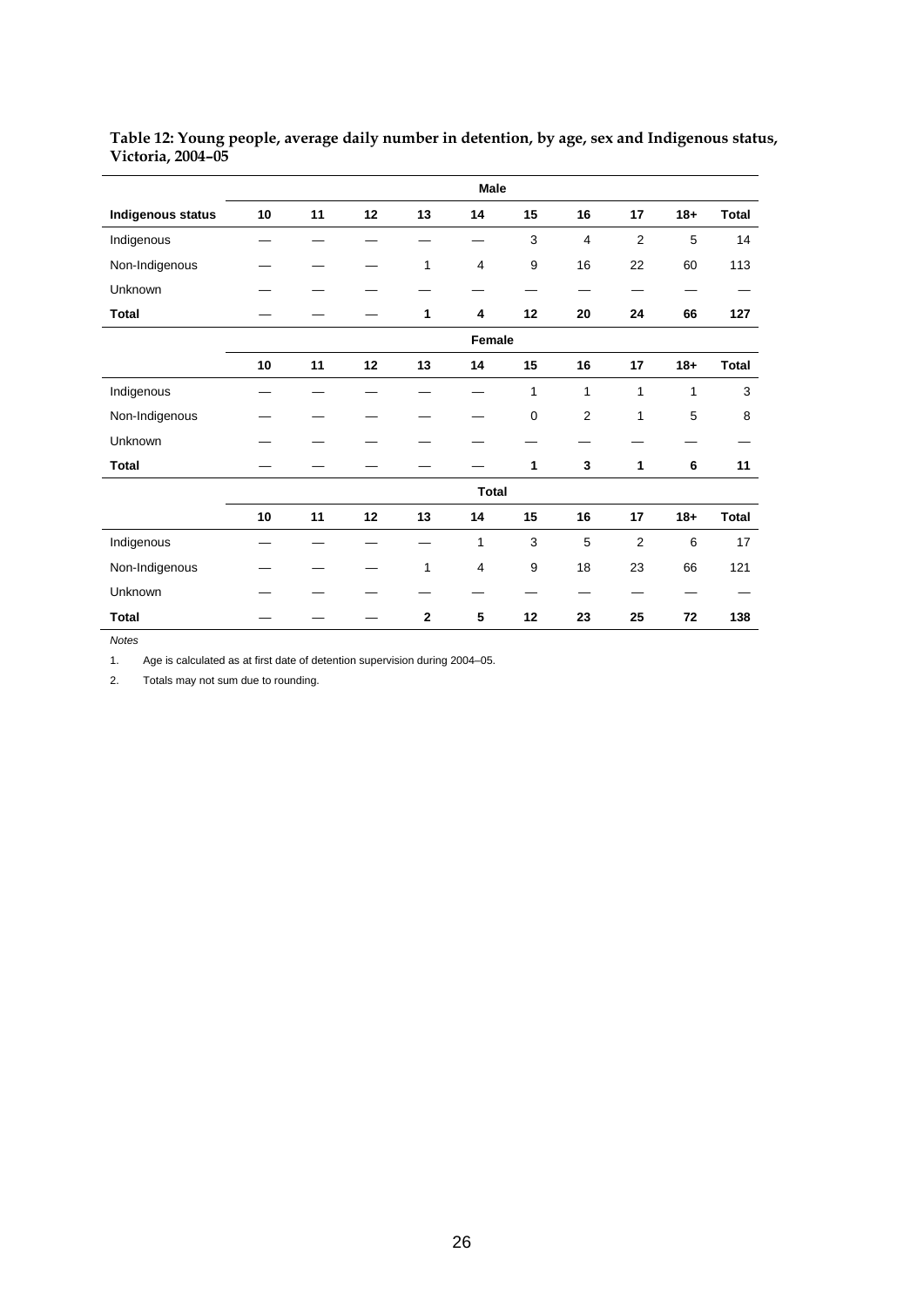| <b>Number</b> | <7 days                  | $7$ to $<$ 14<br>days | 14 days<br>to $<$ 1<br>month | 1 to $<$ 3<br>months | $3$ to $<$ 6<br>months | $6$ to $< 9$<br>months     | $9$ to $<$ 12<br>months | 12 to<br>$24$<br>months | 24<br>months+ | Total |  |
|---------------|--------------------------|-----------------------|------------------------------|----------------------|------------------------|----------------------------|-------------------------|-------------------------|---------------|-------|--|
|               | (number of young people) |                       |                              |                      |                        |                            |                         |                         |               |       |  |
| $\mathbf{1}$  | 19                       | 4                     | 15                           | 91                   | 141                    | 216                        | 153                     | 321                     | 27            | 987   |  |
| 2             | 2                        |                       | 1                            | 11                   | 30                     | 14                         | 4                       | 2                       |               | 64    |  |
| 3             | 1                        |                       | 1                            | 2                    | 2                      |                            |                         |                         |               | 6     |  |
| $4+$          |                          |                       |                              | 1                    |                        |                            |                         |                         |               | 1     |  |
| Total         | 22                       | 4                     | 17                           | 105                  | 173                    | 230                        | 157                     | 323                     | 27            | 1,058 |  |
|               |                          |                       |                              |                      |                        | (per cent of young people) |                         |                         |               |       |  |
| 1             | 1.9                      | 0.4                   | 1.5                          | 9.2                  | 14.3                   | 21.9                       | 15.5                    | 32.5                    | 2.7           | 100.0 |  |
| 2             | 3.1                      |                       | 1.6                          | 17.2                 | 46.9                   | 21.9                       | 6.3                     | 3.1                     |               | 100.0 |  |
| 3             | 16.7                     | —                     | 16.7                         | 33.3                 | 33.3                   |                            |                         |                         |               | 100.0 |  |
| $4+$          |                          |                       |                              | 100.0                |                        |                            |                         |                         |               | 100.0 |  |

#### **Table 13: Young people, completed** *supervision periods***, by number and average length, Victoria, 2004–05**

*Notes:* 

1. *Supervision periods* that began prior to 1 July 2000 have been excluded from this table.

2. Where a young person has completed more than one *supervision period* during the year, the lengths have been averaged so that each young person is represented in this table once.

#### **Table 14: Proportion of person days in supervision, by** *supervision period* **length and** *episode* **type, Victoria, 2004–05 (per cent)**

|                                 | Episode type                  |                               |                               |                               |                           |       |                                   |  |  |  |  |
|---------------------------------|-------------------------------|-------------------------------|-------------------------------|-------------------------------|---------------------------|-------|-----------------------------------|--|--|--|--|
| Length of supervision<br>period | Pre-<br>sentence<br>community | Pre-<br>sentence<br>detention | <b>Sentenced</b><br>community | <b>Sentenced</b><br>detention | <b>Sentenced</b><br>other | Total | Total<br>number of<br>days ('000) |  |  |  |  |
|                                 | (per cent of days)            |                               |                               |                               |                           |       |                                   |  |  |  |  |
| Less than 7 days                |                               | 100.0                         |                               |                               |                           | 100.0 |                                   |  |  |  |  |
| 7 to less than 14 days          | 17.6                          | 27.9                          | 20.6                          | 33.8                          |                           | 100.0 |                                   |  |  |  |  |
| 14 days to less than 1<br>month | 43.9                          | 9.8                           | 30.4                          | 16.0                          |                           | 100.0 |                                   |  |  |  |  |
| 1 to 3 months                   | 59.3                          | 8.3                           | 10.9                          | 20.8                          | 0.6                       | 100.0 | 8                                 |  |  |  |  |
| 3 to 6 months                   | 49.6                          | 2.9                           | 27.6                          | 13.4                          | 6.5                       | 100.0 | 21                                |  |  |  |  |
| 6 to 9 months                   | 5.3                           | 0.7                           | 79.8                          | 8.7                           | 5.6                       | 100.0 | 49                                |  |  |  |  |
| 9 to 12 months                  | 8.3                           | 1.7                           | 71.4                          | 10.2                          | 8.4                       | 100.0 | 48                                |  |  |  |  |
| 12 to 24 months                 | 4.5                           | 0.9                           | 76.1                          | 9.4                           | 9.1                       | 100.0 | 145                               |  |  |  |  |
| $24+$ months                    | 5.7                           | 2.3                           | 27.1                          | 28.6                          | 36.3                      | 100.0 | 25                                |  |  |  |  |
| Total                           | 10.1                          | 1.5                           | 66.6                          | 11.6                          | 10.3                      | 100.0 | 296                               |  |  |  |  |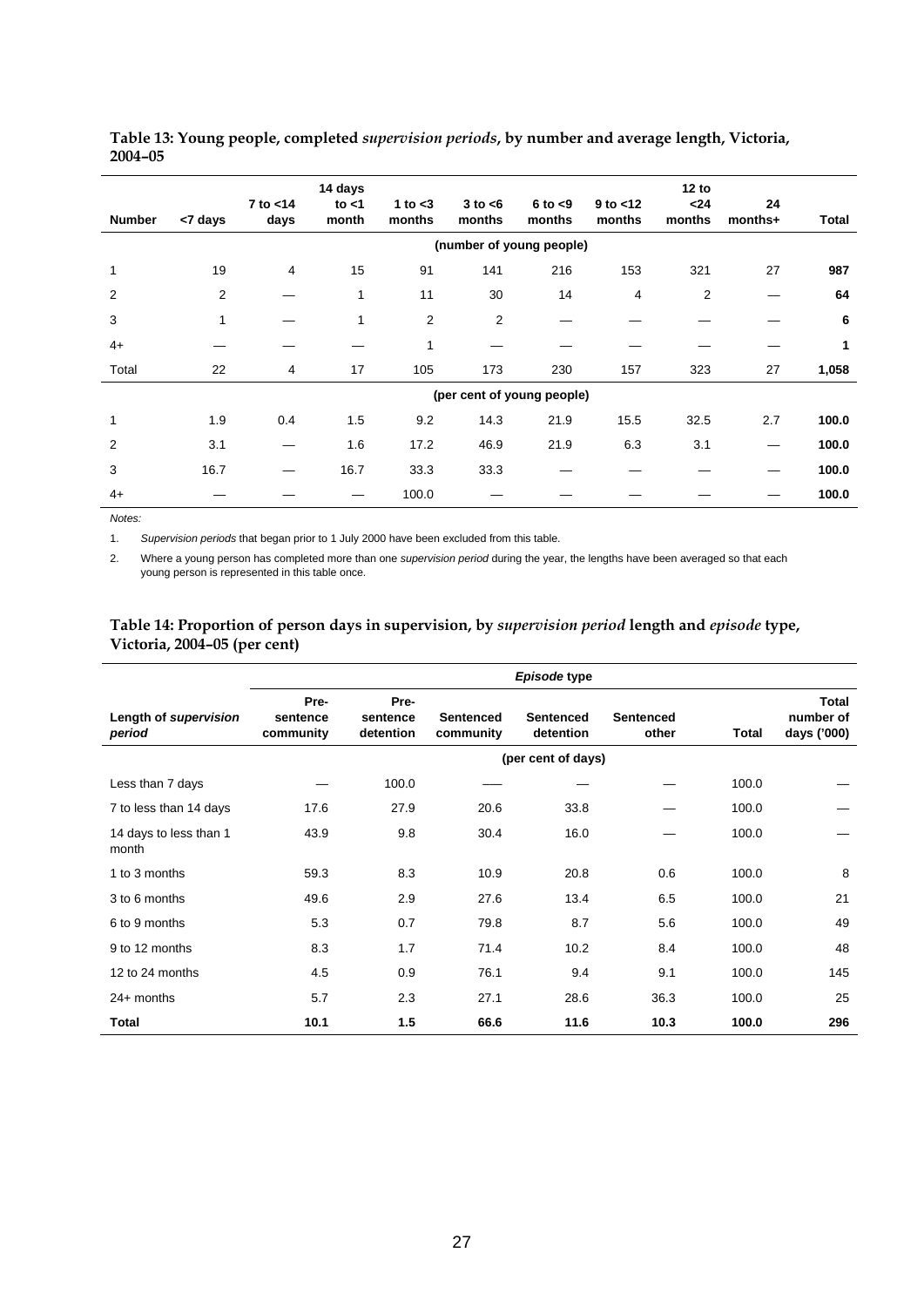#### **Table 15:** *Supervision periods***, by type, Victoria, 2004–05**

|                                                         | Supervision periods containing sentenced episodes |                          |                                                  |                           |                          |              |  |  |
|---------------------------------------------------------|---------------------------------------------------|--------------------------|--------------------------------------------------|---------------------------|--------------------------|--------------|--|--|
| Supervision periods containing<br>pre-sentence episodes | Community <sup>(a)</sup>                          | Detention <sup>(a)</sup> | <b>Community and</b><br>detention <sup>(a)</sup> | Other only <sup>(b)</sup> | No sentenced<br>episodes | <b>Total</b> |  |  |
|                                                         |                                                   |                          | (number of supervision periods)                  |                           |                          |              |  |  |
| Community only                                          | 94                                                | 6                        | 3                                                |                           | 184                      | 287          |  |  |
| Detention only                                          | 19                                                | 25                       | 22                                               |                           | 53                       | 119          |  |  |
| Community and detention                                 | 19                                                |                          | 8                                                |                           | 6                        | 34           |  |  |
| No pre-sentenced episodes                               | 529                                               | 148                      | 20                                               |                           |                          | 697          |  |  |
| Total                                                   | 661                                               | 180                      | 53                                               |                           | 243                      | 1,137        |  |  |
|                                                         |                                                   |                          | (per cent of supervision periods)                |                           |                          |              |  |  |
| Community only                                          | 8.3                                               | 0.5                      | 0.3                                              |                           | 16.2                     | 25.2         |  |  |
| Detention only                                          | 1.7                                               | 2.2                      | 1.9                                              |                           | 4.7                      | 10.5         |  |  |
| Community and detention                                 | 1.7                                               | 0.1                      | 0.7                                              |                           | 0.5                      | 3.0          |  |  |
| No pre-sentenced episodes                               | 46.5                                              | 13.0                     | 1.8                                              |                           |                          | 61.3         |  |  |
| <b>Total</b>                                            | 58.1                                              | 15.8                     | 4.7                                              |                           | 21.4                     | 100.0        |  |  |

(a) With or without other.

(b) Other includes immediate release or suspended detention, parole or supervised released, home detention, other sentenced episode type.

*Notes*

1. Data on unsupervised bail are not collected in the NMDS and hence are not included in the pre-sentence figures.

2. The use of the *episode* hierarchy may shorten or hide *episodes* that are lower on the hierarchy.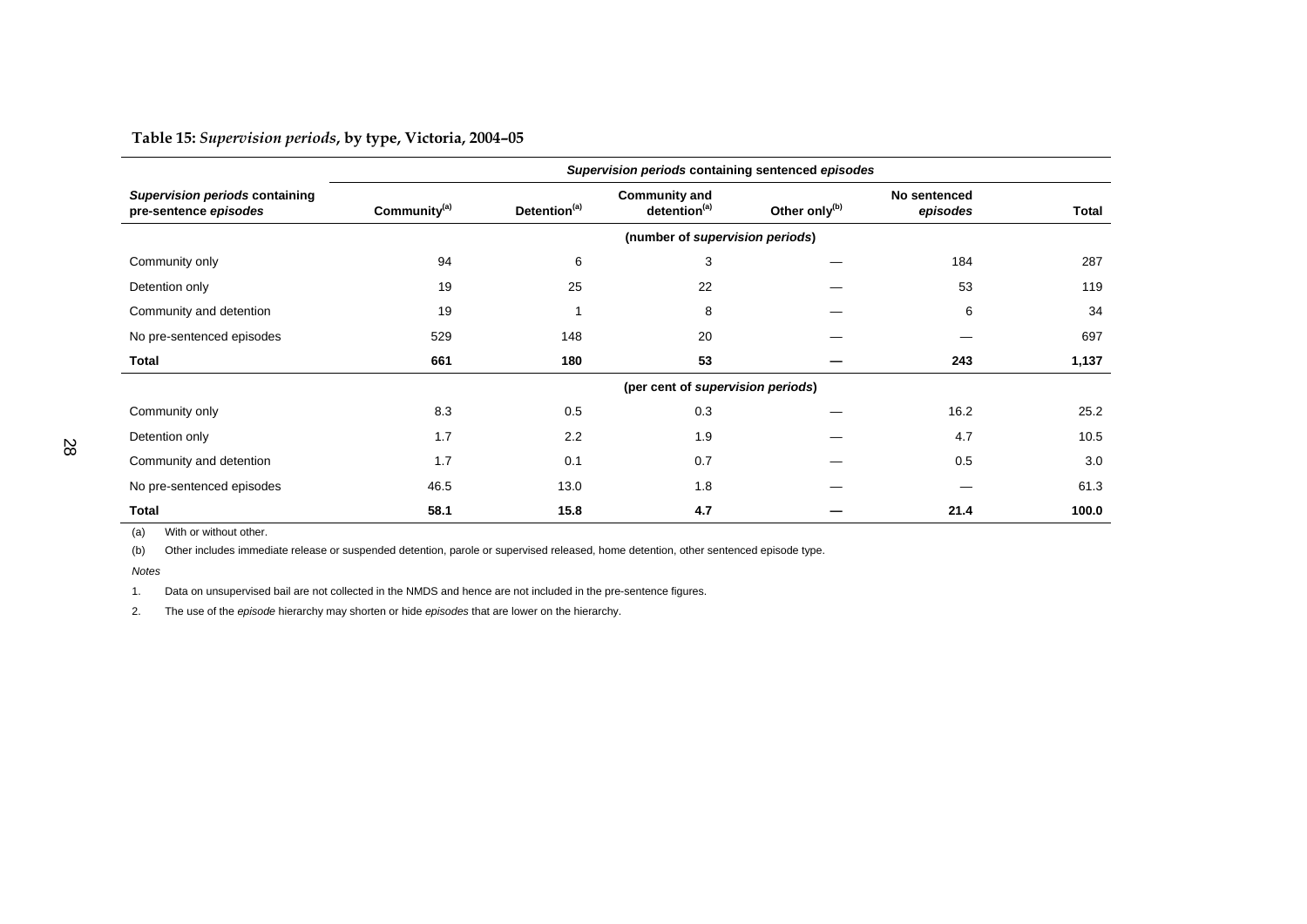| <b>Number of completed</b><br>supervision periods | Male                     | Female                     | <b>Total</b> |  |  |  |  |  |
|---------------------------------------------------|--------------------------|----------------------------|--------------|--|--|--|--|--|
|                                                   | (number of young people) |                            |              |  |  |  |  |  |
| 1                                                 | 856                      | 131                        | 987          |  |  |  |  |  |
| 2                                                 | 58                       | 6                          | 64           |  |  |  |  |  |
| 3                                                 | 5                        | 1                          | 6            |  |  |  |  |  |
| $4+$                                              | 1                        |                            | 1            |  |  |  |  |  |
| <b>Total</b>                                      | 920                      | 138                        | 1,058        |  |  |  |  |  |
|                                                   |                          | (per cent of young people) |              |  |  |  |  |  |
| 1                                                 | 93                       | 94.9                       | 93.3         |  |  |  |  |  |
| 2                                                 | 6.3                      | 4.3                        | 6.0          |  |  |  |  |  |
| 3                                                 | 0.5                      | 0.7                        | 0.6          |  |  |  |  |  |
| $4+$                                              | 0.1                      |                            | 0.1          |  |  |  |  |  |
| <b>Total</b>                                      | 100.0                    | 100.0                      | 100.0        |  |  |  |  |  |

**Table 16: Young people, by number of completed** *supervision periods* **and sex, Victoria, 2004–05**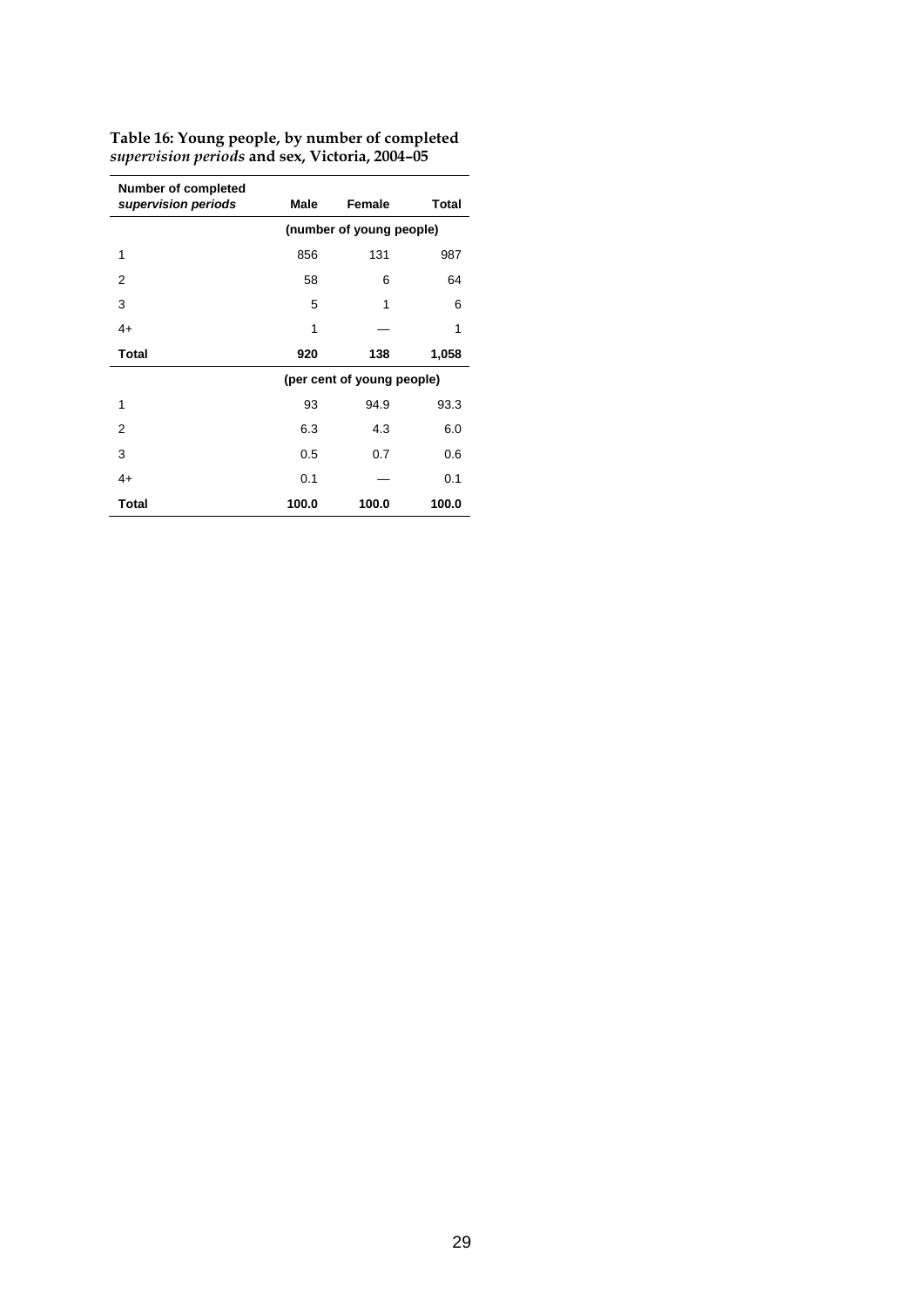**Table 17: Completed** *supervision periods***, by length and sex, Victoria, 2004–05** 

| Length of completed<br>supervision periods | Male                            | Female                            | Total |  |  |  |  |
|--------------------------------------------|---------------------------------|-----------------------------------|-------|--|--|--|--|
|                                            | (number of supervision periods) |                                   |       |  |  |  |  |
| Less than 7 days                           | 36                              | 5                                 | 41    |  |  |  |  |
| 7 to less than 14 days                     | 5                               | 2                                 | 7     |  |  |  |  |
| 14 days to less than 1 month               | 18                              | 3                                 | 21    |  |  |  |  |
| 1 to less than 3 months                    | 98                              | 23                                | 121   |  |  |  |  |
| 3 to less than 6 months                    | 157                             | 23                                | 180   |  |  |  |  |
| 6 to less than 9 months                    | 218                             | 29                                | 247   |  |  |  |  |
| 9 to less than 12 months                   | 141                             | 21                                | 162   |  |  |  |  |
| 12 to less than 24 months                  | 295                             | 36                                | 331   |  |  |  |  |
| 24 months+                                 | 23                              | 4                                 | 27    |  |  |  |  |
| Unknown                                    |                                 |                                   |       |  |  |  |  |
| <b>Total</b>                               | 991                             | 146                               | 1,137 |  |  |  |  |
|                                            |                                 | (per cent of supervision periods) |       |  |  |  |  |
| Less than 7 days                           | 3.6                             | 3.4                               | 3.6   |  |  |  |  |
| 7 to less than 14 days                     | 0.5                             | 1.4                               | 0.6   |  |  |  |  |
| 14 days to less than 1 month               | 1.8                             | 2.1                               | 1.8   |  |  |  |  |
| 1 to less than 3 months                    | 9.9                             | 15.8                              | 10.6  |  |  |  |  |
| 3 to less than 6 months                    | 15.8                            | 15.8                              | 15.8  |  |  |  |  |
| 6 to less than 9 months                    | 22.0                            | 19.9                              | 21.7  |  |  |  |  |
| 9 to less than 12 months                   | 14.2                            | 14.4                              | 14.2  |  |  |  |  |
| 12 to less than 24 months                  | 29.8                            | 24.7                              | 29.1  |  |  |  |  |
| 24 months+                                 | 2.3                             | 2.7                               | 2.4   |  |  |  |  |
| Total                                      | 100                             | 100                               | 100   |  |  |  |  |

*Note: Supervision periods* that began prior to 1 July 2000 have been excluded from this table.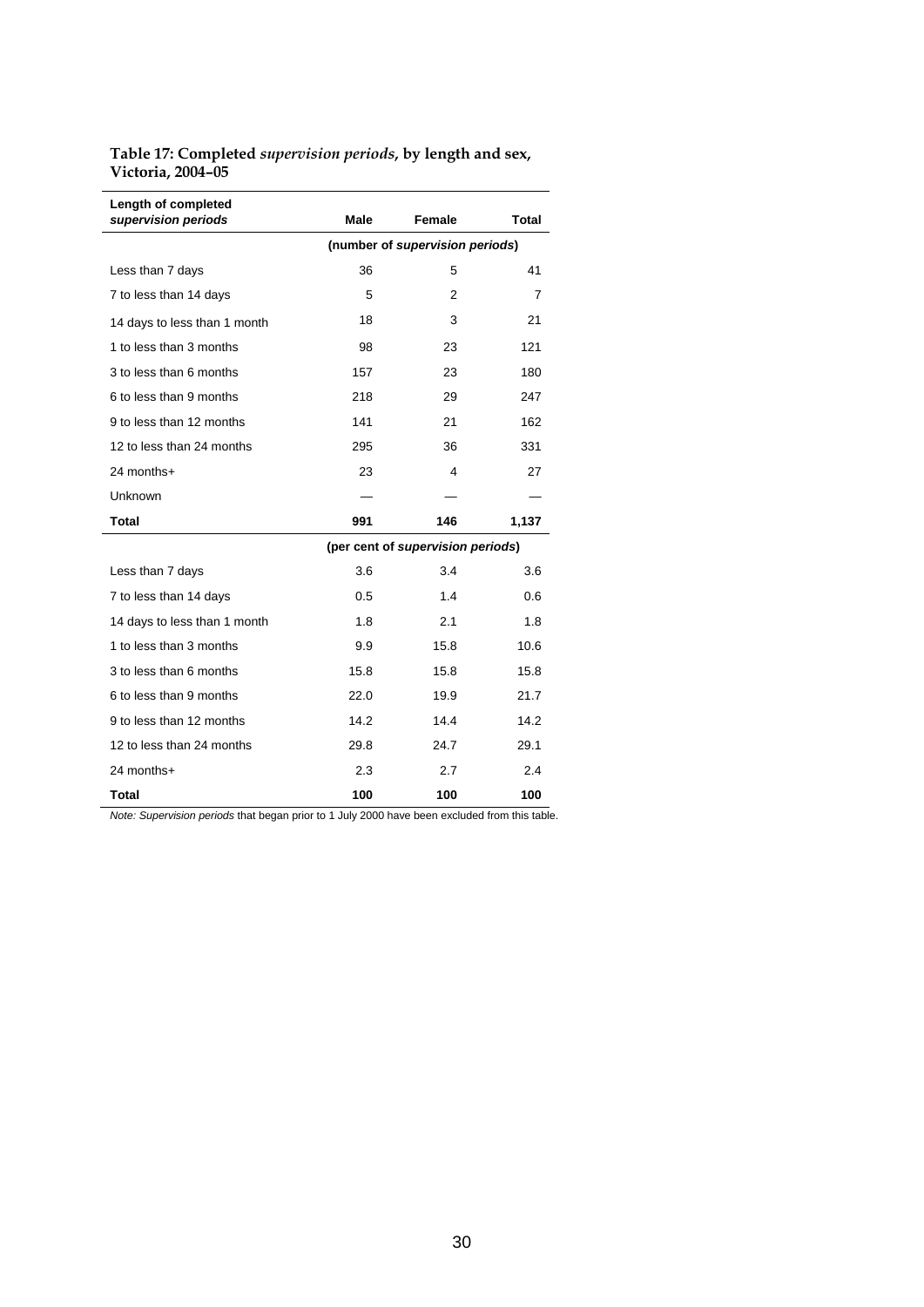| Table 18: Episodes, median length in days, |
|--------------------------------------------|
| by episode type and sex, Victoria, 2004-05 |

| Episode type                 | Male | Female | Total |
|------------------------------|------|--------|-------|
| <b>Pre-sentence</b>          |      |        |       |
| Community                    | 91   | 84     | 84    |
| Detention                    | 15   | 7      | 15    |
| <b>Sentenced</b>             |      |        |       |
| Community                    | 226  | 207    | 226   |
| Detention                    | 119  | 90     | 118   |
| Parole or supervised release | 125  | 95     | 123   |

1. In this table, contiguous detention *episodes* of the same type that are separated by a transfer within detention are considered to be one episode and their length summed.

2. The use of the episode hierarchy may shorten or hide *episodes* that are lower on the hierarchy.

| Table 19: Supervision periods, by episode type |  |
|------------------------------------------------|--|
| and sex, Victoria, 2004–05 (per cent)          |  |

| <b>Episode type</b> | Male | Female | Total |  |  |
|---------------------|------|--------|-------|--|--|
| <b>Pre-sentence</b> |      |        |       |  |  |
| Community           | 27.3 | 34.2   | 28.2  |  |  |
| Detention           | 14.0 | 9.6    | 13.4  |  |  |
| <b>Sentenced</b>    |      |        |       |  |  |
| Community           | 62.7 | 63.7   | 62.9  |  |  |
| Detention           | 21.8 | 11.6   | 20.5  |  |  |
| Other               | 15.2 | 7.5    | 14.2  |  |  |

*Notes* 

1. Data on unsupervised bail are not collected in the NMDS and hence are not included in the pre-sentence figures.

2. Percentages will not add to 100% because each supervision period may contain more than one type of episode.

3. Other includes: immediate release or suspended detention, parole or supervised release, home detention, other sentenced episode type.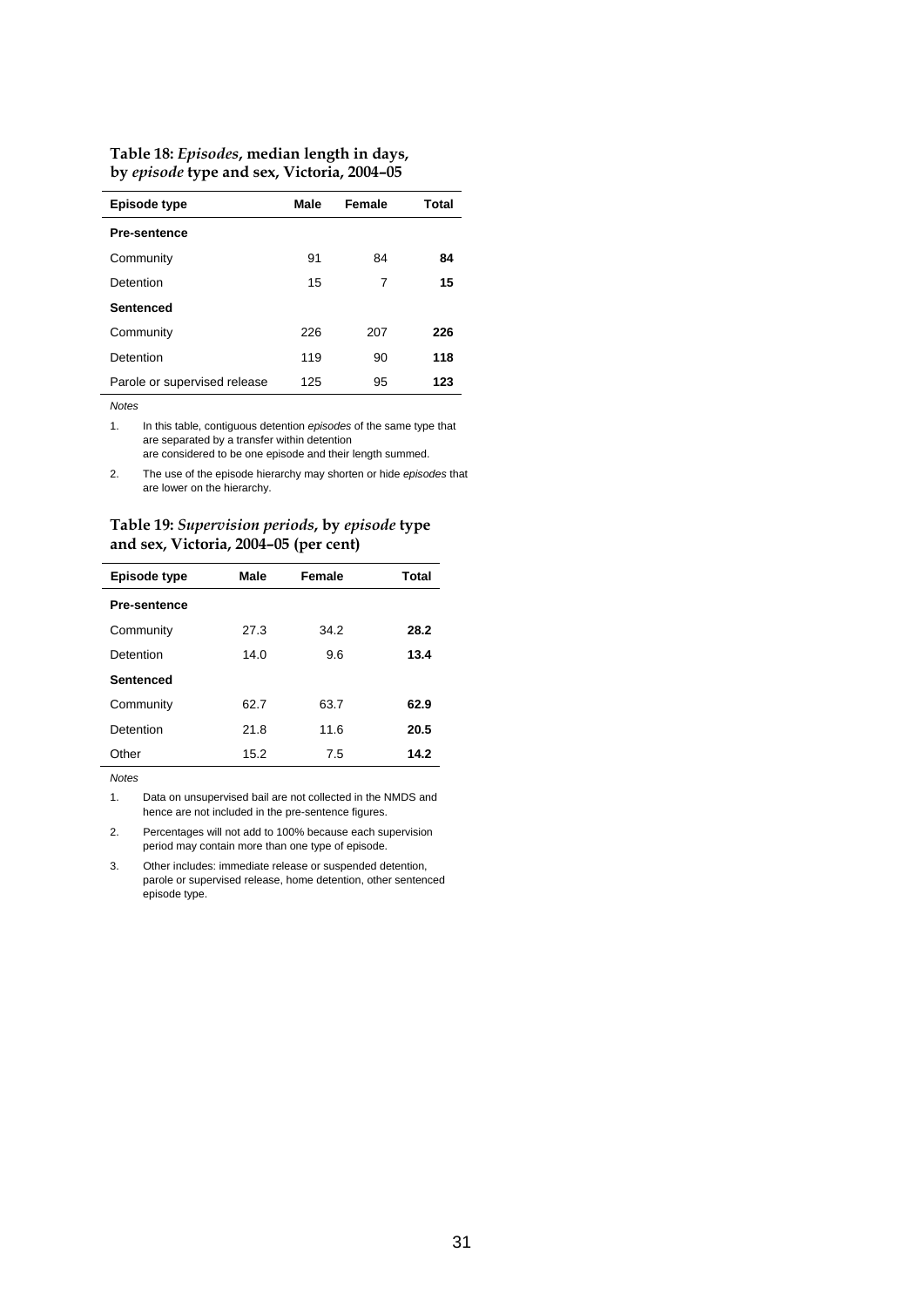| <b>Reason for exit from remand</b>     | <b>Male</b>            | Female | Total |  |  |
|----------------------------------------|------------------------|--------|-------|--|--|
|                                        | (number of episodes)   |        |       |  |  |
| Released on bail                       | 12                     | 5      | 17    |  |  |
| Matters proven/charges dismissed       |                        |        |       |  |  |
| Sentenced                              | 95                     | 12     | 107   |  |  |
| Next episode type: sentenced detention | 51                     | 2      | 53    |  |  |
| Other                                  | 74                     | 6      | 80    |  |  |
| Total                                  | 181                    | 23     | 204   |  |  |
|                                        | (per cent of episodes) |        |       |  |  |
| Released on bail                       | 6.6                    | 21.7   | 8.3   |  |  |
| Matters proven/charges dismissed       |                        |        |       |  |  |
| Sentenced                              | 52.5                   | 52.2   | 52.5  |  |  |
| Next episode type: sentenced detention | 28.2                   | 8.7    | 26.0  |  |  |
| Other                                  | 40.9                   | 26.1   | 39.2  |  |  |
| Total                                  | 100.0                  | 100.0  | 100.0 |  |  |

**Table 20: Reason for exit from remand** *episodes***, by sex, Victoria, 2004–05** 

#### **Table 21: Young people, by number of completed** *supervision periods* **by age, Victoria, 2004–05**

| <b>Number of completed</b><br>supervision periods | 10                         | 11    | 12    | 13             | 14    | 15    | 16    | 17    | $18 +$ | <b>Total</b> |  |
|---------------------------------------------------|----------------------------|-------|-------|----------------|-------|-------|-------|-------|--------|--------------|--|
|                                                   | (number of young people)   |       |       |                |       |       |       |       |        |              |  |
| $\mathbf{1}$                                      |                            | 3     | 7     | 30             | 79    | 154   | 239   | 266   | 209    | 987          |  |
| $\overline{2}$                                    |                            |       |       | $\overline{2}$ | 4     | 13    | 18    | 14    | 13     | 64           |  |
| 3                                                 |                            |       | 1     | 1              | 1     |       | 3     |       |        | 6            |  |
| $4+$                                              |                            |       |       |                | 1     |       |       |       |        | 1            |  |
| <b>Total</b>                                      |                            | 3     | 8     | 33             | 85    | 167   | 260   | 280   | 222    | 1,058        |  |
|                                                   | (per cent of young people) |       |       |                |       |       |       |       |        |              |  |
| 1                                                 |                            | 100.0 | 87.5  | 90.9           | 92.9  | 92.2  | 91.9  | 95    | 94.1   | 93.3         |  |
| $\overline{2}$                                    |                            |       |       | 6.1            | 4.7   | 7.8   | 6.9   | 5.0   | 5.9    | 6.0          |  |
| 3                                                 |                            |       | 12.5  | 3.0            | 1.2   | —     | 1.2   |       |        | 0.6          |  |
| $4+$                                              |                            |       |       |                | 1.2   |       |       |       |        | 0.1          |  |
| <b>Total</b>                                      |                            | 100.0 | 100.0 | 100.0          | 100.0 | 100.0 | 100.0 | 100.0 | 100.0  | 100.0        |  |

*Note:* Age is calculated as at first date of supervision during 2004–05.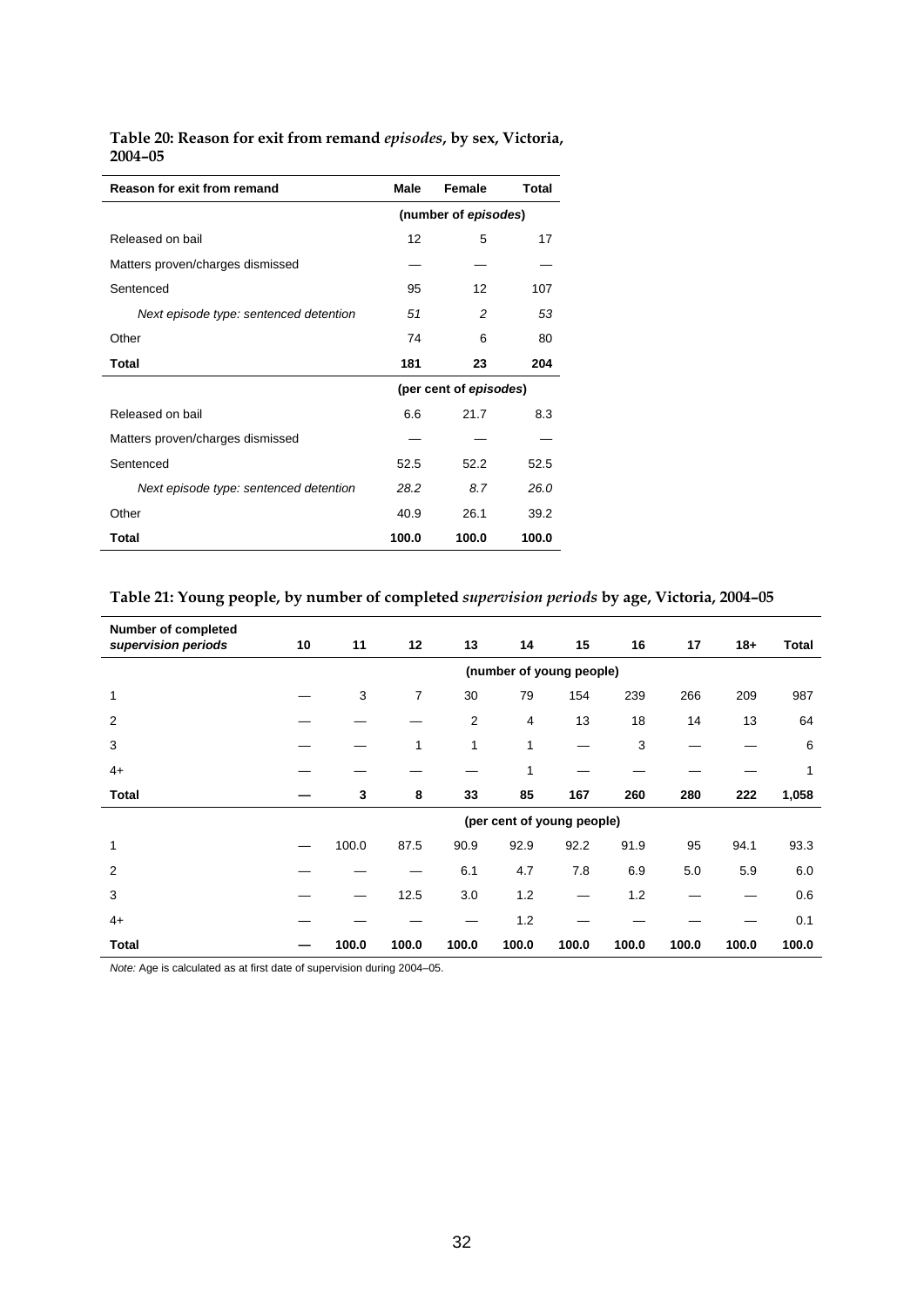| Length of completed<br>supervision periods | 10                                | 11           | 12                      | 13             | 14    | 15             | 16             | 17             | $18 +$ | <b>Total</b>   |
|--------------------------------------------|-----------------------------------|--------------|-------------------------|----------------|-------|----------------|----------------|----------------|--------|----------------|
|                                            | (number of supervision periods)   |              |                         |                |       |                |                |                |        |                |
| Less than 7 days                           |                                   |              | $\overline{\mathbf{c}}$ | 1              | 10    | 8              | 17             | 1              | 2      | 41             |
| 7 to less than 14 days                     |                                   |              | 1                       |                | 1     |                | $\overline{2}$ | 2              | 1      | $\overline{7}$ |
| 14 days to less than 1 month               |                                   |              | 1                       |                |       | $\overline{4}$ | 3              | 7              | 6      | 21             |
| 1 to less than 3 months                    |                                   |              | 2                       | 9              | 9     | 17             | 18             | 29             | 37     | 121            |
| 3 to less than 6 months                    |                                   |              | 1                       | 3              | 20    | 21             | 44             | 39             | 52     | 180            |
| 6 to less than 9 months                    |                                   | 1            | 2                       | 10             | 20    | 52             | 69             | 66             | 27     | 247            |
| 9 to less than 12 months                   |                                   | $\mathbf{1}$ | 1                       | $\overline{7}$ | 11    | 33             | 54             | 30             | 25     | 162            |
| 12 to less than 24 months                  |                                   | 1            | 4                       | 13             | 44    | 81             | 107            | 45             | 36     | 331            |
| 24 months+                                 |                                   |              | 1                       | 1              | 3     | $\overline{4}$ | 4              | $\overline{2}$ | 12     | 27             |
| <b>Total</b>                               |                                   | 3            | 15                      | 44             | 118   | 220            | 318            | 221            | 198    | 1,137          |
|                                            | (per cent of supervision periods) |              |                         |                |       |                |                |                |        |                |
| Less than 7 days                           |                                   |              | 13.3                    | 2.3            | 8.5   | 3.6            | 5.3            | 0.5            | 1.0    | 3.6            |
| 7 to less than 14 days                     |                                   |              | 6.7                     |                | 0.8   |                | 0.6            | 0.9            | 0.5    | 0.6            |
| 14 days to less than 1 month               |                                   |              | 6.7                     |                |       | 1.8            | 0.9            | 3.2            | 3.0    | 1.8            |
| 1 to less than 3 months                    |                                   |              | 13.3                    | 20.5           | 7.6   | 7.7            | 5.7            | 13.1           | 18.7   | 10.6           |
| 3 to less than 6 months                    |                                   |              | 6.7                     | 6.8            | 16.9  | 9.5            | 13.8           | 17.6           | 26.3   | 15.8           |
| 6 to less than 9 months                    |                                   | 33.3         | 13.3                    | 22.7           | 16.9  | 23.6           | 21.7           | 29.9           | 13.6   | 21.7           |
| 9 to less than 12 months                   |                                   | 33.3         | 6.7                     | 15.9           | 9.3   | 15.0           | 17.0           | 13.6           | 12.6   | 14.2           |
| 12 to less than 24 months                  |                                   | 33.3         | 26.7                    | 29.5           | 37.3  | 36.8           | 33.6           | 20.4           | 18.2   | 29.1           |
| 24 months+                                 |                                   |              | 6.7                     | 2.3            | 2.5   | 1.8            | 1.3            | 0.9            | 6.1    | 2.4            |
| <b>Total</b>                               |                                   | 100.0        | 100.0                   | 100.0          | 100.0 | 100.0          | 100.0          | 100.0          | 100.0  | 100.0          |

#### **Table 22: Completed** *supervision periods***, by length and age, Victoria, 2004–05**

*Notes* 

1. Age is calculated as at first date of supervision during 2004–05.

2. *Supervision periods* that began prior to 1 July 2000 have been excluded from this table.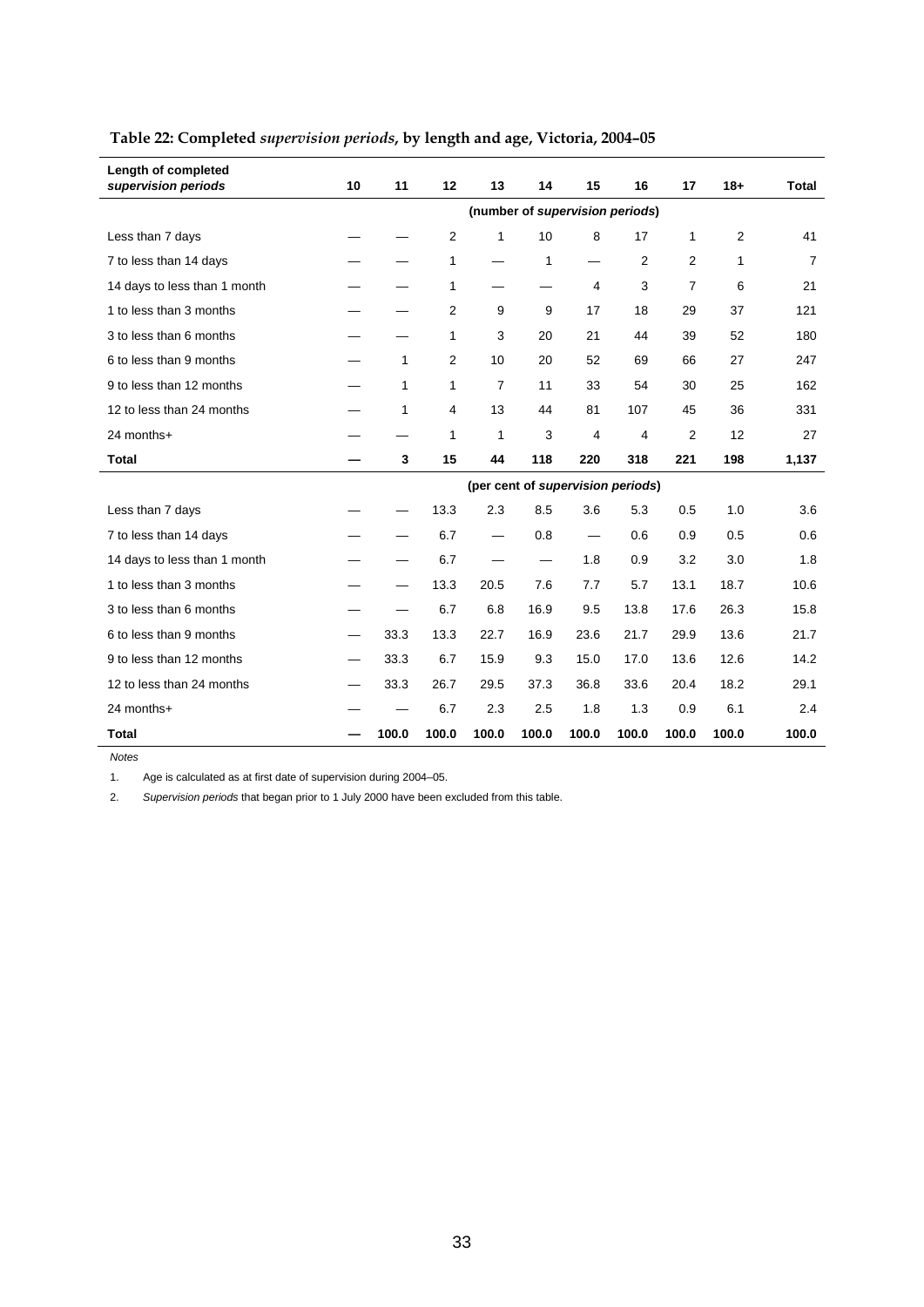| Episode type                 | 10 | 11          | 12   | 13   | 14          | 15          | 16  | 17  | $18 +$ | Total |
|------------------------------|----|-------------|------|------|-------------|-------------|-----|-----|--------|-------|
| <b>Pre-sentence</b>          |    |             |      |      |             |             |     |     |        |       |
| Community                    |    |             | n.r. | 64   | 91          | 71          | 91  | 78  | 92     | 84    |
| Detention                    |    |             | n.r. | 11   | 6           | 17          | 11  | 41  | 10     | 15    |
| <b>Sentenced</b>             |    |             |      |      |             |             |     |     |        |       |
| Community                    |    | $273^{(a)}$ | 267  | 231  | 214         | 244         | 246 | 183 | 159    | 226   |
| Detention                    |    |             |      | n.r. | $110^{(a)}$ | 101         | 108 | 91  | 132    | 118   |
| Parole or supervised release |    |             |      |      | n.r.        | $104^{(a)}$ | 68  | 96  | 141    | 123   |

 **Table 23:** *Episodes***, median length in days, by** *episode* **type and age, Victoria, 2004–05** 

(a) The number of observations contributing to these cells is fewer than 10.

*Notes* 

1. Age calculated as at entry to *episode*.

*2. Episodes* that began prior to 1 July 2000 are excluded from this table.

3. In this table, contiguous detention *episodes* of the same type that are separated by a transfer within detention are considered to be one episode and their length summed.

4. The use of the episode hierarchy may shorten or hide *episodes* that are lower on the hierarchy.

5. Cells are not reported (n.r.) where N<5.

#### **Table 24:** *Supervision periods***, by episode type and age, Victoria, 2004–05 (per cent)**

| Episode type        | 10 | 11 $(a)$ | 12   | 13   | 14   | 15   | 16   | 17   | 18+  | Total |
|---------------------|----|----------|------|------|------|------|------|------|------|-------|
| <b>Pre-sentence</b> |    |          |      |      |      |      |      |      |      |       |
| Community           |    |          | 13.3 | 36.4 | 34.5 | 21.4 | 24.1 | 34.4 | 31.3 | 28.2  |
| Detention           |    |          | 26.7 | 22.7 | 22.7 | 18.6 | 15.7 | 4.1  | 6.1  | 13.4  |
| Sentenced           |    |          |      |      |      |      |      |      |      |       |
| Community           |    | 100.0    | 73.3 | 75.0 | 71.4 | 80.5 | 79.6 | 65.2 | 4.5  | 62.9  |
| Detention           |    |          | 6.7  | 11.4 | 10.1 | 9.5  | 9.1  | 15.4 | 66.2 | 20.5  |
| Other               |    | 0.0      | 6.7  | 2.3  | 5.0  | 7.7  | 6.9  | 7.7  | 49.5 | 14.2  |

(a) The number of observations contributing to these cells is fewer than 10.

*Notes* 

1. Data on unsupervised bail is not collected in the NMDS.

2. Percentages will not add to 100 because each supervision period may contain more than one episode type.

3. Other includes: immediate release or suspended detention, parole or supervised released, home detention, other sentenced episode type.

4. Age calculated as at entry to *supervision period*.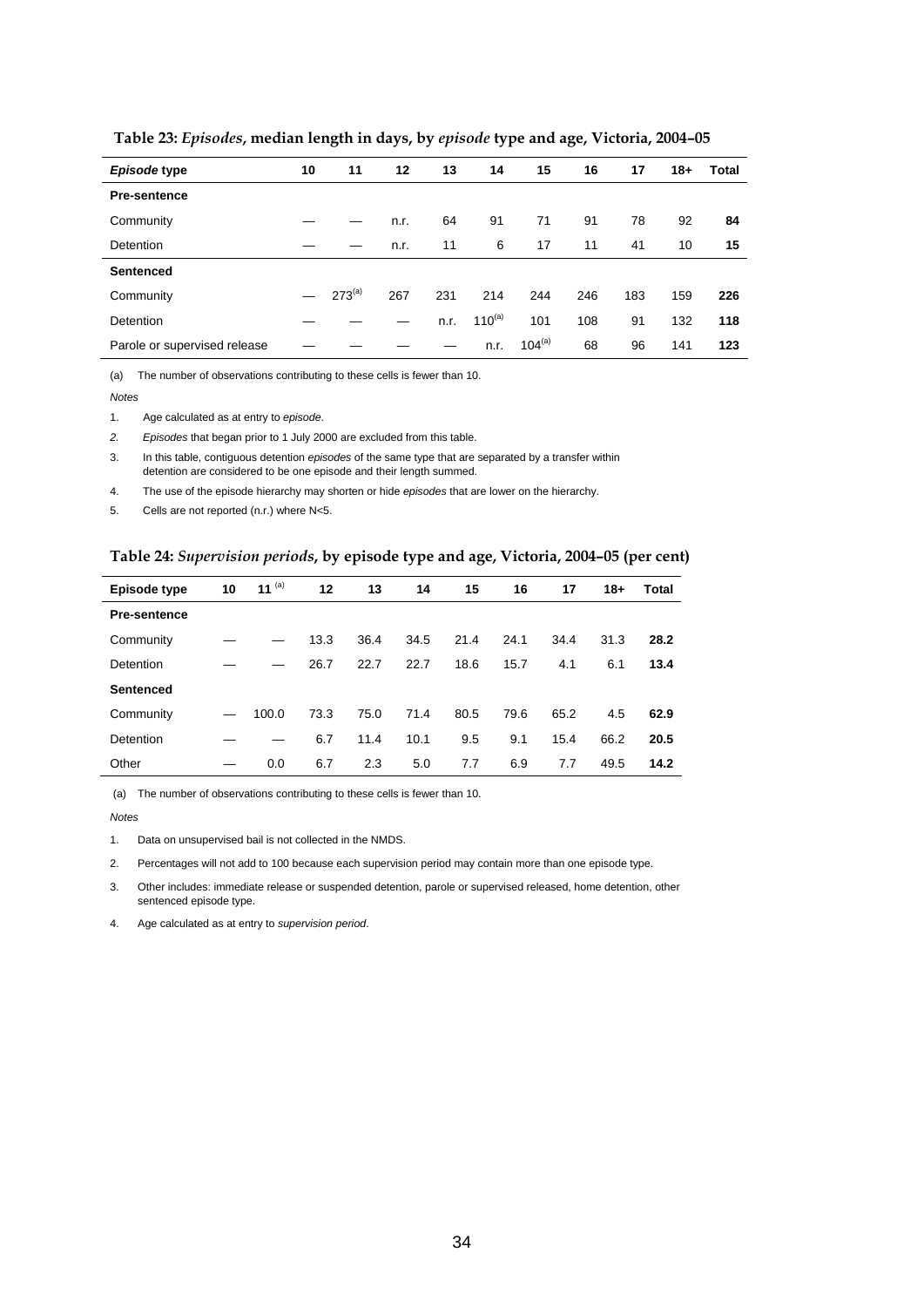| <b>Reason for exit from remand</b>     | 10 | 11 | 12    | 13    | 14                     | 15    | 16    | 17    | $18 +$ | <b>Total</b> |
|----------------------------------------|----|----|-------|-------|------------------------|-------|-------|-------|--------|--------------|
|                                        |    |    |       |       | (number of episodes)   |       |       |       |        |              |
| Released on bail                       |    |    | 2     | 3     | 6                      | 4     | 2     |       |        | 17           |
| Matters proven/charges dismissed       |    |    |       |       |                        |       |       |       |        |              |
| Sentenced                              |    |    | 1     | 6     | 14                     | 42    | 30    | 8     | 6      | 107          |
| Next episode type: sentenced detention |    |    |       | 2     | 6                      | 15    | 17    | 7     | 6      | 53           |
| Other                                  |    |    |       | 1     | 11                     | 25    | 27    | 8     | 8      | 80           |
| Total                                  |    |    | 3     | 10    | 31                     | 71    | 59    | 16    | 14     | 204          |
|                                        |    |    |       |       | (per cent of episodes) |       |       |       |        |              |
| Released on bail                       |    |    | 66.7  | 30.0  | 19.4                   | 5.6   | 3.4   |       |        | 8.3          |
| Matters proven/charges dismissed       |    |    |       |       |                        |       |       |       |        |              |
| Sentenced                              |    |    | 33.3  | 60.0  | 45.2                   | 59.2  | 50.8  | 50.0  | 42.9   | 52.5         |
| Next episode type: sentenced detention |    |    |       | 20.0  | 19.4                   | 21.1  | 28.8  | 43.8  | 42.9   | 26.0         |
| Other                                  |    |    |       | 10.0  | 35.5                   | 35.2  | 45.8  | 50.0  | 57.1   | 39.2         |
| Total                                  |    |    | 100.0 | 100.0 | 100.0                  | 100.0 | 100.0 | 100.0 | 100.0  | 100.0        |

# **Table 25: Reason for exit from remand** *episodes***, by age, Victoria, 2004–05**

*Note:* Age calculated as at entry to *episode*.

## **Table 26: Young people, by number of completed** *supervision periods* **and Indigenous status, Victoria, 2004–05**

| <b>Number of completed</b><br>supervision periods | Indigenous | Non-Indigenous             | Unknown/<br>not recorded | <b>Total</b> |  |  |  |  |  |  |
|---------------------------------------------------|------------|----------------------------|--------------------------|--------------|--|--|--|--|--|--|
|                                                   |            | (number of young people)   |                          |              |  |  |  |  |  |  |
| 1                                                 | 106        | 881                        |                          | 987          |  |  |  |  |  |  |
| 2                                                 | 8          | 56                         |                          | 64           |  |  |  |  |  |  |
| 3                                                 | 2          | 4                          |                          | 6            |  |  |  |  |  |  |
| $4+$                                              |            | 1                          |                          | 1            |  |  |  |  |  |  |
| <b>Total</b>                                      | 116        | 942                        |                          | 1,058        |  |  |  |  |  |  |
|                                                   |            | (per cent of young people) |                          |              |  |  |  |  |  |  |
| 1                                                 | 91.4       | 93.5                       |                          | 93.3         |  |  |  |  |  |  |
| 2                                                 | 6.9        | 5.9                        |                          | 6.0          |  |  |  |  |  |  |
| 3                                                 | 1.7        | 0.4                        |                          | 0.6          |  |  |  |  |  |  |
| $4+$                                              |            | 0.1                        |                          | 0.1          |  |  |  |  |  |  |
| <b>Total</b>                                      | 100.0      | 100.0                      |                          | 100.0        |  |  |  |  |  |  |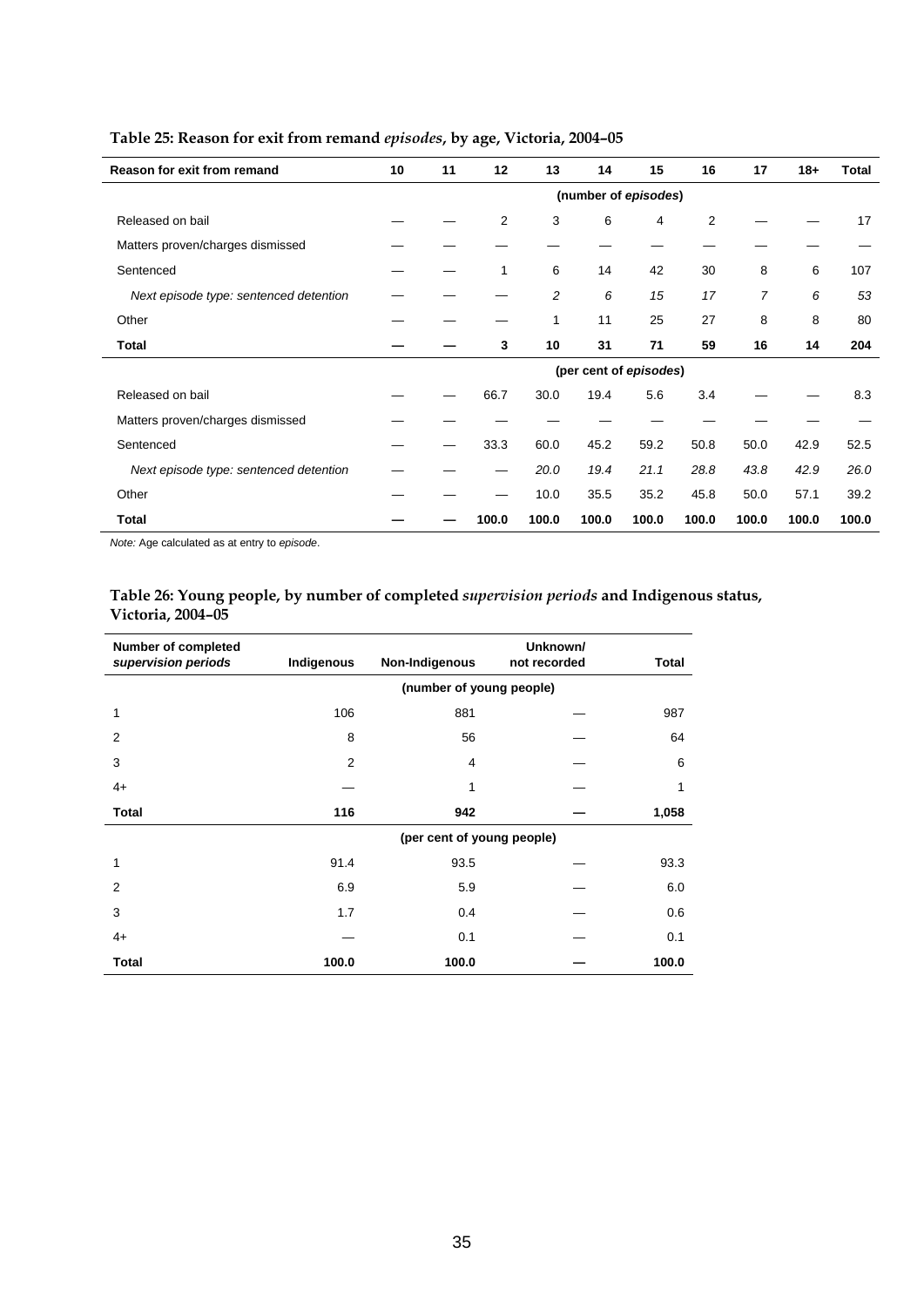| Length of completed<br>supervision periods | Indigenous | <b>Total</b>                      |  |       |
|--------------------------------------------|------------|-----------------------------------|--|-------|
|                                            |            | (numberof supervision periods)    |  |       |
| Less than 7 days                           | 6          | 35                                |  | 41    |
| 7 to less than 14 days                     | 1          | 6                                 |  | 7     |
| 14 days to less than 1 month               | 3          | 18                                |  | 21    |
| 1 to less than 3 months                    | 15         | 106                               |  | 121   |
| 3 to less than 6 months                    | 14         | 166                               |  | 180   |
| 6 to less than 9 months                    | 26         | 221                               |  | 247   |
| 9 to less than 12 months                   | 19         | 143                               |  | 162   |
| 12 to less than 24 months                  | 43         | 288                               |  | 331   |
| 24 months+                                 | 1          | 26                                |  | 27    |
| <b>Total</b>                               | 128        | 1,009                             |  | 1,137 |
|                                            |            | (per cent of supervision periods) |  |       |
| Less than 7 days                           | 4.7        | 3.5                               |  | 3.6   |
| 7 to less than 14 days                     | 0.8        | 0.6                               |  | 0.6   |
| 14 days to less than 1 month               | 2.3        | 1.8                               |  | 1.8   |
| 1 to less than 3 months                    | 11.7       | 10.5                              |  | 10.6  |
| 3 to less than 6 months                    | 10.9       | 16.5                              |  | 15.8  |
| 6 to less than 9 months                    | 20.3       | 21.9                              |  | 21.7  |
| 9 to less than 12 months                   | 14.8       | 14.2                              |  | 14.2  |
| 12 to less than 24 months                  | 33.6       | 28.5                              |  | 29.1  |
| 24+ months                                 | 0.8        | 2.6                               |  | 2.4   |
| <b>Total</b>                               | 100.0      | 100.0                             |  | 100.0 |

# **Table 27: Completed** *supervision periods***, by length and Indigenous status, Victoria, 2004–05**

*Note:* S*upervision periods* that began prior to 1 July 2000 are excluded from this table.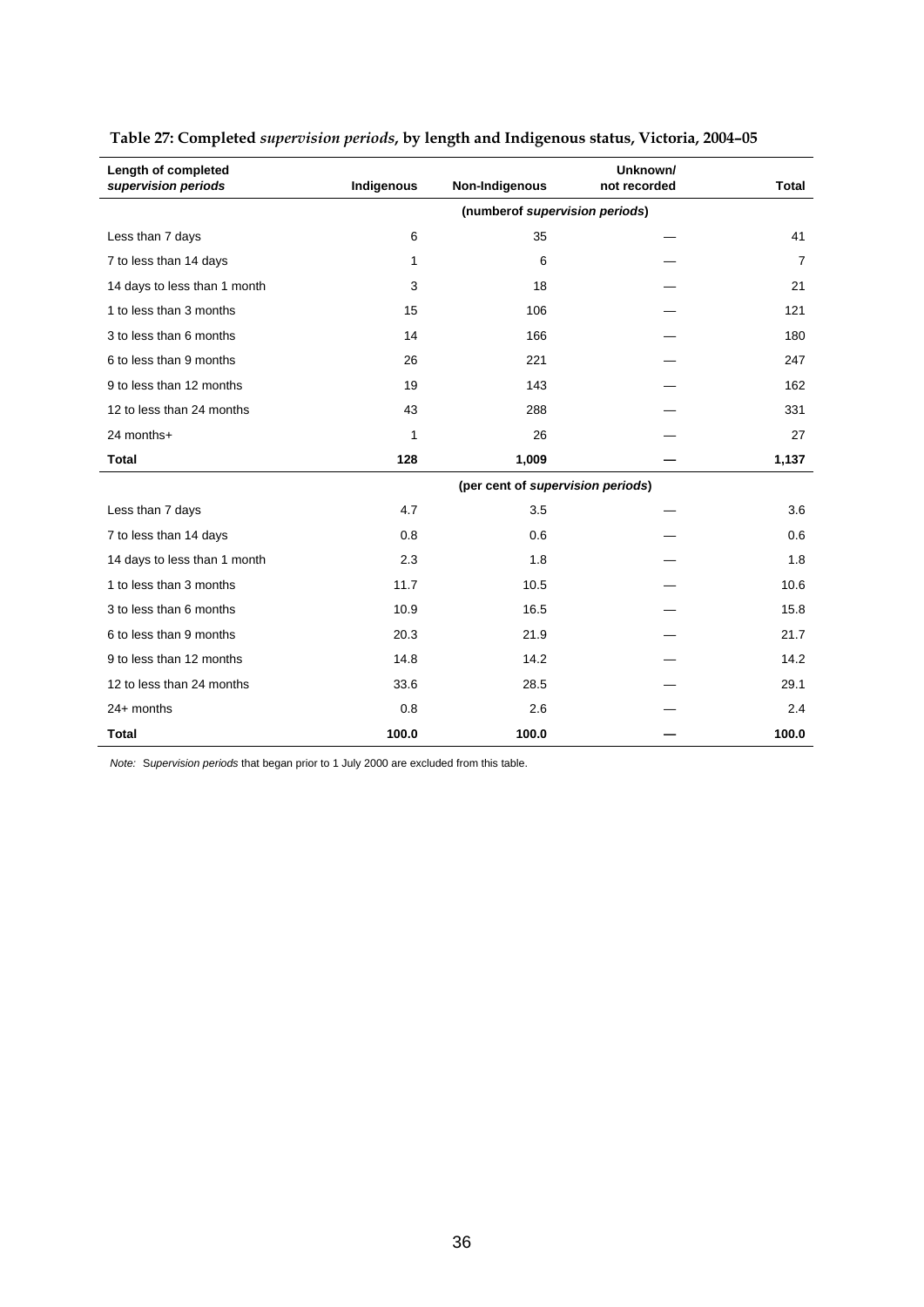| Episode type                 | Indigenous | Non-Indigenous | Unknown/<br>not recorded | Total |
|------------------------------|------------|----------------|--------------------------|-------|
| <b>Pre-sentence</b>          |            |                |                          |       |
| Community                    | 62         | 89             |                          | 84    |
| <b>Detention</b>             | 15         | 15             |                          | 15    |
| <b>Sentenced</b>             |            |                |                          |       |
| Community                    | 183        | 242            |                          | 226   |
| Detention                    | 90         | 125            |                          | 118   |
| Parole or supervised release | 93         | 125            |                          | 123   |

## **Table 28:** *Episodes***, median length in days, by** *episode* **type and Indigenous status, Victoria, 2004–05**

*Notes* 

1. *Episodes* that began prior to 1 July 2000 are excluded from this table.

2. In this table, contiguous detention *episodes* of the same type that are separated by a transfer within detention are considered to be one episode and their length summed.

3. The use of the episode hierarchy may shorten or hide *episodes* that are lower on the hierarchy.

4. Cells are not reported (n.r.) where N<5.

## **Table 29:** *Supervision periods***, by** *episode* **type and Indigenous status, Victoria, 2004–05 (per cent)**

| Episode type        | Indigenous | Non-Indigenous | Unknown/<br>not recorded | Total |
|---------------------|------------|----------------|--------------------------|-------|
| <b>Pre-sentence</b> |            |                |                          |       |
| Community           | 18.8       | 29.4           |                          | 28.2  |
| Detention           | 21.9       | 12.4           |                          | 13.4  |
| <b>Sentenced</b>    |            |                |                          |       |
| Community           | 68.0       | 62.2           |                          | 62.9  |
| Detention           | 25.8       | 19.8           |                          | 20.5  |
| Other               | 18.0       | 13.7           |                          | 14.2  |

*Notes* 

1. Data on unsupervised bail is not collected in the NMDS.

2. Percentages will not add to 100% because each supervision period may contain more than one episode type.

3. Other includes immediate release or suspended detention, parole or supervised released, home detention, other sentenced episode type.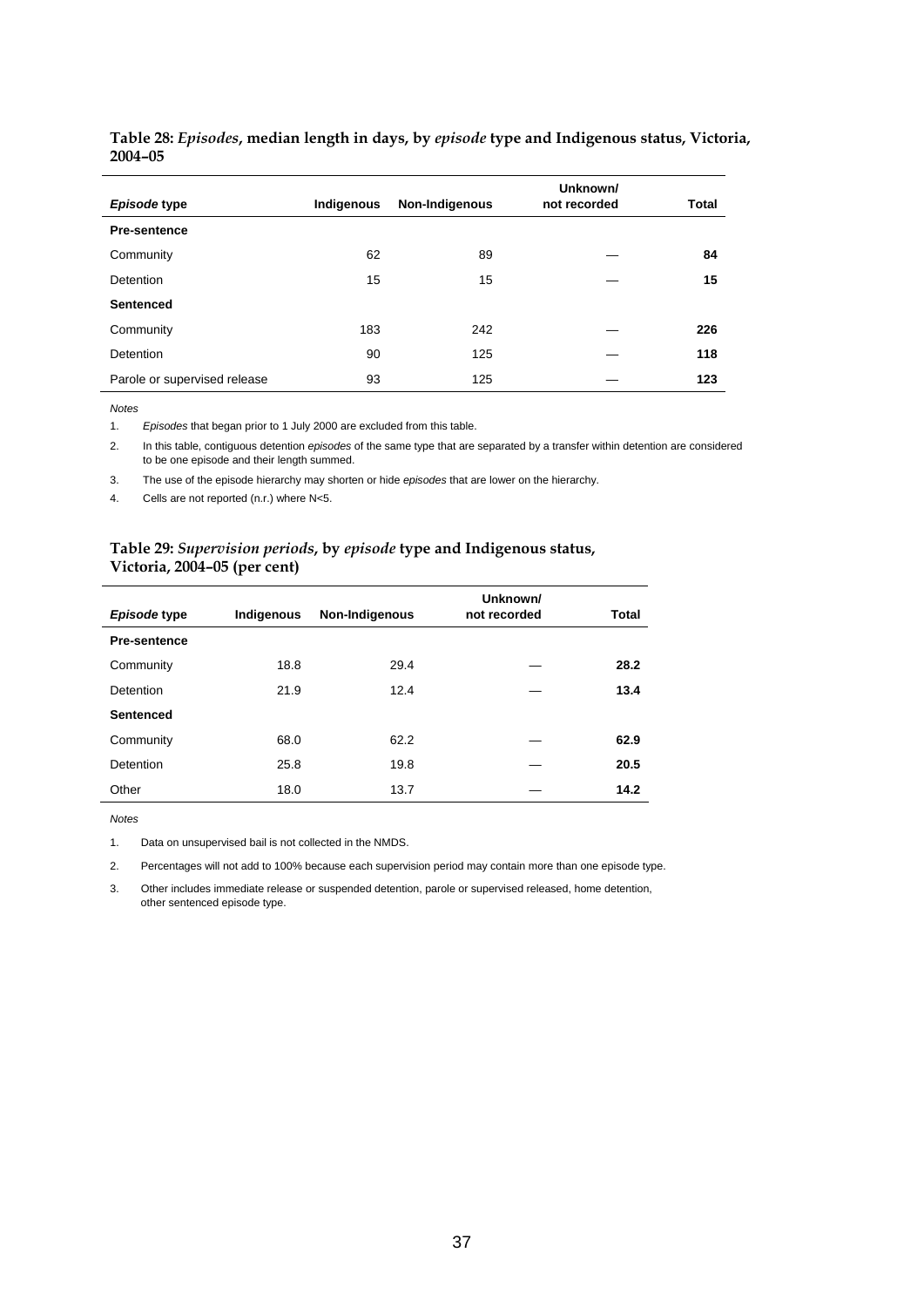| Reason for exit from remand            | Indigenous     | Non-<br>Indigenous     | Unknown/<br>not recorded | Total |
|----------------------------------------|----------------|------------------------|--------------------------|-------|
|                                        |                | (number of episodes)   |                          |       |
| Released on bail                       | $\overline{2}$ | 15                     | 17                       | 2     |
| Matters proven/charges dismissed       |                |                        |                          |       |
| Sentenced                              | 18             | 89                     | 107                      | 18    |
| Next episode type: sentenced detention | 8              | 45                     | 53                       | 8     |
| Other                                  | 10             | 70                     | 80                       | 10    |
| Total                                  | 30             | 174                    | 204                      | 30    |
|                                        |                | (per cent of episodes) |                          |       |
| Released on bail                       | 6.7            | 8.6                    | 8.3                      | 6.7   |
| Matters proven/charges dismissed       |                |                        |                          |       |
| Sentenced                              | 60.0           | 51.1                   | 52.5                     | 60.0  |
| Next episode type: sentenced detention | 26.7           | 25.9                   | 26.0                     | 26.7  |
| Other                                  | 33.3           | 40.2                   | 39.2                     | 33.3  |
| Total                                  | 100.0          | 100.0                  | 100.0                    | 100.0 |

# **Table 30: Reason for exit from remand** *episodes***, by Indigenous status, Victoria, 2004–05**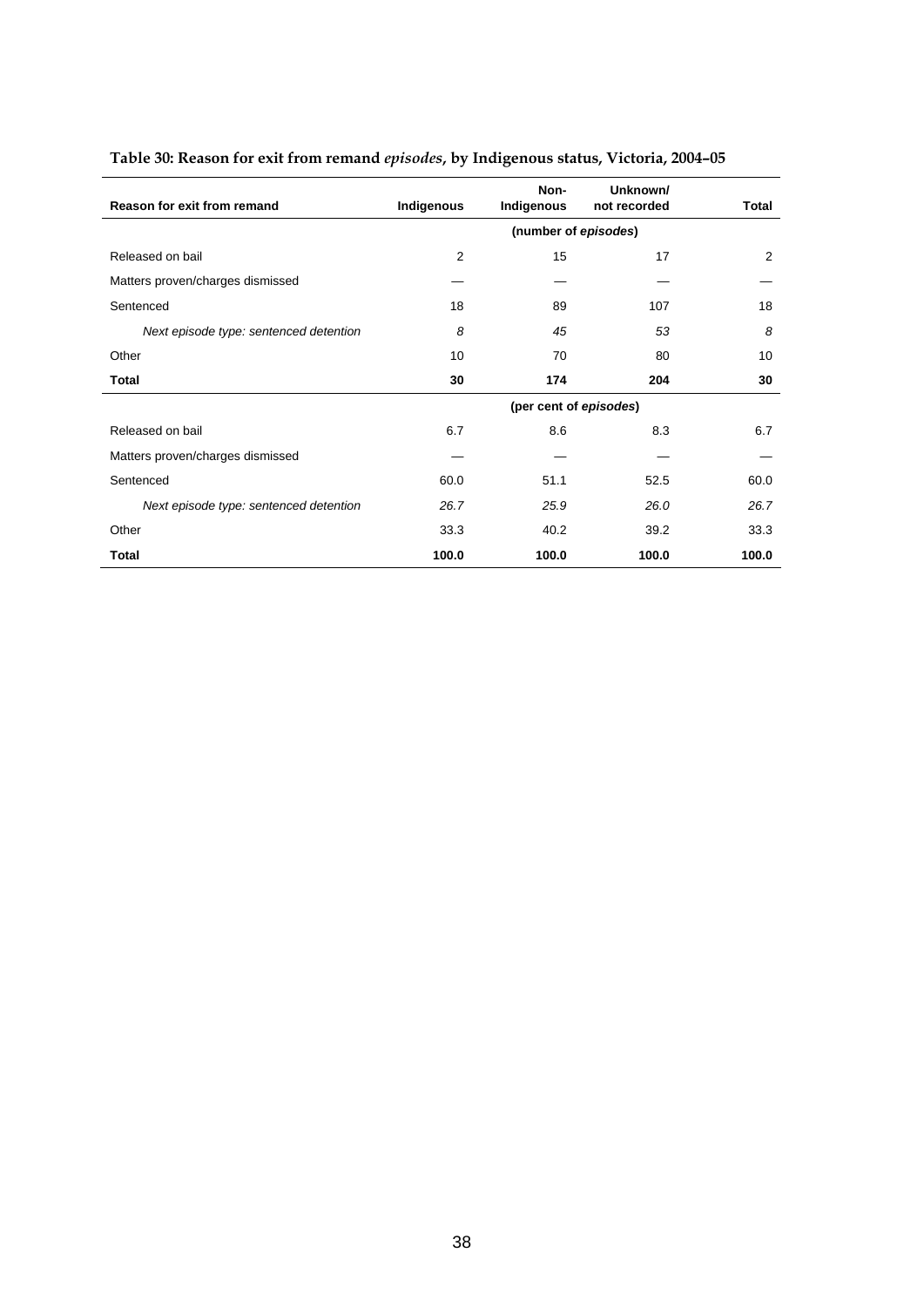| <b>Reason for exit</b>                        | Pre-<br>sentence<br>community | Pre-<br>sentence<br>detention | Community<br>supervision | <b>Detention</b> | <b>Immediate</b><br>release or<br>suspended<br>detention | Parole or<br>supervised<br>release | Other |
|-----------------------------------------------|-------------------------------|-------------------------------|--------------------------|------------------|----------------------------------------------------------|------------------------------------|-------|
| Released on bail                              |                               | 8.6                           |                          |                  |                                                          | 1                                  |       |
| Sentenced                                     | 2.3                           | 54.0                          |                          |                  |                                                          | 6.5                                | 2.3   |
| Transferred                                   |                               | 1.0                           |                          | 4.0              |                                                          | 0.7                                |       |
| <b>Breached</b>                               |                               |                               |                          |                  | 29.8                                                     | 3.2                                |       |
| More serious order<br>begun                   | 34.3                          |                               | 9.9                      |                  | 1.0                                                      | 10.6                               | 34.3  |
| Conditions of<br>sentence met                 | 0.6                           | 0.5                           | 85.7                     | 21.2             | 69.1                                                     | 49.4                               | 0.6   |
| Released on<br>parole/supervised<br>release   |                               |                               |                          | 71.9             |                                                          | 11.2                               |       |
| <b>Matters</b><br>proven/charges<br>dismissed |                               |                               |                          |                  |                                                          |                                    |       |
| Other                                         | 62.8                          | 35.9                          | 4.4                      | 2.9              |                                                          | 17.5                               | 62.8  |
| Total                                         | 100.0                         | 100.0                         | 100.0                    | 100.0            | 100.0                                                    | 100.0                              | 100.0 |

## **Table 31: Completed** *episodes***, by** *episode* **type and reason for exit, Victoria, 2004–05 (per cent)**

*Notes* 

1. Transferred does not include transfers from one detention centre to another within a jurisdiction in the same supervision period.

2. Some reasons for exit may be due to the result of an appeal.

## **Table 32: Young people, age at first juvenile justice supervision, by presence or absence of detention** *episodes* **in the first** *supervision period***, Victoria, 2000–01 to 2004–05**

|                                                       | Age at first supervision |       |       |       |       |                            |       |       |       |       |
|-------------------------------------------------------|--------------------------|-------|-------|-------|-------|----------------------------|-------|-------|-------|-------|
|                                                       | 10                       | 11    | 12    | 13    | 14    | 15                         | 16    | 17    | $18+$ | Total |
|                                                       | (number of young people) |       |       |       |       |                            |       |       |       |       |
| First supervision period<br>contained detention       |                          | 3     | 10    | 36    | 92    | 129                        | 141   | 85    | 421   | 917   |
| First supervision period did<br>not contain detention |                          | 15    | 51    | 165   | 417   | 705                        | 907   | 568   | 168   | 2,996 |
| <b>Total</b>                                          |                          | 18    | 61    | 201   | 509   | 834                        | 1,048 | 653   | 589   | 3,913 |
|                                                       |                          |       |       |       |       | (per cent of young people) |       |       |       |       |
| First supervision period<br>contained detention       |                          | 16.7  | 16.4  | 17.9  | 18.1  | 15.5                       | 13.5  | 13.0  | 71.5  | 23.4  |
| First supervision period did<br>not contain detention |                          | 83.3  | 83.6  | 82.1  | 81.9  | 84.5                       | 86.5  | 87.0  | 28.5  | 76.6  |
| <b>Total</b>                                          |                          | 100.0 | 100.0 | 100.0 | 100.0 | 100.0                      | 100.0 | 100.0 | 100.0 | 100.0 |

*Note*: The first supervision period for some young people contained both pre-sentence detention and sentenced detention.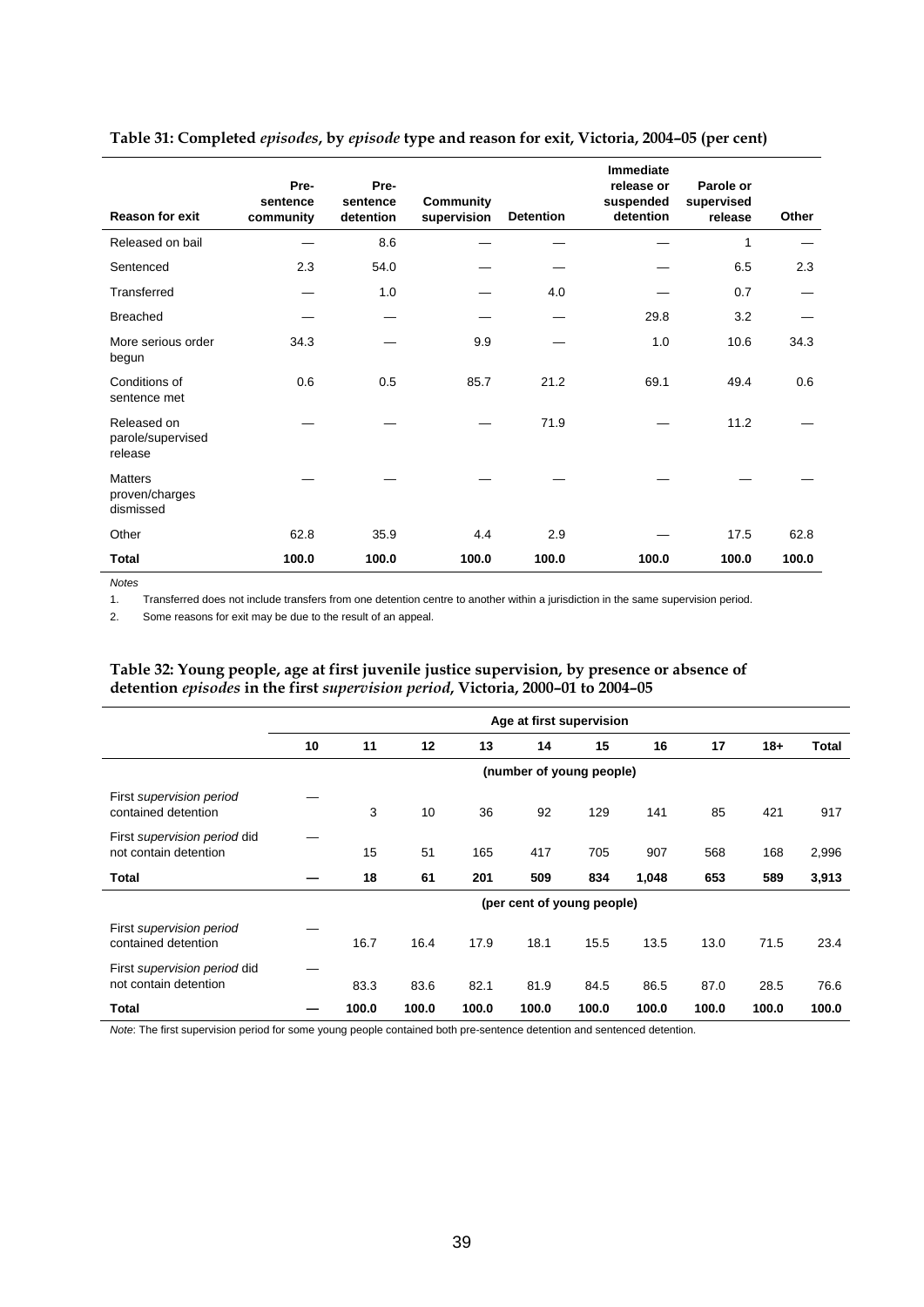**Age at first supervision 10 11 12 13 14 Total Total First** *supervision period*  **contained JJ detention? Yes No Yes No Yes No Yes No Yes No Yes No Total number of** *supervision periods* **per young person <b>periods** per young people) *periods* per young people) 1 — — — 3 — 4 3 12 2 52 5 71  $71$ 2 — — 1 — — 5 — 7 7 28 8 40 40 3 — — — 1 — 1 2 6 3 9 5 17 17 4+ — — — 2 2 2 4 12 11 12 17 28 28 **Total — — 1 6 2 12 9 37 23 101 35 156** 156  **(per cent of young people)**  1 — — — 50.0 — 33.3 33.3 32.4 8.7 51.5 14.3 45.5 45.5 2 — — 100.0 — — 41.7 — 18.9 30.4 27.7 22.9 25.6 25.6  $\sim$   $16.7$   $8.3$  22.2 16.2 13.0 8.9 14.3 10.9 10.9 4+ — — — 33.3 100.0 16.7 44.4 32.4 47.8 11.9 48.6 17.9 17.9 **Total — — 100.0 100.0 100.0 100.0 100.0 100.0 100.0 100.0 100.0 100.0** 100.0

Table 33: Young people aged 10-14 years in 2000-01 at first supervision period, detention in first supervision period by total number of supervision *periods* **per young person, by age at first juvenile justice supervision, Victoria, 2000–01 to 2004–05** 

Note: The population of this table is young people who first had juvenile justice supervision during 2000-01 while aged 10-14 years. The number of supervision periods experienced per young person is affected by how old each client was at the start of the collection period. For example young people aged 17 in 2000-01 could only accumulate supervision periods in 2000-01 and 2001-02 (in most jurisdictions). Young people aged 10 to 14 years in 2000–01 can accumulate supervision periods in all four years in most jurisdictions.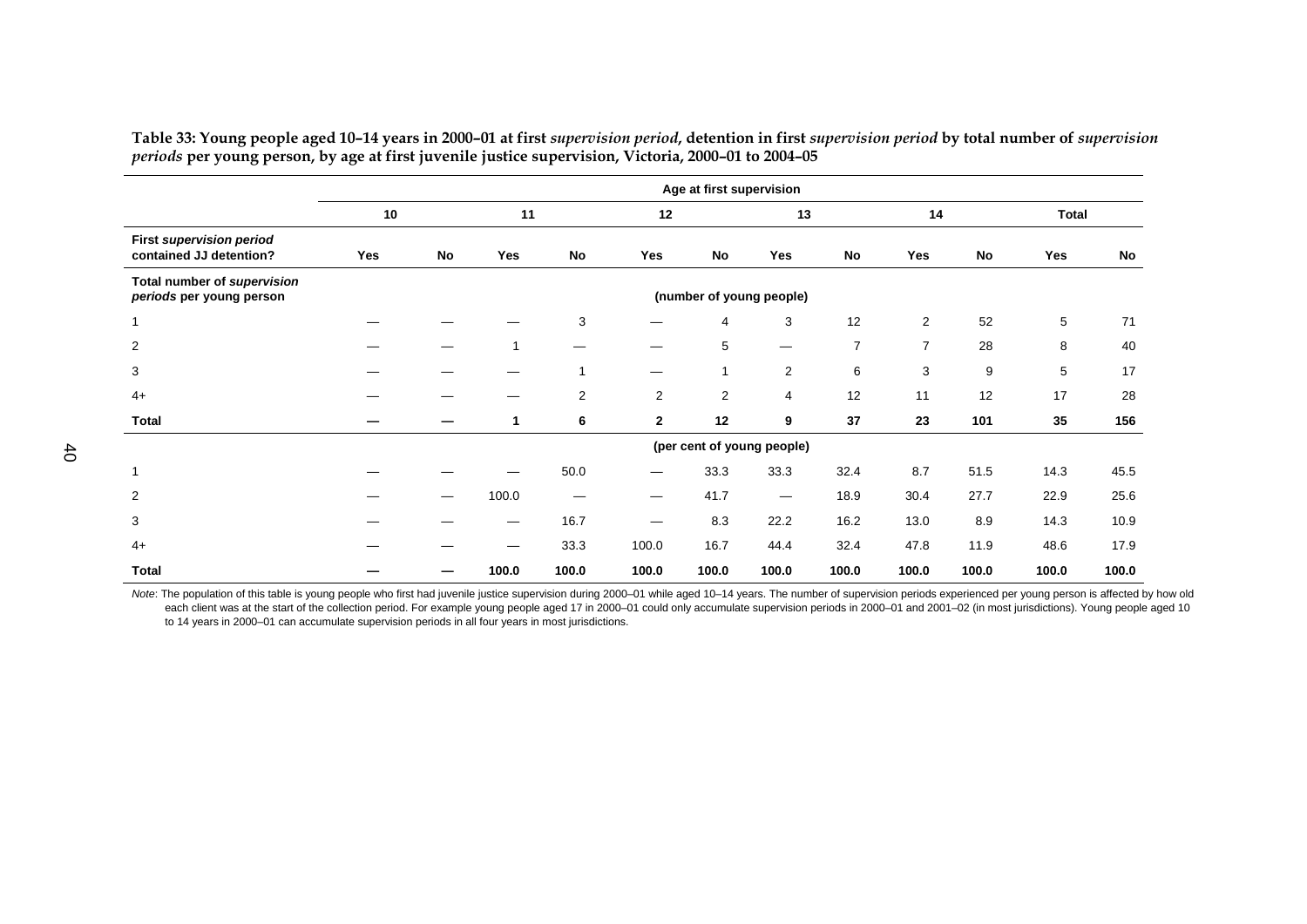# **Queensland**

**Table 1: Young people under juvenile justice supervision, by age and Indigenous status, Queensland, 2004–05** 

| <b>Indigenous status</b> | 10                       | 11    | 12    | 13    | 14    | 15                         | 16    | 17    | $18+$ | Total |
|--------------------------|--------------------------|-------|-------|-------|-------|----------------------------|-------|-------|-------|-------|
|                          | (number of young people) |       |       |       |       |                            |       |       |       |       |
| Indigenous               | 5                        | 16    | 37    | 108   | 187   | 232                        | 309   | 173   | 88    | 1,155 |
| Non-Indigenous           | 1                        | 7     | 19    | 73    | 161   | 299                        | 474   | 305   | 143   | 1,482 |
| Unknown                  |                          |       |       |       |       |                            |       |       |       |       |
| Total                    | 6                        | 23    | 56    | 181   | 348   | 531                        | 783   | 478   | 231   | 2,637 |
|                          |                          |       |       |       |       | (per cent of young people) |       |       |       |       |
| Indigenous               | 83.3                     | 69.6  | 66.1  | 59.7  | 53.7  | 43.7                       | 39.5  | 36.2  | 38.1  | 43.8  |
| Non-Indigenous           | 16.7                     | 30.4  | 33.9  | 40.3  | 46.3  | 56.3                       | 60.5  | 63.8  | 61.9  | 56.2  |
| Unknown                  |                          |       |       |       |       |                            |       |       |       |       |
| Total                    | 100.0                    | 100.0 | 100.0 | 100.0 | 100.0 | 100.0                      | 100.0 | 100.0 | 100.0 | 100.0 |

*Note:* Age calculated as at 1 January 2005.

| Table 2: Young people under juvenile justice supervision, by age and sex, |  |
|---------------------------------------------------------------------------|--|
| Queensland, 2004–05                                                       |  |

| <b>Sex</b>   | 10    | 11                       | 12    | 13    | 14                         | 15    | 16    | 17    | $18+$ | Total |
|--------------|-------|--------------------------|-------|-------|----------------------------|-------|-------|-------|-------|-------|
|              |       | (number of young people) |       |       |                            |       |       |       |       |       |
| Male         | 5     | 21                       | 47    | 144   | 263                        | 419   | 656   | 418   | 210   | 2,183 |
| Female       | 1     | 2                        | 9     | 37    | 85                         | 112   | 127   | 60    | 21    | 454   |
| <b>Total</b> | 6     | 23                       | 56    | 181   | 348                        | 531   | 783   | 478   | 231   | 2.637 |
|              |       |                          |       |       | (per cent of young people) |       |       |       |       |       |
| Male         | 83.3  | 91.3                     | 83.9  | 79.6  | 75.6                       | 78.9  | 83.8  | 87.4  | 90.9  | 82.8  |
| Female       | 16.7  | 8.7                      | 16.1  | 20.4  | 24.4                       | 21.1  | 16.2  | 12.6  | 9.1   | 17.2  |
| Total        | 100.0 | 100.0                    | 100.0 | 100.0 | 100.0                      | 100.0 | 100.0 | 100.0 | 100.0 | 100.0 |

*Note:* Age calculated as at 1 January 2005.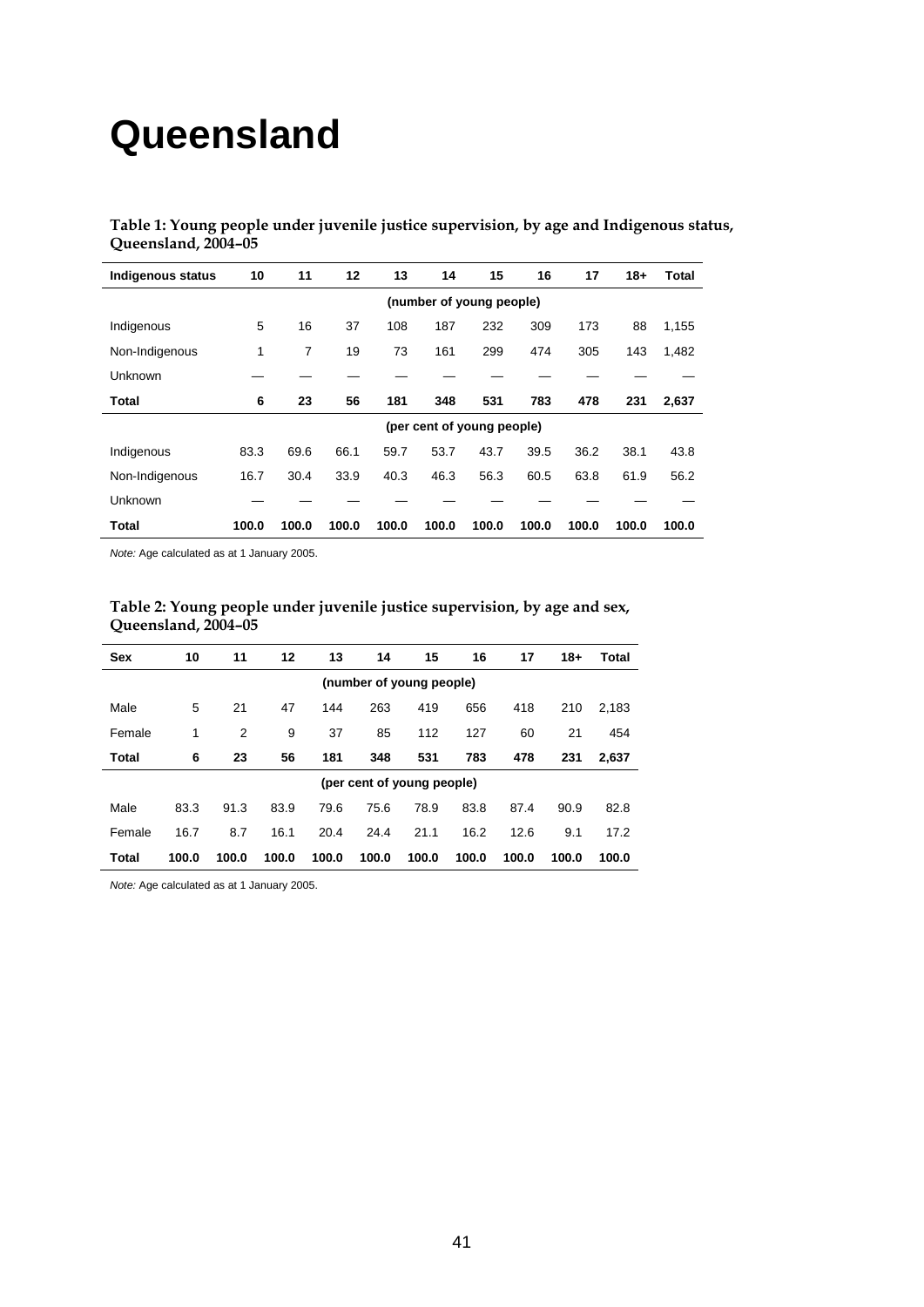| Indigenous<br>status | 10             | 11                       | 12    | 13    | 14    | 15                         | 16    | 17    | $18 +$       | <b>Total</b>  |  |  |
|----------------------|----------------|--------------------------|-------|-------|-------|----------------------------|-------|-------|--------------|---------------|--|--|
|                      |                | (number of young people) |       |       |       |                            |       |       |              |               |  |  |
| Indigenous           | 27             | 60                       | 113   | 240   | 261   | 232                        | 175   | 46    | $\mathbf{1}$ | 1,155         |  |  |
| Non-Indigenous       | $\overline{7}$ | 19                       | 47    | 166   | 296   | 370                        | 396   | 162   | 14           | $1,482^{(a)}$ |  |  |
| Unknown              |                |                          |       |       |       |                            |       |       |              |               |  |  |
| <b>Total</b>         | 34             | 79                       | 160   | 406   | 557   | 602                        | 571   | 208   | 15           | $2,637^{(a)}$ |  |  |
|                      |                |                          |       |       |       | (per cent of young people) |       |       |              |               |  |  |
| Indigenous           | 79.4           | 75.9                     | 70.6  | 59.1  | 46.9  | 38.5                       | 30.6  | 22.1  | 6.7          | 43.8          |  |  |
| Non-Indigenous       | 20.6           | 24.1                     | 29.4  | 40.9  | 53.1  | 61.5                       | 69.4  | 77.9  | 93.3         | 56.2          |  |  |
| Unknown              |                |                          |       |       |       |                            |       |       |              |               |  |  |
| <b>Total</b>         | 100.0          | 100.0                    | 100.0 | 100.0 | 100.0 | 100.0                      | 100.0 | 100.0 | 100.0        | 100.0         |  |  |

**Table 3: Young people, age at first juvenile justice supervision, by Indigenous status, Queensland, 2004–05** 

(a) Includes five young people with unknown age.

| Table 4: Young people, age at first juvenile justice supervision, by sex, Queensland, 2004-05 |  |  |  |
|-----------------------------------------------------------------------------------------------|--|--|--|
|                                                                                               |  |  |  |

| <b>Sex</b>   | 10    | 11    | 12    | 13    | 14                         | 15    | 16    | 17    | $18+$ | <b>Total</b>  |
|--------------|-------|-------|-------|-------|----------------------------|-------|-------|-------|-------|---------------|
|              |       |       |       |       | (number of young people)   |       |       |       |       |               |
| Male         | 32    | 73    | 140   | 327   | 436                        | 491   | 483   | 184   | 13    | $2,183^{(a)}$ |
| Female       | 2     | 6     | 20    | 79    | 121                        | 111   | 88    | 24    | 2     | $454^{(b)}$   |
| <b>Total</b> | 34    | 79    | 160   | 406   | 557                        | 602   | 571   | 208   | 15    | $2,637^{(c)}$ |
|              |       |       |       |       | (per cent of young people) |       |       |       |       |               |
| Male         | 94.1  | 92.4  | 87.5  | 80.5  | 78.3                       | 81.6  | 84.6  | 88.5  | 86.7  | 82.8          |
| Female       | 5.9   | 7.6   | 12.5  | 19.5  | 21.7                       | 18.4  | 15.4  | 11.5  | 13.3  | 17.2          |
| Total        | 100.0 | 100.0 | 100.0 | 100.0 | 100.0                      | 100.0 | 100.0 | 100.0 | 100.0 | 100.0         |

(a) Includes four young people with unknown age.

(b) Includes one young person with unknown age.

(c) Includes five young people with unknown age.

## **Table 5: Young people, average daily number in community supervision, by sex, Queensland, 2000–01 to 2004–05**

| Year        | Male  | <b>Female</b> | <b>Total</b> |
|-------------|-------|---------------|--------------|
| 2000-01     | 1,411 | 273           | 1,685        |
| $2001 - 02$ | 1.231 | 235           | 1,466        |
| $2002 - 03$ | 1.192 | 229           | 1,421        |
| 2003-04     | 1.192 | 217           | 1,408        |
| $2004 - 05$ | 1,160 | 220           | 1,380        |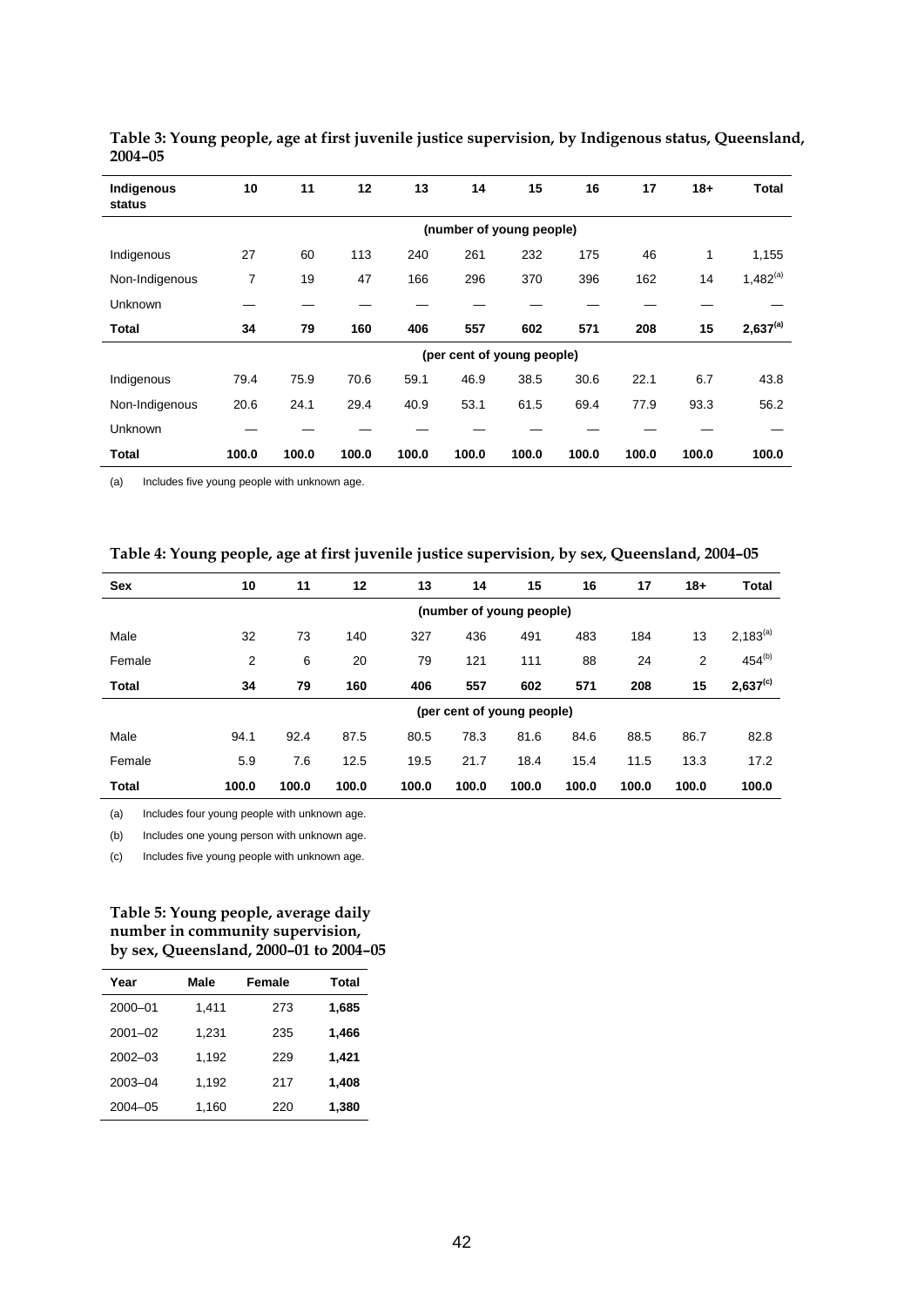| Year        | 10 | 11 | 12 | 13  | 14  | 15  | 16  | 17  | $18+$ | <b>Total</b> |
|-------------|----|----|----|-----|-----|-----|-----|-----|-------|--------------|
| 2000-01     | 6  | 19 | 34 | 117 | 243 | 387 | 541 | 297 | 41    | 1,685        |
| $2001 - 02$ | 3  | 17 | 27 | 111 | 203 | 343 | 500 | 236 | 26    | 1,466        |
| $2002 - 03$ | 3  | 14 | 34 | 103 | 231 | 321 | 461 | 222 | 32    | 1,421        |
| 2003-04     | 5  | 12 | 37 | 104 | 219 | 329 | 437 | 231 | 34    | 1,408        |
| $2004 - 05$ | 5  | 16 | 29 | 111 | 204 | 320 | 449 | 215 | 30    | 1,380        |

**Table 6: Young people, average daily number in community supervision, by age, Queensland, 2000–01 to 2004–05** 

*Note:* Age is calculated as at first date of community supervision in the year.

## **Table 7: Young people, average daily number in community supervision, by Indigenous status, Queensland, 2000–01 to 2004–05**

| Year        | Indigenous | Non-<br>Indigenous | Unknown/<br>not recorded | Total |
|-------------|------------|--------------------|--------------------------|-------|
| 2000-01     | 646        | 1,005              | 33                       | 1,685 |
| $2001 - 02$ | 593        | 861                | 12                       | 1,466 |
| $2002 - 03$ | 606        | 815                |                          | 1,421 |
| $2003 - 04$ | 607        | 801                |                          | 1,408 |
| $2004 - 05$ | 629        | 751                |                          | 1,380 |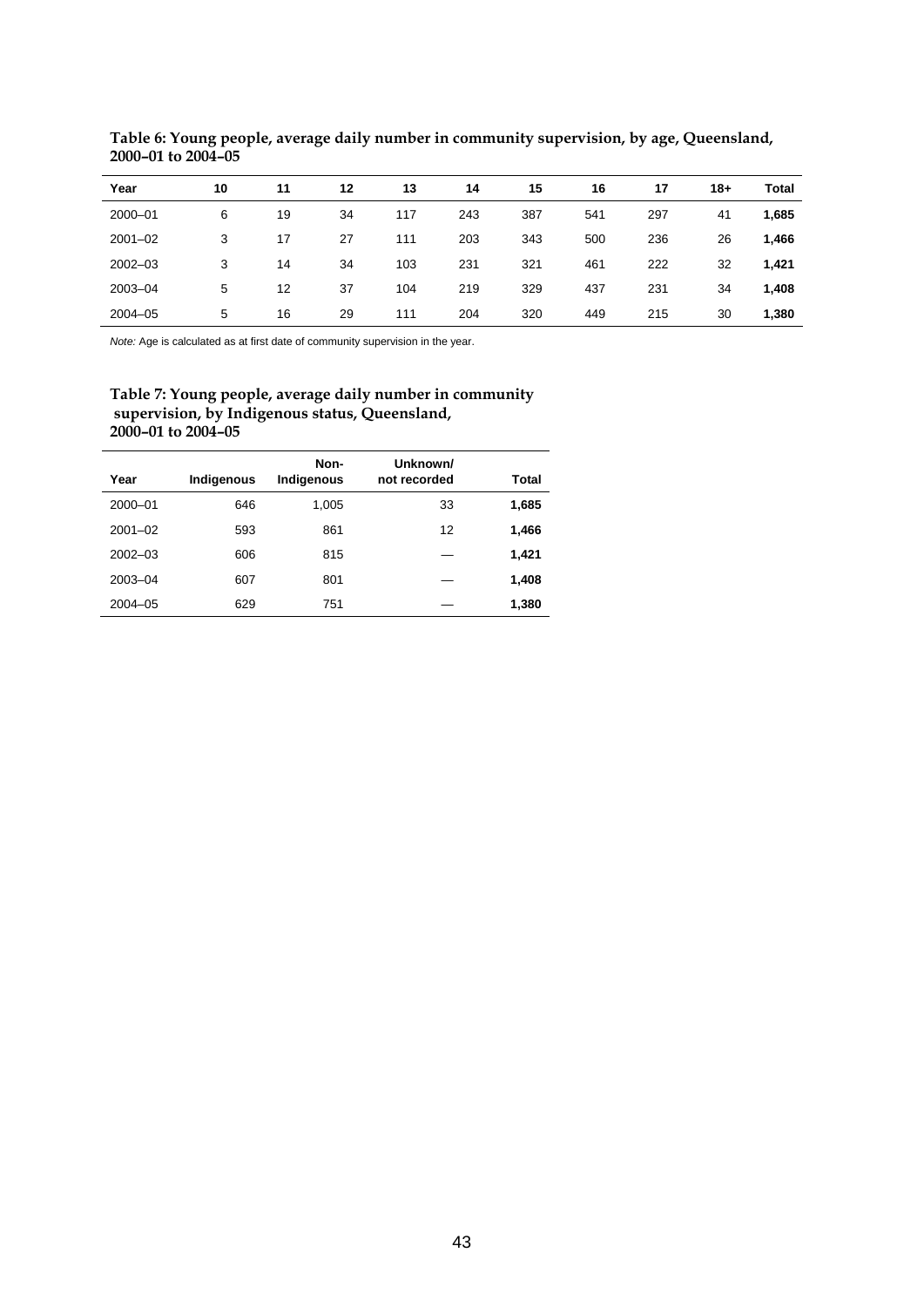|                   |    |                |                |     | Male         |     |     |     |                |              |
|-------------------|----|----------------|----------------|-----|--------------|-----|-----|-----|----------------|--------------|
| Indigenous status | 10 | 11             | 12             | 163 | 14           | 15  | 16  | 17  | $18 +$         | <b>Total</b> |
| Indigenous        | 4  | 10             | 18             | 57  | 84           | 116 | 144 | 73  | 10             | 516          |
| Non-Indigenous    |    | 4              | 8              | 34  | 69           | 147 | 243 | 121 | 18             | 644          |
| Unknown           |    |                |                |     |              |     |     |     |                |              |
| <b>Total</b>      | 5  | 15             | 26             | 91  | 153          | 262 | 387 | 194 | 28             | 1,160        |
|                   |    |                |                |     | Female       |     |     |     |                |              |
|                   | 10 | 11             | 12             | 163 | 14           | 15  | 16  | 17  | $18+$          | <b>Total</b> |
| Indigenous        |    | $\mathbf{1}$   | 2              | 11  | 31           | 26  | 29  | 11  | —              | 112          |
| Non-Indigenous    |    |                | $\overline{2}$ | 9   | 20           | 31  | 33  | 10  | $\overline{2}$ | 107          |
| Unknown           |    |                |                |     |              |     |     |     |                |              |
| <b>Total</b>      |    | 1              | 4              | 21  | 51           | 57  | 62  | 21  | $\mathbf{2}$   | 220          |
|                   |    |                |                |     | <b>Total</b> |     |     |     |                |              |
|                   | 10 | 11             | 12             | 163 | 14           | 15  | 16  | 17  | $18 +$         | <b>Total</b> |
| Indigenous        | 5  | 12             | 20             | 68  | 115          | 142 | 173 | 84  | 10             | 629          |
| Non-Indigenous    |    | $\overline{4}$ | 9              | 43  | 89           | 178 | 275 | 131 | 20             | 751          |
| Unknown           |    |                |                |     |              |     |     |     |                |              |
| <b>Total</b>      | 5  | 16             | 29             | 111 | 204          | 320 | 449 | 215 | 30             | 1,380        |

## **Table 8: Young people, average daily number in community supervision, by age, sex and Indigenous status, Queensland, 2004–05**

*Note:* Age is calculated as at first date of community supervision during 2004–05.

## **Table 9: Young people, average daily number in detention, by sex, Queensland, 2000–01 to 2004–05**

| Year        | Male | Female | Total |
|-------------|------|--------|-------|
| 2000-01     | 132  | 11     | 143   |
| $2001 - 02$ | 125  | 10     | 135   |
| $2002 - 03$ | 123  | 13     | 136   |
| 2003-04     | 114  | 8      | 121   |
| 2004-05     | 95   | 10     | 105   |

## **Table 10: Young people, average daily number in detention, by age, Queensland, 2000–01 to 2004–05**

| Year        | 10 | 11 | 12 | 13 | 14 | 15 | 16 | 17 | $18+$ | Total |
|-------------|----|----|----|----|----|----|----|----|-------|-------|
| 2000-01     |    |    | 5  | 12 | 19 | 37 | 45 | 22 | 3     | 143   |
| $2001 - 02$ |    |    | 2  | 9  | 18 | 34 | 46 | 21 | 4     | 135   |
| $2002 - 03$ |    |    |    | 6  | 25 | 35 | 49 | 16 | 4     | 136   |
| 2003-04     |    |    |    | 4  | 18 | 37 | 39 | 19 | 2     | 121   |
| $2004 - 05$ |    | 2  | 3  | 9  | 18 | 29 | 33 | 10 |       | 105   |

*Note:* Age is calculated as at first date of detention supervision that year.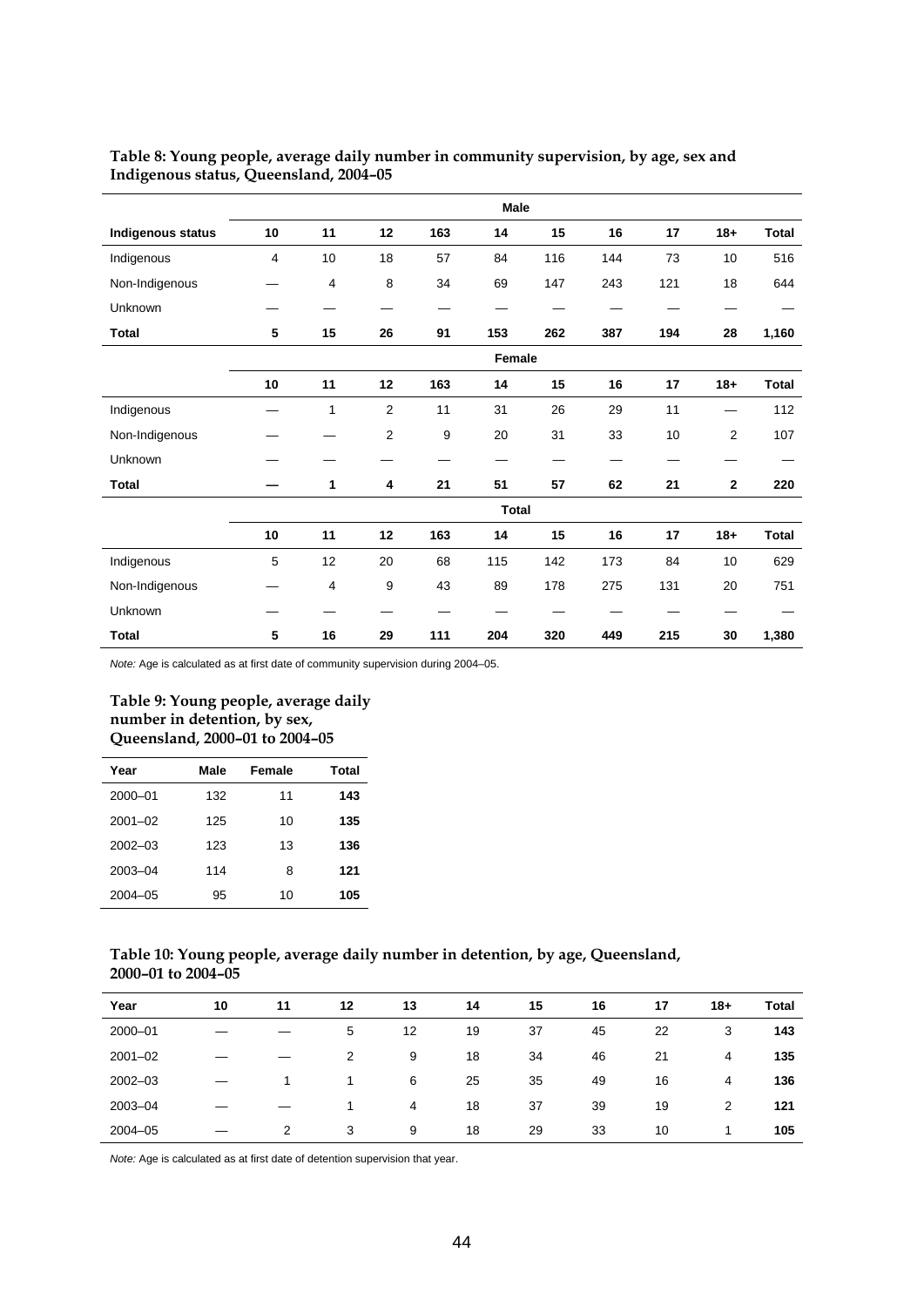| Year        | Indigenous | Non-Indigenous | Unknown/<br>not reported | Total |
|-------------|------------|----------------|--------------------------|-------|
| 2000-01     | 85         | 58             |                          | 143   |
| $2001 - 02$ | 83         | 52             |                          | 135   |
| $2002 - 03$ | 78         | 58             |                          | 136   |
| 2003-04     | 72         | 49             |                          | 121   |
| $2004 - 05$ | 62         | 43             |                          | 105   |

## **Table 11: Young people, average daily number in detention, by Indigenous status, Queensland, 2000–01 to 2004–05**

## **Table 12: Young people, average daily number in detention, by age, sex and Indigenous status, Queensland, 2004–05**

|                          |            |                |              |                | <b>Male</b>  |              |              |                |              |              |
|--------------------------|------------|----------------|--------------|----------------|--------------|--------------|--------------|----------------|--------------|--------------|
| <b>Indigenous status</b> | 10         | 11             | 12           | 13             | 14           | 15           | 16           | 17             | $18 +$       | <b>Total</b> |
| Indigenous               |            | $\overline{c}$ | 1            | $\overline{7}$ | 9            | 18           | 17           | 3              |              | 57           |
| Non-Indigenous           |            |                | 1            | 1              | 6            | 9            | 14           | 5              | 1            | 38           |
| Unknown                  |            |                |              |                |              |              | _            |                |              |              |
| <b>Total</b>             |            | $\mathbf{2}$   | $\mathbf{2}$ | 8              | 16           | 27           | 31           | 8              | 1            | 95           |
|                          |            |                |              |                | Female       |              |              |                |              |              |
|                          | ${\bf 10}$ | 11             | 12           | 13             | 14           | 15           | 16           | 17             | $18+$        | <b>Total</b> |
| Indigenous               |            |                |              | 1              | 1            | $\mathbf{1}$ | 1            |                |              | 4            |
| Non-Indigenous           |            |                |              |                | $\mathbf 2$  |              | 1            | $\overline{2}$ |              | 5            |
| Unknown                  |            |                |              |                |              |              |              |                |              |              |
| <b>Total</b>             |            |                |              | 1              | $\mathbf 2$  | $\mathbf 2$  | $\mathbf{2}$ | $\mathbf{2}$   |              | 10           |
|                          |            |                |              |                | <b>Total</b> |              |              |                |              |              |
|                          | 10         | 11             | 12           | 13             | 14           | 15           | 16           | 17             | $18+$        | <b>Total</b> |
| Indigenous               |            | $\overline{c}$ | 1            | $\,8\,$        | 10           | 19           | 18           | $\sqrt{3}$     |              | 62           |
| Non-Indigenous           |            |                | 1            | 1              | 8            | 10           | 15           | $\overline{7}$ | $\mathbf{1}$ | 43           |
| Unknown                  |            |                |              |                |              |              |              |                |              |              |
| <b>Total</b>             |            | $\mathbf 2$    | 3            | 9              | 18           | 29           | 33           | 10             | 1            | 105          |

*Note:* Age is calculated as at first date of detention supervision during 2004–05.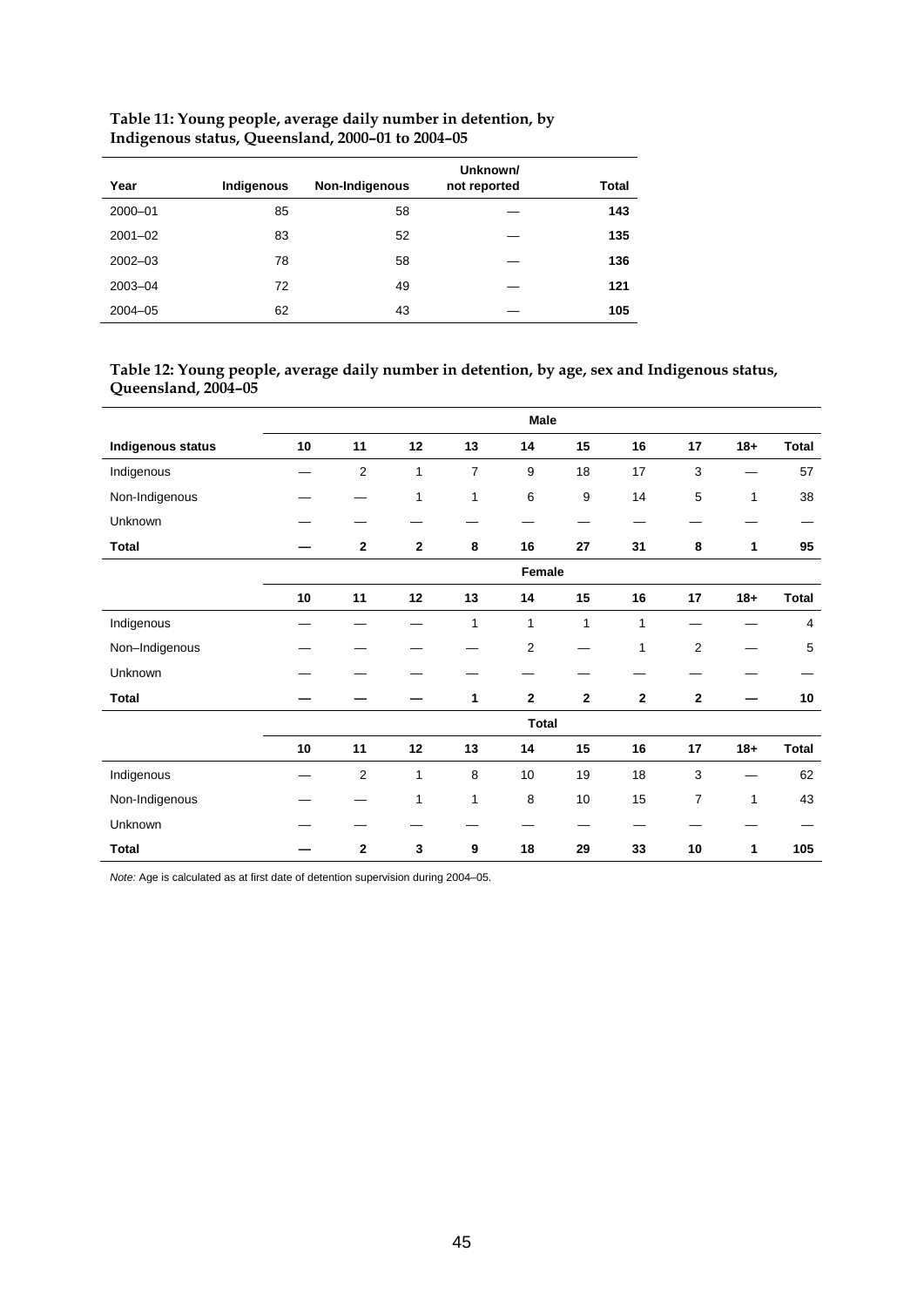## **Table 13: Young people, completed** *supervision periods***, by number and average length, Queensland, 2004–05**

| <b>Number</b> | <7 days | 7 to <14<br>days | 14 days<br>to $<$ 1<br>month | 1 to $<$ 3<br>months | $3$ to $<$ 6<br>months     | $6$ to $< 9$<br>months | $9$ to $< 12$<br>months | 12 to<br>$24$<br>months | 24<br>months+ | Total          |
|---------------|---------|------------------|------------------------------|----------------------|----------------------------|------------------------|-------------------------|-------------------------|---------------|----------------|
|               |         |                  |                              |                      | (number of young people)   |                        |                         |                         |               |                |
| $\mathbf{1}$  | 89      | 12               | 20                           | 66                   | 117                        | 203                    | 108                     | 426                     | 217           | 1,258          |
| 2             | 8       |                  | 3                            | 13                   | 13                         | 11                     | 4                       | 9                       |               | 61             |
| 3             | 1       |                  |                              | 1                    | 1                          |                        | 1                       |                         |               | 4              |
| $4+$          | 2       |                  |                              |                      |                            |                        |                         |                         |               | $\overline{2}$ |
| Total         | 100     | 12               | 23                           | 80                   | 131                        | 214                    | 113                     | 435                     | 217           | 1,325          |
|               |         |                  |                              |                      | (per cent of young people) |                        |                         |                         |               |                |
| 1             | 7.1     | 1.0              | 1.6                          | 5.2                  | 9.3                        | 16.1                   | 8.6                     | 33.9                    | 17.2          | 100.0          |
| 2             | 13.1    |                  | 4.9                          | 21.3                 | 21.3                       | 18                     | 6.6                     | 14.8                    |               | 100.0          |
| 3             | 25      |                  |                              | 25                   | 25                         |                        | 25                      |                         |               | 100.0          |
| $4+$          | 100     |                  |                              |                      |                            |                        |                         |                         |               | 100.0          |

*Notes* 

1. *Supervision periods* that began prior to 1 July 2000 have been excluded from this table.

2. Where a young person has completed more than one *supervision period* during the year, the lengths have been averaged so that each young person is represented in this table once.

## **Table 14: Proportion of person days in supervision, by supervision period length and episode type, Queensland, 2004-05 (per cent)**

|                                 | Episode type                  |                               |                               |                               |                    |       |                                   |  |  |  |
|---------------------------------|-------------------------------|-------------------------------|-------------------------------|-------------------------------|--------------------|-------|-----------------------------------|--|--|--|
| Length of supervision<br>period | Pre-<br>sentence<br>community | Pre-<br>sentence<br>detention | <b>Sentenced</b><br>community | <b>Sentenced</b><br>detention | Sentenced<br>other | Total | Total<br>number of<br>days ('000) |  |  |  |
|                                 |                               |                               |                               | (per cent of days)            |                    |       |                                   |  |  |  |
| Less than 7 days                | 0.9                           | 99.1                          |                               |                               |                    | 100.0 | 0                                 |  |  |  |
| 7 to less than 14 days          | 5.7                           | 51.4                          | 39.5                          | 3.3                           | 0.0                | 100.0 | 0                                 |  |  |  |
| 14 days to less than 1<br>month | 12.0                          | 25.9                          | 62.0                          | 0.0                           | 0.0                | 100.0 | 1                                 |  |  |  |
| 1 to 3 months                   | 6.1                           | 13.7                          | 72.8                          | 1.3                           | 6.1                | 100.0 | 5                                 |  |  |  |
| 3 to 6 months                   | 2.7                           | 4.0                           | 83.9                          | 2.6                           | 6.9                | 100.0 | 17                                |  |  |  |
| 6 to 9 months                   | 0.8                           | 2.7                           | 93.0                          | 1.8                           | 1.7                | 100.0 | 43                                |  |  |  |
| 9 to 12 months                  | 0.6                           | 1.4                           | 97.1                          | 0.0                           | 1.0                | 100.0 | 33                                |  |  |  |
| 12 to 24 months                 | 0.7                           | 2.6                           | 91.0                          | 1.9                           | 3.9                | 100.0 | 206                               |  |  |  |
| $24+$ months                    | 0.2                           | 6.0                           | 84.3                          | 4.0                           | 5.5                | 100.0 | 216                               |  |  |  |
| <b>Total</b>                    | 0.6                           | 4.2                           | 88.3                          | 2.7                           | 4.3                | 100.0 | 519                               |  |  |  |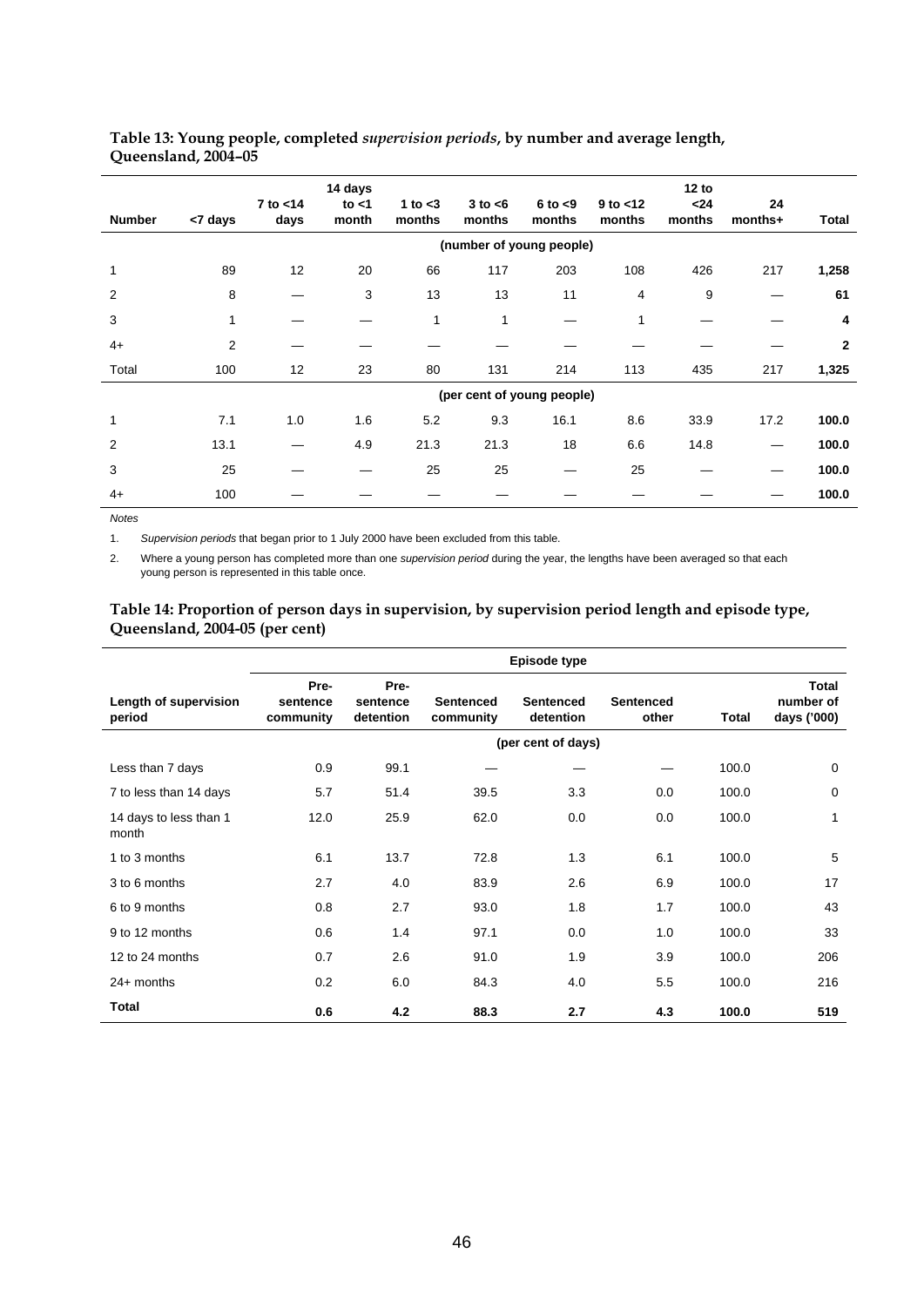**Table 15:** *Supervision periods***, by type, Queensland, 2004–05** 

|                                                                | Supervision periods containing sentenced episodes |                          |                                                  |     |                          |              |  |  |
|----------------------------------------------------------------|---------------------------------------------------|--------------------------|--------------------------------------------------|-----|--------------------------|--------------|--|--|
| <b>Supervision periods containing</b><br>pre-sentence episodes | Community <sup>(a)</sup>                          | Detention <sup>(a)</sup> | <b>Community and</b><br>detention <sup>(a)</sup> |     | No sentenced<br>episodes | <b>Total</b> |  |  |
|                                                                |                                                   |                          | (number of supervision periods)                  |     |                          |              |  |  |
| Community only                                                 |                                                   |                          |                                                  |     | 8                        | 9            |  |  |
| Detention only                                                 | 218                                               | 9                        | 75                                               | 6   | 164                      | 472          |  |  |
| Community and detention                                        | 7                                                 |                          | 3                                                |     | 16                       | 27           |  |  |
| No pre-sentenced episodes                                      | 868                                               | 10                       | 5                                                | 9   |                          | 892          |  |  |
| Total                                                          | 1,094                                             | 20                       | 83                                               | 15  | 188                      | 1,400        |  |  |
|                                                                |                                                   |                          | (per cent of supervision periods)                |     |                          |              |  |  |
| Community only                                                 | 0.1                                               |                          |                                                  |     | 0.6                      | 0.6          |  |  |
| Detention only                                                 | 15.6                                              | 0.6                      | 5.4                                              | 0.4 | 11.7                     | 33.7         |  |  |
| Community and detention                                        | 0.5                                               | 0.1                      | 0.2                                              |     | 1.1                      | 1.9          |  |  |
| No pre-sentenced episodes                                      | 62.0                                              | 0.7                      | 0.4                                              | 0.6 |                          | 63.7         |  |  |
| <b>Total</b>                                                   | 78.1                                              | 1.4                      | 5.9                                              | 1.1 | 13.4                     | 100.0        |  |  |

(a With or without other.

(b) Other includes immediate release or suspended detention, parole or supervised released, home detention, other sentenced *episode* type.

*Notes*

1. Data on unsupervised bail are not collected in the NMDS and hence are not included in the pre-sentence figures.

2. The use of the *episode* hierarchy may shorten or hide *episodes* that are lower on the hierarchy.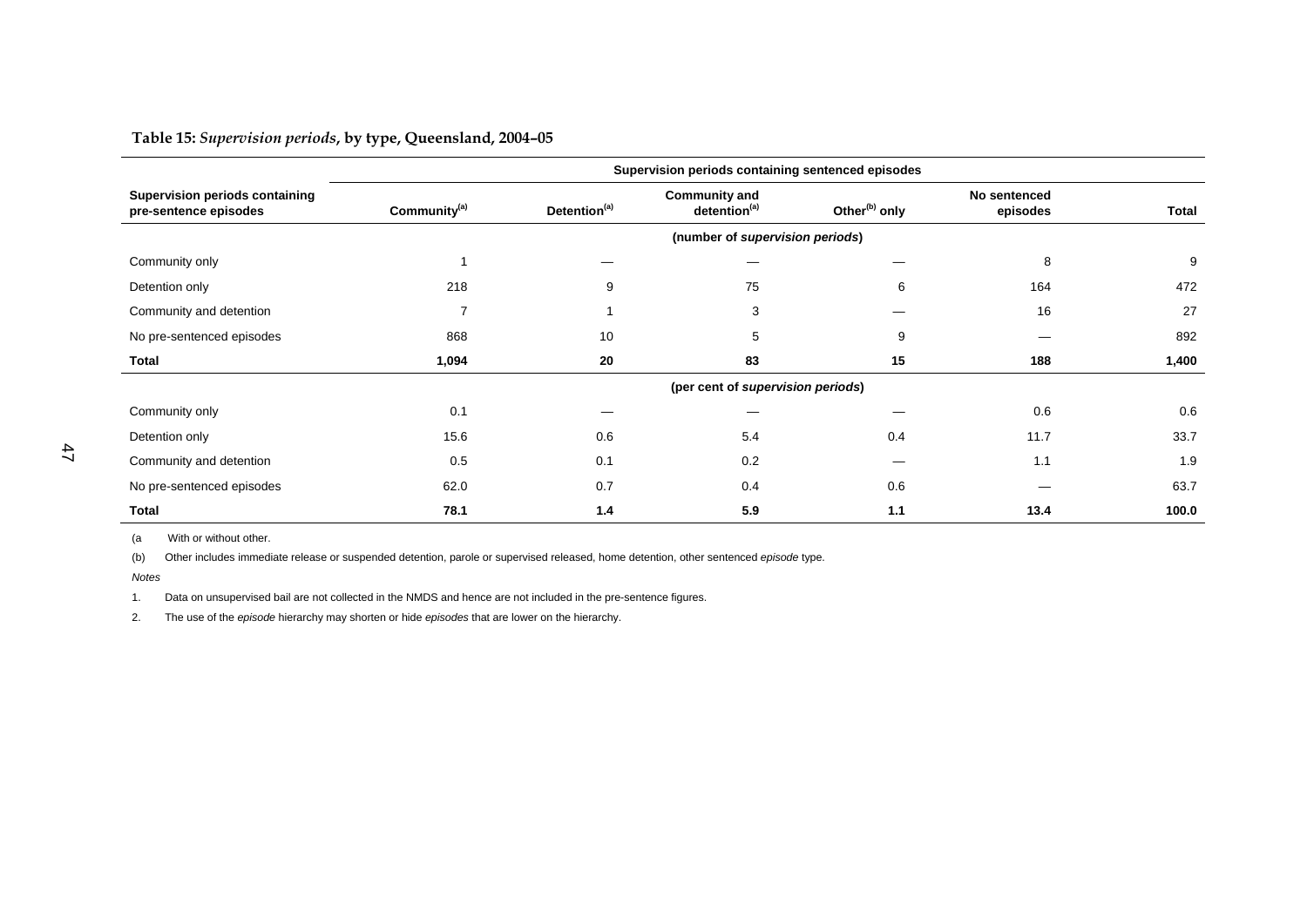| Number of completed<br>supervision periods | Male                     | Female                     | <b>Total</b> |  |  |  |
|--------------------------------------------|--------------------------|----------------------------|--------------|--|--|--|
|                                            | (number of young people) |                            |              |  |  |  |
| 1                                          | 1,037                    | 221                        | 1,258        |  |  |  |
| 2                                          | 49                       | 12                         | 61           |  |  |  |
| 3                                          | 3                        | 1                          | 4            |  |  |  |
| $4+$                                       | 2                        |                            | 2            |  |  |  |
| <b>Total</b>                               | 1,091                    | 234                        | 1,325        |  |  |  |
|                                            |                          | (per cent of young people) |              |  |  |  |
| 1                                          | 95.1                     | 94.4                       | 94.9         |  |  |  |
| 2                                          | 4.5                      | 5.1                        | 4.6          |  |  |  |
| 3                                          | 0.3                      | 0.4                        | 0.3          |  |  |  |
| $4+$                                       | 0.2                      |                            | 0.2          |  |  |  |
| <b>Total</b>                               | 100.0                    | 100.0                      | 100.0        |  |  |  |

### **Table 16: Young people, by number of completed** *supervision periods* **and sex, Queensland, 2004–05**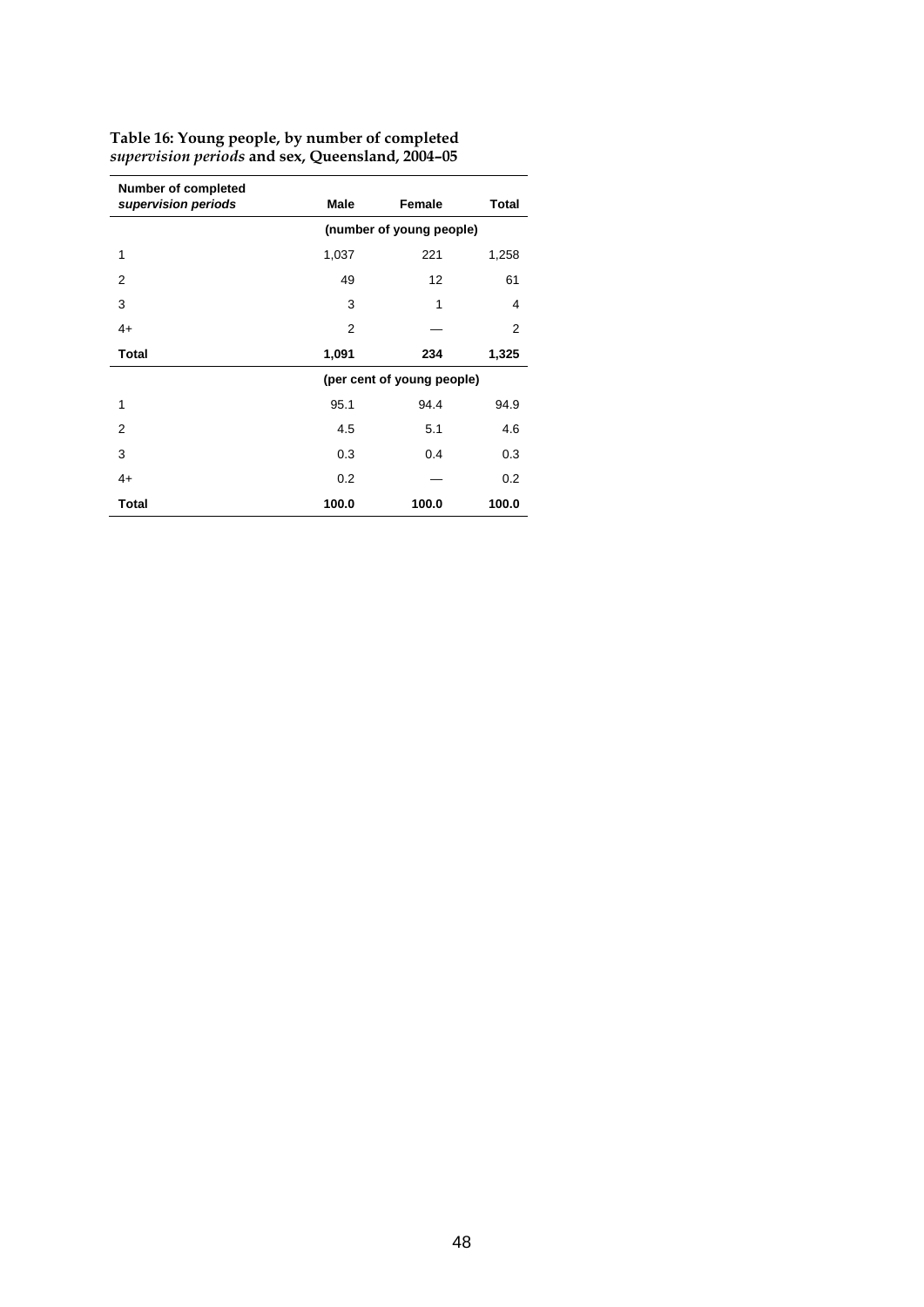## **Table 17: Completed supervision periods, by length and sex, Queensland, 2004–05**

| Length of completed<br>supervision periods | Male  | Female                            | Total |
|--------------------------------------------|-------|-----------------------------------|-------|
|                                            |       | (number of supervision periods)   |       |
| Less than 7 days                           | 102   | 31                                | 133   |
| 7 to less than 14 days                     | 19    | 3                                 | 22    |
| 14 days to less than 1 month               | 22    | 7                                 | 29    |
| 1 to less than 3 months                    | 69    | 14                                | 83    |
| 3 to less than 6 months                    | 115   | 25                                | 140   |
| 6 to less than 9 months                    | 162   | 55                                | 217   |
| 9 to less than 12 months                   | 90    | 20                                | 110   |
| 12 to less than 24 months                  | 383   | 61                                | 444   |
| 24 months+                                 | 190   | 32                                | 222   |
| Total                                      | 1,152 | 248                               | 1,400 |
|                                            |       | (per cent of supervision periods) |       |
| Less than 7 days                           | 8.9   | 12.5                              | 9.5   |
| 7 to less than 14 days                     | 1.6   | 1.2                               | 1.6   |
| 14 days to less than 1 month               | 1.9   | 2.8                               | 2.1   |
| 1 to less than 3 months                    | 6.0   | 5.6                               | 5.9   |
| 3 to less than 6 months                    | 10.0  | 10.1                              | 10.0  |
| 6 to less than 9 months                    | 14.1  | 22.2                              | 15.5  |
| 9 to less than 12 months                   | 7.8   | 8.1                               | 7.9   |
| 12 to less than 24 months                  | 33.2  | 24.6                              | 31.7  |
| 24 months+                                 | 16.5  | 12.9                              | 15.9  |
| Total                                      | 100.0 | 100.0                             | 100.0 |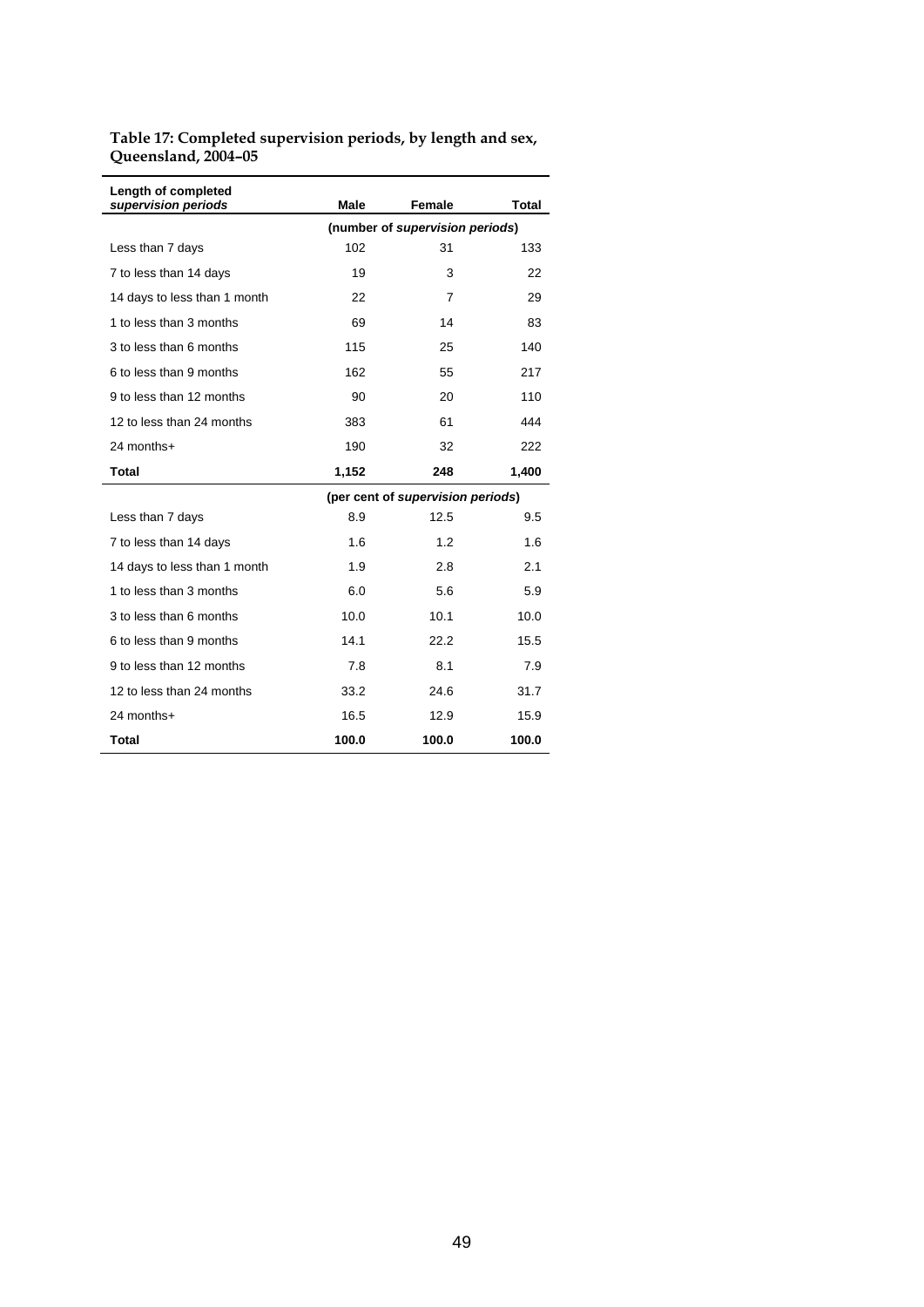| Table 18: Episodes, median length in days, by episode |
|-------------------------------------------------------|
| type and sex, Queensland, 2004-05                     |

| Episode type                 | Male | Female     | Total |
|------------------------------|------|------------|-------|
| <b>Pre-sentence</b>          |      |            |       |
| Community                    | 61   | 27         | 55    |
| Detention                    | 8    | 3          | 7     |
| <b>Sentenced</b>             |      |            |       |
| Community                    | 147  | 182        | 153   |
| Detention                    | 84   | 102        | 84    |
| Parole or supervised release | 49   | $45^{(a)}$ | 49    |

(a) The number of observations contributing to this cell is fewer than 10.

*Notes* 

1. In this table, contiguous detention *episodes* of the same type that are separated by a transfer within detention are considered to be one episode and their length summed.

2. The use of the episode hierarchy may shorten or hide *episodes* that are lower on the hierarchy.

## **Table 19: Supervision periods, by episode type and sex, Queensland, 2004–05 (per cent)**

| Episode type         | Male | Female      | Total |
|----------------------|------|-------------|-------|
| <b>Pre-sentence</b>  |      |             |       |
| Community            | 5.9  | 4.0         | 5.6   |
| Detention            | 36.8 | 31.9        | 35.9  |
| <b>Sentenced</b>     |      |             |       |
| Community            | 89.1 | 89.5        | 89.1  |
| Detention            | 8.4  | $3.6^{(b)}$ | 7.6   |
| Other <sup>(a)</sup> | 14.6 | 8.1         | 13.5  |

(a) Other includes: immediate release or suspended detention, parole or supervised release, home detention and other sentenced episode type.

(b) The number of observations contributing to this cell is fewer than 10.

*Notes* 

1. Data on unsupervised bail are not collected in the NMDS and hence are not included in the pre-sentence figures.

2. Percentages will not add to 100% because each supervision period may contain more than one type of episode.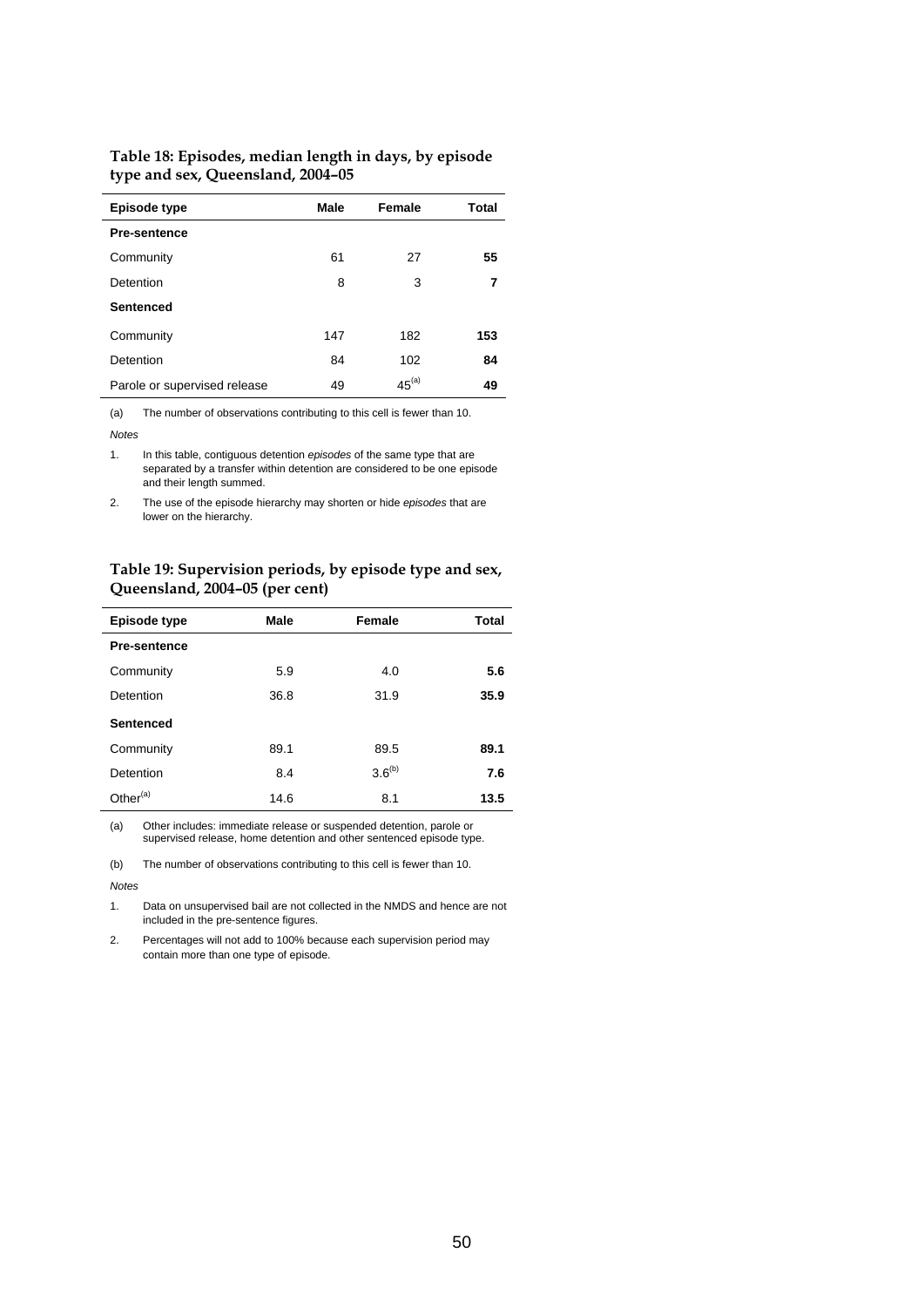## **Table 20: Reason for exit from remand episodes, by sex, Queensland, 2004–05**

| Reason for exit from remand            | Male                        | Female                        | Total |  |  |
|----------------------------------------|-----------------------------|-------------------------------|-------|--|--|
|                                        | (number of remand episodes) |                               |       |  |  |
| Released on bail                       | 100                         | 11                            | 111   |  |  |
| Matters proven/charges dismissed       |                             |                               |       |  |  |
| Sentenced                              | 560                         | 89                            | 649   |  |  |
| Next episode type: sentenced detention | 58                          | 3                             | 61    |  |  |
| Other                                  | 935                         | 108                           | 1,043 |  |  |
| Total                                  | 1,595                       | 208                           | 1,803 |  |  |
|                                        |                             | (per cent of remand episodes) |       |  |  |
| Released on bail                       | 6.3                         | 5.3                           | 6.2   |  |  |
| Matters proven/charges dismissed       |                             |                               |       |  |  |
| Sentenced                              | 35.1                        | 42.8                          | 36.0  |  |  |
| Next episode type: sentenced detention | 3.6                         | 1.4                           | 3.4   |  |  |
| Other                                  | 58.6                        | 51.9                          | 57.8  |  |  |
| Total                                  | 100.0                       | 100.0                         | 100.0 |  |  |

# **Table 21: Young people, by number of completed** *supervision periods* **by age, Queensland, 2004–05**

| <b>Number of completed</b><br>supervision periods | 10                       | 11             | 12           | 13    | 14             | 15                         | 16    | 17    | $18+$ | <b>Total</b>   |  |
|---------------------------------------------------|--------------------------|----------------|--------------|-------|----------------|----------------------------|-------|-------|-------|----------------|--|
|                                                   | (number of young people) |                |              |       |                |                            |       |       |       |                |  |
| 1                                                 | 3                        | $\overline{7}$ | 22           | 59    | 138            | 217                        | 360   | 302   | 150   | 1,258          |  |
| 2                                                 |                          |                | $\mathbf{1}$ | 10    | 13             | 16                         | 18    | 2     | 1     | 61             |  |
| 3                                                 |                          |                |              |       | $\overline{2}$ | 1                          | 1     |       |       | 4              |  |
| $4+$                                              |                          |                |              | 1     |                | 1                          |       |       |       | $\overline{2}$ |  |
| <b>Total</b>                                      | 3                        | $\overline{7}$ | 23           | 70    | 153            | 235                        | 379   | 304   | 151   | 1,325          |  |
|                                                   |                          |                |              |       |                | (per cent of young people) |       |       |       |                |  |
| 1                                                 | 100.0                    | 100.0          | 95.7         | 84.3  | 90.2           | 92.3                       | 95.0  | 99.3  | 99.3  | 94.9           |  |
| 2                                                 |                          |                | 4.3          | 14.3  | 8.5            | 6.8                        | 4.7   | 0.7   | 0.7   | 4.6            |  |
| 3                                                 |                          |                |              |       | 1.3            | 0.4                        | 0.3   |       |       | 0.3            |  |
| $4+$                                              |                          |                |              | 1.4   |                | 0.4                        |       |       |       | 0.2            |  |
| Total                                             | 100.0                    | 100.0          | 100.0        | 100.0 | 100.0          | 100.0                      | 100.0 | 100.0 | 100.0 | 100.0          |  |

*Note:* Age is calculated as at first date of supervision during 2004–05.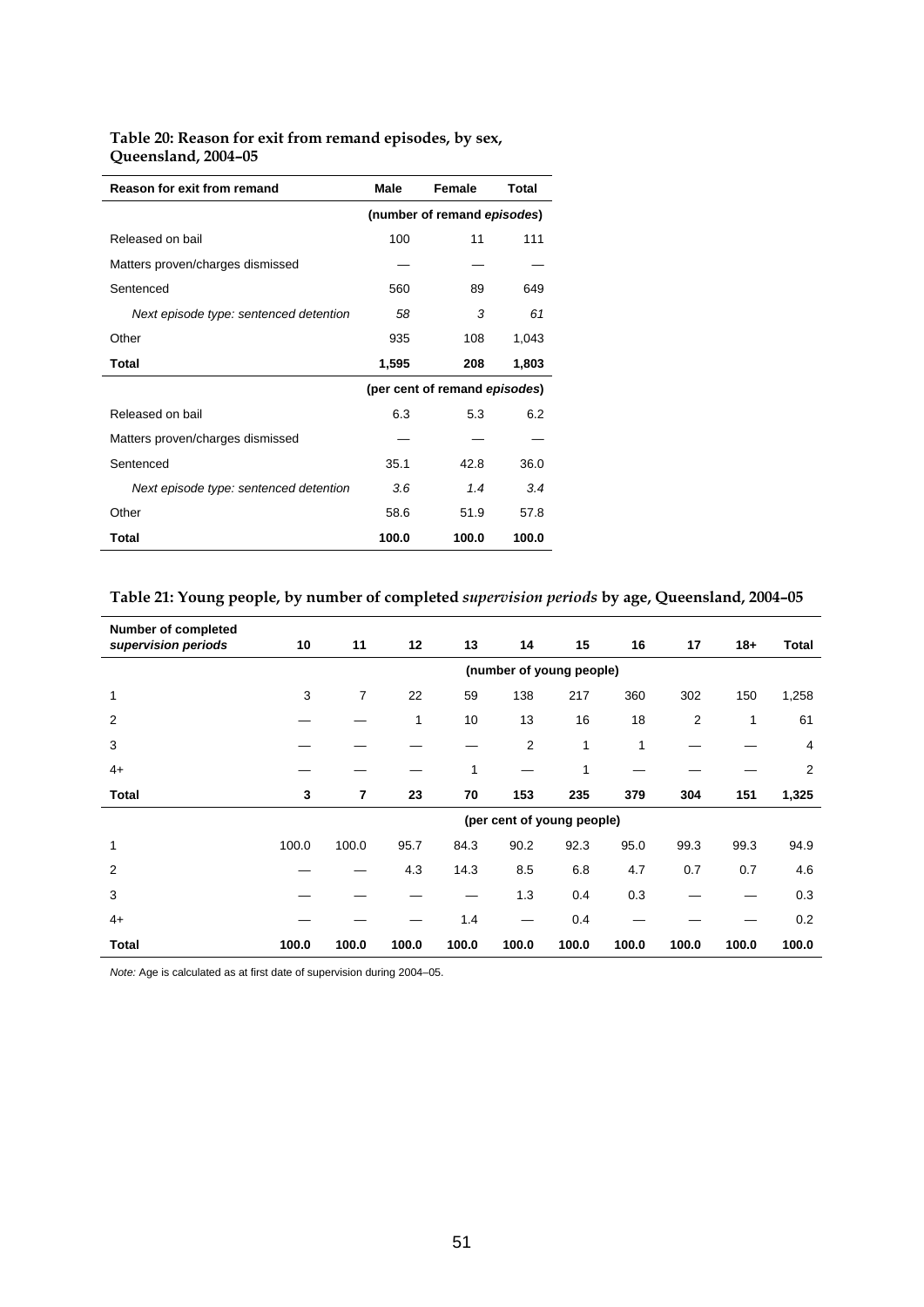| Length of completed<br>supervision periods | 10                              | 11             | 12    | 13             | 14    | 15                                | 16             | 17             | $18+$ | Total |
|--------------------------------------------|---------------------------------|----------------|-------|----------------|-------|-----------------------------------|----------------|----------------|-------|-------|
|                                            | (number of supervision periods) |                |       |                |       |                                   |                |                |       |       |
| Less than 7 days                           | 1                               | 1              | 4     | 17             | 26    | 35                                | 36             | 11             | 2     | 133   |
| 7 to less than 14 days                     |                                 |                |       | 6              | 4     | 3                                 | $\overline{7}$ | $\overline{2}$ |       | 22    |
| 14 days to less than 1 month               |                                 |                |       | 3              | 7     | 9                                 | $\overline{7}$ | 3              |       | 29    |
| 1 to less than 3 months                    |                                 |                | 2     | $\overline{7}$ | 15    | 20                                | 27             | 11             | 1     | 83    |
| 3 to less than 6 months                    | 2                               |                | 4     | 13             | 21    | 36                                | 38             | 23             | 3     | 140   |
| 6 to less than 9 months                    |                                 | 4              | 4     | 22             | 49    | 45                                | 68             | 24             | 1     | 217   |
| 9 to less than 12 months                   |                                 |                | 1     | 6              | 19    | 29                                | 46             | 8              | 1     | 110   |
| 12 to less than 24 months                  | $\mathbf{1}$                    | 6              | 12    | 29             | 54    | 108                               | 149            | 77             | 8     | 444   |
| 24 months+                                 | 1                               | $\overline{2}$ | 3     | 22             | 56    | 65                                | 43             | 28             | 2     | 222   |
| <b>Total</b>                               | 5                               | 13             | 30    | 125            | 251   | 350                               | 421            | 187            | 18    | 1,400 |
|                                            |                                 |                |       |                |       | (per cent of supervision periods) |                |                |       |       |
| Less than 7 days                           | 20.0                            | 7.7            | 13.3  | 13.6           | 10.4  | 10.0                              | 8.6            | 5.9            | 11.1  | 9.5   |
| 7 to less than 14 days                     |                                 |                |       | 4.8            | 1.6   | 0.9                               | 1.7            | 1.1            |       | 1.6   |
| 14 days to less than 1 month               |                                 |                |       | 2.4            | 2.8   | 2.6                               | 1.7            | 1.6            |       | 2.1   |
| 1 to less than 3 months                    |                                 | —              | 6.7   | 5.6            | 6.0   | 5.7                               | 6.4            | 5.9            | 5.6   | 5.9   |
| 3 to less than 6 months                    | 40.0                            |                | 13.3  | 10.4           | 8.4   | 10.3                              | 9.0            | 12.3           | 16.7  | 10.0  |
| 6 to less than 9 months                    |                                 | 30.8           | 13.3  | 17.6           | 19.5  | 12.9                              | 16.2           | 12.8           | 5.6   | 15.5  |
| 9 to less than 12 months                   |                                 |                | 3.3   | 4.8            | 7.6   | 8.3                               | 10.9           | 4.3            | 5.6   | 7.9   |
| 12 to less than 24 months                  | 20.0                            | 46.2           | 40.0  | 23.2           | 21.5  | 30.9                              | 35.4           | 41.2           | 44.4  | 31.7  |
| 24 months+                                 | 20.0                            | 15.4           | 10.0  | 17.6           | 22.3  | 18.6                              | 10.2           | 15.0           | 11.1  | 15.9  |
| Total                                      | 100.0                           | 100.0          | 100.0 | 100.0          | 100.0 | 100.0                             | 100.0          | 100.0          | 100.0 | 100.0 |

# **Table 22: Completed supervision periods, by length and age, Queensland, 2004–05**

*Notes* 

1. Age is calculated as at first date of supervision during 2004–05.

2. *Supervision periods* that began prior to 1 July 2000 have been excluded from this table.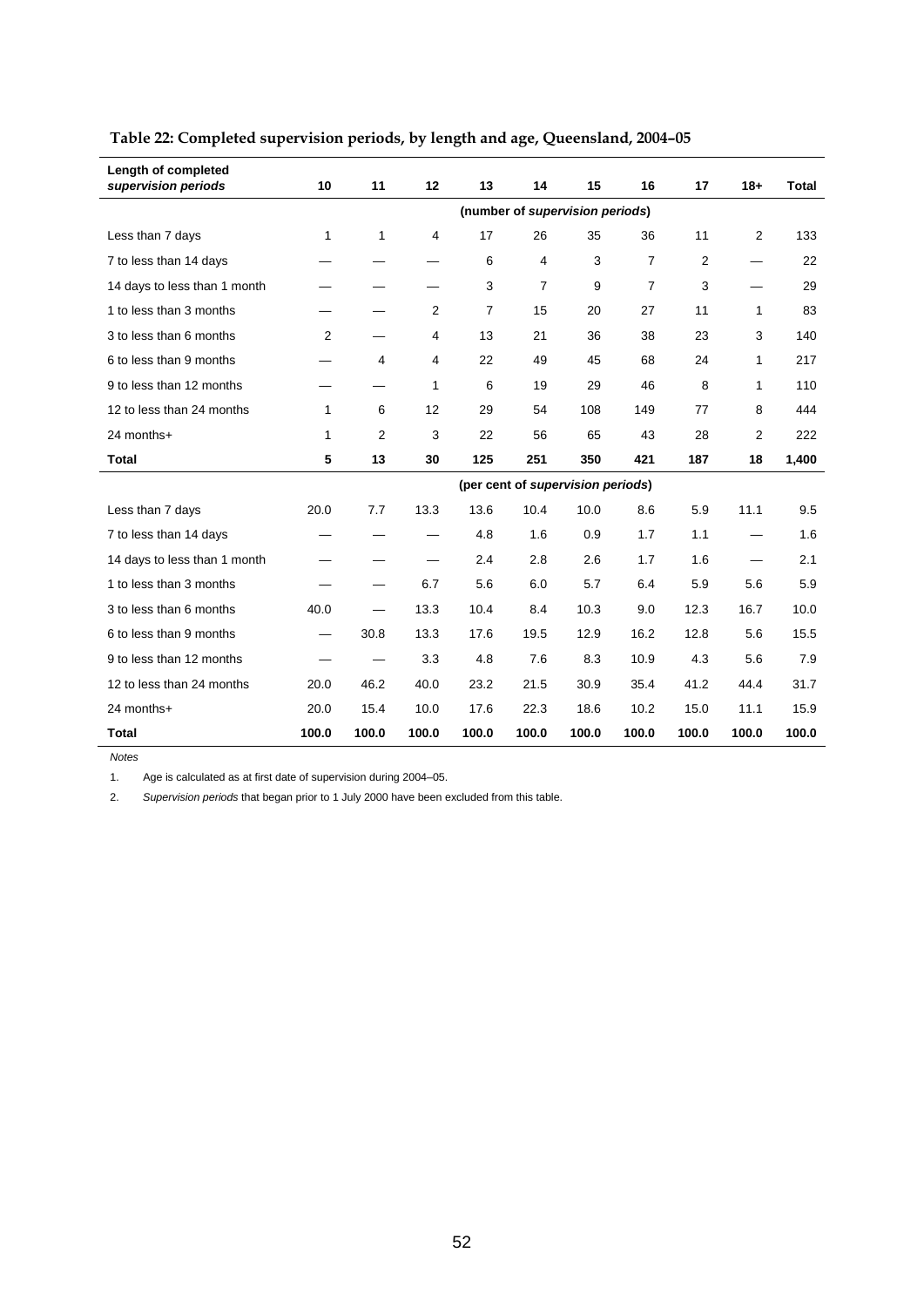| Episode type                 | 10   | 11   | 12         | 13   | 14             | 15             | 16             | 17  | $18 +$           | Total |
|------------------------------|------|------|------------|------|----------------|----------------|----------------|-----|------------------|-------|
| <b>Pre-sentence</b>          |      |      |            |      |                |                |                |     |                  |       |
| Community                    |      | n.r. | $71^{(a)}$ | 44   | 56             | 55             | 59             | 64  |                  | 55    |
| Detention                    | n.r. | 9    | 13         | 9    | $\overline{7}$ | $\overline{7}$ | $\overline{7}$ | 14  | 3 <sup>(a)</sup> | 7     |
| <b>Sentenced</b>             |      |      |            |      |                |                |                |     |                  |       |
| Community                    | n.r. | 182  | 143        | 123  | 112            | 124            | 162            | 229 | 247              | 153   |
| Detention                    | –    | n.r. |            | n.r. | n.r.           | 92             | 67             | 102 | n.r.             | 84    |
| Parole or supervised release |      |      |            | n.r. | $49^{(a)}$     | 45             | 36             | 64  | 173              | 49    |

 **Table 23: Episodes, median length in days, by episode type and age, Queensland, 2004–05** 

(a) The number of observations contributing to these cells is fewer than 10.

#### *Notes*

1. Age calculated as at entry to *episode*.

2. *Episodes* that began prior to 1 July 2000 are excluded from this table.

3. In this table, contiguous detention *episodes* of the same type that are separated by a transfer within detention are considered to be one episode and their length summed.

4. The use of the episode hierarchy may shorten or hide *episodes* that are lower on the hierarchy.

5. Cells are not reported (n.r.) where N<5.

## **Table 24: Supervision periods, by episode type and age, Queensland, 2004–05 (per cent)**

| Episode type        | 10           | 11   | 12           | 13           | 14   | 15   | 16   | 17   | $18 +$ | Total |
|---------------------|--------------|------|--------------|--------------|------|------|------|------|--------|-------|
| <b>Pre-sentence</b> |              |      |              |              |      |      |      |      |        |       |
| Community           | n.r.         | n.r. | n.r.         | $8.1^{(a)}$  | 6.9  | 5.5  | 5.3  | n.r. |        | 5.6   |
| Detention           | n.r.         | n.r. | $48.8^{(a)}$ | 54.0         | 50.0 | 39.5 | 28.1 | 8.1  | n.r.   | 35.9  |
| <b>Sentenced</b>    |              |      |              |              |      |      |      |      |        |       |
| Community           | $88.9^{(a)}$ | 94.3 | 92.7         | 87.6         | 89.9 | 89.5 | 88.1 | 91.1 | 71.4   | 89.1  |
| Detention           |              | n.r. | n.r.         | $10.4^{(a)}$ | 10.3 | 8.5  | 5.0  | n.r. | n.r.   | 7.6   |
| Other               |              | n.r. | $15.9^{(a)}$ | 18.8         | 19.9 | 14.9 | 7.3  | 9.7  | n.r.   | 13.5  |

(a) The number of observations contributing to these cells is fewer than 10.

*Notes* 

1. Data on unsupervised bail is not collected in the NMDS.

2. Percentages will not add to 100 because each supervision period may contain more than one episode type.

3. Other includes: immediate release or suspended detention, parole or supervised released, home detention, other sentenced episode type.

4. Age calculated as at entry to *supervision period*.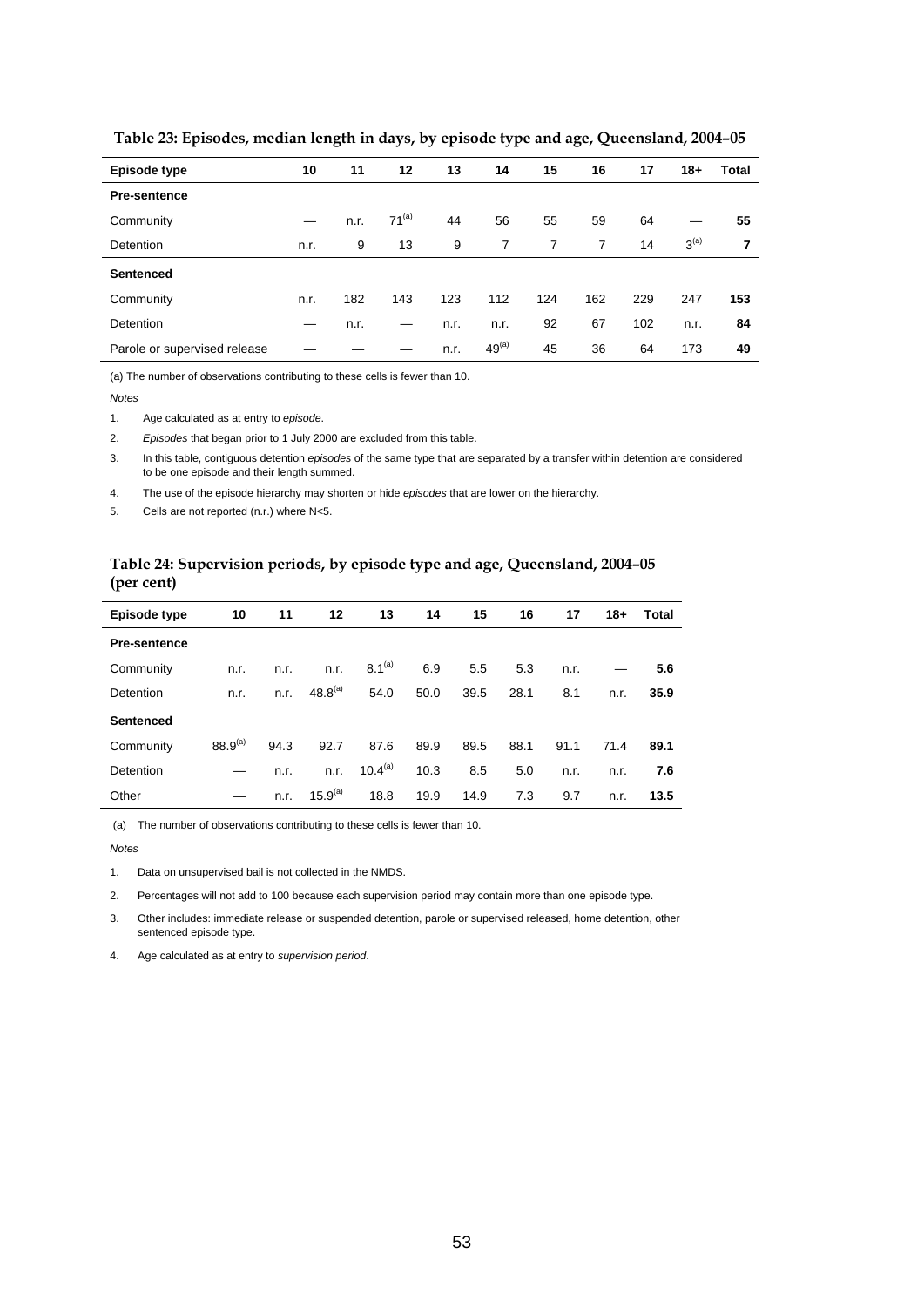| Reason for exit from remand               | 10           | 11    | 12           | 13             | 14    | 15                            | 16    | 17    | $18 +$ | <b>Total</b> |
|-------------------------------------------|--------------|-------|--------------|----------------|-------|-------------------------------|-------|-------|--------|--------------|
|                                           |              |       |              |                |       | (number of remand episodes)   |       |       |        |              |
| Released on bail                          |              | 2     | 3            | 16             | 22    | 29                            | 31    | 8     |        | 111          |
| Matters proven/charges dismissed          |              |       |              |                |       |                               |       |       |        |              |
| Sentenced                                 | 1            | 10    | 12           | 67             | 127   | 192                           | 206   | 29    | 5      | 649          |
| Next episode type: sentenced<br>detention |              | 1     | $\mathbf{1}$ | $\overline{c}$ | 5     | 20                            | 28    | 4     |        | 61           |
| Other                                     | 1            | 12    | 43           | 119            | 229   | 305                           | 271   | 59    | 4      | 1,043        |
| Total                                     | $\mathbf{2}$ | 24    | 58           | 202            | 378   | 526                           | 508   | 96    | 9      | 1,803        |
|                                           |              |       |              |                |       | (per cent of remand episodes) |       |       |        |              |
| Released on bail                          |              | 8.3   | 5.2          | 7.9            | 5.8   | 5.5                           | 6.1   | 8.3   |        | 6.2          |
| Matters proven/charges dismissed          |              |       |              |                |       |                               |       |       |        |              |
| Sentenced                                 | 50.0         | 41.7  | 20.7         | 33.2           | 33.6  | 36.5                          | 40.6  | 30.2  | 55.6   | 36.0         |
| Next episode type: sentenced<br>detention |              | 4.2   | 1.7          | 1.0            | 1.3   | 3.8                           | 5.5   | 4.2   |        | 3.4          |
| Other                                     | 50.0         | 50.0  | 74.1         | 58.9           | 60.6  | 58.0                          | 53.3  | 61.5  | 44.4   | 57.8         |
| <b>Total</b>                              | 100.0        | 100.0 | 100.0        | 100.0          | 100.0 | 100.0                         | 100.0 | 100.0 | 100.0  | 100.0        |

# **Table 25: Reason for exit from remand episodes, by age, Queensland, 2004–05**

*Note:* Age calculated as at entry to *episode*.

## **Table 26: Young people, by number of completed** *supervision periods* **and Indigenous status, Queensland, 2004–05**

| <b>Number of completed</b><br>supervision periods | Indigenous     | Non-Indigenous             | Unknown/<br>not recorded | <b>Total</b> |
|---------------------------------------------------|----------------|----------------------------|--------------------------|--------------|
|                                                   |                | (number of young people)   |                          |              |
| 1                                                 | 497            | 761                        |                          | 1,258        |
| $\overline{2}$                                    | 37             | 24                         |                          | 61           |
| 3                                                 | 2              | $\overline{2}$             |                          | 4            |
| $4+$                                              | $\overline{2}$ |                            |                          | 2            |
| <b>Total</b>                                      | 538            | 787                        |                          | 1,325        |
|                                                   |                | (per cent of young people) |                          |              |
| 1                                                 | 92.4           | 96.7                       |                          | 94.9         |
| $\overline{2}$                                    | 6.9            | 3.0                        |                          | 4.6          |
| 3                                                 | 0.4            | 0.3                        |                          | 0.3          |
| $4+$                                              | 0.4            |                            |                          | 0.2          |
| <b>Total</b>                                      | 100.0          | 100.0                      |                          | 100.0        |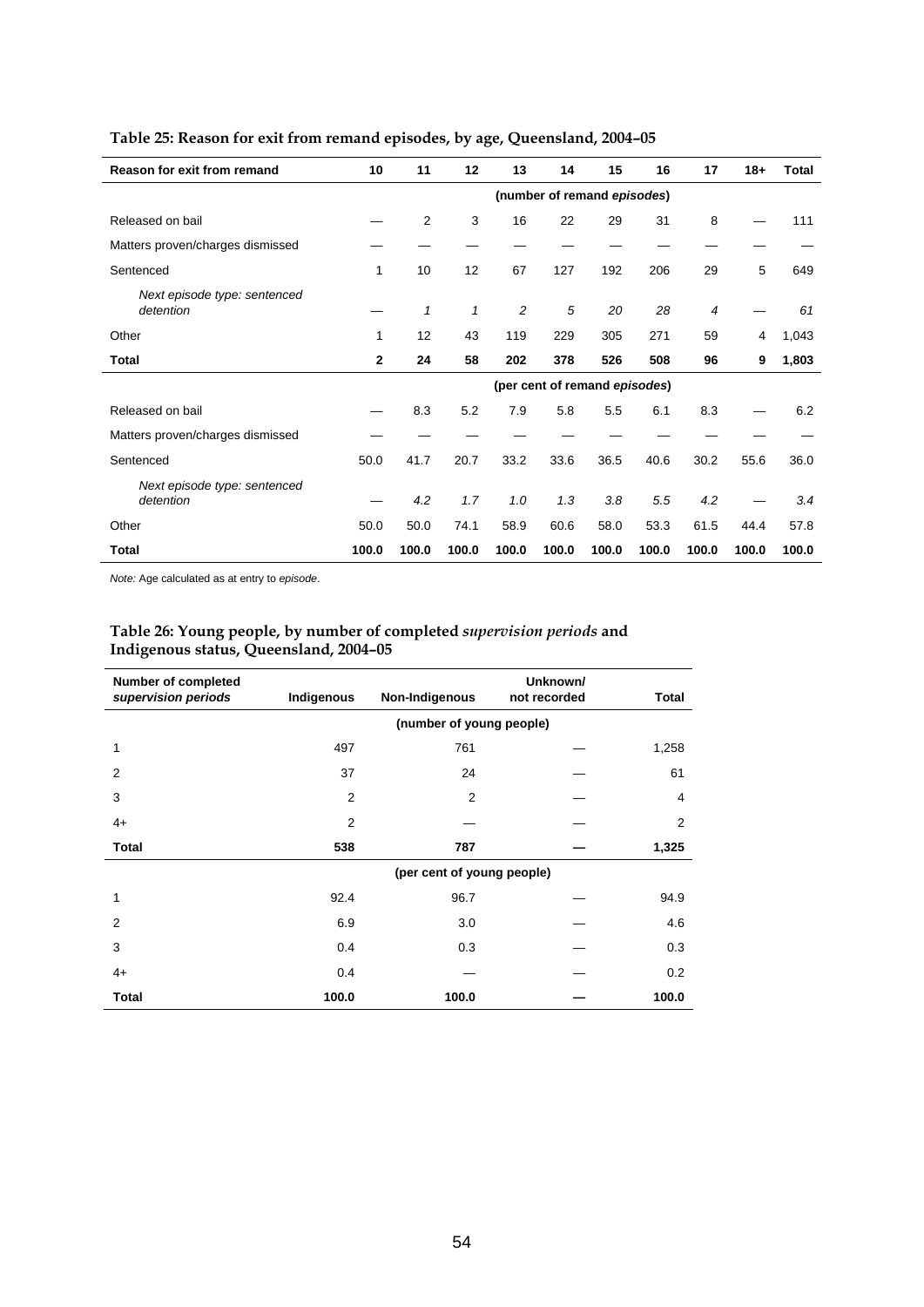| Length of completed<br>supervision periods | Indigenous | Non-Indigenous                    | Unknown/<br>not recorded | <b>Total</b> |
|--------------------------------------------|------------|-----------------------------------|--------------------------|--------------|
|                                            |            |                                   |                          |              |
| less than 7 days                           | 60         | 73                                |                          | 133          |
| 7 to less than 14 days                     | 14         | 8                                 |                          | 22           |
| 14 days to less than 1 month               | 10         | 19                                |                          | 29           |
| 1 to less than 3 months                    | 30         | 53                                |                          | 83           |
| 3 to less than 6 months                    | 52         | 88                                |                          | 140          |
| 6 to less than 9 months                    | 94         | 123                               |                          | 217          |
| 9 to less than 12 months                   | 39         | 71                                |                          | 110          |
| 12 to less than 24 months                  | 183        | 261                               |                          | 444          |
| 24 months+                                 | 103        | 119                               |                          | 222          |
| <b>Total</b>                               | 585        | 815                               |                          | 1,400        |
|                                            |            | (per cent of supervision periods) |                          |              |
| Less than 7 days                           | 10.3       | 9.0                               |                          | 9.5          |
| 7 to less than 14 days                     | 2.4        | 1.0                               |                          | 1.6          |
| 14 days to less than 1 month               | 1.7        | 2.3                               |                          | 2.1          |
| 1 to less than 3 months                    | 5.1        | 6.5                               |                          | 5.9          |
| 3 to less than 6 months                    | 8.9        | 10.8                              |                          | 10.0         |
| 6 to less than 9 months                    | 16.1       | 15.1                              |                          | 15.5         |
| 9 to less than 12 months                   | 6.7        | 8.7                               |                          | 7.9          |
| 12 to less than 24 months                  | 31.3       | 32.0                              |                          | 31.7         |
| $24+$ months                               | 17.6       | 14.6                              |                          | 15.9         |
| <b>Total</b>                               | 100.0      | 100.0                             |                          | 100.0        |

**Table 27: Completed** *supervision periods***, by length and Indigenous status, Queensland, 2004–05** 

*Note:* S*upervision periods* that began prior to 1 July 2000 are excluded from this table.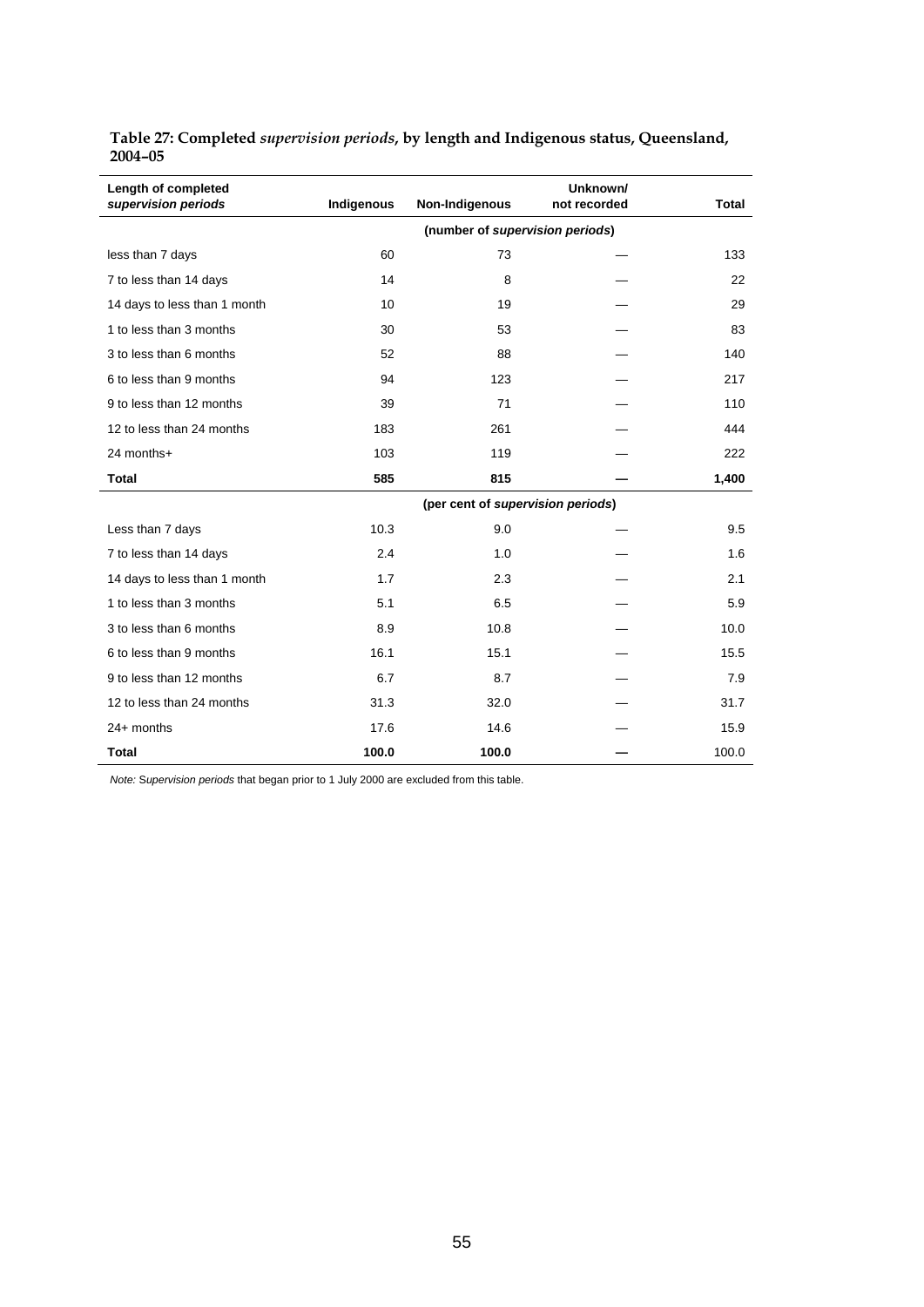| Episode type                 | Indigenous | Non-Indigenous | Unknown/<br>not recorded | <b>Total</b> |
|------------------------------|------------|----------------|--------------------------|--------------|
| <b>Pre-sentence</b>          |            |                |                          |              |
| Community                    | 64         | 49             |                          | 55           |
| <b>Detention</b>             | 9          | 6              |                          | 7            |
| <b>Sentenced</b>             |            |                |                          |              |
| Community                    | 134        | 175            |                          | 153          |
| <b>Detention</b>             | 82         | 115            |                          | 84           |
| Parole or supervised release | 46         | 54             |                          | 49           |

## **Table 28: Episodes, median length in days, by episode type and Indigenous status, Queensland, 2004–05**

*Notes* 

1. *Episodes* that began prior to 1 July 2000 are excluded from this table.

2. In this table, contiguous detention *episodes* of the same type that are separated by a transfer within detention are considered to be one episode and their length summed.

3. The use of the episode hierarchy may shorten or hide *episodes* that are lower on the hierarchy.

## **Table 29: Supervision periods, by episode type and Indigenous status, Queensland, 2004–05 (per cent)**

|                     |            |                | Unknown/<br>not recorded | <b>Total</b> |
|---------------------|------------|----------------|--------------------------|--------------|
| Episode type        | Indigenous | Non-Indigenous |                          |              |
| <b>Pre-sentence</b> |            |                |                          |              |
| Community           | 6.2        | 5.0            |                          | 5.6          |
| Detention           | 44.9       | 28.6           |                          | 35.9         |
| <b>Sentenced</b>    |            |                |                          |              |
| Community           | 88.2       | 89.9           |                          | 89.1         |
| Detention           | 11.3       | 4.5            |                          | 7.6          |
| Other               | 18.2       | 9.6            |                          | 13.5         |

*Notes* 

1. Data on unsupervised bail is not collected in the NMDS.

2. Percentages will not add to 100% because each supervision period may contain more than one episode type.

3. Other includes immediate release or suspended detention, parole or supervised released, home detention, other sentenced episode type.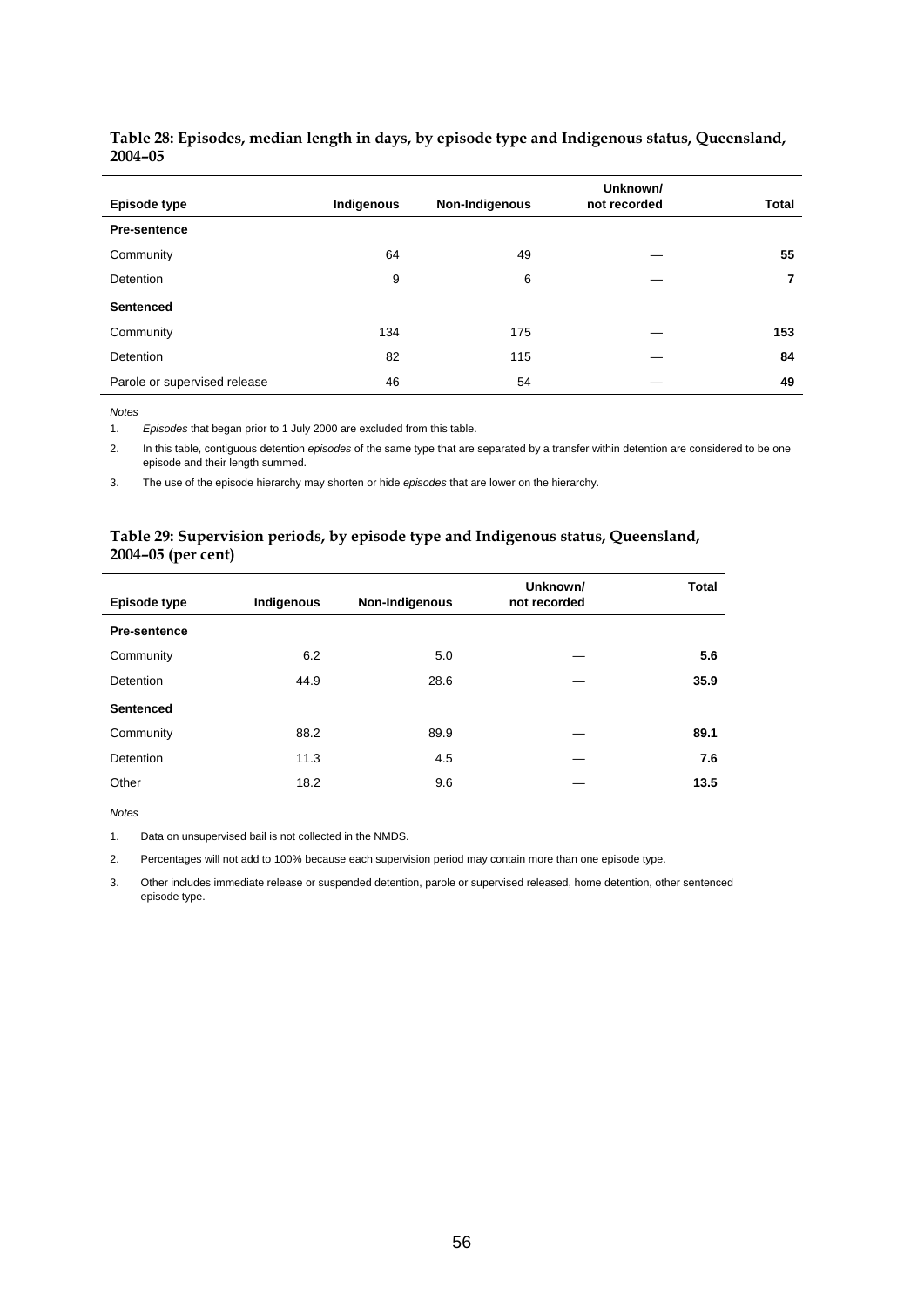|                                           |            |                               | Unknown/     | <b>Total</b> |
|-------------------------------------------|------------|-------------------------------|--------------|--------------|
| Reason for exit from remand               | Indigenous | Non-Indigenous                | not recorded |              |
|                                           |            | (number of remand episodes)   |              |              |
| Released on bail                          | 55         | 56                            |              | 111          |
| Matters proven/charges dismissed          |            |                               |              |              |
| Sentenced                                 | 406        | 243                           |              | 649          |
| Next episode type: sentenced<br>detention | 44         | 17                            |              | 61           |
| Other                                     | 698        | 345                           |              | 1,043        |
| <b>Total</b>                              | 1,159      | 644                           |              | 1,803        |
|                                           |            | (per cent of remand episodes) |              |              |
| Released on bail                          | 4.7        | 8.7                           |              | 6.2          |
| Matters proven/charges dismissed          |            |                               |              |              |
| Sentenced                                 | 35         | 37.7                          |              | 36           |
| Next episode type: sentenced<br>detention | 3.8        | 2.6                           |              | 3.4          |
| Other                                     | 60.2       | 53.6                          |              | 57.8         |
| Total                                     | 100.0      | 100.0                         |              | 100.0        |

# **Table 30: Reason for exit from remand episodes, by Indigenous status, Queensland, 2004–05**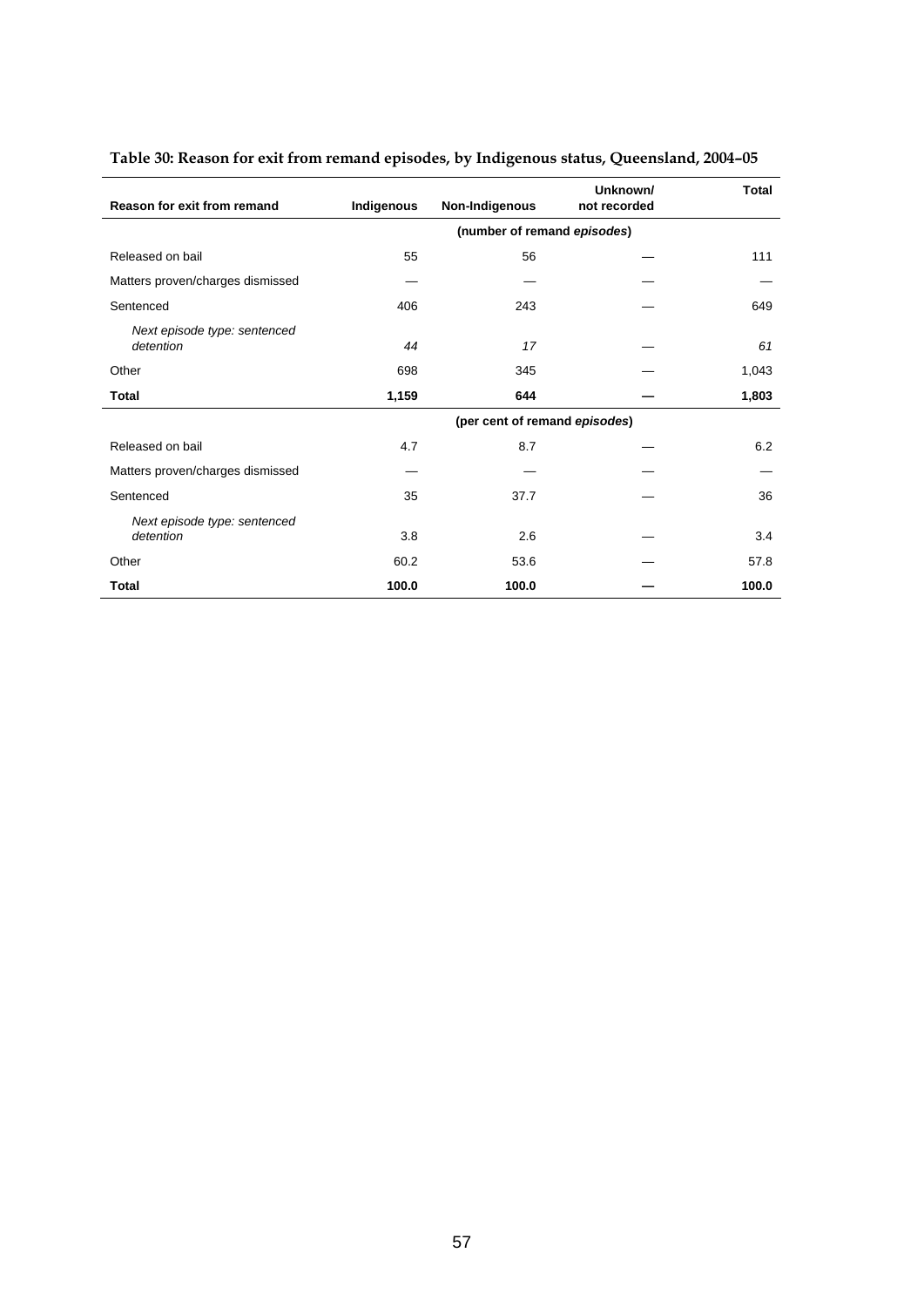| <b>Reason for exit</b>                        | <b>Pre-sentence</b><br>community | <b>Pre-sentence</b><br>detention | <b>Community</b><br>supervision | <b>Detention</b> | Immediate<br>release or<br>suspended<br>detention | Parole or<br>supervised<br>release |
|-----------------------------------------------|----------------------------------|----------------------------------|---------------------------------|------------------|---------------------------------------------------|------------------------------------|
| Released on bail                              |                                  | 11.7                             |                                 |                  |                                                   |                                    |
| Sentenced                                     | 41.6                             | 68.5                             |                                 |                  |                                                   |                                    |
| Transferred                                   |                                  | n.r.                             |                                 |                  |                                                   |                                    |
| <b>Breached</b>                               | 46.2                             | n.r.                             | 8.9                             |                  | 29.9                                              | 17                                 |
| More serious order<br>begun                   | $3.5^{(a)}$                      |                                  | 27.4                            |                  | 15.2                                              |                                    |
| Conditions of<br>sentence met                 |                                  | n.r.                             | 62.8                            | 26.9             | 54.4                                              | 81.9                               |
| Released on<br>parole/supervised<br>release   |                                  |                                  |                                 | 73.1             |                                                   |                                    |
| <b>Matters</b><br>proven/charges<br>dismissed | 8.7                              | 19.2                             | 0.9                             |                  | 0.5                                               | 1.1                                |
| Other                                         |                                  | 11.7                             |                                 |                  |                                                   |                                    |
| Total                                         | 100.0                            | 100.0                            | 100.0                           | 100.0            | 100.0                                             | 100.0                              |

## **Table 31: Completed episodes, by episode type and reason for exit, Queensland, 2004–05 (per cent)**

(a) The number of observations contributing to this cell is fewer than 10.

*Notes* 

 $\overline{\phantom{a}}$ 

1. Transferred does not include transfers from one detention centre to another within a jurisdiction in the same supervision period.

2. Some reasons for exit may be due to the result of an appeal.

3. Cells are not reported (n.r.) where N<5.

## **Table 32: Young people, age at first juvenile justice supervision, by presence or absence of detention** *episodes* **in the first** *supervision period***, Queensland, 2000–01 to 2004–05**

|                                                       |       |       |       |       |       | Age at first supervision   |       |       |       |       |
|-------------------------------------------------------|-------|-------|-------|-------|-------|----------------------------|-------|-------|-------|-------|
|                                                       | 10    | 11    | 12    | 13    | 14    | 15                         | 16    | 17    | $18+$ | Total |
|                                                       |       |       |       |       |       | (number of young people)   |       |       |       |       |
| First supervision period<br>contained detention       | 8     | 24    | 71    | 219   | 379   | 513                        | 610   | 75    | 5     | 1,904 |
| First supervision period<br>did not contain detention | 15    | 44    | 89    | 293   | 500   | 747                        | 1,035 | 384   | 29    | 3,136 |
| <b>Total</b>                                          | 23    | 68    | 160   | 512   | 879   | 1,260                      | 1,645 | 459   | 34    | 5,040 |
|                                                       |       |       |       |       |       | (per cent of young people) |       |       |       |       |
| First supervision period<br>contained detention       | 34.8  | 35.3  | 44.4  | 42.8  | 43.1  | 40.7                       | 37.1  | 16.3  | 14.7  | 37.8  |
| First supervision period<br>did not contain detention | 65.2  | 64.7  | 55.6  | 57.2  | 56.9  | 59.3                       | 62.9  | 83.7  | 85.3  | 62.2  |
| Total                                                 | 100.0 | 100.0 | 100.0 | 100.0 | 100.0 | 100.0                      | 100.0 | 100.0 | 100.0 | 100.0 |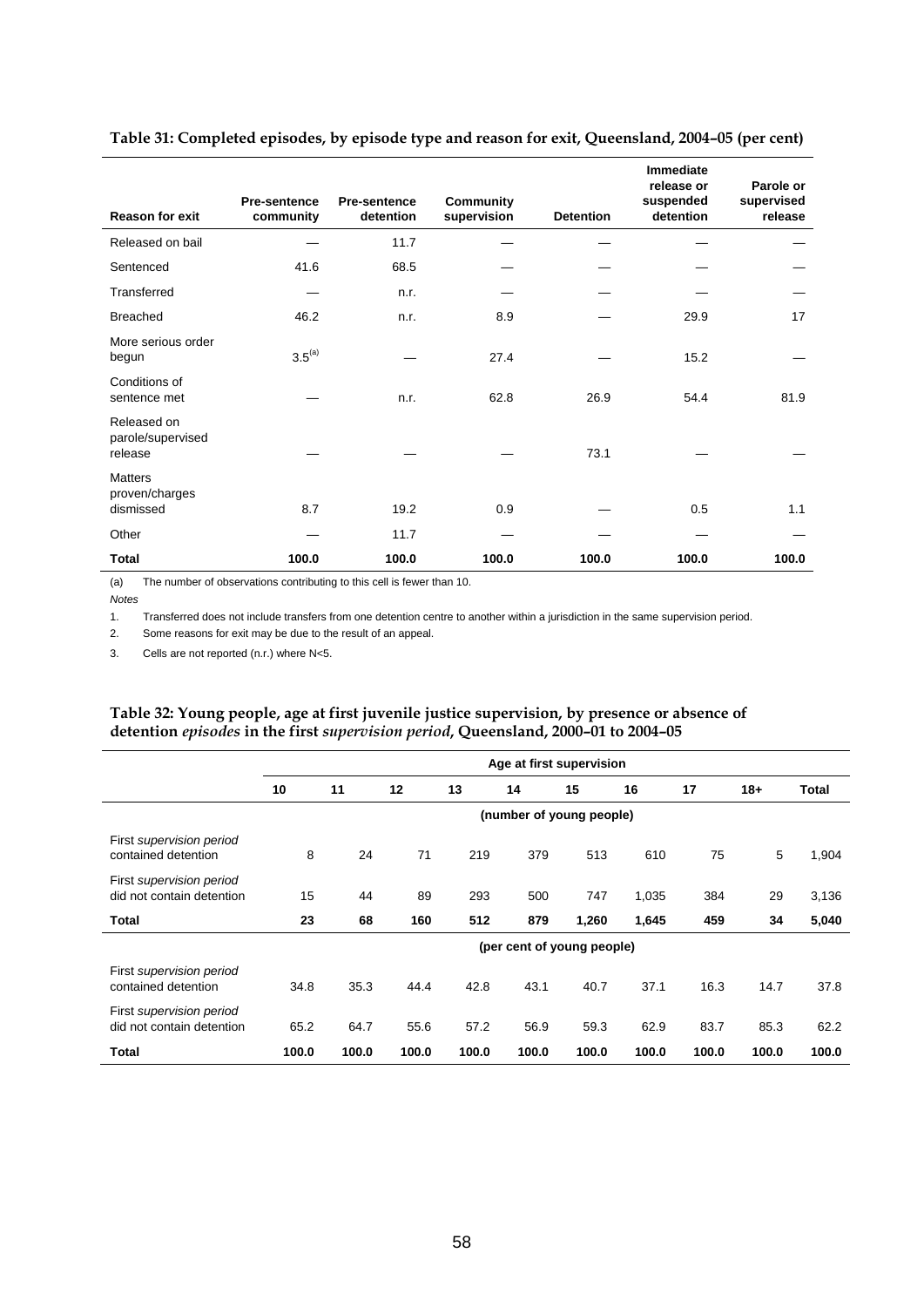|                                                            |       |                   |                          |                |                | Age at first supervision |                            |       |       |                |       |       |
|------------------------------------------------------------|-------|-------------------|--------------------------|----------------|----------------|--------------------------|----------------------------|-------|-------|----------------|-------|-------|
|                                                            | 10    |                   | 11                       |                | 12             |                          | 13                         |       | 14    |                | Total |       |
| <b>First supervision period</b><br>contained JJ detention? | Yes   | No                | Yes                      | <b>No</b>      | Yes            | <b>No</b>                | Yes                        | No    | Yes   | No             | Yes   | No    |
| Total number of supervision<br>periods per young person    |       |                   |                          |                |                |                          | (number of young people)   |       |       |                |       |       |
| $\mathbf 1$                                                |       | 3                 |                          | $\overline{2}$ | $\overline{2}$ | $\overline{2}$           | 11                         | 18    | 28    | 55             | 41    | 80    |
| $\overline{c}$                                             |       |                   | 3                        | $\overline{2}$ | $\overline{7}$ | $\overline{7}$           | 11                         | 11    | 26    | 34             | 47    | 54    |
| 3                                                          | 1     |                   | 1                        | 1              | $\overline{2}$ | 3                        | 9                          | 12    | 18    | 17             | 31    | 34    |
| $4+$                                                       |       | 3                 |                          | $\overline{2}$ | 4              | 1                        | 9                          | 10    | 11    | $\overline{7}$ | 24    | 23    |
| Total                                                      | 1     | $\overline{7}$    | 4                        | $\overline{7}$ | 15             | 13                       | 40                         | 51    | 83    | 113            | 143   | 191   |
|                                                            |       |                   |                          |                |                |                          | (per cent of young people) |       |       |                |       |       |
| $\mathbf 1$                                                |       | 42.9              | —                        | 28.6           | 13.3           | 15.4                     | 27.5                       | 35.3  | 33.7  | 48.7           | 28.7  | 41.9  |
| 2                                                          |       | $\hspace{0.05cm}$ | 75.0                     | 28.6           | 46.7           | 53.8                     | 27.5                       | 21.6  | 31.3  | 30.1           | 32.9  | 28.3  |
| 3                                                          | 100.0 | 14.3              | 25.0                     | 14.3           | 13.3           | 23.1                     | 22.5                       | 23.5  | 21.7  | 15.0           | 21.7  | 17.8  |
| $4+$                                                       |       | 42.9              | $\overline{\phantom{m}}$ | 28.6           | 26.7           | 7.7                      | 22.5                       | 19.6  | 13.3  | 6.2            | 16.8  | 12.0  |
| <b>Total</b>                                               | 100.0 | 100.0             | 100.0                    | 100.0          | 100.0          | 100.0                    | 100.0                      | 100.0 | 100.0 | 100.0          | 100.0 | 100.0 |

Table 33: Young people aged 10-14 years in 2000-01 at first supervision period, detention in first supervision period by total number of supervision *periods* **per young person, by age at first juvenile justice supervision, Queensland, 2000–01 to 2004–05** 

Note: The population of this table is young people who first had juvenile justice supervision during 2000–01 whilst aged 10–14 years. The number of supervision periods experienced per young person is affected by how old each client was at the start of the collection period. For example young people aged 17 in 2000–01 could only accumulate supervision periods in 2000–01 and 2001–02 (in most jurisdictions). Young people aged 10 to 14 years in 2000–01 can accumulate supervision periods in all four years in most jurisdictions.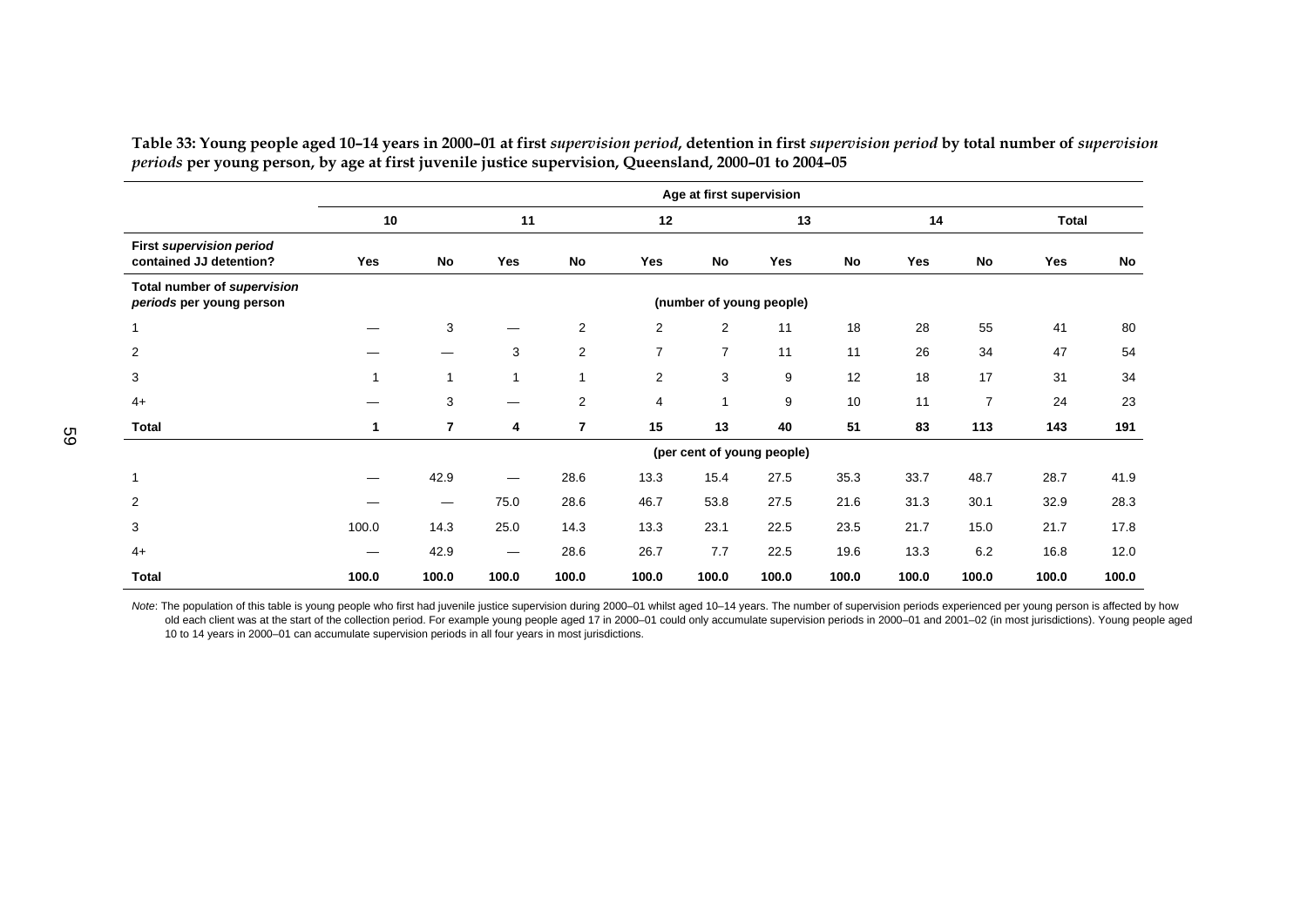# **Western Australia**

**Table 1: Young people under juvenile justice supervision, by age and Indigenous status, Western Australia, 2004–05** 

| <b>Indigenous status</b> | 10    | 11    | 12    | 13    | 14             | 15                         | 16    | 17    | $18+$ | Total |
|--------------------------|-------|-------|-------|-------|----------------|----------------------------|-------|-------|-------|-------|
|                          |       |       |       |       |                | (number of young people)   |       |       |       |       |
| Indigenous               | 1     | 27    | 81    | 141   | 187            | 283                        | 362   | 332   | 55    | 1,469 |
| Non-Indigenous           |       | 2     | 7     | 28    | 76             | 165                        | 230   | 303   | 43    | 854   |
| Unknown                  |       | 1     |       | 3     | $\overline{2}$ | 21                         | 28    | 48    | 22    | 125   |
| Total                    | 1     | 30    | 88    | 172   | 265            | 469                        | 620   | 683   | 120   | 2,448 |
|                          |       |       |       |       |                | (per cent of young people) |       |       |       |       |
| Indigenous               | 100.0 | 90.0  | 92.0  | 82.0  | 70.6           | 60.3                       | 58.4  | 48.6  | 45.8  | 60.0  |
| Non-Indigenous           |       | 6.7   | 8.0   | 16.3  | 28.7           | 35.2                       | 37.1  | 44.4  | 35.8  | 34.9  |
| Unknown                  |       | 3.3   |       | 1.7   | 0.8            | 4.5                        | 4.5   | 7.0   | 18.3  | 5.1   |
| Total                    | 100.0 | 100.0 | 100.0 | 100.0 | 100.0          | 100.0                      | 100.0 | 100.0 | 100.0 | 100.0 |

*Note:* Age calculated as at 1 January 2005.

| Sex     | 10    | 11    | 12    | 13    | 14                         | 15    | 16    | 17    | $18 +$ | Total |
|---------|-------|-------|-------|-------|----------------------------|-------|-------|-------|--------|-------|
|         |       |       |       |       | (number of young people)   |       |       |       |        |       |
| Male    | 1     | 27    | 71    | 124   | 204                        | 378   | 502   | 575   | 110    | 1,992 |
| Female  |       | 3     | 17    | 48    | 61                         | 91    | 116   | 106   | 9      | 451   |
| Unknown |       |       |       |       |                            |       | 2     | 2     | 1      | 5     |
| Total   | 1     | 30    | 88    | 172   | 265                        | 469   | 620   | 683   | 120    | 2,448 |
|         |       |       |       |       | (per cent of young people) |       |       |       |        |       |
| Male    | 100.0 | 90.0  | 80.7  | 72.1  | 77.0                       | 80.6  | 81.0  | 84.2  | 91.7   | 81.4  |
| Female  |       | 10.0  | 19.3  | 27.9  | 23.0                       | 19.4  | 18.7  | 15.5  | 7.5    | 18.4  |
| Unknown |       |       |       |       |                            |       | 0.3   | 0.3   | 0.8    | 0.2   |
| Total   | 100.0 | 100.0 | 100.0 | 100.0 | 100.0                      | 100.0 | 100.0 | 100.0 | 100.0  | 100.0 |

## **Table 2: Young people under juvenile justice supervision, by age and sex, Western Australia, 2004–05**

*Note:* Age calculated as at 1 January 2005.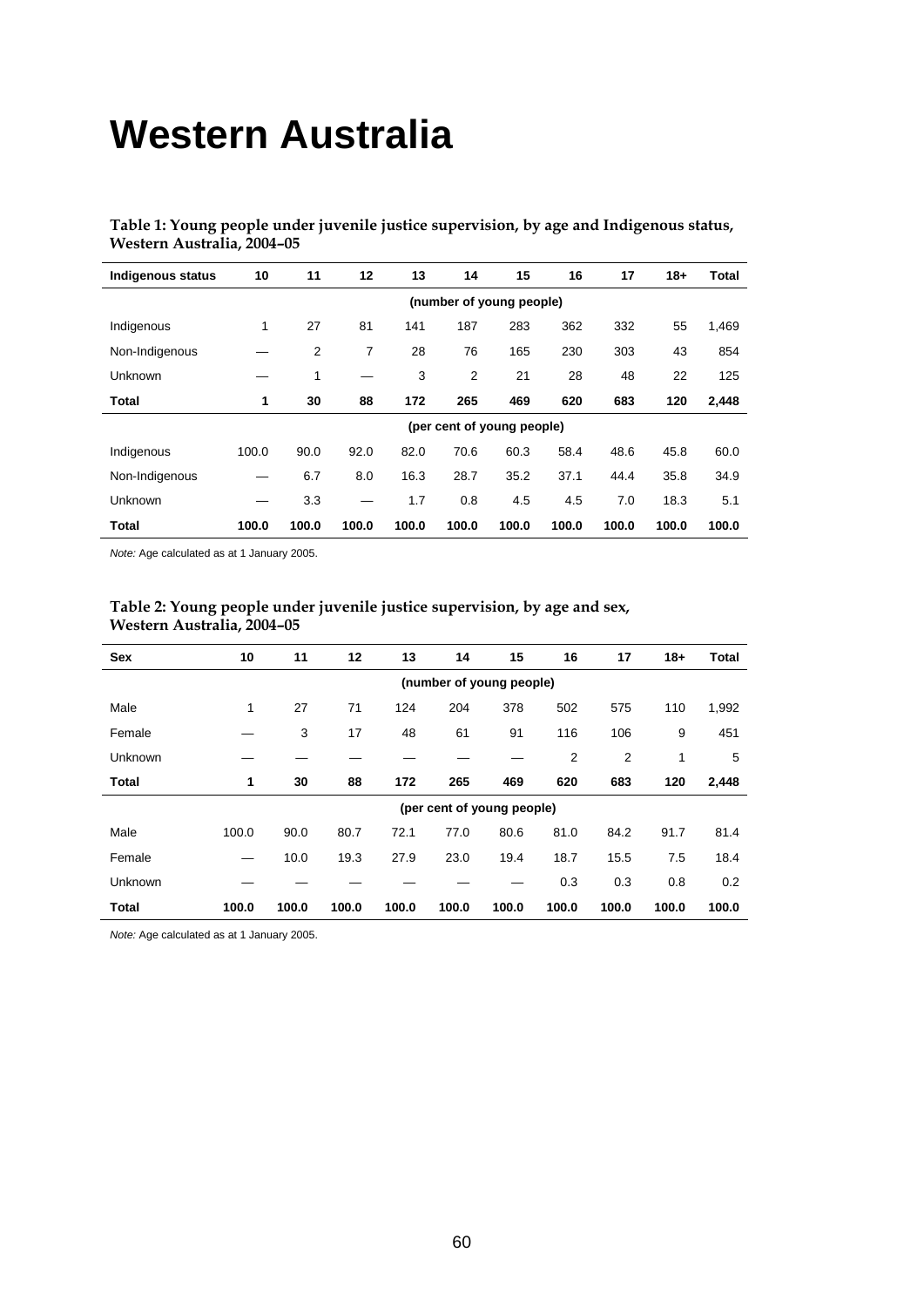| <b>Indigenous status</b> | 10    | 11    | 12                       | 13    | 15<br>14 |       | 16                         | 17    | $18+$ | <b>Unknown</b> | <b>Total</b> |  |
|--------------------------|-------|-------|--------------------------|-------|----------|-------|----------------------------|-------|-------|----------------|--------------|--|
|                          |       |       | (number of young people) |       |          |       |                            |       |       |                |              |  |
| Indigenous               | 156   | 216   | 295                      | 267   | 243      | 128   | 85                         | 60    | 2     | 17             | 1,469        |  |
| Non-Indigenous           | 7     | 36    | 69                       | 132   | 160      | 207   | 149                        | 93    | 1     |                | 854          |  |
| Unknown                  | 1     | 4     | $\overline{2}$           | 9     | 13       | 27    | 23                         | 43    | 3     |                | 125          |  |
| Total                    | 164   | 256   | 366                      | 408   | 416      | 362   | 257                        | 196   | 6     | 17             | 2,448        |  |
|                          |       |       |                          |       |          |       | (per cent of young people) |       |       |                |              |  |
| Indigenous               | 95.1  | 84.4  | 80.6                     | 65.4  | 58.4     | 35.4  | 33.1                       | 30.6  | 33.3  | 100.0          | 60.0         |  |
| Non-Indigenous           | 4.3   | 14.1  | 18.9                     | 32.4  | 38.5     | 57.2  | 58.0                       | 47.4  | 16.7  |                | 34.9         |  |
| Unknown                  | 0.6   | 1.6   | 0.5                      | 2.2   | 3.1      | 7.5   | 8.9                        | 21.9  | 50.0  |                | 5.1          |  |
| Total                    | 100.0 | 100.0 | 100.0                    | 100.0 | 100.0    | 100.0 | 100.0                      | 100.0 | 100.0 | 100.0          | 100.0        |  |

**Table 3: Young people, age at first juvenile justice supervision, by Indigenous status, Western Australia, 2004–05** 

**Table 4: Young people, age at first juvenile justice supervision, by sex, Western Australia, 2004–05** 

| <b>Sex</b>   | 10    | 11    | 12                       | 13    | 14    | 15    | 16                         | 17    | $18+$ | <b>Unknown</b> | Total |  |  |
|--------------|-------|-------|--------------------------|-------|-------|-------|----------------------------|-------|-------|----------------|-------|--|--|
|              |       |       | (number of young people) |       |       |       |                            |       |       |                |       |  |  |
| Male         | 149   | 220   | 291                      | 318   | 325   | 291   | 214                        | 163   | 5     | 16             | 1,992 |  |  |
| Female       | 15    | 35    | 75                       | 90    | 89    | 71    | 42                         | 32    | 1     | 1              | 451   |  |  |
| Unknown      |       | 1     |                          |       | 2     |       | 1                          | 1     |       |                | 5     |  |  |
| <b>Total</b> | 164   | 256   | 366                      | 408   | 416   | 362   | 257                        | 196   | 6     | 17             | 2,448 |  |  |
|              |       |       |                          |       |       |       | (per cent of young people) |       |       |                |       |  |  |
| Male         | 90.9  | 85.9  | 79.5                     | 77.9  | 78.1  | 80.4  | 83.3                       | 83.2  | 83.3  | 94.1           | 81.4  |  |  |
| Female       | 9.1   | 13.7  | 20.5                     | 22.1  | 21.4  | 19.6  | 16.3                       | 16.3  | 16.7  | 5.9            | 18.4  |  |  |
| Unknown      |       | 0.4   |                          |       | 0.5   |       | 0.4                        | 0.5   |       |                | 0.2   |  |  |
| <b>Total</b> | 100.0 | 100.0 | 100.0                    | 100.0 | 100.0 | 100.0 | 100.0                      | 100.0 | 100.0 | 100.0          | 100.0 |  |  |

## **Table 5: Young people, average daily number in community supervision, by sex, Western Australia, 2000–01 to 2004–05**

| Year        | Male | Female | Unknown | Total |
|-------------|------|--------|---------|-------|
| $2000 - 01$ | 526  | 96     | 7       | 630   |
| $2001 - 02$ | 509  | 96     | 9       | 614   |
| $2002 - 03$ | 525  | 108    | 7       | 639   |
| $2003 - 04$ | 536  | 105    | 5       | 646   |
| $2004 - 05$ | 525  | 111    | 1       | 636   |

*Note:* Totals may not sum due to rounding.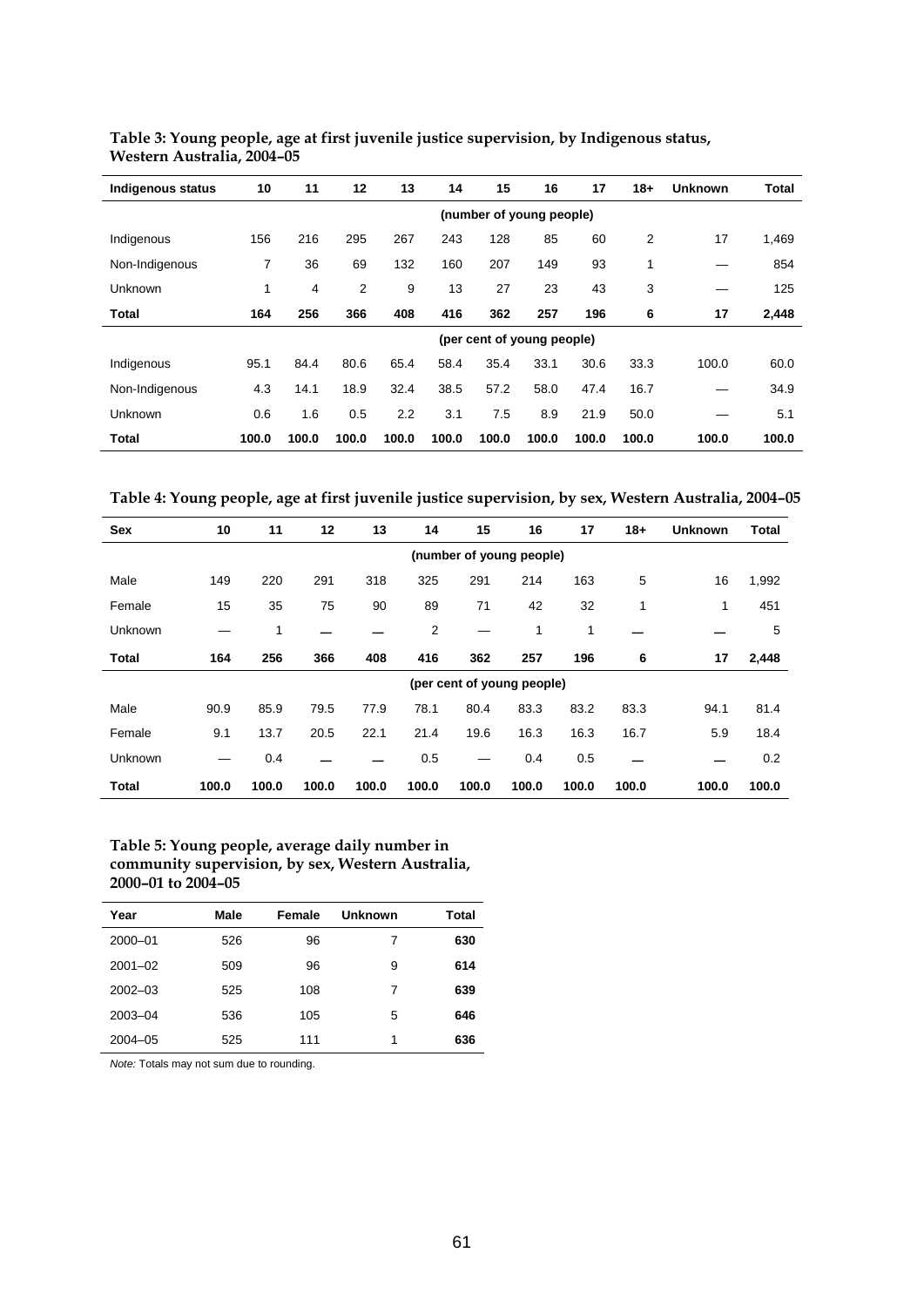| Year        | 10 | 11 | 12 | 13 | 14  | 15  | 16  | 17  | $18+$ | Total |
|-------------|----|----|----|----|-----|-----|-----|-----|-------|-------|
| 2000-01     | 2  | 6  | 13 | 53 | 86  | 131 | 158 | 156 | 24    | 630   |
| $2001 - 02$ | 2  |    | 23 | 37 | 95  | 128 | 153 | 155 | 16    | 614   |
| $2002 - 03$ | 1  | 4  | 17 | 53 | 86  | 139 | 153 | 167 | 21    | 639   |
| 2003-04     | 2  |    | 15 | 50 | 107 | 135 | 162 | 153 | 16    | 646   |
| $2004 - 05$ | –  | 11 | 24 | 50 | 77  | 137 | 163 | 154 | 19    | 636   |

**Table 6: Young people, average daily number in community supervision, by age, Western Australia, 2000–01 to 2004–05** 

*Notes*

1. Age is calculated as at first date of community supervision in the year.

2. Totals may not sum due to rounding.

## **Table 7: Young people, average daily number in community supervision, by Indigenous status, Western Australia, 2000–01 to 2004–05**

| Year        | Indigenous | Non-<br>Indigenous | <b>Unknown</b> | Total |
|-------------|------------|--------------------|----------------|-------|
| 2000-01     | 284        | 247                | 99             | 630   |
| $2001 - 02$ | 321        | 236                | 57             | 614   |
| $2002 - 03$ | 358        | 226                | 55             | 639   |
| 2003-04     | 364        | 216                | 66             | 646   |
| $2004 - 05$ | 395        | 205                | 37             | 636   |

*Note:* Totals may not sum due to rounding.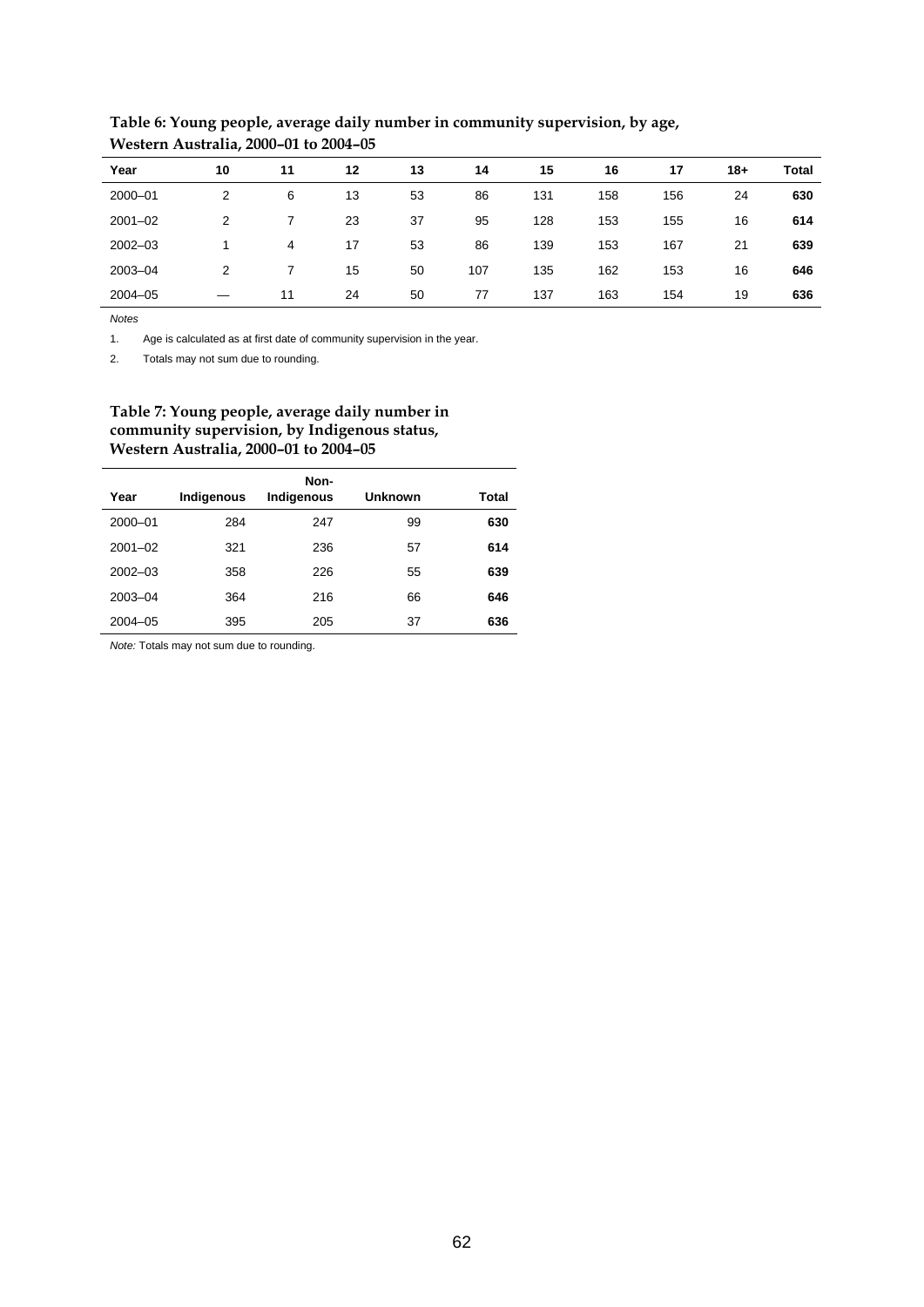|                          | Male   |        |    |                |                |                |     |                |                |              |
|--------------------------|--------|--------|----|----------------|----------------|----------------|-----|----------------|----------------|--------------|
| <b>Indigenous status</b> | 10     | 11     | 12 | 13             | 14             | 15             | 16  | 17             | $18+$          | <b>Total</b> |
| Indigenous               |        | 10     | 17 | 31             | 46             | 67             | 72  | 57             | 11             | 310          |
| Non-Indigenous           |        |        | 3  | $\overline{7}$ | 16             | 40             | 56  | 58             | 6              | 186          |
| Unknown                  |        |        |    |                | 1              | 6              | 4   | 13             | $\overline{2}$ | 28           |
| <b>Total</b>             |        | $10\,$ | 20 | 38             | 63             | 113            | 132 | 129            | 19             | 525          |
|                          | Female |        |    |                |                |                |     |                |                |              |
|                          | 10     | 11     | 12 | 13             | 14             | 15             | 16  | 17             | $18 +$         | <b>Total</b> |
| Indigenous               |        |        | 4  | 10             | 13             | 15             | 22  | 19             |                | 84           |
| Non-Indigenous           |        |        |    |                | $\mathbf{1}$   | 9              | 4   | 3              |                | 19           |
| Unknown                  |        |        |    | 1              |                | $\mathbf{1}$   | 4   | $\overline{2}$ |                | 8            |
| Total                    |        | 1      | 4  | 12             | 14             | 24             | 31  | 24             | 1              | 111          |
|                          |        |        |    |                |                | <b>Total</b>   |     |                |                |              |
|                          | 10     | 11     | 12 | 13             | 14             | 15             | 16  | 17             | $18 +$         | <b>Total</b> |
| Indigenous               |        | 10     | 21 | 41             | 58             | 82             | 94  | 77             | 11             | 395          |
| Non-Indigenous           |        |        | 3  | 8              | 17             | 48             | 60  | 62             | 6              | 205          |
| Unknown                  |        |        |    | 1              | $\overline{2}$ | $\overline{7}$ | 9   | 15             | $\overline{2}$ | 37           |
| <b>Total</b>             |        | 11     | 24 | 50             | 77             | 137            | 163 | 154            | 19             | 636          |

## **Table 8: Young people, average daily number in community supervision, by age, sex and Indigenous status, Western Australia, 2004–05**

*Notes*

1. Age is calculated as at first date of community supervision during 2004–05.

2. Totals may not sum due to rounding.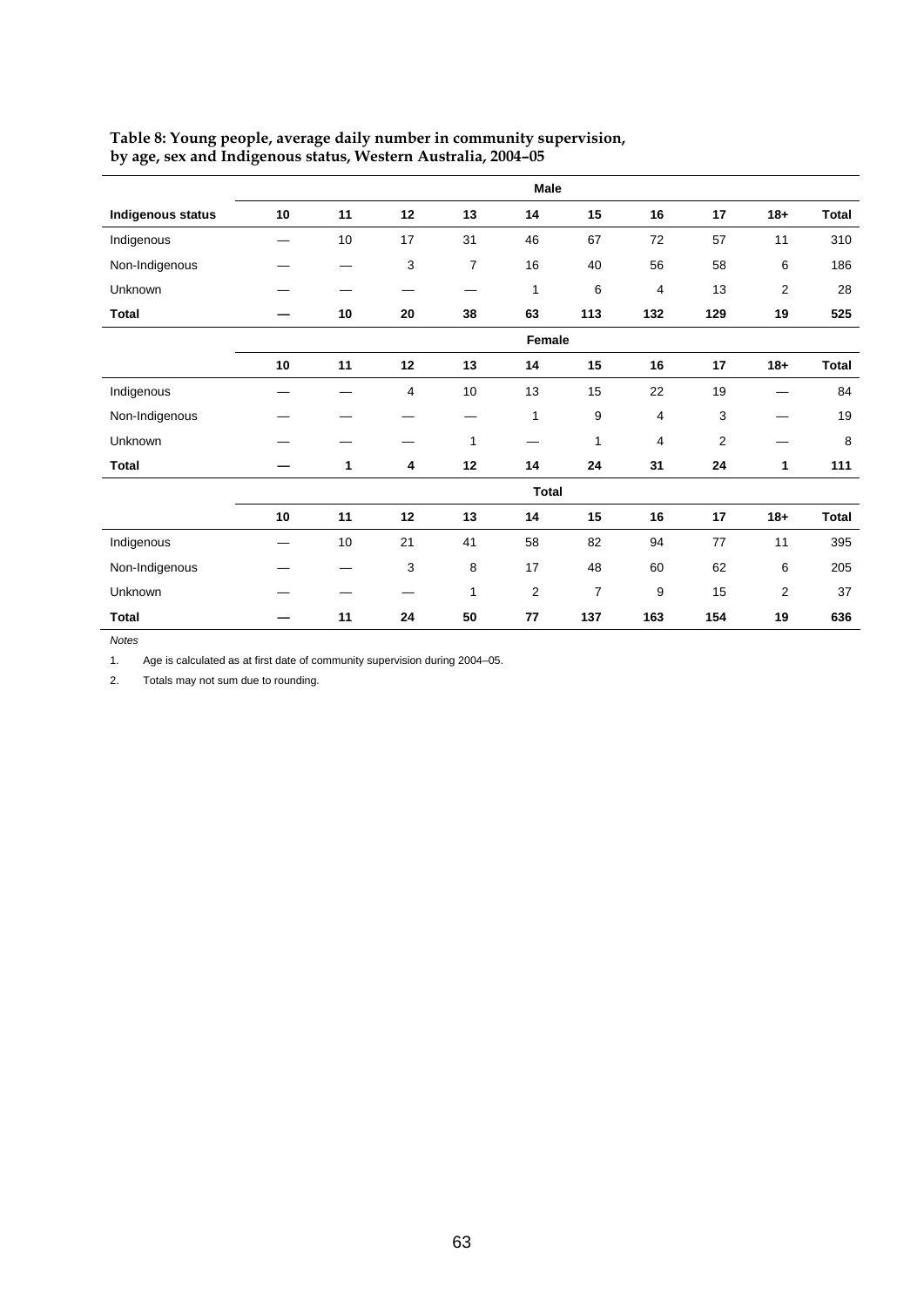## **Table 9: Young people, average daily number in detention, by sex, Western Australia, 2000–01 to 2004–05**

| Year        | Male | Female | Total |
|-------------|------|--------|-------|
| 2000-01     | 76   | 11     | 87    |
| $2001 - 02$ | 88   | 11     | 99    |
| $2002 - 03$ | 84   | 9      | 93    |
| 2003-04     | 106  | 13     | 119   |
| $2004 - 05$ | 101  | 12     | 113   |

*Note:* Totals may not sum due to rounding.

## **Table 10: Young people, average daily number in detention, by age, Western Australia, 2000–01 to 2004–05**

| Year        | 10 | 11 | 12 | 13 | 14 | 15 | 16 | 17 | $18+$ | <b>Total</b> |
|-------------|----|----|----|----|----|----|----|----|-------|--------------|
| 2000-01     |    |    |    | 8  | 11 | 18 | 22 | 25 |       | 87           |
| $2001 - 02$ |    |    | 3  | 8  | 14 | 20 | 26 | 28 |       | 99           |
| $2002 - 03$ |    |    | 1  | 7  | 14 | 21 | 25 | 24 | 4     | 93           |
| 2003-04     |    |    | 3  | 5  | 17 | 32 | 30 | 32 | 1     | 119          |
| $2004 - 05$ |    |    | 3  | 8  | 12 | 24 | 35 | 29 | —     | 113          |

*Notes*

1. Age is calculated as at first date of detention supervision that year.

2. Totals may not sum due to rounding.

## **Table 11: Young people, average daily number in detention, by Indigenous status, Western Australia, 2000–01 to 2004–05**

| Year        | Indigenous | Non-<br>Indigenous | Unknown/<br>not recorded | Total |
|-------------|------------|--------------------|--------------------------|-------|
|             |            |                    |                          |       |
| 2000-01     | 53         | 34                 |                          | 87    |
| $2001 - 02$ | 63         | 36                 |                          | 99    |
| $2002 - 03$ | 68         | 25                 |                          | 93    |
| $2003 - 04$ | 90         | 29                 |                          | 119   |
| $2004 - 05$ | 87         | 26                 |                          | 113   |

*Note:* Totals may not sum due to rounding.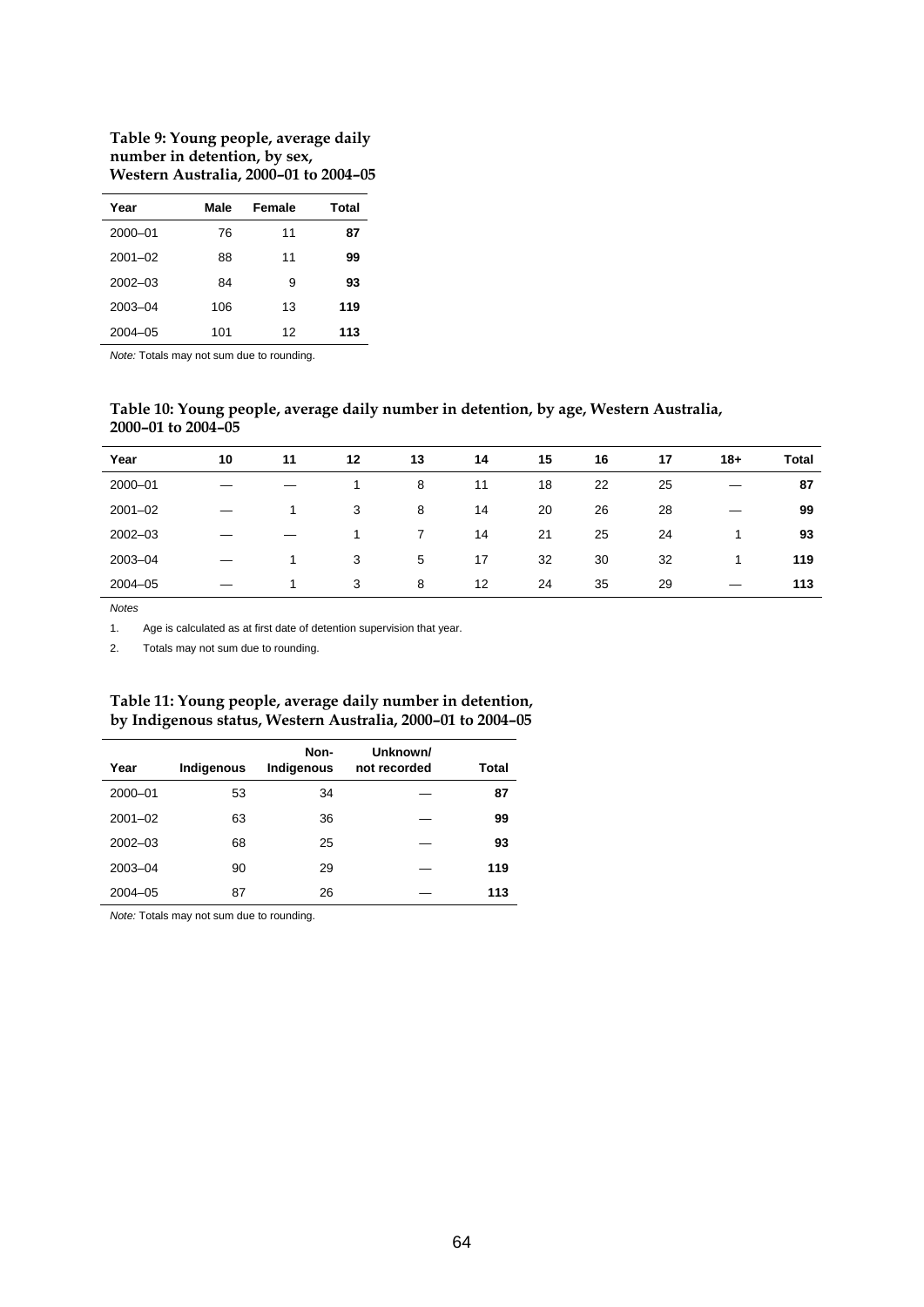|                   | Male |              |                |              |                |              |              |              |        |              |
|-------------------|------|--------------|----------------|--------------|----------------|--------------|--------------|--------------|--------|--------------|
| Indigenous status | 10   | 11           | 12             | 13           | 14             | 15           | 16           | 17           | $18+$  | <b>Total</b> |
| Indigenous        |      | $\mathbf{1}$ | $\overline{2}$ | 5            | $\overline{7}$ | 16           | 26           | 18           |        | 76           |
| Non-Indigenous    |      |              |                | $\mathbf{1}$ | $\mathsf 3$    | $\,6\,$      | 6            | 10           |        | 25           |
| Unknown           |      |              |                |              |                |              |              |              |        |              |
| <b>Total</b>      |      | 1            | $\mathbf{2}$   | 6            | 10             | 22           | 31           | 28           |        | 101          |
|                   |      |              |                |              | Female         |              |              |              |        |              |
|                   | 10   | 11           | 12             | 13           | 14             | 15           | 16           | 17           | $18 +$ | <b>Total</b> |
| Indigenous        |      |              | $\mathbf{1}$   | 2            | 2              | 2            | 3            | $\mathbf{1}$ |        | 11           |
| Non-Indigenous    |      |              |                |              |                |              |              |              |        | 1            |
| Unknown           |      |              |                |              |                |              |              |              |        |              |
| <b>Total</b>      |      |              | 1              | $\mathbf{2}$ | $\mathbf{2}$   | $\mathbf{2}$ | $\mathbf{3}$ | 1            |        | 12           |
|                   |      |              |                |              | <b>Total</b>   |              |              |              |        |              |
|                   | 10   | 11           | 12             | 13           | 14             | 15           | 16           | 17           | $18+$  | <b>Total</b> |
| Indigenous        |      | $\mathbf{1}$ | 3              | 6            | 9              | 18           | 29           | 19           |        | 87           |
| Non-Indigenous    |      |              |                | $\mathbf{1}$ | 3              | 6            | 6            | 10           |        | 26           |
| Unknown           |      |              |                |              |                |              |              |              |        |              |
| <b>Total</b>      |      | 1            | 3              | 8            | 12             | 24           | 35           | 29           |        | 113          |

### **Table 12: Young people, average daily number in detention, by age, sex and Indigenous status, Western Australia, 2004–05**

*Notes*

1. Age is calculated as at first date of detention supervision during 2004–05.

2. Totals may not sum due to rounding.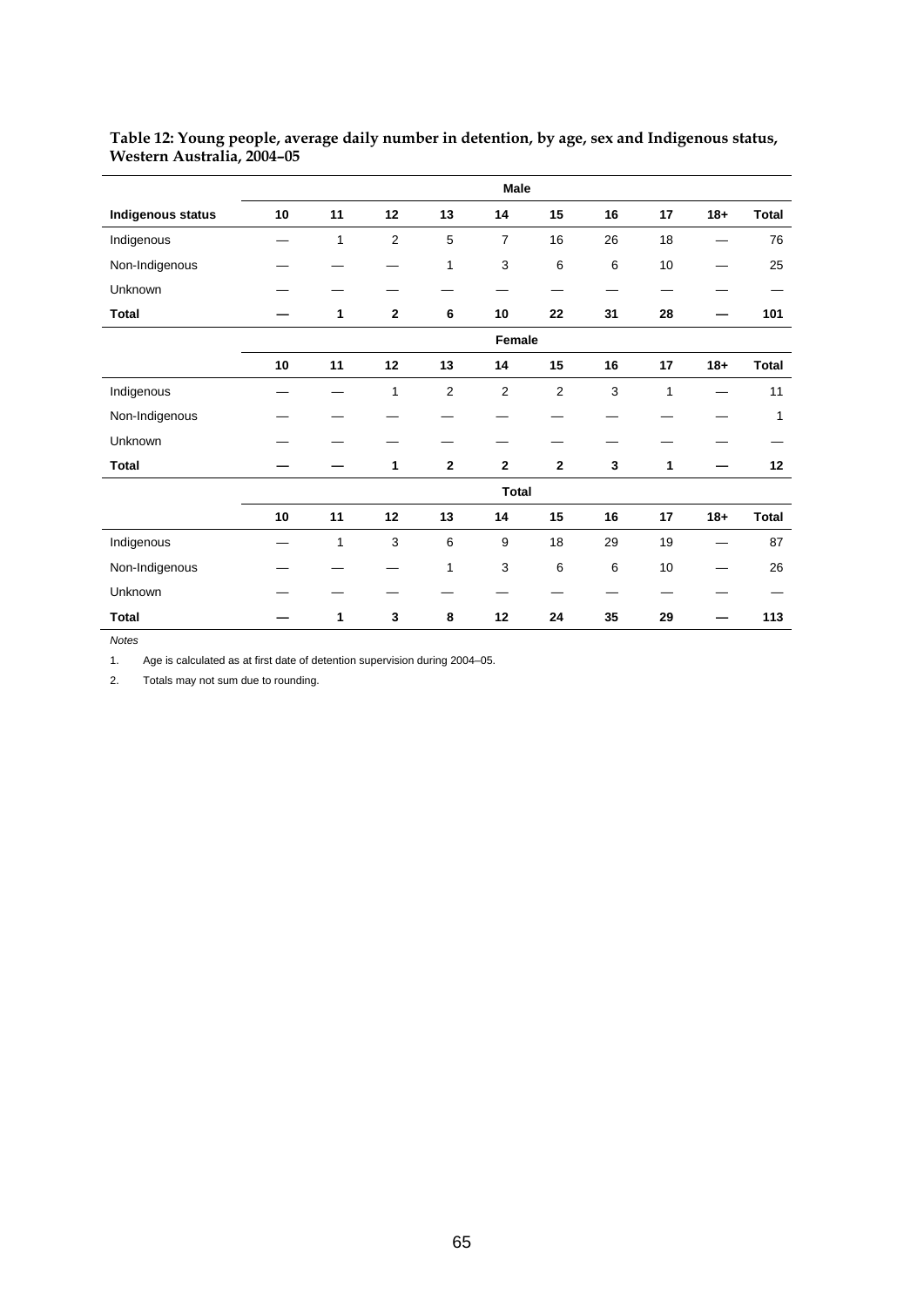| <b>Number</b>  | $\leq$<br>days | $7$ to $<$ 14<br>days | 14 days<br>to $<$ 1<br>month | 1 to $<$ 3<br>months | $3$ to $<$ 6<br>months | $6$ to $< 9$<br>months     | $9$ to $<$ 12<br>months | 12 to<br>$24$<br>months | 24<br>months+ | Total |
|----------------|----------------|-----------------------|------------------------------|----------------------|------------------------|----------------------------|-------------------------|-------------------------|---------------|-------|
|                |                |                       |                              |                      |                        | (number of young people)   |                         |                         |               |       |
| 1              | 287            | 71                    | 96                           | 167                  | 349                    | 254                        | 105                     | 106                     | 6             | 1,441 |
| $\overline{2}$ | 71             | 25                    | 29                           | 62                   | 102                    | 17                         | 2                       |                         |               | 308   |
| 3              | 23             | 17                    | 18                           | 36                   | 12                     |                            |                         |                         |               | 106   |
| $4+$           | 24             | 20                    | 8                            | 9                    |                        |                            |                         |                         |               | 61    |
| Total          | 405            | 133                   | 151                          | 274                  | 463                    | 271                        | 107                     | 106                     | 6             | 1,916 |
|                |                |                       |                              |                      |                        | (per cent of young people) |                         |                         |               |       |
| $\mathbf{1}$   | 19.9           | 4.9                   | 6.7                          | 11.6                 | 24.2                   | 17.6                       | 7.3                     | 7.4                     | 0.4           | 100.0 |
| 2              | 23.1           | 8.1                   | 9.4                          | 20.1                 | 33.1                   | 5.5                        | 0.6                     |                         |               | 100.0 |
| 3              | 21.7           | 16.0                  | 17.0                         | 34.0                 | 11.3                   |                            |                         |                         |               | 100.0 |
| $4+$           | 39.3           | 32.8                  | 13.1                         | 14.8                 |                        |                            |                         |                         |               | 100.0 |

## **Table 13: Young people, completed** *supervision periods***, by number and average length, Western Australia, 2004–05**

*Notes:* 

 $\overline{a}$ 

1. *Supervision periods* that began prior to 1 July 2000 have been excluded from this table.

2. Where a young person has completed more than one *supervision period* during the year, the lengths have been averaged so that each young person is represented in this table once.

## **Table 14: Proportion of person days in supervision, by** *supervision period* **length and episode type, Western Australia, 2004-05 (per cent)**

|                                 | Episode type                  |                               |                               |                               |                           |       |                                   |  |  |
|---------------------------------|-------------------------------|-------------------------------|-------------------------------|-------------------------------|---------------------------|-------|-----------------------------------|--|--|
| Length of supervision<br>period | Pre-<br>sentence<br>community | Pre-<br>sentence<br>detention | <b>Sentenced</b><br>community | <b>Sentenced</b><br>detention | <b>Sentenced</b><br>other | Total | Total<br>number of<br>days ('000) |  |  |
|                                 |                               |                               |                               | (per cent of days)            |                           |       |                                   |  |  |
| Less than 7 days                |                               | 97.3                          | 0.7                           | 0.1                           | 1.8                       | 100.0 | 1                                 |  |  |
| 7 to less than 14 days          | 0.5                           | 95.9                          | 1.2                           | 0.6                           | 1.6                       | 100.0 | $\overline{2}$                    |  |  |
| 14 days to less than 1<br>month | 0.0                           | 72.4                          | 16.2                          | 1.7                           | 9.7                       | 100.0 | 5                                 |  |  |
| 1 to 3 months                   | 0.4                           | 18.2                          | 38.3                          | 8.0                           | 35.1                      | 100.0 | 21                                |  |  |
| 3 to 6 months                   | 0.2                           | 3.9                           | 61.4                          | 9.1                           | 25.5                      | 100.0 | 67                                |  |  |
| 6 to 9 months                   | 0.2                           | 2.6                           | 61.3                          | 7.3                           | 28.7                      | 100.0 | 67                                |  |  |
| 9 to 12 months                  |                               | 0.5                           | 55.1                          | 12.8                          | 31.6                      | 100.0 | 37                                |  |  |
| 12 to 24 months                 |                               | 0.7                           | 43.3                          | 13.2                          | 42.8                      | 100.0 | 51                                |  |  |
| $24+$ months                    |                               | —                             | 47.3                          | 20.1                          | 32.6                      | 100.0 | 5                                 |  |  |
| Total                           | 0.1                           | 6.2                           | 53.0                          | 9.8                           | 30.9                      | 100.0 | 257                               |  |  |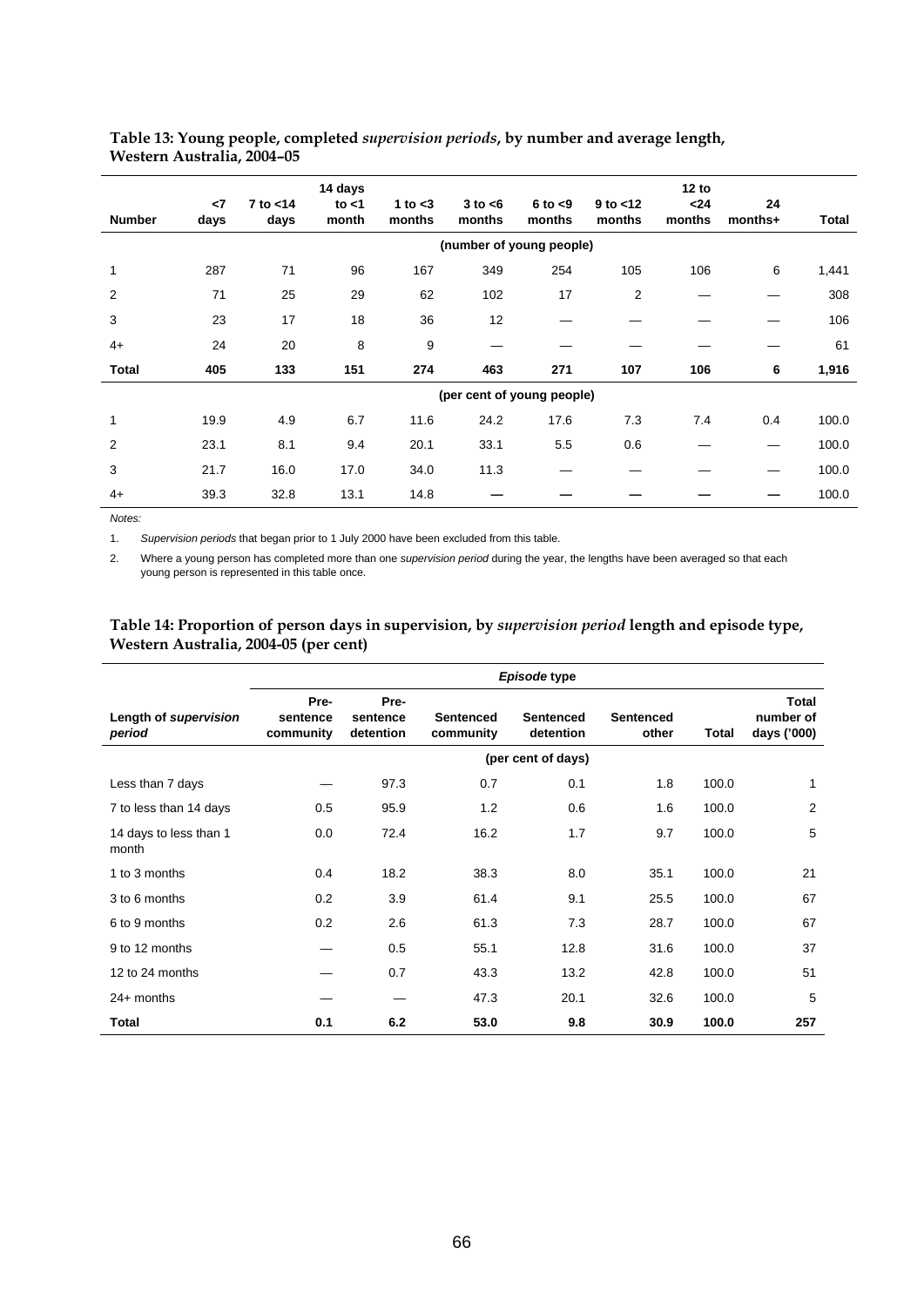**Table 15:** *Supervision periods***, by type, Western Australia, 2004-05** 

|                                                          | Supervision periods containing sentenced episodes |                          |                                                  |                           |                          |       |  |  |  |
|----------------------------------------------------------|---------------------------------------------------|--------------------------|--------------------------------------------------|---------------------------|--------------------------|-------|--|--|--|
| Supervision periods containing pre-<br>sentence episodes | Community <sup>(a)</sup>                          | Detention <sup>(a)</sup> | <b>Community and</b><br>detention <sup>(a)</sup> | Other <sup>(b)</sup> only | No sentenced<br>episodes | Total |  |  |  |
|                                                          | (number of supervision periods)                   |                          |                                                  |                           |                          |       |  |  |  |
| Community only                                           | 3                                                 |                          |                                                  |                           | $\overline{4}$           | 8     |  |  |  |
| Detention only                                           |                                                   | 118                      |                                                  | 53                        | 1,165                    | 1,336 |  |  |  |
| Community and detention                                  |                                                   |                          |                                                  |                           |                          |       |  |  |  |
| No pre-sentenced episodes                                | 917                                               | 84                       |                                                  | 326                       |                          | 1,327 |  |  |  |
| Total                                                    | 920                                               | 202                      |                                                  | 380                       | 1,169                    | 2,671 |  |  |  |
|                                                          | (per cent of supervision periods)                 |                          |                                                  |                           |                          |       |  |  |  |
| Community only                                           | 0.1                                               |                          |                                                  |                           | 0.1                      | 0.3   |  |  |  |
| Detention only                                           |                                                   | 4.4                      |                                                  | 2.0                       | 43.6                     | 50.0  |  |  |  |
| Community and detention                                  |                                                   |                          |                                                  |                           |                          |       |  |  |  |
| No pre-sentenced episodes                                | 34.3                                              | 3.1                      |                                                  | 12.2                      |                          | 49.7  |  |  |  |
| <b>Total</b>                                             | 34.4                                              | 7.6                      |                                                  | 14.2                      | 43.8                     | 100.0 |  |  |  |

(a) With or without other.

(b) Other includes immediate release or suspended detention, parole or supervised released, home detention, other sentenced *episode* type.

*Notes*

1. Data on unsupervised bail are not collected in the NMDS and hence are not included in the pre-sentence figures.

2. Other includes immediate release or suspended detention, parole or supervised released, home detention, other sentenced *episode* type.

3. The use of the *episode* hierarchy may shorten or hide *episodes* which are lower on the hierarchy.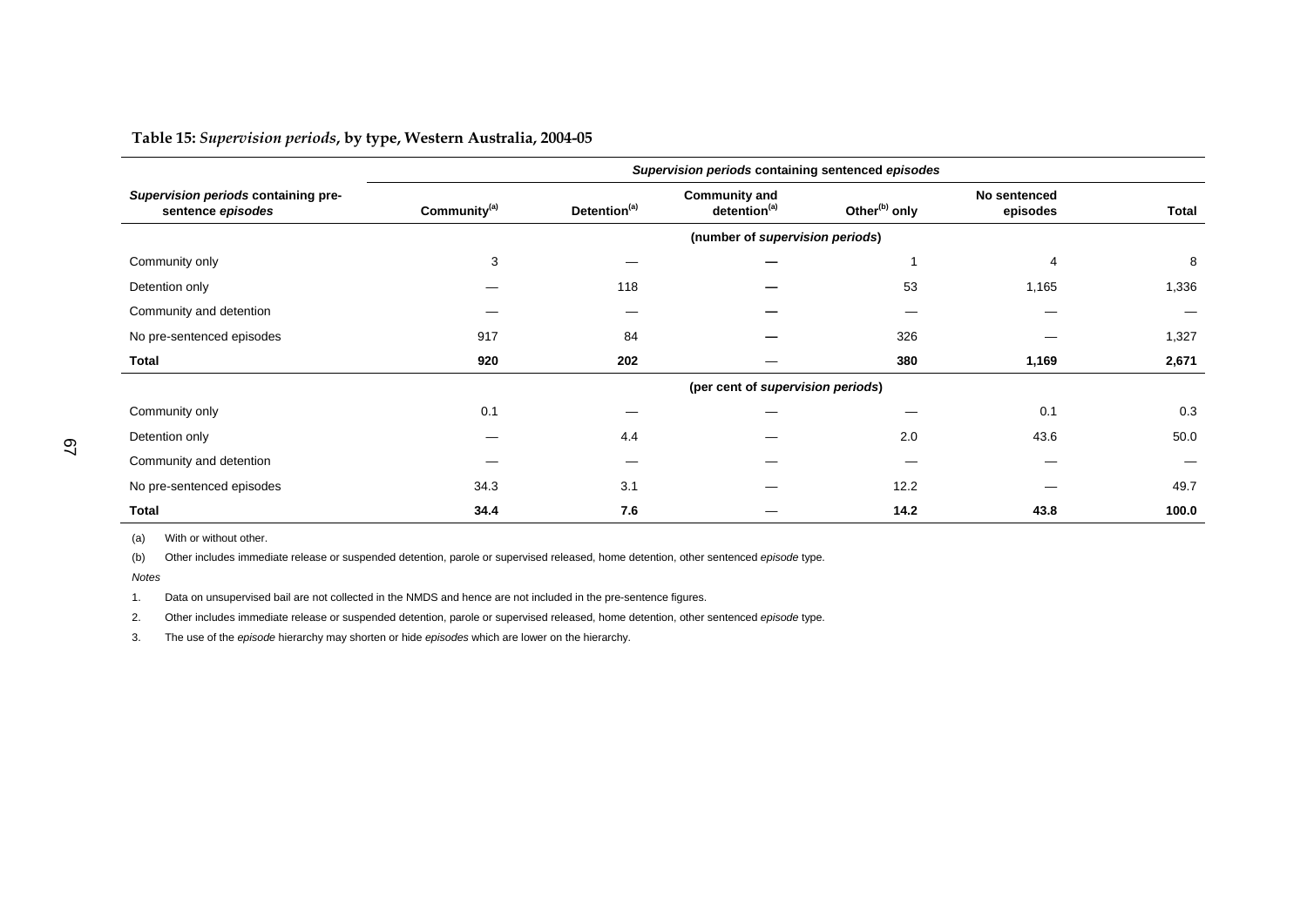| <b>Number of completed</b><br>supervision periods | <b>Male</b>                | Female | <b>Unknown</b> | <b>Total</b> |  |  |  |
|---------------------------------------------------|----------------------------|--------|----------------|--------------|--|--|--|
|                                                   | (number of young people)   |        |                |              |  |  |  |
| 1                                                 | 1,179                      | 258    | 4              | 1,441        |  |  |  |
| $\overline{2}$                                    | 246                        | 62     |                | 308          |  |  |  |
| 3                                                 | 82                         | 24     |                | 106          |  |  |  |
| $4+$                                              | 42                         | 19     |                | 61           |  |  |  |
| <b>Total</b>                                      | 1,549                      | 363    | 4              | 1,916        |  |  |  |
|                                                   | (per cent of young people) |        |                |              |  |  |  |
| 1                                                 | 76.1                       | 71.1   | 100.0          | 75.2         |  |  |  |
| $\overline{2}$                                    | 15.9                       | 17.1   |                | 16.1         |  |  |  |
| 3                                                 | 5.3                        | 6.6    |                | 5.5          |  |  |  |
| $4+$                                              | 2.7                        | 5.2    |                | 3.2          |  |  |  |
| <b>Total</b>                                      | 100.0                      | 100.0  | 100.0          | 100.0        |  |  |  |

**Table 16: Young people, by number of completed** *supervision periods* **and sex, Western Australia, 2004–05** 

*Note:* Cells are not reported (n.r.) where N<5.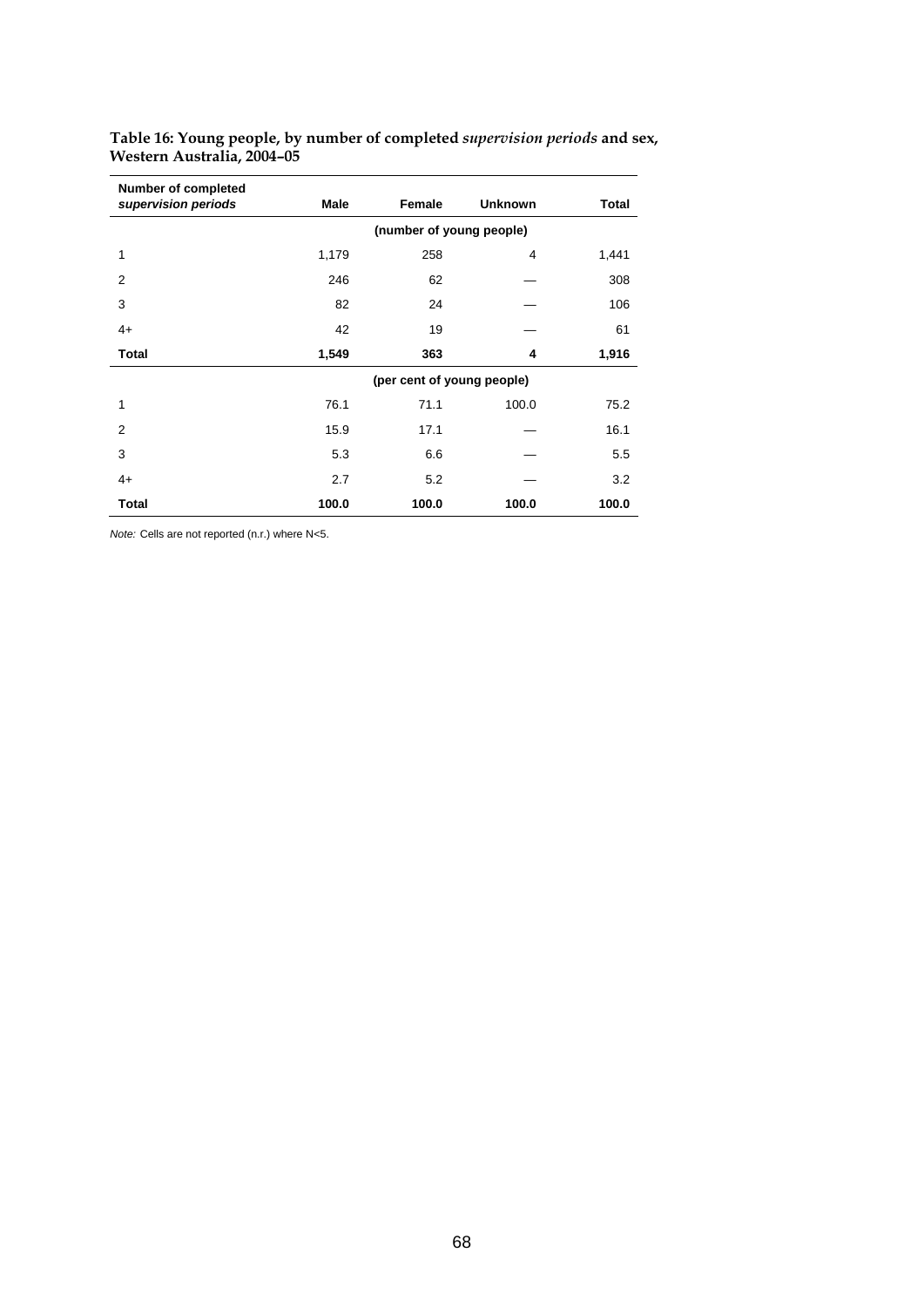## **Table 17: Completed** *supervision periods***, by length and sex, Western Australia, 2004–05**

| Length of completed<br>supervision periods | <b>Male</b>                       | <b>Female</b> | <b>Unknown</b> | Total |  |  |  |
|--------------------------------------------|-----------------------------------|---------------|----------------|-------|--|--|--|
|                                            | (number of supervision periods)   |               |                |       |  |  |  |
| Less than 7 days                           | 522                               | 193           | 1              | 716   |  |  |  |
| 7 to less than 14 days                     | 183                               | 56            |                | 239   |  |  |  |
| 14 days to less than 1 month               | 200                               | 51            |                | 251   |  |  |  |
| 1 to less than 3 months                    | 313                               | 63            | 1              | 377   |  |  |  |
| 3 to less than 6 months                    | 432                               | 94            | 1              | 527   |  |  |  |
| 6 to less than 9 months                    | 272                               | 52            |                | 324   |  |  |  |
| 9 to less than 12 months                   | 93                                | 25            | 1              | 119   |  |  |  |
| 12 to less than 24 months                  | 100                               | 12            |                | 112   |  |  |  |
| 24 months+                                 | 6                                 |               |                | 6     |  |  |  |
| <b>Total</b>                               | 2,121                             | 546           | 4              | 2,671 |  |  |  |
|                                            | (per cent of supervision periods) |               |                |       |  |  |  |
| Less than 7 days                           | 24.6                              | 35.3          | 25.0           | 26.8  |  |  |  |
| 7 to less than 14 days                     | 8.6                               | 10.3          |                | 8.9   |  |  |  |
| 14 days to less than 1 month               | 9.4                               | 9.3           |                | 9.4   |  |  |  |
| 1 to less than 3 months                    | 14.8                              | 11.5          | 25.0           | 14.1  |  |  |  |
| 3 to less than 6 months                    | 20.4                              | 17.2          | 25.0           | 19.7  |  |  |  |
| 6 to less than 9 months                    | 12.8                              | 9.5           |                | 12.1  |  |  |  |
| 9 to less than 12 months                   | 4.4                               | 4.6           | 25.0           | 4.5   |  |  |  |
| 12 to less than 24 months                  | 4.7                               | 2.2           |                | 4.2   |  |  |  |
| 24 months+                                 | 0.3                               |               |                | 0.2   |  |  |  |
| Total                                      | 100.0                             | 100.0         | 100.0          | 100.0 |  |  |  |

*Note: Supervision periods* that began prior to 1 July 2000 have been excluded from this table.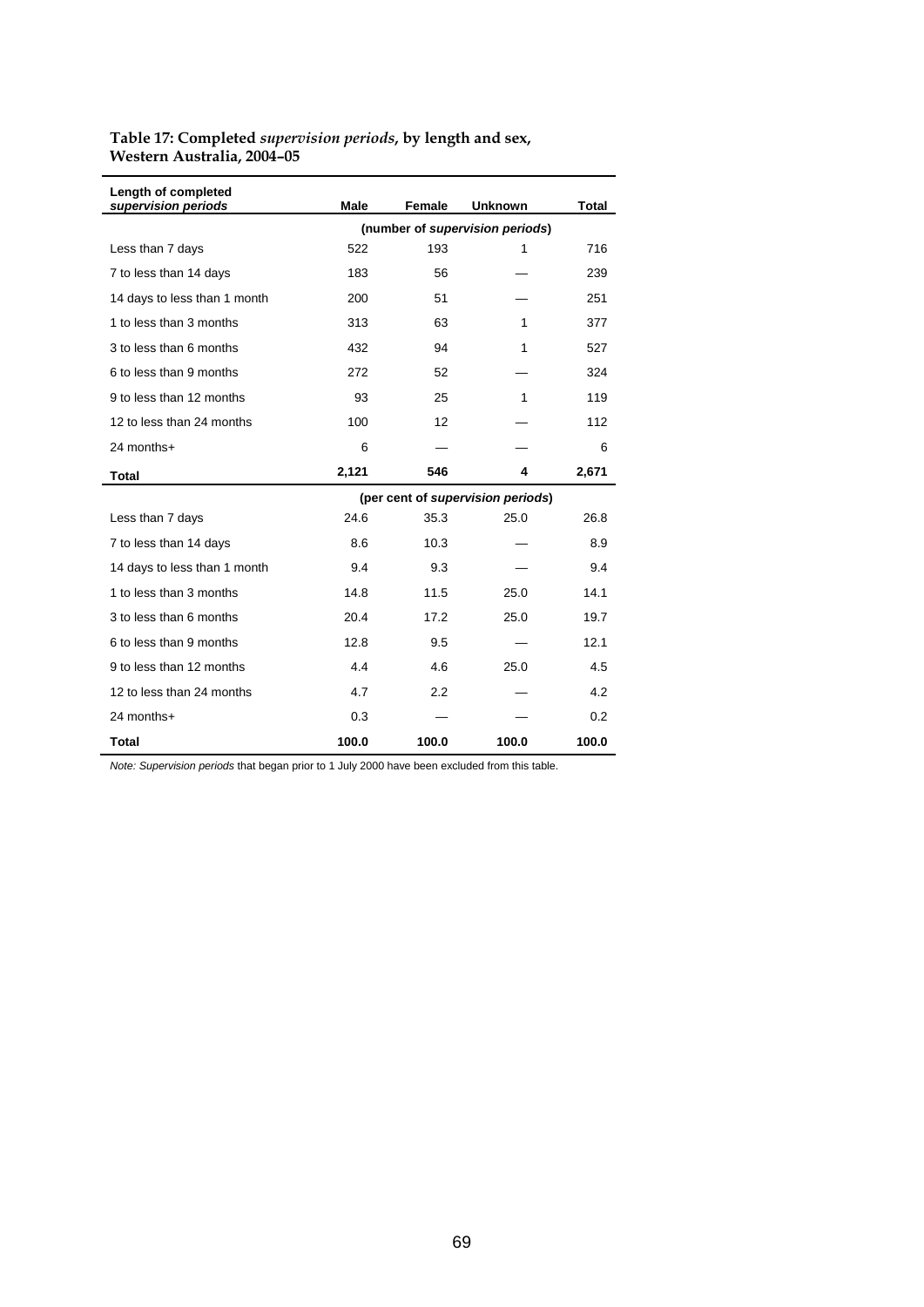#### **Table 18: Episodes, median length in days, by episode type and sex, Western Australia, 2004–05**

| Episode type                 | Male | Female | <b>Total</b> |
|------------------------------|------|--------|--------------|
| <b>Pre-sentence</b>          |      |        |              |
| Community                    | n.r. | n.r.   | 12           |
| Detention                    | 6    | 4      | 6            |
| <b>Sentenced</b>             |      |        |              |
| Community                    | 117  | 126    | 119          |
| Detention                    | 89   | 19     | 86           |
| Parole or supervised release | 102  | 59     | 97           |

(a) The number of observations contributing to these cells is fewer than 10.

*Notes* 

- 1. In this table, contiguous detention *episodes* of the same type that are separated by a transfer within detention are considered to be one episode and their length summed.
- 2. The use of the episode hierarchy may shorten or hide *episodes* that are lower on the hierarchy.
- 3. Cells are not reported (n.r.) where N<5.

**Table 19:** *Supervision periods***, by episode type and sex, Western Australia, 2004–05 (per cent)** 

| Episode type        | Male | Female | <b>Total</b> |
|---------------------|------|--------|--------------|
| <b>Pre-sentence</b> |      |        |              |
| Community           | 0.3  | 0.6    | 0.3          |
| Detention           | 40.7 | 47.8   | 42.0         |
| <b>Sentenced</b>    |      |        |              |
| Community           | 40.6 | 39.1   | 40.4         |
| Detention           | 8.6  | 4.2    | 7.7          |
| Other               | 24.0 | 16.3   | 22.4         |

*Notes* 

1. Data on unsupervised bail are not collected in the NMDS and hence are not included in the pre-sentence figures.

2. Percentages will not add to 100% because each supervision period may contain more than one type of episode.

3. Other includes: immediate release or suspended detention, parole or supervised release, home detention, other sentenced episode type.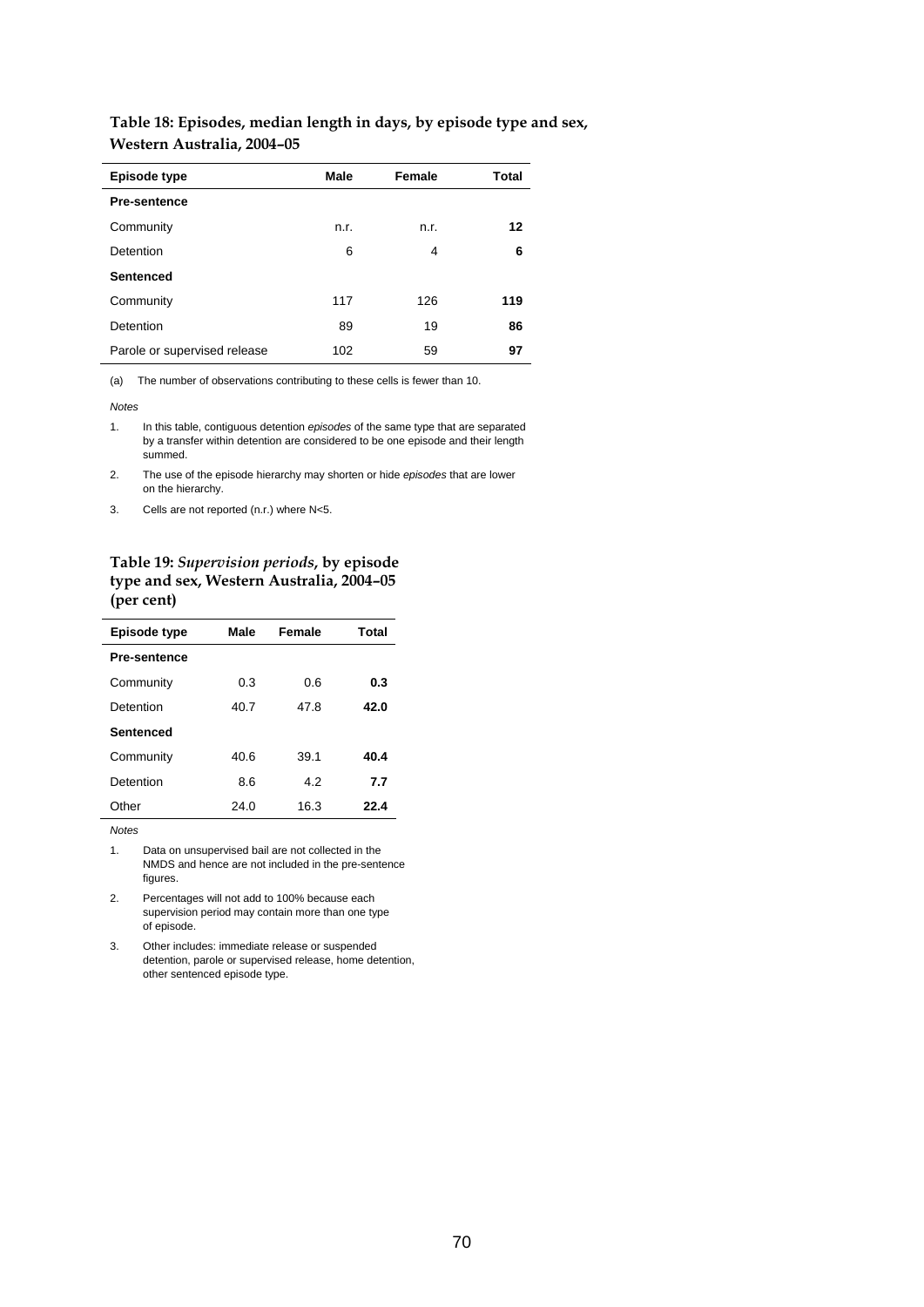| Reason for exit from remand            | Male                 | Female                 | Total |  |  |
|----------------------------------------|----------------------|------------------------|-------|--|--|
|                                        | (number of episodes) |                        |       |  |  |
| Released on bail                       | 563                  | 172                    | 735   |  |  |
| Matters proven/charges dismissed       | 9                    | 5                      | 14    |  |  |
| Sentenced                              | 70                   | 4                      | 74    |  |  |
| Next episode type: sentenced detention | 31                   | 1                      | 32    |  |  |
| Other                                  | 392                  | 129                    | 521   |  |  |
| Total                                  | 1,034                | 310                    | 1,344 |  |  |
|                                        |                      | (per cent of episodes) |       |  |  |
| Released on bail                       | 54.4                 | 55.5                   | 54.7  |  |  |
| Matters proven/charges dismissed       | 0.9                  | 1.6                    | 1.0   |  |  |
| Sentenced                              | 6.8                  | 1.3                    | 5.5   |  |  |
| Next episode type: sentenced detention | 3.0                  | 0.3                    | 2.4   |  |  |
| Other                                  | 37.9                 | 41.6                   | 38.8  |  |  |
| Total                                  | 100.0                | 100.0                  | 100.0 |  |  |

**Table 20: Reason for exit from remand** *episodes***, by sex, Western Australia, 2004–05** 

## **Table 21: Young people, by number of completed** *supervision periods* **by age, Western Australia, 2004–05**

| <b>Number of completed</b><br>supervision periods | 10                       | 11    | 12    | 13    | 14                         | 15    | 16    | 17    | $18 +$ | <b>Total</b> |
|---------------------------------------------------|--------------------------|-------|-------|-------|----------------------------|-------|-------|-------|--------|--------------|
|                                                   | (number of young people) |       |       |       |                            |       |       |       |        |              |
| 1                                                 | 1                        | 18    | 45    | 83    | 141                        | 270   | 347   | 443   | 93     | 1,441        |
| 2                                                 |                          | 4     | 14    | 36    | 38                         | 57    | 85    | 70    | 4      | 308          |
| 3                                                 |                          | 1     | 6     | 12    | 14                         | 24    | 36    | 13    | —      | 106          |
| $4+$                                              |                          | 1     | 5     | 9     | 8                          | 16    | 14    | 8     |        | 61           |
| Total                                             | 1                        | 24    | 70    | 140   | 201                        | 367   | 482   | 534   | 97     | 1,916        |
|                                                   |                          |       |       |       | (per cent of young people) |       |       |       |        |              |
| 1                                                 | 100.0                    | 75.0  | 64.3  | 59.3  | 70.1                       | 73.6  | 72.0  | 83.0  | 95.9   | 75.2         |
| 2                                                 |                          | 16.7  | 20.0  | 25.7  | 18.9                       | 15.5  | 17.6  | 13.1  | 4.1    | 16.1         |
| 3                                                 |                          | 4.2   | 8.6   | 8.6   | 7.0                        | 6.5   | 7.5   | 2.4   | —      | 5.5          |
| $4+$                                              |                          | 4.2   | 7.1   | 6.4   | 4.0                        | 4.4   | 2.9   | 1.5   |        | 3.2          |
| Total                                             | 100.0                    | 100.0 | 100.0 | 100.0 | 100.0                      | 100.0 | 100.0 | 100.0 | 100.0  | 100.0        |

*Note:* Age is calculated as at first date of supervision during 2004–05.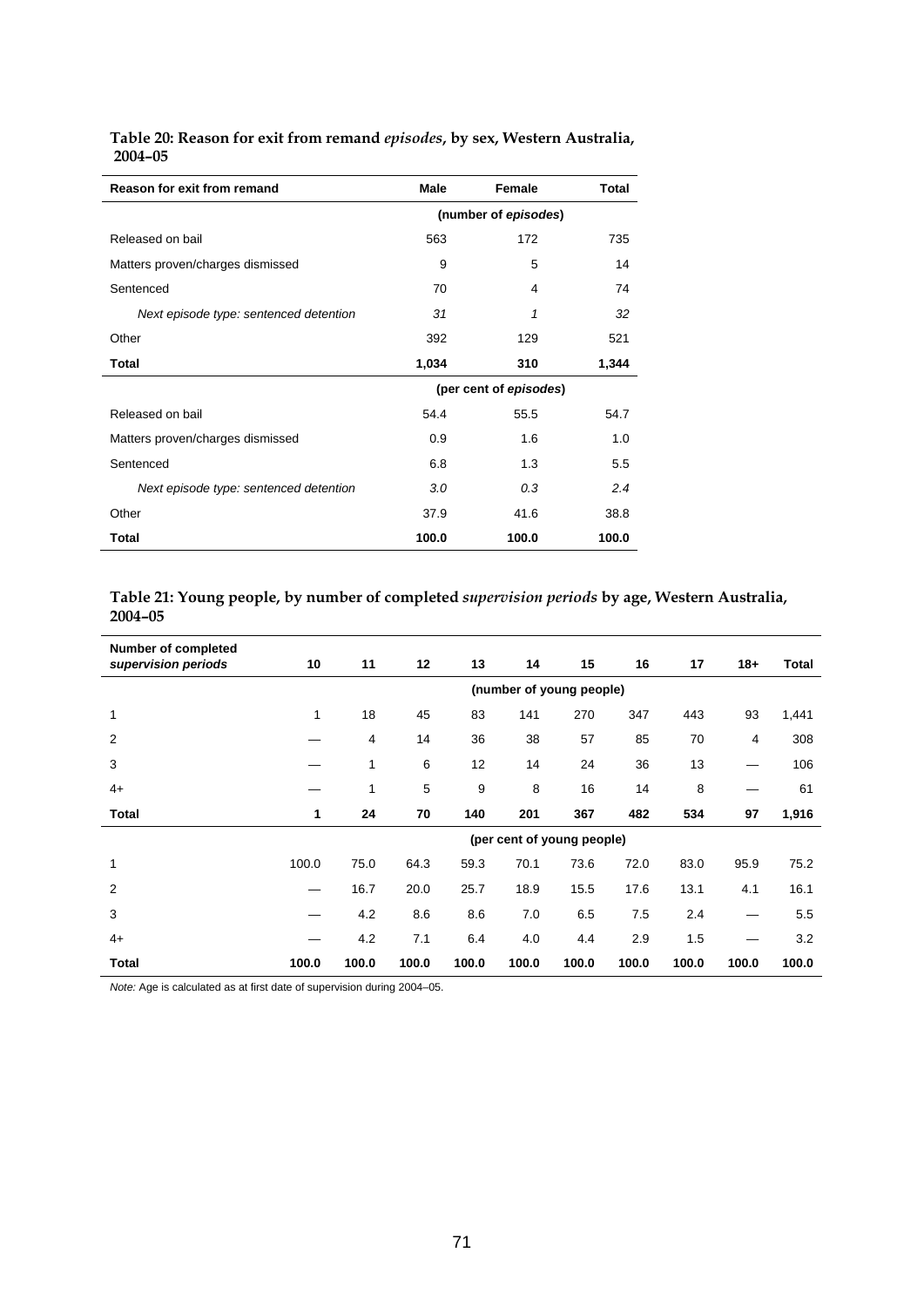| Length of completed<br>supervision periods | 10                | 11             | 12    | 13    | 14                              | 15           | 16                                | 17    | $18 +$         | <b>Total</b> |
|--------------------------------------------|-------------------|----------------|-------|-------|---------------------------------|--------------|-----------------------------------|-------|----------------|--------------|
|                                            |                   |                |       |       | (number of supervision periods) |              |                                   |       |                |              |
| Less than 7 days                           |                   | 10             | 25    | 56    | 91                              | 154          | 175                               | 190   | 15             | 716          |
| 7 to less than 14 days                     |                   | $\overline{4}$ | 10    | 24    | 34                              | 57           | 58                                | 49    | 3              | 239          |
| 14 days to less than 1 month               |                   | $\overline{2}$ | 18    | 30    | 34                              | 50           | 54                                | 56    | $\overline{7}$ | 251          |
| 1 to less than 3 months                    |                   | 5              | 12    | 33    | 37                              | 63           | 100                               | 118   | 9              | 377          |
| 3 to less than 6 months                    |                   | $\overline{7}$ | 17    | 43    | 59                              | 106          | 139                               | 142   | 14             | 527          |
| 6 to less than 9 months                    |                   | 5              | 13    | 19    | 34                              | 71           | 82                                | 94    | 6              | 324          |
| 9 to less than 12 months                   |                   | $\overline{2}$ | 3     | 9     | 11                              | 22           | 31                                | 36    | 5              | 119          |
| 12 to less than 24 months                  |                   |                | 1     | 5     | 23                              | 20           | 31                                | 28    | 4              | 112          |
| 24 months+                                 |                   |                |       |       | $\mathbf{1}$                    | $\mathbf{1}$ | 2                                 |       | 2              | 6            |
| <b>Total</b>                               |                   | 35             | 99    | 219   | 324                             | 544          | 672                               | 713   | 65             | 2,671        |
|                                            |                   |                |       |       |                                 |              | (per cent of supervision periods) |       |                |              |
| Less than 7 days                           | $\hspace{0.05cm}$ | 28.6           | 25.3  | 25.6  | 28.1                            | 28.3         | 26.0                              | 26.6  | 23.1           | 26.8         |
| 7 to less than 14 days                     | $\hspace{0.05cm}$ | 11.4           | 10.1  | 11.0  | 10.5                            | 10.5         | 8.6                               | 6.9   | 4.6            | 8.9          |
| 14 days to less than 1 month               | $\equiv$          | 5.7            | 18.2  | 13.7  | 10.5                            | 9.2          | 8.0                               | 7.9   | 10.8           | 9.4          |
| 1 to less than 3 months                    |                   | 14.3           | 12.1  | 15.1  | 11.4                            | 11.6         | 14.9                              | 16.5  | 13.8           | 14.1         |
| 3 to less than 6 months                    | $\hspace{0.05cm}$ | 20.0           | 17.2  | 19.6  | 18.2                            | 19.5         | 20.7                              | 19.9  | 21.5           | 19.7         |
| 6 to less than 9 months                    |                   | 14.3           | 13.1  | 8.7   | 10.5                            | 13.1         | 12.2                              | 13.2  | 9.2            | 12.1         |
| 9 to less than 12 months                   |                   | 5.7            | 3.0   | 4.1   | 3.4                             | 4.0          | 4.6                               | 5.0   | 7.7            | 4.5          |
| 12 to less than 24 months                  |                   |                | 1.0   | 2.3   | 7.1                             | 3.7          | 4.6                               | 3.9   | 6.2            | 4.2          |
| 24 months+                                 |                   |                |       |       | 0.3                             | 0.2          | 0.3                               |       | 3.1            | 0.2          |
| Total                                      |                   | 100.0          | 100.0 | 100.0 | 100.0                           | 100.0        | 100.0                             | 100.0 | 100.0          | 100.0        |

# **Table 22: Completed** *supervision periods***, by length and age, Western Australia, 2004–05**

*Notes* 

1. Age is calculated as at first date of supervision during 2004–05.

2. *Supervision periods* that began prior to 1 July 2000 have been excluded from this table.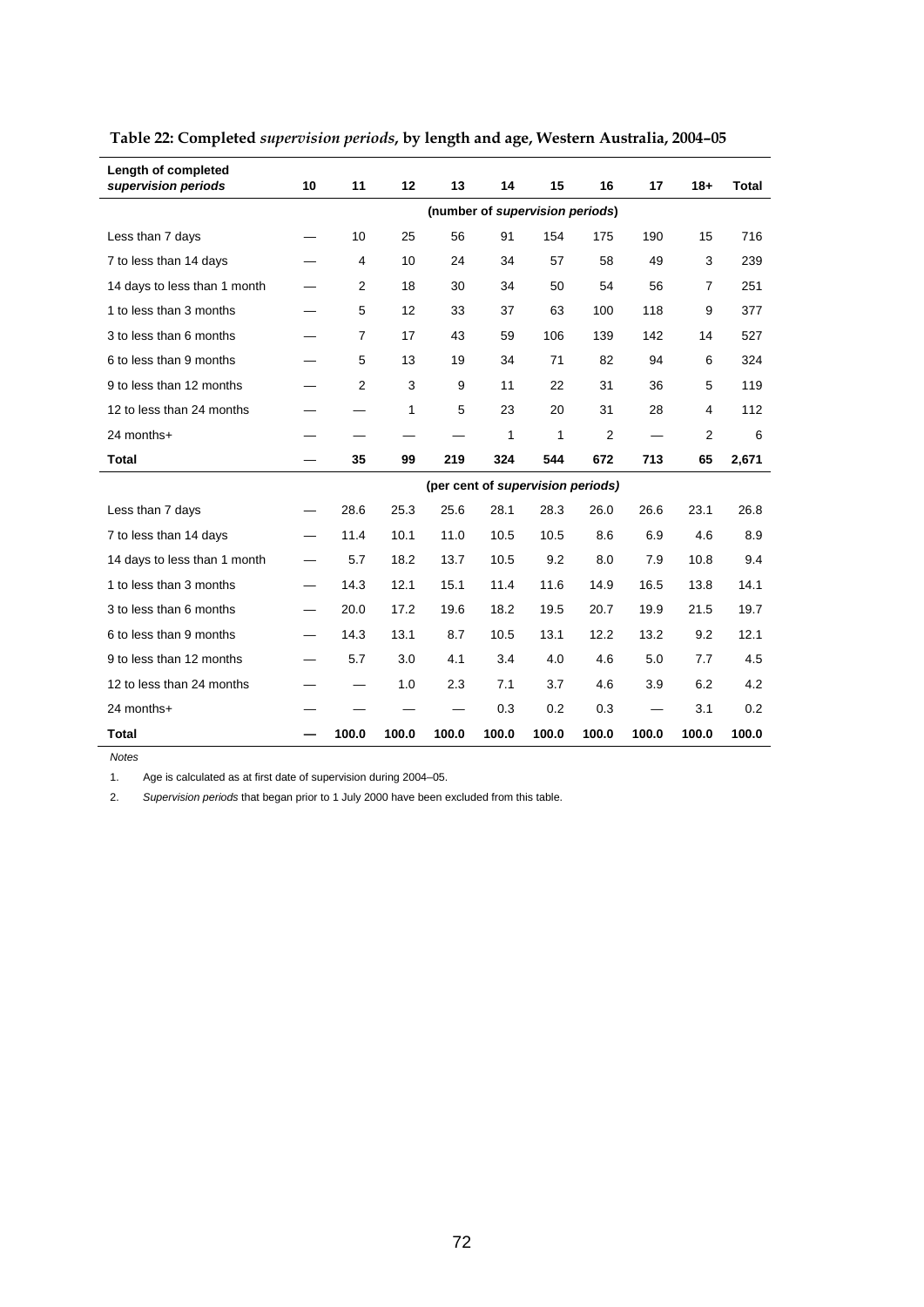| Episode type                 | 10 | 11 | 12   | 13   | 14   | 15   | 16  | 17   | $18+$ | Total |
|------------------------------|----|----|------|------|------|------|-----|------|-------|-------|
| <b>Pre-sentence</b>          |    |    |      |      |      |      |     |      |       |       |
| Community                    |    |    | n.r. | n.r. | n.r. | n.r. |     | n.r. |       | 12    |
| <b>Detention</b>             |    | 6  | 9    | 8    | 6    | 5    | 6   | 5    | 3     | 6     |
| <b>Sentenced</b>             |    |    |      |      |      |      |     |      |       |       |
| Community                    |    | 91 | 97   | 95   | 122  | 124  | 125 | 122  | 96    | 119   |
| <b>Detention</b>             |    |    | n.r. | 24   | 45   | 106  | 71  | 120  | 97    | 86    |
| Parole or supervised release |    |    | n.r. | 63   | 93   | 98   | 97  | 92   | 120   | 97    |

 **Table 23:** *Episodes***, median length in days, by** *episode* **type and age, Western Australia, 2004–05** 

(a) The number of observations contributing to these cells is fewer than 10.

*Notes* 

1. Age calculated as at entry to *episode*.

2. *Episodes* that began prior to 1 July 2000 are excluded from this table.

3. In this table, contiguous detention *episodes* of the same type that are separated by a transfer within detention are considered to be one episode and their length summed.

4. The use of the episode hierarchy may shorten or hide *episodes* that are lower on the hierarchy.

5. Cells are not reported (n.r.) where N<5.

## **Table 24:** *Supervision periods***, by** *episode* **type and age, Western Australia, 2004–05 (per cent)**

| Episode type        | 10 | 11   | 12   | 13   | 14   | 15   | 16   | 17   | $18 +$ | Total |
|---------------------|----|------|------|------|------|------|------|------|--------|-------|
| <b>Pre-sentence</b> |    |      |      |      |      |      |      |      |        |       |
| Community           |    |      | n.r. | n.r. | n.r. | n.r. | n.r. | n.r. |        | 0.3   |
| Detention           |    | 39.5 | 43.3 | 48.3 | 44.6 | 45.2 | 42.0 | 39.5 | 15.1   | 42.0  |
| <b>Sentenced</b>    |    |      |      |      |      |      |      |      |        |       |
| Community           |    | 55.8 | 51.2 | 41.3 | 43.4 | 39.8 | 38.3 | 40.6 | 24.7   | 40.4  |
| Detention           | –  | n.r. | n.r. | 5.4  | 6.5  | 7.7  | 9.3  | 9.2  | n.r.   | 7.7   |
| Other               |    | n.r. | 10.2 | 20.5 | 18.2 | 20.0 | 24.1 | 23.8 | 60.2   | 22.4  |

*Notes* 

1. Data on unsupervised bail is not collected in the NMDS.

2. Percentages will not add to 100 because each supervision period may contain more than one episode type.

3. Other includes: immediate release or suspended detention, parole or supervised released, home detention, other sentenced episode type.

4. Age calculated as at entry to *supervision period*.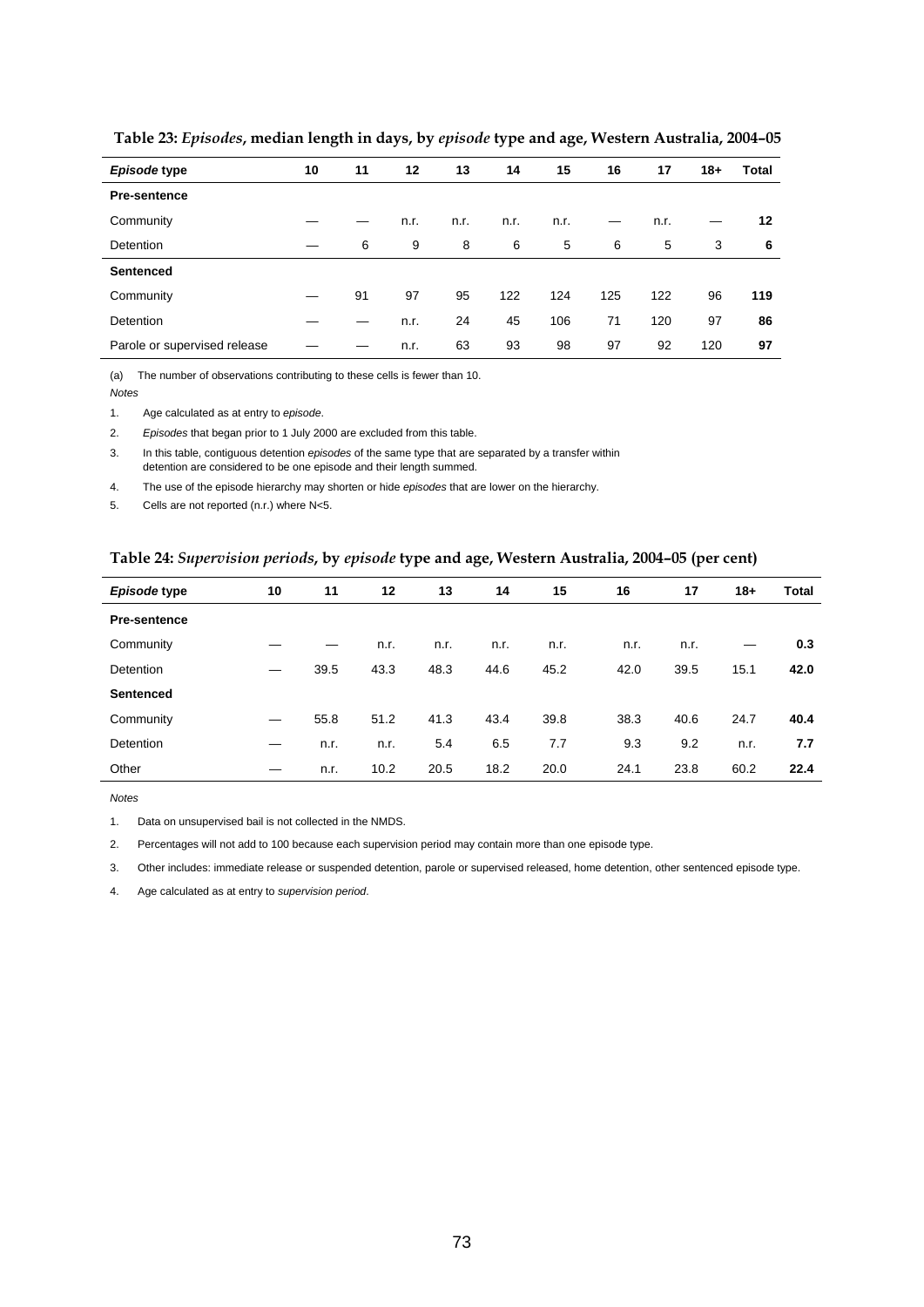| Reason for exit from remand            | 10 | 11    | 12           | 13    | 14                     | 15    | 16    | 17    | $18+$ | <b>Total</b> |
|----------------------------------------|----|-------|--------------|-------|------------------------|-------|-------|-------|-------|--------------|
|                                        |    |       |              |       | (number of episodes)   |       |       |       |       |              |
| Released on bail                       |    | 10    | 29           | 65    | 99                     | 164   | 182   | 177   | 9     | 735          |
| Matters proven/charges dismissed       |    |       | 2            |       | 3                      | 3     | 4     | 2     |       | 14           |
| Sentenced                              |    |       | $\mathbf{1}$ | 8     | 9                      | 13    | 22    | 21    |       | 74           |
| Next episode type: sentenced detention |    |       |              | 3     | 4                      | 5     | 12    | 8     | —     | 32           |
| Other                                  |    | 8     | 20           | 52    | 62                     | 100   | 133   | 141   | 5     | 521          |
| Total                                  |    | 18    | 52           | 125   | 173                    | 280   | 341   | 341   | 14    | 1,344        |
|                                        |    |       |              |       | (per cent of episodes) |       |       |       |       |              |
| Released on bail                       |    | 55.6  | 55.8         | 52.0  | 57.2                   | 58.6  | 53.4  | 51.9  | 64.3  | 54.7         |
| Matters proven/charges dismissed       |    |       | 3.8          | —     | 1.7                    | 1.1   | 1.2   | 0.6   | —     | 1.0          |
| Sentenced                              |    |       | 1.9          | 6.4   | 5.2                    | 4.6   | 6.5   | 6.2   |       | 5.5          |
| Next episode type: sentenced detention |    |       |              | 2.4   | 2.3                    | 1.8   | 3.5   | 2.3   |       | 2.4          |
| Other                                  |    | 44.4  | 38.5         | 41.6  | 35.8                   | 35.7  | 39.0  | 41.3  | 35.7  | 38.8         |
| Total                                  |    | 100.0 | 100.0        | 100.0 | 100.0                  | 100.0 | 100.0 | 100.0 | 100.0 | 100.0        |

# **Table 25: Reason for exit from remand** *episodes***, by age, Western Australia, 2004–05**

*Note:* Age calculated as at entry to episode.

#### **Table 26: Young people, by number of completed** *supervision periods* **and Indigenous status, Western Australia, 2004–05**

| <b>Number of completed</b><br>supervision periods | Indigenous               | Non-<br>Indigenous         | Unknown/<br>not recorded | Total |  |  |  |  |
|---------------------------------------------------|--------------------------|----------------------------|--------------------------|-------|--|--|--|--|
|                                                   | (number of young people) |                            |                          |       |  |  |  |  |
| 1                                                 | 841                      | 505                        | 95                       | 1,441 |  |  |  |  |
| $\overline{2}$                                    | 214                      | 92                         | $\overline{2}$           | 308   |  |  |  |  |
| 3                                                 | 80                       | 26                         |                          | 106   |  |  |  |  |
| $4+$                                              | 37                       | 24                         |                          | 61    |  |  |  |  |
| <b>Total</b>                                      | 1,172                    | 647                        | 97                       | 1,916 |  |  |  |  |
|                                                   |                          | (per cent of young people) |                          |       |  |  |  |  |
| 1                                                 | 71.8                     | 78.1                       | 97.9                     | 75.2  |  |  |  |  |
| $\overline{2}$                                    | 18.3                     | 14.2                       | 2.1                      | 16.1  |  |  |  |  |
| 3                                                 | 6.8                      | 4.0                        |                          | 5.5   |  |  |  |  |
| $4+$                                              | 3.2                      | 3.7                        |                          | 3.2   |  |  |  |  |
| <b>Total</b>                                      | 100.0                    | 100.0                      | 100.0                    | 100.0 |  |  |  |  |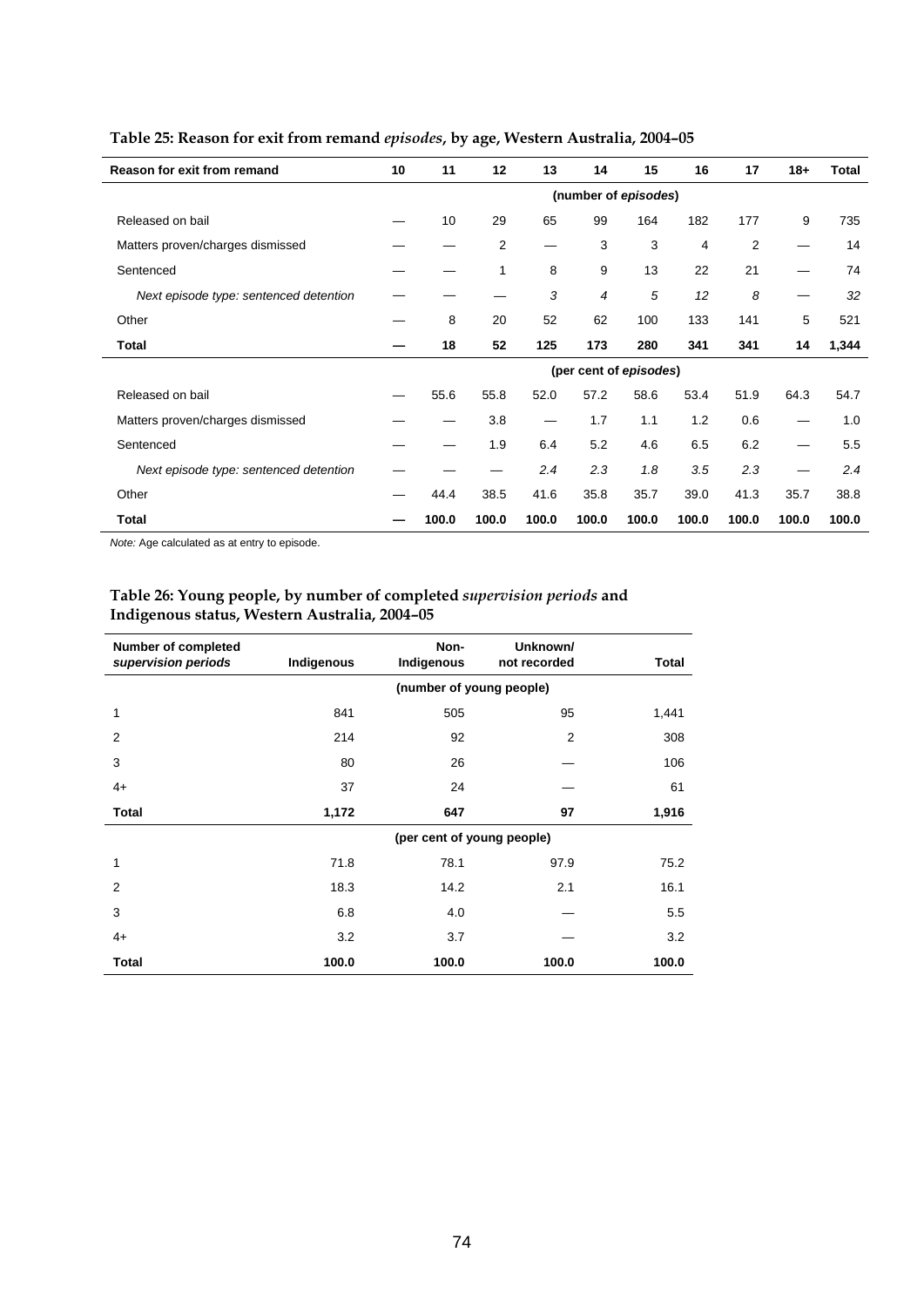| Length of completed<br>supervision periods | Indigenous     | Non-Indigenous                    | Unknown/<br>not recorded | <b>Total</b> |
|--------------------------------------------|----------------|-----------------------------------|--------------------------|--------------|
|                                            |                | (numberof supervision periods)    |                          |              |
| less than 7 days                           | 433            | 281                               | 2                        | 716          |
| 7 to less than 14 days                     | 153            | 86                                |                          | 239          |
| 14 days to less than 1 month               | 171            | 75                                | 5                        | 251          |
| 1 to less than 3 months                    | 266            | 99                                | 12                       | 377          |
| 3 to less than 6 months                    | 326            | 164                               | 37                       | 527          |
| 6 to less than 9 months                    | 200            | 103                               | 21                       | 324          |
| 9 to less than 12 months                   | 74             | 34                                | 11                       | 119          |
| 12 to less than 24 months                  | 63             | 40                                | 9                        | 112          |
| 24 months+                                 | $\overline{2}$ | $\overline{2}$                    | 2                        | 6            |
| <b>Total</b>                               | 1,688          | 884                               | 99                       | 2,671        |
|                                            |                | (per cent of supervision periods) |                          |              |
| Less than 7 days                           | 25.7           | 31.8                              | 2.0                      | 26.8         |
| 7 to less than 14 days                     | 9.1            | 9.7                               |                          | 8.9          |
| 14 days to less than 1 month               | 10.1           | 8.5                               | 5.1                      | 9.4          |
| 1 to less than 3 months                    | 15.8           | 11.2                              | 12.1                     | 14.1         |
| 3 to less than 6 months                    | 19.3           | 18.6                              | 37.4                     | 19.7         |
| 6 to less than 9 months                    | 11.8           | 11.7                              | 21.2                     | 12.1         |
| 9 to less than 12 months                   | 4.4            | 3.8                               | 11.1                     | 4.5          |
| 12 to less than 24 months                  | 3.7            | 4.5                               | 9.1                      | 4.2          |
| $24+$ months                               | 0.1            | 0.2                               | 2.0                      | 0.2          |
| <b>Total</b>                               | 100.0          | 100.0                             | 100.0                    | 100.0        |

**Table 27: Completed** *supervision periods***, by length and Indigenous status, Western Australia, 2004–05** 

*Note:* S*upervision periods* that began prior to 1 July 2000 are excluded from this table.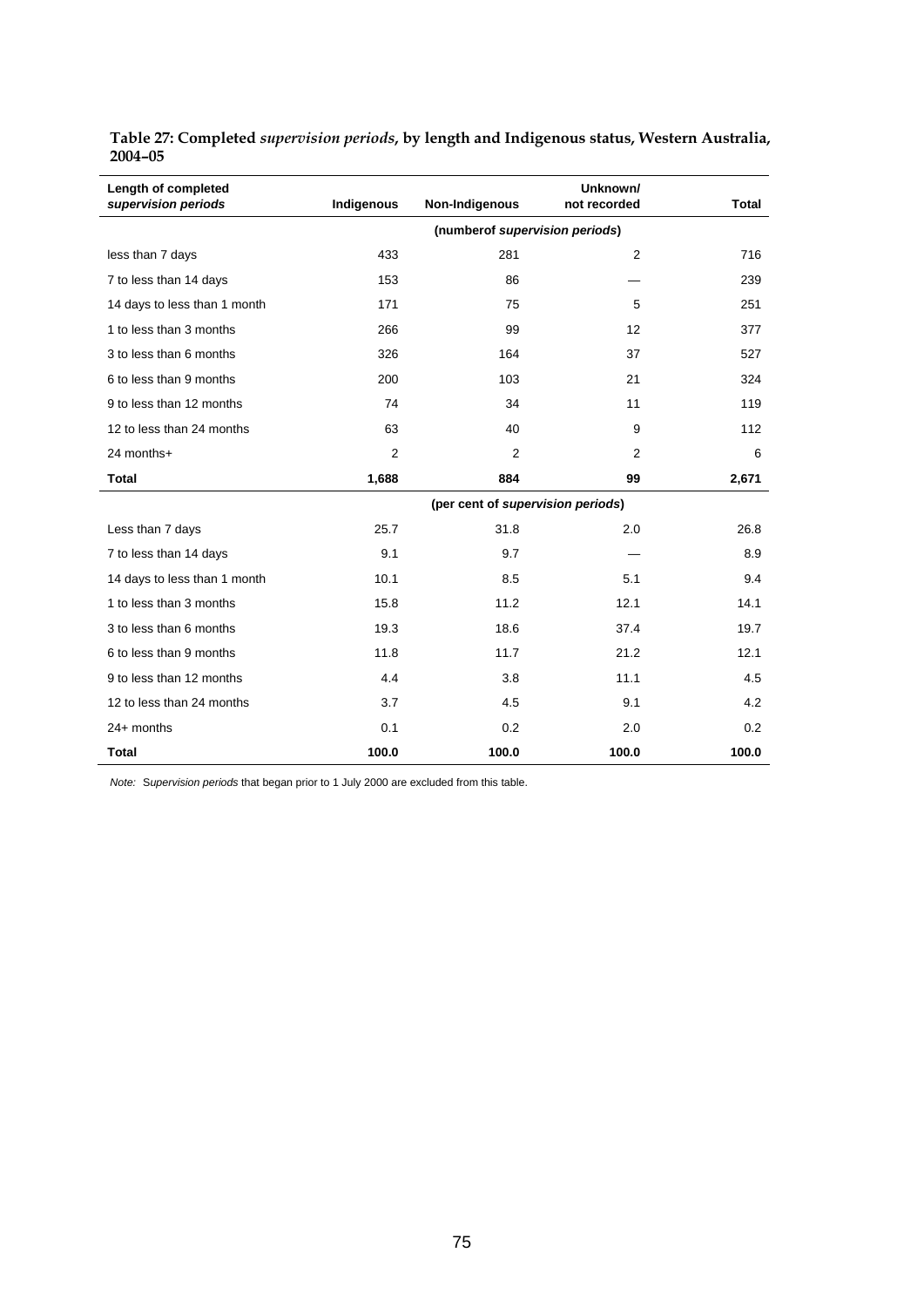| Episode type                 | Indigenous | Non-Indigenous | Unknown/<br>not recorded | Total |
|------------------------------|------------|----------------|--------------------------|-------|
| <b>Pre-sentence</b>          |            |                |                          |       |
| Community                    | 12         | n.r.           |                          | 12    |
| Detention                    | 7          | 4              |                          | 6     |
| <b>Sentenced</b>             |            |                |                          |       |
| Community                    | 112        | 123            | 151                      | 119   |
| Detention                    | 89         | 71             |                          | 86    |
| Parole or supervised release | 95         | 104            |                          | 97    |

#### **Table 28:** *Episodes***, median length in days, by** *episode* **type and Indigenous status, Western Australia, 2004–05**

*Notes* 

1. *Episodes* that began prior to 1 July 2000 are excluded from this table.

2. In this table, contiguous detention *episodes* of the same type that are separated by a transfer within detention are considered to be one episode and their length summed.

3. The use of the episode hierarchy may shorten or hide *episodes* that are lower on the hierarchy.

4. Cells are not reported (n.r.) where N<5.

#### **Table 29:** *Supervision periods***, by** *episode* **type and Indigenous status, Western Australia, 2004–05 (per cent)**

| Episode type        | Indigenous | Non-Indigenous | Unknown/<br>not recorded | Total |
|---------------------|------------|----------------|--------------------------|-------|
| <b>Pre-sentence</b> |            |                |                          |       |
| Community           | 0.4        | n.r.           |                          | 0.3   |
| <b>Detention</b>    | 43.9       | 43.2           |                          | 42.0  |
| <b>Sentenced</b>    |            |                |                          |       |
| Community           | 36.9       | 41.3           | 91.4                     | 40.4  |
| <b>Detention</b>    | 9.7        | 4.8            |                          | 7.7   |
| Other               | 24.6       | 19.6           | 10.9                     | 22.4  |

*Notes* 

1. Data on unsupervised bail is not collected in the NMDS.

2. Percentages will not add to 100% because each supervision period may contain more than one episode type.

3. Other includes immediate release or suspended detention, parole or supervised released, home detention, other sentenced episode type.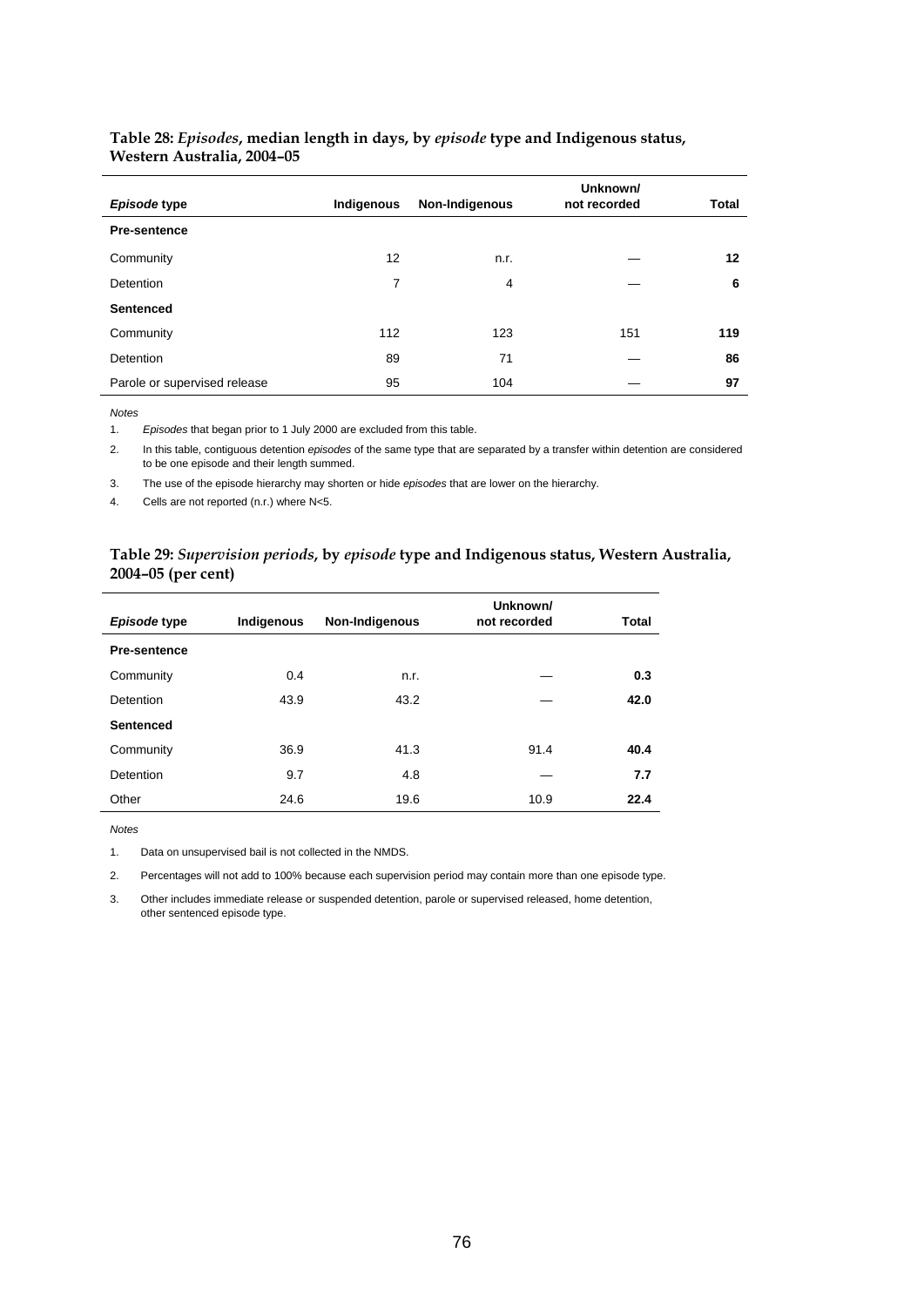| Table 30: Reason for exit from remand episodes, by Indigenous status, Western Australia, |  |
|------------------------------------------------------------------------------------------|--|
| $2004 - 05$                                                                              |  |

| Reason for exit from remand            | Indigenous           | Non-<br>Indigenous     | Unknown/<br>not recorded | Total |  |  |  |
|----------------------------------------|----------------------|------------------------|--------------------------|-------|--|--|--|
|                                        | (number of episodes) |                        |                          |       |  |  |  |
| Released on bail                       | 433                  | 302                    |                          | 735   |  |  |  |
| Matters proven/charges dismissed       | 9                    | 5                      |                          | 14    |  |  |  |
| Sentenced                              | 56                   | 18                     |                          | 74    |  |  |  |
| Next episode type: sentenced detention | 24                   | 8                      |                          | 32    |  |  |  |
| Other                                  | 376                  | 145                    |                          | 521   |  |  |  |
| <b>Total</b>                           | 874                  | 470                    |                          | 1,344 |  |  |  |
|                                        |                      | (per cent of episodes) |                          |       |  |  |  |
| Released on bail                       | 49.5                 | 64.3                   |                          | 54.7  |  |  |  |
| Matters proven/charges dismissed       | 1.0                  | 1.1                    |                          | 1.0   |  |  |  |
| Sentenced                              | 6.4                  | 3.8                    |                          | 5.5   |  |  |  |
| Next episode type: sentenced detention | 0.0                  | 0.0                    |                          | 0.0   |  |  |  |
| Other                                  | 43.0                 | 30.9                   |                          | 38.8  |  |  |  |
| <b>Total</b>                           | 100.0                | 100.0                  |                          | 100.0 |  |  |  |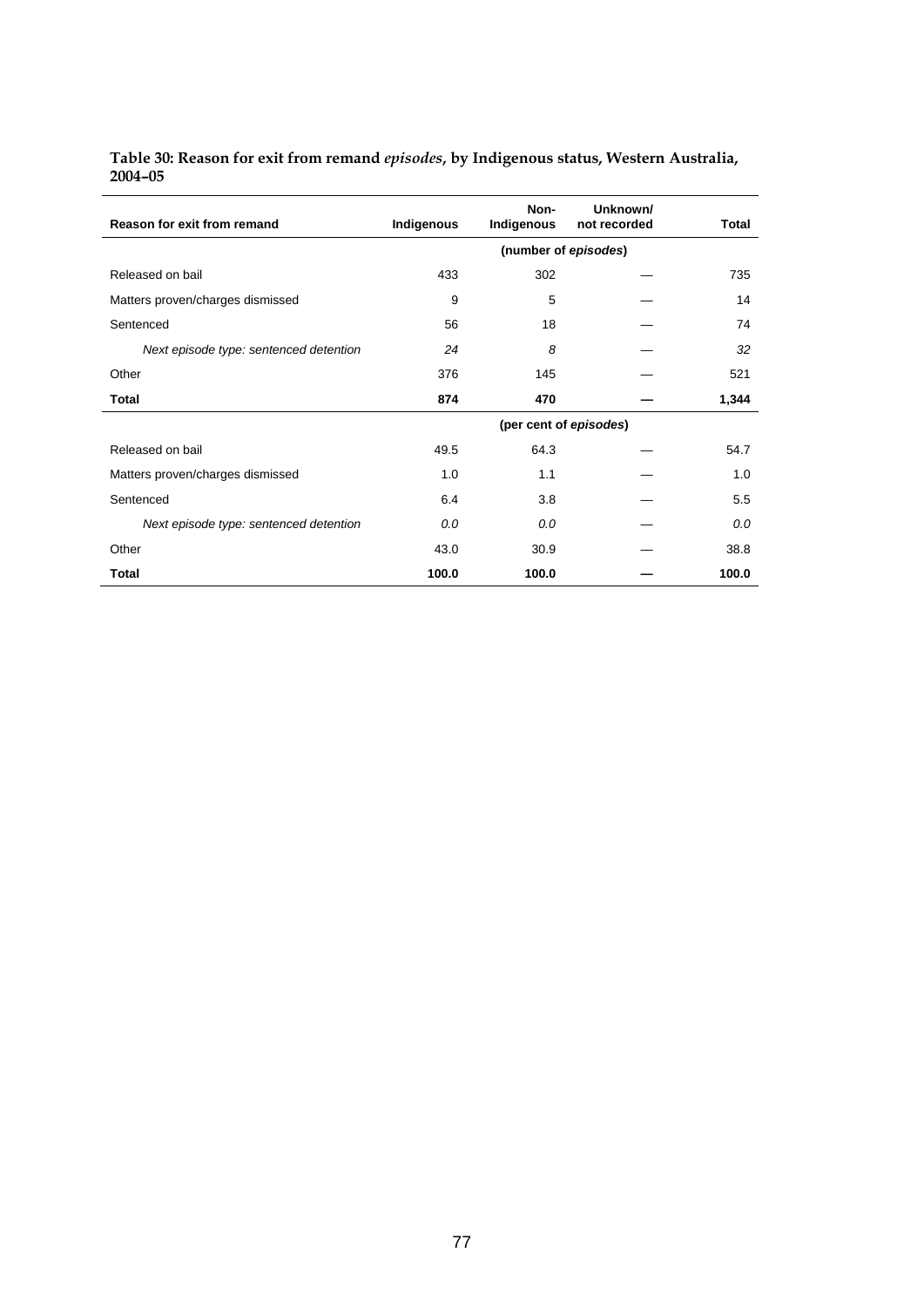#### **Table 31: Completed** *episodes***, by** *episode* **type and reason for exit, Western Australia, 2004–05 (per cent)**

| <b>Reason for exit</b>                        | Pre-<br>sentence<br>community | Pre-<br>sentence<br>detention | Community<br>supervision | <b>Detention</b> | <b>Immediate</b><br>release or<br>suspended<br>detention | Parole or<br>supervised<br>release | Other |
|-----------------------------------------------|-------------------------------|-------------------------------|--------------------------|------------------|----------------------------------------------------------|------------------------------------|-------|
| Released on bail                              |                               | 59.8                          |                          |                  |                                                          |                                    | 9.9   |
| Sentenced                                     |                               | 6.0                           |                          |                  |                                                          |                                    | 0.7   |
| Transferred                                   |                               | 0.2                           |                          | 2.1              |                                                          |                                    |       |
| <b>Breached</b>                               | n.r.                          |                               | 16.9                     |                  | 32.7                                                     | 49.5                               | 2.6   |
| More serious order<br>begun                   | n.r.                          |                               | 22.5                     |                  | 7.9                                                      | 4.7                                | 2.0   |
| Conditions of<br>sentence met                 |                               |                               | 53.3                     |                  | 51.6                                                     | 44.2                               | 15.2  |
| Released on<br>parole/supervised<br>release   |                               |                               |                          | 1.4              |                                                          |                                    |       |
| <b>Matters</b><br>proven/charges<br>dismissed |                               | 1.1                           |                          |                  |                                                          |                                    |       |
| Other                                         | 55.6                          | 32.9                          | 7.3                      | 96.5             |                                                          |                                    |       |
| Total                                         | 100.0                         | 100.0                         | 100.0                    | 100.0            | 100.0                                                    | 100.0                              | 100.0 |

*Notes* 

1. Transferred does not include transfers from one detention centre to another within a jurisdiction in the same supervision period.

2. Some reasons for exit may be due to the result of an appeal.

#### **Table 32: Young people, age at first juvenile justice supervision, by presence or absence of detention** *episodes* **in the first** *supervision period***, Western Australia, 2000–01 to 2004–05**

|                                                       |       | Age at first supervision |       |       |       |                            |       |       |       |                |       |
|-------------------------------------------------------|-------|--------------------------|-------|-------|-------|----------------------------|-------|-------|-------|----------------|-------|
|                                                       | 10    | 11                       | 12    | 13    | 14    | 15                         | 16    | 17    | $18+$ | <b>Unknown</b> | Total |
|                                                       |       |                          |       |       |       | (number of young people)   |       |       |       |                |       |
| First supervision period<br>contained detention       | 51    | 90                       | 169   | 239   | 314   | 348                        | 321   | 282   | 8     | 3              | 1,825 |
| First supervision period did<br>not contain detention | 75    | 153                      | 240   | 383   | 530   | 553                        | 482   | 398   | 16    | 6              | 2,836 |
| Total                                                 | 126   | 243                      | 409   | 622   | 844   | 901                        | 803   | 680   | 24    | 9              | 4,661 |
|                                                       |       |                          |       |       |       | (per cent of young people) |       |       |       |                |       |
| First supervision period<br>contained detention       | 40.5  | 37.0                     | 41.3  | 38.4  | 37.2  | 38.6                       | 40.0  | 41.5  | 33.3  | 33.3           | 39.2  |
| First supervision period did<br>not contain detention | 59.5  | 63.0                     | 58.7  | 61.6  | 62.8  | 61.4                       | 60.0  | 58.5  | 66.7  | 66.7           | 60.8  |
| Total                                                 | 100.0 | 100.0                    | 100.0 | 100.0 | 100.0 | 100.0                      | 100.0 | 100.0 | 100.0 | 100.0          | 100.0 |

*Note*: The first supervision period for some young people contained both pre-sentence detention and sentenced detention.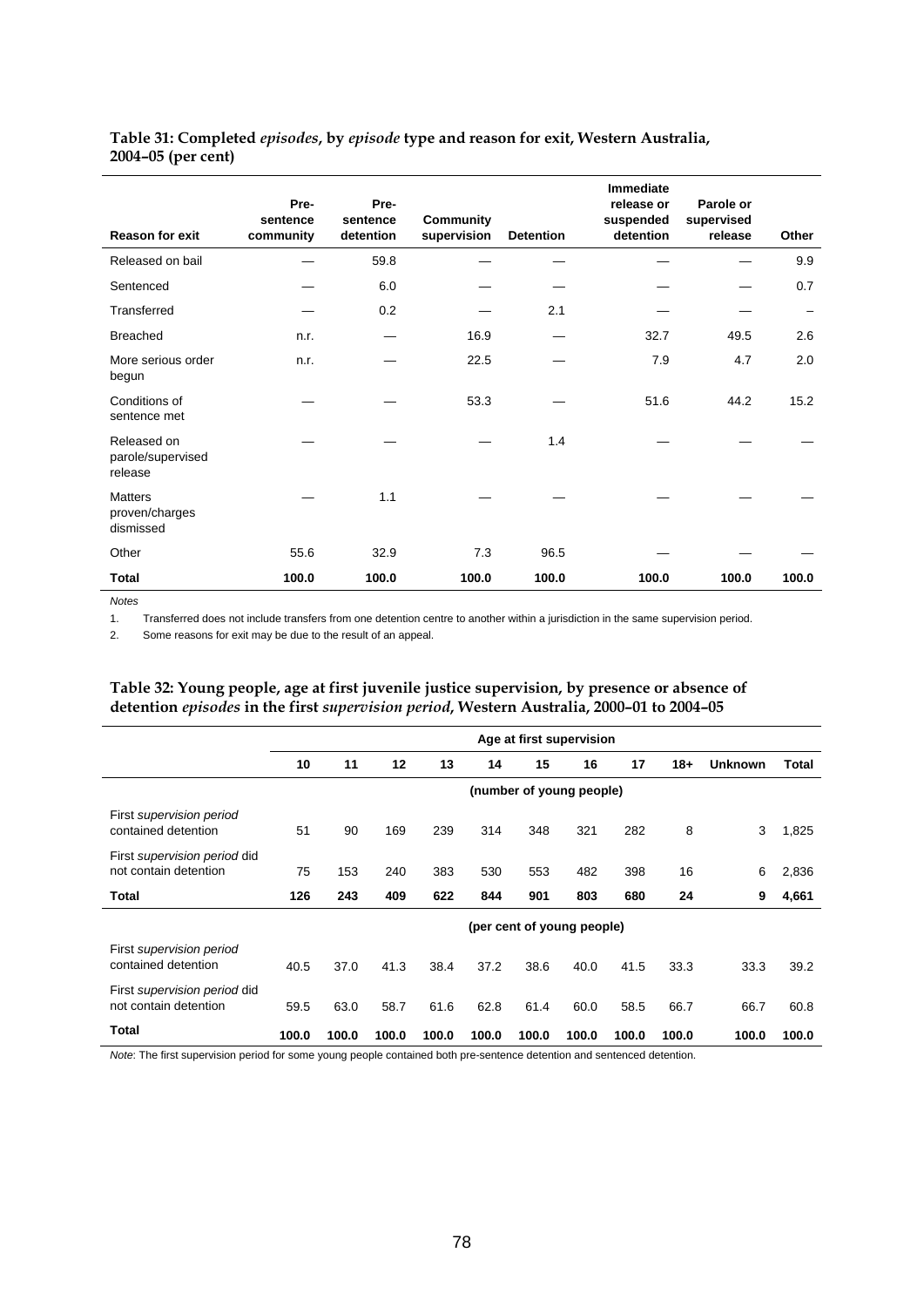|                                                            | Age at first supervision |    |       |           |       |                          |                            |       |       |                |                |       |
|------------------------------------------------------------|--------------------------|----|-------|-----------|-------|--------------------------|----------------------------|-------|-------|----------------|----------------|-------|
|                                                            | 10                       |    | 11    |           | 12    |                          | 13                         |       | 14    |                | Total          |       |
| <b>First supervision period</b><br>contained JJ detention? | Yes                      | No | Yes   | <b>No</b> | Yes   | No                       | Yes                        | No    | Yes   | <b>No</b>      | Yes            | No    |
| Total number of supervision<br>periods per young person    |                          |    |       |           |       |                          | (number of young people)   |       |       |                |                |       |
| 1                                                          |                          |    |       |           |       |                          | 3                          | 6     | 9     | $\overline{2}$ | 13             | 8     |
| $\overline{\mathbf{c}}$                                    |                          |    |       |           |       |                          | 4                          |       | 4     |                | 9              |       |
| 3                                                          |                          |    |       |           |       |                          | 1                          |       | 1     | 3              | $\overline{c}$ | 3     |
| $4+$                                                       |                          | —  | 1     | —         | 6     | 3                        | 5                          |       | 8     | 3              | 21             | 6     |
| <b>Total</b>                                               | 1                        |    | 1     |           | 8     | 3                        | 13                         | 6     | 22    | 9              | 45             | 18    |
|                                                            |                          |    |       |           |       |                          | (per cent of young people) |       |       |                |                |       |
| $\mathbf{1}$                                               |                          |    |       |           | 12.5  |                          | 23.1                       | 100.0 | 40.9  | 22.2           | 28.9           | 44.4  |
| $\overline{c}$                                             |                          |    |       |           | 12.5  | $\overline{\phantom{0}}$ | 30.8                       |       | 18.2  | 11.1           | 20.0           | 5.6   |
| 3                                                          |                          |    |       |           |       | —                        | 7.7                        |       | 4.5   | 33.3           | 4.4            | 16.7  |
| $4+$                                                       | 100.0                    |    | 100.0 |           | 75.0  | 100.0                    | 38.5                       |       | 36.4  | 33.3           | 46.7           | 33.3  |
| Total                                                      | 100.0                    |    | 100.0 |           | 100.0 | 100.0                    | 100.0                      | 100.0 | 100.0 | 100.0          | 100.0          | 100.0 |

Table 33: Young people aged 10-14 years in 2000-01 at first supervision period, detention in first supervision period by total number of supervision *periods* **per young person, by age at first juvenile justice supervision, Western Australia, 2000–01 to 2004–05** 

Note: The population of this table is young people who first had juvenile justice supervision during 2000-01 whilst aged 10-14 years. The number of supervision periods experienced per young person is affected by how old each client was at the start of the collection period. For example young people aged 17 in 2000-01 could only accumulate supervision periods in 2000-01 and 2001-02 (in most jurisdictions). Young people aged 10 to 14 years in 2000–01 can accumulate supervision periods in all four years in most jurisdictions.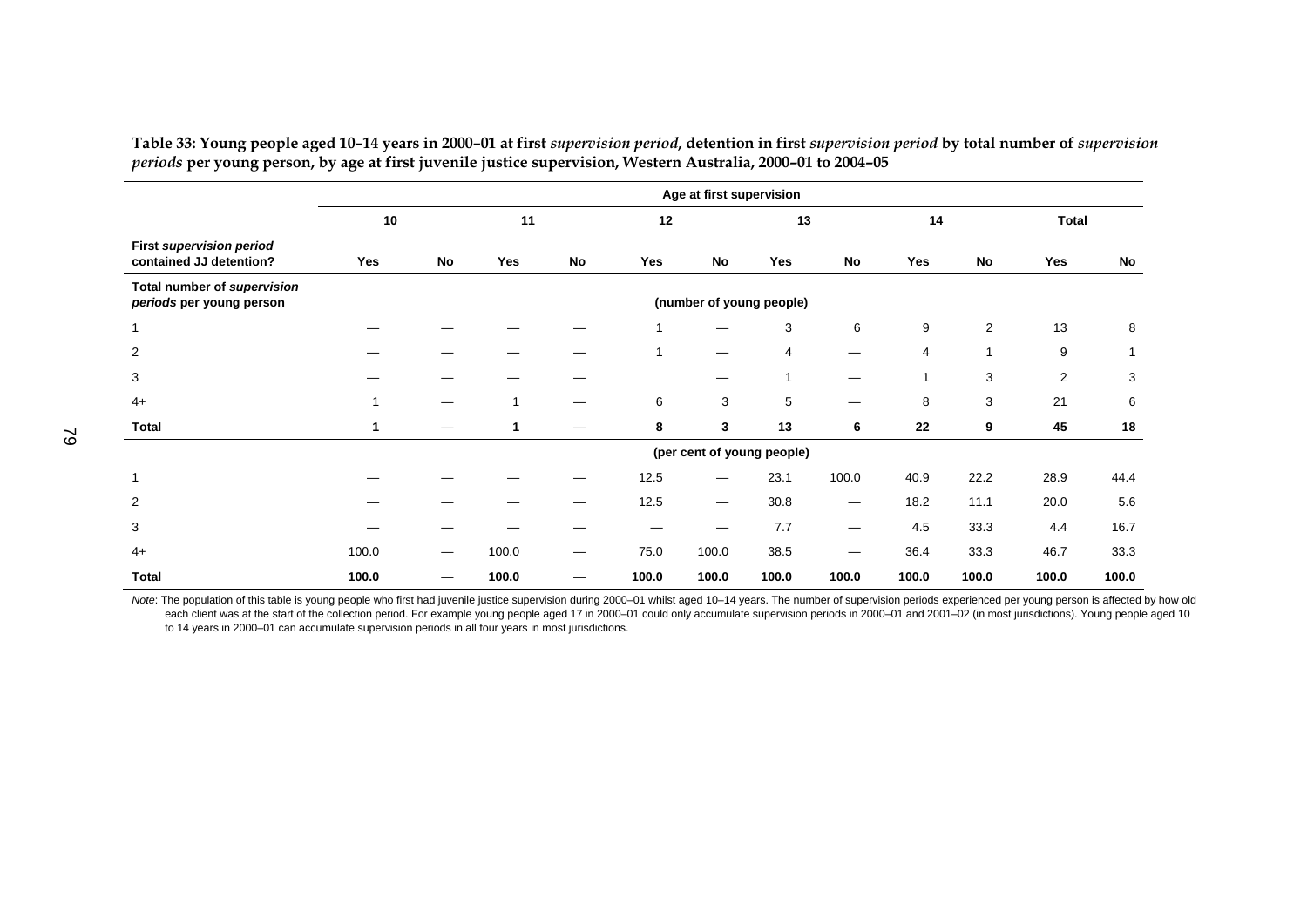# **South Australia**

## **Table 1: Young people under juvenile justice supervision, by age and Indigenous status, South Australia, 2004–05**

| <b>Indigenous status</b> | 10    | 11                         | 12    | 13    | 14    | 15                       | 16    | 17    | $18+$ | <b>Unknown</b> | <b>Total</b> |
|--------------------------|-------|----------------------------|-------|-------|-------|--------------------------|-------|-------|-------|----------------|--------------|
|                          |       |                            |       |       |       | (number of young people) |       |       |       |                |              |
| Indigenous               | 1     | 6                          | 21    | 29    | 48    | 54                       | 63    | 78    | 49    | —              | 349          |
| Non-Indigenous           | 2     | 9                          | 13    | 40    | 61    | 129                      | 188   | 188   | 155   | 1              | 786          |
| Unknown                  |       |                            |       |       | 6     | 7                        | 17    | 25    | 21    | –              | 76           |
| Total                    | 3     | 15                         | 34    | 69    | 115   | 190                      | 268   | 291   | 225   | 1              | 1,211        |
|                          |       | (per cent of young people) |       |       |       |                          |       |       |       |                |              |
| Indigenous               | 33.3  | 40.0                       | 61.8  | 42.0  | 41.7  | 28.4                     | 23.5  | 26.8  | 21.8  |                | 28.8         |
| Non-Indigenous           | 66.7  | 60.0                       | 38.2  | 58.0  | 53.0  | 67.9                     | 70.1  | 64.6  | 68.9  | 100.0          | 64.9         |
| Unknown                  |       |                            |       |       | 5.2   | 3.7                      | 6.3   | 8.6   | 9.3   |                | 6.3          |
| Total                    | 100.0 | 100.0                      | 100.0 | 100.0 | 100.0 | 100.0                    | 100.0 | 100.0 | 100.0 | 100.0          | 100.0        |

*Note:* Age calculated as at 1 January 2005.

| <b>Sex</b>               | 10             | 11    | 12   | 13   | 14   | 15                         | 16   | 17   | $18 +$ | <b>Unknown</b> | <b>Total</b> |
|--------------------------|----------------|-------|------|------|------|----------------------------|------|------|--------|----------------|--------------|
| (number of young people) |                |       |      |      |      |                            |      |      |        |                |              |
| Male                     | $\overline{2}$ | 15    | 25   | 49   | 87   | 156                        | 219  | 249  | 185    | 1              | 988          |
| Female                   | 1              |       | 9    | 20   | 28   | 34                         | 49   | 42   | 40     |                | 223          |
| <b>Total</b>             | 3              | 15    | 34   | 69   | 115  | 190                        | 268  | 291  | 225    | 1              | 1,211        |
|                          |                |       |      |      |      | (per cent of young people) |      |      |        |                |              |
| Male                     | 66.7           | 100.0 | 73.5 | 71.0 | 75.7 | 82.1                       | 81.7 | 85.6 | 82.2   | 100.0          | 81.6         |
| Female                   | 33.3           | —     | 26.5 | 29.0 | 24.3 | 17.9                       | 18.3 | 14.4 | 17.8   |                | 18.4         |
| <b>Total</b>             | 100            | 100   | 100  | 100  | 100  | 100                        | 100  | 100  | 100    | 100            | 100          |

# **Table 2: Young people under juvenile justice supervision, by age and sex, South Australia, 2004–05**

*Note:* Age calculated as at 1 January 2005.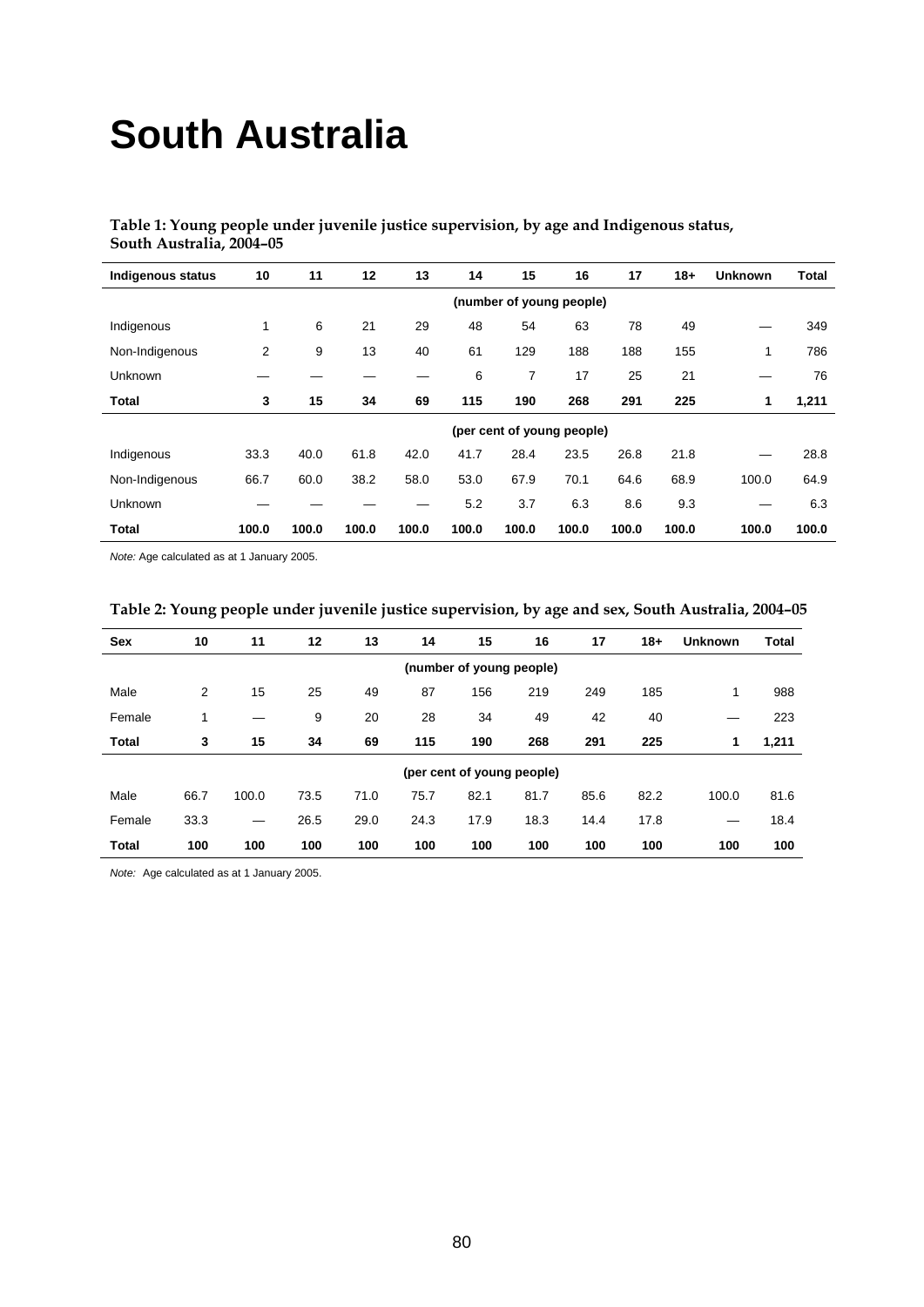| <b>Indigenous status</b> | 10                       | 11    | 12    | 13             | 14    | 15    | 16                         | 17    | $18+$ | <b>Unknown</b> | <b>Total</b> |
|--------------------------|--------------------------|-------|-------|----------------|-------|-------|----------------------------|-------|-------|----------------|--------------|
|                          | (number of young people) |       |       |                |       |       |                            |       |       |                |              |
| Indigenous               | 10                       | 33    | 44    | 65             | 63    | 53    | 39                         | 30    | 10    | 2              | 349          |
| Non-Indigenous           | 10                       | 24    | 40    | 74             | 132   | 177   | 150                        | 134   | 43    | 2              | 786          |
| Unknown                  |                          |       | 1     | $\overline{2}$ | 11    | 11    | 21                         | 18    | 11    | 1              | 76           |
| Total                    | 20                       | 57    | 85    | 141            | 206   | 241   | 210                        | 182   | 64    | 5              | 1,211        |
|                          |                          |       |       |                |       |       | (per cent of young people) |       |       |                |              |
| Indigenous               | 50.0                     | 57.9  | 51.8  | 46.1           | 30.6  | 22.0  | 18.6                       | 16.5  | 15.6  | 40.0           | 28.8         |
| Non-Indigenous           | 50.0                     | 42.1  | 47.1  | 52.5           | 64.1  | 73.4  | 71.4                       | 73.6  | 67.2  | 40.0           | 64.9         |
| Unknown                  |                          |       | 1.2   | 1.4            | 5.3   | 4.6   | 10.0                       | 9.9   | 17.2  | 20.0           | 6.3          |
| Total                    | 100.0                    | 100.0 | 100.0 | 100.0          | 100.0 | 100.0 | 100.0                      | 100.0 | 100.0 | 100.0          | 100.0        |

## **Table 3: Young people, age at first juvenile justice supervision, by Indigenous status, South Australia, 2004–05**

*Note:* Percentages in the total column are based on the total minus unknowns.

## **Table 4: Young people, age at first juvenile justice supervision, by sex, South Australia, 2004–05**

| <b>Sex</b>   | 10    | 11                         | 12    | 13    | 14    | 15    | 16    | 17    | $18+$ | <b>Unknown</b> | <b>Total</b> |
|--------------|-------|----------------------------|-------|-------|-------|-------|-------|-------|-------|----------------|--------------|
|              |       | (number of young people)   |       |       |       |       |       |       |       |                |              |
| Male         | 18    | 49                         | 67    | 109   | 165   | 201   | 170   | 154   | 50    | 5              | 988          |
| Female       | 2     | 8                          | 18    | 32    | 41    | 40    | 40    | 28    | 14    |                | 223          |
| <b>Total</b> | 20    | 57                         | 85    | 141   | 206   | 241   | 210   | 182   | 64    | 5              | 1,211        |
|              |       | (per cent of young people) |       |       |       |       |       |       |       |                |              |
| Male         | 90.0  | 86.0                       | 78.8  | 77.3  | 80.1  | 83.4  | 81.0  | 84.6  | 78.1  | 100.0          | 81.6         |
| Female       | 10.0  | 14.0                       | 21.2  | 22.7  | 19.9  | 16.6  | 19.0  | 15.4  | 21.9  |                | 18.4         |
| <b>Total</b> | 100.0 | 100.0                      | 100.0 | 100.0 | 100.0 | 100.0 | 100.0 | 100.0 | 100.0 | 100.0          | 100.0        |

*Note:* Percentages in the total column are based on the total minus unknowns.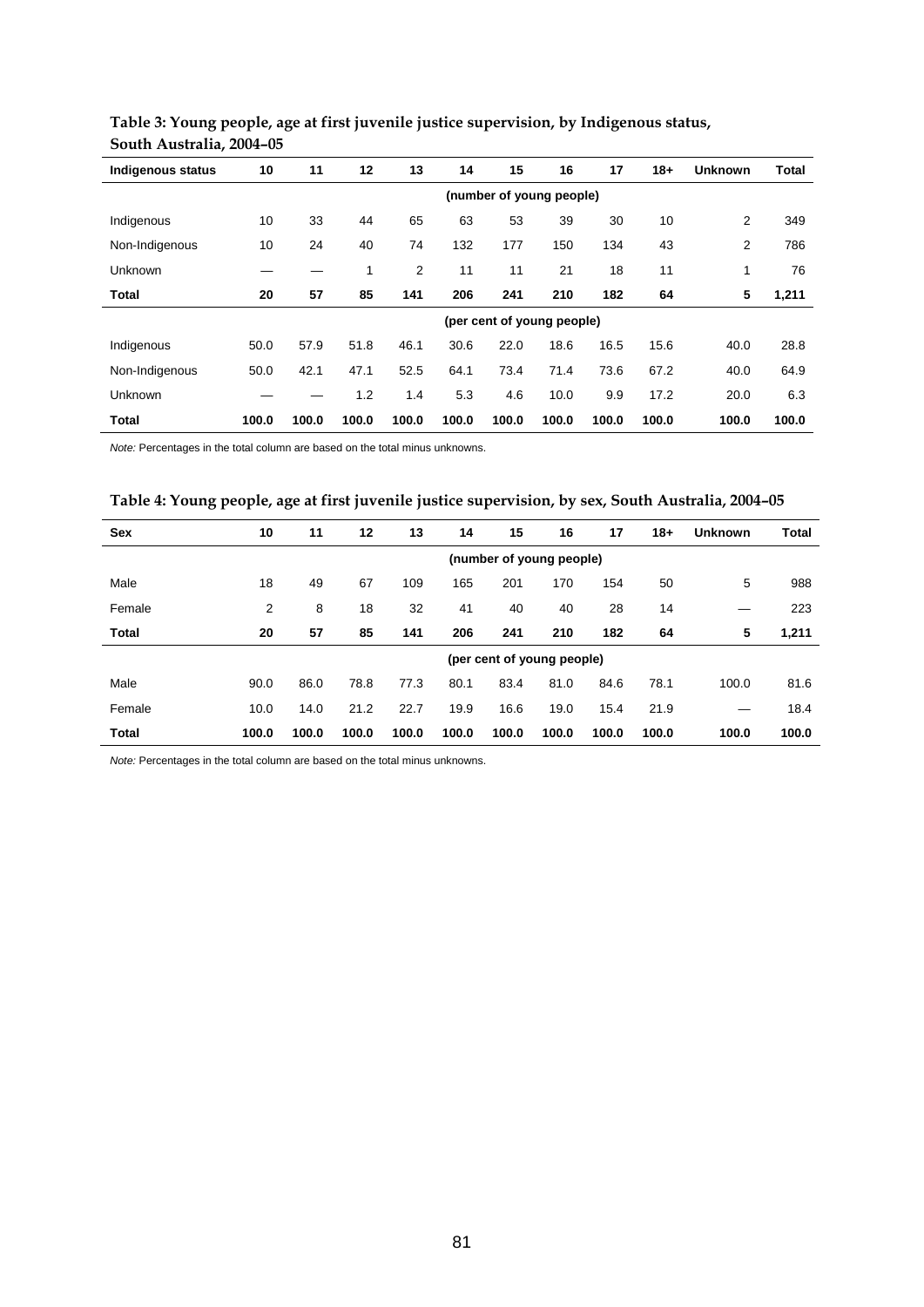#### **Table 5: Young people, average daily number in community supervision, by sex, South Australia, 2000–01 to 2004–05**

| Year        | Male | Female | Total |
|-------------|------|--------|-------|
| 2000-01     | 410  | 83     | 493   |
| $2001 - 02$ | 440  | 99     | 539   |
| $2002 - 03$ | 468  | 98     | 567   |
| 2003-04     | 456  | 89     | 545   |
| $2004 - 05$ | 397  | 84     | 481   |

*Note:* Totals may not sum due to rounding.

## **Table 6: Young people, average daily number in community supervision, by age, South Australia, 2000–01 to 2004–05**

| Year        | 10 | 11 | 12 | 13 | 14 | 15  | 16  | 17  | $18+$ | <b>Total</b> |
|-------------|----|----|----|----|----|-----|-----|-----|-------|--------------|
| 2000-01     |    |    | 8  | 16 | 30 | 34  | 54  | 54  | 295   | 493          |
| $2001 - 02$ | 3  | 6  | 13 | 24 | 78 | 90  | 130 | 116 | 80    | 539          |
| $2002 - 03$ | 3  | 12 | 15 | 31 | 62 | 108 | 140 | 127 | 68    | 567          |
| 2003-04     |    | 10 | 22 | 29 | 69 | 100 | 126 | 125 | 62    | 545          |
| $2004 - 05$ |    | 5  | 16 | 31 | 53 | 76  | 122 | 115 | 64    | 481          |

*Notes*

1. Age is calculated as at first date of community supervision in the year.

2. Totals may not sum due to rounding.

#### **Table 7: Young people, average daily number in community supervision, by Indigenous status, South Australia, 2000–01 to 2004–05**

| Year        | Indigenous | Non-<br>Indigenous | Unknown/<br>not recorded | Total |
|-------------|------------|--------------------|--------------------------|-------|
| 2000-01     | 121        | 320                | 52                       | 493   |
| $2001 - 02$ | 128        | 361                | 50                       | 539   |
| $2002 - 03$ | 161        | 351                | 54                       | 567   |
| $2003 - 04$ | 151        | 354                | 40                       | 545   |
| $2004 - 05$ | 139        | 311                | 31                       | 481   |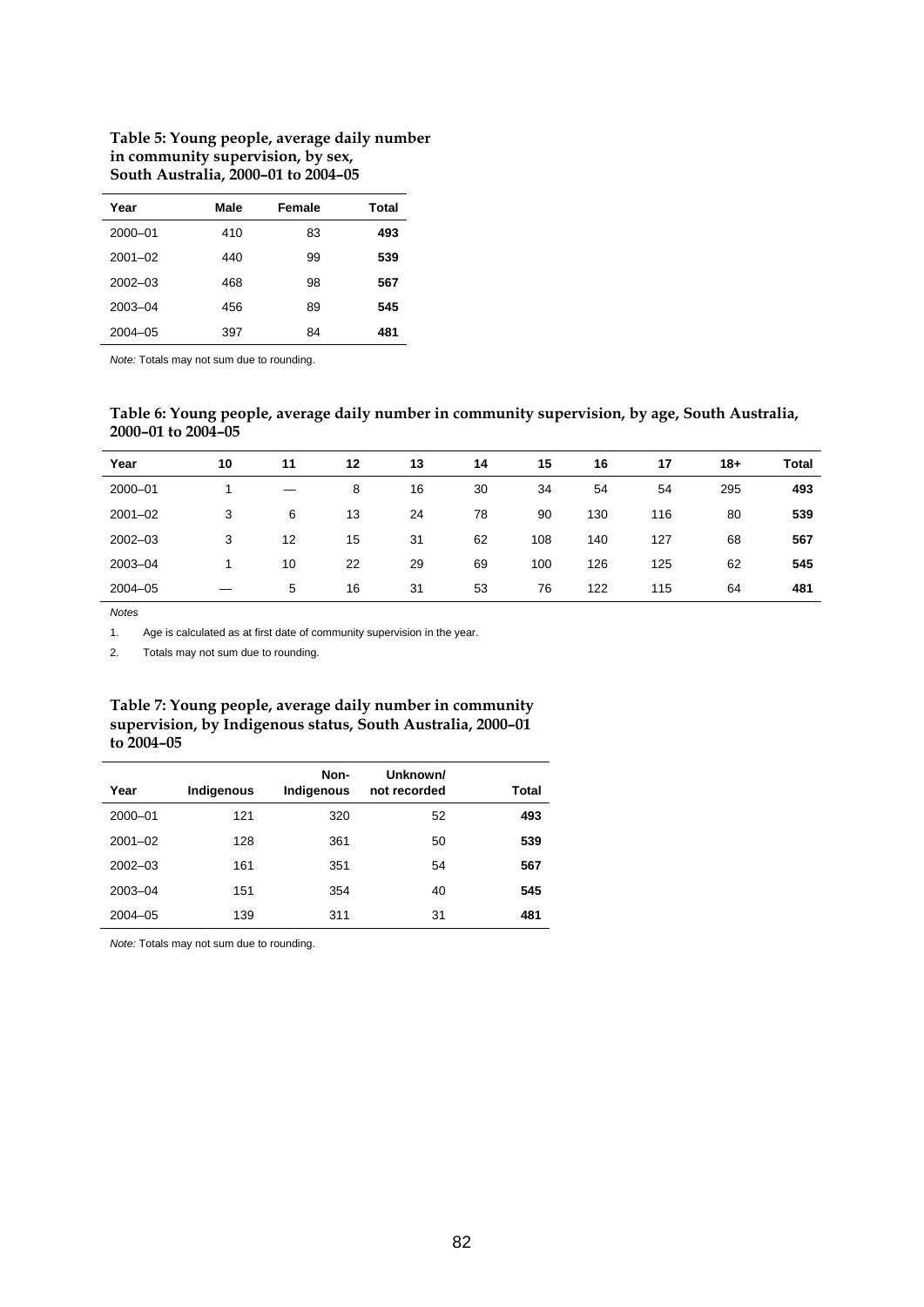|                          | Male   |    |                |                |                |                  |              |                |                |              |
|--------------------------|--------|----|----------------|----------------|----------------|------------------|--------------|----------------|----------------|--------------|
| <b>Indigenous Status</b> | 10     | 11 | 12             | 13             | 14             | 15               | 16           | 17             | $18 +$         | <b>Total</b> |
| Indigenous               |        | 3  | 8              | 15             | 15             | 17               | 21           | 18             | 12             | 109          |
| Non-Indigenous           |        | 2  | 5              | 9              | 26             | 48               | 73           | 62             | 34             | 260          |
| Unknown                  |        |    |                |                | 2              | $\overline{2}$   | 7            | 12             | $\overline{7}$ | 29           |
| Total                    |        | 5  | 13             | 24             | 43             | 67               | 100          | 93             | 53             | 397          |
|                          | Female |    |                |                |                |                  |              |                |                |              |
|                          | 10     | 11 | 12             | 13             | 14             | 15               | 16           | 17             | $18 +$         | Total        |
| Indigenous               |        |    | $\overline{2}$ | 3              | $\overline{7}$ | $\sqrt{3}$       | 6            | $\overline{7}$ | $\overline{4}$ | 31           |
| Non-Indigenous           |        | 1  | 2              | 4              | 3              | 5                | 15           | 15             | 6              | 50           |
| Unknown                  |        |    |                |                |                | $\mathbf{1}$     | $\mathbf{1}$ |                | 1              | 3            |
| <b>Total</b>             |        | 1  | 3              | $\overline{7}$ | 10             | $\boldsymbol{9}$ | 22           | 22             | 11             | 84           |
|                          |        |    |                |                |                | <b>Total</b>     |              |                |                |              |
|                          | 10     | 11 | 12             | 13             | 14             | 15               | 16           | 17             | $18 +$         | <b>Total</b> |
| Indigenous               |        | 3  | 9              | 18             | 22             | 20               | 26           | 25             | 16             | 139          |
| Non-Indigenous           |        | 3  | 7              | 13             | 29             | 53               | 88           | 77             | 40             | 311          |
| Unknown                  |        |    |                |                | $\overline{2}$ | $\overline{2}$   | 8            | 12             | $\overline{7}$ | 31           |
| <b>Total</b>             |        | 5  | 16             | 31             | 53             | 76               | 122          | 115            | 64             | 481          |

#### **Table 8: Young people, average daily number in community supervision, by age, sex and Indigenous status, South Australia, 2004–05**

*Notes*

1. Age is calculated as at first date of community supervision during 2004–05.

2. Totals may not sum due to rounding.

#### **Table 9: Young people, average daily number in detention, by sex, South Australia, 2000–01 to 2004–05**

| Year        | Male | Female | Total |
|-------------|------|--------|-------|
| 2000-01     | 64   | 8      | 72    |
| $2001 - 02$ | 62   | 7      | 69    |
| $2002 - 03$ | 58   | 7      | 65    |
| 2003-04     | 57   | 4      | 60    |
| $2004 - 05$ | 61   | 4      | 65    |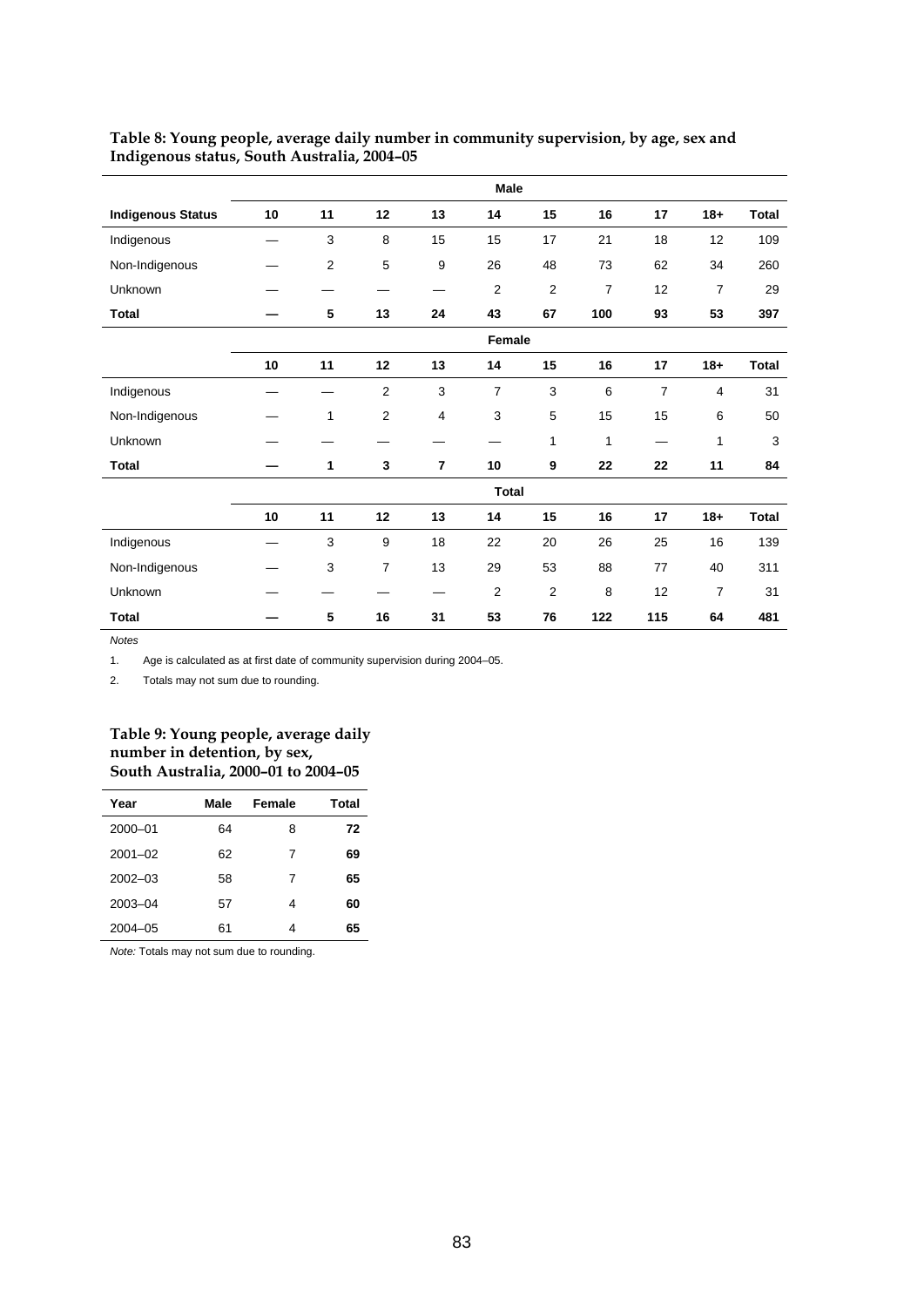| Year        | 10 | 11 | 12 | 13             | 14 | 15 | 16 | 17 | $18+$ | <b>Total</b> |
|-------------|----|----|----|----------------|----|----|----|----|-------|--------------|
| 2000-01     |    |    |    | 3              | 4  | 14 | 12 | 14 | 24    | 72           |
| $2001 - 02$ |    |    |    | 4              | 7  | 12 | 21 | 18 | 8     | 69           |
| $2002 - 03$ |    |    |    | $\overline{4}$ | 11 | 13 | 19 | 13 | 3     | 65           |
| 2003-04     |    |    | 3  | $\overline{2}$ | 6  | 11 | 17 | 17 | 3     | 60           |
| $2004 - 05$ |    | 1. | 2  | 6              | 4  | 12 | 21 | 14 | 4     | 65           |

### **Table 10: Young people, average daily number in detention, by age, South Australia, 2000–01 to 2004–05**

*Notes*

l,

1. Age is calculated as at first date of detention supervision that year.

2. Totals may not sum due to rounding.

#### **Table 11: Young people, average daily number in detention, by Indigenous status, South Australia, 2000–01 to 2004–05**

|       | Unknown/     |                |            |             |
|-------|--------------|----------------|------------|-------------|
| Total | not recorded | Non-Indigenous | Indigenous | Year        |
| 72    |              | 51             | 20         | 2000-01     |
| 69    | 1            | 46             | 22         | $2001 - 02$ |
| 65    | 2            | 40             | 23         | $2002 - 03$ |
| 60    | 2            | 40             | 19         | 2003-04     |
| 65    |              | 39             | 26         | $2004 - 05$ |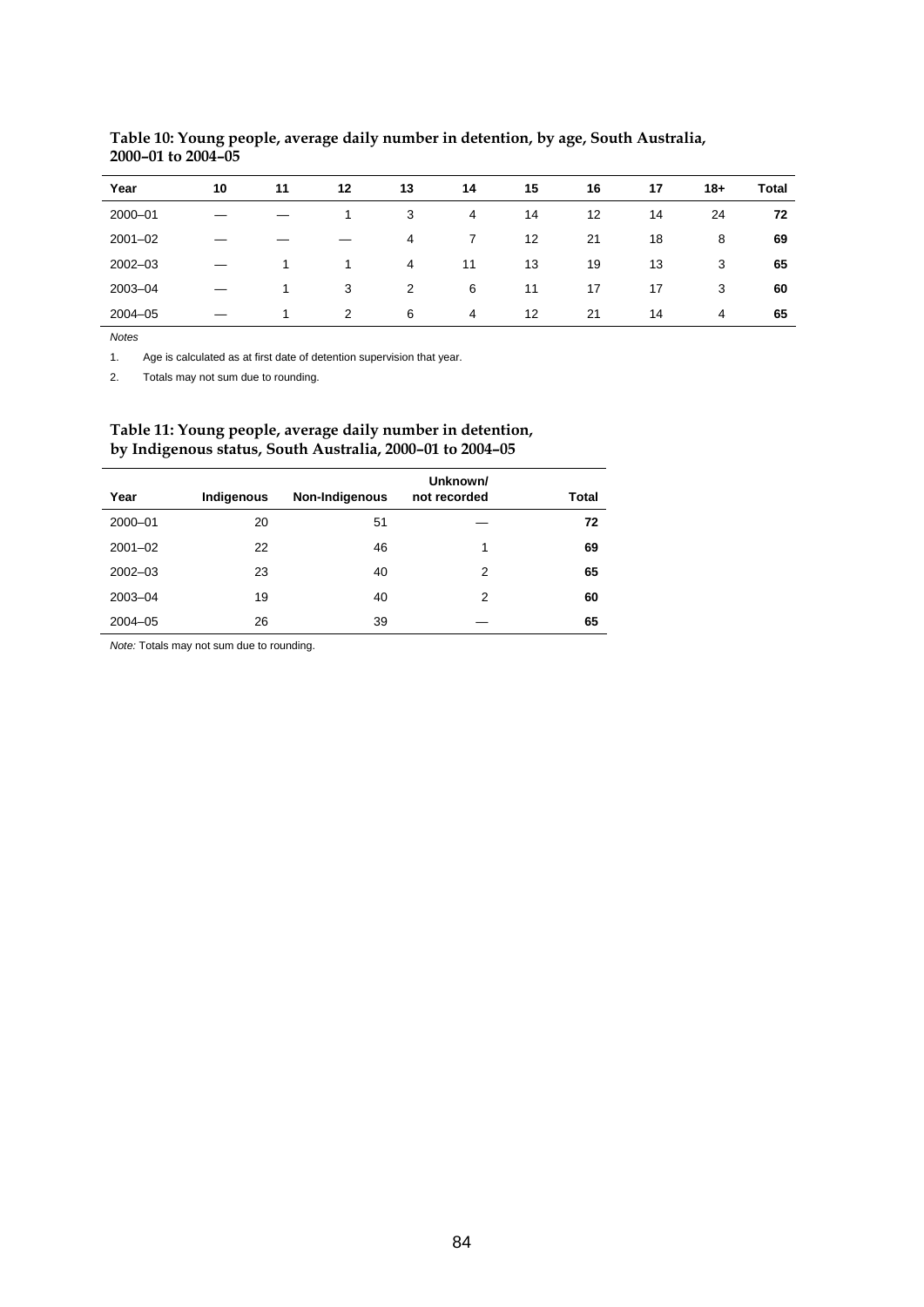|                   | Male   |              |             |                |                |              |              |                |              |                |
|-------------------|--------|--------------|-------------|----------------|----------------|--------------|--------------|----------------|--------------|----------------|
| Indigenous status | 10     | 11           | 12          | 13             | 14             | 15           | 16           | 17             | $18 +$       | Total          |
| Indigenous        |        |              | 1           | $\overline{2}$ | $\mathbf{1}$   | 5            | 10           | $\overline{4}$ | $\mathbf{1}$ | 24             |
| Non-Indigenous    |        | $\mathbf{1}$ | 1           | $\overline{4}$ | 2              | 6            | 11           | 10             | 3            | 37             |
| Unknown           |        |              |             |                |                |              |              |                |              |                |
| <b>Total</b>      |        | 1            | $\mathbf 2$ | 5              | 3              | 11           | 21           | 14             | 4            | 61             |
|                   | Female |              |             |                |                |              |              |                |              |                |
|                   | 10     | 11           | 12          | 13             | 14             | 15           | 16           | 17             | $18 +$       | <b>Total</b>   |
| Indigenous        |        |              |             |                | $\mathbf{1}$   |              |              |                |              | $\overline{2}$ |
| Non-Indigenous    |        |              |             | $\mathbf{1}$   |                |              | $\mathbf{1}$ |                |              | $\overline{2}$ |
| Unknown           |        |              |             | 1              | $\mathbf{1}$   | $\mathbf{1}$ | 1            |                |              | $\overline{4}$ |
| <b>Total</b>      |        |              |             |                | 1              |              |              |                |              | $\mathbf{2}$   |
|                   |        |              |             |                | <b>Total</b>   |              |              |                |              |                |
|                   | 10     | 11           | 12          | 13             | 14             | 15           | 16           | 17             | $18 +$       | Total          |
| Indigenous        |        |              | 1           | 2              | $\overline{2}$ | 5            | 10           | 5              | $\mathbf{1}$ | 26             |
| Non-Indigenous    |        | 1            | 1           | $\overline{4}$ | 2              | 6            | 11           | 10             | 3            | 39             |
| Unknown           |        |              |             |                |                |              |              |                |              |                |
| <b>Total</b>      |        | 1            | 2           | 6              | 4              | 12           | 21           | 14             | 4            | 65             |

#### **Table 12: Young people, average daily number in detention, by age, sex and Indigenous status, South Australia, 2004–05**

*Notes*

1. Age is calculated as at first date of detention supervision during 2004–05.

2. Totals may not sum due to rounding.

#### **Table 13: Young people, completed** *supervision periods***, by number and average length, South Australia, 2004–05**

| <b>Number</b> | <7 days | $7$ to $<$ 14<br>days | 14 days<br>to $<$ 1<br>month | 1 to $<$ 3<br>months | $3$ to $<$ 6<br>months | $6$ to $< 9$<br>months     | $9$ to $<$ 12<br>months | 12 to<br>$24$<br>months | 24<br>months+ | Total |
|---------------|---------|-----------------------|------------------------------|----------------------|------------------------|----------------------------|-------------------------|-------------------------|---------------|-------|
|               |         |                       |                              |                      |                        | (number of young people)   |                         |                         |               |       |
| 1             | 107     | 18                    | 35                           | 95                   | 73                     | 81                         | 52                      | 204                     | 47            | 712   |
| 2             | 19      | 8                     | 15                           | 23                   | 25                     | 17                         | 5                       | $\overline{2}$          |               | 114   |
| 3             | 6       | 2                     | 6                            | 7                    | 6                      | 4                          | 1                       |                         |               | 32    |
| $4+$          | 4       | 6                     | 6                            | $\overline{4}$       | 1                      |                            |                         |                         |               | 21    |
| <b>Total</b>  | 136     | 34                    | 62                           | 129                  | 105                    | 102                        | 58                      | 206                     | 47            | 879   |
|               |         |                       |                              |                      |                        | (per cent of young people) |                         |                         |               |       |
| 1             | 15.0    | 2.5                   | 4.9                          | 13.3                 | 10.3                   | 11.4                       | 7.3                     | 28.7                    | 6.6           | 100.0 |
| 2             | 16.7    | 7.0                   | 13.2                         | 20.2                 | 21.9                   | 14.9                       | 4.4                     | 1.8                     |               | 100.0 |
| 3             | 18.8    | 6.3                   | 18.8                         | 21.9                 | 18.8                   | 12.5                       | 3.1                     |                         |               | 100.0 |
| $4+$          | 19.0    | 28.6                  | 28.6                         | 19.0                 | 4.8                    |                            |                         |                         |               | 100.0 |

*Notes* 

1. *Supervision periods* that began prior to 1 July 2000 have been excluded from this table.

2. Where a young person has completed more than one *supervision period* during the year, the lengths have been averaged so that each young person is represented in this table once.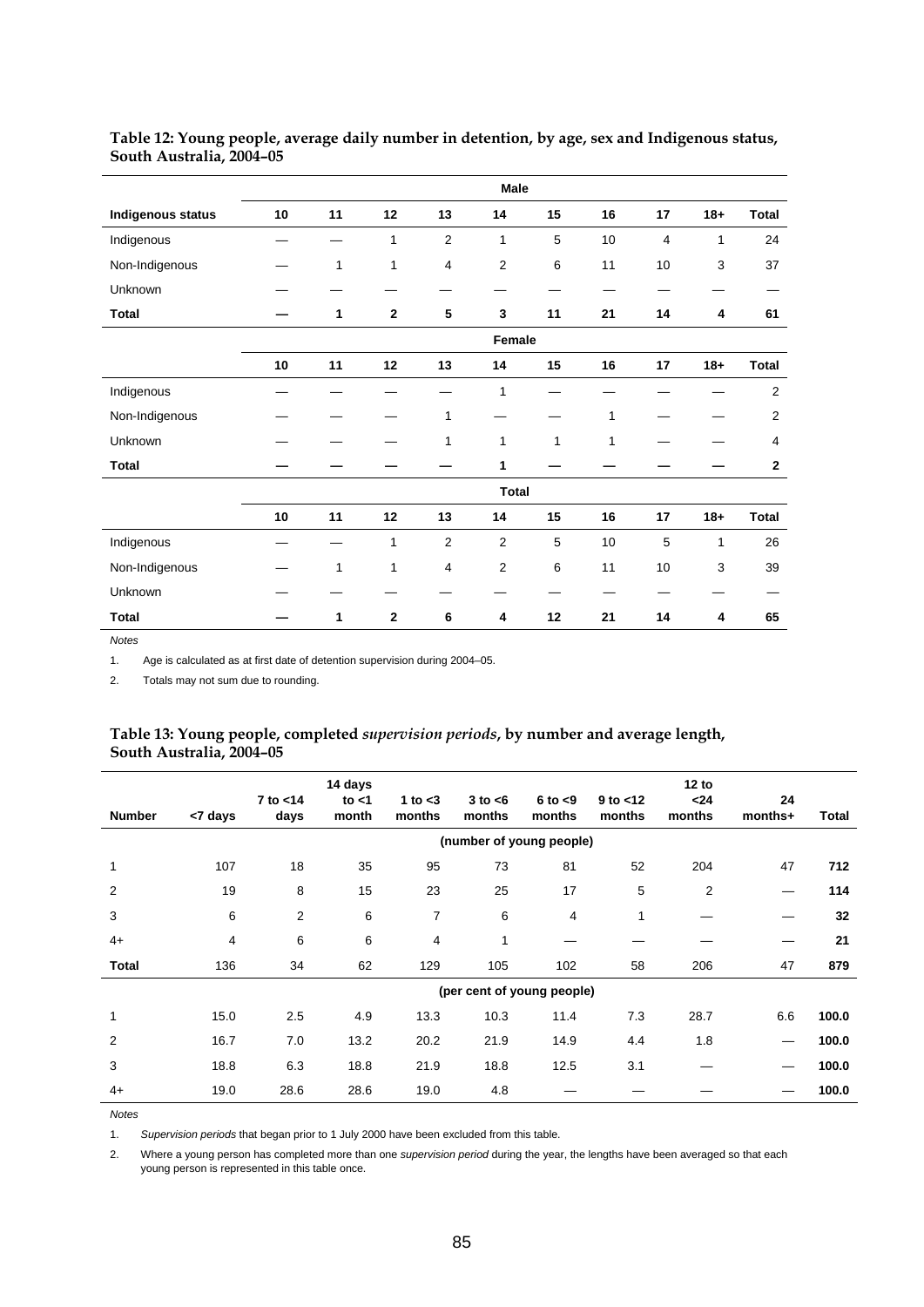|                                 | Episode type                  |                               |                               |                               |                           |       |                                          |  |  |
|---------------------------------|-------------------------------|-------------------------------|-------------------------------|-------------------------------|---------------------------|-------|------------------------------------------|--|--|
| Length of supervision<br>period | Pre-<br>sentence<br>community | Pre-<br>sentence<br>detention | <b>Sentenced</b><br>community | <b>Sentenced</b><br>detention | <b>Sentenced</b><br>other | Total | <b>Total</b><br>number of<br>days ('000) |  |  |
|                                 |                               |                               |                               | (per cent of days)            |                           |       |                                          |  |  |
| Less than 7 days                | 6.9                           | 92.8                          |                               | 0.3                           |                           | 100.0 |                                          |  |  |
| 7 to less than 14 days          | 28.6                          | 59.8                          | 10.6                          |                               | 1.0                       | 100.0 |                                          |  |  |
| 14 days to less than 1<br>month | 47.9                          | 32.1                          | 18.0                          | 2.0                           |                           | 100.0 | 2                                        |  |  |
| 1 to 3 months                   | 42.9                          | 11.1                          | 42.8                          | 2.6                           | 0.6                       | 100.0 | 9                                        |  |  |
| 3 to 6 months                   | 20.4                          | 5.8                           | 60.5                          | 11.2                          | 2.1                       | 100.0 | 14                                       |  |  |
| 6 to 9 months                   | 13.0                          | 4.1                           | 62.7                          | 10.6                          | 9.6                       | 100.0 | 23                                       |  |  |
| 9 to 12 months                  | 7.7                           | 1.6                           | 71.2                          | 5.1                           | 14.4                      | 100.0 | 19                                       |  |  |
| 12 to 24 months                 | 4.5                           | 2.9                           | 67.0                          | 4.0                           | 21.6                      | 100.0 | 102                                      |  |  |
| $24+$ months                    | 2.5                           | 2.2                           | 69.5                          | 3.3                           | 22.6                      | 100.0 | 52                                       |  |  |
| Total                           | 8.1                           | 3.7                           | 65.5                          | 5.0                           | 17.7                      | 100.0 | 221                                      |  |  |

**Table 14: Proportion of person days in supervision, by** *supervision period* **length and** *episode* **type, South Australia, 2004-05 (per cent)**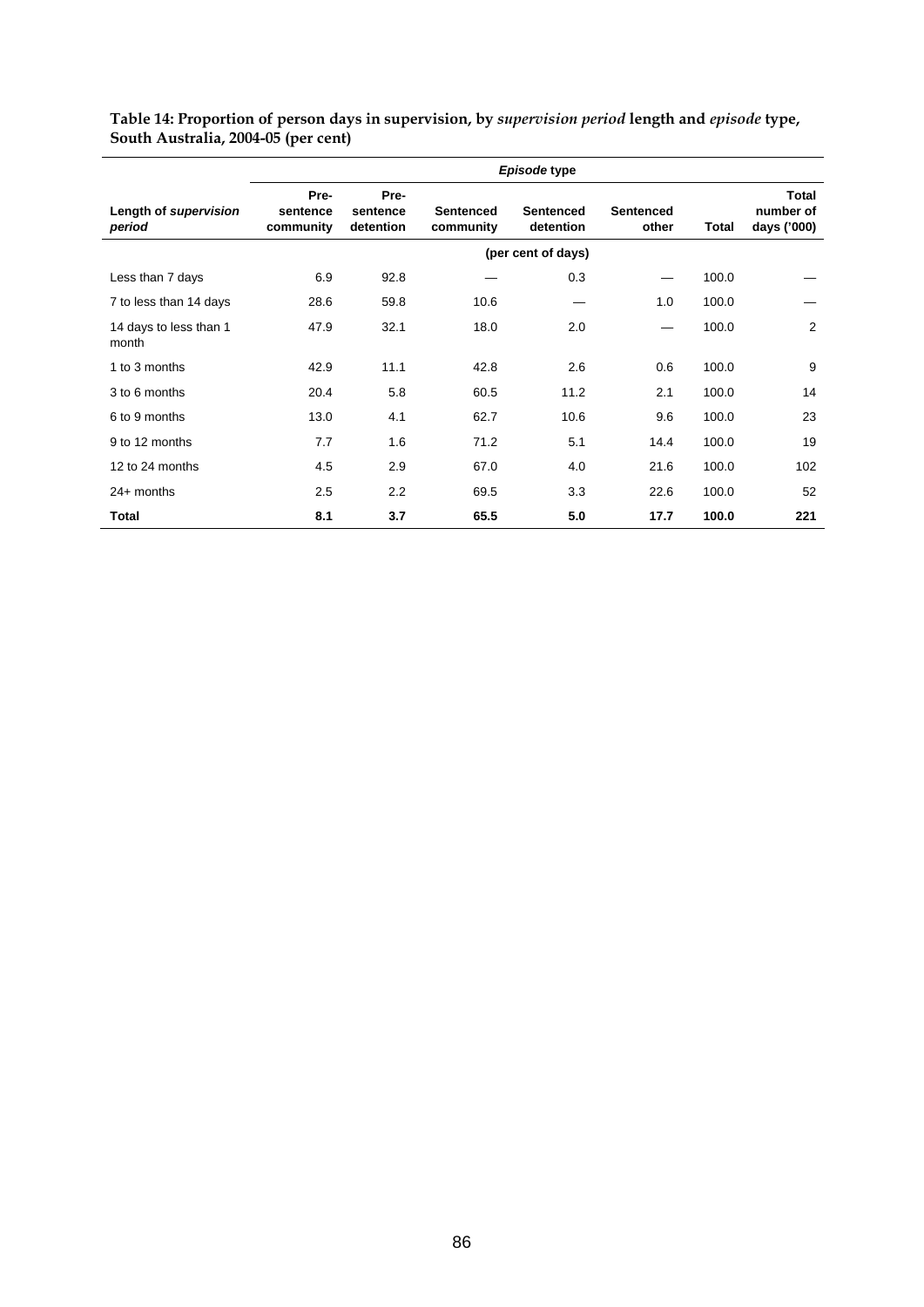**Table 15:** *Supervision periods***, by type, South Australia, 2004-05** 

|                                                          | Supervision periods containing sentenced episodes |                                 |                                                  |                           |                          |              |  |
|----------------------------------------------------------|---------------------------------------------------|---------------------------------|--------------------------------------------------|---------------------------|--------------------------|--------------|--|
| Supervision periods containing pre-<br>sentence episodes | Community <sup>(a)</sup>                          | Detention <sup>(a)</sup>        | <b>Community and</b><br>detention <sup>(a)</sup> | Other only <sup>(b)</sup> | No sentenced<br>episodes | <b>Total</b> |  |
|                                                          |                                                   | (number of supervision periods) |                                                  |                           |                          |              |  |
| Community only                                           | 18                                                |                                 |                                                  | 2                         | 57                       | 78           |  |
| Detention only                                           | 65                                                | 24                              | 14                                               | 17                        | 338                      | 458          |  |
| Community and detention                                  | 44                                                | 11                              | 5                                                | 6                         | 130                      | 196          |  |
| No pre-sentenced episodes                                | 344                                               | 18                              | 3                                                | 35                        |                          | 400          |  |
| Total                                                    | 471                                               | 53                              | 23                                               | 60                        | 525                      | 1,132        |  |
|                                                          |                                                   |                                 | (per cent of supervision periods)                |                           |                          |              |  |
| Community only                                           | 1.6                                               |                                 | 0.1                                              | 0.2                       | 5.0                      | 6.9          |  |
| Detention only                                           | 5.7                                               | 2.1                             | 1.2                                              | 1.5                       | 29.9                     | 40.5         |  |
| Community and detention                                  | 3.9                                               | 1.0                             | 0.4                                              | 0.5                       | 11.5                     | 17.3         |  |
| No pre-sentenced episodes                                | 30.4                                              | 1.6                             | 0.3                                              | 3.1                       |                          | 35.3         |  |
| <b>Total</b>                                             | 41.6                                              | 4.7                             | 2.0                                              | 5.3                       | 46.4                     | 100.0        |  |

(a) With or without other.

(b) Other includes immediate release or suspended detention, parole or supervised released, home detention, other sentenced episode type.

*Notes*

1. Data on unsupervised bail are not collected in the NMDS and hence are not included in the pre-sentence figures.

2. The use of the *episode* hierarchy may shorten or hide *episodes* that are lower on the hierarchy.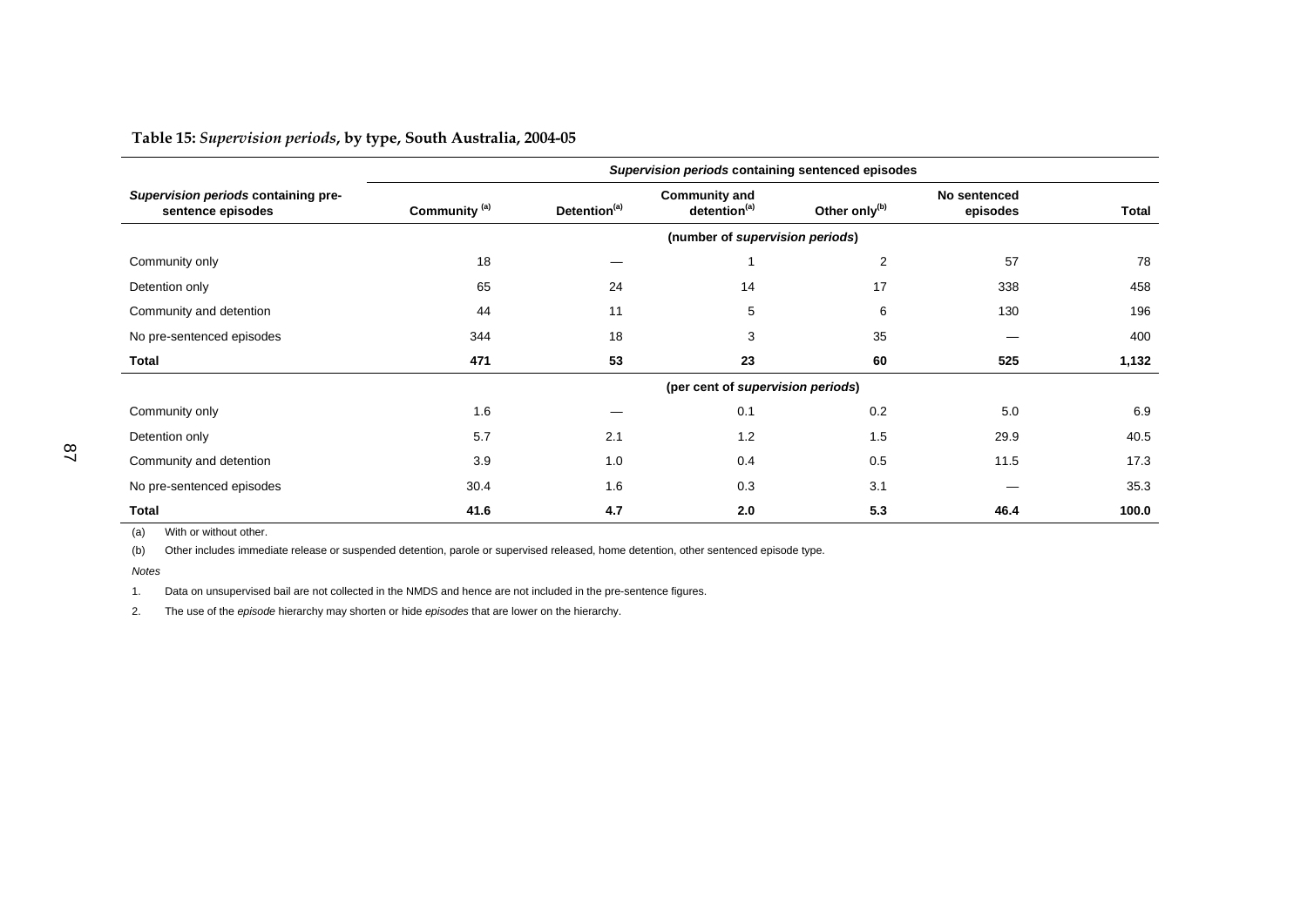| <b>Number of completed</b><br>supervision periods | Male                     | Female                     | Total |  |  |  |
|---------------------------------------------------|--------------------------|----------------------------|-------|--|--|--|
|                                                   | (number of young people) |                            |       |  |  |  |
| 1                                                 | 580                      | 132                        | 712   |  |  |  |
| 2                                                 | 93                       | 21                         | 114   |  |  |  |
| 3                                                 | 27                       | 5                          | 32    |  |  |  |
| $4+$                                              | 14                       | $\overline{7}$             | 21    |  |  |  |
| <b>Total</b>                                      | 714                      | 165                        | 879   |  |  |  |
|                                                   |                          | (per cent of young people) |       |  |  |  |
| 1                                                 | 81.2                     | 80.0                       | 81.0  |  |  |  |
| $\mathfrak{p}$                                    | 13.0                     | 12.7                       | 13.0  |  |  |  |
| 3                                                 | 3.8                      | 3.0                        | 3.6   |  |  |  |
| $4+$                                              | 2.0                      | 4.2                        | 2.4   |  |  |  |
| <b>Total</b>                                      | 100.0                    | 100.0                      | 100.0 |  |  |  |

**Table 16: Young people, by number of completed**   *supervision periods* **and sex, South Australia, 2004–05**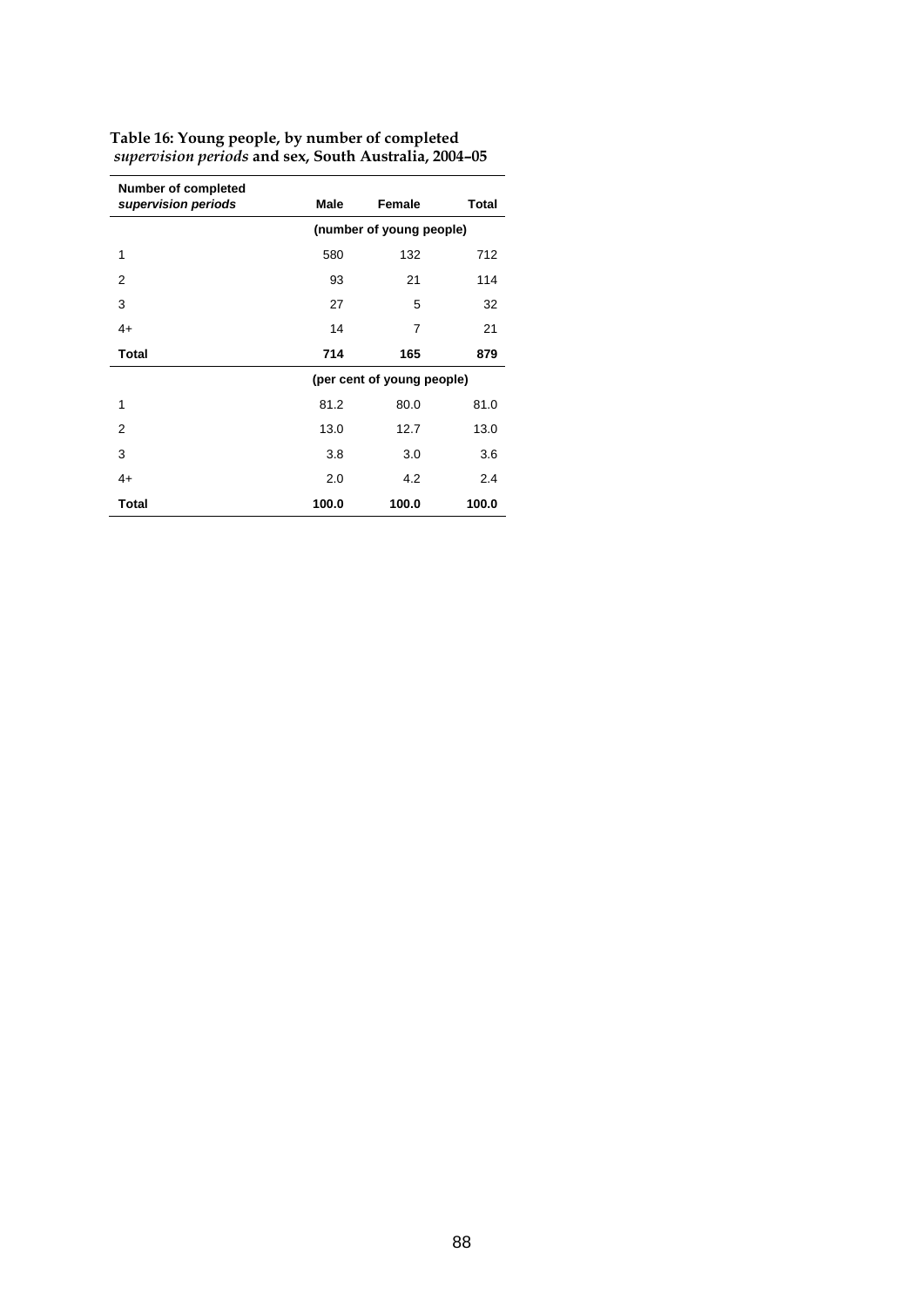**Table 17: Completed** *supervision periods***, by length and sex, South Australia, 2004–05** 

| Length of completed<br>supervision periods | Male                            | Female                            | Total |  |  |
|--------------------------------------------|---------------------------------|-----------------------------------|-------|--|--|
|                                            | (number of supervision periods) |                                   |       |  |  |
| Less than 7 days                           | 207                             | 67                                | 274   |  |  |
| 7 to less than 14 days                     | 29                              | 14                                | 43    |  |  |
| 14 days to less than 1 month               | 70                              | 21                                | 91    |  |  |
| 1 to less than 3 months                    | 129                             | 35                                | 164   |  |  |
| 3 to less than 6 months                    | 96                              | 13                                | 109   |  |  |
| 6 to less than 9 months                    | 99                              | 13                                | 112   |  |  |
| 9 to less than 12 months                   | 52                              | 10                                | 62    |  |  |
| 12 to less than 24 months                  | 182                             | 44                                | 226   |  |  |
| 24 months+                                 | 44                              | 7                                 | 51    |  |  |
| <b>Total</b>                               | 908                             | 224                               | 1,132 |  |  |
|                                            |                                 | (per cent of supervision periods) |       |  |  |
| Less than 7 days                           | 22.8                            | 29.9                              | 24.2  |  |  |
| 7 to less than 14 days                     | 3.2                             | 6.3                               | 3.8   |  |  |
| 14 days to less than 1 month               | 7.7                             | 9.4                               | 8.0   |  |  |
| 1 to less than 3 months                    | 14.2                            | 15.6                              | 14.5  |  |  |
| 3 to less than 6 months                    | 10.6                            | 5.8                               | 9.6   |  |  |
| 6 to less than 9 months                    | 10.9                            | 5.8                               | 9.9   |  |  |
| 9 to less than 12 months                   | 5.7                             | 4.5                               | 5.5   |  |  |
| 12 to less than 24 months                  | 20.0                            | 19.6                              | 20.0  |  |  |
| 24 months+                                 | 4.8                             | 3.1                               | 4.5   |  |  |
| <b>Total</b>                               | 100.0                           | 100.0                             | 100.0 |  |  |

*Note: Supervision periods* that began prior to 1 July 2000 have been excluded from this table.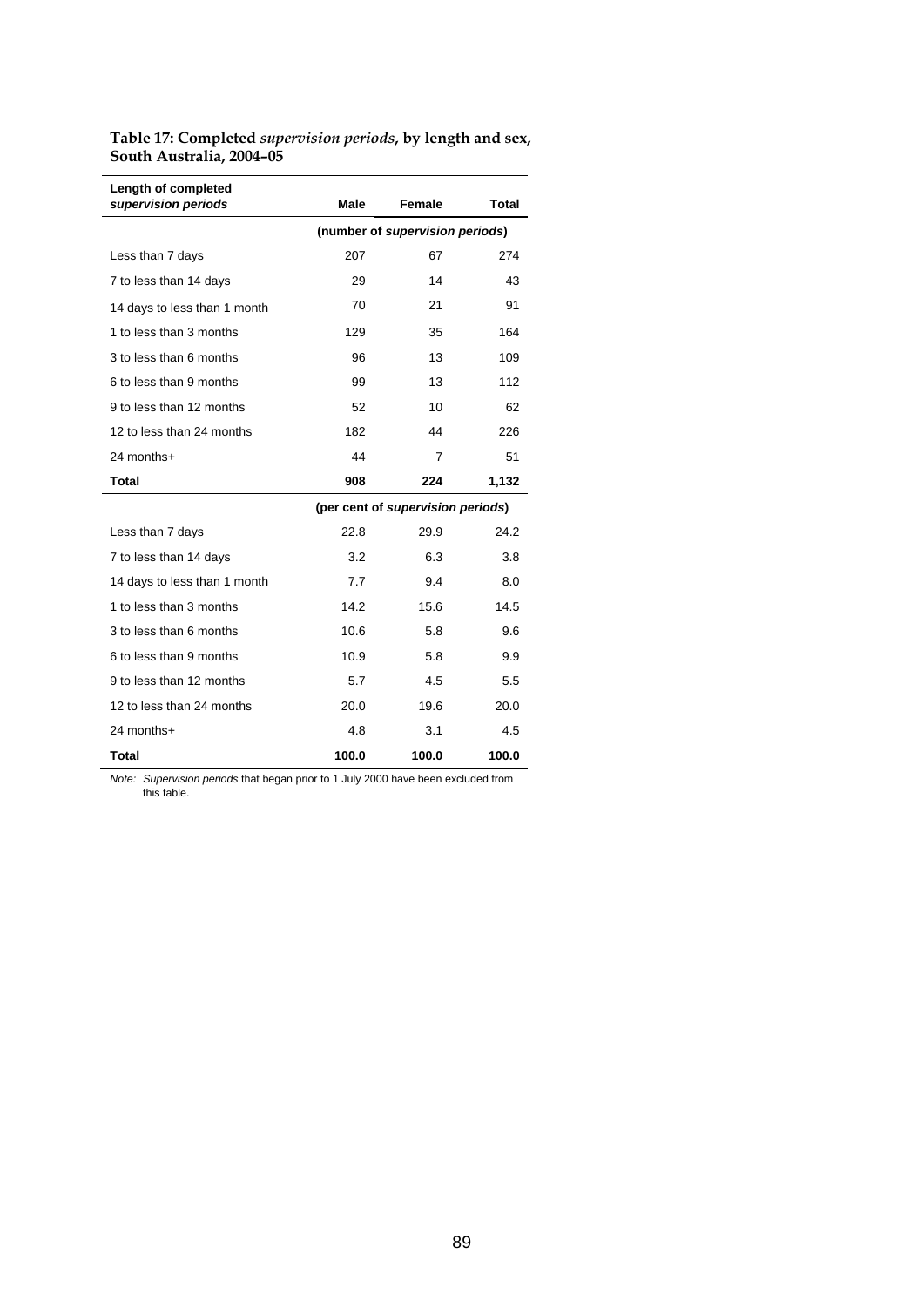| Episode type                 | <b>Male</b> | Female | Total |
|------------------------------|-------------|--------|-------|
| <b>Pre-sentence</b>          |             |        |       |
| Community                    | 29          | 27     | 28    |
| Detention                    | 2           | 1      | 2     |
| <b>Sentenced</b>             |             |        |       |
| Community                    | 113         | 188    | 121   |
| Detention                    | 59          | n.r.   | 58    |
| Parole or supervised release |             |        |       |

#### **Table 18:** *Episodes***, median length in days, by** *episode* **type and sex, South Australia, 2004–05**

*Notes* 

1. In this table, contiguous detention *episodes* of the same type which are separated by a transfer within detention are considered to be one episode and their length summed.

2. The use of the episode hierarchy may shorten or hide *episodes* which are

lower on the hierarchy.

3. Cells are not reported (n.r.) where N<5.

#### **Table 19:** *Supervision periods***, by** *episode* **type and sex, South Australia, 2004–05 (per cent)**

| Episode type        | Male | Female | <b>Total</b> |
|---------------------|------|--------|--------------|
| <b>Pre-sentence</b> |      |        |              |
| Community           | 22.9 | 29.3   | 24.2         |
| Detention           | 57   | 60.9   | 57.7         |
| Sentenced           |      |        |              |
| Community           | 45.2 | 38.7   | 43.9         |
| Detention           | 8.2  | n.r.   | 6.9          |
| Other               | 11.2 | 6.7    | 10.3         |

*Notes* 

1. Data on unsupervised bail are not collected in the NMDS and hence are not included in the pre-sentence figures.

2. Percentages will not add to 100% because each supervision period may contain more than one type of episode.

3. Other includes: immediate release or suspended detention, parole or supervised release, home detention, other sentenced episode type.

4. Cells are not reported (n.r.) where N<5.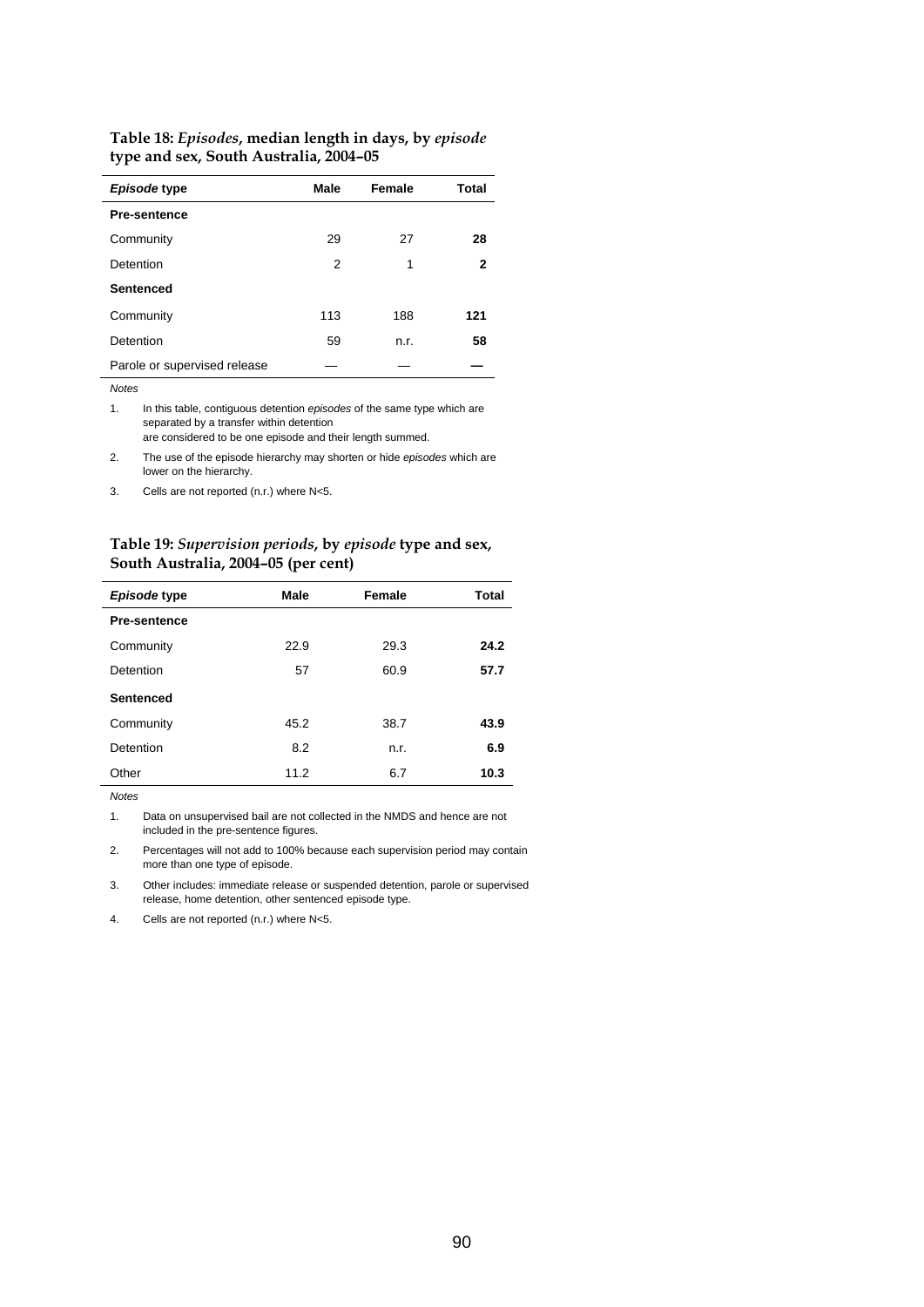## **Table 20: Reason for exit from remand** *episodes***, by sex, South Australia, 2004–05**

| Reason for exit from remand            | Male  | Female                 | Total |
|----------------------------------------|-------|------------------------|-------|
|                                        |       | (number of episodes)   |       |
|                                        |       |                        |       |
| Released on bail                       | 628   | 166                    | 794   |
| Matters proven/charges dismissed       | 16    | 4                      | 20    |
| Sentenced                              | 107   | 25                     | 132   |
| Next episode type: sentenced detention |       |                        |       |
| Other                                  | 141   | 24                     | 165   |
| Total                                  | 892   | 219                    | 1,111 |
|                                        |       | (per cent of episodes) |       |
| Released on bail                       | 70.4  | 75.8                   | 71.5  |
| Matters proven/charges dismissed       | 1.8   | 1.8                    | 1.8   |
| Sentenced                              | 12.0  | 11.4                   | 11.9  |
| Next episode type: sentenced detention |       |                        |       |
| Other                                  | 15.8  | 11.0                   | 14.9  |
| Total                                  | 100.0 | 100.0                  | 100.0 |

## **Table 21: Young people, by number of completed** *supervision periods* **by age, South Australia, 2004–05**

| <b>Number of completed</b><br>supervision periods | 10    | 11    | 12    | 13    | 14    | 15    | 16                         | 17    | $18+$ | <b>Unknown</b> | Total |
|---------------------------------------------------|-------|-------|-------|-------|-------|-------|----------------------------|-------|-------|----------------|-------|
|                                                   |       |       |       |       |       |       | (number of young people)   |       |       |                |       |
| 1                                                 | 2     | 9     | 16    | 31    | 61    | 103   | 148                        | 176   | 165   | 1              | 712   |
| 2                                                 |       | 5     | 5     | 7     | 14    | 22    | 24                         | 31    | 6     |                | 114   |
| 3                                                 |       |       | 1     | 3     | 4     | 9     | 7                          | 5     | 3     |                | 32    |
| $4+$                                              | 1     | 1     | 3     | 4     | 1     | 3     | 4                          | 4     |       |                | 21    |
| <b>Total</b>                                      | 3     | 15    | 25    | 45    | 80    | 137   | 183                        | 216   | 174   | 1              | 879   |
|                                                   |       |       |       |       |       |       | (per cent of young people) |       |       |                |       |
|                                                   | 66.7  | 60.0  | 64.0  | 68.9  | 76.3  | 75.2  | 80.9                       | 81.5  | 94.8  | 100.0          | 81.0  |
| $\overline{2}$                                    |       | 33.3  | 20.0  | 15.6  | 17.5  | 16.1  | 13.1                       | 14.4  | 3.4   | —              | 13.0  |
| 3                                                 |       |       | 4.0   | 6.7   | 5     | 6.6   | 3.8                        | 2.3   | 1.7   |                | 3.6   |
| $4+$                                              | 33.3  | 6.7   | 12    | 8.9   | 1.3   | 2.2   | 2.2                        | 1.9   |       |                | 2.4   |
| Total                                             | 100.0 | 100.0 | 100.0 | 100.0 | 100.0 | 100.0 | 100.0                      | 100.0 | 100.0 | 100.0          | 100.0 |

*Note:* Age is calculated as at first date of supervision during 2004–05.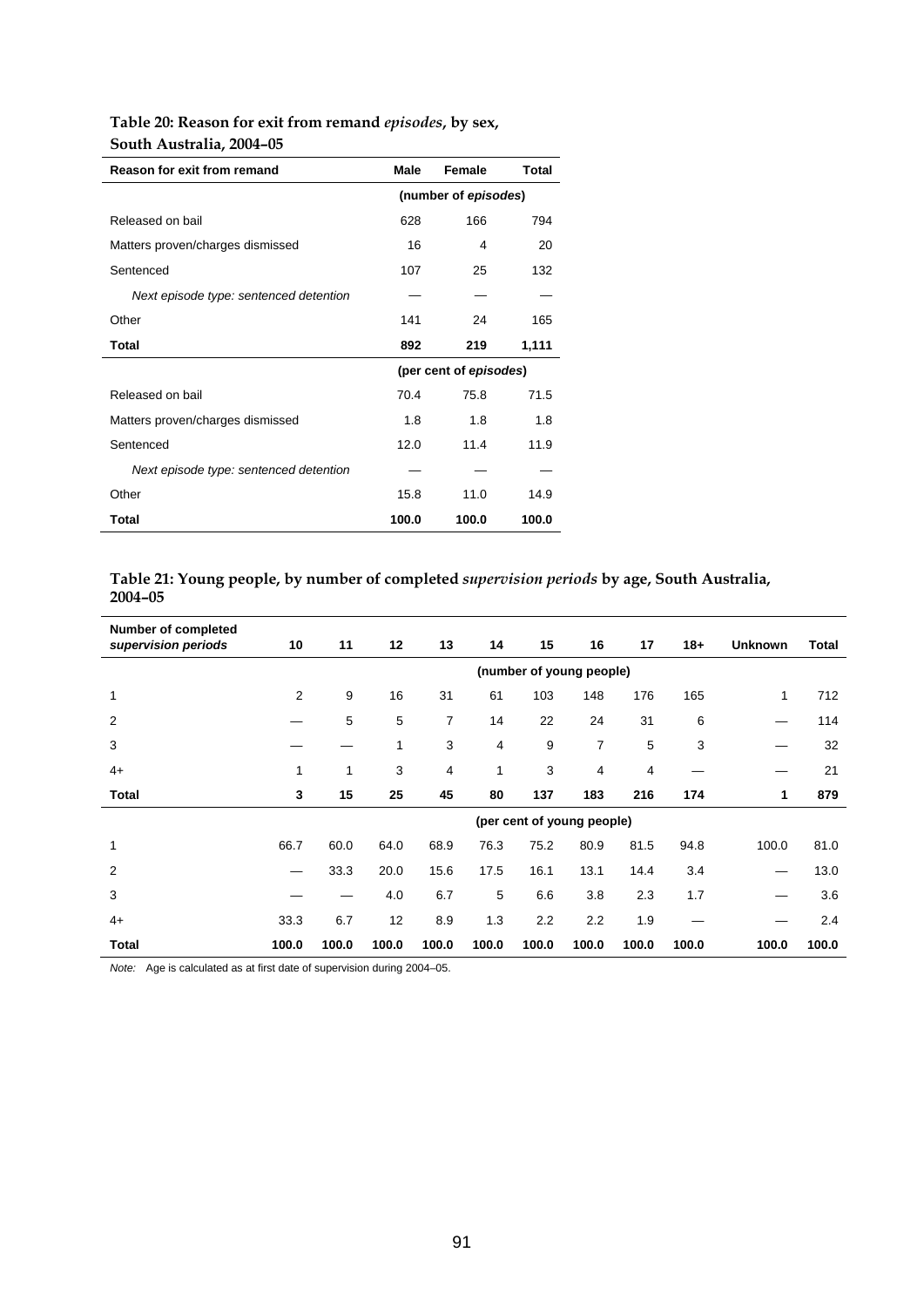| Length of completed<br>supervision periods | 10                       | 11                       | 12                      | 13    | 14    | 15    | 16                                | 17             | $18 +$ | <b>Unknown</b>           | <b>Total</b> |
|--------------------------------------------|--------------------------|--------------------------|-------------------------|-------|-------|-------|-----------------------------------|----------------|--------|--------------------------|--------------|
|                                            |                          |                          |                         |       |       |       | (number of supervision periods)   |                |        |                          |              |
| Less than 7 days                           | 14                       | 15                       | 23                      | 41    | 43    | 48    | 38                                | 32             | 20     |                          | 274          |
| 7 to less than 14 days                     | 1                        | $\overline{\phantom{0}}$ | 4                       | 10    | 9     | 3     | 9                                 | 6              | 1      |                          | 43           |
| 14 days to less than 1<br>month            | 3                        | 3                        | 9                       | 12    | 19    | 25    | 12                                | 8              |        |                          | 91           |
| 1 to less than 3 months                    | 4                        | $\overline{7}$           | 11                      | 21    | 34    | 36    | 28                                | 19             | 4      |                          | 164          |
| 3 to less than 6 months                    |                          | 2                        | 10                      | 15    | 17    | 23    | 19                                | 17             | 6      |                          | 109          |
| 6 to less than 9 months                    | 4                        | 4                        | $\overline{7}$          | 8     | 13    | 28    | 17                                | 23             | 8      | —                        | 112          |
| 9 to less than 12 months                   |                          | 1                        | 4                       | 6     | 13    | 19    | 10                                | 5              | 3      | 1                        | 62           |
| 12 to less than 24 months                  |                          | 6                        | 18                      | 27    | 42    | 52    | 41                                | 28             | 12     |                          | 226          |
| 24 months+                                 | 1                        |                          | $\overline{\mathbf{4}}$ | 6     | 10    | 10    | 8                                 | $\overline{7}$ | 5      |                          | 51           |
| <b>Total</b>                               | 27                       | 38                       | 90                      | 146   | 200   | 244   | 182                               | 145            | 59     | 1                        | 1,132        |
|                                            |                          |                          |                         |       |       |       | (per cent of supervision periods) |                |        |                          |              |
| Less than 7 days                           | 51.9                     | 39.5                     | 25.6                    | 28.1  | 21.5  | 19.7  | 20.9                              | 22.1           | 33.9   |                          | 24.2         |
| 7 to less than 14 days                     | 3.7                      | $\overline{\phantom{0}}$ | 4.4                     | 6.8   | 4.5   | 1.2   | 4.9                               | 4.1            | 1.7    |                          | 3.8          |
| 14 days to less than 1<br>month            | 11.1                     | 7.9                      | 10.0                    | 8.2   | 9.5   | 10.2  | 6.6                               | 5.5            |        |                          | 8.0          |
| 1 to less than 3 months                    | 14.8                     | 18.4                     | 12.2                    | 14.4  | 17.0  | 14.8  | 15.4                              | 13.1           | 6.8    |                          | 14.5         |
| 3 to less than 6 months                    |                          | 5.3                      | 11.1                    | 10.3  | 8.5   | 9.4   | 10.4                              | 11.7           | 10.2   |                          | 9.6          |
| 6 to less than 9 months                    | 14.8                     | 10.5                     | 7.8                     | 5.5   | 6.5   | 11.5  | 9.3                               | 15.9           | 13.6   |                          | 9.9          |
| 9 to less than 12 months                   | $\overline{\phantom{0}}$ | 2.6                      | 4.4                     | 4.1   | 6.5   | 7.8   | 5.5                               | 3.4            | 5.1    | 100.0                    | 5.5          |
| 12 to less than 24 months                  | $\overline{\phantom{0}}$ | 15.8                     | 20.0                    | 18.5  | 21.0  | 21.3  | 22.5                              | 19.3           | 20.3   | $\overline{\phantom{0}}$ | 20.0         |
| 24 months+                                 | 3.7                      | —                        | 4.4                     | 4.1   | 5.0   | 4.1   | 4.4                               | 4.8            | 8.5    |                          | 4.5          |
| Total                                      | 100.0                    | 100.0                    | 100.0                   | 100.0 | 100.0 | 100.0 | 100.0                             | 100.0          | 100.0  | 100.0                    | 100.0        |

# **Table 22: Completed** *supervision periods***, by length and age, South Australia, 2004–05**

*Notes* 

1. Age is calculated as at first date of supervision during 2004–05.

2. *Supervision periods* that began prior to 1 July 2000 have been excluded from this table.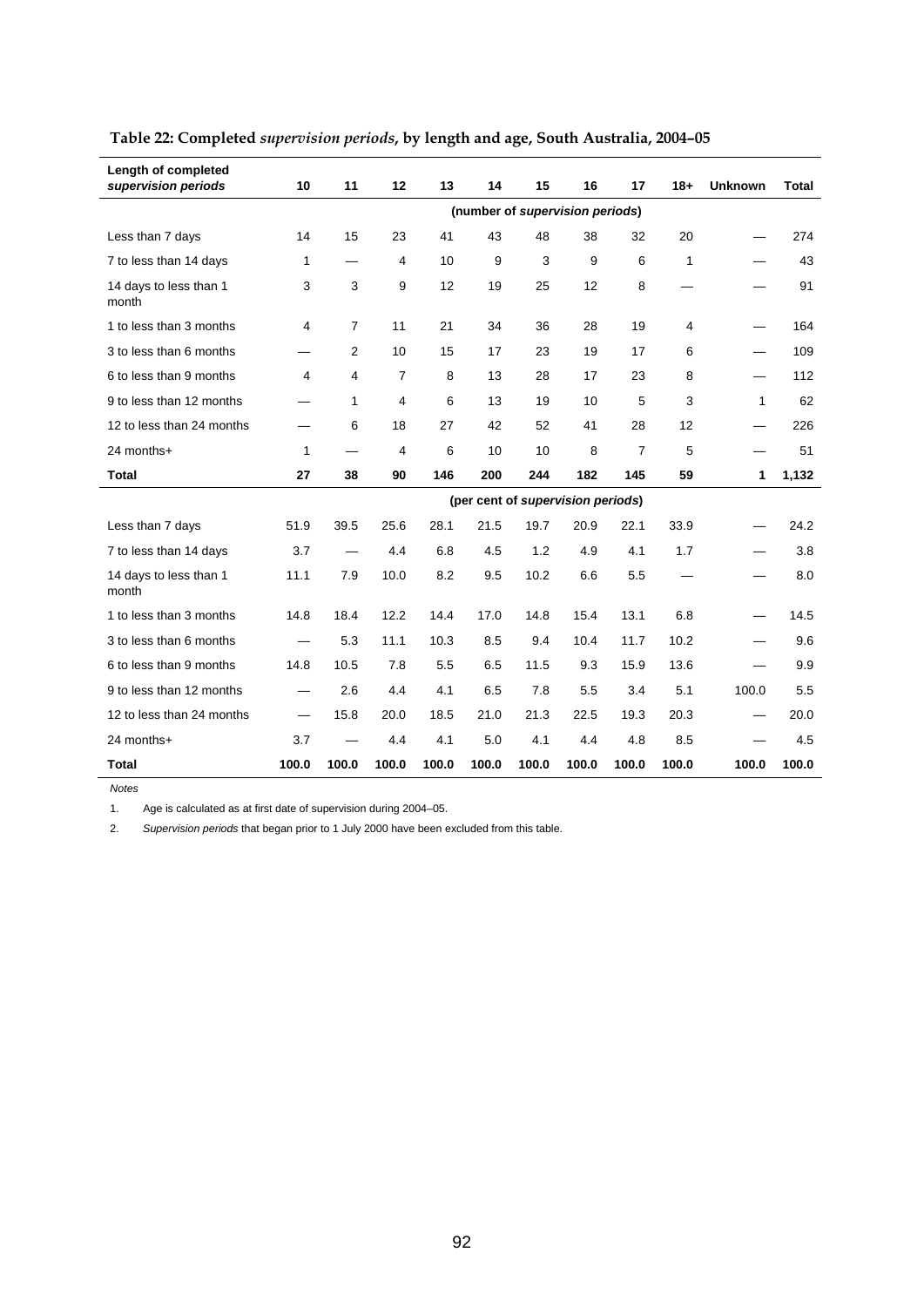| Episode type                 | 10        | 11          | 12   | 13             | 14         | 15 | 16  | 17             | $18+$       | <b>Total</b> |
|------------------------------|-----------|-------------|------|----------------|------------|----|-----|----------------|-------------|--------------|
| <b>Pre-sentence</b>          |           |             |      |                |            |    |     |                |             |              |
| Community                    | n.r.      | 27          | 29   | 22             | 22         | 30 | 29  | 34             | 58          | 28           |
| <b>Detention</b>             | $2^{(a)}$ | 0           | 3    | $\overline{2}$ | 2          | 2  | 2   | $\overline{2}$ | $\mathbf 0$ | 2            |
| <b>Sentenced</b>             |           |             |      |                |            |    |     |                |             |              |
| Community                    |           | $272^{(a)}$ | 113  | 98             | 96         | 92 | 120 | 145            | 197         | 121          |
| Detention                    |           | n.r.        | n.r. | n.r.           | $20^{(a)}$ | 41 | 61  | 70             | 104         | 58           |
| Parole or supervised release |           |             |      |                |            |    |     |                |             |              |

 **Table 23:** *Episodes***, median length in days, by episode type and age, South Australia, 2004–05** 

(a) The number of observations contributing to these cells is fewer than 10.

*Notes* 

1. Age calculated as at entry to *episode*.

2. *Episodes* that began prior to 1 July 2000 are excluded from this table.

3. In this table, contiguous detention *episodes* of the same type which are separated by a transfer within detention are considered to be one episode and their length summed.

4. The use of the episode hierarchy may shorten or hide *episodes* that are lower on the hierarchy.

5. Cells are not reported (n.r.) where N<5.

#### **Table 24:** *Supervision periods***, by** *episode* **type and age, South Australia, 2004–05 (per cent)**

| Episode type        | 10   | 11   | 12   | 13   | 14   | 15   | 16   | 17   | $18+$ | Total |
|---------------------|------|------|------|------|------|------|------|------|-------|-------|
| <b>Pre-sentence</b> |      |      |      |      |      |      |      |      |       |       |
| Community           | 29.6 | 21.1 | 35.6 | 31.5 | 28.2 | 23.8 | 18.1 | 19.3 | 6.7   | 24.2  |
| Detention           | 92.6 | 76.3 | 70   | 70.5 | 60.4 | 53.7 | 51.1 | 44.1 | 41.7  | 57.7  |
| <b>Sentenced</b>    |      |      |      |      |      |      |      |      |       |       |
| Community           | 14.8 | 28.9 | 28.9 | 32.9 | 42.6 | 48.8 | 49.5 | 54.5 | 58.3  | 43.9  |
| <b>Detention</b>    | –    | 7.9  | 13.3 | 12.1 | 9.9  | 7.4  | 3.8  |      |       | 6.9   |
| Other               |      | 7.9  | 15.6 | 10.7 | 11.4 | 11.9 | 11   | 6.2  | 5     | 10.3  |

*Notes* 

1. Data on unsupervised bail is not collected in the NMDS.

2. Percentages will not add to 100 because each supervision period may contain more than one episode type.

3. Other includes: immediate release or suspended detention, parole or supervised released, home detention, other sentenced episode type.

4. Age calculated as at entry to *supervision period*.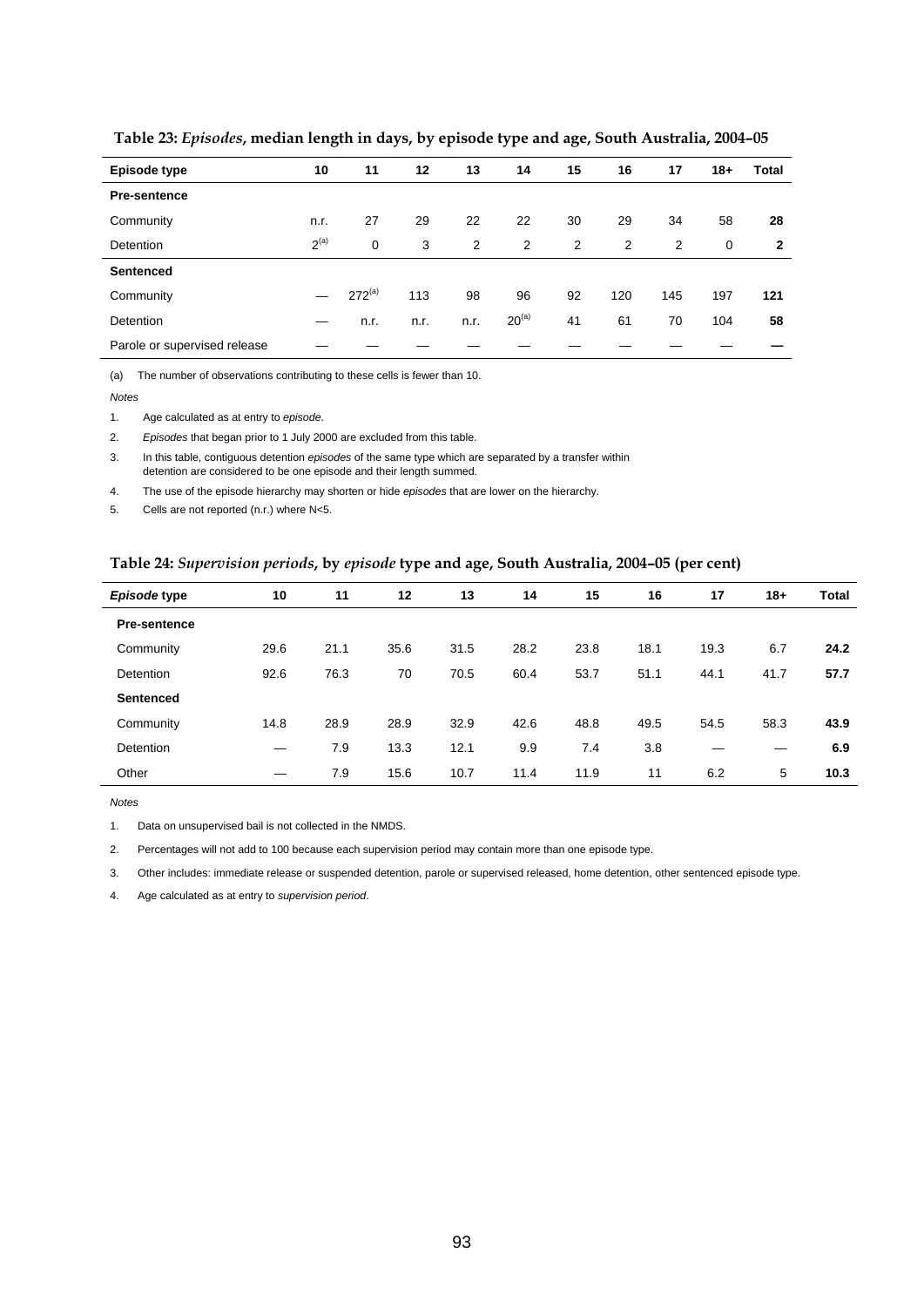| Reason for exit from remand               | 10             | 11             | 12    | 13    | 14                     | 15    | 16    | 17    | $18+$ | <b>Total</b> |
|-------------------------------------------|----------------|----------------|-------|-------|------------------------|-------|-------|-------|-------|--------------|
|                                           |                |                |       |       | (number of episodes)   |       |       |       |       |              |
| Released on bail                          | 4              | 14             | 53    | 94    | 126                    | 127   | 158   | 164   | 54    | 794          |
| Matters proven/charges dismissed          |                | $\overline{2}$ | 1     | 3     | $\overline{2}$         | 1     | 3     | 5     | 3     | 20           |
| Sentenced                                 |                |                | 11    | 11    | 22                     | 19    | 38    | 20    | 11    | 132          |
| Next episode type: sentenced<br>detention |                |                |       |       |                        |       |       |       |       |              |
| Other                                     | $\overline{2}$ | 3              | 1     | 16    | 16                     | 18    | 46    | 53    | 10    | 165          |
| Total                                     | 6              | 19             | 66    | 124   | 166                    | 165   | 245   | 242   | 78    | 1,111        |
|                                           |                |                |       |       | (per cent of episodes) |       |       |       |       |              |
| Released on bail                          | 66.7           | 73.7           | 80.3  | 75.8  | 75.9                   | 77    | 64.5  | 67.8  | 69.2  | 71.5         |
| Matters proven/charges dismissed          |                | 10.5           | 1.5   | 2.4   | 1.2                    | 0.6   | 1.2   | 2.1   | 3.8   | 1.8          |
| Sentenced                                 |                |                | 16.7  | 8.9   | 13.3                   | 11.5  | 15.5  | 8.3   | 14.1  | 11.9         |
| Next episode type: sentenced<br>detention |                |                |       |       |                        |       |       |       |       |              |
| Other                                     | 33.3           | 15.8           | 1.5   | 12.9  | 9.6                    | 10.9  | 18.8  | 21.9  | 12.8  | 14.9         |
| Total                                     | 100.0          | 100.0          | 100.0 | 100.0 | 100.0                  | 100.0 | 100.0 | 100.0 | 100.0 | 100.0        |

## **Table 25: Reason for exit from remand** *episodes***, by age, South Australia, 2004–05**

*Note:* Age calculated as at entry to *episode*.

#### **Table 26: Young people, by number of completed** *supervision periods* **and Indigenous status, South Australia, 2004–05**

| Number of supervision<br>periods completed | Indigenous | Non-Indigenous             | Unknown/<br>not recorded | <b>Total</b> |
|--------------------------------------------|------------|----------------------------|--------------------------|--------------|
|                                            |            | (number of young people)   |                          |              |
| 1                                          | 188        | 479                        | 45                       | 712          |
| 2                                          | 43         | 69                         | 2                        | 114          |
| 3                                          | 13         | 19                         |                          | 32           |
| $4+$                                       | 13         | 8                          |                          | 21           |
| <b>Total</b>                               | 257        | 575                        | 47                       | 879          |
|                                            |            | (per cent of young people) |                          |              |
| 1                                          | 73.2       | 83.3                       | 95.7                     | 81.0         |
| $\overline{2}$                             | 16.7       | 12.0                       | 4.3                      | 13.0         |
| 3                                          | 5.1        | 3.3                        |                          | 3.6          |
| $4+$                                       | 5.1        | 1.4                        |                          | 2.4          |
| <b>Total</b>                               | 100.0      | 100.0                      | 100.0                    | 100.0        |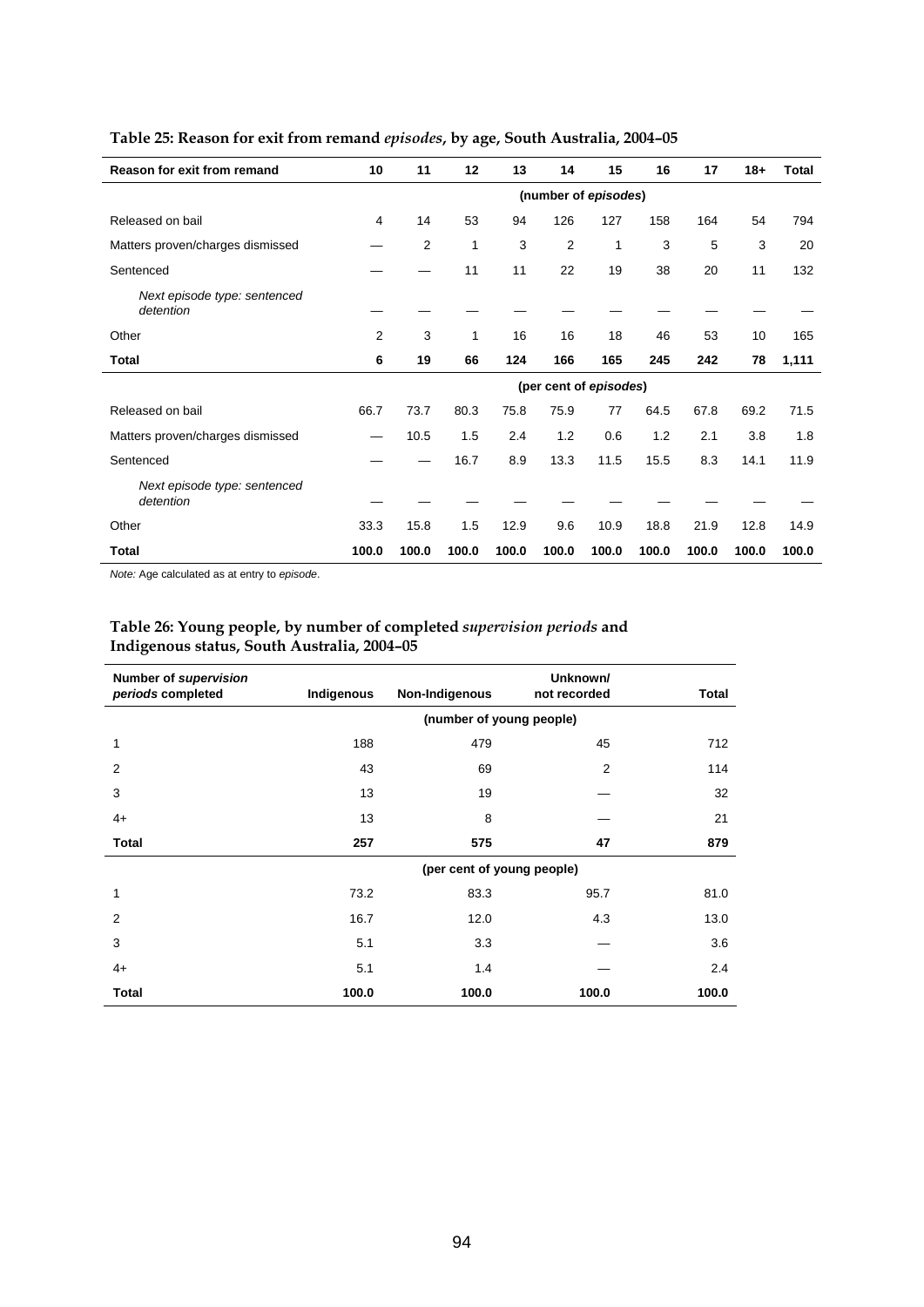| Length of completed<br>supervision periods | Indigenous | Non-Indigenous                    | Unknown/<br>not recorded | <b>Total</b> |
|--------------------------------------------|------------|-----------------------------------|--------------------------|--------------|
|                                            |            | (number of supervision periods)   |                          |              |
| less than 7 days                           | 112        | 161                               | 1                        | 274          |
| 7 to less than 14 days                     | 19         | 23                                | 1                        | 43           |
| 14 days to less than 1 month               | 34         | 50                                | $\overline{7}$           | 91           |
| 1 to less than 3 months                    | 51         | 110                               | 3                        | 164          |
| 3 to less than 6 months                    | 35         | 63                                | 11                       | 109          |
| 6 to less than 9 months                    | 26         | 81                                | 5                        | 112          |
| 9 to less than 12 months                   | 20         | 41                                | 1                        | 62           |
| 12 to less than 24 months                  | 62         | 149                               | 15                       | 226          |
| 24 months+                                 | 14         | 32                                | 5                        | 51           |
| <b>Total</b>                               | 373        | 710                               | 49                       | 1,132        |
|                                            |            | (per cent of supervision periods) |                          |              |
| Less than 7 days                           | 30.0       | 22.7                              | 2.0                      | 24.2         |
| 7 to less than 14 days                     | 5.1        | 3.2                               | 2.0                      | 3.8          |
| 14 days to less than 1 month               | 9.1        | 7.0                               | 14.3                     | 8.0          |
| 1 to less than 3 months                    | 13.7       | 15.5                              | 6.1                      | 14.5         |
| 3 to less than 6 months                    | 9.4        | 8.9                               | 22.4                     | 9.6          |
| 6 to less than 9 months                    | 7.0        | 11.4                              | 10.2                     | 9.9          |
| 9 to less than 12 months                   | 5.4        | 5.8                               | 2.0                      | 5.5          |
| 12 to less than 24 months                  | 16.6       | 21.0                              | 30.6                     | 20.0         |
| 24+ months                                 | 3.8        | 4.5                               | 10.2                     | 4.5          |
| <b>Total</b>                               | 100.0      | 100.0                             | 100.0                    | 100.0        |

**Table 27: Completed** *supervision periods***, by length and Indigenous status, South Australia, 2004–05** 

*Note:* S*upervision periods* that began prior to 1 July 2000 are excluded from this table.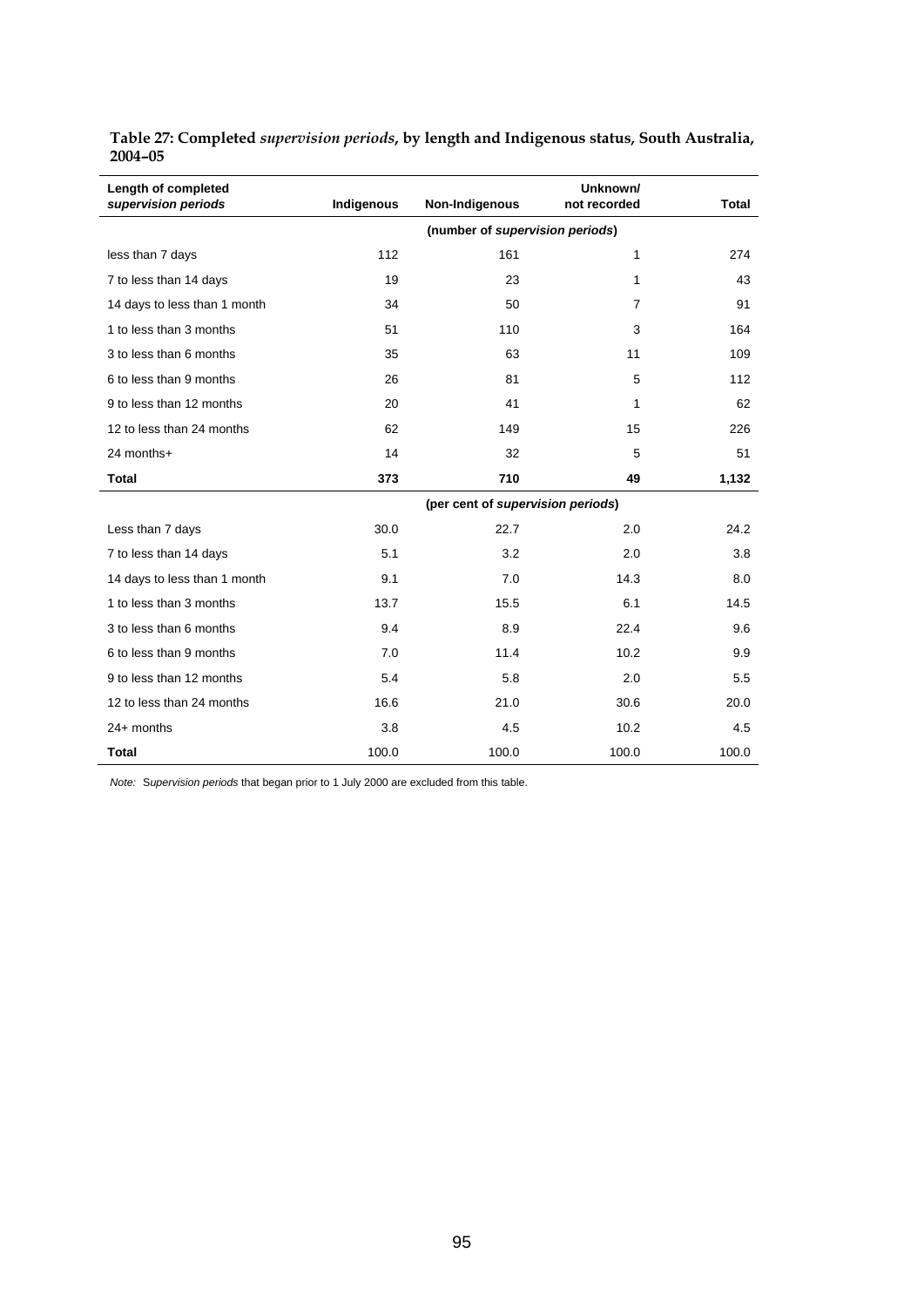#### **Table 28:** *Episodes***, median length in days, by** *episode* **type and Indigenous status, South Australia, 2004–05**

| Episode type                 | Indigenous | Non-Indigenous | Unknown/<br>not recorded | Total |
|------------------------------|------------|----------------|--------------------------|-------|
| <b>Pre-sentence</b>          |            |                |                          |       |
| Community                    | 27         | 29             | n.r.                     | 28    |
| Detention                    | 2          | 2              | n.r.                     | 2     |
| <b>Sentenced</b>             |            |                |                          |       |
| Community                    | 88         | 148            | 156                      | 121   |
| Detention                    | 70         | 56             |                          | 58    |
| Parole or supervised release |            |                |                          |       |

*Notes* 

l.

1. *Episodes* that began prior to 1 July 2000 are excluded from this table.

2. In this table, contiguous detention *episodes* of the same type that are separated by a transfer within detention are considered to be one episode and their length summed.

3. The use of the episode hierarchy may shorten or hide *episodes* that are lower on the hierarchy.

4. Cells are not reported (n.r.) where N<5.

#### **Table 29:** *Supervision periods***, by** *episode* **type and Indigenous status, South Australia, 2004–05 (per cent)**

|                     |            |                | Unknown/     |              |
|---------------------|------------|----------------|--------------|--------------|
| Episode type        | Indigenous | Non-Indigenous | not recorded | <b>Total</b> |
| <b>Pre-sentence</b> |            |                |              |              |
| Community           | 27.4       | 23.7           | n.r.         | 24.2         |
| Detention           | 68.1       | 56.0           | n.r.         | 57.7         |
| Sentenced           |            |                |              |              |
| Community           | 36.4       | 45.1           | 84.0         | 43.9         |
| Detention           | 7.4        | 7.0            |              | 6.9          |
| Other               | 9.8        | 10.1           | $16.0^{(a)}$ | 10.3         |

(a) The number of observations contributing to this cell is fewer than 10.

*Notes* 

1. Data on unsupervised bail is not collected in the NMDS.

2. Percentages will not add to 100% because each supervision period may contain more than one episode type.

3. Other includes immediate release or suspended detention, parole or supervised released, home detention and other sentenced episode type.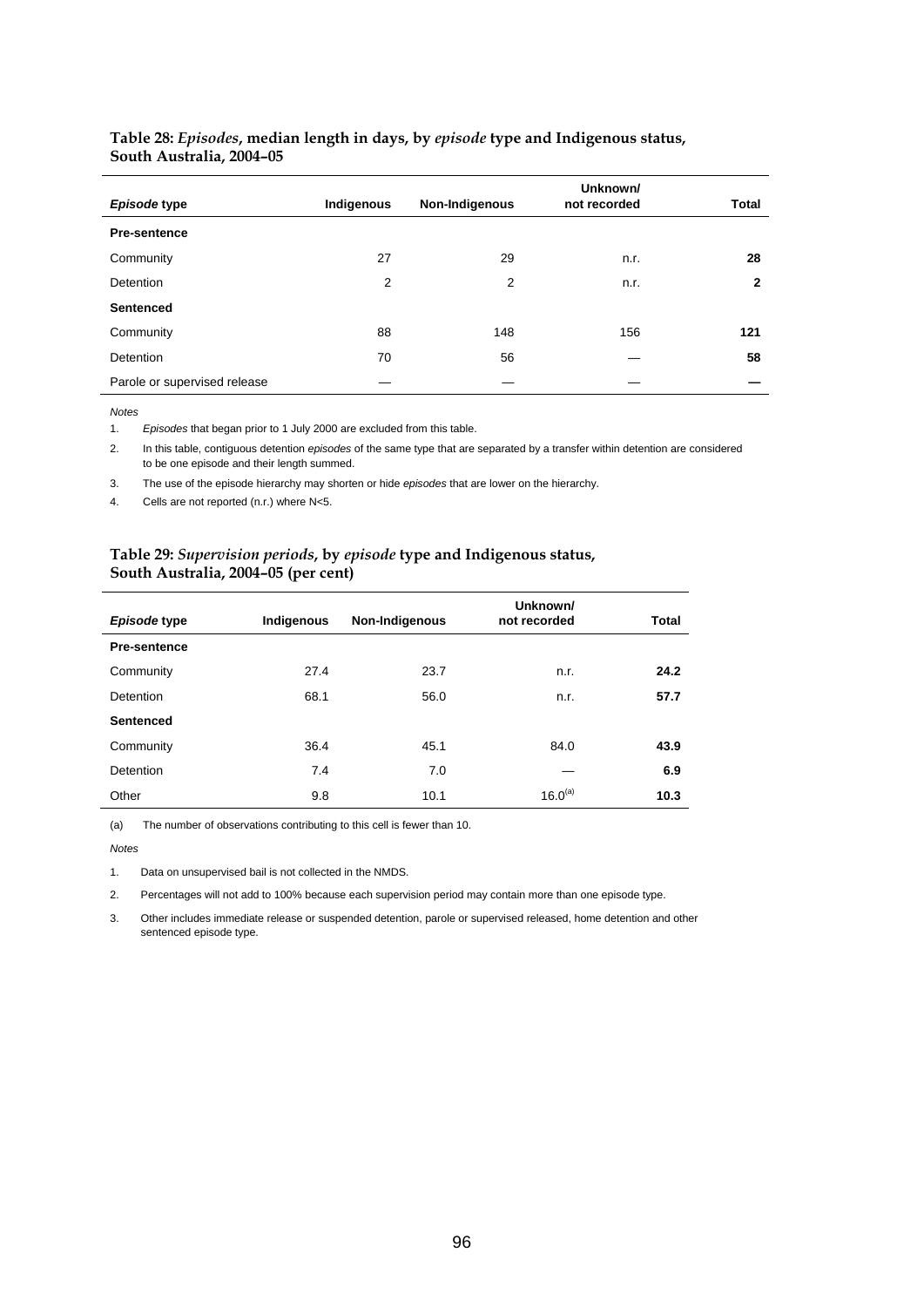| Table 30: Reason for exit from remand episodes, by Indigenous status, South Australia, |  |
|----------------------------------------------------------------------------------------|--|
| 2004-05                                                                                |  |

| Reason for exit from remand            | Indigenous | Non-<br>Indigenous     | Unknown/<br>not recorded | Total |
|----------------------------------------|------------|------------------------|--------------------------|-------|
|                                        |            | (number of episodes)   |                          |       |
| Released on bail                       | 352        | 440                    | 2                        | 794   |
| Matters proven/charges dismissed       | 10         | 10                     |                          | 20    |
| Sentenced                              | 41         | 90                     | 1                        | 132   |
| Next episode type: sentenced detention |            |                        |                          |       |
| Other                                  | 57         | 108                    |                          | 165   |
| Total                                  | 460        | 648                    | 3                        | 1,111 |
|                                        |            | (per cent of episodes) |                          |       |
| Released on bail                       | 76.5       | 67.9                   | 66.7                     | 71.5  |
| Matters proven/charges dismissed       | 2.2        | 1.5                    |                          | 1.8   |
| Sentenced                              | 8.9        | 13.9                   | 33.3                     | 11.9  |
| Next episode type: sentenced detention |            |                        |                          |       |
| Other                                  | 12.4       | 16.7                   |                          | 14.9  |
| Total                                  | 100.0      | 100.0                  | 100.0                    | 100.0 |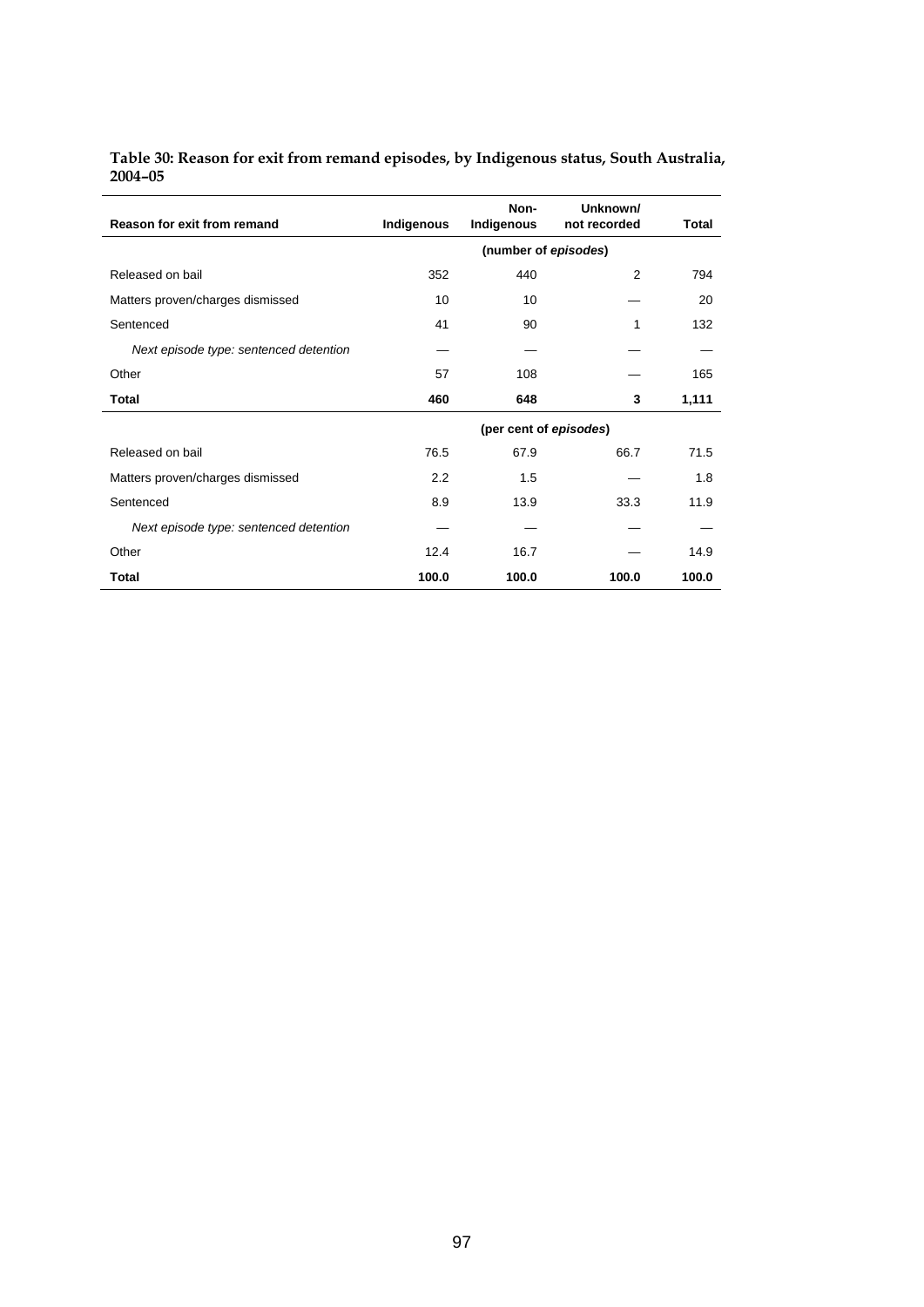| <b>Reason for exit</b>                        | Pre-<br>sentence<br>community | Pre-<br>sentence<br>detention | <b>Community</b><br>supervision | <b>Immediate</b><br>release or<br>suspended<br>detention | <b>Detention</b> | Parole or<br>supervised<br>release | Other |
|-----------------------------------------------|-------------------------------|-------------------------------|---------------------------------|----------------------------------------------------------|------------------|------------------------------------|-------|
| Released on bail                              |                               | 76.6                          |                                 |                                                          |                  | 100.0                              | 32.3  |
| Sentenced                                     |                               | 12.7                          |                                 |                                                          |                  |                                    | 5.4   |
| Transferred                                   |                               | 0.4                           |                                 | 1.1                                                      |                  |                                    | 0.2   |
| <b>Breached</b>                               | 0.6                           |                               | 0.3                             |                                                          | 1.8              |                                    | 0.3   |
| More serious order<br>begun                   | 64.1                          | 1.1                           | 0.3                             |                                                          | 2.2              |                                    | 9.4   |
| Conditions of<br>sentence met                 | 0.3                           | 0.2                           | 60.5                            | 44.2                                                     | 43.4             |                                    | 24.8  |
| Released on<br>parole/supervised<br>release   |                               |                               |                                 | 1.1                                                      |                  |                                    | 0.0   |
| <b>Matters</b><br>proven/charges<br>dismissed |                               | 1.9                           |                                 | 1.1                                                      |                  |                                    | 0.9   |
| Other                                         | 35.0                          | 7.0                           | 39.0                            | 52.6                                                     | 52.6             |                                    | 26.8  |
| <b>Total</b>                                  | 100.0                         | 100.0                         | 100.0                           | 100.0                                                    | 100.0            | 100.0                              | 100.0 |

**Table 31: Completed** *episodes***, by** *episode* **type and reason for exit, South Australia, 2004–05 (per cent)** 

*Notes* 

1. Transferred does not include transfers from one detention centre to another within a jurisdiction in the same supervision period.

2. Some reasons for exit may be due to the result of an appeal.

#### **Table 32: Young people, age at first juvenile justice supervision, by presence or absence of detention** *episodes* **in the first** *supervision period***, South Australia, 2000–01 to 2004–05**

|                                                       |       | Age at first supervision |       |       |       |                            |       |       |       |       |  |
|-------------------------------------------------------|-------|--------------------------|-------|-------|-------|----------------------------|-------|-------|-------|-------|--|
|                                                       | 10    | 11                       | 12    | 13    | 14    | 15                         | 16    | 17    | $18+$ | Total |  |
|                                                       |       |                          |       |       |       | (number of young people)   |       |       |       |       |  |
| First supervision period<br>contained detention       | 12    | 33                       | 65    | 117   | 217   | 269                        | 296   | 260   | 79    | 1,348 |  |
| First supervision period did<br>not contain detention | 5     | 15                       | 28    | 66    | 123   | 217                        | 299   | 351   | 198   | 1,302 |  |
| Total                                                 | 17    | 48                       | 93    | 183   | 340   | 486                        | 595   | 611   | 277   | 2,650 |  |
|                                                       |       |                          |       |       |       | (per cent of young people) |       |       |       |       |  |
| First supervision period<br>contained detention       | 70.6  | 68.8                     | 69.9  | 63.9  | 63.8  | 55.3                       | 49.7  | 42.6  | 28.5  | 50.9  |  |
| First supervision period did<br>not contain detention | 29.4  | 31.3                     | 30.1  | 36.1  | 36.2  | 44.7                       | 50.3  | 57.4  | 71.5  | 49.1  |  |
| Total                                                 | 100.0 | 100.0                    | 100.0 | 100.0 | 100.0 | 100.0                      | 100.0 | 100.0 | 100.0 | 100.0 |  |

*Note:* The first supervision period for some young people contained both pre–sentence detention and sentenced detention.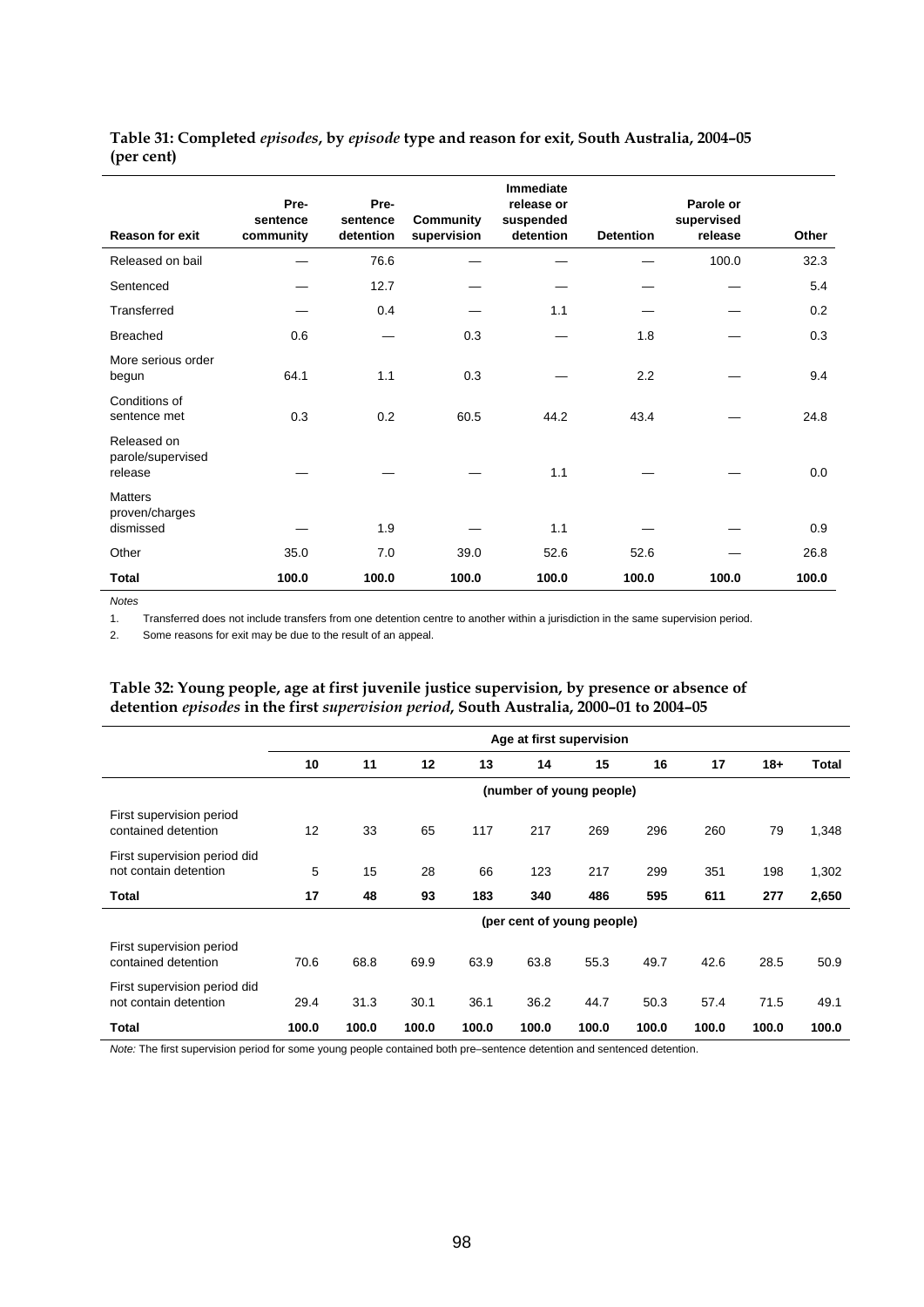|                                                            |                | Age at first supervision |                          |    |                |           |                            |                |       |                |       |       |
|------------------------------------------------------------|----------------|--------------------------|--------------------------|----|----------------|-----------|----------------------------|----------------|-------|----------------|-------|-------|
|                                                            | 10             |                          | 11                       |    | 12             |           | 13                         |                | 14    |                | Total |       |
| <b>First supervision period</b><br>contained JJ detention? | Yes            | No                       | Yes                      | No | Yes            | <b>No</b> | Yes                        | No             | Yes   | <b>No</b>      | Yes   | No    |
| Total number of supervision<br>periods per young person    |                |                          | (number of young people) |    |                |           |                            |                |       |                |       |       |
| $\mathbf{1}$                                               |                |                          |                          |    |                |           |                            | $\overline{7}$ | 8     | 16             | 9     | 24    |
| 2                                                          |                |                          |                          |    | 3              | 2         | 8                          |                | 8     | 6              | 19    | 9     |
| 3                                                          |                |                          |                          |    |                | 2         | 5                          | 3              | 6     | $\overline{7}$ | 12    | 12    |
| $4+$                                                       |                |                          |                          |    | $\overline{7}$ | 5         | 8                          | $\overline{7}$ | 13    | 6              | 30    | 18    |
| <b>Total</b>                                               | $\overline{2}$ |                          |                          |    | 10             | 10        | 22                         | 18             | 35    | 35             | 70    | 63    |
|                                                            |                |                          |                          |    |                |           | (per cent of young people) |                |       |                |       |       |
| $\mathbf{1}$                                               |                |                          |                          |    |                | 10.0      | 4.5                        | 38.9           | 22.9  | 45.7           | 12.9  | 38.1  |
| 2                                                          |                |                          |                          |    | 30.0           | 20.0      | 36.4                       | 5.6            | 22.9  | 17.1           | 27.1  | 14.3  |
| 3                                                          | 50.0           |                          |                          |    | —              | 20.0      | 22.7                       | 16.7           | 17.1  | 20.0           | 17.1  | 19.0  |
| $4+$                                                       | 50.0           | —                        | 100.0                    |    | 70.0           | 50.0      | 36.4                       | 38.9           | 37.1  | 17.1           | 42.9  | 28.6  |
| <b>Total</b>                                               | 100.0          |                          | 100.0                    |    | 100.0          | 100.0     | 100.0                      | 100.0          | 100.0 | 100.0          | 100.0 | 100.0 |

Table 33: Young people aged 10--14 years in 2000-01 at first supervision period, detention in first supervision period by total number of supervision *periods* **per young person, by age at first juvenile justice supervision, South Australia, 2000–01 to 2004–05** 

Note: The population of this table is young people who first had juvenile justice supervision during 2000-01 while aged 10-14 years. The number of supervision periods experienced per young person is affected by how old each client was at the start of the collection period. For example young people aged 17 in 2000-01 could only accumulate supervision periods in 2000-01 and 2001-02 (in most jurisdictions). Young people aged 10 to 14 years in 2000–01 can accumulate supervision periods in all four years in most jurisdictions.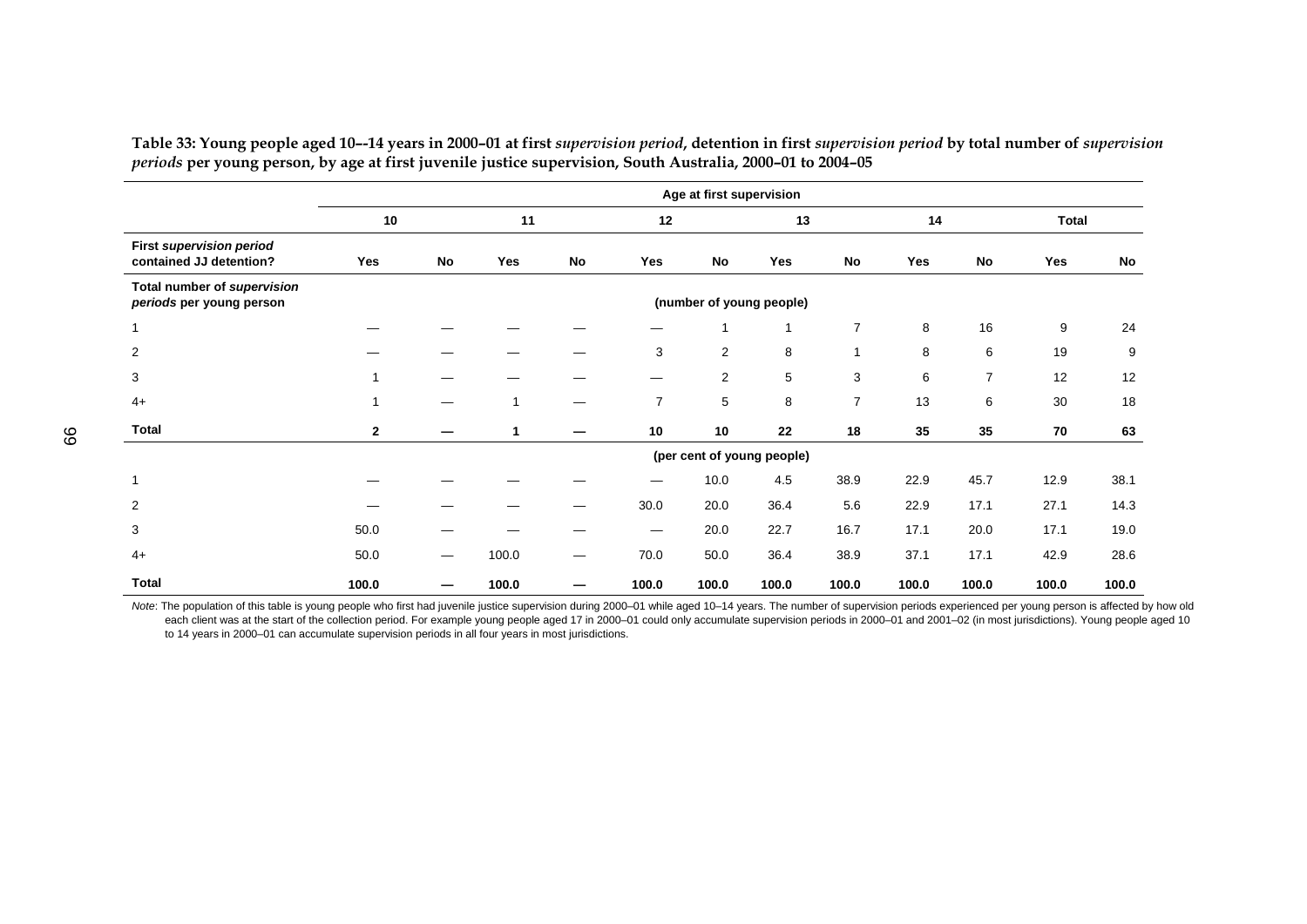# **Tasmania**

| <b>Indigenous status</b> | 10 | 11                       | 12    | 13    | 14                         | 15    | 16    | 17    | $18+$ | Total |
|--------------------------|----|--------------------------|-------|-------|----------------------------|-------|-------|-------|-------|-------|
|                          |    | (number of young people) |       |       |                            |       |       |       |       |       |
| Indigenous               |    | 2                        | 2     | 2     | 9                          | 12    | 4     | 9     | 16    | 56    |
| Non-Indigenous           |    | 1                        | 3     | 9     | 21                         | 42    | 52    | 60    | 100   | 288   |
| Unknown                  |    | 3                        | 3     | 5     | 7                          | 22    | 36    | 45    | 77    | 198   |
| Total                    |    | 6                        | 8     | 16    | 37                         | 76    | 92    | 114   | 193   | 542   |
|                          |    |                          |       |       | (per cent of young people) |       |       |       |       |       |
| Indigenous               |    | 33.3                     | 25.0  | 12.5  | 24.3                       | 15.8  | 4.3   | 7.9   | 8.3   | 10.3  |
| Non-Indigenous           |    | 16.7                     | 37.5  | 56.3  | 56.8                       | 55.3  | 56.5  | 52.6  | 51.8  | 53.1  |
| Unknown                  |    | 50.0                     | 37.5  | 31.3  | 18.9                       | 28.9  | 39.1  | 39.5  | 39.9  | 36.5  |
| Total                    |    | 100.0                    | 100.0 | 100.0 | 100.0                      | 100.0 | 100.0 | 100.0 | 100.0 | 100.0 |

## **Table 1: Young people under juvenile justice supervision, by age and Indigenous status, Tasmania, 2004–05**

*Note:* Age calculated as at 1 January 2005.

J.

| Table 2: Young people under juvenile justice supervision, by age and sex, |
|---------------------------------------------------------------------------|
| Tasmania, 2004–05                                                         |
|                                                                           |

| <b>Sex</b>               | 10 | 11    | 12    | 13    | 14                         | 15    | 16    | 17    | $18+$ | Total |
|--------------------------|----|-------|-------|-------|----------------------------|-------|-------|-------|-------|-------|
| (number of young people) |    |       |       |       |                            |       |       |       |       |       |
| Male                     |    | 5     | 8     | 13    | 28                         | 61    | 81    | 86    | 162   | 444   |
| Female                   |    | 1     |       | 3     | 9                          | 15    | 11    | 28    | 31    | 98    |
| <b>Total</b>             |    | 6     | 8     | 16    | 37                         | 76    | 92    | 114   | 193   | 542   |
|                          |    |       |       |       | (per cent of young people) |       |       |       |       |       |
| Male                     |    | 83.3  | 100.0 | 81.3  | 75.7                       | 80.3  | 88.0  | 75.4  | 83.9  | 81.9  |
| Female                   |    | 16.7  |       | 18.8  | 24.3                       | 19.7  | 12.0  | 24.6  | 16.1  | 18.1  |
| Total                    |    | 100.0 | 100.0 | 100.0 | 100.0                      | 100.0 | 100.0 | 100.0 | 100.0 | 100.0 |

*Note:* Age calculated as at 1 January 2005.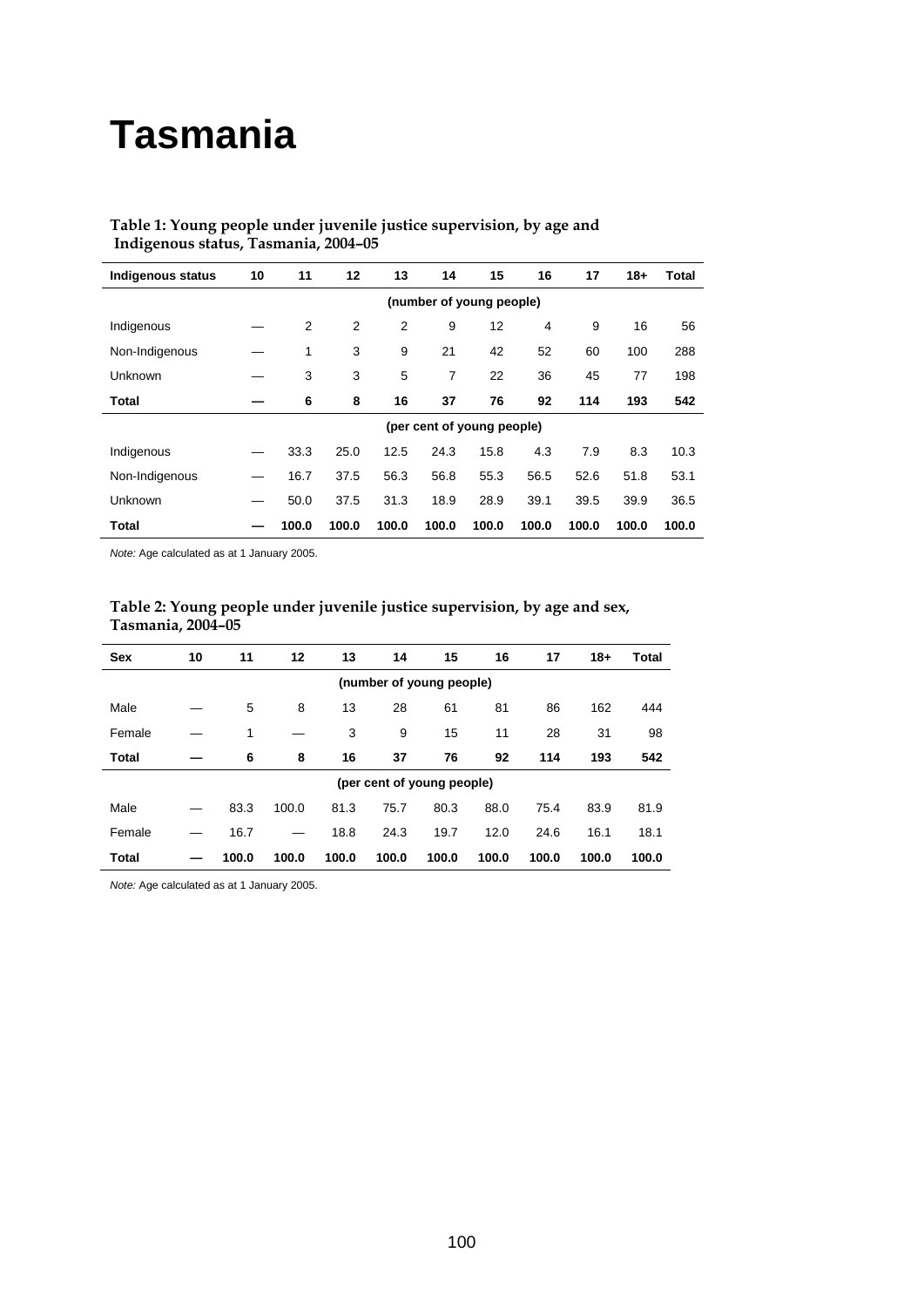| Indigenous status | 10    | 11    | 12    | 13    | 14    | 15    | 16                         | 17    | $18 +$ | <b>Unknown</b> | Total |
|-------------------|-------|-------|-------|-------|-------|-------|----------------------------|-------|--------|----------------|-------|
|                   |       |       |       |       |       |       | (number of young people    |       |        |                |       |
| Indigenous        | 2     | 4     | 10    | 6     | 8     | 10    | 6                          | 9     | 1      |                | 56    |
| Non-Indigenous    | 2     | 10    | 18    | 40    | 48    | 57    | 53                         | 43    | 17     |                | 288   |
| Unknown           | 3     | 8     | 5     | 13    | 30    | 36    | 44                         | 40    | 18     | 1              | 198   |
| Total             | 7     | 22    | 33    | 59    | 86    | 103   | 103                        | 92    | 36     | 1              | 542   |
|                   |       |       |       |       |       |       | (per cent of young people) |       |        |                |       |
| Indigenous        | 28.6  | 18.2  | 30.3  | 10.2  | 9.3   | 9.7   | 5.8                        | 9.8   | 2.8    |                | 10.3  |
| Non-Indigenous    | 28.6  | 45.5  | 54.5  | 67.8  | 55.8  | 55.3  | 51.5                       | 46.7  | 47.2   |                | 53.1  |
| Unknown           | 42.9  | 36.4  | 15.2  | 22.0  | 34.9  | 35.0  | 42.7                       | 43.5  | 50.0   | 100.0          | 36.5  |
| <b>Total</b>      | 100.0 | 100.0 | 100.0 | 100.0 | 100.0 | 100.0 | 100.0                      | 100.0 | 100.0  | 100.0          | 100.0 |

**Table 3: Young people, age at first juvenile justice supervision, by Indigenous status, Tasmania, 2004–05** 

*Note:* Percentages in the total column are based on the total minus unknowns.

| Table 4: Young people, age at first juvenile justice supervision, by sex, Tasmania, 2004-05 |  |  |  |
|---------------------------------------------------------------------------------------------|--|--|--|
|                                                                                             |  |  |  |

| <b>Sex</b>               | 10    | 11    | 12    | 13    | 14    | 15    | 16                         | 17    | $18+$ | <b>Unknown</b> | <b>Total</b> |
|--------------------------|-------|-------|-------|-------|-------|-------|----------------------------|-------|-------|----------------|--------------|
| (number of young people) |       |       |       |       |       |       |                            |       |       |                |              |
| Male                     | 7     | 20    | 24    | 53    | 69    | 82    | 82                         | 78    | 28    | 1              | 444          |
| Female                   |       | 2     | 9     | 6     | 17    | 21    | 21                         | 14    | 8     |                | 98           |
| <b>Total</b>             | 7     | 22    | 33    | 59    | 86    | 103   | 103                        | 92    | 36    | 1              | 542          |
|                          |       |       |       |       |       |       | (per cent of young people) |       |       |                |              |
| Male                     | 100.0 | 90.9  | 72.7  | 89.8  | 80.2  | 79.6  | 79.6                       | 84.8  | 77.8  | 100.0          | 81.9         |
| Female                   |       | 9.1   | 27.3  | 10.2  | 19.8  | 20.4  | 20.4                       | 15.2  | 22.2  |                | 18.1         |
| <b>Total</b>             | 100.0 | 100.0 | 100.0 | 100.0 | 100.0 | 100.0 | 100.0                      | 100.0 | 100.0 | 100.0          | 100.0        |

**Table 5: Young people, average daily number in community supervision, by sex, Tasmania, 2000–01 to 2004–05** 

| Year        | Male | Female | Total |
|-------------|------|--------|-------|
| $2000 - 01$ | 171  | 39     | 210   |
| $2001 - 02$ | 227  | 54     | 281   |
| $2002 - 03$ | 258  | 53     | 312   |
| 2003-04     | 259  | 55     | 314   |
| 2004-05     | 257  | 51     | 308   |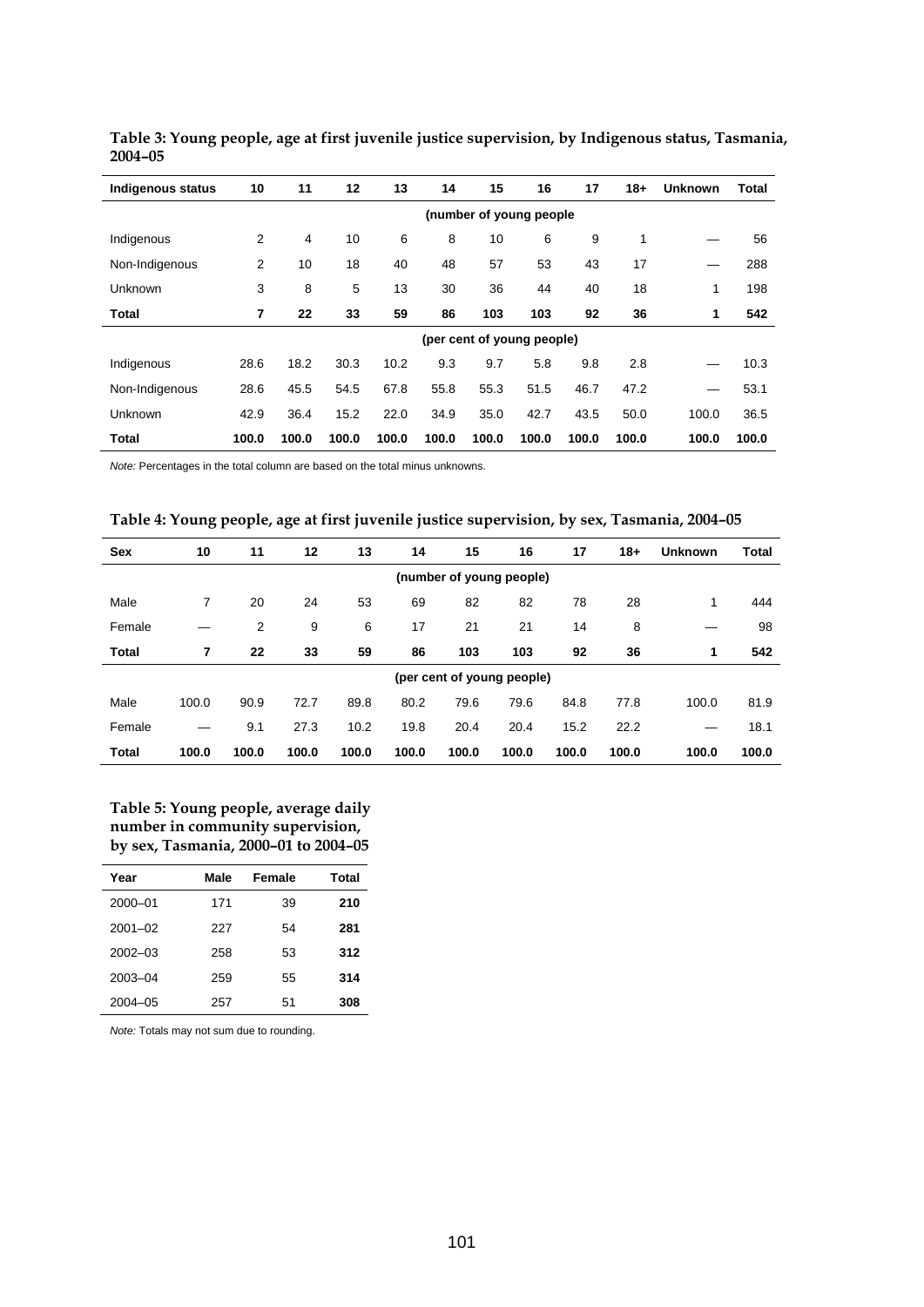| Year        | 10 | 11 | 12 | 13 | 14 | 15 | 16 | 17 | $18 +$ | <b>Total</b> |
|-------------|----|----|----|----|----|----|----|----|--------|--------------|
| 2000-01     |    | 2  | 5  | 8  | 22 | 38 | 51 | 53 | 30     | 210          |
| $2001 - 02$ |    | 4  | 9  | 14 | 28 | 37 | 61 | 64 | 64     | 281          |
| $2002 - 03$ |    | 3  | 6  | 16 | 24 | 44 | 64 | 67 | 87     | 312          |
| 2003-04     |    | 3  | 10 | 15 | 32 | 52 | 58 | 72 | 72     | 314          |
| $2004 - 05$ |    | 4  | 10 | 16 | 26 | 56 | 52 | 73 | 71     | 308          |

**Table 6: Young people, average daily number in community supervision, by age, Tasmania, 2000–01 to 2004–05** 

*Notes*

1. Age is calculated as at first date of community supervision in the year.

2. Totals may not sum due to rounding.

#### **Table 7: Young people, average daily number in community supervision, by Indigenous status, Tasmania, 2000–01 to 2004–05**

| Year        | Indigenous | Non-<br>Indigenous | <b>Unknown</b> | Total |
|-------------|------------|--------------------|----------------|-------|
| 2000-01     | 11         | 79                 | 120            | 210   |
| $2001 - 02$ | 18         | 120                | 144            | 281   |
| $2002 - 03$ | 23         | 141                | 147            | 312   |
| 2003-04     | 25         | 156                | 133            | 314   |
| $2004 - 05$ | 31         | 176                | 100            | 308   |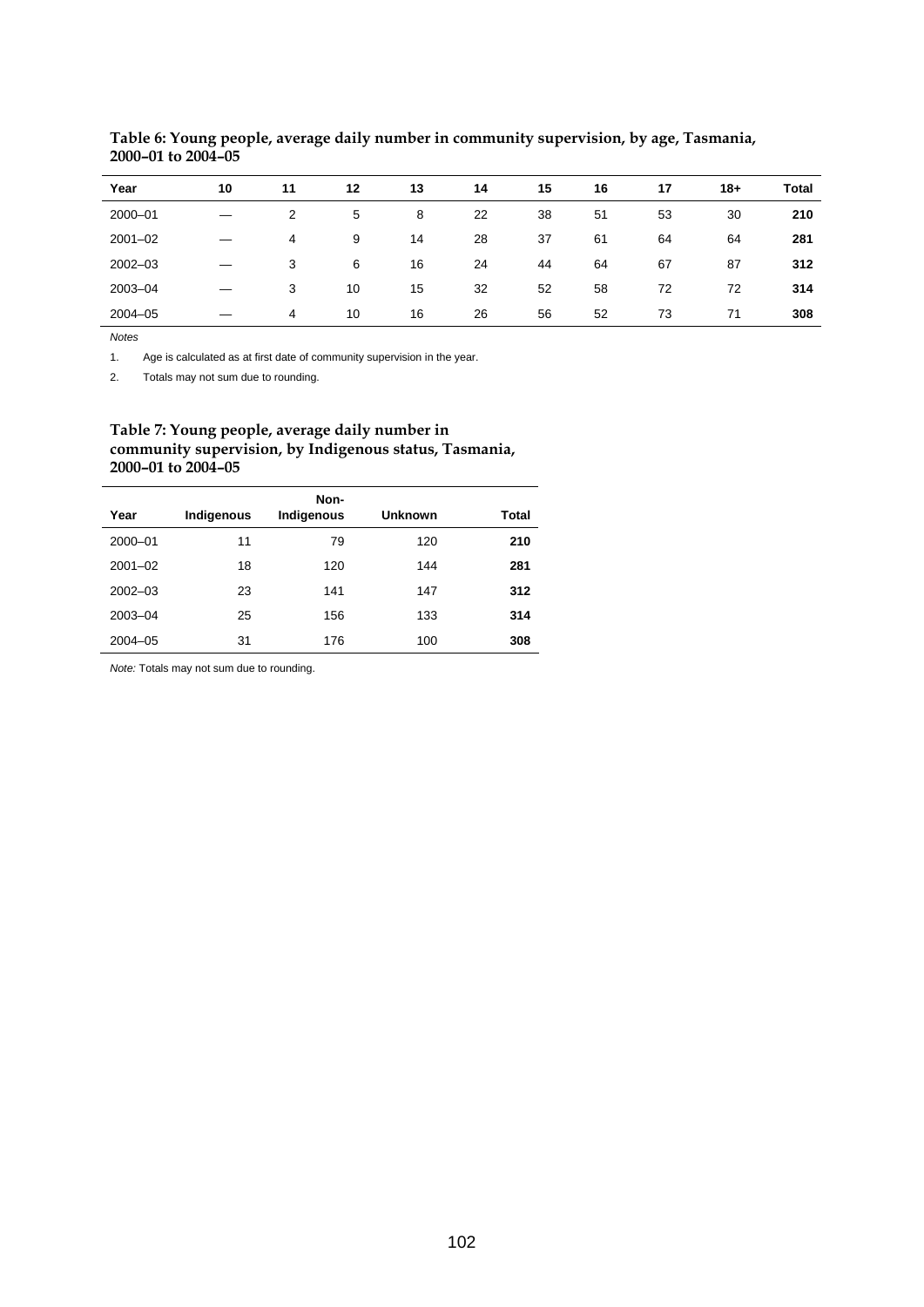|                          | Male |              |                |                  |                         |                |                |    |                |              |
|--------------------------|------|--------------|----------------|------------------|-------------------------|----------------|----------------|----|----------------|--------------|
| <b>Indigenous Status</b> | 10   | 11           | 12             | 13               | 14                      | 15             | 16             | 17 | $18 +$         | <b>Total</b> |
| Indigenous               |      |              | $\overline{2}$ | $\overline{2}$   | $\overline{2}$          | 4              | 1              | 9  | 5              | 26           |
| Non-Indigenous           |      | 1            | 5              | 7                | 10                      | 29             | 21             | 38 | 36             | 147          |
| Unknown                  |      | 3            | $\mathbf{1}$   | 5                | 6                       | 15             | 20             | 14 | 20             | 84           |
| <b>Total</b>             |      | 4            | 9              | 14               | 19                      | 47             | 42             | 61 | 61             | 257          |
|                          |      |              |                |                  | Female                  |                |                |    |                |              |
|                          | 10   | 11           | 12             | 13               | 14                      | 15             | 16             | 17 | $18 +$         | <b>Total</b> |
| Indigenous               |      |              |                | 1                | 1                       | $\overline{c}$ | 1              | 1  |                | 6            |
| Non-Indigenous           |      |              | $\mathbf{1}$   | 1                | 6                       | 4              | 5              | 8  | $\overline{4}$ | 29           |
| Unknown                  |      |              |                |                  | 1                       | 3              | $\overline{4}$ | 3  | 6              | 16           |
| <b>Total</b>             |      |              | 1              | $\bf{2}$         | $\overline{\mathbf{r}}$ | 9              | 10             | 12 | 11             | 51           |
|                          |      |              |                |                  | <b>Total</b>            |                |                |    |                |              |
|                          | 10   | 11           | 12             | 13               | 14                      | 15             | 16             | 17 | $18+$          | <b>Total</b> |
| Indigenous               |      |              | $\overline{c}$ | $\mathsf 3$      | 3                       | 5              | 3              | 10 | $\sqrt{5}$     | 31           |
| Non-Indigenous           |      | $\mathbf{1}$ | 6              | $\boldsymbol{9}$ | 16                      | 33             | 26             | 45 | 41             | 176          |
| Unknown                  |      | 3            | $\mathbf{1}$   | $\sqrt{5}$       | $\overline{7}$          | 18             | 23             | 18 | 26             | 100          |
| <b>Total</b>             |      | 4            | 10             | 16               | 26                      | 56             | 52             | 73 | 71             | 308          |

## **Table 8: Young people, average daily number in community supervision, by age, sex and Indigenous status, Tasmania, 2004–05**

*Notes*

1. Age is calculated as at first date of community supervision during 2004–05.

2. Totals may not sum due to rounding.

#### **Table 9: Young people, average daily number in detention, by sex, Tasmania, 2000–01 to 2004–05**

| Year        | Male | Female | Total |
|-------------|------|--------|-------|
| 2000-01     | 43   | 6      | 49    |
| $2001 - 02$ | 59   | 6      | 65    |
| $2002 - 03$ | 48   | 4      | 52    |
| 2003-04     | 38   | 4      | 42    |
| $2004 - 05$ | 34   | 5      | 39    |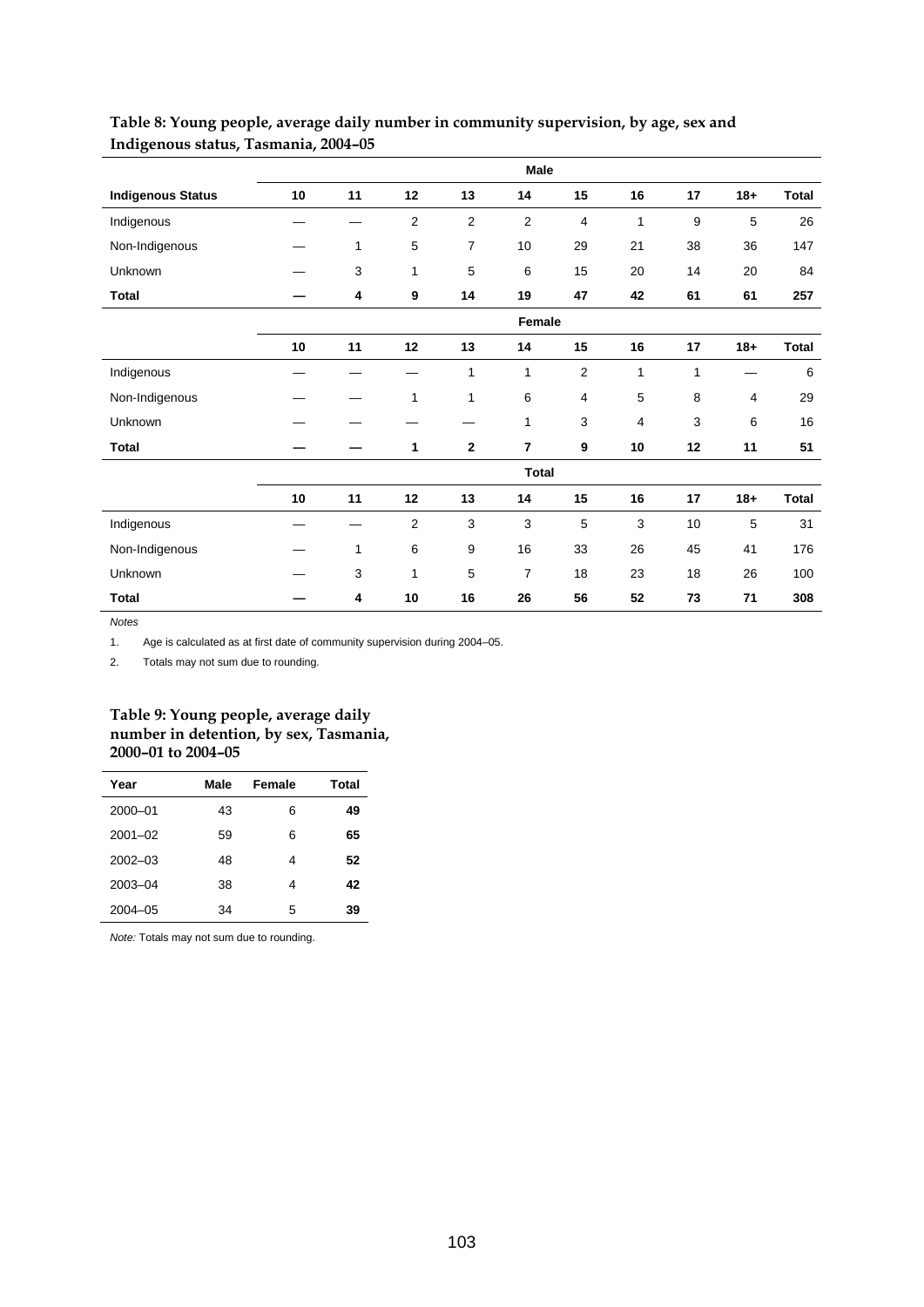| Year        | 10 | 11 | 12 | 13 | 14 | 15 | 16 | 17 | $18+$ | <b>Total</b> |
|-------------|----|----|----|----|----|----|----|----|-------|--------------|
| 2000-01     |    | 2  |    | 2  | 2  | 12 | 12 | 16 | 3     | 49           |
| $2001 - 02$ |    | 1  |    |    | 4  | 17 | 18 | 15 |       | 65           |
| $2002 - 03$ |    |    |    | 4  | 5  | 19 | 12 | 6  | 4     | 52           |
| 2003-04     |    |    | 2  | 4  | 5  | 13 | 6  |    | 6     | 42           |
| $2004 - 05$ |    | 1  |    | 1  | 4  | 14 | 7  | 8  | 3     | 39           |

**Table 10: Young people, average daily number in detention, by age, Tasmania, 2000–01 to 2004–05** 

*Notes*

l.

1. Age is calculated as at first date of detention supervision that year.

2. Totals may not sum due to rounding.

#### **Table 11: Young people, average daily number in detention, by Indigenous status, Tasmania, 2000–01 to 2004–05**

| Year        | Indigenous | Non-<br>Indigenous | <b>Unknown</b> | Total |
|-------------|------------|--------------------|----------------|-------|
| 2000-01     | 10         | 19                 | 20             | 49    |
| $2001 - 02$ | 11         | 22                 | 32             | 65    |
| $2002 - 03$ | 6          | 23                 | 22             | 52    |
| 2003-04     | 5          | 22                 | 15             | 42    |
| $2004 - 05$ | 8          | 20                 | 11             | 39    |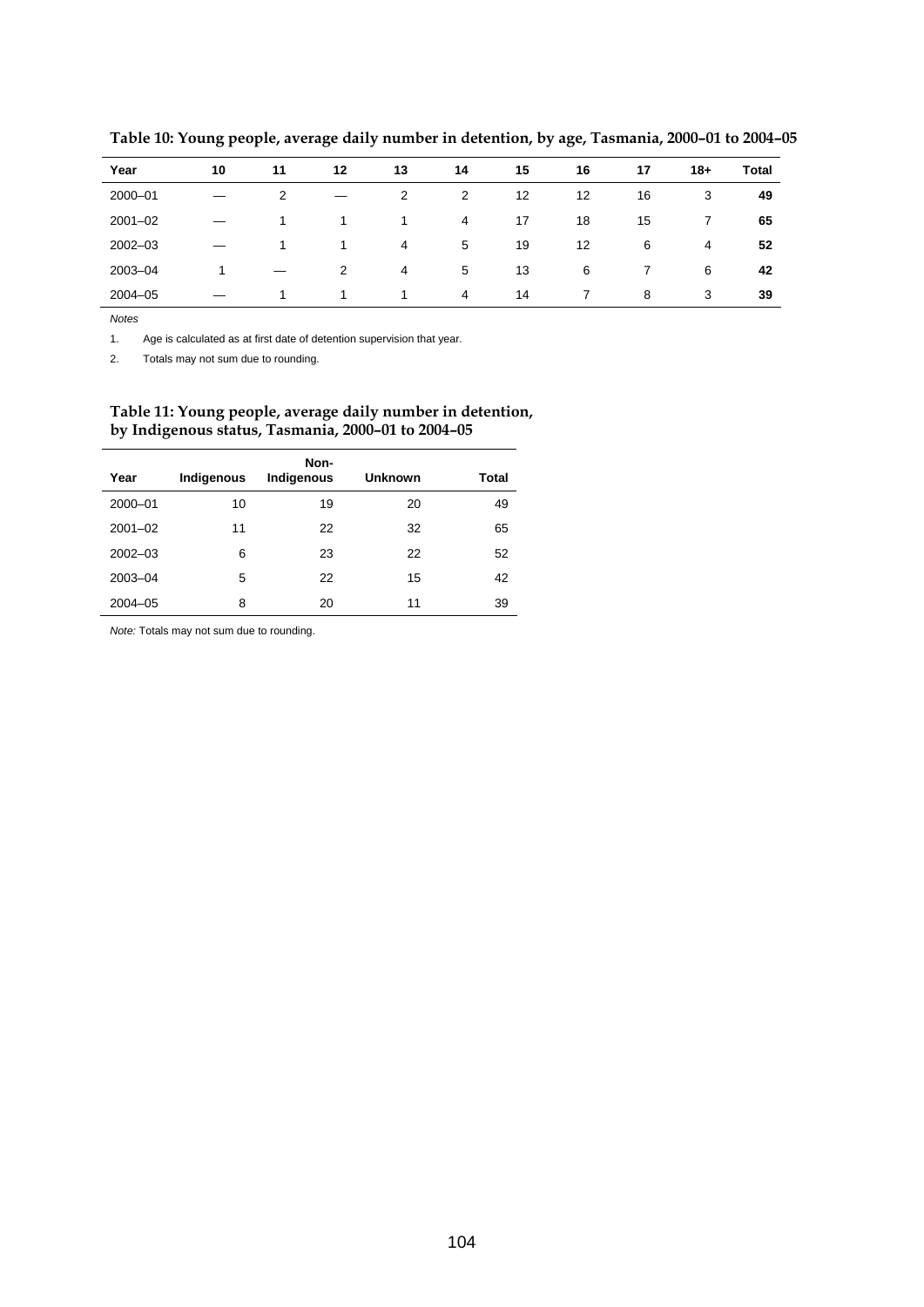|                          |              |    |              |              | Male                    |                         |                |                |        |                |
|--------------------------|--------------|----|--------------|--------------|-------------------------|-------------------------|----------------|----------------|--------|----------------|
| <b>Indigenous status</b> | 10           | 11 | 12           | 13           | 14                      | 15                      | 16             | 17             | $18+$  | <b>Total</b>   |
| Indigenous               |              | 1  | $\mathbf{1}$ | $\mathbf{1}$ | 1                       | $\overline{2}$          |                | 1              |        | $\overline{7}$ |
| Non-Indigenous           |              |    |              |              | 1                       | 8                       | $\,$ 5 $\,$    | $\overline{4}$ | 1      | 18             |
| Unknown                  |              |    |              |              | 1                       | $\overline{2}$          | $\mathbf{1}$   | $\overline{2}$ | 3      | 10             |
| <b>Total</b>             |              | 1  | 1            | 1            | 3                       | 12                      | ${\bf 5}$      | $\overline{7}$ | 3      | 34             |
|                          |              |    |              |              | Female                  |                         |                |                |        |                |
|                          | 10           | 11 | 12           | 13           | 14                      | 15                      | 16             | 17             | $18+$  | <b>Total</b>   |
| Indigenous               |              |    |              |              |                         | 1                       |                |                |        | 1              |
| Non-Indigenous           |              |    |              |              |                         | 1                       | $\mathbf{1}$   |                |        | 2              |
| Unknown                  |              |    |              |              |                         |                         |                | 1              |        | 1              |
| <b>Total</b>             |              |    |              |              |                         | $\mathbf{2}$            | 1              | 1              |        | 5              |
|                          | <b>Total</b> |    |              |              |                         |                         |                |                |        |                |
|                          | ${\bf 10}$   | 11 | 12           | 13           | 14                      | 15                      | 16             | 17             | $18 +$ | <b>Total</b>   |
| Indigenous               |              | 1  | 1            | $\mathbf{1}$ | $\overline{\mathbf{c}}$ | 3                       |                | 1              |        | 8              |
| Non-Indigenous           |              |    |              |              | 1                       | 9                       | 6              | 4              | 1      | 20             |
| Unknown                  |              |    |              |              | 1                       | $\overline{\mathbf{c}}$ | 1              | 3              | 3      | 11             |
| <b>Total</b>             |              | 1  | 1            | 1            | 4                       | 14                      | $\overline{7}$ | 8              | 3      | 39             |

## **Table 12: Young people, average daily number in detention, by age, sex and Indigenous status, Tasmania, 2004–05**

*Notes*

1. Age is calculated as at first date of detention supervision during 2004–05.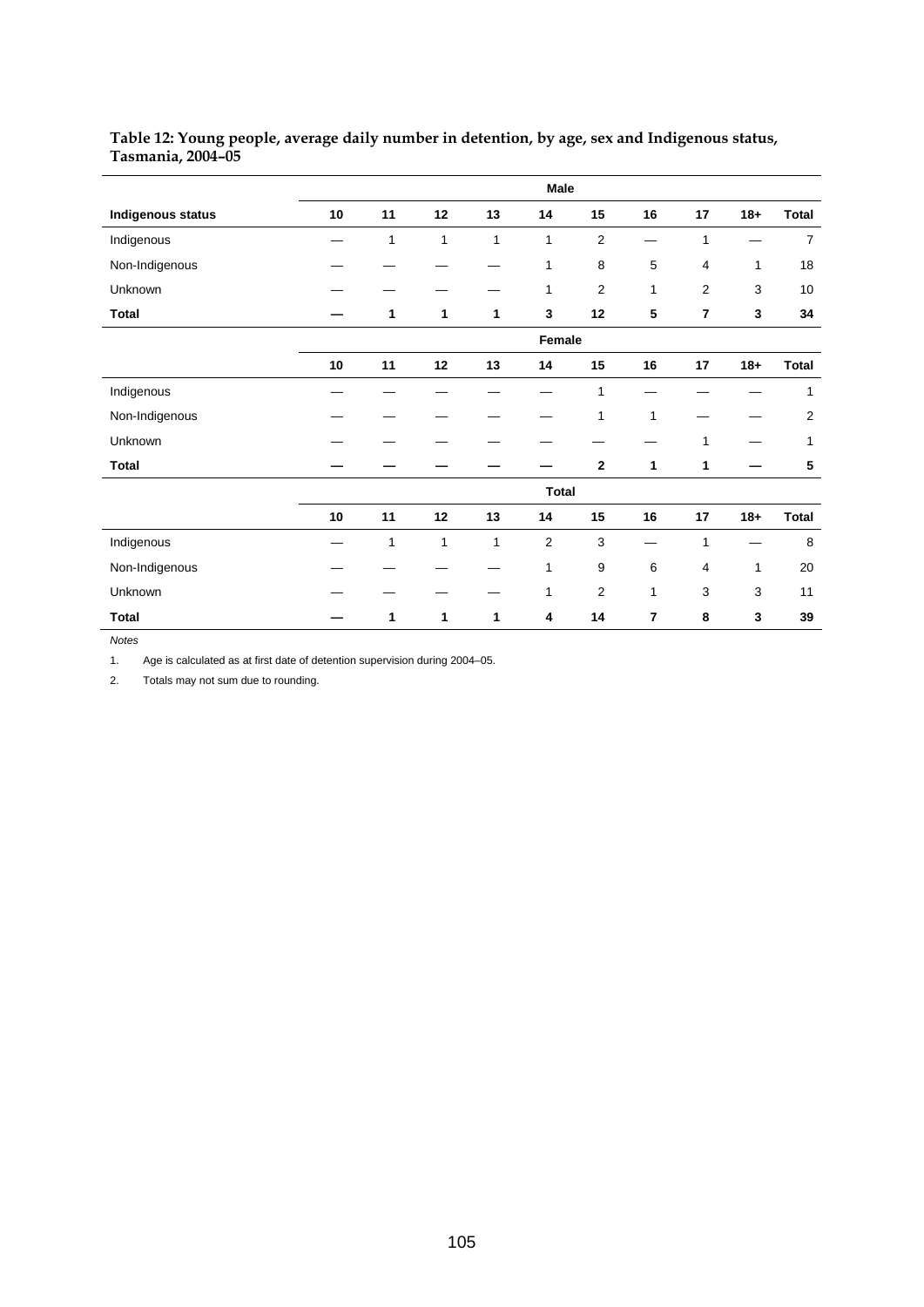| <b>Number</b> | $\leq$<br>days | $7$ to $<$ 14<br>days | 14 days<br>to $<$ 1<br>month | 1 to $<$ 3<br>months | $3$ to $<$ 6<br>months     | $6$ to $< 9$<br>months | $9$ to $<$ 12<br>months | 12 to<br>$24$<br>months | 24<br>months+ | Total |
|---------------|----------------|-----------------------|------------------------------|----------------------|----------------------------|------------------------|-------------------------|-------------------------|---------------|-------|
|               |                |                       |                              |                      | (number of young people)   |                        |                         |                         |               |       |
|               | 2              | 5                     | 9                            | 14                   | 6                          | 111                    | 46                      | 193                     | 2             | 5     |
| 2             |                |                       |                              | 1                    |                            |                        |                         | 1                       |               |       |
| 3             |                |                       |                              |                      |                            |                        |                         |                         |               |       |
| $4+$          |                |                       |                              |                      |                            |                        |                         |                         |               |       |
| Total         | $\overline{2}$ | 5                     | 9                            | 15                   | 6                          | 111                    | 46                      | 194                     | 2             | 5     |
|               |                |                       |                              |                      | (per cent of young people) |                        |                         |                         |               |       |
|               | 1              | 2.6                   | 4.7                          | 7.3                  | 3.1                        | 57.5                   | 23.8                    | 1                       | 2.6           | 100.0 |
| 2             |                |                       |                              | 100                  |                            |                        |                         |                         |               | 100.0 |
| 3             |                |                       |                              |                      |                            |                        |                         |                         |               |       |
| $4+$          |                |                       |                              |                      |                            |                        |                         |                         |               |       |

#### **Table 13: Young people, completed** *supervision periods***, by number and average length, Tasmania, 2004–05**

*Notes* 

1. *Supervision periods* that began prior to 1 July 2000 have been excluded from this table.

2. Where a young person has completed more than one *supervision period* during the year, the lengths have been averaged so that each young person is represented in this table once.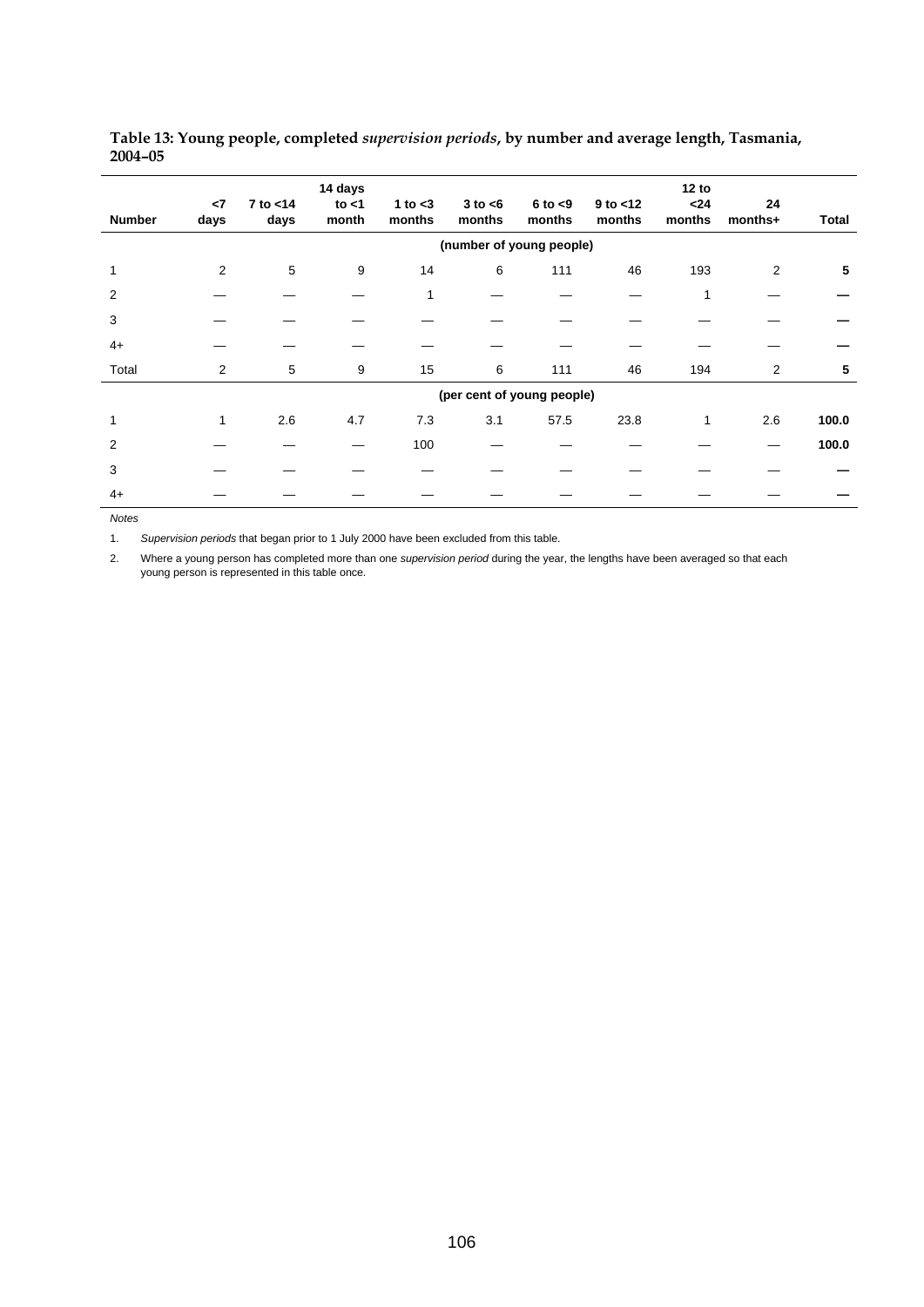#### **Table 14: Proportion of person days in supervision, by supervision period length and episode type, Tasmania, 2004-05 (per cent)**

|                                 | Episode type                  |                               |                               |                               |                           |       |                                          |  |  |  |
|---------------------------------|-------------------------------|-------------------------------|-------------------------------|-------------------------------|---------------------------|-------|------------------------------------------|--|--|--|
| Length of supervision<br>period | Pre-<br>sentence<br>community | Pre-<br>sentence<br>detention | <b>Sentenced</b><br>community | <b>Sentenced</b><br>detention | <b>Sentenced</b><br>other | Total | <b>Total</b><br>number of<br>days ('000) |  |  |  |
|                                 |                               |                               |                               | (per cent of days)            |                           |       |                                          |  |  |  |
| Less than 7 days                |                               | 100.0                         |                               |                               |                           | 100.0 |                                          |  |  |  |
| 7 to less than 14 days          |                               |                               |                               |                               |                           |       |                                          |  |  |  |
| 14 days to less than 1<br>month |                               |                               |                               |                               |                           |       |                                          |  |  |  |
| 1 to 3 months                   |                               | 21.2                          | 78.8                          |                               |                           | 100.0 | 0.3                                      |  |  |  |
| 3 to 6 months                   |                               | 7.0                           | 83.2                          | 9.8                           |                           | 100.0 | 1.3                                      |  |  |  |
| 6 to 9 months                   |                               | 2.6                           | 75.8                          | 11.9                          | 9.7                       | 100.0 | 3.4                                      |  |  |  |
| 9 to 12 months                  |                               | 7.9                           | 83.0                          | 9.1                           |                           | 100.0 | 1.9                                      |  |  |  |
| 12 to 24 months                 |                               | 0.6                           | 73.3                          | 5.6                           | 20.4                      | 100.0 | 51.2                                     |  |  |  |
| $24+$ months                    |                               | 1.5                           | 60.2                          | 16.0                          | 22.3                      | 100.0 | 52.4                                     |  |  |  |
| Total                           |                               | 1.4                           | 67.5                          | 10.8                          | 20.3                      | 100.0 | 110.5                                    |  |  |  |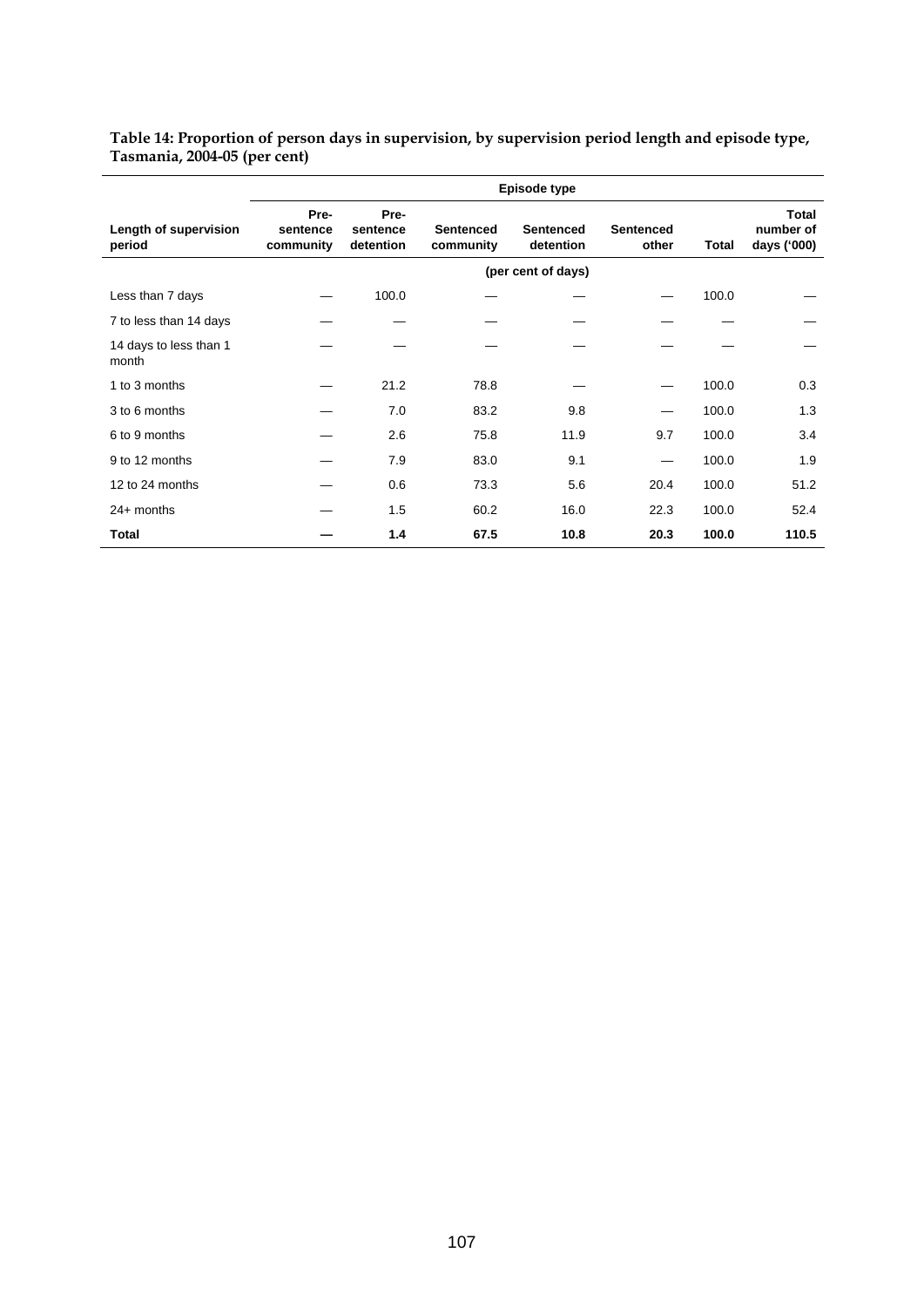## **Table 15:** *Supervision periods***, by type, Tasmania, 2004-05**

|                                                         | Supervision periods containing sentenced episodes |                          |                                                  |                           |                          |       |  |  |  |  |
|---------------------------------------------------------|---------------------------------------------------|--------------------------|--------------------------------------------------|---------------------------|--------------------------|-------|--|--|--|--|
| Supervision periods containing<br>pre-sentence episodes | Community <sup>(a)</sup>                          | Detention <sup>(a)</sup> | <b>Community and</b><br>detention <sup>(a)</sup> | Other <sup>(b)</sup> only | No sentenced<br>episodes | Total |  |  |  |  |
|                                                         |                                                   |                          | (number of supervision periods)                  |                           |                          |       |  |  |  |  |
| Community only                                          |                                                   |                          |                                                  |                           |                          |       |  |  |  |  |
| Detention only                                          |                                                   | $\overline{2}$           |                                                  |                           | 4                        | 21    |  |  |  |  |
| Community and detention                                 |                                                   |                          |                                                  |                           |                          |       |  |  |  |  |
| No pre-sentenced episodes                               | 129                                               | 15                       | 13                                               | 17                        |                          | 174   |  |  |  |  |
| Total                                                   | 136                                               | 17                       | 20                                               | 18                        | 4                        | 195   |  |  |  |  |
|                                                         |                                                   |                          | (per cent of supervision periods)                |                           |                          |       |  |  |  |  |
| Community only                                          |                                                   |                          |                                                  |                           |                          |       |  |  |  |  |
| Detention only                                          | 3.6                                               | 1.0                      | 3.6                                              | 0.5                       | 2.1                      | 10.8  |  |  |  |  |
| Community and detention                                 |                                                   |                          |                                                  |                           |                          |       |  |  |  |  |
| No pre-sentenced episodes                               | 66.2                                              | 7.7                      | 6.7                                              | 8.7                       |                          | 89.2  |  |  |  |  |
| <b>Total</b>                                            | 69.7                                              | 8.7                      | 10.3                                             | 9.2                       | 2.1                      | 100.0 |  |  |  |  |

(a) With or without other.

(b) Other includes immediate release or suspended detention, parole or supervised released, home detention, other sentenced *episode* type.

*Notes*

1. Data on unsupervised bail are not collected in the NMDS and hence are not included in the pre-sentence figures.

2. The use of the *episode* hierarchy may shorten or hide *episodes* that are lower on the hierarchy.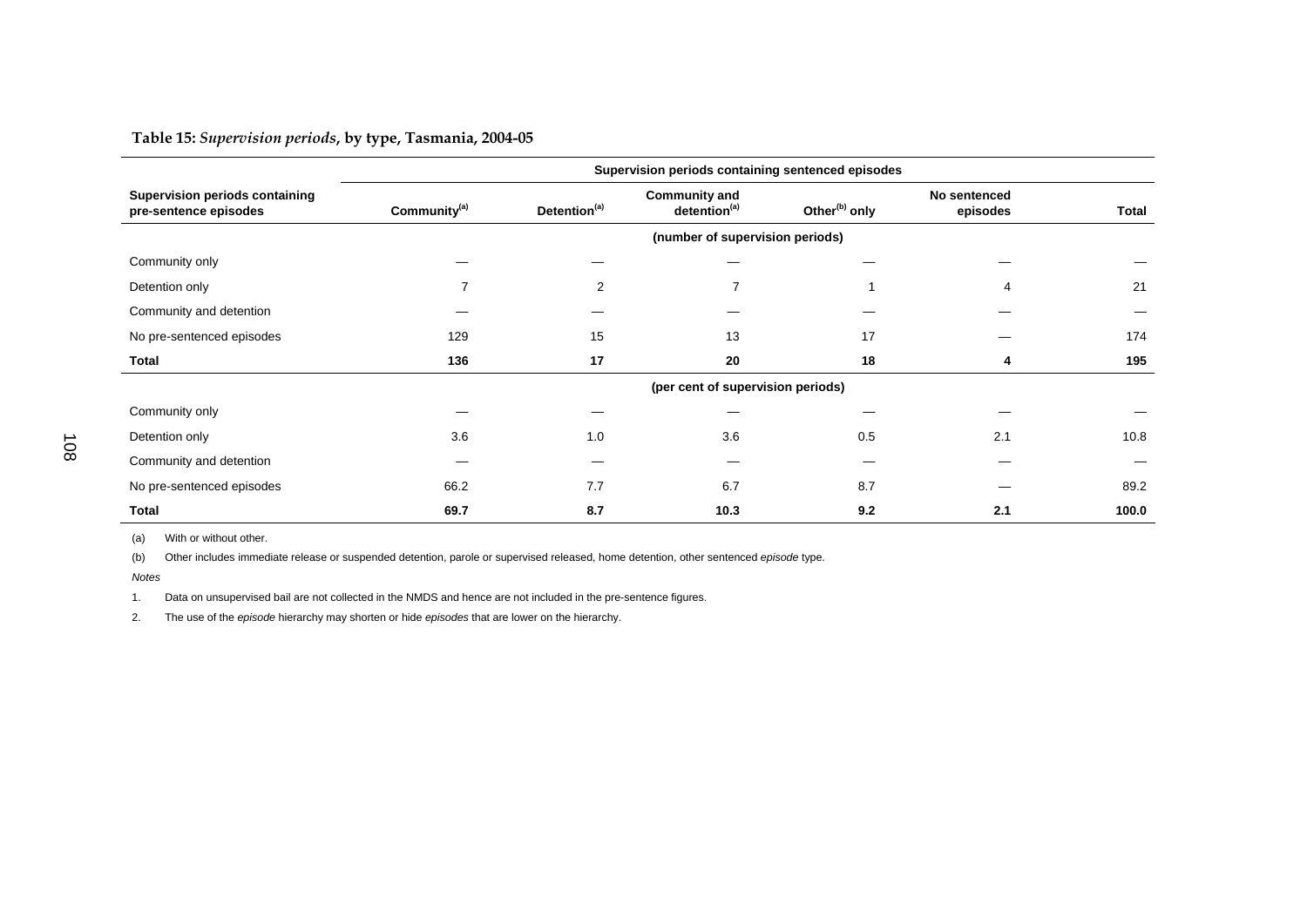| <b>Completed supervision</b><br>periods | Male                     | Female                     | <b>Total</b> |  |  |  |  |
|-----------------------------------------|--------------------------|----------------------------|--------------|--|--|--|--|
|                                         | (number of young people) |                            |              |  |  |  |  |
| 1                                       | 153                      | 40                         | 193          |  |  |  |  |
| 2                                       | 1                        |                            | 1            |  |  |  |  |
| 3                                       |                          |                            |              |  |  |  |  |
| $4+$                                    |                          |                            |              |  |  |  |  |
| Total                                   | 154                      | 40                         | 194          |  |  |  |  |
|                                         |                          | (per cent of young people) |              |  |  |  |  |
| 1                                       | 99.4                     | 100.0                      | 99.5         |  |  |  |  |
| 2                                       | 0.6                      |                            | 0.5          |  |  |  |  |
| 3                                       |                          |                            |              |  |  |  |  |
| $4+$                                    |                          |                            |              |  |  |  |  |
| Total                                   | 100.0                    | 100.0                      | 100.0        |  |  |  |  |

**Table 16: Young people, by number of completed** *supervision periods* **and sex, Tasmania, 2004–05**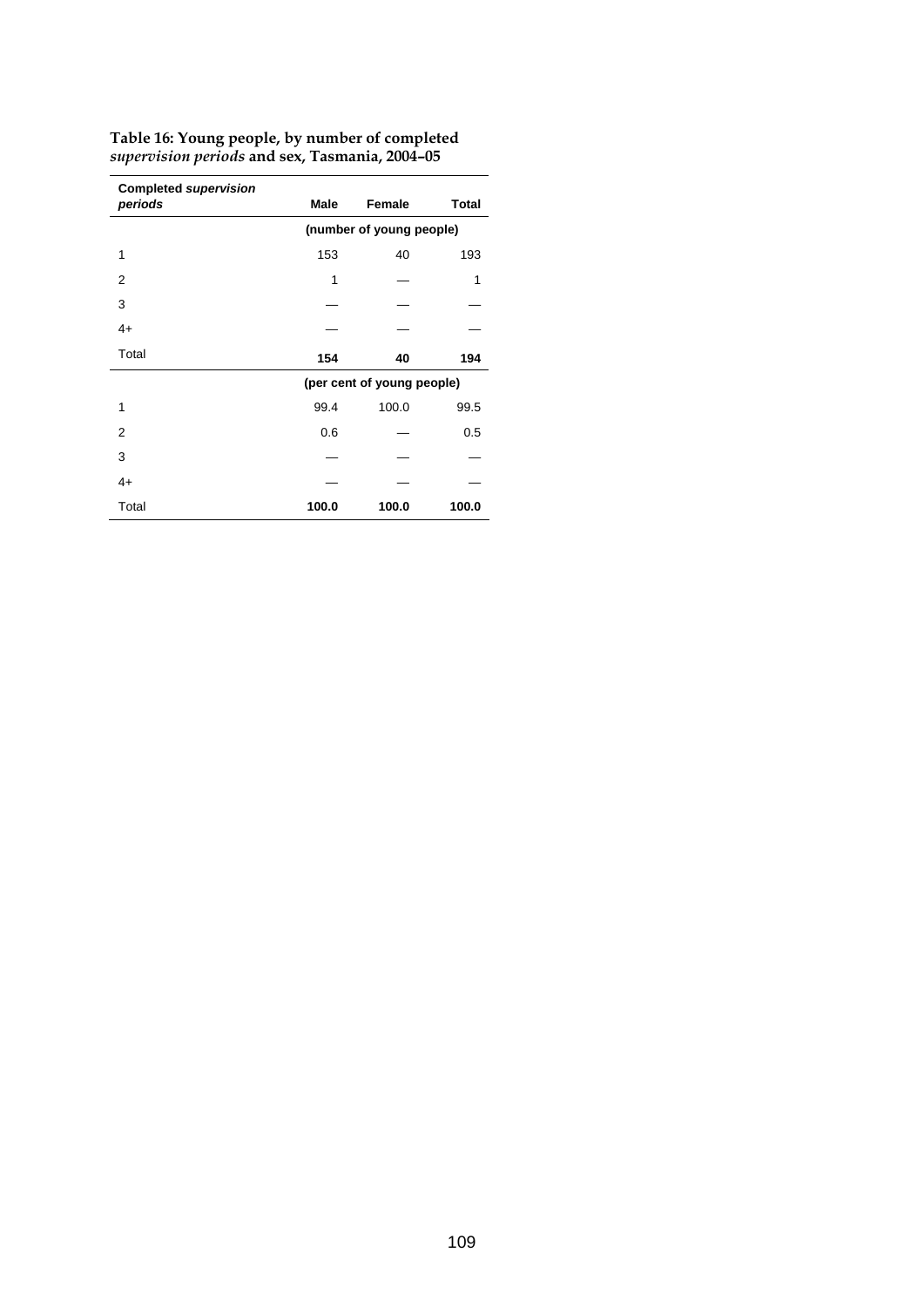| Table 17: Completed supervision periods, by length and sex, Tasmania, |  |
|-----------------------------------------------------------------------|--|
| $2004 - 05$                                                           |  |

| Length of completed supervision periods | Male           | <b>Female</b>                     | Total |
|-----------------------------------------|----------------|-----------------------------------|-------|
|                                         |                | (number of supervision periods)   |       |
| Less than 7 days                        | $\overline{2}$ |                                   | 2     |
| 7 to less than 14 days                  |                |                                   |       |
| 14 days to less than 1 month            |                |                                   |       |
| 1 to less than 3 months                 | 3              | 2                                 | 5     |
| 3 to less than 6 months                 | 8              | 1                                 | 9     |
| 6 to less than 9 months                 | 14             | 2                                 | 16    |
| 9 to less than 12 months                | 4              | 2                                 | 6     |
| 12 to less than 24 months               | 89             | 22                                | 111   |
| 24 months+                              | 35             | 11                                | 46    |
| <b>Total</b>                            | 155            | 40                                | 195   |
|                                         |                | (per cent of supervision periods) |       |
| Less than 7 days                        | 1.3            |                                   | 1.0   |
| 7 to less than 14 days                  |                |                                   |       |
| 14 days to less than 1 month            |                |                                   |       |
| 1 to less than 3 months                 | 1.9            | 5.0                               | 2.6   |
| 3 to less than 6 months                 | 5.2            | 2.5                               | 4.6   |
| 6 to less than 9 months                 | 9.0            | 5.0                               | 8.2   |
| 9 to less than 12 months                | 2.6            | 5.0                               | 3.1   |
| 12 to less than 24 months               | 57.4           | 55.0                              | 56.9  |
| 24 months+                              | 22.6           | 27.5                              | 23.6  |
| <b>Total</b>                            | 100.0          | 100.0                             | 100.0 |

*Note: Supervision periods* that began prior to 1 July 2000 have been excluded from this table.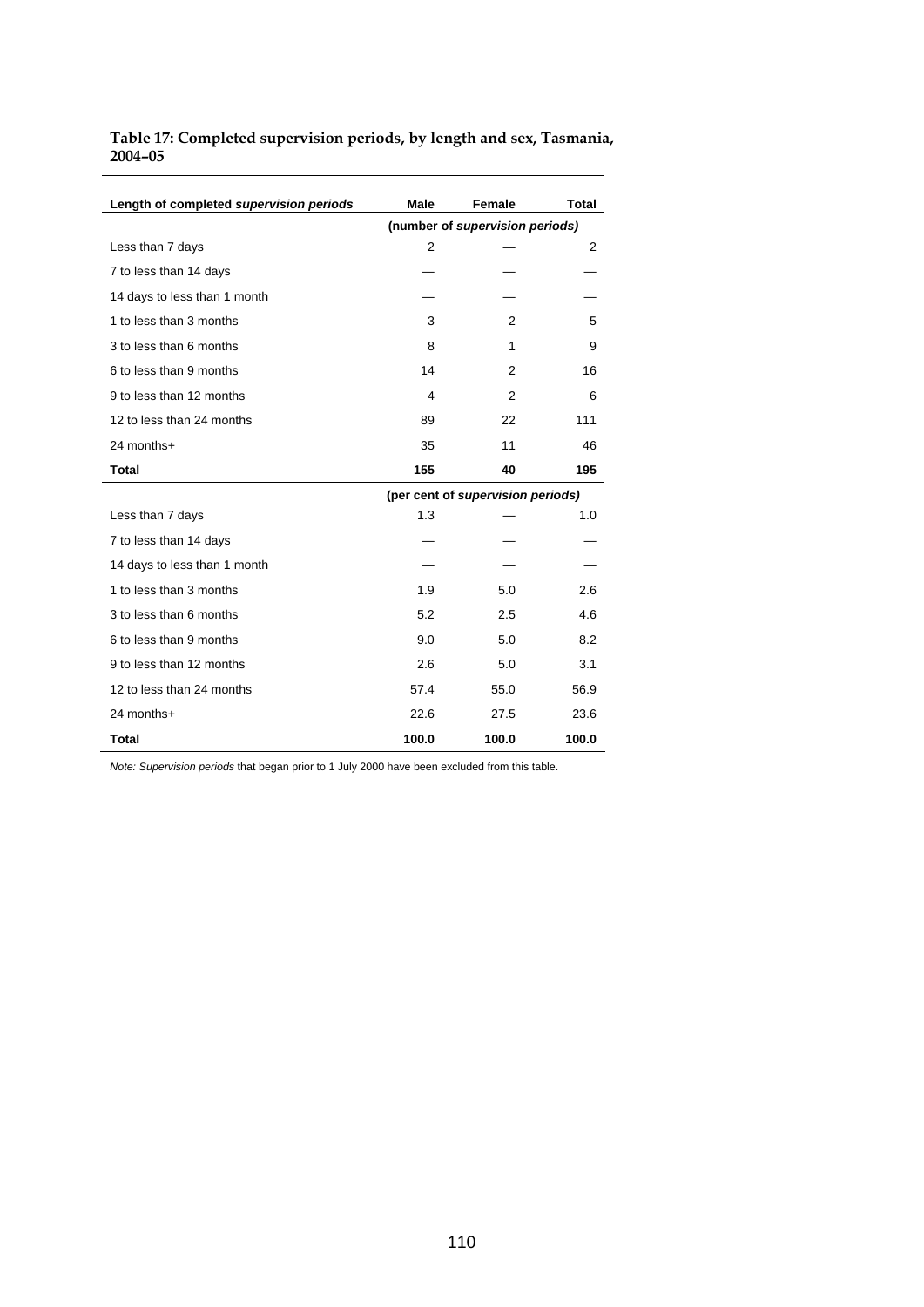| Table 18: Episodes, median length in days, |
|--------------------------------------------|
| by episode type and sex, Tasmania, 2004-05 |

| Episode type                 | Male | Female      | Total |
|------------------------------|------|-------------|-------|
| <b>Pre-sentence</b>          |      |             |       |
| Community                    | n.a. | n.a.        | n.a.  |
| Detention                    | n.a. | n.a.        | n.a.  |
| Sentenced                    |      |             |       |
| Community                    | 385  | 368         | 382   |
| Detention                    | 184  | $244^{(a)}$ | 186   |
| Parole or supervised release | n.r. |             | n.r.  |

(a) The number of observations contributing to these cells is fewer than 10. *Notes* 

1. In this table, contiguous detention *episodes* of the same type which are separated by a transfer within detention are considered to be one episode and their length summed.

2. The use of the episode hierarchy may shorten or hide *episodes* that are lower on the hierarchy.

3. Cells are not reported (n.r.) where N<5.

#### **Table 19: Supervision periods, by episode type and sex, Tasmania, 2004–05 (per cent)**

| Episode type        | Male | Female | Total |
|---------------------|------|--------|-------|
| <b>Pre-sentence</b> |      |        |       |
| Community           | n.a. | n.a.   | n.a.  |
| Detention           | n.a. | n.a.   | n.a.  |
| <b>Sentenced</b>    |      |        |       |
| Community           | 79.4 | 86.1   | 80.7  |
| Detention           | 16.6 | 16.5   | 16.6  |
| Other               | 30.6 | 26.6   | 29.8  |

*Notes* 

1. Data on unsupervised bail are not collected in the NMDS and hence are not included in the pre-sentence figures.

2. Percentages will not add to 100% because each supervision period may contain more than one type of episode.

3. Other includes: immediate release or suspended detention, parole or supervised release, home detention, other sentenced episode type.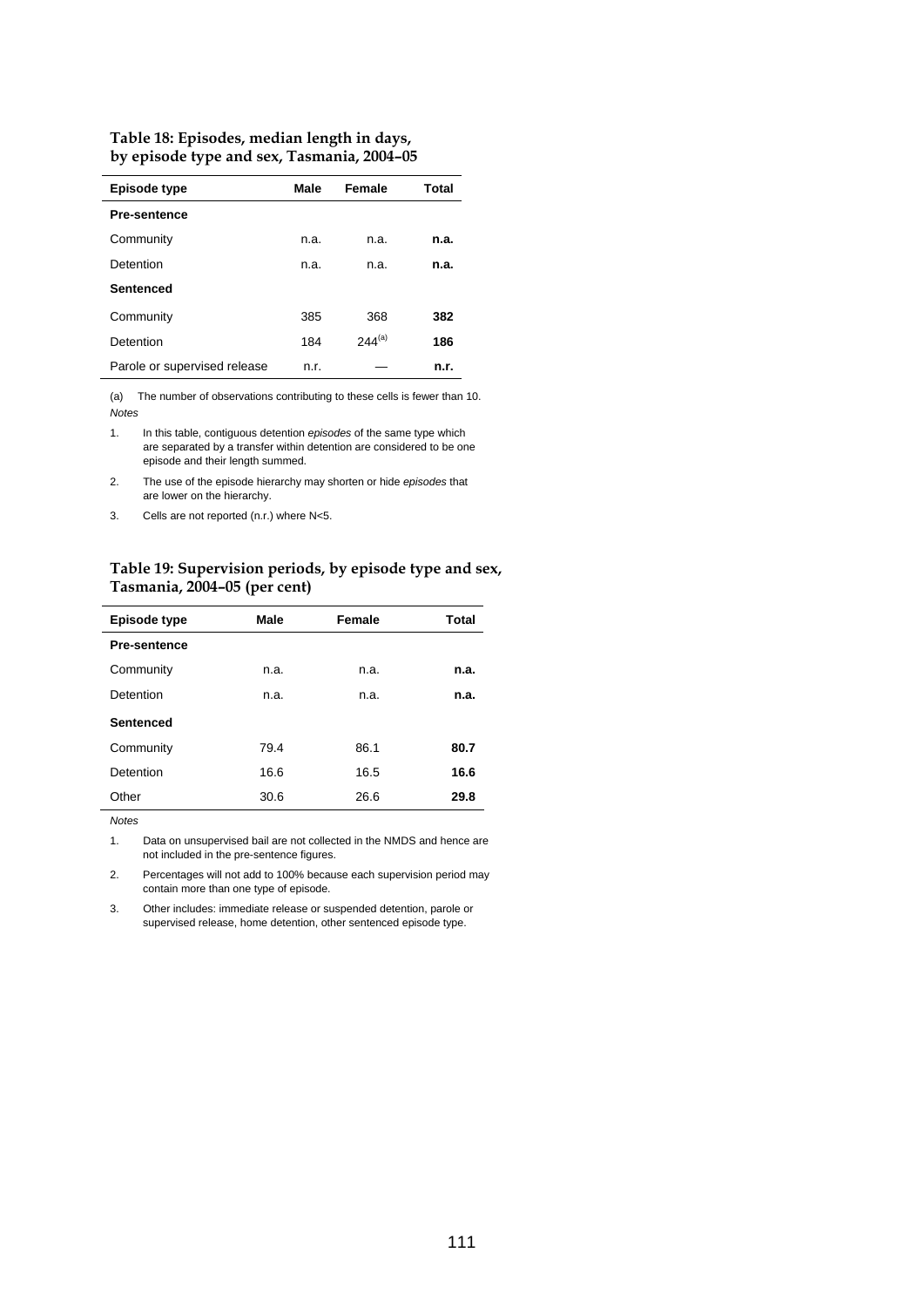| <b>Number of completed</b><br>supervision periods | 10                       | 11    | 12             | 13    | 14             | 15                         | 16    | 17    | $18 +$ | Total |
|---------------------------------------------------|--------------------------|-------|----------------|-------|----------------|----------------------------|-------|-------|--------|-------|
|                                                   | (number of young people) |       |                |       |                |                            |       |       |        |       |
| 1                                                 |                          | 1     | $\overline{2}$ | 4     | 6              | 17                         | 22    | 36    | 105    | 193   |
| 2                                                 |                          |       |                |       | 1              |                            |       |       |        | 1     |
| 3                                                 |                          |       |                |       |                |                            |       |       |        |       |
| $4+$                                              |                          |       |                |       |                |                            |       |       |        |       |
| <b>Total</b>                                      |                          | 1     | $\mathbf{2}$   | 4     | $\overline{7}$ | 17                         | 22    | 36    | 105    | 194   |
|                                                   |                          |       |                |       |                | (per cent of young people) |       |       |        |       |
| 1                                                 |                          | 100.0 | 100.0          | 100.0 | 85.7           | 100.0                      | 100.0 | 100.0 | 100.0  | 99.5  |
| 2                                                 |                          |       |                |       | 14.3           |                            |       |       |        | 0.5   |
| 3                                                 |                          |       |                |       |                |                            |       |       |        |       |
| $4+$                                              |                          |       |                |       |                |                            |       |       |        |       |
| Total                                             |                          | 100.0 | 100.0          | 100.0 | 100.0          | 100.0                      | 100.0 | 100.0 | 100.0  | 100.0 |

 **Table 21: Young people, by number of completed** *supervision periods* **by age, Tasmania, 2004–05** 

*Note:* Age is calculated as at first date of supervision during 2004–05.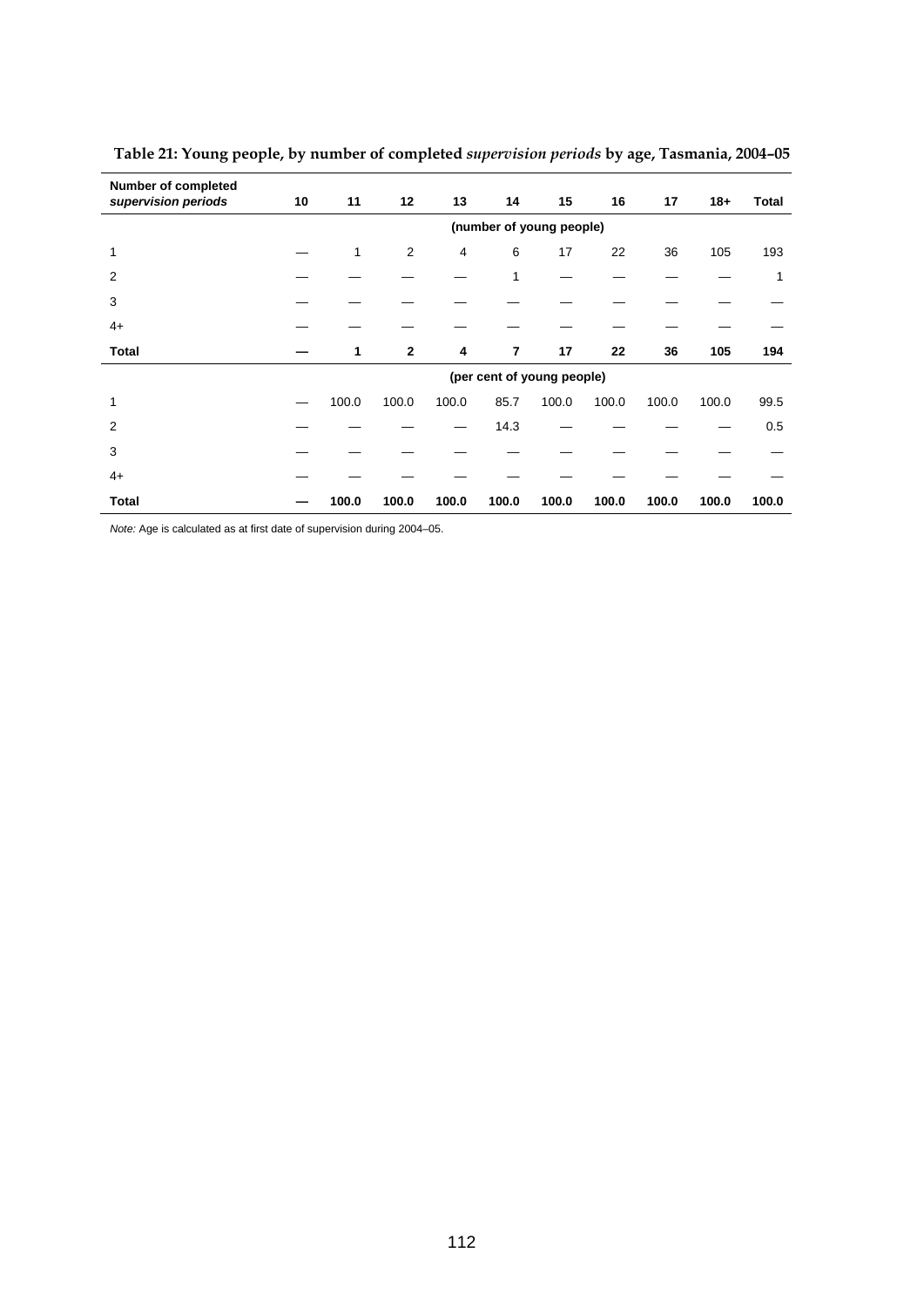| Length of completed<br>supervision periods | 10                             | 11    | 12    | 13           | 14    | 15                                | 16    | 17             | $18 +$ | <b>Total</b> |  |
|--------------------------------------------|--------------------------------|-------|-------|--------------|-------|-----------------------------------|-------|----------------|--------|--------------|--|
|                                            | (number of supervison periods) |       |       |              |       |                                   |       |                |        |              |  |
| Less than 7 days                           |                                |       |       |              |       | 1                                 | 1     |                |        | 2            |  |
| 7 to less than 14 days                     |                                |       |       |              |       |                                   |       |                |        |              |  |
| 14 days to less than 1 month               |                                |       |       |              |       |                                   |       |                |        |              |  |
| 1 to less than 3 months                    |                                |       |       | 1            |       |                                   |       | 3              | 1      | 5            |  |
| 3 to less than 6 months                    |                                |       |       |              |       |                                   | 2     | 4              | 3      | 9            |  |
| 6 to less than 9 months                    |                                | 1     |       |              | 3     | 3                                 | 1     | 4              | 4      | 16           |  |
| 9 to less than 12 months                   |                                |       | 1     |              | 1     | 1                                 | 1     | $\overline{2}$ |        | 6            |  |
| 12 to less than 24 months                  |                                |       | 4     | 1            | 9     | 14                                | 15    | 32             | 36     | 111          |  |
| 24 months+                                 |                                |       | 1     | $\mathbf{1}$ | 9     | 12                                | 12    | 6              | 5      | 46           |  |
| <b>Total</b>                               |                                | 1     | 6     | 3            | 22    | 31                                | 32    | 51             | 49     | 195          |  |
|                                            |                                |       |       |              |       | (per cent of supervision periods) |       |                |        |              |  |
| Less than 7 days                           |                                |       |       |              |       | 3.2                               | 3.1   |                |        | 1.0          |  |
| 7 to less than 14 days                     |                                |       |       |              |       |                                   |       |                |        |              |  |
| 14 days to less than 1 month               |                                |       |       |              |       |                                   |       |                |        |              |  |
| 1 to less than 3 months                    |                                |       |       | 33.3         |       |                                   |       | 5.9            | 2.0    | 2.6          |  |
| 3 to less than 6 months                    |                                |       |       |              |       |                                   | 6.3   | 7.8            | 6.1    | 4.6          |  |
| 6 to less than 9 months                    |                                | 100.0 |       |              | 13.6  | 9.7                               | 3.1   | 7.8            | 8.2    | 8.2          |  |
| 9 to less than 12 months                   |                                |       | 16.7  |              | 4.5   | 3.2                               | 3.1   | 3.9            |        | 3.1          |  |
| 12 to less than 24 months                  |                                |       | 66.7  | 33.3         | 40.9  | 45.2                              | 46.9  | 62.7           | 73.5   | 56.9         |  |
| 24 months+                                 |                                |       | 16.7  | 33.3         | 40.9  | 38.7                              | 37.5  | 11.8           | 10.2   | 23.6         |  |
| <b>Total</b>                               |                                | 100.0 | 100.0 | 100.0        | 100.0 | 100.0                             | 100.0 | 100.0          | 100.0  | 100.0        |  |

## **Table 22: Completed** *supervision periods***, by length and age, Tasmania, 2004–05**

*Notes* 

1. Age is calculated as at first date of supervision during 2004–05.

2. *Supervision periods* that began prior to 1 July 2000 have been excluded from this table.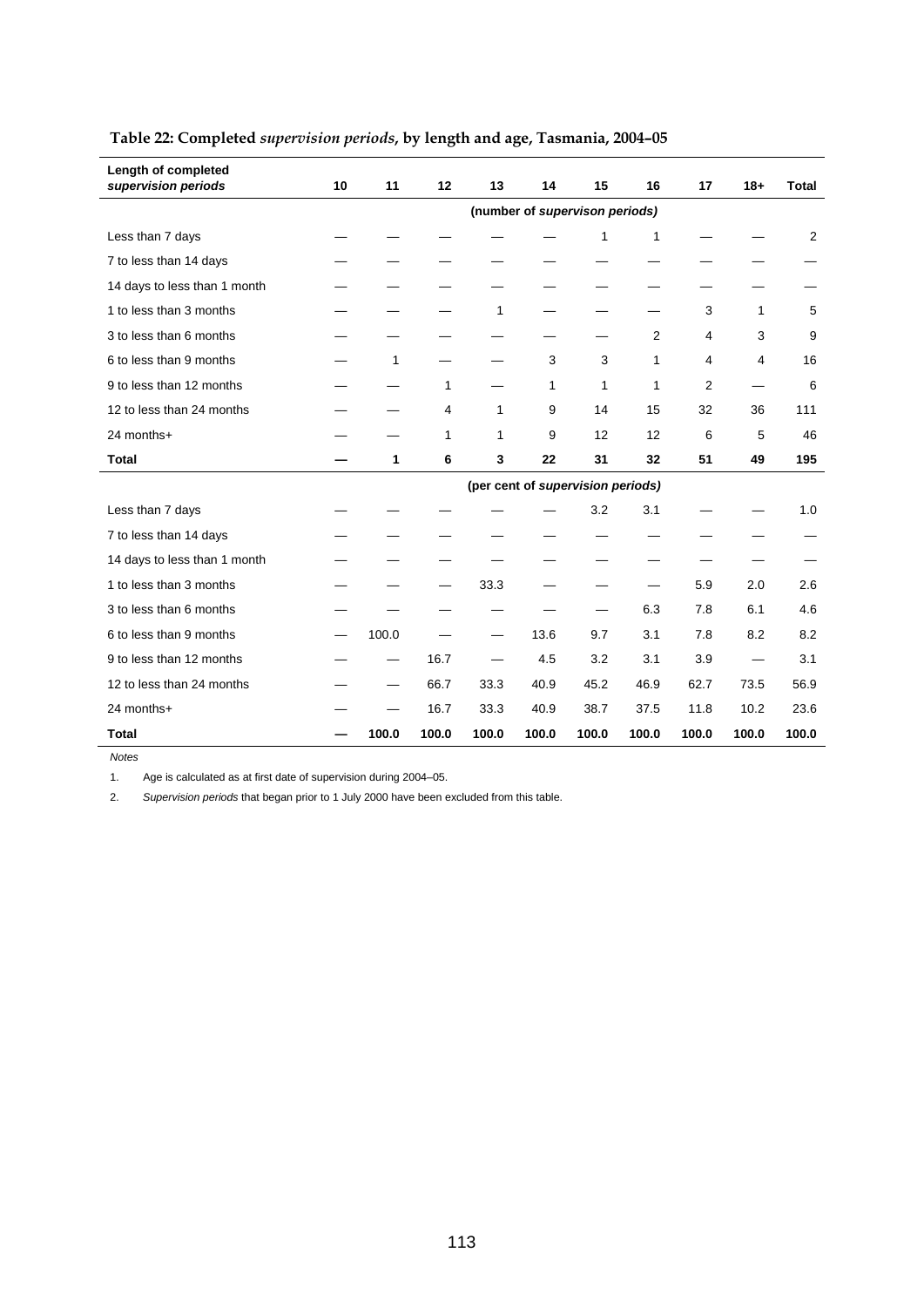| Episode type                 | 10   | 11   | 12          | 13   | 14          | 15   | 16   | 17   | 18+  | Total |
|------------------------------|------|------|-------------|------|-------------|------|------|------|------|-------|
| <b>Pre-sentence</b>          |      |      |             |      |             |      |      |      |      |       |
| Community                    | n.a. | n.a. | n.a.        | n.a. | n.a.        | n.a. | n.a. | n.a. | n.a. | n.a.  |
| Detention                    | n.a. | n.a. | n.a.        | n.a. | n.a.        | n.a. | n.a. | n.a. | n.a. | n.a.  |
| <b>Sentenced</b>             |      |      |             |      |             |      |      |      |      |       |
| Community                    |      |      | $414^{(a)}$ | n.r. | 365         | 415  | 397  | 380  | 406  | 382   |
| Detention                    | —    | n.r. | n.r.        | n.r. | $152^{(a)}$ | 265  | 186  | 178  | 170  | 186   |
| Parole or supervised release |      |      |             |      |             | n.r. | n.r. |      | n.r. | n.r.  |

 **Table 23: Episodes, median length in days, by episode type and age, Tasmania, 2004–05** 

(a) The number of observations contributing to these cells is fewer than 10.

*Notes* 

1. Age calculated as at entry to *episode*.

2. *Episodes* which began prior to 1 July 2000 are excluded from this table.

3. In this table, contiguous detention *episodes* of the same type which are separated by a transfer within detention are considered to be one episode and their length summed.

4. The use of the episode hierarchy may shorten or hide *episodes* that are lower on the hierarchy.

5. Cells are not reported (n.r.) where N<5.

#### **Table 24: Supervision periods, by episode type and age, Tasmania, 2004–05 (per cent)**

| Episode type        | 10   | 11   | $12^{(a)}$ | $13^{(a)}$ | 14          | 15   | 16           | 17   | $18 +$              | Total |
|---------------------|------|------|------------|------------|-------------|------|--------------|------|---------------------|-------|
| <b>Pre-sentence</b> |      |      |            |            |             |      |              |      |                     |       |
| Community           | n.a. | n.a. | n.a.       | n.a.       | n.a.        | n.a. | n.a.         | n.a. | n.a.                | n.a.  |
| Detention           | n.a. | n.a. | n.a.       | n.a.       | n.a.        | n.a. | n.a.         | n.a. | n.a.                | n.a.  |
| <b>Sentenced</b>    |      |      |            |            |             |      |              |      |                     |       |
| Community           |      | n.r. | 100.0      | 93.8       | 81.8        | 79.2 | 91.4         | 86.5 | 64                  | 80.7  |
| Detention           |      | n.r. | n.r.       | n.r.       | $31.8^{9a}$ | n.r. | n.r.         | n.r. | 10.0 <sup>(a)</sup> | 16.6  |
| Other               | –    | n.r. | 14.3       | n.r.       | $34.1^{a}$  | 44.2 | $15.7^{(a)}$ | 20.2 | 34.0                | 29.8  |

(a) The number of observations contributing to these cells is fewer than 10.

*Notes* 

1. Data on unsupervised bail is not collected in the NMDS.

2. Percentages will not add to 100 because each supervision period may contain more than one episode type.

3. Other includes: immediate release or suspended detention, parole or supervised released, home detention, other sentenced episode type.

4. Age calculated as at entry to *supervision period*.

5. Cells are not reported (n.r.) where N<5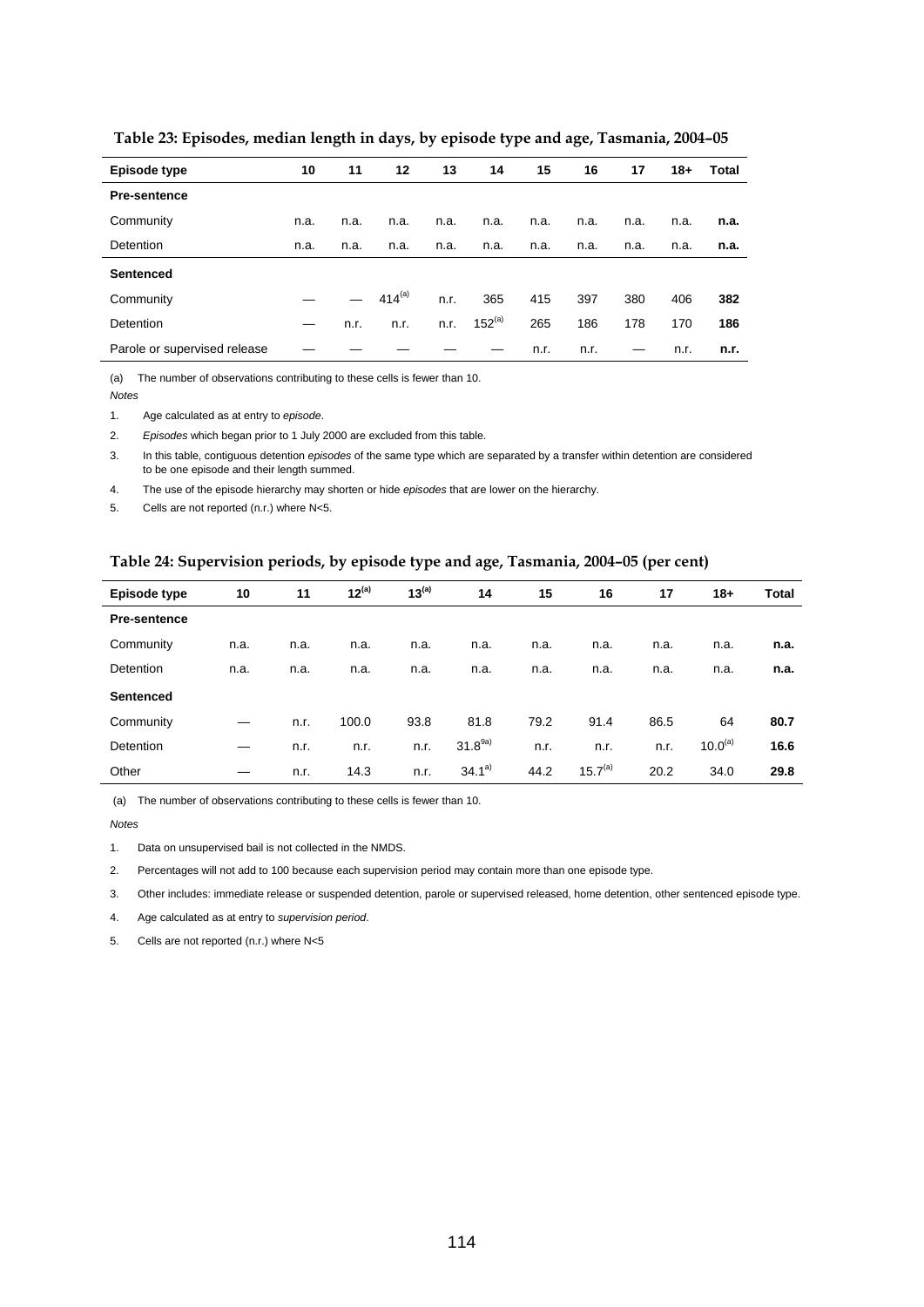| Number of supervision<br>periods completed | Indigenous | Non-<br>Indigenous | Unknown/<br>not recorded   | Total |
|--------------------------------------------|------------|--------------------|----------------------------|-------|
|                                            |            |                    |                            |       |
| 1                                          | 16         | 90                 | 87                         | 193   |
| 2                                          | 1          |                    |                            | 1     |
| 3                                          |            |                    |                            |       |
| $4+$                                       |            |                    |                            |       |
| <b>Total</b>                               | 18         | 93                 | 89                         | 200   |
|                                            |            |                    | (per cent of young people) |       |
| 1                                          | 94.1       | 100.0              | 100.0                      | 99.5  |
| $\overline{2}$                             | 5.9        |                    |                            | 0.5   |
| 3                                          |            |                    |                            |       |
| $4+$                                       |            |                    |                            |       |
| <b>Total</b>                               | 100.0      | 100.0              | 100.0                      | 100.0 |

**Table 26: Young people, by number of completed supervision periods and Indigenous status, Tasmania, 2004–05**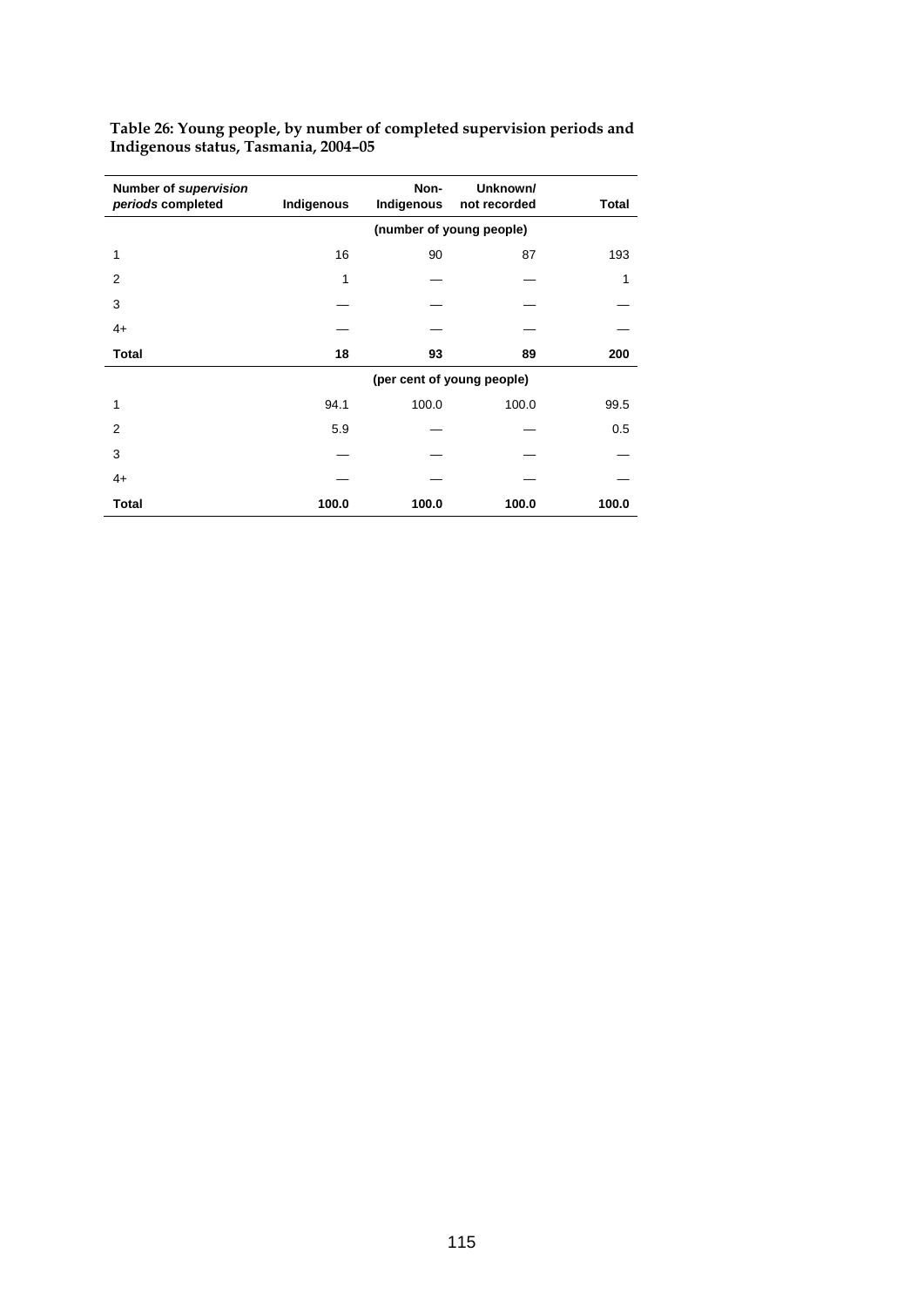| Length of completed<br>supervision periods | Indigenous | Non-Indigenous                    | Unknown/<br>not recorded | <b>Total</b> |
|--------------------------------------------|------------|-----------------------------------|--------------------------|--------------|
|                                            |            | (number of supervision periods)   |                          |              |
| less than 7 days                           | 1          | 1                                 |                          | 2            |
| 7 to less than14 days                      |            |                                   |                          |              |
| 14 days to less than 1 month               |            |                                   |                          |              |
| 1 to less than 3 months                    |            | 1                                 | 4                        | 5            |
| 3 to less than 6 months                    |            | 5                                 | 4                        | 9            |
| 6 to less than 9 months                    | 4          | $\overline{7}$                    | 5                        | 16           |
| 9 to less than 12 months                   | 1          | 1                                 | $\overline{4}$           | 6            |
| 12 to less than 24 months                  | 7          | 57                                | 47                       | 111          |
| 24 months+                                 | 5          | 18                                | 23                       | 46           |
| <b>Total</b>                               | 18         | 90                                | 87                       | 195          |
|                                            |            | (per cent of supervision periods) |                          |              |
| Less than 7 days                           | 5.6        | 1.1                               |                          | 1.0          |
| 7 to less than 14 days                     |            |                                   |                          |              |
| 14 days to less than 1 month               |            |                                   |                          |              |
| 1 to less than 3 months                    |            | 1.1                               | 4.5                      | 2.5          |
| 3 to less than 6 months                    |            | 5.4                               | 4.5                      | 4.5          |
| 6 to less than 9 months                    |            | 1.1                               | 4.6                      | 2.6          |
| 9 to less than 12 months                   |            | 5.6                               | 4.6                      | 4.6          |
| 12 to less than 24 months                  | 22.2       | 7.8                               | 5.7                      | 8.2          |
| 24+ months                                 | 5.6        | 1.1                               | 4.6                      | 3.1          |
| <b>Total</b>                               | 38.9       | 63.3                              | 54.0                     | 56.9         |

## **Table 27: Completed** *supervision periods***, by length and Indigenous status, Tasmania, 2004–05**

*Note:* S*upervision periods* that began prior to 1 July 2000 are excluded from this table.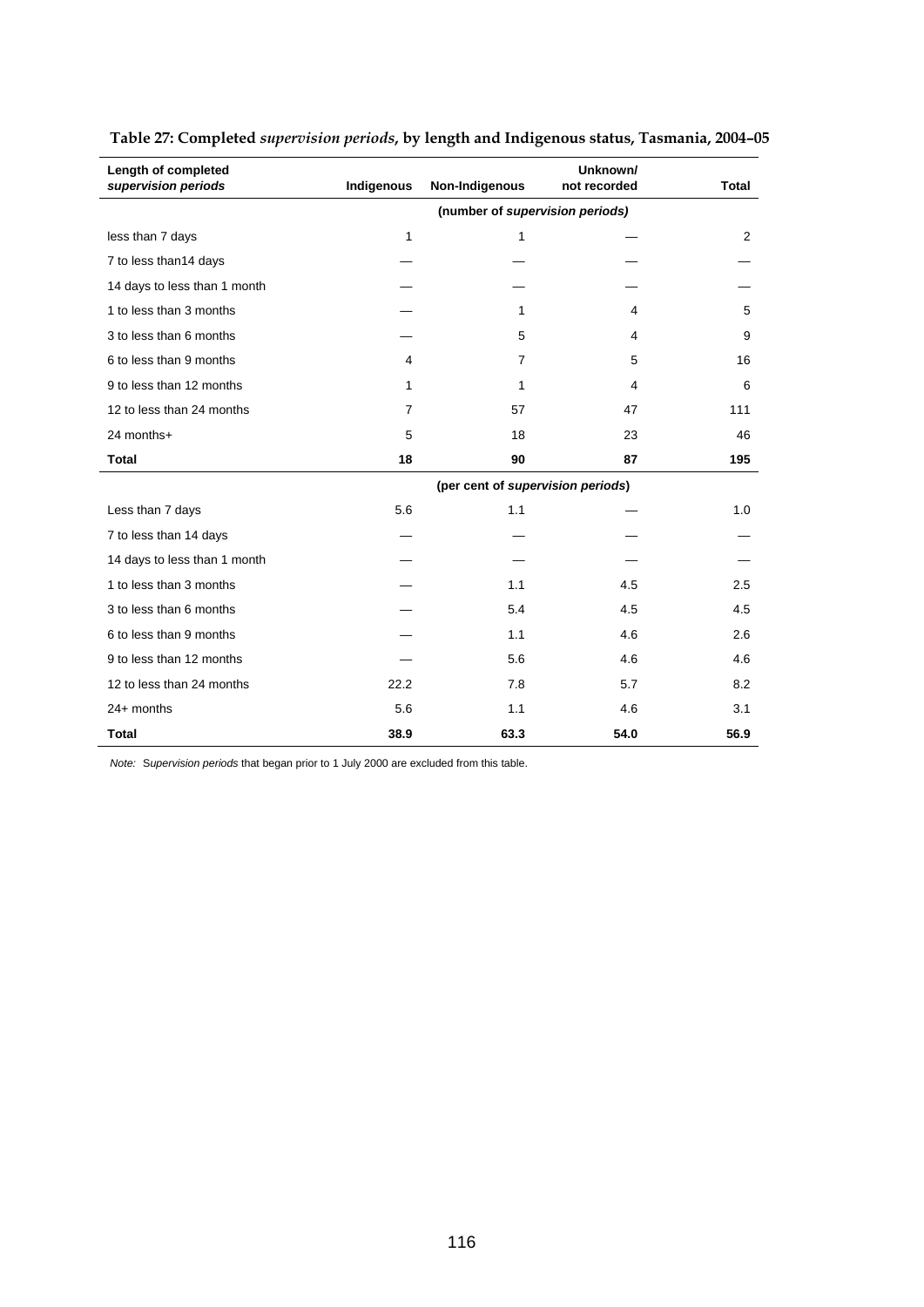#### **Table 28: Episodes, median length in days, by episode type and Indigenous status, Tasmania, 2004–05**

| Episode type                 | Indigenous  | Non-Indigenous | Unknown/<br>not recorded | Total |
|------------------------------|-------------|----------------|--------------------------|-------|
| <b>Pre-sentence</b>          |             |                |                          |       |
| Community                    | n.a.        | n.a.           | n.a.                     | n.a.  |
| <b>Detention</b>             | n.a.        | n.a.           | n.a.                     | n.a.  |
| <b>Sentenced</b>             |             |                |                          |       |
| Community                    | 369         | 378            | 404                      | 382   |
| <b>Detention</b>             | $305^{(a)}$ | 157            | 289                      | 186   |
| Parole or supervised release | n.r.        |                | n.r.                     | n.r.  |

(a) The number of observations contributing to these cells is fewer than 10.

*Notes* 

1. *Episodes* that began prior to 1 July 2000 are excluded from this table.

2. In this table, contiguous detention *episodes* of the same type that are separated by a transfer within detention are considered to be one episode and their length summed.

3. The use of the episode hierarchy may shorten or hide *episodes* that are lower on the hierarchy.

4. Cells are not reported (n.r.) where N<5.

#### **Table 29: Supervision periods, by episode type and Indigenous status, Tasmania, 2004–05 (per cent)**

| Episode type        | Indigenous | Non-Indigenous | <b>Unknown</b> | <b>Total</b> |
|---------------------|------------|----------------|----------------|--------------|
| <b>Pre-sentence</b> |            |                |                |              |
| Community           | n.a.       | n.a.           | n.a.           | n.a.         |
| Detention           | n.a.       | n.a.           | n.a.           | n.a.         |
| <b>Sentenced</b>    |            |                |                |              |
| Community           | 74.5       | 84.1           | 78.0           | 80.7         |
| Detention           | 31.4       | 13.1           | 16.5           | 16.6         |
| Other               | 41.2       | 29.0           | 27.4           | 29.8         |

*Notes* 

1. Data on unsupervised bail is not collected in the NMDS.

2. Percentages will not add to 100% because each supervision period may contain more than one episode type.

3. Other includes immediate release or suspended detention, parole or supervised released, home detention, other sentenced episode type.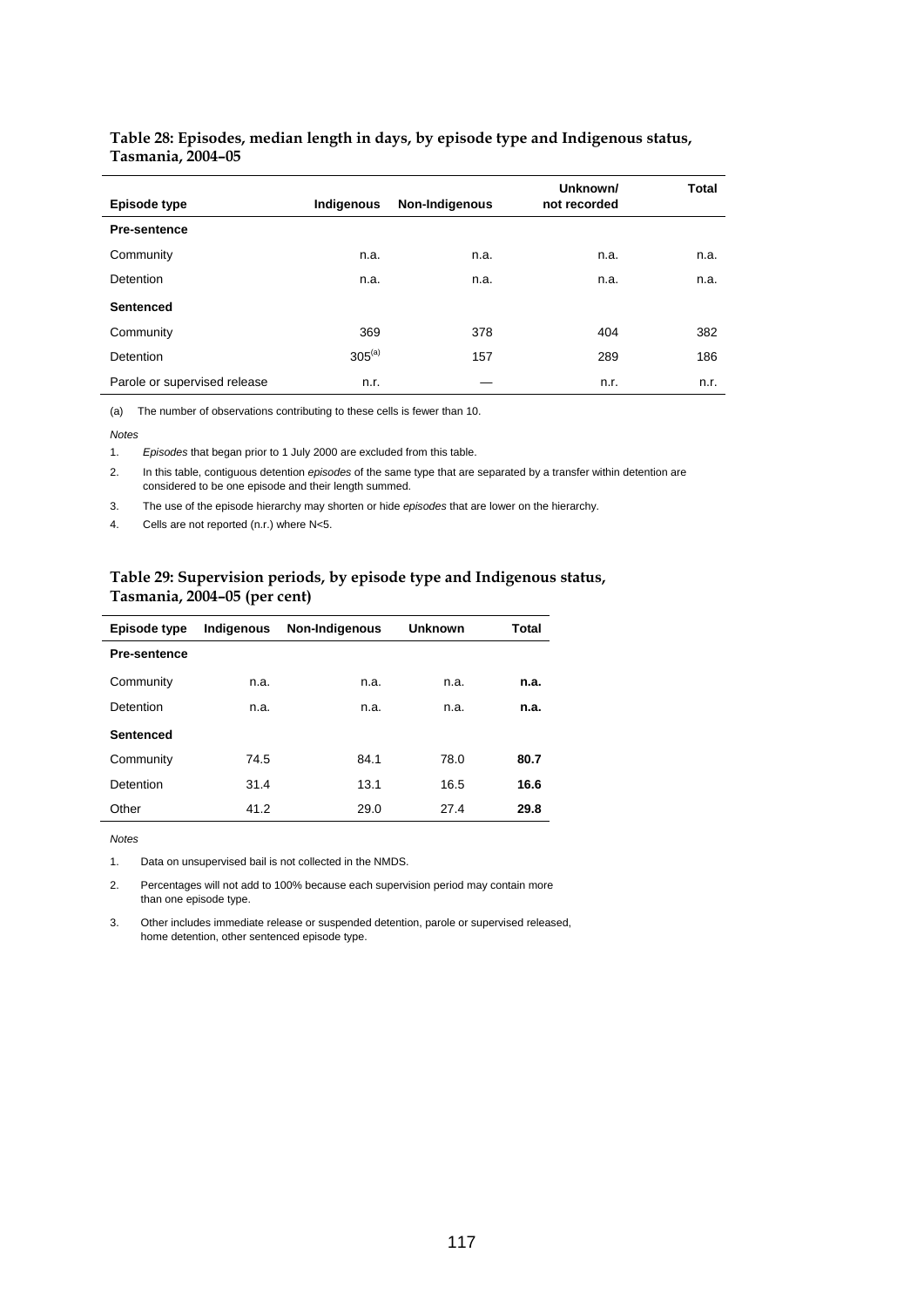| <b>Reason for exit</b>                        | Pre-<br>sentence<br>community | Pre-<br>sentence<br>detention | <b>Community</b><br>supervision | <b>Detention</b> | <b>Immediate</b><br>release or<br>suspended<br>detention | Parole or<br>supervised<br>release | Other |
|-----------------------------------------------|-------------------------------|-------------------------------|---------------------------------|------------------|----------------------------------------------------------|------------------------------------|-------|
| Released on bail                              | n.a.                          |                               |                                 |                  |                                                          |                                    |       |
| Sentenced                                     | n.a.                          |                               |                                 |                  |                                                          |                                    |       |
| Transferred                                   | n.a.                          |                               |                                 |                  |                                                          |                                    |       |
| <b>Breached</b>                               | n.a.                          | 5.6                           | 3.4                             |                  | 2.6                                                      |                                    | 2.8   |
| More serious order<br>begun                   | n.a.                          | 16.7                          | 17.8                            |                  | 33.8                                                     |                                    | 19.0  |
| Conditions of<br>sentence met                 | n.a.                          |                               | 78.7                            | 100.0            | 63.6                                                     | 75.0                               | 73.4  |
| Released on<br>parole/supervised              | n.a.                          |                               |                                 |                  |                                                          |                                    |       |
| release                                       |                               | 0.0                           | 0.0                             | 0.0              | 0.0                                                      | $\Omega$ .                         | 0.    |
| <b>Matters</b><br>proven/charges<br>dismissed | n.a.                          | 77.8                          |                                 |                  |                                                          |                                    | 4.4   |
| Other                                         | n.a.                          |                               |                                 |                  |                                                          | 25.0                               | 0.3   |
| <b>Total</b>                                  | n.a.                          | 0.0                           | 100.0                           | 100.0            | 100.0                                                    | 100.0                              | 0.0   |

 **Table 31: Completed episodes, by episode type and reason for exit, Tasmania, 2004–05 (per cent)** 

*Notes* 

1. Transferred does not include transfers from one detention centre to another within a jurisdiction in the same supervision period.

2. Some reasons for exit may be due to the result of an appeal.

#### **Table 32: Young people, age at first juvenile justice supervision, by presence or absence of detention** *episodes* **in the first** *supervision period***, Tasmania, 2000–01 to 2004–05**

|                                                       |       | Age at first supervision |       |       |       |                            |       |       |       |              |  |
|-------------------------------------------------------|-------|--------------------------|-------|-------|-------|----------------------------|-------|-------|-------|--------------|--|
|                                                       | 10    | 11                       | 12    | 13    | 14    | 15                         | 16    | 17    | $18+$ | <b>Total</b> |  |
|                                                       |       |                          |       |       |       | (number of young people)   |       |       |       |              |  |
| First supervision period<br>contained detention       | 6     | 10                       | 19    | 21    | 31    | 45                         | 33    | 25    | 14    | 204          |  |
| First supervision period did<br>not contain detention | 12    | 18                       | 18    | 71    | 100   | 133                        | 177   | 183   | 117   | 829          |  |
| Total                                                 | 18    | 28                       | 37    | 92    | 131   | 178                        | 210   | 208   | 131   | 1,033        |  |
|                                                       |       |                          |       |       |       | (per cent of young people) |       |       |       |              |  |
| First supervision period<br>contained detention       | 33.3  | 35.7                     | 51.4  | 22.8  | 23.7  | 25.3                       | 15.7  | 12.0  | 10.7  | 19.7         |  |
| First supervision period did<br>not contain detention | 66.7  | 64.3                     | 48.6  | 77.2  | 76.3  | 74.7                       | 84.3  | 88.0  | 89.3  | 80.3         |  |
| <b>Total</b>                                          | 100.0 | 100.0                    | 100.0 | 100.0 | 100.0 | 100.0                      | 100.0 | 100.0 | 100.0 | 100.0        |  |

*Note:* The first supervision period for some young people contained both pre-sentence detention and sentenced detention.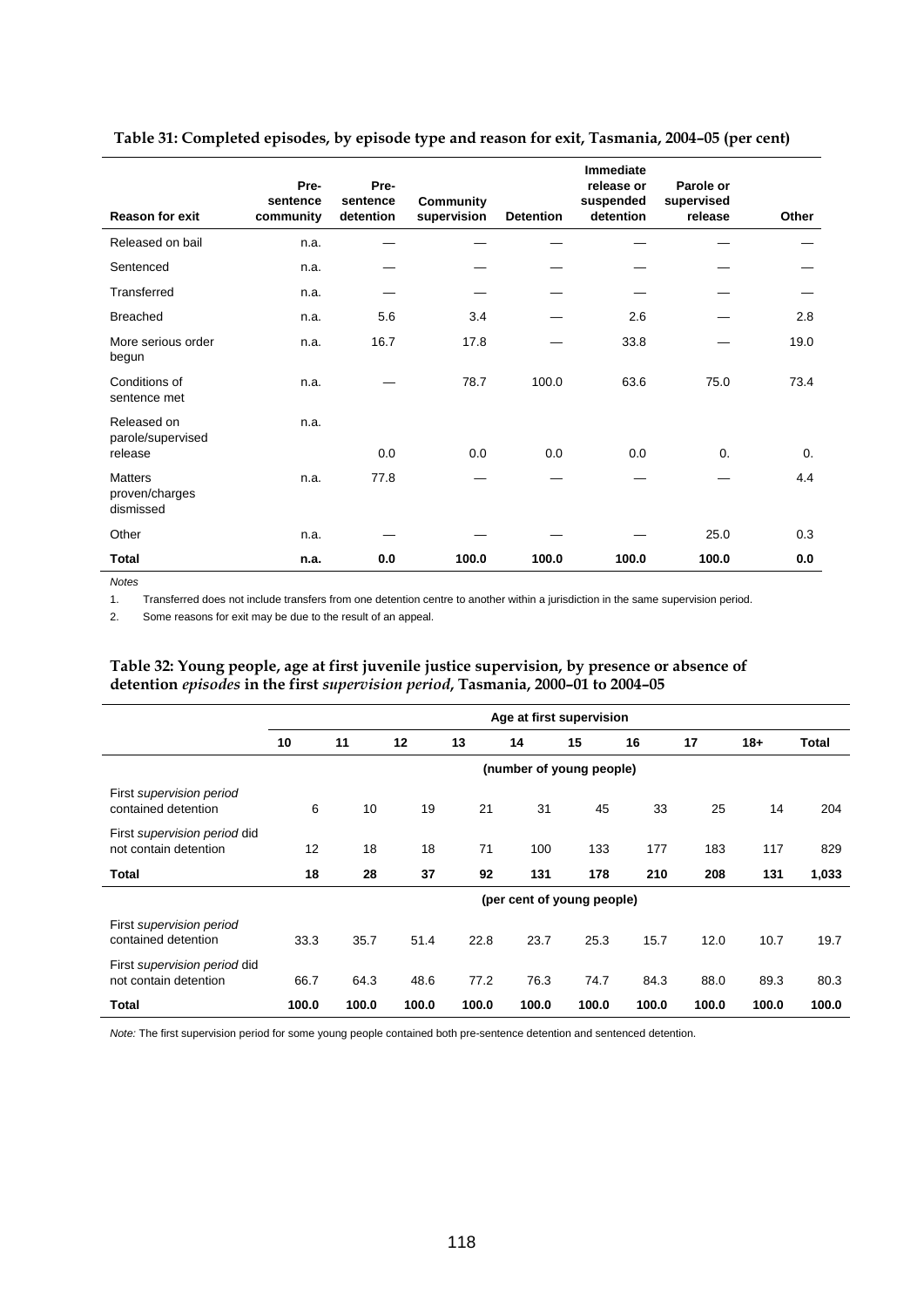| Table 33: Young people aged 10-14 years in 2000-01 at first supervision period, detention in first supervision period by total number of supervision |  |
|------------------------------------------------------------------------------------------------------------------------------------------------------|--|
| periods per young person, by age at first juvenile justice supervision, Tasmania, 2000–01 to 2004–05                                                 |  |
|                                                                                                                                                      |  |

|                                                            |     |    |              |            |     | Age at first supervision |                            |           |                |                |              |       |
|------------------------------------------------------------|-----|----|--------------|------------|-----|--------------------------|----------------------------|-----------|----------------|----------------|--------------|-------|
|                                                            | 10  |    | 11           |            | 12  |                          | 13                         |           | 14             |                | <b>Total</b> |       |
| <b>First supervision period</b><br>contained JJ detention? | Yes | No | Yes          | ${\sf No}$ | Yes | <b>No</b>                | Yes                        | <b>No</b> | Yes            | No             | Yes          | No    |
| Total number of supervision<br>periods per young person    |     |    |              |            |     |                          | (number of young people)   |           |                |                |              |       |
| $\mathbf{1}$                                               |     |    |              |            |     |                          |                            | 1         | $\overline{2}$ | $\overline{2}$ | 3            | 3     |
| 2                                                          |     |    |              |            |     |                          |                            |           |                |                |              |       |
| 3                                                          |     |    |              |            |     |                          |                            |           |                |                | 1            |       |
| $4+$                                                       |     |    |              |            |     |                          |                            |           |                |                |              |       |
| Total                                                      |     |    | $\mathbf{2}$ |            |     |                          |                            | 1         | $\overline{2}$ | $\mathbf{2}$   | 4            | 3     |
|                                                            |     |    |              |            |     |                          | (per cent of young people) |           |                |                |              |       |
| 1                                                          |     |    | 50.0         |            |     |                          |                            | 100.0     | 100.0          | 100.0          | 75.0         | 100.0 |
| 2                                                          |     |    |              |            |     |                          |                            |           |                |                |              |       |
| 3                                                          |     |    | 50.0         |            |     |                          |                            |           |                |                | 25.0         |       |
| $4+$                                                       |     |    |              |            |     |                          |                            |           |                |                |              |       |
| Total                                                      |     |    | 100.0        |            |     |                          |                            | 100.0     | 100.0          | 100.0          | 100.0        | 100.0 |

Note: The population of this table is young people who first had juvenile justice supervision during 2000–01 whilst aged 10–14 years. The number of supervision periods experienced per young person is affected by how old each client was at the start of the collection period. For example young people aged 17 in 2000–01 could only accumulate supervision periods in 2000–01 and 2001–02 (in most jurisdictions). Young people aged 10 to 14 years in 2000–01 can accumulate supervision periods in all four years in most jurisdictions.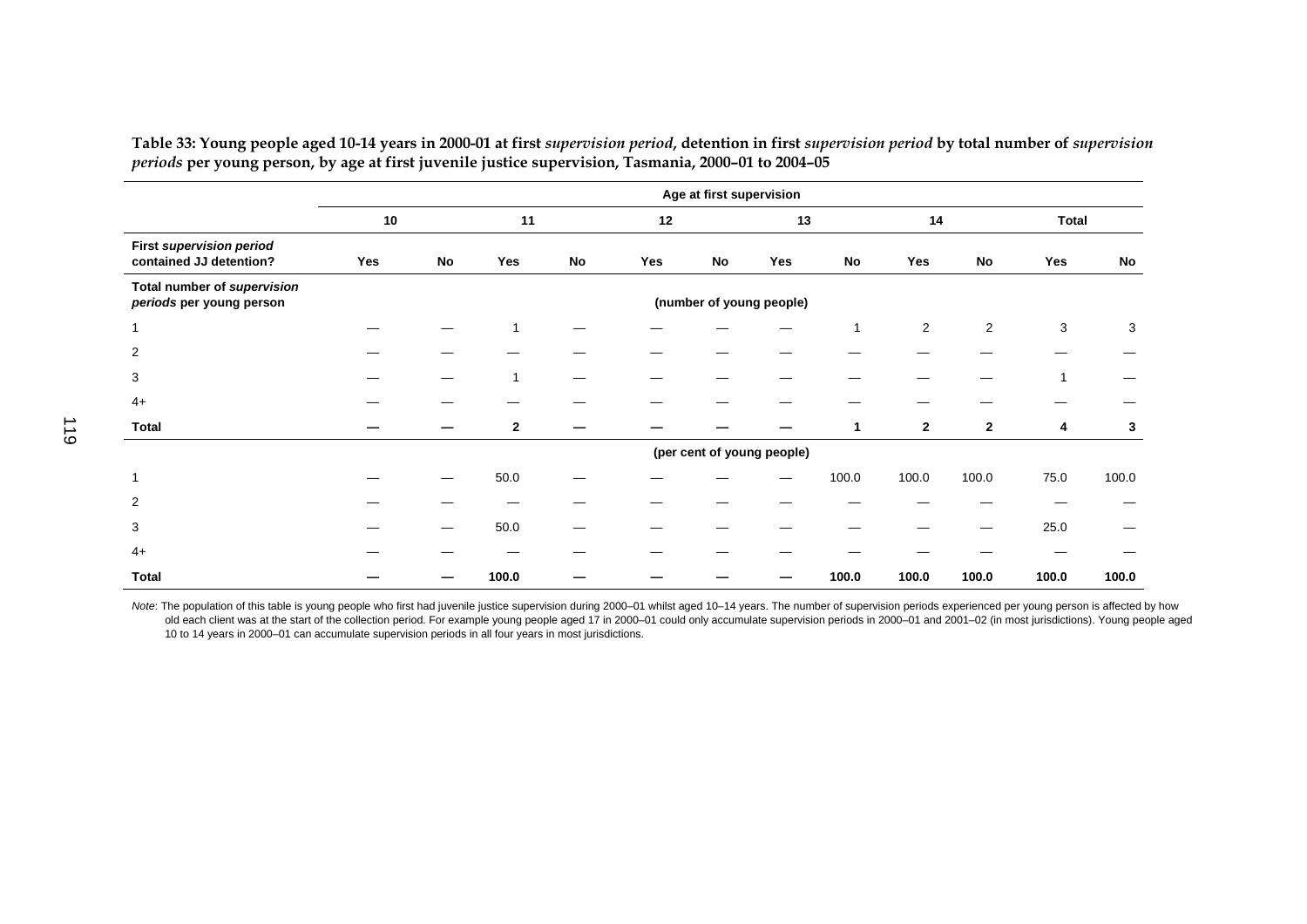# **Australian Capital Territory**

| Table 1: Young people under juvenile justice supervision, by age and Indigenous status, |  |
|-----------------------------------------------------------------------------------------|--|
| <b>Australian Capital Territory, 2004–05</b>                                            |  |

| <b>Indigenous status</b> | 10                       | 11           | 12    | 13    | 14    | 15                         | 16    | 17    | 18    | Total |  |  |  |  |
|--------------------------|--------------------------|--------------|-------|-------|-------|----------------------------|-------|-------|-------|-------|--|--|--|--|
|                          | (number of young people) |              |       |       |       |                            |       |       |       |       |  |  |  |  |
| Indigenous               |                          | 2            | 1     | 4     | 10    | 12                         | 14    | 14    | 7     | 64    |  |  |  |  |
| Non-Indigenous           |                          |              | 4     | 12    | 24    | 42                         | 44    | 66    | 35    | 227   |  |  |  |  |
| <b>Unknown</b>           |                          |              |       |       |       |                            |       |       |       |       |  |  |  |  |
| <b>Total</b>             |                          | $\mathbf{2}$ | 5     | 16    | 34    | 54                         | 58    | 80    | 42    | 291   |  |  |  |  |
|                          |                          |              |       |       |       | (per cent of young people) |       |       |       |       |  |  |  |  |
| Indigenous               |                          | 100.0        | 20.0  | 25.0  | 29.4  | 22.2                       | 24.1  | 17.5  | 16.7  | 22.0  |  |  |  |  |
| Non-Indigenous           |                          |              | 80.0  | 75.0  | 70.6  | 77.8                       | 75.9  | 82.5  | 83.3  | 78.0  |  |  |  |  |
| <b>Unknown</b>           |                          |              |       |       |       |                            |       |       |       |       |  |  |  |  |
| Total                    |                          | 100.0        | 100.0 | 100.0 | 100.0 | 100.0                      | 100.0 | 100.0 | 100.0 | 100.0 |  |  |  |  |

*Note:* Age calculated as at 1 January 2005.

| <b>Sex</b>   | 10                       | 11           | 12    | 13    | 14                         | 15    | 16    | 17    | $18+$ | Total |  |  |  |  |
|--------------|--------------------------|--------------|-------|-------|----------------------------|-------|-------|-------|-------|-------|--|--|--|--|
|              | (number of young people) |              |       |       |                            |       |       |       |       |       |  |  |  |  |
| Male         |                          | 2            | 5     | 15    | 21                         | 32    | 41    | 59    | 35    | 210   |  |  |  |  |
| Female       |                          |              |       | 1     | 13                         | 22    | 17    | 21    | 7     | 81    |  |  |  |  |
| <b>Total</b> |                          | $\mathbf{2}$ | 5     | 16    | 34                         | 54    | 58    | 80    | 42    | 291   |  |  |  |  |
|              |                          |              |       |       | (per cent of young people) |       |       |       |       |       |  |  |  |  |
| Male         |                          | 100.0        | 100.0 | 93.8  | 61.8                       | 59.3  | 70.7  | 73.8  | 83.3  | 72.2  |  |  |  |  |
| Female       |                          |              |       | 6.3   | 38.2                       | 40.7  | 29.3  | 26.3  | 16.7  | 27.8  |  |  |  |  |
| <b>Total</b> |                          | 100.0        | 100.0 | 100.0 | 100.0                      | 100.0 | 100.0 | 100.0 | 100.0 | 100.0 |  |  |  |  |

## **Table 2: Young people under juvenile justice supervision, by age and sex, Australian Capital Territory, 2004–05**

*Note*: Age calculated as at 1 January 2005.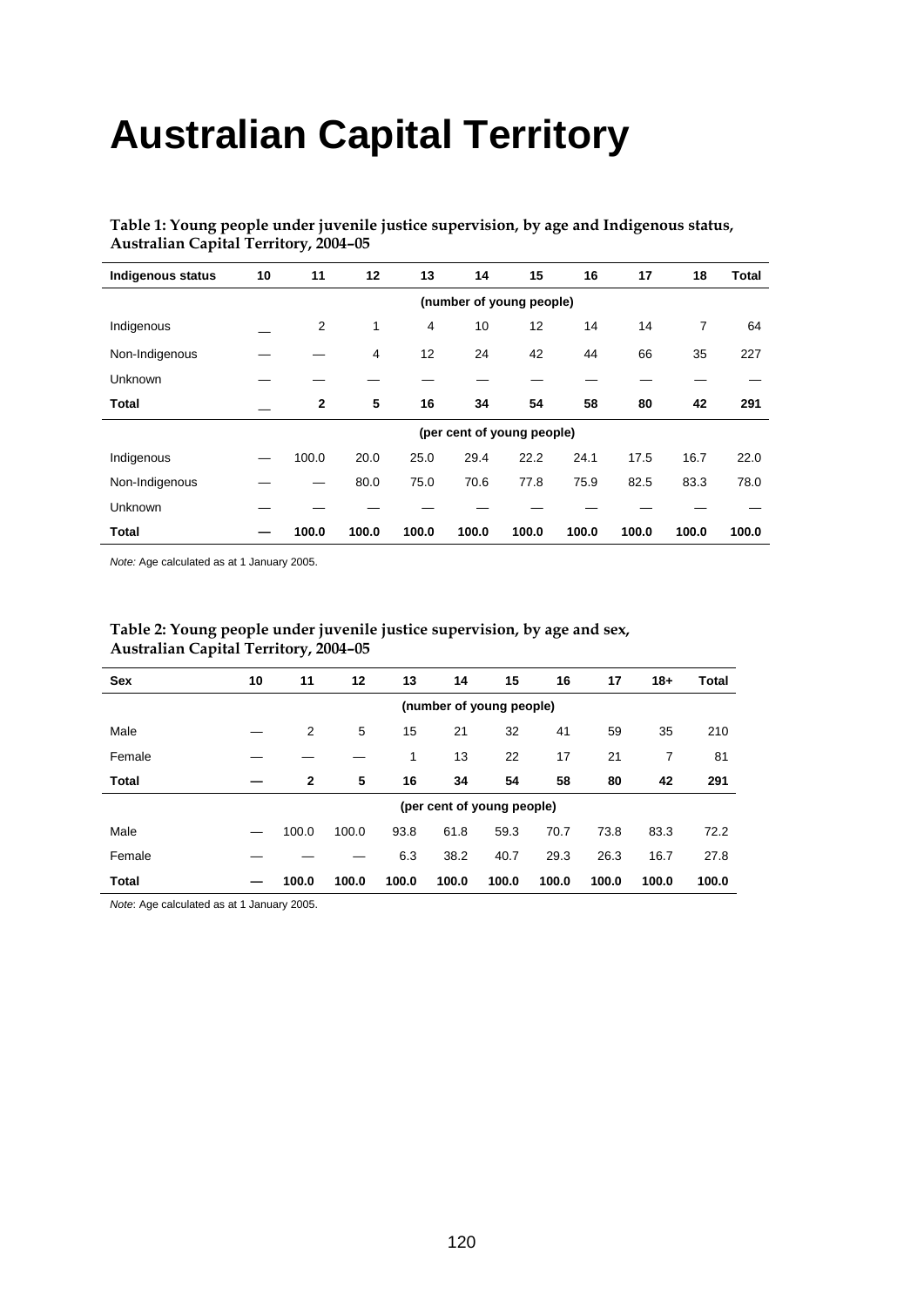| <b>Indigenous status</b> | 10                       | 11           | 12             | 13    | 14                         | 15    | 16   | 17    | $18+$ | Total       |
|--------------------------|--------------------------|--------------|----------------|-------|----------------------------|-------|------|-------|-------|-------------|
|                          | (number of young people) |              |                |       |                            |       |      |       |       |             |
| Indigenous               |                          | 2            | $\overline{7}$ | 8     | 15                         | 17    | 8    | 3     | 2     | $64^{(a)}$  |
| Non-Indigenous           | $\overline{2}$           |              | 12             | 32    | 39                         | 45    | 49   | 40    | 6     | $227^{(a)}$ |
| Unknown                  |                          |              |                |       |                            |       |      |       |       |             |
| Total                    | $\mathbf{2}$             | $\mathbf{2}$ | 19             | 40    | 54                         | 62    | 57   | 43    | 8     | $291^{(c)}$ |
|                          |                          |              |                |       | (per cent of young people) |       |      |       |       |             |
| Indigenous               | 100.0                    |              | 100.0          | 36.8  | 20.0                       | 27.8  | 27.4 | 14.0  | 7.0   | 25.0        |
| Non-Indigenous           |                          | 100.0        |                | 63.2  | 80.0                       | 72.2  | 72.6 | 86.0  | 93.0  | 75.0        |
| Unknown                  |                          |              |                |       |                            |       |      |       |       |             |
| Total                    | 100.0                    | 100.0        | 100.0          | 100.0 | 100.0                      | 100.0 | 100  | 100.0 | 100.0 | 100.0       |

## **Table 3: Young people, age at first juvenile justice supervision, by Indigenous status, Australian Capital Territory 2004–05**

(a) Includes 2 people with unknown age.

(b) Includes 4 people with unknown age.

## **Table 4: Young people, age at first juvenile justice supervision, by sex, Australian Capital Territory, 2004–05**

| Sex          | 10    | 11    | 12    | 13    | 14    | 15                         | 16    | 17    | $18+$ | <b>Total</b> |
|--------------|-------|-------|-------|-------|-------|----------------------------|-------|-------|-------|--------------|
|              |       |       |       |       |       | (number of young people)   |       |       |       |              |
| Male         | 2     | 2     | 15    | 25    | 38    | 45                         | 37    | 38    | 5     | $210^{(a)}$  |
| Female       |       |       | 4     | 15    | 16    | 17                         | 20    | 5     | 3     | $81^{(b)}$   |
| <b>Total</b> | 2     | 2     | 19    | 40    | 54    | 62                         | 57    | 43    | 8     | $291^{(c)}$  |
|              |       |       |       |       |       | (per cent of young people) |       |       |       |              |
| Male         | 100.0 | 100.0 | 78.9  | 62.5  | 70.4  | 72.6                       | 64.9  | 88.4  | 62.5  | 72.2         |
| Female       |       |       | 21.1  | 37.5  | 29.6  | 27.4                       | 35.1  | 11.6  | 37.5  | 27.8         |
| <b>Total</b> | 100.0 | 100.0 | 100.0 | 100.0 | 100.0 | 100.0                      | 100.0 | 100.0 | 100.0 | 100.0        |

(a) Includes 3 people with unknown age.

(b) Includes 1 person with unknown age.

(c) Includes 4 people with unknown age.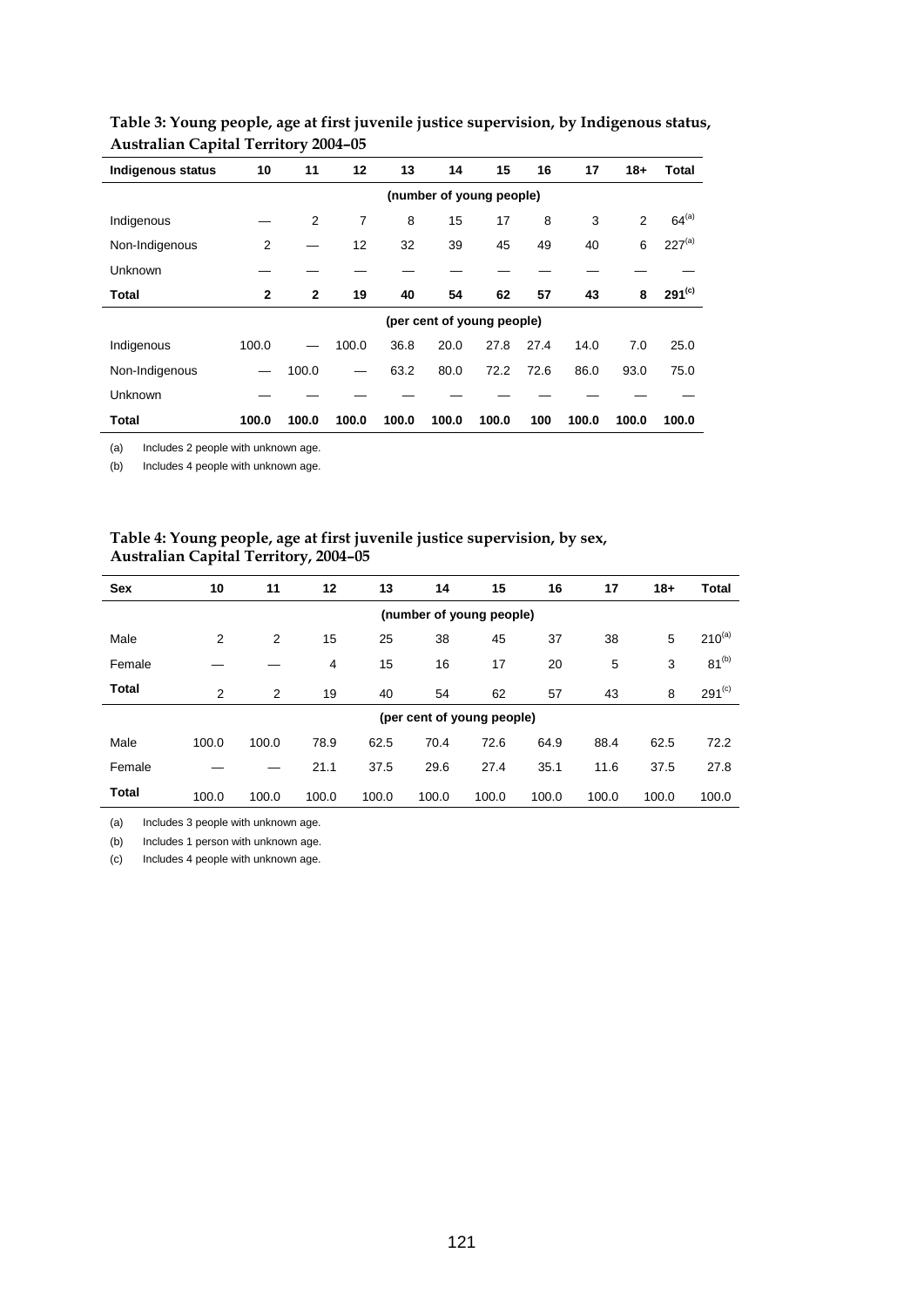#### **Table 5: Young people, average daily number in community supervision, by sex, Australian Capital Territory, 2003–04 to 2004–05**

| Year        | Male | Female | Total |
|-------------|------|--------|-------|
| $2003 - 04$ | 115  | 48     | 163   |
| $2004 - 05$ | 103  | 39     | 142   |

*Note:* Totals may not sum due to rounding.

## **Table 6: Young people, average daily number in community supervision, by age, Australian Capital Territory, 2003–04 to 2004–05**

| Year        | 10 | 11 | 12 | 13 | 14 | 15 | 16 | 17 | $18+$ | Total |
|-------------|----|----|----|----|----|----|----|----|-------|-------|
| 2003-04     |    |    | ≎  | 14 | 26 | 29 | 40 | 36 |       | 163   |
| $2004 - 05$ |    |    |    | 8  | 18 | 35 | 31 | 37 | 10    | 142   |

*Notes*

1. Age is calculated as at first date of community supervision in the year.

2. Totals may not sum due to rounding.

## **Table 7: Young people, average daily number in community supervision, by Indigenous status, Australian Capital Territory, 2003–04 to 2004–05**

| Year        | Indigenous | Non-<br>Indigenous | Unknown/<br>not recorded | Total |
|-------------|------------|--------------------|--------------------------|-------|
| 2003-04     | 30         | 133                |                          | 163   |
| $2004 - 05$ | 31         | 111                |                          | 142   |

*Note:* Totals may not sum due to rounding.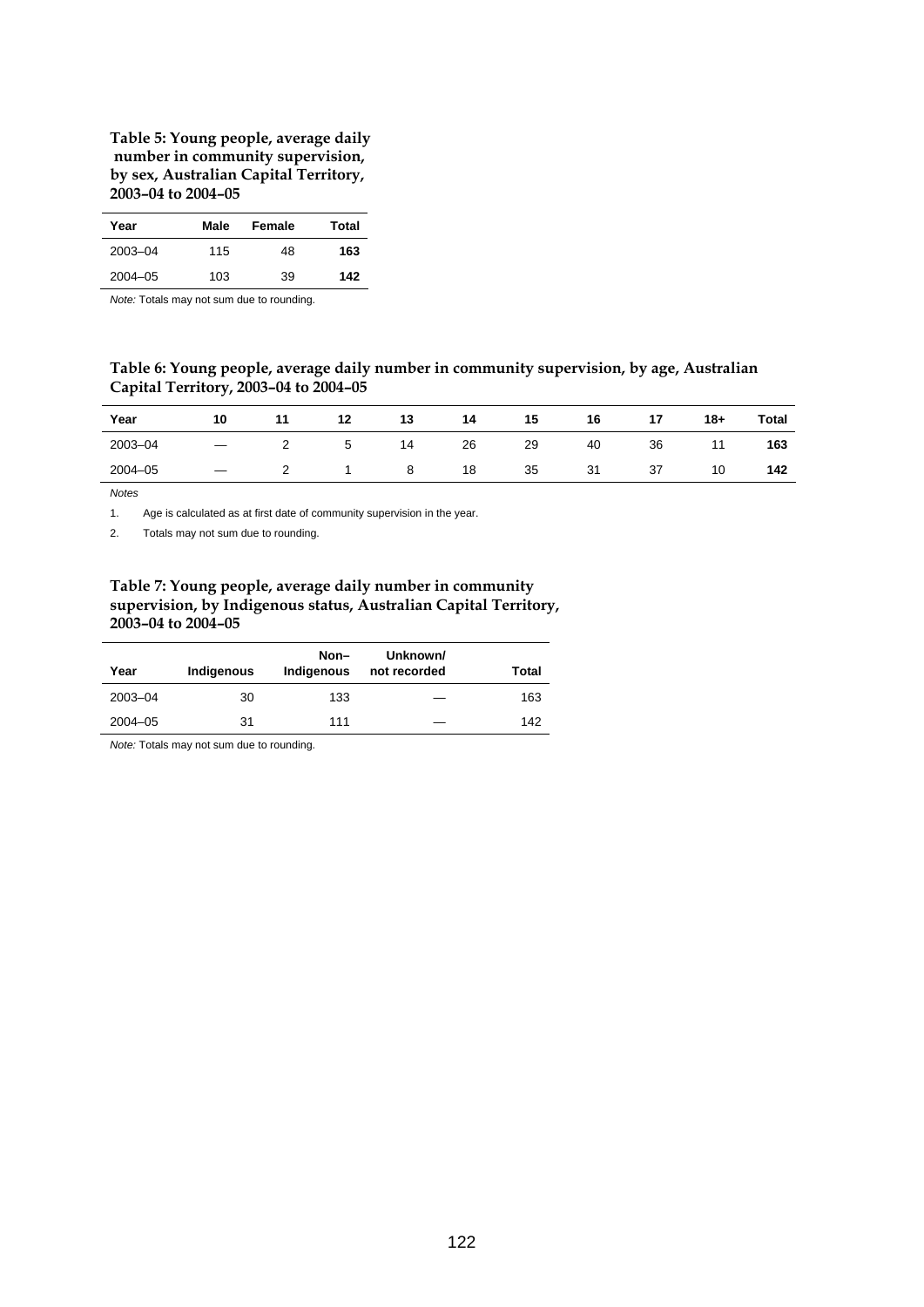|                          |    |                |              |                | Male           |                |                |                |                |              |
|--------------------------|----|----------------|--------------|----------------|----------------|----------------|----------------|----------------|----------------|--------------|
| <b>Indigenous status</b> | 10 | 11             | 12           | 13             | 14             | 15             | 16             | 17             | $18 +$         | <b>Total</b> |
| Indigenous               |    | $\mathbf{1}$   | $\mathbf{1}$ | 3              | 4              | 4              | 4              | 5              | 1              | 23           |
| Non-Indigenous           |    | $\mathbf{1}$   |              | 5              | 9              | 17             | 16             | 24             | $\overline{7}$ | 80           |
| Unknown                  |    |                |              |                |                |                |                |                |                |              |
| <b>Total</b>             |    | $\mathbf{2}$   | 1            | $\overline{7}$ | 13             | 22             | 21             | 29             | 8              | 103          |
|                          |    |                |              |                | Female         |                |                |                |                |              |
|                          | 10 | 11             | 12           | 13             | 14             | 15             | 16             | 17             | $18+$          | Total        |
| Indigenous               |    |                |              |                | 1              | $\mathsf 3$    | $\overline{c}$ | $\overline{2}$ |                | 9            |
| Non-Indigenous           |    |                |              | $\mathbf{1}$   | $\overline{4}$ | 10             | 8              | 6              | 1              | 31           |
| Unknown                  |    |                |              |                |                |                |                |                |                |              |
| <b>Total</b>             |    |                |              | 1              | 5              | 14             | 10             | 8              | 1              | 39           |
|                          |    |                |              |                | <b>Total</b>   |                |                |                |                |              |
|                          | 10 | 11             | 12           | 13             | 14             | 15             | 16             | 17             | $18 +$         | Total        |
| Indigenous               |    | $\mathbf{1}$   | 1            | 3              | 6              | $\overline{7}$ | $\overline{7}$ | 6              | 1              | 31           |
| Non-Indigenous           |    | $\mathbf{1}$   |              | 6              | 12             | 28             | 24             | 30             | 9              | 111          |
| Unknown                  |    |                |              |                |                |                |                |                |                |              |
| <b>Total</b>             |    | $\overline{2}$ | 1            | 8              | 18             | 35             | 31             | 37             | 10             | 142          |

#### **Table 8: Young people, average daily number in community supervision, by age, sex and Indigenous status, Australian Capital Territory, 2004–05**

*Notes*

1. Age is calculated as at first date of community supervision during 2004–05.

2. Totals may not sum due to rounding.

#### **Table 9: Young people, average daily number in detention, by sex, Australian Capital Territory, 2003–04 to 2004–05**

| Year        | Male | Female | Total |
|-------------|------|--------|-------|
| 2003-04     | 17   | 4      | 22    |
| $2004 - 05$ | 15   | 3      | 18    |

*Note:* Totals may not sum due to rounding.

#### **Table 10: Young people, average daily number in detention, by age, Australian Capital Territory, 2003–04 to 2004–05**

| Year        | 10 | 11 | 12 | 13       | 14     | 15 | 16 | 17 | $18+$ | <b>Total</b> |
|-------------|----|----|----|----------|--------|----|----|----|-------|--------------|
| 2003-04     | _  |    |    | <u>_</u> | ∽<br>ັ | ◡  |    | ▵  |       | 22           |
| $2004 - 05$ |    |    |    |          | J      | 4  |    |    |       | 18           |

*Notes*

1. Age is calculated as at first date of detention supervision that year.

2. Totals may not sum due to rounding.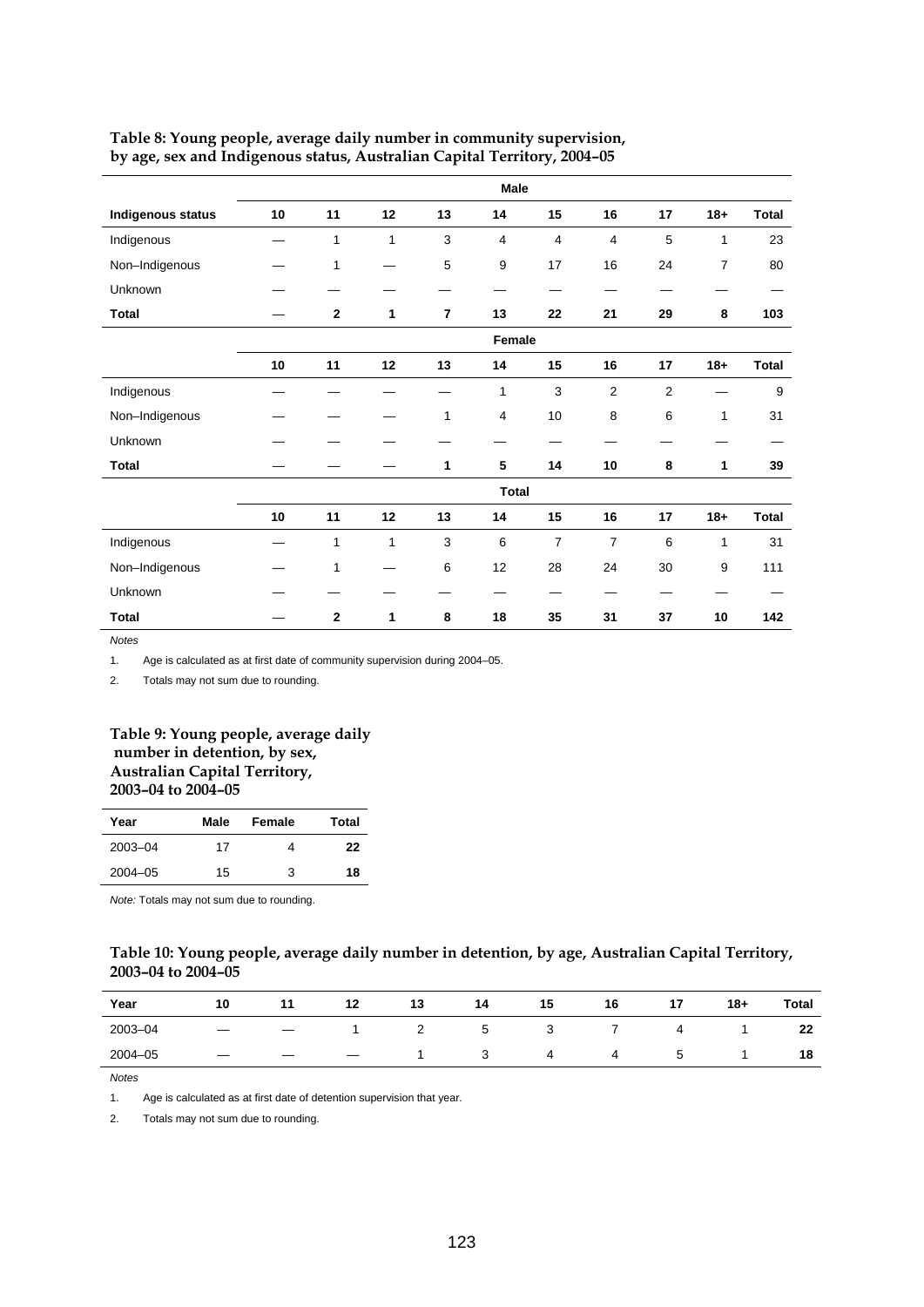## **Table 11: Young people, average daily number in detention, by Indigenous status, Australian Capital Territory, 2003–04 to 2004–05**

| Year        | Indigenous | Non-<br>Indigenous | Unknown/<br>not recorded | Total |
|-------------|------------|--------------------|--------------------------|-------|
| 2003-04     | 5          | 16                 | 22                       | 5     |
| $2004 - 05$ |            | 10                 | 18                       |       |

*Note:* Totals may not sum due to rounding.

## **Table 12: Young people, average daily number in detention, by age, sex and Indigenous status, Australian Capital Territory, 2004–05**

|                          |             |    |             |             | Male           |                |                |                |          |                |
|--------------------------|-------------|----|-------------|-------------|----------------|----------------|----------------|----------------|----------|----------------|
| <b>Indigenous status</b> | 10          | 11 | 12          | 13          | 14             | 15             | 16             | 17             | $18 +$   | <b>Total</b>   |
| Indigenous               | 0           | 0  | $\mathbf 0$ | 0           | $\mathbf{1}$   | 1              | $\overline{2}$ | $\overline{2}$ | 0        | 6              |
| Non-Indigenous           | 0           | 0  | 0           | 0           | 1              | $\overline{2}$ | 2              | 3              | 1        | 9              |
| Unknown                  | $\mathbf 0$ | 0  | 0           | 0           | $\mathbf 0$    | $\mathbf 0$    | 0              | 0              | 0        | $\mathbf 0$    |
| <b>Total</b>             | 0           | 0  | 0           | 1           | $\overline{2}$ | 3              | 4              | 4              | 1        | 15             |
|                          |             |    |             |             | Female         |                |                |                |          |                |
|                          | 10          | 11 | 12          | 13          | 14             | $15\,$         | 16             | 17             | $18 +$   | <b>Total</b>   |
| Indigenous               | 0           | 0  | 0           | 0           | $\mathbf 0$    | 1              | 0              | $\mathbf 0$    | 0        | 1              |
| Non-Indigenous           | 0           | 0  | 0           | 0           | $\mathbf 0$    | 1              | 0              | 0              | 0        | 1              |
| Unknown                  | 0           | 0  | 0           | $\mathbf 0$ | $\mathbf 0$    | $\pmb{0}$      | 0              | 0              | 0        | $\mathbf 0$    |
| <b>Total</b>             | 0           | 0  | 0           | $\bf{0}$    | $\bf{0}$       | 1              | 1              | 1              | $\bf{0}$ | 3              |
|                          |             |    |             |             | <b>Total</b>   |                |                |                |          |                |
|                          | 10          | 11 | 12          | 13          | 14             | 15             | 16             | 17             | $18 +$   | <b>Total</b>   |
| Indigenous               | 0           | 0  | $\mathbf 0$ | 0           | 1              | 1              | 2              | $\overline{2}$ | 0        | $\overline{7}$ |
| Non-Indigenous           | $\mathbf 0$ | 0  | 0           | $\mathbf 0$ | 1              | 3              | $\overline{2}$ | 3              | 1        | 10             |
| Unknown                  | $\mathbf 0$ | 0  | $\mathbf 0$ | $\mathbf 0$ | $\mathbf 0$    | $\mathbf 0$    | $\mathbf 0$    | $\mathbf 0$    | 0        | $\mathbf 0$    |
| <b>Total</b>             | $\mathbf 0$ | 0  | $\mathbf 0$ | 1           | 3              | 4              | 4              | 5              | 1        | 18             |

*Notes*

1. Age is calculated as at first date of detention supervision during 2004–05.

2. Totals may not sum due to rounding.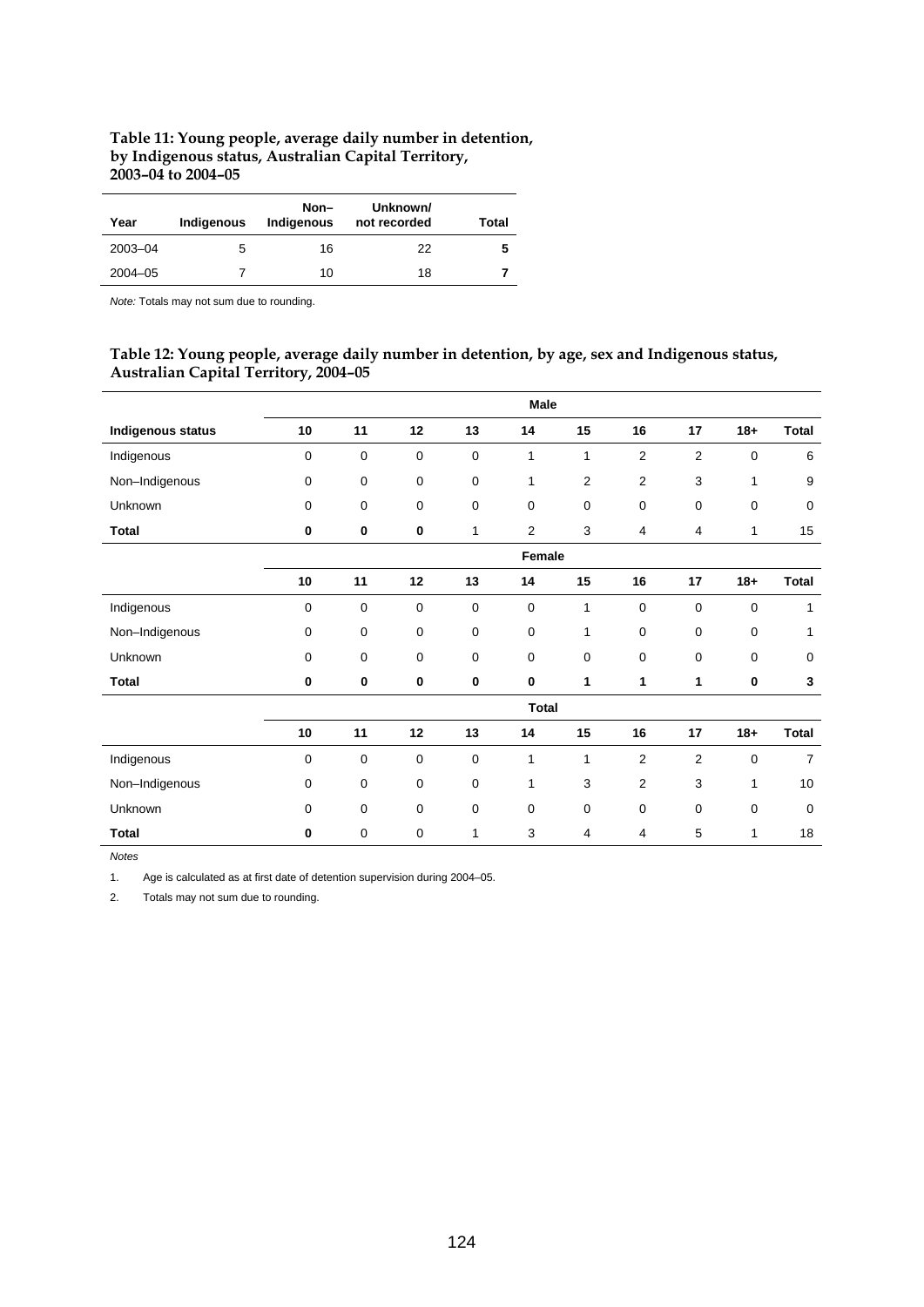| <b>Number</b> | <7 days        | 7 to <14<br>days | 14 days<br>to $<$ 1<br>month | 1 to $<$ 3<br>months | $3$ to $<$ 6<br>months   | $6$ to $< 9$<br>months     | $9$ to $<$ 12<br>months | 12 to $<$ 24<br>months | 24<br>months+ | Total          |
|---------------|----------------|------------------|------------------------------|----------------------|--------------------------|----------------------------|-------------------------|------------------------|---------------|----------------|
|               |                |                  |                              |                      | (number of young people) |                            |                         |                        |               |                |
|               | $\overline{7}$ | 3                | 13                           | 17                   | 17                       | 18                         | 11                      | 89                     | 12            | 187            |
| 2             | 2              |                  | 3                            | 1                    | $\overline{2}$           | 3                          | 3                       |                        |               | 14             |
| 3             |                | 1                | 1                            | 1                    | 1                        |                            |                         |                        |               | 4              |
| $4+$          |                |                  | 2                            |                      |                          |                            |                         |                        |               | $\overline{2}$ |
| Total         | 9              | $\overline{4}$   | 19                           | 19                   | 20                       | 21                         | 14                      | 89                     | 12            | 207            |
|               |                |                  |                              |                      |                          | (per cent of young people) |                         |                        |               |                |
|               | 3.7            | 1.6              | 7.0                          | 9.1                  | 9.1                      | 9.6                        | 5.9                     | 47.6                   | 6.4           | 100.0          |
| 2             | 14.3           |                  | 21.4                         | 7.1                  | 14.3                     | 21.4                       | 21.4                    |                        |               | 100.0          |
| 3             |                | 25.0             | 25.0                         | 25.0                 | 25.0                     |                            |                         |                        |               | 100.0          |
| $4+$          |                |                  | 100.0                        |                      |                          |                            |                         |                        |               | 100.0          |

## **Table 13: Young people, completed supervision periods, by number and average length, Australian Capital Territory, 2004–05**

*Notes* 

1. *Supervision periods* that began prior to 1 July 2000 have been excluded from this table.

2. Where a young person has completed more than one *supervision period* during the year, the lengths have been averaged so that each young person is represented in this table once.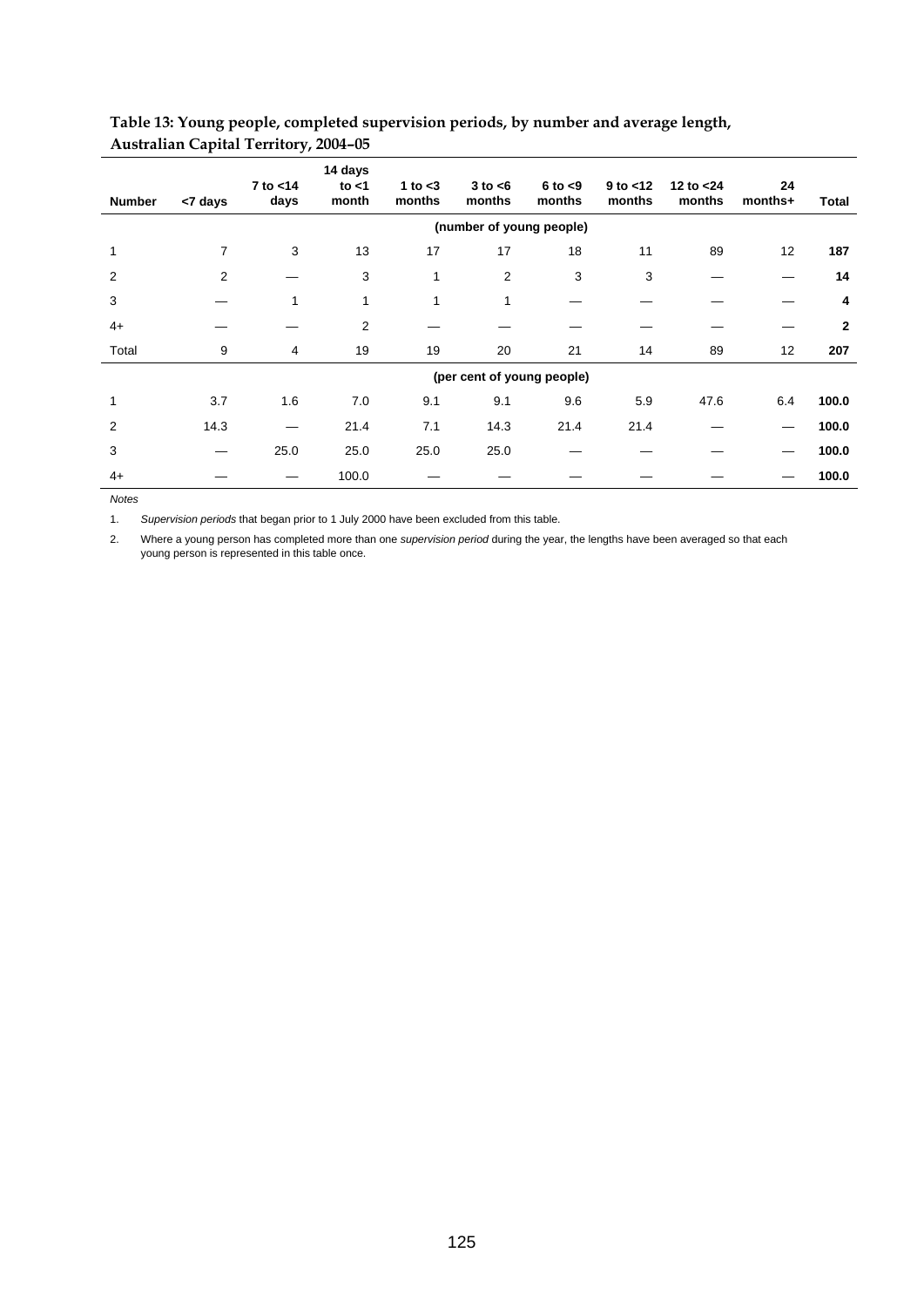|                                 | Episode type                  |                               |                               |                               |                           |       |                                          |  |  |
|---------------------------------|-------------------------------|-------------------------------|-------------------------------|-------------------------------|---------------------------|-------|------------------------------------------|--|--|
| Length of<br>supervision period | Pre-<br>sentence<br>community | Pre-<br>sentence<br>detention | <b>Sentenced</b><br>community | <b>Sentenced</b><br>detention | <b>Sentenced</b><br>other | Total | <b>Total</b><br>number of<br>days ('000) |  |  |
|                                 |                               |                               |                               | (per cent of days)            |                           |       |                                          |  |  |
| Less than 7 days                | 39.1                          | 60.9                          |                               |                               |                           | 100.0 |                                          |  |  |
| 7 to less than 14 days          | 70.1                          | 23.0                          | 6.9                           |                               |                           | 100.0 |                                          |  |  |
| 14 days to less than 1<br>month | 85.8                          | 14.2                          |                               |                               |                           | 100.0 |                                          |  |  |
| 1 to 3 months                   | 80.0                          | 11.4                          | 8.6                           |                               |                           | 100.0 | $\overline{2}$                           |  |  |
| 3 to 6 months                   | 31.6                          | 6.6                           | 57.9                          | 3.2                           | 0.6                       | 100.0 | 3                                        |  |  |
| 6 to 9 months                   | 9.9                           | 0.3                           | 89.8                          |                               |                           | 100.0 | 4                                        |  |  |
| 9 to 12 months                  | 13.4                          | 13.1                          | 62.5                          | 11.1                          |                           | 100.0 | 4                                        |  |  |
| 12 to 24 months                 | 5.1                           | 2.6                           | 85.2                          | 7.1                           |                           | 100.0 | 42                                       |  |  |
| $24+$ months                    | 0.6                           | 1.1                           | 93.6                          | 4.7                           |                           | 100.0 | 9                                        |  |  |
| Total                           | 8.9                           | 3.4                           | 81.6                          | 6.1                           |                           | 100.0 | 65                                       |  |  |

**Table 14: Proportion of person days in supervision, by** *supervision period* **length and episode type, Australian Capital Territory, 2004-05 (per cent)**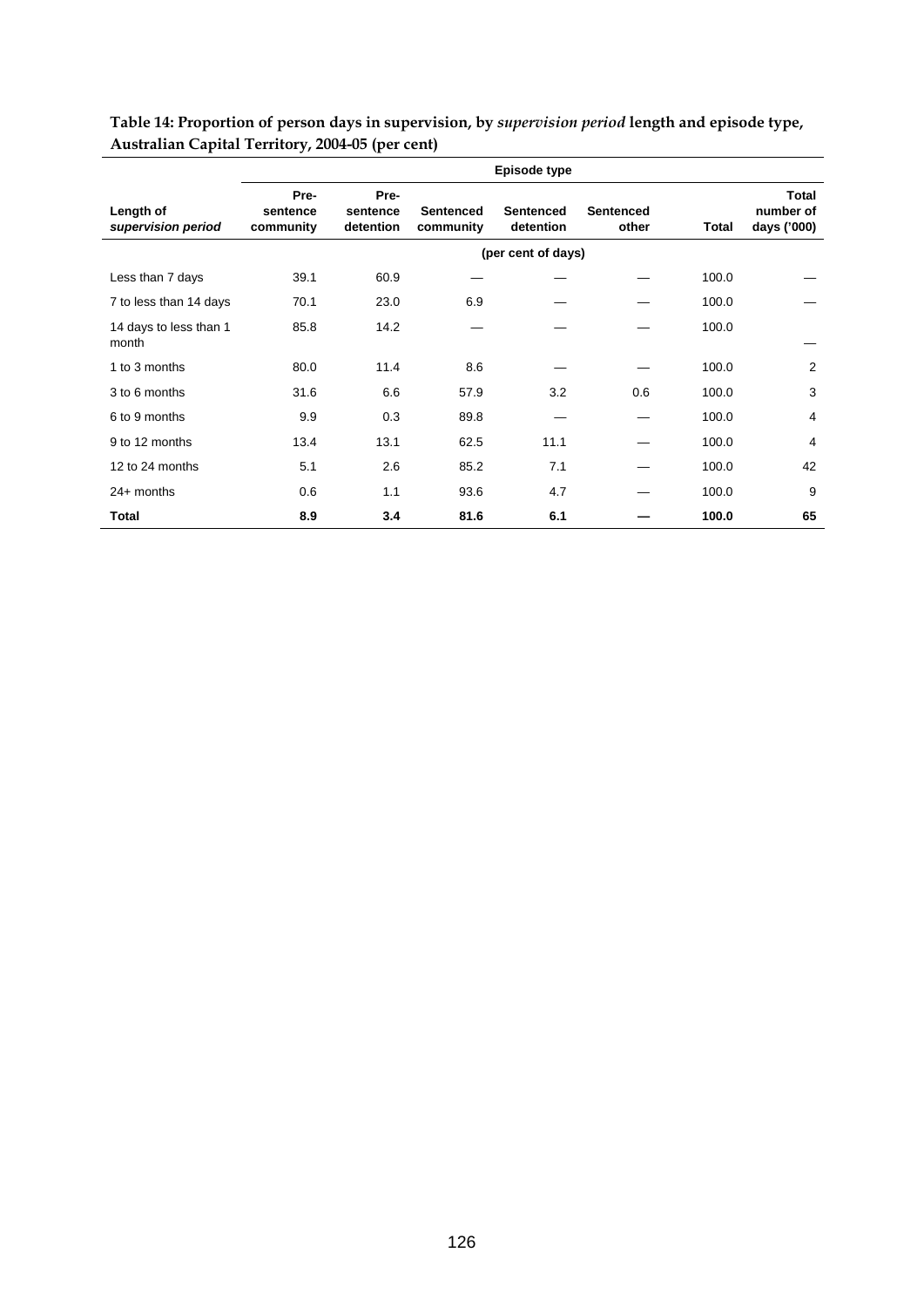**Table 15:** *Supervision periods***, by type, Australian Capital Territory, 2004-05** 

|                                                         | Supervision periods containing sentenced episodes |                                 |                                                  |                           |                          |       |  |  |  |
|---------------------------------------------------------|---------------------------------------------------|---------------------------------|--------------------------------------------------|---------------------------|--------------------------|-------|--|--|--|
| Supervision periods containing<br>pre-sentence episodes | Community <sup>(a)</sup>                          | Detention <sup>(a)</sup>        | <b>Community and</b><br>detention <sup>(a)</sup> | Other <sup>(b)</sup> only | No sentenced<br>episodes | Total |  |  |  |
|                                                         |                                                   | (number of supervision periods) |                                                  |                           |                          |       |  |  |  |
| Community only                                          | 27                                                | 0                               |                                                  | 0                         | 21                       | 49    |  |  |  |
| Detention only                                          | 24                                                |                                 | 9                                                | $\Omega$                  | 13                       | 47    |  |  |  |
| Community and detention                                 | 22                                                |                                 | 3                                                |                           | 44                       | 71    |  |  |  |
| No pre-sentenced episodes                               | 63                                                | 0                               | 5                                                | 0                         | $\Omega$                 | 68    |  |  |  |
| <b>Total</b>                                            | 136                                               | $\mathbf{2}$                    | 18                                               |                           | 78                       | 235   |  |  |  |
|                                                         |                                                   |                                 | (per cent of supervision periods)                |                           |                          |       |  |  |  |
| Community only                                          | 11.5                                              | 0.0                             | 0.4                                              | 0.0                       | 8.9                      | 20.9  |  |  |  |
| Detention only                                          | 10.2                                              | 0.4                             | 3.8                                              | 0.0                       | 5.5                      | 20.0  |  |  |  |
| Community and detention                                 | 9.4                                               | 0.4                             | 1.3                                              | 0.4                       | 18.7                     | 30.2  |  |  |  |
| No pre-sentenced episodes                               | 26.8                                              | 0.0                             | 2.1                                              | 0.0                       | 0.0                      | 28.9  |  |  |  |
| <b>Total</b>                                            | 57.9                                              | 0.9                             | 7.7                                              | 0.4                       | 33.2                     | 100.0 |  |  |  |

(a) With or without other.

(b) Other includes immediate release or suspended detention, parole or supervised released, home detention, other sentenced *episode* type.

*Notes* 

1. Data on unsupervised bail are not collected in the NMDS and hence are not included in the pre-sentence figures.

2. The use of the *episode* hierarchy may shorten or hide *episodes* that are lower on the hierarchy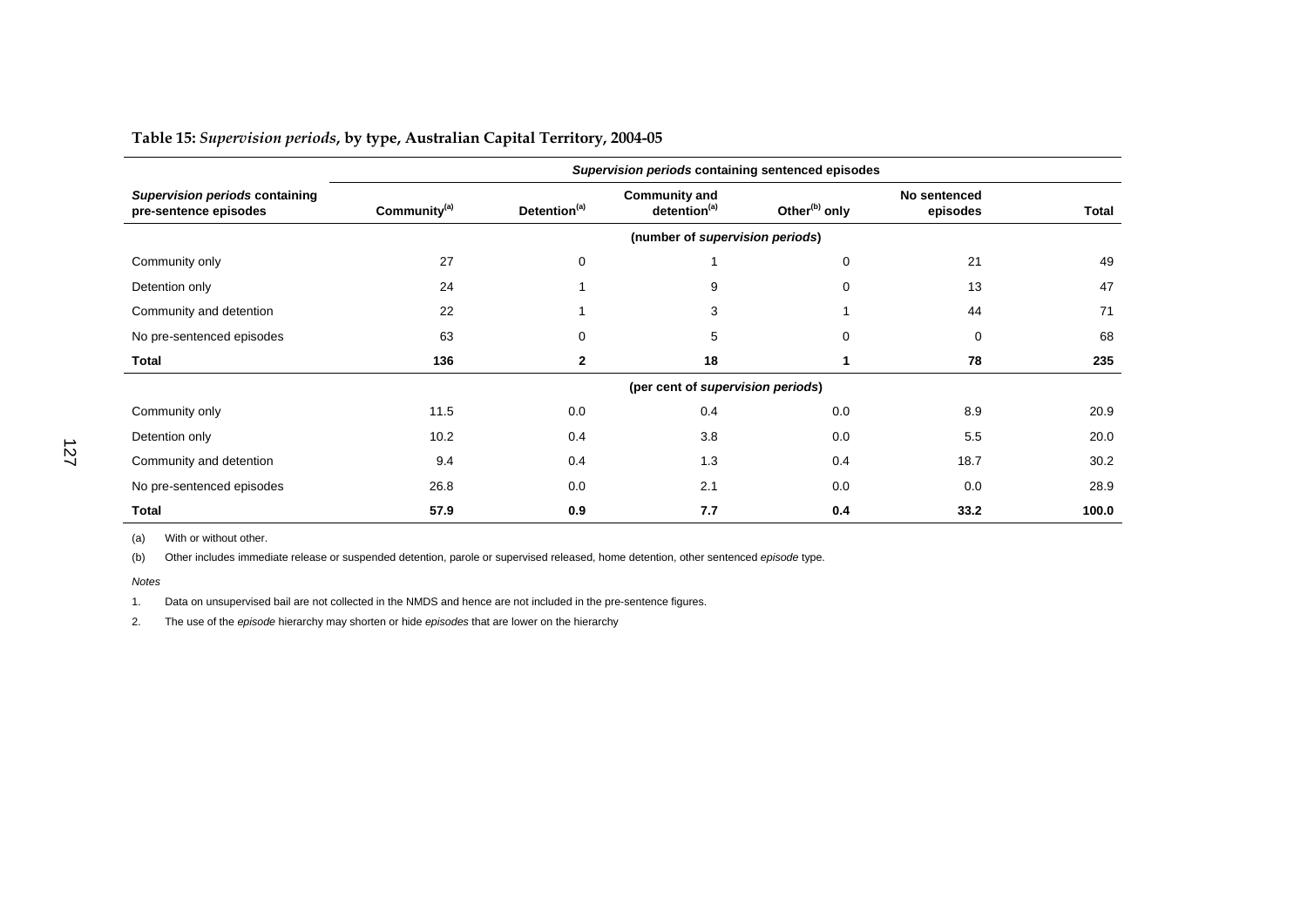| Table 16: Young people, by number of completed             |
|------------------------------------------------------------|
| supervision periods and sex, Australian Capital Territory, |
| 2004-05                                                    |

| <b>Number of completed</b><br>supervision periods | <b>Male</b>    | Female                     | <b>Total</b> |
|---------------------------------------------------|----------------|----------------------------|--------------|
|                                                   |                | (number of young people)   |              |
| 1                                                 | 134            | 53                         | 187          |
| $\overline{2}$                                    | 8              | 6                          | 14           |
| 3                                                 | 4              | 0                          | 4            |
| $4+$                                              | $\overline{2}$ | 0                          | 2            |
| <b>Total</b>                                      | 148            | 59                         | 207          |
|                                                   |                | (per cent of young people) |              |
| 1                                                 | 90.5           | 89.8                       | 90.3         |
| 2                                                 | 5.4            | 10.2                       | 6.8          |
| 3                                                 | 2.7            | 0.0                        | 1.9          |
| $4+$                                              | 1.4            | 0.0                        | 1.0          |
| Total                                             | 100.0          | 100.0                      | 100.0        |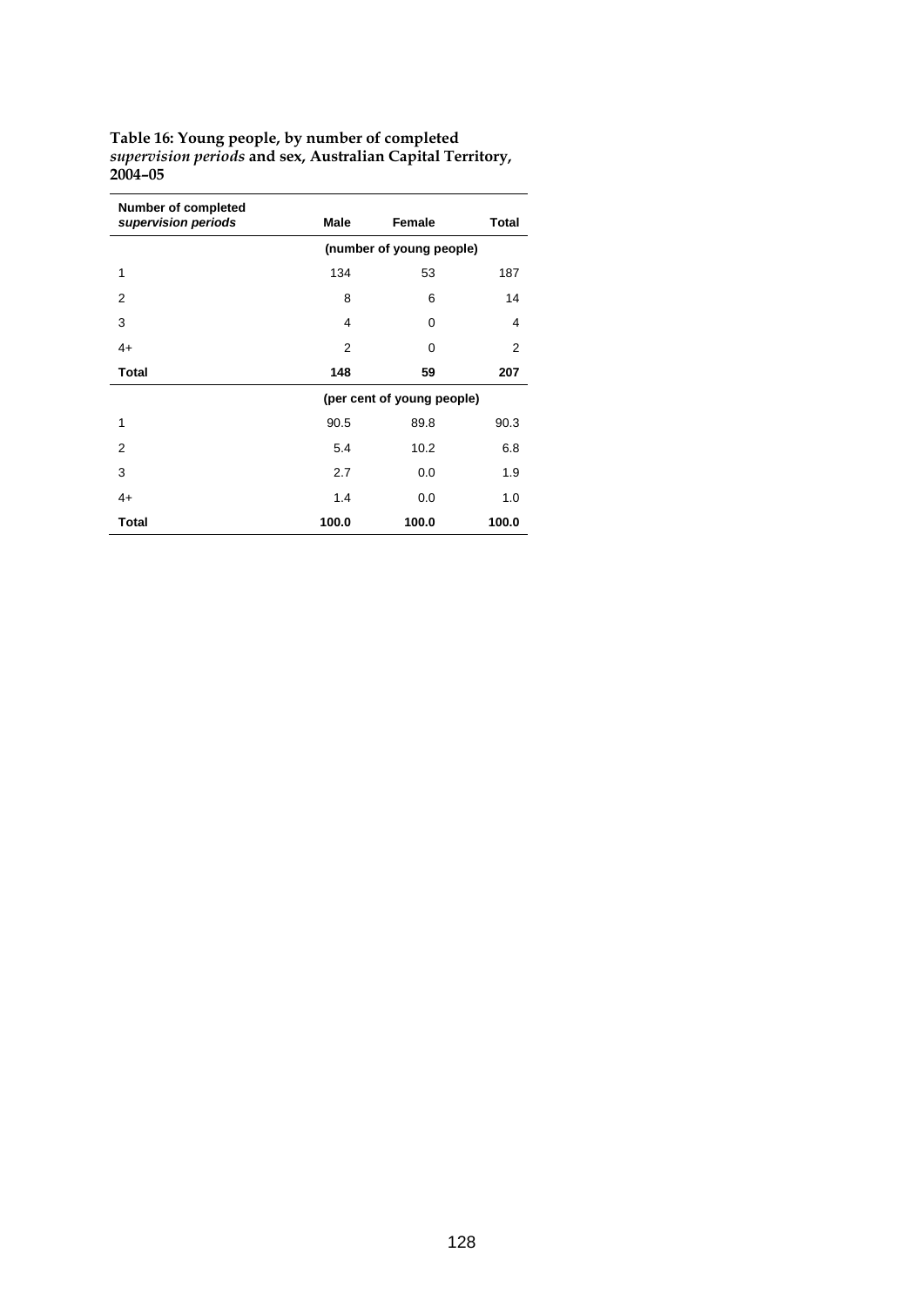| Table 17: Completed <i>supervision periods</i> , by length and sex, |  |
|---------------------------------------------------------------------|--|
| <b>Australian Capital Territory, 2004-05</b>                        |  |

| Length of completed<br>supervision periods | Male                                      | <b>Female</b>                               | <b>Total</b> |  |  |  |  |  |
|--------------------------------------------|-------------------------------------------|---------------------------------------------|--------------|--|--|--|--|--|
|                                            | (number of completed supervision periods) |                                             |              |  |  |  |  |  |
| Less than 7 days                           | 13                                        | $\overline{2}$                              | 15           |  |  |  |  |  |
| 7 to less than 14 days                     | 7                                         | 2                                           | 9            |  |  |  |  |  |
| 14 days to less than 1 month               | 13                                        | 8                                           | 21           |  |  |  |  |  |
| 1 to less than 3 months                    | 22                                        | 6                                           | 28           |  |  |  |  |  |
| 3 to less than 6 months                    | 17                                        | 6                                           | 23           |  |  |  |  |  |
| 6 to less than 9 months                    | 15                                        | 6                                           | 21           |  |  |  |  |  |
| 9 to less than 12 months                   | 9                                         | 4                                           | 13           |  |  |  |  |  |
| 12 to less than 24 months                  | 65                                        | 28                                          | 93           |  |  |  |  |  |
| 24 months+                                 | 9                                         | 3                                           | 12           |  |  |  |  |  |
| <b>Total</b>                               | 170                                       | 65                                          | 235          |  |  |  |  |  |
|                                            |                                           | (per cent of completed supervision periods) |              |  |  |  |  |  |
| Less than 7 days                           | 7.6                                       | 3.1                                         | 6.4          |  |  |  |  |  |
| 7 to less than 14 days                     | 4.1                                       | 3.1                                         | 3.8          |  |  |  |  |  |
| 14 days to less than 1 month               | 7.6                                       | 12.3                                        | 8.9          |  |  |  |  |  |
| 1 to less than 3 months                    | 12.9                                      | 9.2                                         | 11.9         |  |  |  |  |  |
| 3 to less than 6 months                    | 10                                        | 9.2                                         | 9.8          |  |  |  |  |  |
| 6 to less than 9 months                    | 8.8                                       | 9.2                                         | 8.9          |  |  |  |  |  |
| 9 to less than 12 months                   | 5.3                                       | 6.2                                         | 5.5          |  |  |  |  |  |
| 12 to less than 24 months                  | 38.2                                      | 43.1                                        | 39.6         |  |  |  |  |  |
| 24 months+                                 | 5.3                                       | 4.6                                         | 5.1          |  |  |  |  |  |
| <b>Total</b>                               | 100.0                                     | 100.0                                       | 100.0        |  |  |  |  |  |

*Note: Supervision periods* that began prior to 1 July 2000 have been excluded from this table.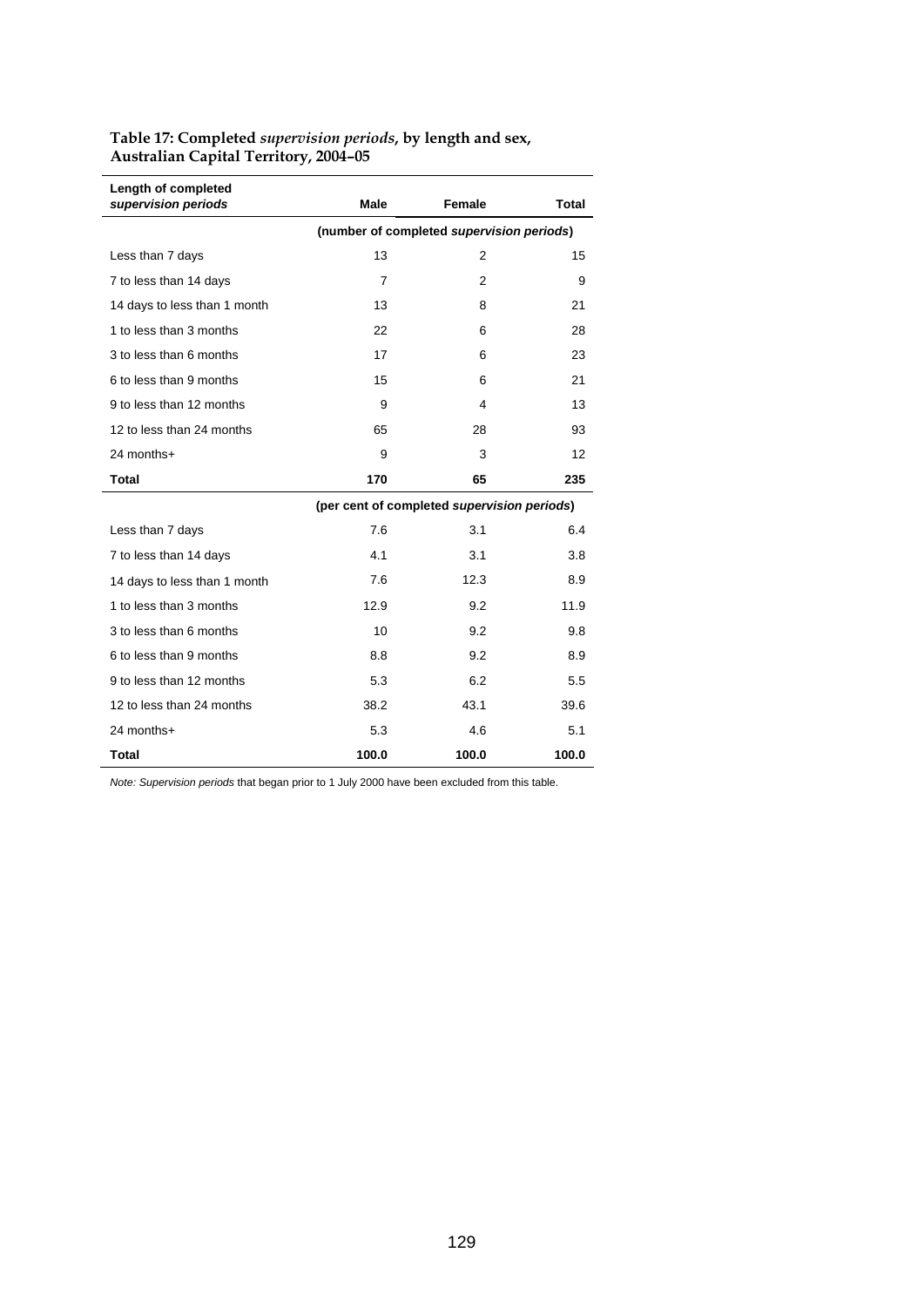#### **Table 18: Episodes, median length in days, by episode type and sex, Australian Capital Territory, 2004–05**

| Episode type                 | Male | Female | Total |
|------------------------------|------|--------|-------|
| <b>Pre-sentence</b>          |      |        |       |
| Community                    | 26   | 23     | 26    |
| Detention                    | 5    | 4      | 4     |
| Sentenced                    |      |        |       |
| Community                    | 183  | 178    | 181   |
| Detention                    | 194  | n.r.   | 133   |
| Parole or supervised release |      |        |       |

*Notes* 

 $\overline{\phantom{a}}$ 

1. In this table, contiguous detention *episodes* of the same type that are separated by a transfer within detention are considered to be one episode and their length summed.

2. The use of the episode hierarchy may shorten or hide *episodes* that are lower on the hierarchy.

## **Table 19:** *Supervision periods***, by episode type and sex, Australian Capital Territory, 2004–05 (per cent)**

| <b>Episode type</b>  | Male                | Female | Total        |
|----------------------|---------------------|--------|--------------|
| <b>Pre-sentence</b>  |                     |        |              |
| Community            | 47.5                | 47.4   | 47.4         |
| Detention            | 51.4                | 56.8   | 52.8         |
| <b>Sentenced</b>     |                     |        |              |
| Community            | 71.2                | 75.8   | 72.4         |
| Detention            | 11.7 <sup>(a)</sup> | n.r.   | $11.1^{(b)}$ |
| Other <sup>(a)</sup> | n.r                 | n.r    | n.r          |

(a) Other includes immediate release or suspended detention, parole or supervised release, home detention and other sentenced episode type.

(b) The number of observations contributing to these cells is less than ten. *Notes* 

1. Data on unsupervised bail are not collected in the NMDS and hence are not included in the pre-sentence figures.

2. Percentages will not add to 100% because each supervision period may contain more than one type of episode.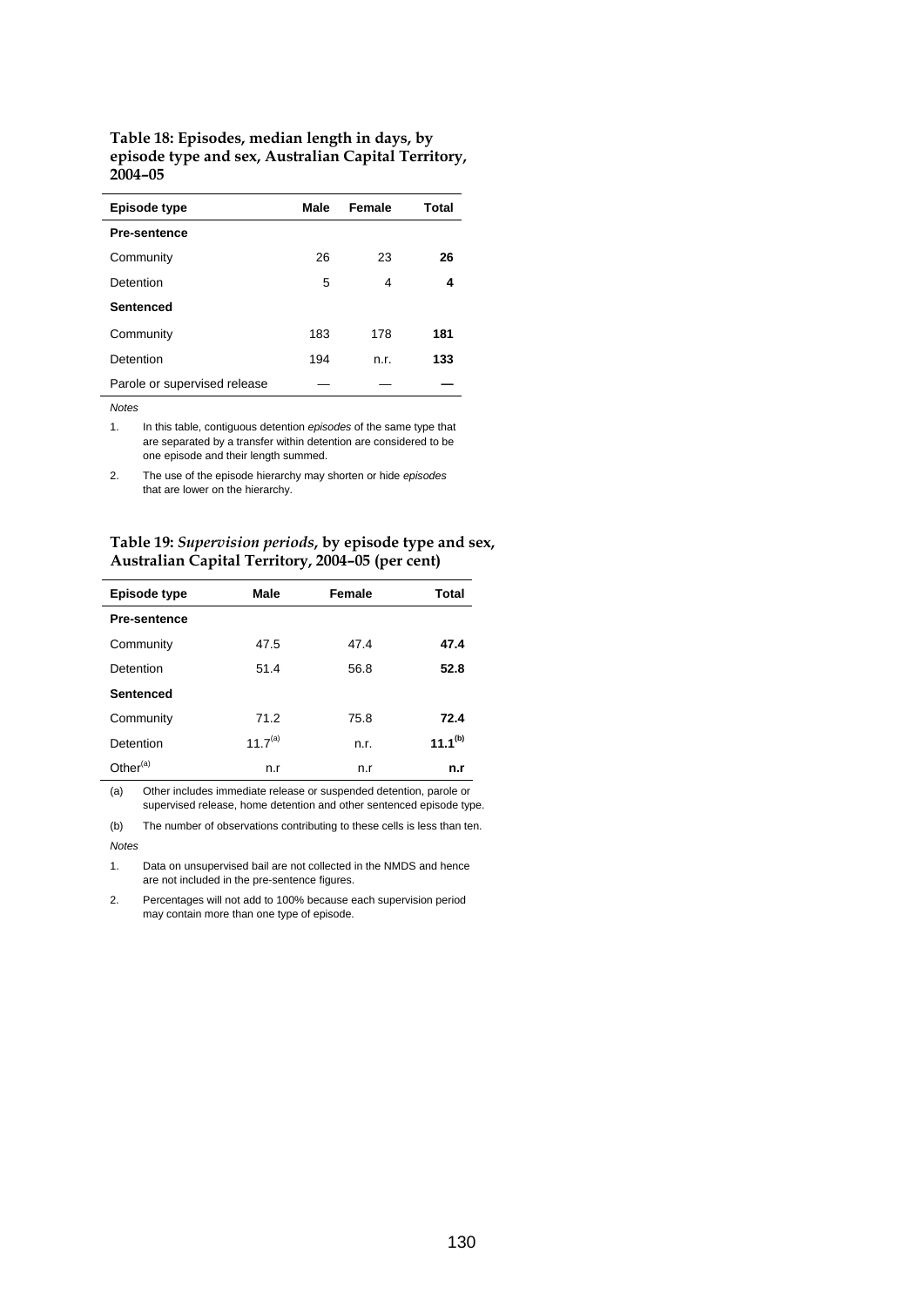| Reason for exit from remand            | Male  | Female                        | Total |  |  |  |
|----------------------------------------|-------|-------------------------------|-------|--|--|--|
|                                        |       | (number of remand episodes)   |       |  |  |  |
| Released on bail                       | 57    | 19                            | 76    |  |  |  |
| Matters proven/charges dismissed       | 0     | 0                             | 0     |  |  |  |
| Sentenced                              | 72    | 33                            | 105   |  |  |  |
| Next episode type: sentenced detention | 6     | 4                             | 10    |  |  |  |
| Other                                  | 6     | 1                             | 7     |  |  |  |
| Total                                  | 135   | 53                            | 188   |  |  |  |
|                                        |       | (per cent of remand episodes) |       |  |  |  |
| Released on bail                       | 42.2  | 35.8                          | 40.4  |  |  |  |
| Matters proven/charges dismissed       | 0.0   | 0.0                           | 0.0   |  |  |  |
| Sentenced                              | 53.3  | 62.3                          | 55.9  |  |  |  |
| Next episode type: sentenced detention | 4.4   | 7.5                           | 5.3   |  |  |  |
| Other                                  | 4.4   | 1.9                           | 3.7   |  |  |  |
| Total                                  | 100.0 | 100.0                         | 100.0 |  |  |  |

## **Table 20: Reason for exit from remand episodes, by sex, Australian Capital Territory, 2004–05**

## **Table 21: Young people, by number of completed** *supervision periods* **by age, Australian Capital Territory, 2004–05**

| <b>Number of completed</b><br>supervision periods | 10                                        | 11    | 12    | 13             | 14          | 15                                          | 16          | 17    | $18 +$      | Total |  |  |
|---------------------------------------------------|-------------------------------------------|-------|-------|----------------|-------------|---------------------------------------------|-------------|-------|-------------|-------|--|--|
|                                                   | (number of completed supervision periods) |       |       |                |             |                                             |             |       |             |       |  |  |
| 1                                                 | 0                                         | 0     | 3     | 8              | 23          | 31                                          | 38          | 47    | 37          | 187   |  |  |
| $\overline{2}$                                    | 0                                         | 1     | 0     | 3              | 2           | 4                                           | 1           | 2     | 1           | 14    |  |  |
| 3                                                 | 0                                         | 0     | 1     | $\overline{2}$ | 1           | $\mathbf 0$                                 | $\mathbf 0$ | 0     | 0           | 4     |  |  |
| $4+$                                              | 0                                         | 0     | 0     | 0              | $\mathbf 0$ | 1                                           | 1           | 0     | $\mathbf 0$ | 2     |  |  |
| Total                                             | $\bf{0}$                                  | 1     | 4     | 13             | 26          | 36                                          | 40          | 49    | 38          | 207   |  |  |
|                                                   |                                           |       |       |                |             | (per cent of completed supervision periods) |             |       |             |       |  |  |
| 1                                                 | 0.0                                       | 0.0   | 75.0  | 61.5           | 88.5        | 86.1                                        | 95.0        | 95.9  | 97.4        | 90.3  |  |  |
| 2                                                 | 0.0                                       | 100.0 | 0.0   | 23.1           | 7.7         | 11.1                                        | 2.5         | 4.1   | 2.6         | 6.8   |  |  |
| 3                                                 | 0.0                                       | 0.0   | 25.0  | 15.4           | 3.8         | 0.0                                         | 0.0         | 0.0   | 0.0         | 1.9   |  |  |
| $4+$                                              | 0.0                                       | 0.0   | 0.0   | 0.0            | 0.0         | 2.8                                         | 2.5         | 0.0   | 0.0         | 1.0   |  |  |
| Total                                             | 0.0                                       | 100.0 | 100.0 | 100.0          | 100.0       | 100.0                                       | 100.0       | 100.0 | 100.0       | 100.0 |  |  |

*Note:* Age is calculated as at first date of supervision during 2004–05.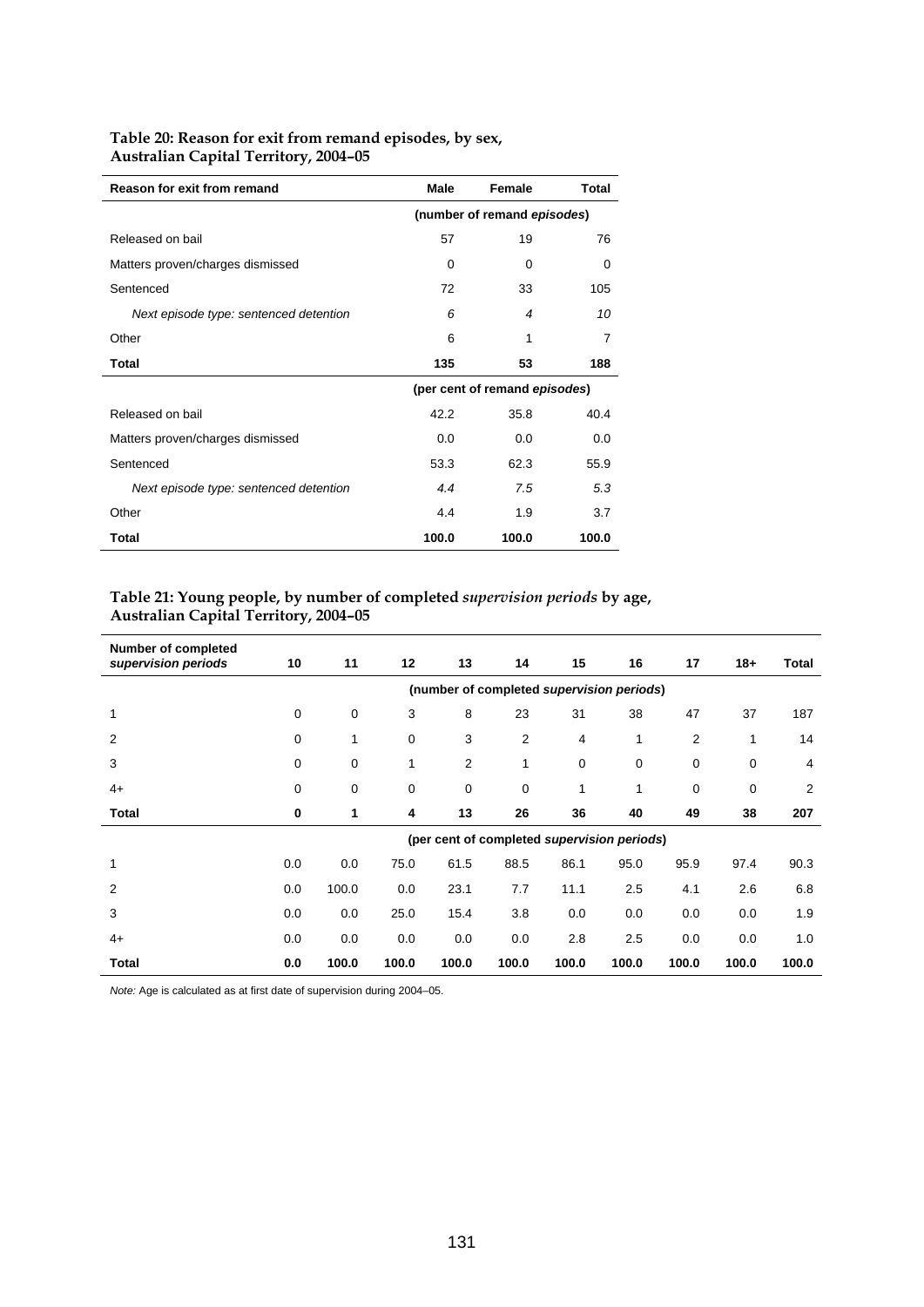| Length of completed<br>supervision periods | 10                                        | 11          | 12       | 13             | 14                                          | 15             | 16             | 17             | $18 +$         | Total |  |  |  |  |
|--------------------------------------------|-------------------------------------------|-------------|----------|----------------|---------------------------------------------|----------------|----------------|----------------|----------------|-------|--|--|--|--|
|                                            | (number of completed supervision periods) |             |          |                |                                             |                |                |                |                |       |  |  |  |  |
| Less than 7 days                           |                                           | 2           | 1        | 6              | 0                                           | 0              | 3              | 3              | 0              | 15    |  |  |  |  |
| 7 to less than 14 days                     |                                           | $\mathbf 0$ | 1        | $\overline{2}$ | 1                                           | $\overline{2}$ | $\overline{2}$ | 1              | 0              | 9     |  |  |  |  |
| 14 days to less than 1 month               |                                           | $\mathbf 0$ | 1        | 3              | 4                                           | 5              | 4              | $\overline{2}$ | $\overline{2}$ | 21    |  |  |  |  |
| 1 to less than 3 months                    |                                           | 3           | 2        | 3              | 4                                           | 4              | 2              | 8              | 2              | 28    |  |  |  |  |
| 3 to less than 6 months                    |                                           | $\Omega$    | 1        | 2              | 6                                           | 4              | 4              | 5              | $\mathbf{1}$   | 23    |  |  |  |  |
| 6 to less than 9 months                    |                                           | $\Omega$    | $\Omega$ | 3              | 4                                           | 6              | 2              | 4              | $\overline{2}$ | 21    |  |  |  |  |
| 9 to less than 12 months                   |                                           | 1           | 0        | 1              | 4                                           | 1              | 4              | 2              | 0              | 13    |  |  |  |  |
| 12 to less than 24 months                  |                                           | $\mathbf 0$ | 5        | 10             | 11                                          | 18             | 26             | 19             | 4              | 93    |  |  |  |  |
| 24 months+                                 |                                           | $\mathbf 0$ | 0        | $\mathbf{1}$   | $\overline{2}$                              | 3              | $\overline{2}$ | 1              | 3              | 12    |  |  |  |  |
| <b>Total</b>                               |                                           | 6           | 11       | 31             | 36                                          | 43             | 49             | 45             | 14             | 235   |  |  |  |  |
|                                            |                                           |             |          |                | (per cent of completed supervision periods) |                |                |                |                |       |  |  |  |  |
| Less than 7 days                           | —                                         | 33.3        | 9.1      | 19.4           | 0.0                                         | 0.0            | 6.1            | 6.7            | 0.0            | 6.4   |  |  |  |  |
| 7 to less than 14 days                     |                                           | 0.0         | 9.1      | 6.5            | 2.8                                         | 4.7            | 4.1            | 2.2            | 0.0            | 3.8   |  |  |  |  |
| 14 days to less than 1 month               | —                                         | 0.0         | 9.1      | 9.7            | 11.1                                        | 11.6           | 8.2            | 4.4            | 14.3           | 8.9   |  |  |  |  |
| 1 to less than 3 months                    |                                           | 50.0        | 18.2     | 9.7            | 11.1                                        | 9.3            | 4.1            | 17.8           | 14.3           | 11.9  |  |  |  |  |
| 3 to less than 6 months                    | —                                         | 0.0         | 9.1      | 6.5            | 16.7                                        | 9.3            | 8.2            | 11.1           | 7.1            | 9.8   |  |  |  |  |
| 6 to less than 9 months                    |                                           | 0.0         | 0.0      | 9.7            | 11.1                                        | 14.0           | 4.1            | 8.9            | 14.3           | 8.9   |  |  |  |  |
| 9 to less than 12 months                   |                                           | 16.7        | 0.0      | 3.2            | 11.1                                        | 2.3            | 8.2            | 4.4            | 0.0            | 5.5   |  |  |  |  |
| 12 to less than 24 months                  | $\overline{\phantom{0}}$                  | 0.0         | 45.5     | 32.3           | 30.6                                        | 41.9           | 53.1           | 42.2           | 28.6           | 39.6  |  |  |  |  |
| 24 months+                                 |                                           | 0.0         | 0.0      | 3.2            | 5.6                                         | 7.0            | 4.1            | 2.2            | 21.4           | 5.1   |  |  |  |  |
| Total                                      |                                           | 100.0       | 100.0    | 100.0          | 100.0                                       | 100.0          | 100.0          | 100.0          | 100.0          | 100.0 |  |  |  |  |

**Table 22: Completed supervision periods, by length and age, Australian Capital Territory, 2004–05** 

*Notes* 

1. Age is calculated as at first date of supervision during 2004–05.

2. *Supervision periods* that began prior to 1 July 2000 have been excluded from this table.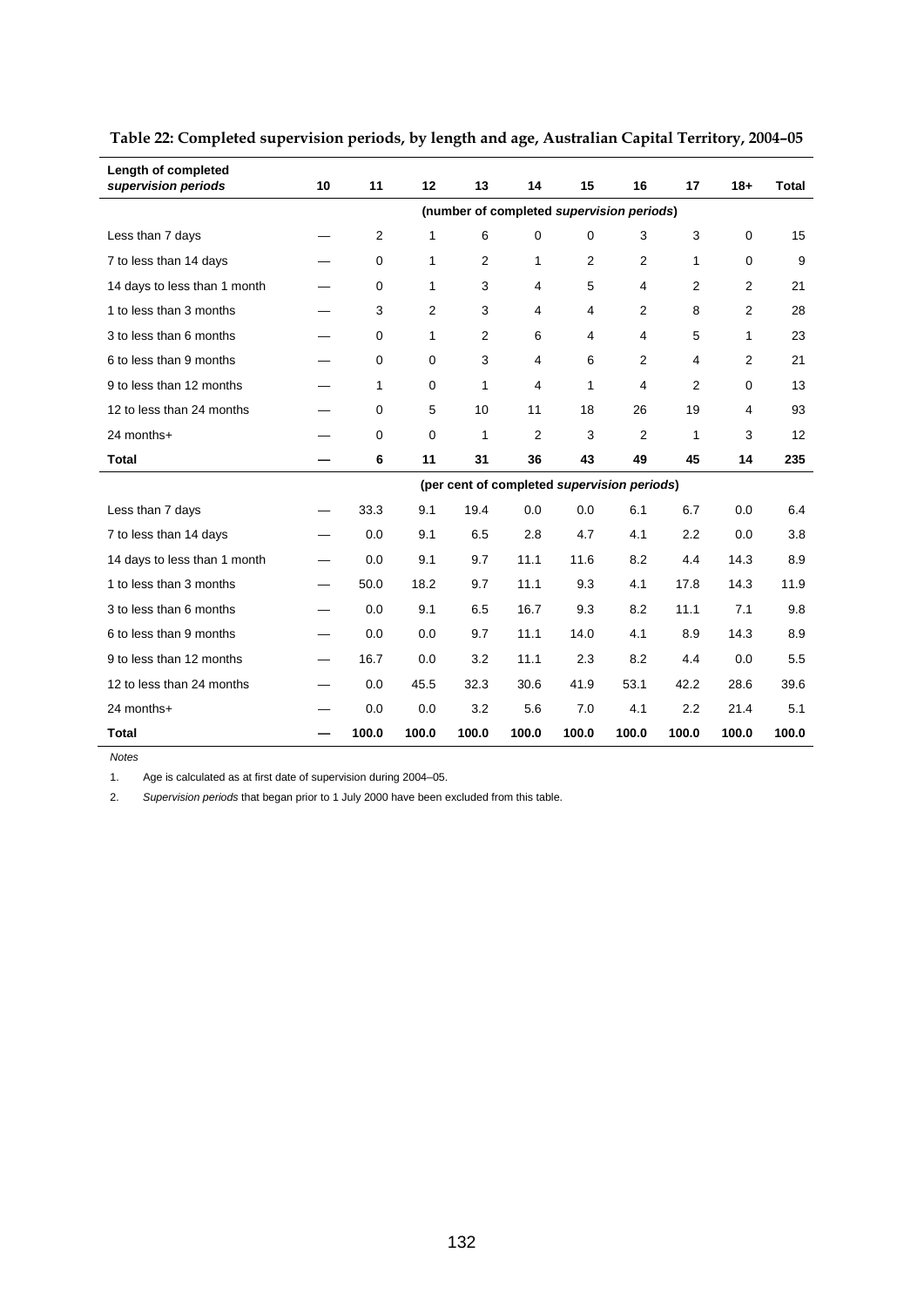| Episode type                 | 10 | 11   | 12   | 13  | 14   | 15          | 16             | 17          | $18+$      | Total |
|------------------------------|----|------|------|-----|------|-------------|----------------|-------------|------------|-------|
| <b>Pre-sentence</b>          |    |      |      |     |      |             |                |             |            |       |
| Community                    |    | n.r. | n.r. | 20  | 26   | 19          | 23             | 30          | $24^{(a)}$ | 26    |
| Detention                    | —  | n.r. | n.r. | 3   | 7    | 6           | $\overline{4}$ | 5           | $15^{(a)}$ | 4     |
| <b>Sentenced</b>             |    |      |      |     |      |             |                |             |            |       |
| Community                    |    | n.r. | n.r. | 190 | 98   | 181         | 192            | 185         | 181        | 181   |
| Detention                    |    |      |      |     | n.r. | $194^{(a)}$ | n.r.           | $172^{(a)}$ | n.r.       | 133   |
| Parole or supervised release |    |      |      |     | n.r. | $154^{(a)}$ | $224^{(a)}$    | $172^{(a)}$ | n.r.       |       |

#### **Table 23:** *Episodes***, median length in days, by episode type and age, Australian Capital Territory, 2004–05**

(a) The number of observations contributing to these cells is fewer than 10.

*Notes* 

1. Age calculated as at entry to relevant *episode*.

2. *Episodes* that began prior to 1 July 2000 are excluded from this table.

3. In this table, contiguous detention *episodes* of the same type that are separated by a transfer within detention are considered to be one episode and their length summed.

4. The use of the episode hierarchy may shorten or hide *episodes* that are lower on the hierarchy.

5. Cells are not reported (n.r.) where N<5.

#### **Table 24:** *Supervision periods***, by episode type and age, Australian Capital Territory, 2004–05 (per cent)**

| Episode type         | 10   | $11^{(a)}$ | 12   | 13   | 14   | 15   | 16   | 17           | $18+$ | Total               |
|----------------------|------|------------|------|------|------|------|------|--------------|-------|---------------------|
| <b>Pre Sentenced</b> |      |            |      |      |      |      |      |              |       |                     |
| Community            |      | n.r.       | n.r. | 55.6 | 49.2 | 48.4 | 45.0 | 46.2         | n.r.  | 47.4                |
| Detention            |      | n.r.       | n.r. | n.r. | n.r. | n.r. | n.r. | $53.8^{(a)}$ |       | 52.8                |
| <b>Sentenced</b>     |      |            |      |      |      |      |      |              |       |                     |
| Community            |      | n.r.       | 64.3 | 60.0 | 78.0 | 78.1 | 76.3 | 72.3         | 75.0  | 72.4                |
| Detention            | n.r. |            | 21.4 | 13.3 | 11.9 | 6.3  | n.r. | $7.7^{(a)}$  |       | 11.1 <sup>(a)</sup> |
| Other                |      |            |      |      | 1.7  |      | n.r. |              |       | n.r.                |

(a) The number of observations contributing to these cells is fewer than 10.

*Notes* 

1. Data on unsupervised bail is not collected in the NMDS.

2. Percentages will not add to 100 because each supervision period may contain more than one episode type.

3. Other includes: immediate release or suspended detention, parole or supervised released, home detention, other sentenced episode type.

4. Age calculated as at entry to *supervision period*.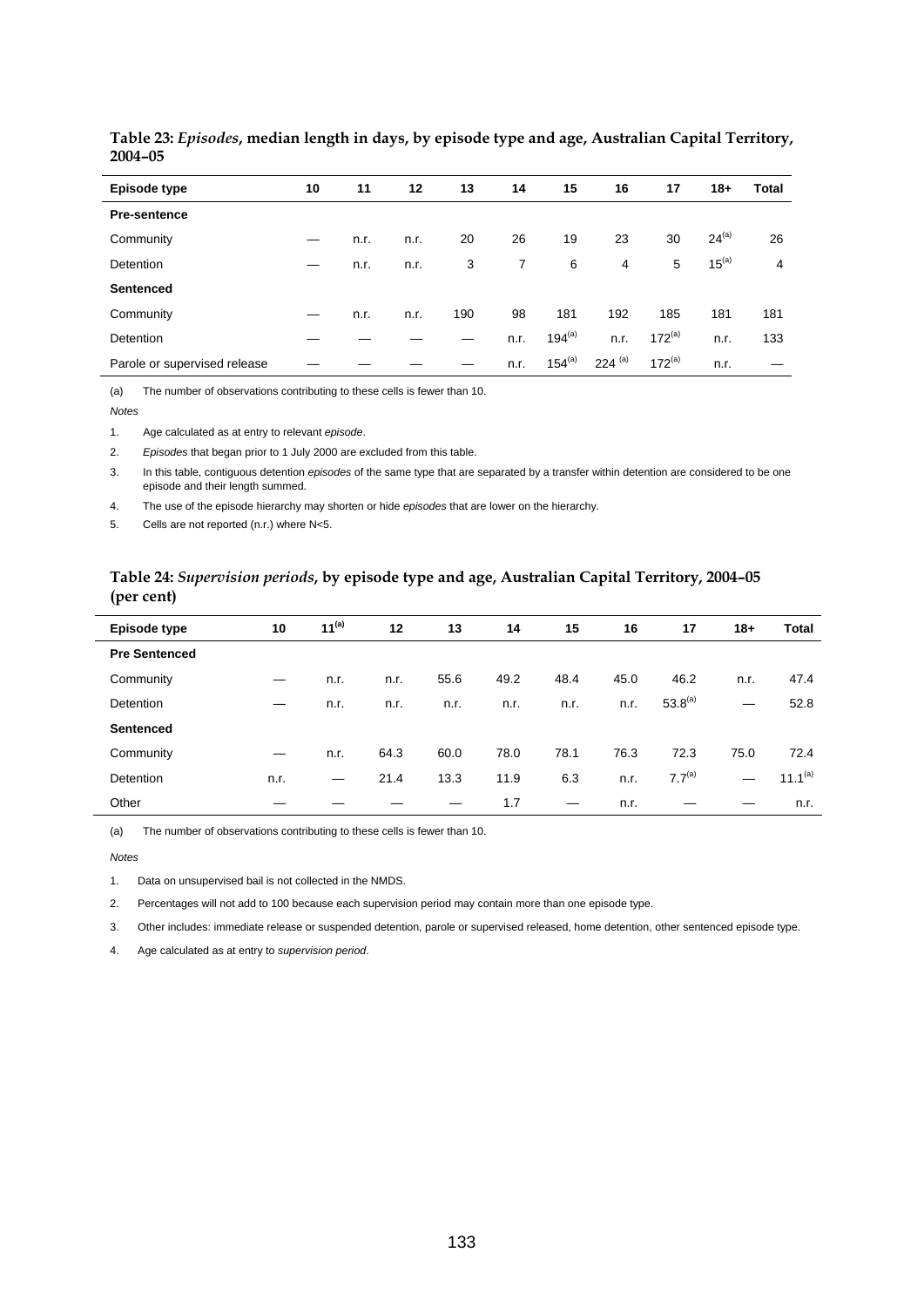| Reason for exit from remand               | 10 | 11             | 12    | 13           | 14                            | 15    | 16           | 17    | $18 +$ | Total |
|-------------------------------------------|----|----------------|-------|--------------|-------------------------------|-------|--------------|-------|--------|-------|
|                                           |    |                |       |              | (number of remand episodes)   |       |              |       |        |       |
| Released on bail                          |    |                | 3     | 15           | 9                             | 21    | 14           | 14    |        | 76    |
| Matters proven/charges dismissed          |    |                |       |              |                               |       |              |       |        |       |
| Sentenced                                 |    | $\overline{2}$ | 7     | 6            | 17                            | 19    | 23           | 26    | 5      | 105   |
| Next episode type: sentenced<br>detention |    |                |       | $\mathbf{1}$ | $\mathbf{1}$                  | 3     | $\mathbf{1}$ | 4     |        | 10    |
| Other                                     |    |                |       | 1            | 2                             | 1     |              | 2     | 1      | 7     |
| <b>Total</b>                              |    | $\mathbf{2}$   | 10    | 22           | 28                            | 41    | 37           | 42    | 6      | 188   |
|                                           |    |                |       |              | (per cent of remand episodes) |       |              |       |        |       |
| Released on bail                          |    |                | 30.0  | 68.2         | 32.1                          | 51.2  | 37.8         | 33.3  |        | 40.4  |
| Matters proven/charges dismissed          |    |                |       |              |                               |       |              |       |        |       |
| Sentenced                                 |    | 100.0          | 70.0  | 27.3         | 60.7                          | 46.3  | 62.2         | 61.9  | 83.3   | 55.9  |
| Next episode type: sentenced<br>detention |    |                |       | 4.5          | 3.6                           | 7.3   | 2.7          | 9.5   |        | 5.3   |
| Other                                     |    |                |       | 4.5          | 7.1                           | 2.4   |              | 4.8   | 16.7   | 3.7   |
| <b>Total</b>                              |    | 100.0          | 100.0 | 100.0        | 100.0                         | 100.0 | 100.0        | 100.0 | 100.0  | 100.0 |

## **Table 25: Reason for exit from remand** *episodes***, by age, Australian Capital Territory, 2004–05**

*Note:* Age calculated as at entry to episode.

## **Table 26: Young people, by number of completed** *supervision periods* **and Indigenous status, Australian Capital Territory, 2004–05**

| Number of supervision<br>periods completed | Indigenous | Non-Indigenous             | Unknown/<br>not recorded | <b>Total</b>   |
|--------------------------------------------|------------|----------------------------|--------------------------|----------------|
|                                            |            | (number of young people)   |                          |                |
| 1                                          | 38         | 149                        |                          | 187            |
| 2                                          | 5          | 9                          |                          | 14             |
| 3                                          | 2          | 2                          |                          | $\overline{4}$ |
| $4+$                                       |            | $\overline{2}$             |                          | $\overline{2}$ |
| <b>Total</b>                               | 45         | 162                        |                          | 207            |
|                                            |            | (per cent of young people) |                          |                |
| 1                                          | 84.4       | 92.0                       |                          | 90.3           |
| 2                                          | 11.1       | 5.6                        |                          | 6.8            |
| 3                                          | 4.4        | 1.2                        |                          | 1.9            |
| $4+$                                       | 0.0        | 1.2                        |                          | 1.0            |
| <b>Total</b>                               | 100.0      | 100.0                      |                          | 100.0          |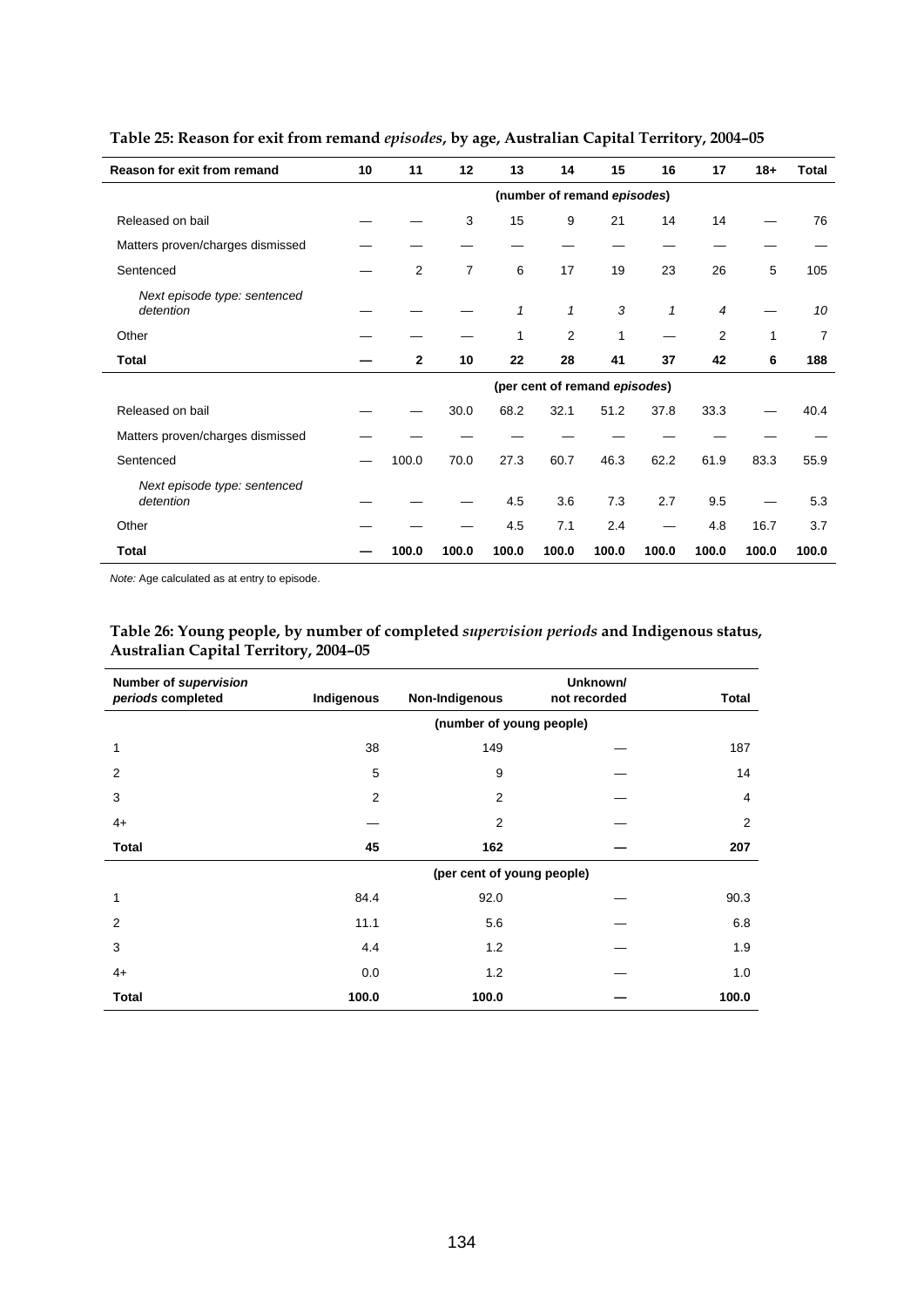| Length of completed<br>supervision periods | Indigenous     | Non-<br>Indigenous | Unknown/<br>not recorded                    | <b>Total</b> |
|--------------------------------------------|----------------|--------------------|---------------------------------------------|--------------|
|                                            |                |                    | (number of completed supervision periods)   |              |
| Less than 7 days                           | 8              | $\overline{7}$     |                                             | 15           |
| $7-14$ days                                | 1              | 8                  |                                             | 9            |
| 14 days to less than 1 month               | 6              | 15                 |                                             | 21           |
| 1 to less than 3 months                    | $\overline{4}$ | 24                 |                                             | 28           |
| 3 to less than 6 months                    | 8              | 15                 |                                             | 23           |
| 6 to less than 9 months                    | 5              | 16                 |                                             | 21           |
| 9 to less than 12 months                   | $\overline{2}$ | 11                 |                                             | 13           |
| 12 to less than 24 months                  | 16             | 77                 |                                             | 93           |
| 24 months+                                 | 4              | 8                  |                                             | 12           |
| <b>Total</b>                               | 54             | 181                |                                             | 235          |
|                                            |                |                    | (per cent of completed supervision periods) |              |
| Less than 7 days                           | 14.8           | 3.9                |                                             | 6.4          |
| 7 to less than 14 days                     | 1.9            | 4.4                |                                             | 3.8          |
| 14 days to less than 1 month               | 11.1           | 8.3                |                                             | 8.9          |
| 1 to less than 3 months                    | 7.4            | 13.3               |                                             | 11.9         |
| 3 to less than 6 months                    | 14.8           | 8.3                |                                             | 9.8          |
| 6 to less than 9 months                    | 9.3            | 8.8                |                                             | 8.9          |
| 9 to less than 12 months                   | 3.7            | 6.1                |                                             | 5.5          |
| 12 to less than 24 months                  | 29.6           | 42.5               |                                             | 39.6         |
| $24+$ months                               | 7.4            | 4.4                |                                             | 5.1          |
| <b>Total</b>                               | 100.0          | 100.0              |                                             | 100.0        |

#### **Table 27: Completed** *supervision periods***, by length and Indigenous status, Australian Capital Territory, 2004–05**

*Note:* S*upervision periods* that began prior to 1 July 2000 are excluded from this table.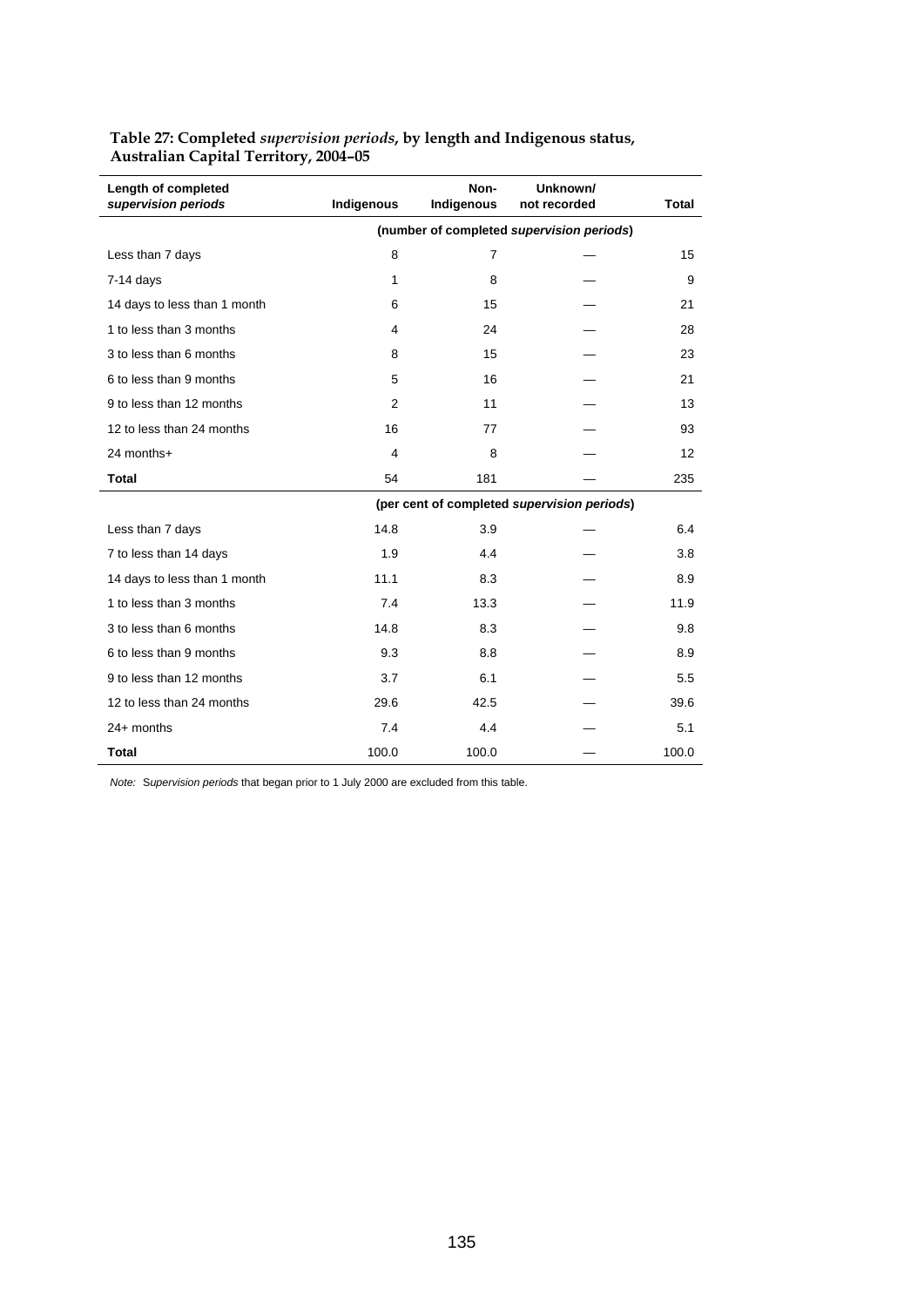| Episode type                 | Indigenous | Non-Indigenous | Unknown/<br>not recorded | <b>Total</b> |
|------------------------------|------------|----------------|--------------------------|--------------|
| <b>Pre-sentence</b>          |            |                |                          |              |
| Community                    | 24         | 26             |                          | 26           |
| Detention                    | 4          | 5              |                          | 4            |
| <b>Sentenced</b>             |            |                |                          |              |
| Community                    | 80         | 217            |                          | 181          |
| Detention                    | 133        | 173            |                          | 133          |
| Parole or supervised release | 0          | 0              |                          | 0            |

#### **Table 28:** *Episodes***, median length in days, by episode type and Indigenous status, Australian Capital Territory, 2004–05**

*Notes* 

1. *Episodes* that began prior to 1 July 2000 are excluded from this table.

2. In this table, contiguous detention *episodes* of the same type that are separated by a transfer within detention are considered to be one episode and their length summed.

3. The use of the episode hierarchy may shorten or hide *episodes* that are lower on the hierarchy.

4. Cells are not reported (n.r.) where N<5.

#### **Table 29:** *Supervision periods***, by episode type and Indigenous status, Australian Capital Territory, 2004–05 (per cent)**

|                     |            |                | Unknown/     |              |
|---------------------|------------|----------------|--------------|--------------|
| Episode type        | Indigenous | Non-Indigenous | not recorded | <b>Total</b> |
| <b>Pre-sentence</b> |            |                |              |              |
| Community           | 45.9       | 47.9           |              | 47.4         |
| Detention           | 69.4       | 47.6           |              | 52.8         |
| <b>Sentenced</b>    |            |                |              |              |
| Community           | 70.6       | 73.0           |              | 72.4         |
| Detention           | 17.6       | 9.0            |              | 11.1         |
| Other               |            | 1.1            |              | 0.9          |

*Notes* 

1. Data on unsupervised bail is not collected in the NMDS.

2. Percentages will not add to 100% because each *supervision period* may contain more than one episode type.

3. Other includes immediate release or suspended detention, parole or supervised released, home detention and other sentenced episode type.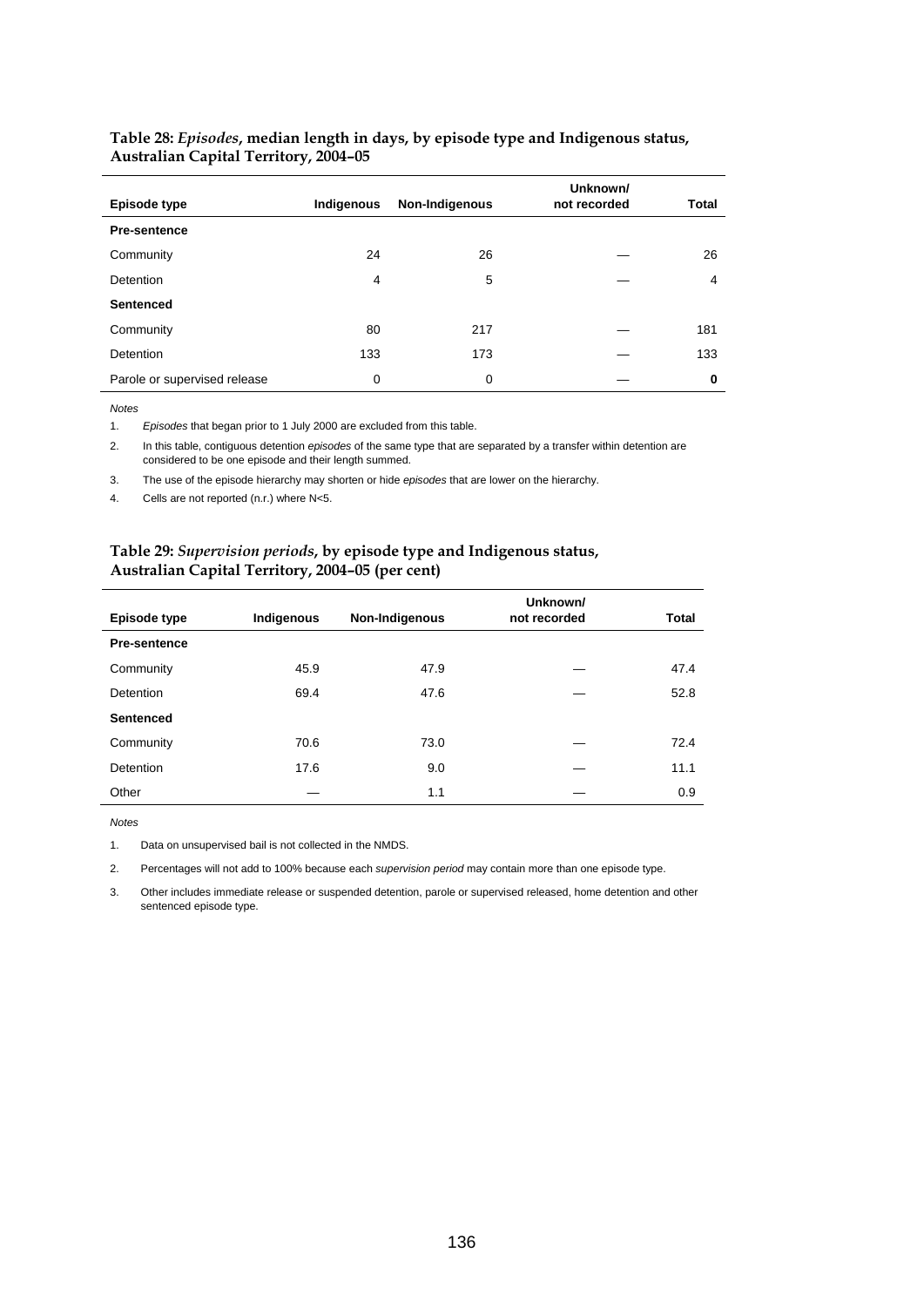## **Table 30: Reason for exit from remand** *episodes***, by Indigenous status, Australian Capital Territory, 2004–05**

| Reason for exit from remand            | Indigenous | Non-<br>Indigenous | Unknown/<br>not recorded      | Total |
|----------------------------------------|------------|--------------------|-------------------------------|-------|
|                                        |            |                    | (number of remand episodes)   |       |
| Released on bail                       | 24         | 52                 |                               | 76    |
| Matters proven/charges dismissed       |            |                    |                               |       |
| Sentenced                              | 55         | 50                 |                               | 105   |
| Next episode type: sentenced detention | 6          | 4                  |                               | 10    |
| Other                                  | 3          | 4                  |                               | 7     |
| Total                                  | 82         | 106                |                               | 188   |
|                                        |            |                    | (per cent of remand episodes) |       |
| Released on bail                       | 29.3       | 49.1               | 40.4                          | 29.3  |
| Matters proven/charges dismissed       |            |                    |                               |       |
| Sentenced                              | 67.1       | 47.2               | 55.9                          | 67.1  |
| Next episode type: sentenced detention | 7.3        | 3.8                | 5.3                           | 7.3   |
| Other                                  | 3.7        | 3.8                | 3.7                           | 3.7   |
| Total                                  | 100.0      | 100.0              | 100.0                         | 100.0 |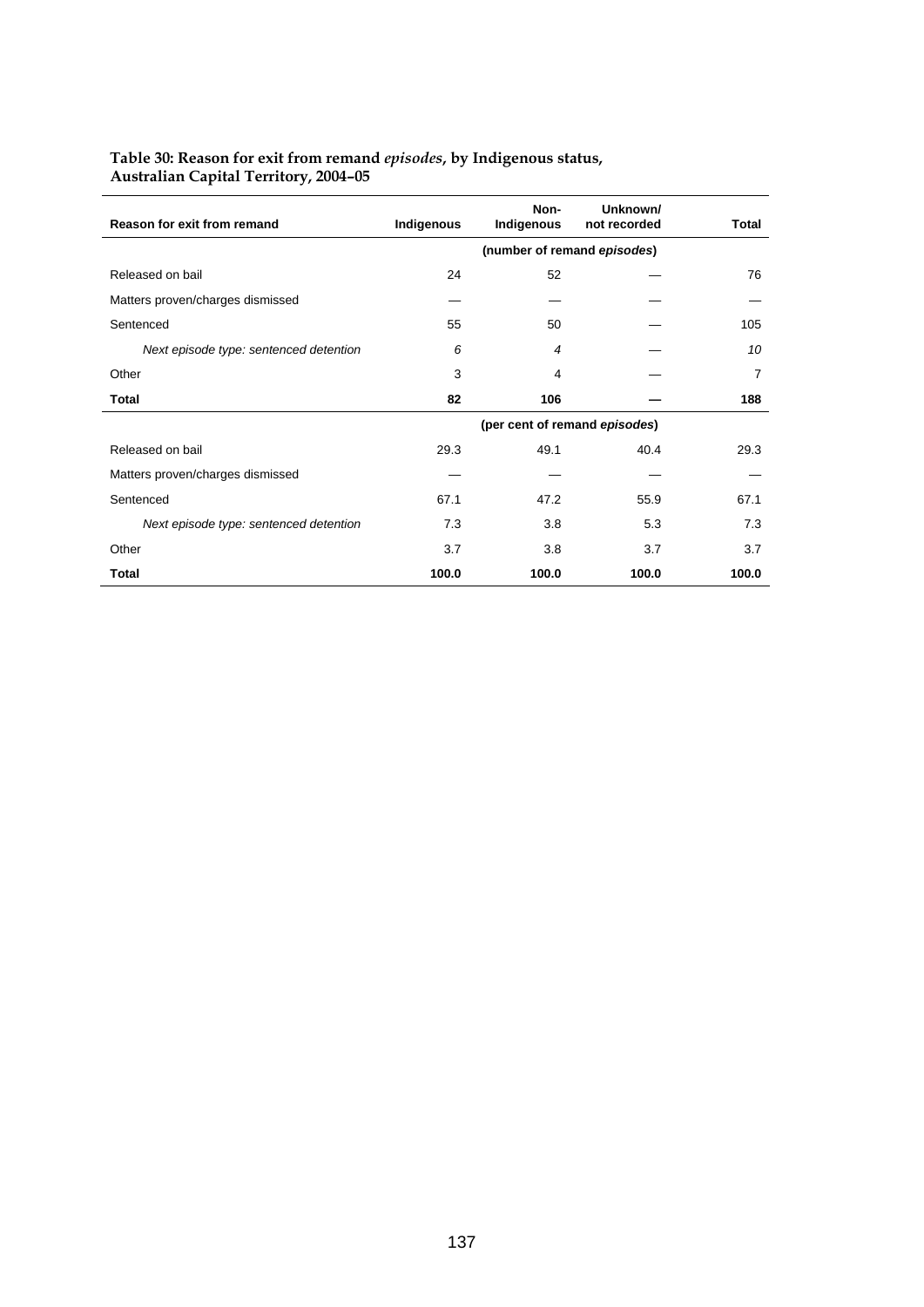| Table 31: Completed episodes, by episode type and reason for exit, Australian Capital Territory, |  |
|--------------------------------------------------------------------------------------------------|--|
| 2004–05 (per cent)                                                                               |  |

| <b>Reason for exit</b>                        | Pre-<br>sentence<br>community | Pre-<br>sentence<br>detention | <b>Community</b><br>supervision | <b>Detention</b> | <b>Immediate</b><br>release or<br>suspended<br>detention | Parole or<br>supervised<br>release | Other |
|-----------------------------------------------|-------------------------------|-------------------------------|---------------------------------|------------------|----------------------------------------------------------|------------------------------------|-------|
| Released on bail                              |                               | 40.4                          |                                 |                  |                                                          |                                    |       |
| Sentenced                                     | 41.9                          | 55.9                          |                                 |                  |                                                          |                                    |       |
| Transferred                                   |                               |                               | 5.1                             |                  |                                                          |                                    |       |
| <b>Breached</b>                               | 39.0                          |                               | 11.4                            |                  |                                                          |                                    |       |
| More serious<br>order begun                   |                               |                               | 30.0                            |                  |                                                          |                                    |       |
| Conditions of<br>sentence met                 |                               |                               | 48.0                            |                  | 95.7                                                     |                                    | 100.0 |
| Released on<br>parole/supervised<br>release   |                               |                               |                                 |                  | 4.3                                                      |                                    |       |
| <b>Matters</b><br>proven/charges<br>dismissed |                               |                               |                                 |                  |                                                          |                                    |       |
| Other                                         | 19.1                          | 3.7                           | 5.5                             |                  |                                                          |                                    |       |
| Total                                         | 100.0                         | 100.0                         | 100.0                           |                  | 100.0                                                    |                                    | 100.0 |

*Notes* 

1. Transferred does not include transfers from one detention centre to another within a jurisdiction in the same supervision period.

2. Some reasons for exit may be due to the result of an appeal.

#### **Table 32: Young people, age at first juvenile justice supervision, by presence or absence of detention** *episodes* **in the first** *supervision period***, Australian Capital Territory, 2000–01 to 2004–05**

|                                                       |                | Age at first supervision |       |       |       |                            |       |       |             |       |  |
|-------------------------------------------------------|----------------|--------------------------|-------|-------|-------|----------------------------|-------|-------|-------------|-------|--|
|                                                       | 10             | 11                       | 12    | 13    | 14    | 15                         | 16    | 17    | $18+$       | Total |  |
|                                                       |                |                          |       |       |       | (number of young people)   |       |       |             |       |  |
| First supervision period<br>contained detention       | 0              | 3                        | 11    | 25    | 30    | 36                         | 30    | 26    | $\mathbf 0$ | 161   |  |
| First supervision period did<br>not contain detention | $\overline{2}$ | 0                        | 9     | 22    | 42    | 49                         | 62    | 50    | 14          | 250   |  |
| Total                                                 | $\mathbf{2}$   | 3                        | 20    | 47    | 72    | 85                         | 92    | 76    | 14          | 411   |  |
|                                                       |                |                          |       |       |       | (per cent of young people) |       |       |             |       |  |
| First supervision period<br>contained detention       | 0.0            | 100.0                    | 55.0  | 53.2  | 41.7  | 42.4                       | 32.6  | 34.2  | 0.0         | 39.2  |  |
| First supervision period did<br>not contain detention | 100.0          | 0.0                      | 45.0  | 46.8  | 58.3  | 57.6                       | 67.4  | 65.8  | 100.0       | 60.8  |  |
| Total                                                 | 100.0          | 100.0                    | 100.0 | 100.0 | 100.0 | 100.0                      | 100.0 | 100.0 | 100.0       | 100.0 |  |

*Note:* The first supervision period for some young people contained both pre–sentence detention and sentenced detention.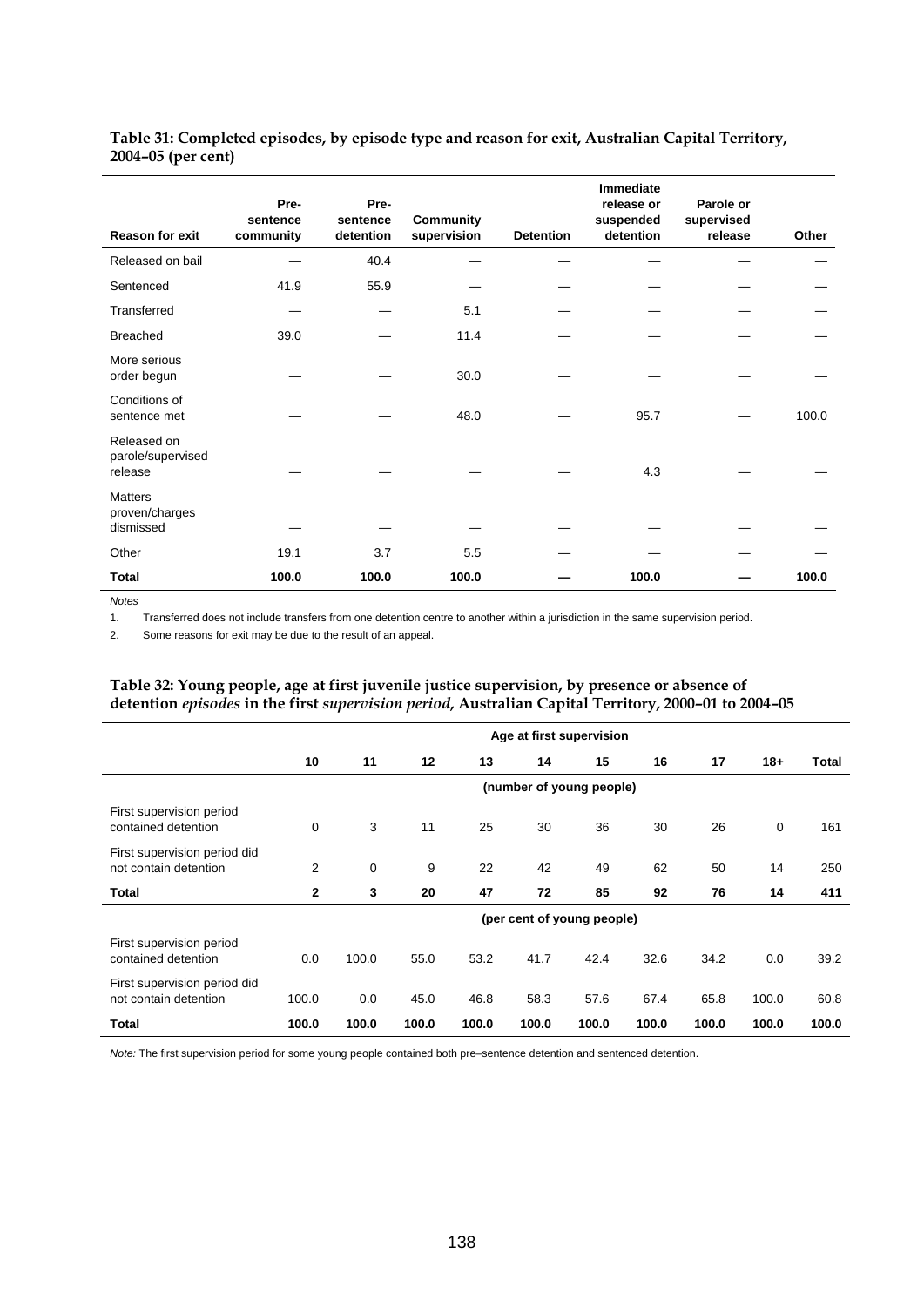# **Northern Territory**

**Table 1: Young people under juvenile justice supervision, by age and Indigenous status, Northern Territory, 2004–05** 

| <b>Indigenous status</b> | 10                       | 11    | 12    | 13    | 14    | 15                         | 16    | 17    | $18+$ | Total |  |  |
|--------------------------|--------------------------|-------|-------|-------|-------|----------------------------|-------|-------|-------|-------|--|--|
|                          | (number of young people) |       |       |       |       |                            |       |       |       |       |  |  |
| Indigenous               |                          | 5     | 3     | 14    | 35    | 61                         | 60    | 67    | 31    | 276   |  |  |
| Non-Indigenous           |                          |       | 1     | 2     | 4     | 10                         | 18    | 16    | 12    | 63    |  |  |
| Unknown                  |                          |       |       |       |       |                            |       |       |       |       |  |  |
| Total                    |                          | 5     | 4     | 16    | 39    | 71                         | 78    | 83    | 43    | 339   |  |  |
|                          |                          |       |       |       |       | (per cent of young people) |       |       |       |       |  |  |
| Indigenous               |                          | 100.0 | 75.0  | 87.5  | 89.7  | 85.9                       | 76.9  | 80.7  | 72.1  | 81.4  |  |  |
| Non-Indigenous           |                          |       | 25.0  | 12.5  | 10.3  | 14.1                       | 23.1  | 19.3  | 27.9  | 18.6  |  |  |
| Unknown                  |                          |       |       |       |       |                            |       |       |       |       |  |  |
| <b>Total</b>             |                          | 100.0 | 100.0 | 100.0 | 100.0 | 100.0                      | 100.0 | 100.0 | 100.0 | 100.0 |  |  |

*Note:* Age calculated as at 1 January 2005.

|                          | <b>Northern Territory, 2004–05</b> |       |       |       |                            |       |       |       |       |              |  |
|--------------------------|------------------------------------|-------|-------|-------|----------------------------|-------|-------|-------|-------|--------------|--|
| <b>Sex</b>               | 10                                 | 11    | 12    | 13    | 14                         | 15    | 16    | 17    | $18+$ | <b>Total</b> |  |
| (number of young people) |                                    |       |       |       |                            |       |       |       |       |              |  |
| Male                     |                                    | 4     | 4     | 14    | 32                         | 68    | 72    | 79    | 41    | 314          |  |
| Female                   |                                    | 1     |       | 2     | 7                          | 3     | 6     | 4     | 2     | 25           |  |
| Total                    |                                    | 5     | 4     | 16    | 39                         | 71    | 78    | 83    | 43    | 339          |  |
|                          |                                    |       |       |       | (per cent of young people) |       |       |       |       |              |  |
| Male                     | 80.0                               | 100.0 | 87.5  | 82.1  | 95.8                       | 92.3  | 95.2  | 95.3  | 92.6  | 80.0         |  |
| Female                   | 20.0                               |       | 12.5  | 17.9  | 4.2                        | 7.7   | 4.8   | 4.7   | 7.4   | 20.0         |  |
| <b>Total</b>             | 100.0                              | 100.0 | 100.0 | 100.0 | 100.0                      | 100.0 | 100.0 | 100.0 | 100.0 | 100.0        |  |

## **Table 2: Young people under juvenile justice supervision, by age and sex, Northern Territory, 2004–05**

*Note:* Age calculated as at 1 January 2005.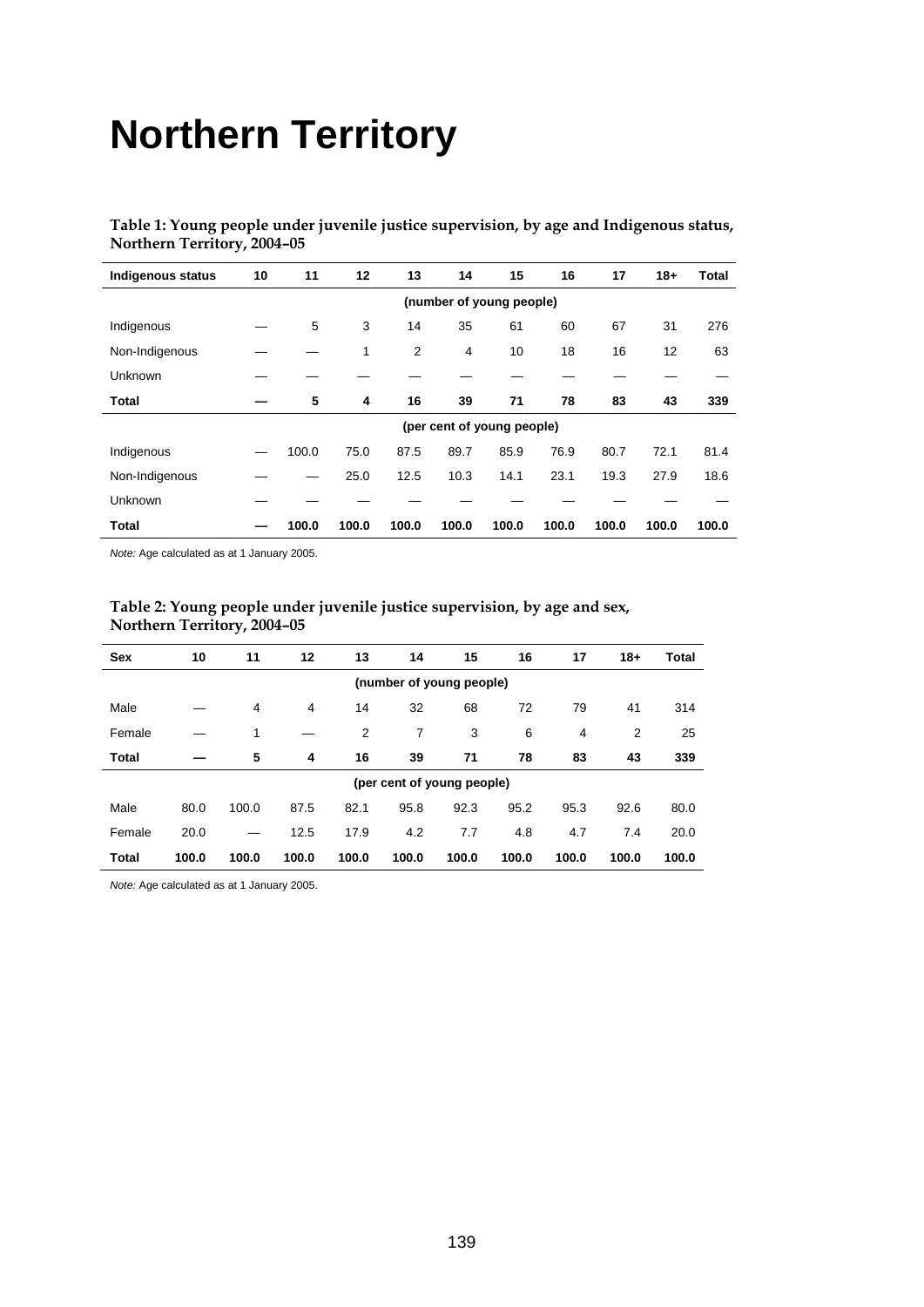| Indigenous status | 10 | 11                       | 12    | 13    | 14    | 15    | 16                         | 17    | $18+$ | <b>Unknown</b> | <b>Total</b> |  |  |
|-------------------|----|--------------------------|-------|-------|-------|-------|----------------------------|-------|-------|----------------|--------------|--|--|
|                   |    | (number of young people) |       |       |       |       |                            |       |       |                |              |  |  |
| Indigenous        |    | 6                        | 12    | 34    | 50    | 66    | 65                         | 42    |       | 1              | 276          |  |  |
| Non-Indigenous    |    | 1                        | 3     | 5     | 10    | 13    | 13                         | 17    | 1     |                | 63           |  |  |
| <b>Unknown</b>    |    |                          |       |       |       |       |                            |       |       |                |              |  |  |
| Total             |    | 7                        | 15    | 39    | 60    | 79    | 78                         | 59    | 1     | 1              | 339          |  |  |
|                   |    |                          |       |       |       |       | (per cent of young people) |       |       |                |              |  |  |
| Indigenous        |    | 85.7                     | 80.0  | 87.2  | 83.3  | 83.5  | 83.3                       | 71.2  |       | 100.0          | 81.4         |  |  |
| Non-Indigenous    |    | 14.3                     | 20.0  | 12.8  | 16.7  | 16.5  | 16.7                       | 28.8  | 100.0 |                | 18.6         |  |  |
| <b>Unknown</b>    |    |                          |       |       |       |       |                            |       |       |                |              |  |  |
| Total             |    | 100.0                    | 100.0 | 100.0 | 100.0 | 100.0 | 100.0                      | 100.0 | 100.0 |                | 100.0        |  |  |

## **Table 3: Young people, age at first juvenile justice supervision, by Indigenous status, Northern Territory, 2004–05**

*Note:* Percentages in the total column are based on the total minus unknowns.

## **Table 4: Young people, age at first juvenile justice supervision, by sex, Northern Territory, 2004–05**

| <b>Sex</b>   | 10 | 11                         | 12    | 13    | 14    | 15    | 16    | 17    | $18+$ | <b>Unknown</b> | Total |
|--------------|----|----------------------------|-------|-------|-------|-------|-------|-------|-------|----------------|-------|
|              |    | (number of young people)   |       |       |       |       |       |       |       |                |       |
| Male         |    | 6                          | 13    | 36    | 55    | 75    | 70    | 57    | 1     | 1              | 314   |
| Female       |    | 1                          | 2     | 3     | 5     | 4     | 8     | 2     |       |                | 25    |
| Total        |    | 7                          | 15    | 39    | 60    | 79    | 78    | 59    | 1     | 1              | 339   |
|              |    | (per cent of young people) |       |       |       |       |       |       |       |                |       |
| Male         |    | 85.7                       | 86.7  | 92.3  | 91.7  | 94.9  | 89.7  | 96.6  | 100.0 | 100.0          | 92.6  |
| Female       |    | 14.3                       | 13.3  | 7.7   | 8.3   | 5.1   | 10.3  | 3.4   |       |                | 7.4   |
| <b>Total</b> |    | 100.0                      | 100.0 | 100.0 | 100.0 | 100.0 | 100.0 | 100.0 | 100.0 |                | 100.0 |

*Note:* Percentages in the total column are based on the total minus unknowns.

#### **Table 5: Young people, average daily number in community supervision, by sex, Northern Territory, 2000–01 to 2004–05**

| Year        | Male | Female | Total |
|-------------|------|--------|-------|
| 2000-01     | 126  | 18     | 144   |
| $2001 - 02$ | 84   | 5      | 89    |
| $2002 - 03$ | 84   | 8      | 92    |
| 2003-04     | 123  | 11     | 135   |
| $2004 - 05$ | 152  | 10     | 162   |

*Note:* Totals may not sum due to rounding.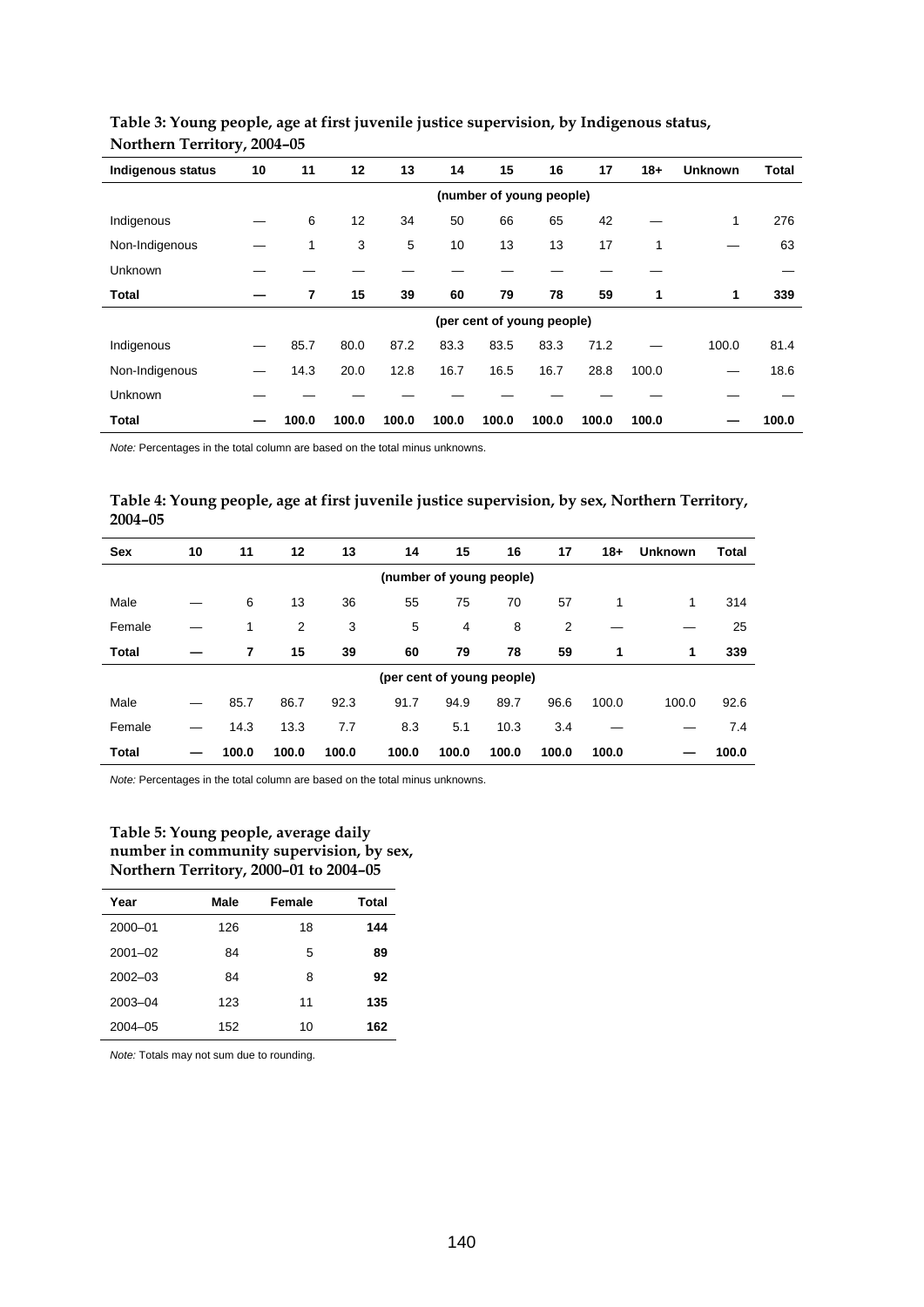|             | <u>.</u> |               |    |    |    |    |    |    |       |       |
|-------------|----------|---------------|----|----|----|----|----|----|-------|-------|
| Year        | 10       | 11            | 12 | 13 | 14 | 15 | 16 | 17 | $18+$ | Total |
| 2000-01     | 0        | 3             | 5  | 14 | 35 | 32 | 36 | 16 | 5     | 144   |
| $2001 - 02$ | 0        | 2             | 0  | 3  | 17 | 16 | 30 | 21 | -1    | 89    |
| $2002 - 03$ | 0        | 4             |    | 3  | 12 | 13 | 28 | 31 | 3     | 92    |
| 2003-04     | 0        | 4             | 3  | 12 | 21 | 22 | 30 | 45 | 1.    | 135   |
| $2004 - 05$ | 0        | $\mathcal{P}$ | 3  | 13 | 27 | 37 | 39 | 41 | 1     | 162   |

## **Table 6: Young people, average daily number in community supervision, by age, Northern Territory, 2000–01 to 2004–05**

*Notes*

1. Age is calculated as at first date of community supervision in the year.

2. Totals may not sum due to rounding.

## **Table 7: Young people, average daily number in community supervision, by Indigenous status, Northern Territory, 2000–01 to 2004–05**

| Year        | Indigenous | Non-<br>Indigenous | Unknown/<br>not recorded | Total |
|-------------|------------|--------------------|--------------------------|-------|
| 2000-01     | 96         | 47                 | 1                        | 144   |
| $2001 - 02$ | 60         | 30                 |                          | 89    |
| $2002 - 03$ | 65         | 26                 | 1                        | 92    |
| 2003-04     | 107        | 27                 | 1                        | 135   |
| $2004 - 05$ | 130        | 32                 |                          | 162   |

*Note:* Totals may not sum due to rounding.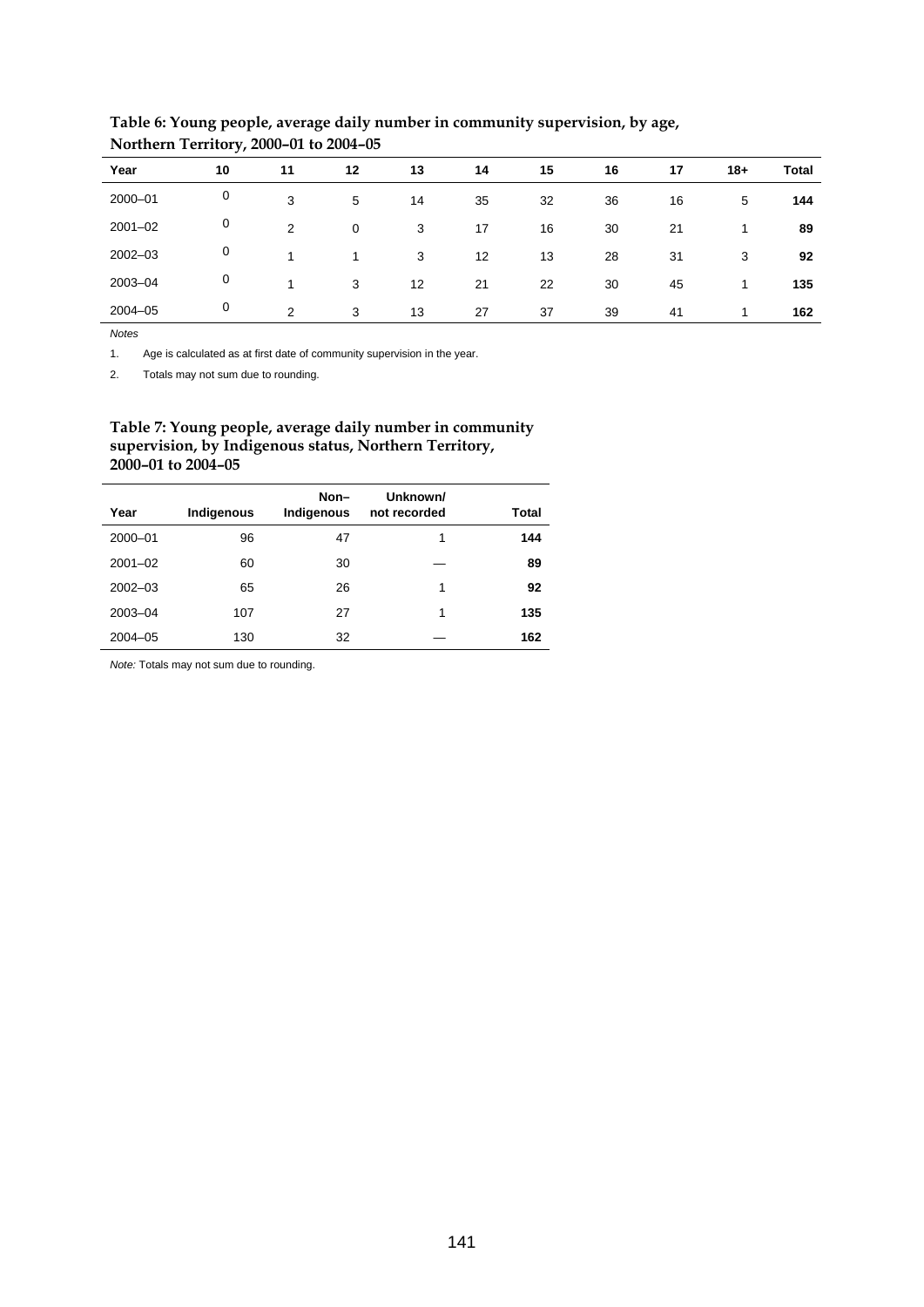|                   | Male   |                |                |                |                |                  |             |              |    |              |
|-------------------|--------|----------------|----------------|----------------|----------------|------------------|-------------|--------------|----|--------------|
| Indigenous status | 10     | 11             | 12             | 13             | 14             | 15               | 16          | 17           | 18 | <b>Total</b> |
| Indigenous        |        | $\overline{c}$ | $\mathbf{1}$   | 9              | 22             | 26               | 30          | 28           | 1  | 120          |
| Non-Indigenous    |        |                | 1              | $\overline{2}$ | 3              | $\boldsymbol{9}$ | 6           | 11           |    | 32           |
| Unknown           |        |                |                |                |                |                  |             |              |    |              |
| <b>Total</b>      |        | $\mathbf{2}$   | $\mathbf{2}$   | 11             | 25             | 36               | 36          | 40           | 1  | 152          |
|                   | Female |                |                |                |                |                  |             |              |    |              |
|                   | 10     | 11             | 12             | 13             | 14             | 15               | 16          | 17           | 18 | <b>Total</b> |
| Indigenous        |        |                | $\mathbf{1}$   | $\mathbf{1}$   | $\overline{2}$ | $\mathbf{1}$     | $\mathsf 3$ | $\mathbf{1}$ |    | 10           |
| Non-Indigenous    |        |                |                |                |                |                  |             |              |    |              |
| Unknown           |        |                |                |                |                |                  |             |              |    |              |
| <b>Total</b>      |        |                | 1              | 1              | $\mathbf{2}$   | 1                | 3           | 1            |    | 10           |
|                   |        |                |                |                | <b>Total</b>   |                  |             |              |    |              |
|                   | 10     | 11             | 12             | 13             | 14             | 15               | 16          | 17           | 18 | <b>Total</b> |
| Indigenous        |        | $\overline{2}$ | $\overline{2}$ | 11             | 24             | 28               | 33          | 29           | 1  | 130          |
| Non-Indigenous    |        |                | 1              | 2              | 3              | 9                | 6           | 11           |    | 32           |
| Unknown           |        |                |                |                |                |                  |             |              |    |              |
| <b>Total</b>      |        | $\bf 2$        | $\mathbf{3}$   | 13             | 27             | 37               | 39          | 41           | 1  | 162          |

## **Table 8: Young people, average daily number in community supervision, by age, sex and Indigenous status, Northern Territory, 2004–05**

*Notes*

1. Age is calculated as at first date of community supervision during 2004–05.

2. Totals may not sum due to rounding.

### **Table 9: Young people, average daily number in detention, by sex, Northern Territory, 2000–01 to 2004–05**

| Year        | Male | Female | Total |
|-------------|------|--------|-------|
| $2000 - 01$ | 17   |        | 17    |
| $2001 - 02$ | 19   |        | 19    |
| $2002 - 03$ | 26   | 1      | 26    |
| $2003 - 04$ | 17   |        | 17    |
| $2004 - 05$ | 19   |        | 19    |

*Note:* Totals may not sum due to rounding.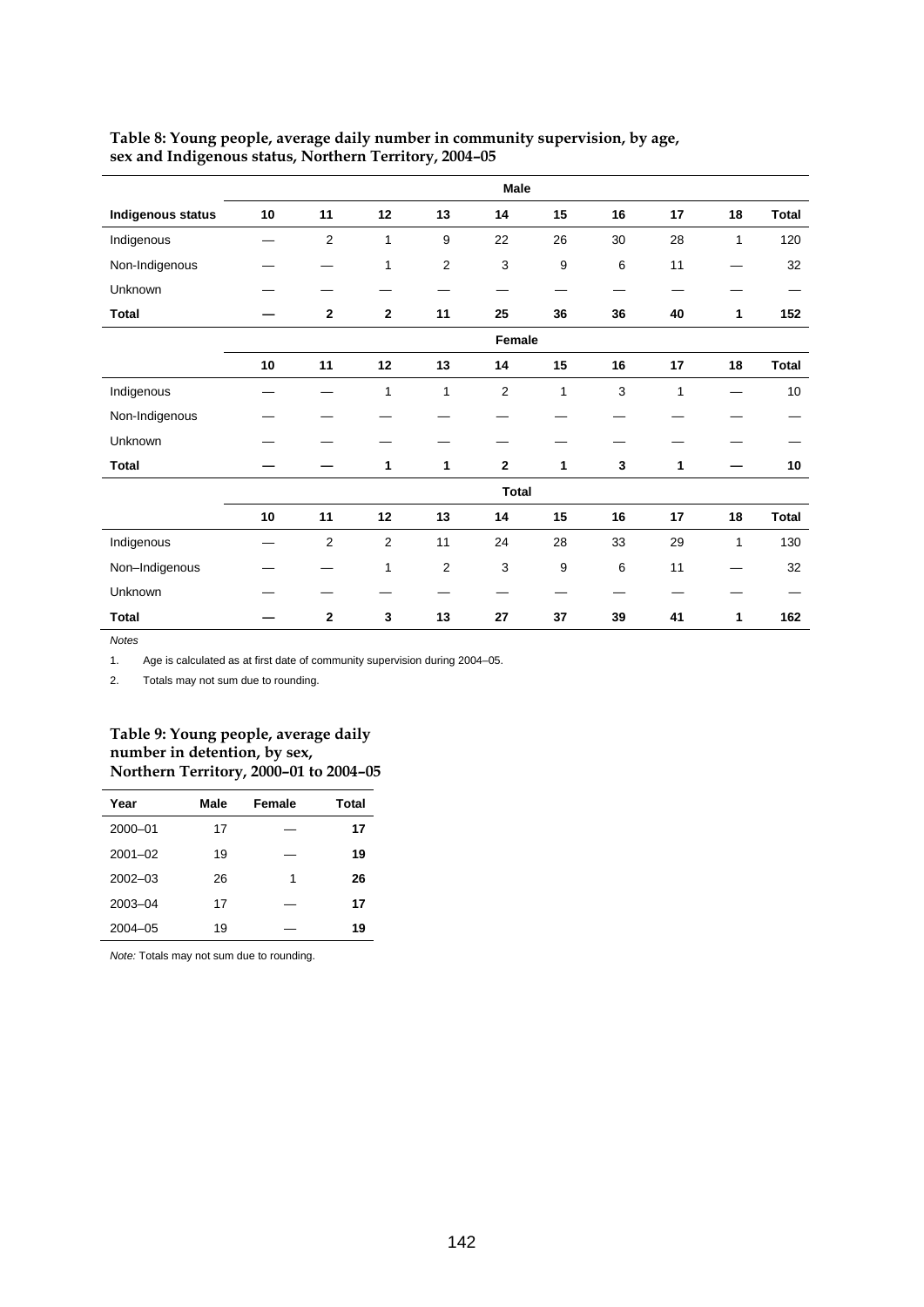| Year        | 10 | 11 | 12 | 13 | 14 | 15 | 16 | 17 | $18 +$ | <b>Total</b> |
|-------------|----|----|----|----|----|----|----|----|--------|--------------|
| 2000-01     |    |    |    |    | 2  | 3  | 5  | 5  |        | 17           |
| $2001 - 02$ |    |    |    |    | 2  | 5  | 5  | 5  |        | 19           |
| $2002 - 03$ |    |    |    |    | 1  | 3  | 10 | 9  | 2      | 26           |
| $2003 - 04$ |    |    |    |    | 1  | 3  | 6  | 5  | л      | 17           |
| $2004 - 05$ |    |    |    |    | 2  | 5  | 5  | 6  |        | 19           |

# **Table 10: Young people, average daily number in detention, by age, Northern Territory, 2000–01 to 2004–05**

*Notes*

l,

1. Age is calculated as at first date of detention supervision that year.

2. Totals may not sum due to rounding.

## **Table 11: Young people, average daily number in detention, by Indigenous status, Northern Territory, 2000–01 to 2004–05**

|             |            | Non-       | Unknown/     |              |
|-------------|------------|------------|--------------|--------------|
| Year        | Indigenous | Indigenous | not recorded | <b>Total</b> |
| 2000-01     | 13         | 4          |              | 17           |
| $2001 - 02$ | 13         | 6          |              | 19           |
| $2002 - 03$ | 22         | 5          |              | 26           |
| 2003-04     | 14         | 3          |              | 17           |
| $2004 - 05$ | 16         | 3          |              | 19           |

*Note:* Totals may not sum due to rounding.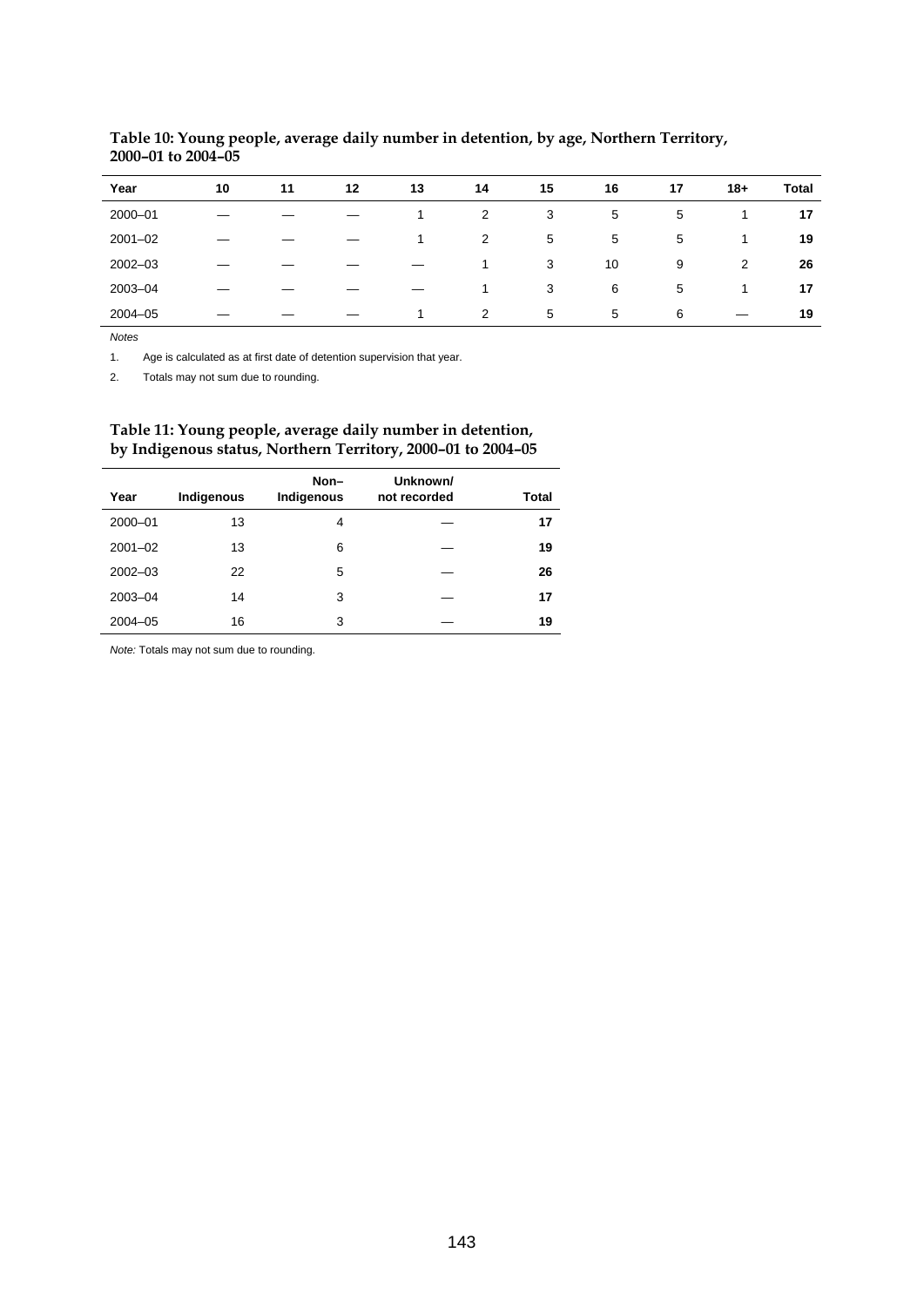|                          | Male   |    |    |              |                |                |                |              |        |              |
|--------------------------|--------|----|----|--------------|----------------|----------------|----------------|--------------|--------|--------------|
| <b>Indigenous status</b> | 10     | 11 | 12 | 13           | 14             | 15             | 16             | 17           | $18 +$ | <b>Total</b> |
| Indigenous               |        |    |    | $\mathbf{1}$ | $\overline{2}$ | $\overline{4}$ | 4              | 5            |        | 16           |
| Non-Indigenous           |        |    |    |              |                | 1              | 1              | $\mathbf{1}$ |        | 3            |
| Unknown                  |        |    |    |              |                |                |                |              |        |              |
| <b>Total</b>             |        |    |    | 1            | $\mathbf{2}$   | 5              | 5              | 6            |        | 19           |
|                          | Female |    |    |              |                |                |                |              |        |              |
|                          | 10     | 11 | 12 | 13           | 14             | 15             | 16             | 17           | $18 +$ | <b>Total</b> |
| Indigenous               |        |    |    |              |                |                |                |              |        |              |
| Non-Indigenous           |        |    |    |              |                |                |                |              |        |              |
| Unknown                  |        |    |    |              |                |                |                |              |        |              |
| <b>Total</b>             |        |    |    |              |                |                |                |              |        |              |
|                          |        |    |    |              | <b>Total</b>   |                |                |              |        |              |
|                          | 10     | 11 | 12 | 13           | 14             | 15             | 16             | 17           | $18 +$ | <b>Total</b> |
| Indigenous               |        |    |    | 1            | $\overline{2}$ | $\overline{4}$ | $\overline{4}$ | 5            |        | 16           |
| Non-Indigenous           |        |    |    |              |                | 1              | 1              | 1            |        | 3            |
| Unknown                  |        |    |    |              |                |                |                |              |        |              |
| <b>Total</b>             |        |    |    | 1            | $\overline{2}$ | 5              | 5              | 6            |        | 19           |

# **Table 12: Young people, average daily number in detention, by age, sex and Indigenous status, Northern Territory, 2004–05**

*Notes*

1. Age is calculated as at first date of detention supervision during 2004–05.

2. Totals may not sum due to rounding.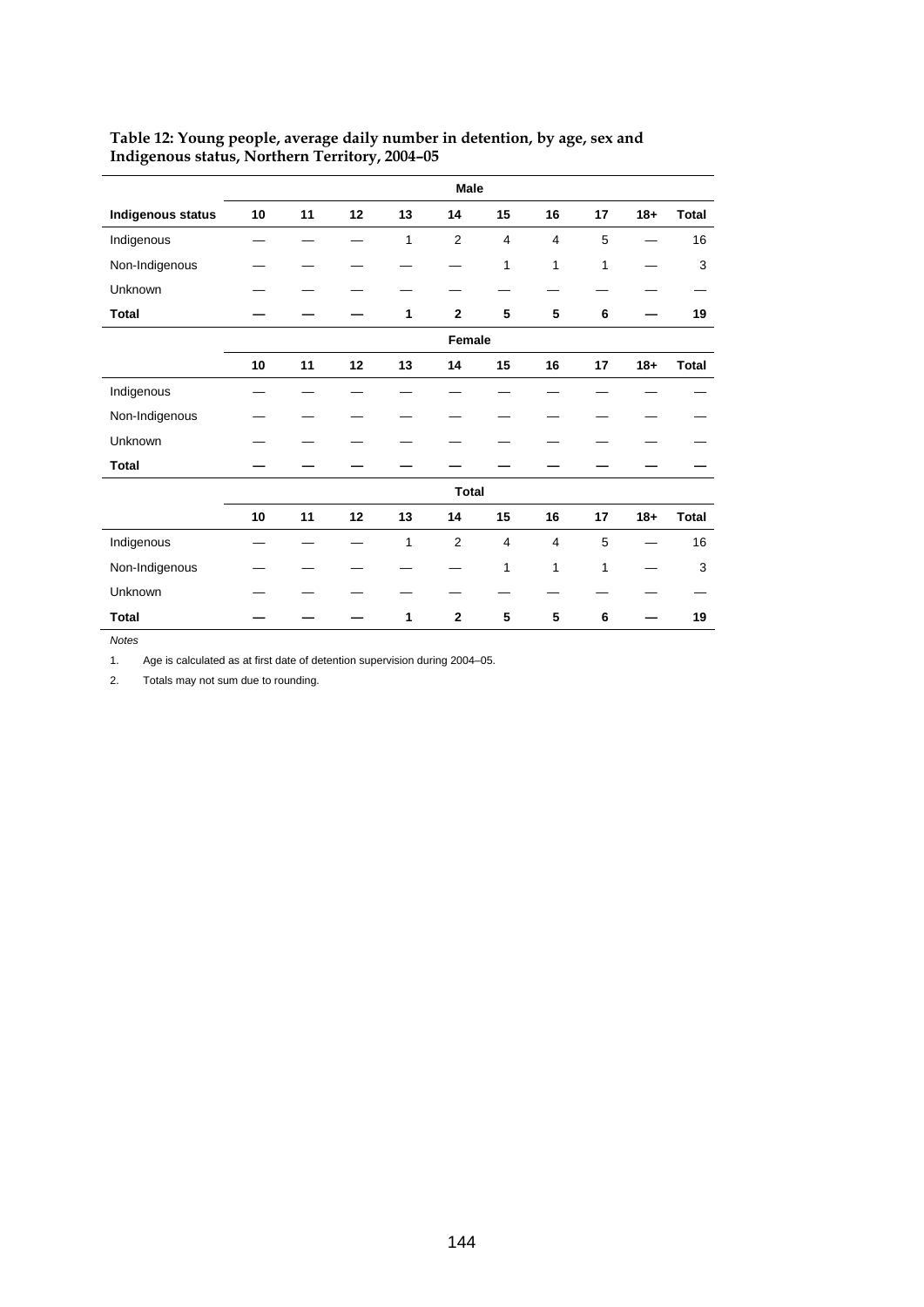| <b>Number</b> | $\leq$<br>days | 7 to <14<br>days | 14 days<br>to $<$ 1<br>month | 1 to $<$ 3<br>months | $3$ to $<$ 6<br>months | $6$ to $< 9$<br>months     | $9$ to $<$ 12<br>months | 12 to<br>$24$<br>months | 24<br>months+ | <b>Total</b>   |
|---------------|----------------|------------------|------------------------------|----------------------|------------------------|----------------------------|-------------------------|-------------------------|---------------|----------------|
|               |                |                  |                              |                      |                        | (number of young people)   |                         |                         |               |                |
| $\mathbf{1}$  | 19             | 3                | 4                            | 25                   | 21                     | 15                         | 13                      | 55                      | 11            | 166            |
| 2             | 1              | 1                |                              | 3                    | 6                      | 4                          | 2                       | 3                       |               | 20             |
| 3             |                | $\mathbf{1}$     |                              | $\mathbf{1}$         |                        |                            |                         |                         |               | $\overline{2}$ |
| $4+$          | 1              |                  | 1                            | 3                    |                        |                            |                         |                         |               | 5              |
| Total         | 21             | 5                | 5                            | 32                   | 27                     | 19                         | 15                      | 58                      | 11            | 193            |
|               |                |                  |                              |                      |                        | (per cent of young people) |                         |                         |               |                |
| $\mathbf{1}$  | 11.4           | 1.8              | 2.4                          | 15.1                 | 12.7                   | 9.0                        | 7.8                     | 33.1                    | 6.6           | 100.0          |
| 2             | 5.0            | 5.0              |                              | 15.0                 | 30.0                   | 20.0                       | 10.0                    | 15.0                    |               | 100.0          |
| 3             |                | 50.0             |                              | 50.0                 |                        |                            |                         |                         |               | 100.0          |
| $4+$          | 20.0           |                  | 20.0                         | 60.0                 |                        |                            |                         |                         |               | 100.0          |
|               |                |                  |                              |                      |                        |                            |                         |                         |               |                |

### **Table 13: Young people, completed** *supervision periods***, by number and average length, Northern Territory, 2004–05**

*Notes:* 

1. *Supervision periods* that began prior to 1 July 2000 have been excluded from this table.

2. Where a young person has completed more than one *supervision period* during the year, the lengths have been averaged so that each young person is represented in this table once.

## **Table 14: Proportion of person days in supervision, by supervision period length and episode type, Northern Territory, 2004-05 (per cent)**

|                                 | Episode type                  |                               |                               |                        |                           |       |                                          |  |
|---------------------------------|-------------------------------|-------------------------------|-------------------------------|------------------------|---------------------------|-------|------------------------------------------|--|
| Length of supervision<br>period | Pre-<br>sentence<br>community | Pre-<br>sentence<br>detention | <b>Sentenced</b><br>community | Sentenced<br>detention | <b>Sentenced</b><br>other | Total | <b>Total</b><br>number of<br>days ('000) |  |
|                                 |                               |                               |                               | (per cent)             |                           |       |                                          |  |
| Less than 7 days                |                               | 96.6                          |                               | 3.4                    |                           | 100.0 |                                          |  |
| 7 to less than 14 days          |                               | 57.0                          | 29.0                          | 14.0                   |                           | 100.0 |                                          |  |
| 14 days to less than 1<br>month |                               | 35.4                          | 40.3                          | 24.3                   |                           | 100.0 |                                          |  |
| 1 to 3 months                   |                               | 18.2                          | 71.4                          | 6.6                    | 3.8                       | 100.0 | 2                                        |  |
| 3 to 6 months                   |                               | 16.8                          | 67.3                          | 9.6                    | 6.3                       | 100.0 | $\overline{4}$                           |  |
| 6 to 9 months                   |                               | 1.9                           | 92.6                          | 1.2                    | 4.3                       | 100.0 | 4                                        |  |
| 9 to 12 months                  |                               | 1.8                           | 71.1                          | 9.4                    | 17.7                      | 100.0 | 5                                        |  |
| 12 to 24 months                 |                               | 3.9                           | 65.9                          | 3.9                    | 26.3                      | 100.0 | 28                                       |  |
| $24+$ months                    |                               | 6.2                           | 46.0                          | 4.5                    | 43.3                      | 100.0 | 11                                       |  |
| Total                           |                               | 5.8                           | 64.5                          | 4.9                    | 24.8                      | 100.0 | 54                                       |  |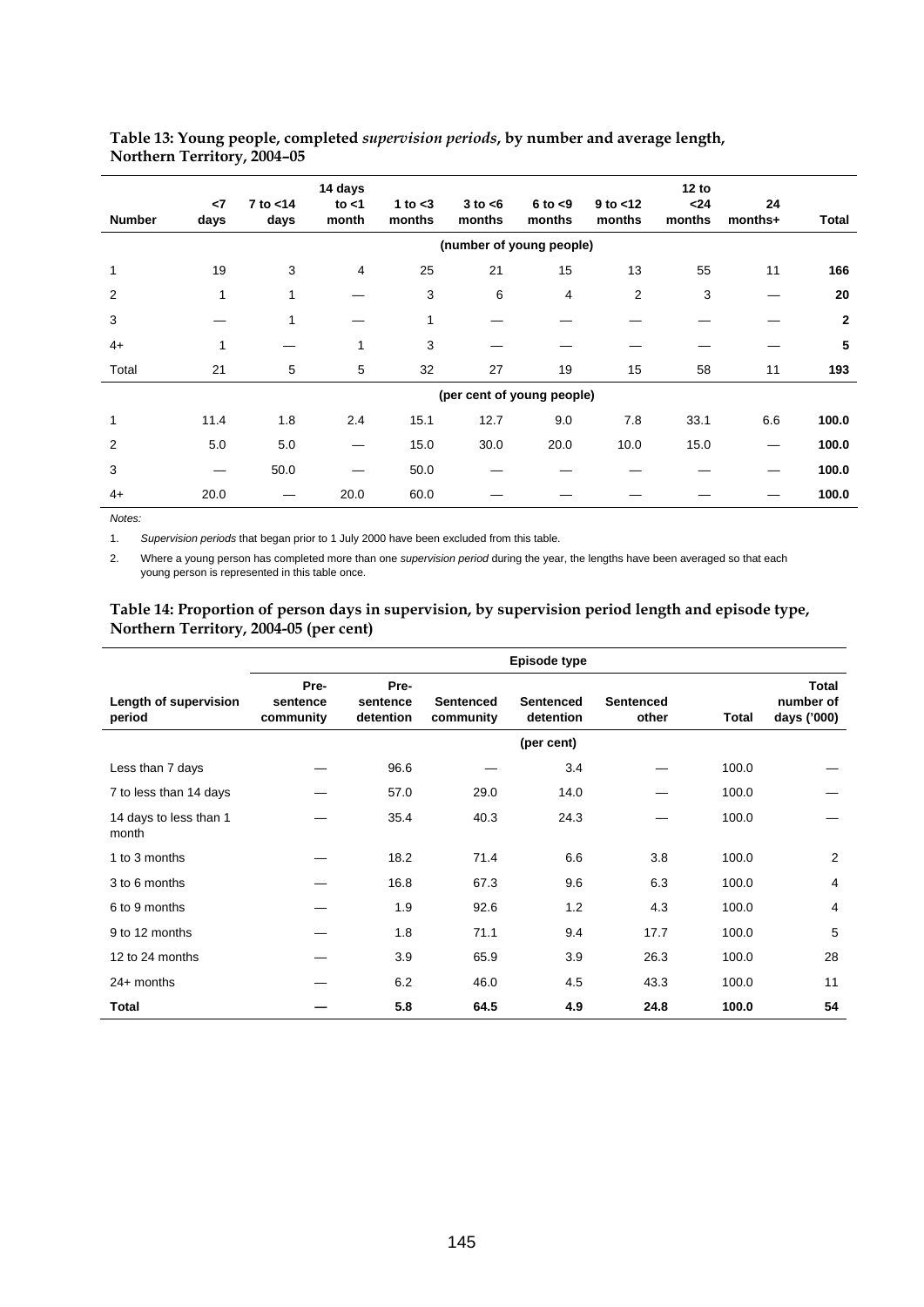**Table 15:** *Supervision periods***, by type, Northern Territory, 2004-05** 

|                                                                | Supervision periods containing sentenced episodes |                          |                                                  |                           |                          |              |  |
|----------------------------------------------------------------|---------------------------------------------------|--------------------------|--------------------------------------------------|---------------------------|--------------------------|--------------|--|
| <b>Supervision periods containing</b><br>pre-sentence episodes | Community <sup>9a)</sup>                          | Detention <sup>(a)</sup> | <b>Community and</b><br>detention <sup>(a)</sup> | Other <sup>(b)</sup> only | No sentenced<br>episodes | <b>Total</b> |  |
|                                                                |                                                   |                          | (number of supervision periods)                  |                           |                          |              |  |
| Community only                                                 | 0                                                 | 0                        | 0                                                | 0                         | 0                        | 0            |  |
| Detention only                                                 | 28                                                | 12                       | 15                                               | 4                         | 54                       | 113          |  |
| Community and detention                                        | $\mathbf 0$                                       | 0                        | $\mathbf 0$                                      | $\mathbf 0$               | $\mathbf 0$              | 0            |  |
| No pre-sentenced episodes                                      | 100                                               | 6                        | 3                                                | 15                        |                          | 124          |  |
| <b>Total</b>                                                   | 128                                               | 18                       | 18                                               | 19                        | 54                       | 237          |  |
|                                                                |                                                   |                          | (per cent of supervision periods)                |                           |                          |              |  |
| Community only                                                 | 0.0                                               | 0.0                      | 0.0                                              | 0.0                       | 0.0                      | 0.0          |  |
| Detention only                                                 | 11.8                                              | 5.1                      | 6.3                                              | 1.7                       | 22.8                     | 47.7         |  |
| Community and detention                                        | 0.0                                               | 0.0                      | 0.0                                              | 0.0                       | 0.0                      | 0.0          |  |
| No pre-sentenced episodes                                      | 42.2                                              | 2.5                      | 1.3                                              | 6.3                       |                          | 52.3         |  |
| <b>Total</b>                                                   | 54.0                                              | 7.6                      | 7.6                                              | 8.0                       | 22.8                     | 100.0        |  |

(a) With or without other.

(b) Other includes immediate release or suspended detention, parole or supervised released, home detention, other sentenced *episode* type.

*Notes*

1. Data on unsupervised bail are not collected in the NMDS and hence are not included in the pre-sentence figures.

2. The use of the *episode* hierarchy may shorten or hide *episodes* which are lower on the hierarchy.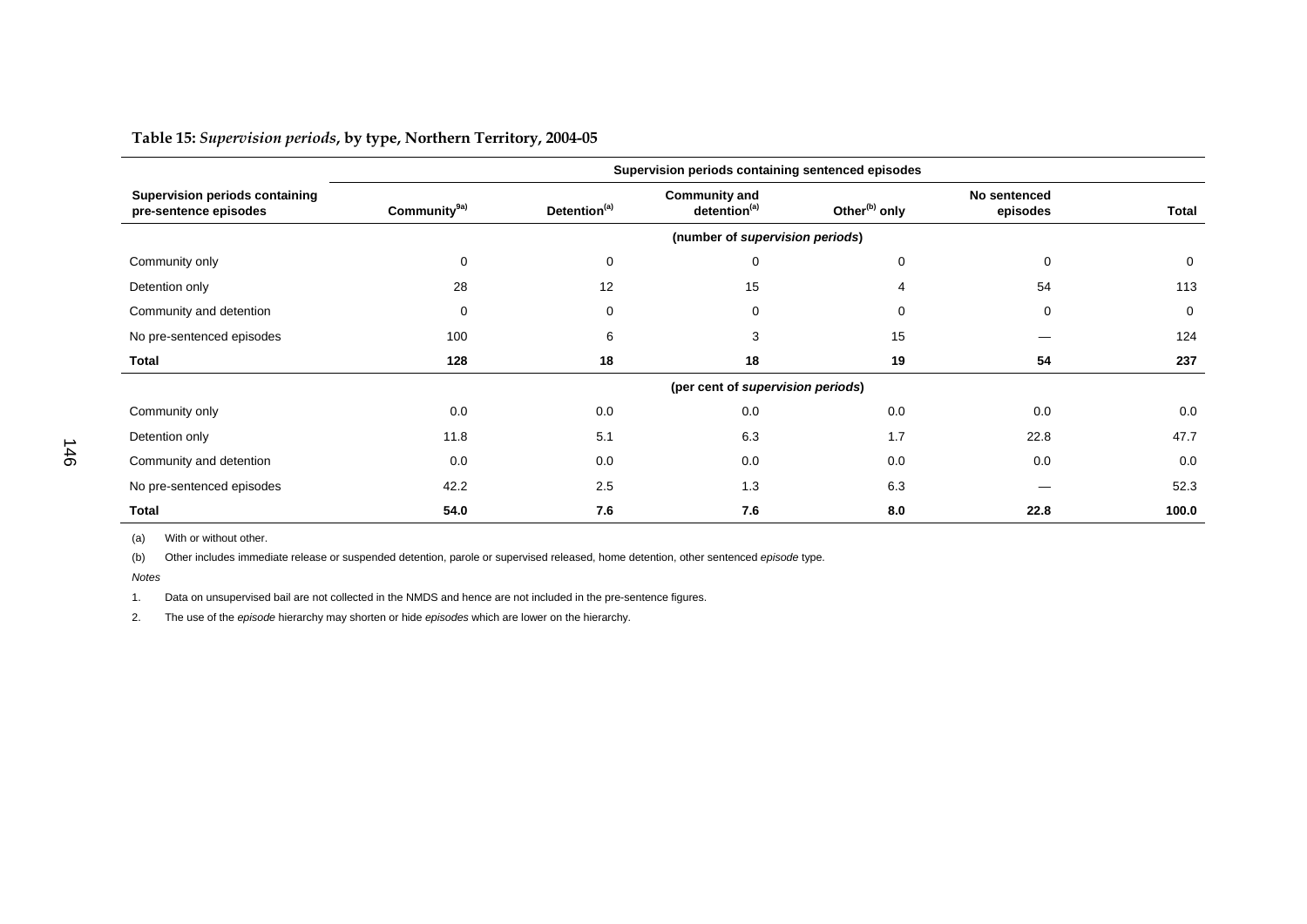| <b>Number of completed</b><br>supervision periods | Male                     | Female                     | <b>Total</b> |  |  |  |
|---------------------------------------------------|--------------------------|----------------------------|--------------|--|--|--|
|                                                   | (number of young people) |                            |              |  |  |  |
| 1                                                 | 153                      | 13                         | 166          |  |  |  |
| 2                                                 | 19                       | 1                          | 20           |  |  |  |
| 3                                                 | 2                        |                            | 2            |  |  |  |
| $4+$                                              | 5                        |                            | 5            |  |  |  |
| <b>Total</b>                                      | 179                      | 14                         | 193          |  |  |  |
|                                                   |                          | (per cent of young people) |              |  |  |  |
| 1                                                 | 85.5                     | 92.9                       | 86.0         |  |  |  |
| 2                                                 | 10.6                     | 7.1                        | 10.4         |  |  |  |
| 3                                                 | 1.1                      |                            | 1.0          |  |  |  |
| $4+$                                              | 2.8                      |                            | 2.6          |  |  |  |
| <b>Total</b>                                      | 100.0                    | 100.0                      | 100.0        |  |  |  |

**Table 16: Young people, by number of completed** *supervision periods* **and sex, Northern Territory, 2004–05**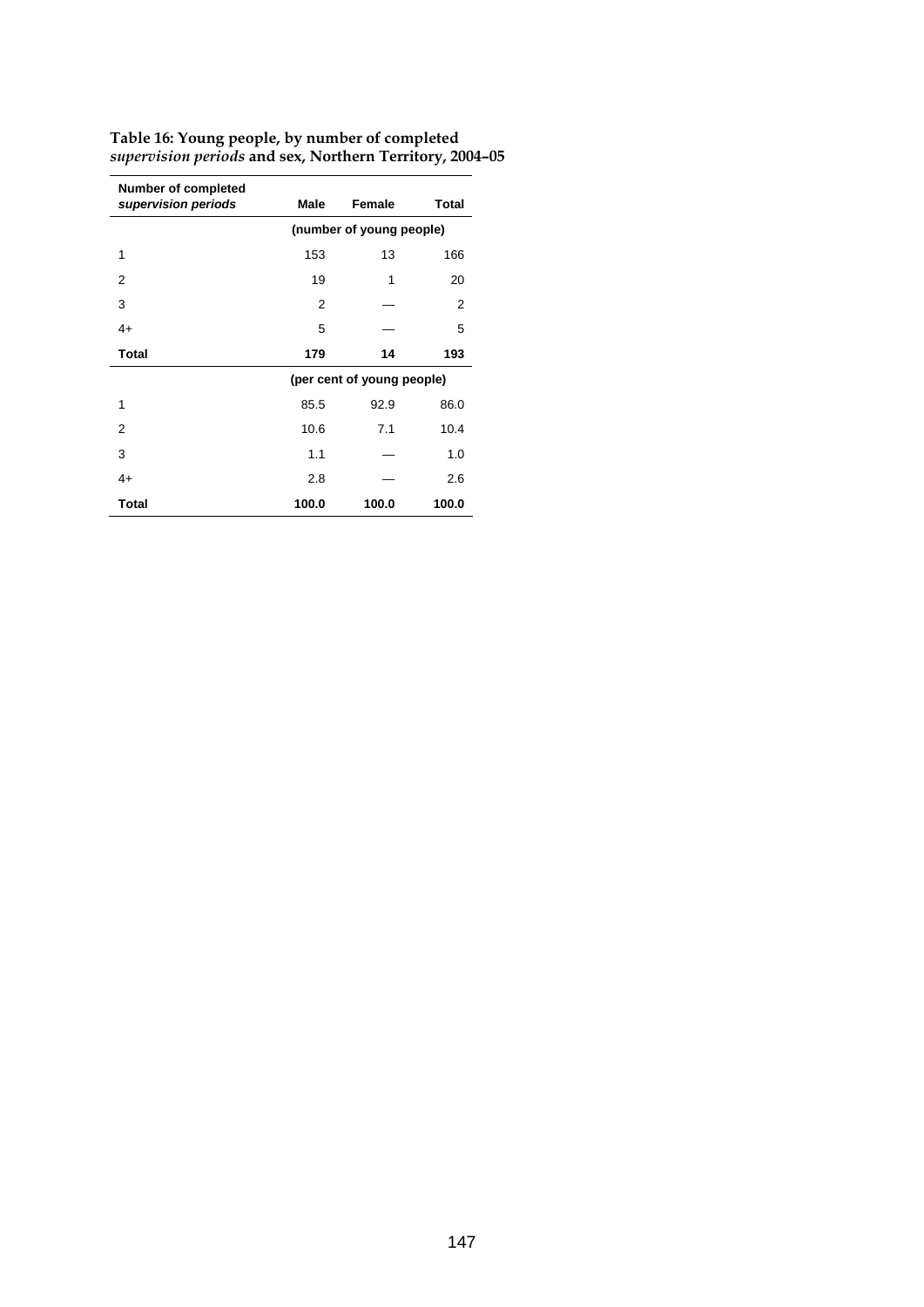**Table 17: Completed supervision periods, by length and sex, Northern Territory, 2004–05** 

| Length of completed<br>supervision periods | Male                            | Female                            | Total |  |  |  |
|--------------------------------------------|---------------------------------|-----------------------------------|-------|--|--|--|
|                                            | (number of supervision periods) |                                   |       |  |  |  |
| Less than 7 days                           | 43                              | 3                                 | 46    |  |  |  |
| 7 to less than 14 days                     | 9                               | 1                                 | 10    |  |  |  |
| 14 days to less than 1 month               | 7                               |                                   | 7     |  |  |  |
| 1 to less than 3 months                    | 33                              | 2                                 | 35    |  |  |  |
| 3 to less than 6 months                    | 29                              |                                   | 29    |  |  |  |
| 6 to less than 9 months                    | 17                              | 2                                 | 19    |  |  |  |
| 9 to less than 12 months                   | 15                              | 1                                 | 16    |  |  |  |
| 12 to less than 24 months                  | 58                              | 5                                 | 63    |  |  |  |
| 24 months+                                 | 11                              | 1                                 | 12    |  |  |  |
| <b>Total</b>                               | 222                             | 15                                | 237   |  |  |  |
|                                            |                                 | (per cent of supervision periods) |       |  |  |  |
| Less than 7 days                           | 19.4                            | 20.0                              | 19.4  |  |  |  |
| 7 to less than 14 days                     | 4.1                             | 6.7                               | 4.2   |  |  |  |
| 14 days to less than 1 month               | 3.2                             |                                   | 3.0   |  |  |  |
| 1 to less than 3 months                    | 14.9                            | 13.3                              | 14.8  |  |  |  |
| 3 to less than 6 months                    | 13.1                            |                                   | 12.2  |  |  |  |
| 6 to less than 9 months                    | 7.7                             | 13.3                              | 8.0   |  |  |  |
| 9 to less than 12 months                   | 6.8                             | 6.7                               | 6.8   |  |  |  |
| 12 to less than 24 months                  | 26.1                            | 33.3                              | 26.6  |  |  |  |
| 24 months+                                 | 5.0                             | 6.7                               | 5.1   |  |  |  |
| <b>Total</b>                               | 100.0                           | 100.0                             | 100.0 |  |  |  |

*Note: Supervision periods* that began prior to 1 July 2000 have been excluded from this table.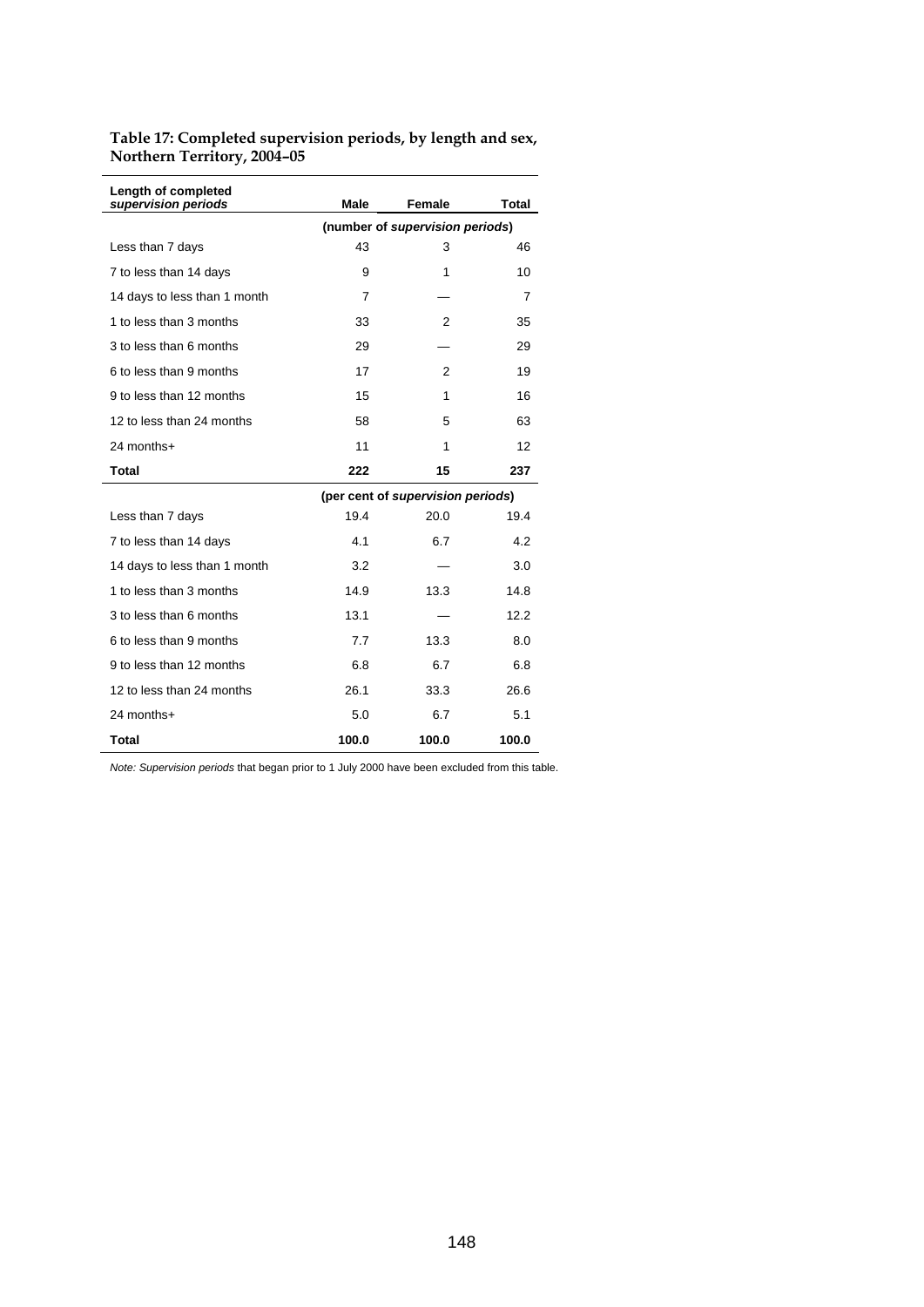| <b>Episode type</b>          | Male | Female           | <b>Total</b> |
|------------------------------|------|------------------|--------------|
| <b>Pre-sentence</b>          |      |                  |              |
| Community                    | n.r. |                  | n.r.         |
| Detention                    | 3    | 1 <sup>(a)</sup> | 3            |
| <b>Sentenced</b>             |      |                  |              |
| Community                    | 119  | $321^{(a)}$      | 130          |
| Detention                    | 38   |                  | 38           |
| Parole or supervised release |      |                  |              |

**Table 18: Episodes, median length in days, by episode type and sex, Northern Territory, 2004–05** 

(a) The number of observations contributing to these cells is fewer than 10.

*Notes* 

1. In this table, contiguous detention *episodes* of the same type that are separated by a transfer within detention are considered to be one episode and their length summed.

2. The use of the episode hierarchy may shorten or hide *episodes* that are lower on the hierarchy.

3. Cells are not reported (n.r.) where N<5.

#### **Table 19: Supervision periods, by episode type and sex, Northern Territory, 2004–05 (per cent)**

| <b>Episode type</b>  | Male | Female       | <b>Total</b> |
|----------------------|------|--------------|--------------|
| <b>Pre-sentence</b>  |      |              |              |
| Community            | 0.0  | 0.0          | 0.0          |
| Detention            | 48.9 | n.r.         | 47.9         |
| <b>Sentenced</b>     |      |              |              |
| Community            | 61.9 | $60.0^{(b)}$ | 61.8         |
| Detention            | 16.1 |              | 15.1         |
| Other <sup>(a)</sup> | 14.3 | n.r.         | 14.3         |

(a) Other includes: immediate release or suspended detention, parole or supervised release, home detention and other sentenced episode type.

(b) The number of observations contributing to these cells is fewer than ten.

*Notes* 

1. Data on unsupervised bail are not collected in the NMDS and hence are not included in the pre-sentence figures.

2. Percentages will not add to 100% because each supervision period may contain more than one type of episode.

3. Cells are not reported (n.r.) where N<5.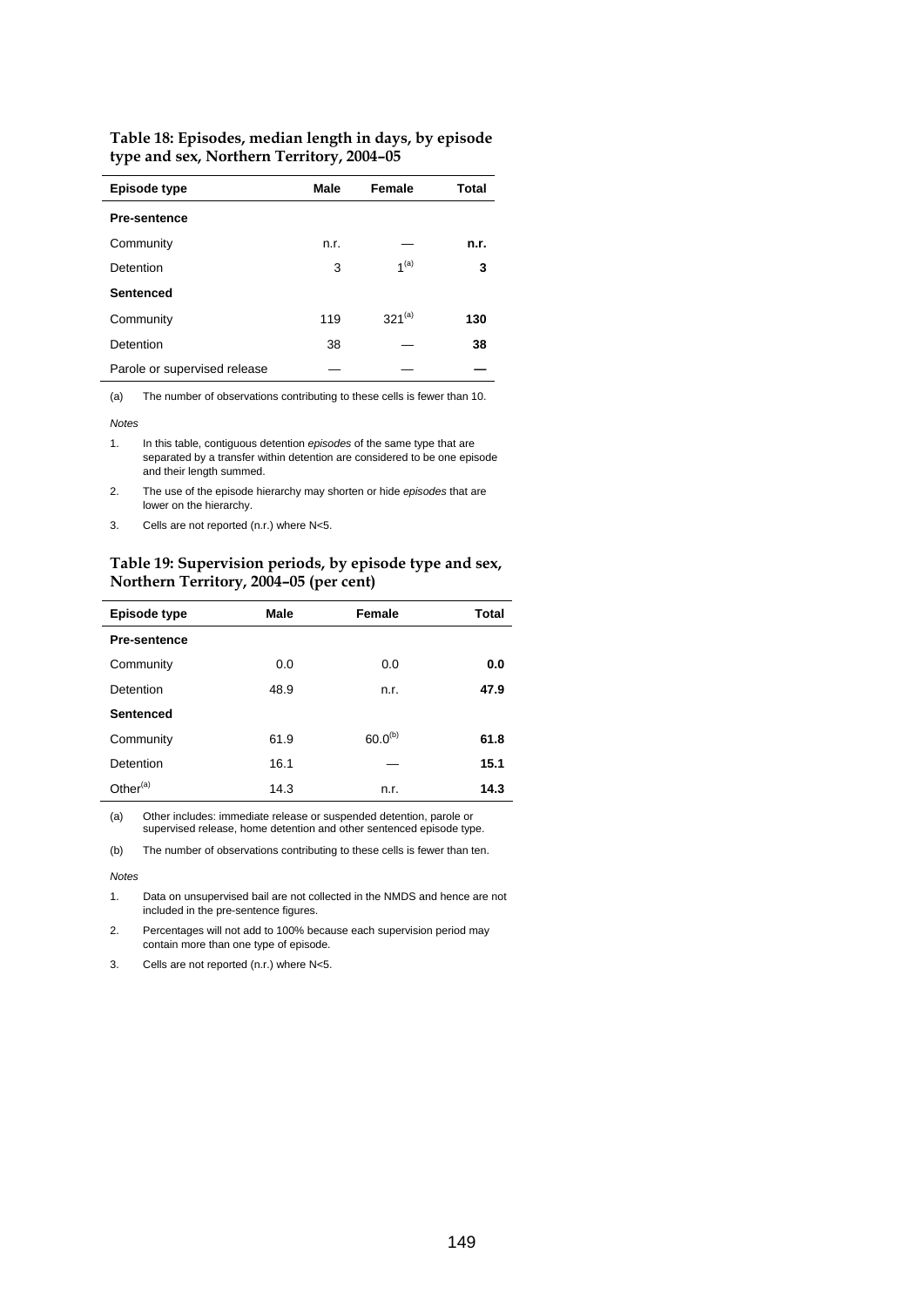# **Table 20: Reason for exit from remand episodes, by sex, Northern Territory, 2004–05**

| <b>Reason for exit from remand</b>     | Male  | Female                        | Total |
|----------------------------------------|-------|-------------------------------|-------|
|                                        |       | (number of remand episodes)   |       |
| Released on bail                       | 68    | 3                             | 71    |
| Matters proven/charges dismissed       | 14    |                               | 14    |
| Sentenced                              | 90    | 2                             | 92    |
| Next episode type: sentenced detention | 35    |                               | 35    |
| Other                                  | 92    | 1                             | 93    |
| Total                                  | 264   | 6                             | 270   |
|                                        |       | (per cent of remand episodes) |       |
| Released on bail                       | 25.8  | 50.0                          | 26.3  |
| Matters proven/charges dismissed       | 5.3   |                               | 5.2   |
| Sentenced                              | 34.1  | 33.3                          | 34.1  |
| Next episode type: sentenced detention | 13.3  |                               | 13.0  |
| Other                                  | 34.8  | 16.7                          | 34.4  |
| Total                                  | 100.0 | 100.0                         | 100.0 |

# **Table 21: Young people, by number of completed** *supervision periods* **by age, Northern Territory, 2004–05**

| Number of completed<br>supervision periods | 10                       | 11    | 12             | 13             | 14    | 15                         | 16    | 17    | $18 +$ | <b>Total</b>   |
|--------------------------------------------|--------------------------|-------|----------------|----------------|-------|----------------------------|-------|-------|--------|----------------|
|                                            | (number of young people) |       |                |                |       |                            |       |       |        |                |
| 1                                          |                          | 5     | $\overline{2}$ | 6              | 17    | 31                         | 37    | 46    | 22     | 166            |
| 2                                          |                          |       | 1              | $\overline{2}$ | 1     | 2                          | 4     | 5     | 5      | 20             |
| 3                                          |                          |       |                |                |       |                            | 1     | 1     |        | $\overline{2}$ |
| $4+$                                       |                          |       |                | 1              | 1     | 2                          | 1     |       |        | 5              |
| <b>Total</b>                               |                          | 5     | 3              | 9              | 19    | 35                         | 43    | 52    | 27     | 193            |
|                                            |                          |       |                |                |       | (per cent of young people) |       |       |        |                |
| 1                                          |                          | 100.0 | 66.7           | 66.7           | 89.5  | 88.6                       | 86.0  | 88.5  | 81.5   | 86.0           |
| 2                                          |                          |       | 33.3           | 22.2           | 5.3   | 5.7                        | 9.3   | 9.6   | 18.5   | 10.4           |
| 3                                          |                          |       |                |                |       |                            | 2.3   | 1.9   |        | 1.0            |
| $4+$                                       |                          |       |                | 11.1           | 5.3   | 5.7                        | 2.3   |       |        | 2.6            |
| Total                                      |                          | 100.0 | 100.0          | 100.0          | 100.0 | 100.0                      | 100.0 | 100.0 | 100.0  | 100.0          |

*Note:* Age is calculated as at first date of supervision during 2004–05.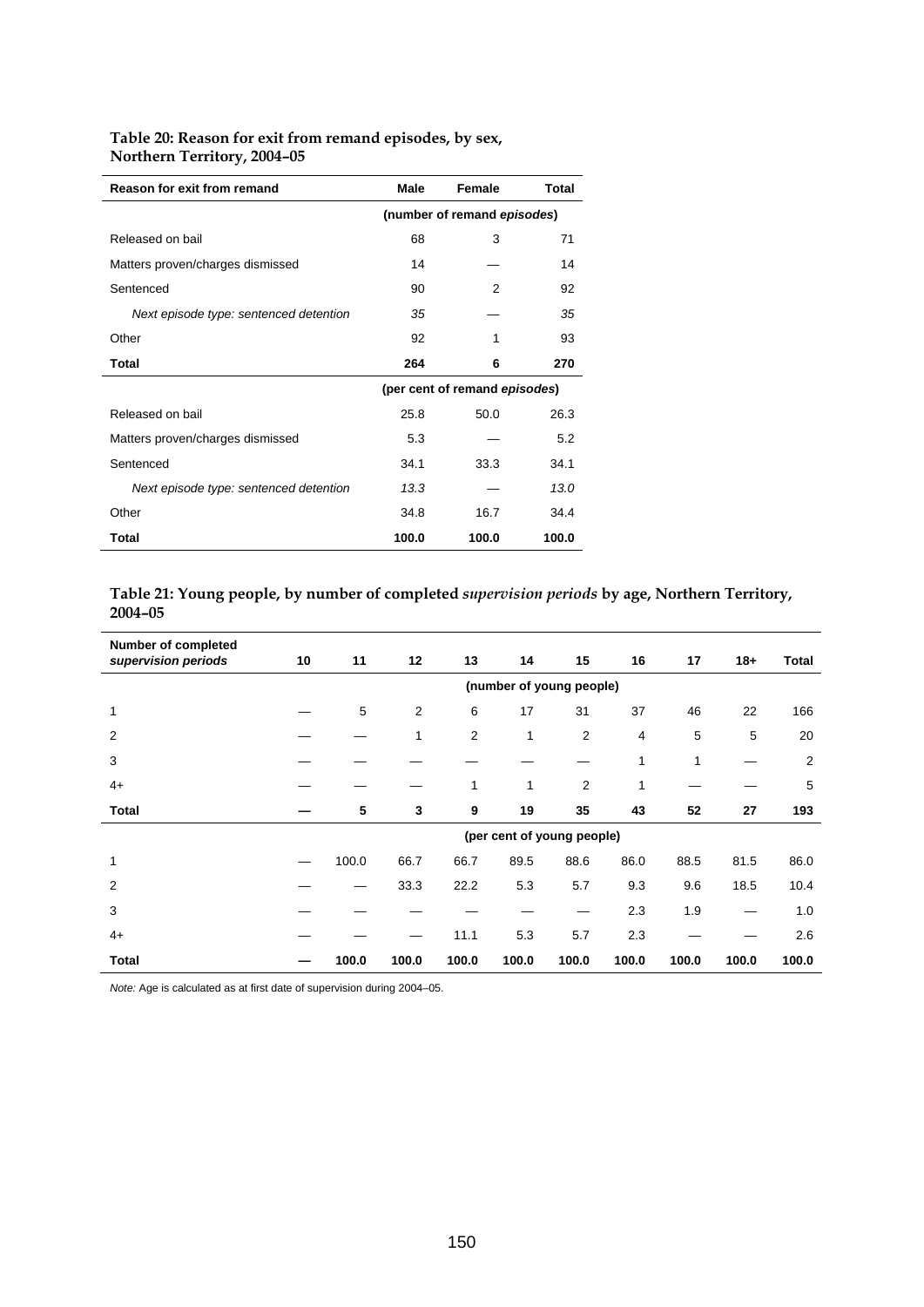| Length of completed<br>supervision periods | 10 | 11             | 12                              | 13    | 14             | 15                                | 16    | 17             | $18+$ | <b>Total</b>   |
|--------------------------------------------|----|----------------|---------------------------------|-------|----------------|-----------------------------------|-------|----------------|-------|----------------|
|                                            |    |                |                                 |       |                | (number of supervision periods)   |       |                |       |                |
| Less than 7 days                           |    | $\overline{2}$ | 4                               | 4     | 9              | 15                                | 7     | 5              |       | 46             |
| 7 to less than 14 days                     |    |                |                                 | 1     | 4              | 3                                 | —     | $\overline{2}$ |       | 10             |
| 14 days to less than 1 month               |    |                |                                 |       |                | 3                                 | 3     | 1              |       | $\overline{7}$ |
| 1 to less than 3 months                    |    |                | 6                               | 3     | 5              | 4                                 | 9     | 8              |       | 35             |
| 3 to less than 6 months                    |    | 1              |                                 | 8     | $\mathbf{2}$   | $\overline{7}$                    | 6     | 5              |       | 29             |
| 6 to less than 9 months                    |    |                | 1                               |       | $\overline{2}$ | 5                                 | 6     | 5              |       | 19             |
| 9 to less than 12 months                   |    | 1              |                                 | 1     | 2              | 3                                 | 4     | 5              |       | 16             |
| 12 to less than 24 months                  |    | 1              | 3                               | 12    | 10             | 14                                | 14    | 9              |       | 63             |
| 24 months+                                 |    |                |                                 |       | 3              | 2                                 | 5     | $\overline{2}$ |       | 12             |
| <b>Total</b>                               |    | 5              | 14                              | 29    | 37             | 56                                | 54    | 42             |       | 237            |
|                                            |    |                |                                 |       |                | (per cent of supervision periods) |       |                |       |                |
| Less than 7 days                           |    | 40.0           | 28.6                            | 13.8  | 24.3           | 26.8                              | 13.0  | 11.9           |       | 19.4           |
| 7 to less than 14 days                     |    |                |                                 | 3.4   | 10.8           | 5.4                               | —     | 4.8            |       | 4.2            |
| 14 days to less than 1 month               |    |                |                                 |       |                | 5.4                               | 5.6   | 2.4            |       | 3.0            |
| 1 to less than 3 months                    |    |                | 42.9                            | 10.3  | 13.5           | 7.1                               | 16.7  | 19.0           |       | 14.8           |
| 3 to less than 6 months                    |    | 20.0           | $\hspace{0.1mm}-\hspace{0.1mm}$ | 27.6  | 5.4            | 12.5                              | 11.1  | 11.9           |       | 12.2           |
| 6 to less than 9 months                    |    |                | 7.1                             | —     | 5.4            | 8.9                               | 11.1  | 11.9           | —     | 8.0            |
| 9 to less than 12 months                   |    | 20.0           |                                 | 3.4   | 5.4            | 5.4                               | 7.4   | 11.9           |       | 6.8            |
| 12 to less than 24 months                  |    | 20.0           | 21.4                            | 41.4  | 27.0           | 25.0                              | 25.9  | 21.4           |       | 26.6           |
| 24 months+                                 |    |                |                                 |       | 8.1            | 3.6                               | 9.3   | 4.8            |       | 5.1            |
| <b>Total</b>                               |    | 100.0          | 100.0                           | 100.0 | 100.0          | 100.0                             | 100.0 | 100.0          |       | 100.0          |

# **Table 22: Completed supervision periods, by length and age, Northern Territory, 2004–05**

*Notes* 

1. Age is calculated as at first date of supervision during 2004–05.

2. *Supervision periods* that began prior to 1 July 2000 have been excluded from this table.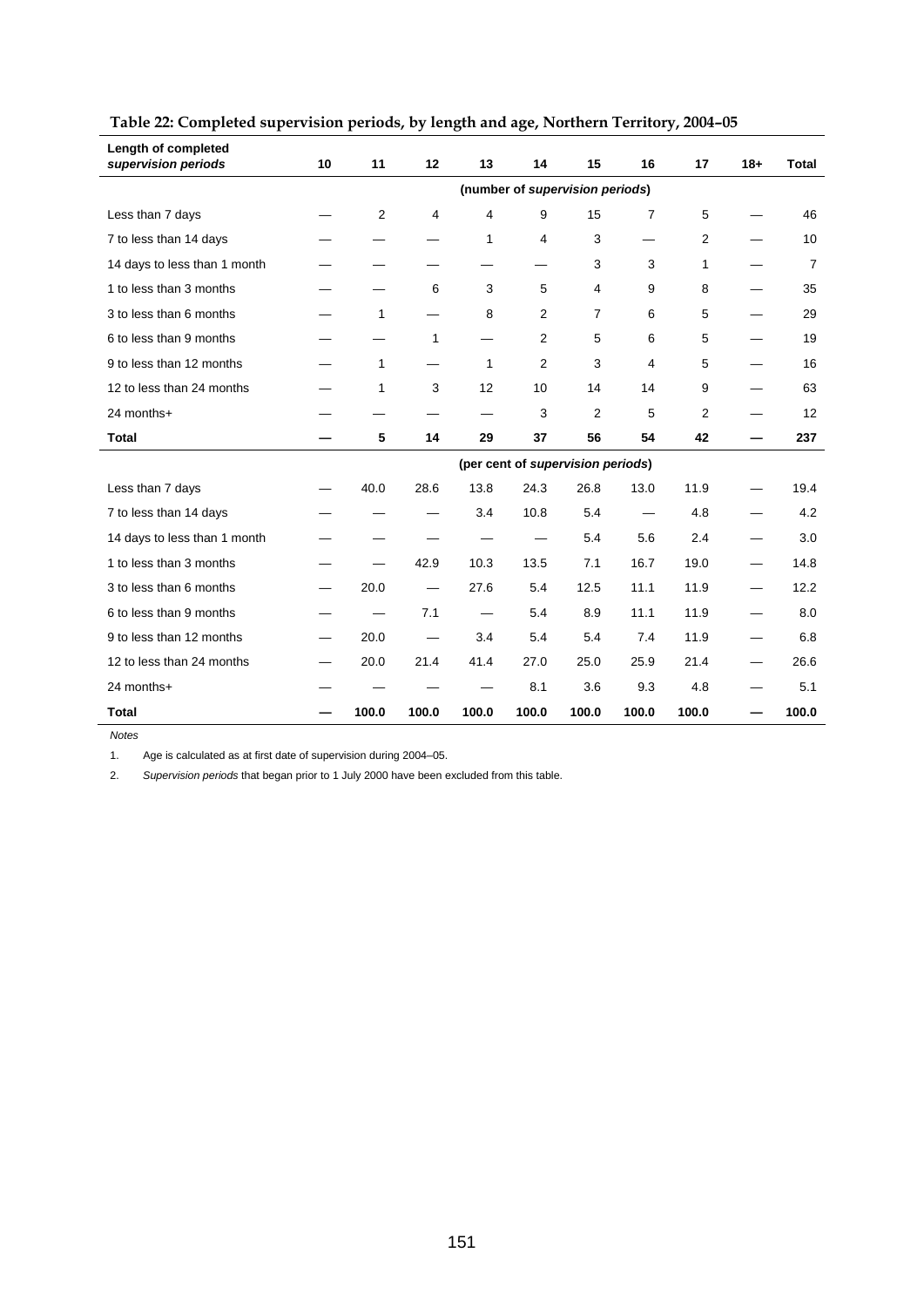| Episode type                 | 10                | 11            | 12   | 13             | 14          | 15         | 16         | 17             | $18 +$     | Total |
|------------------------------|-------------------|---------------|------|----------------|-------------|------------|------------|----------------|------------|-------|
| <b>Pre-sentence</b>          |                   |               |      |                |             |            |            |                |            |       |
| Community                    |                   |               |      |                |             |            | n.r.       |                |            | n.r.  |
| Detention                    |                   | $-$ n.r. n.r. |      | $\overline{1}$ | 2           | 2          | 3          | $\overline{7}$ |            | 3     |
| <b>Sentenced</b>             |                   |               |      |                |             |            |            |                |            |       |
| Community                    | $\hspace{0.05cm}$ | n.r.          | n.r. | 173            | 183         | 90         | 148        | 153            | $53^{(a)}$ | 130   |
| Detention                    |                   | n.r.          |      | n.r.           | 11 $^{(a)}$ | $27^{(a)}$ | $60^{(a)}$ | 28             |            | 38    |
| Parole or supervised release |                   |               |      |                |             |            |            |                |            |       |

#### **Table 23: Episodes, median length in days, by episode type and age, Northern Territory, 2004–05**

(a) The number of observations contributing to these cells is fewer than 10. *Notes* 

1. Age calculated as at entry to relevant *episode*.

2. *Episodes* that began prior to 1 July 2000 are excluded from this table.

3. In this table, contiguous detention *episodes* of the same type that are separated by a transfer within detention are considered to be one episode and their length summed.

4. The use of the episode hierarchy may shorten or hide *episodes* that are lower on the hierarchy.

5. Cells are not reported (n.r.) where N<5.

#### **Table 24: Supervision periods, by episode type and age, Northern Territory, 2004–05 (per cent)**

| Episode type        | 10 | 11   | 12           | 13           | 14   | 15   | 16           | 17                  | $18+$ | Total |
|---------------------|----|------|--------------|--------------|------|------|--------------|---------------------|-------|-------|
| <b>Pre-sentence</b> |    |      |              |              |      |      |              |                     |       |       |
| Community           |    |      |              |              |      |      |              |                     |       |       |
| <b>Detention</b>    |    | n.r. | $64.3^{(a)}$ | $48.3^{(a)}$ | 64.9 | 47.4 | $50.0^{(a)}$ | 26.2 <sup>(a)</sup> |       | 47.9  |
| <b>Sentenced</b>    |    |      |              |              |      |      |              |                     |       |       |
| Community           |    | n.r. | $50.0^{(a)}$ | 72.4         | 51.4 | 63.2 | 64.8         | 61.9                |       | 61.8  |
| Detention           |    | n.r. | n.r.         | n.r.         | n.r. | n.r. | n.r.         | n.r.                |       | 15.1  |
| Other               |    |      | 7.1          | $24.1^{(a)}$ | n.r. | n.r. | 18.5         | 19.0                |       | 14.3  |
|                     |    |      |              |              |      |      |              |                     |       |       |

(a) The number of observations contributing to these cells is fewer than 10.

*Notes* 

1. Data on unsupervised bail is not collected in the NMDS.

2. Percentages will not add to 100 because each supervision period may contain more than one episode type.

3. Other includes: immediate release or suspended detention, parole or supervised released, home detention, other sentenced episode type.

4. Age calculated as at entry to *supervision period*.

5. Cells are not reported (n.r.) where N<5.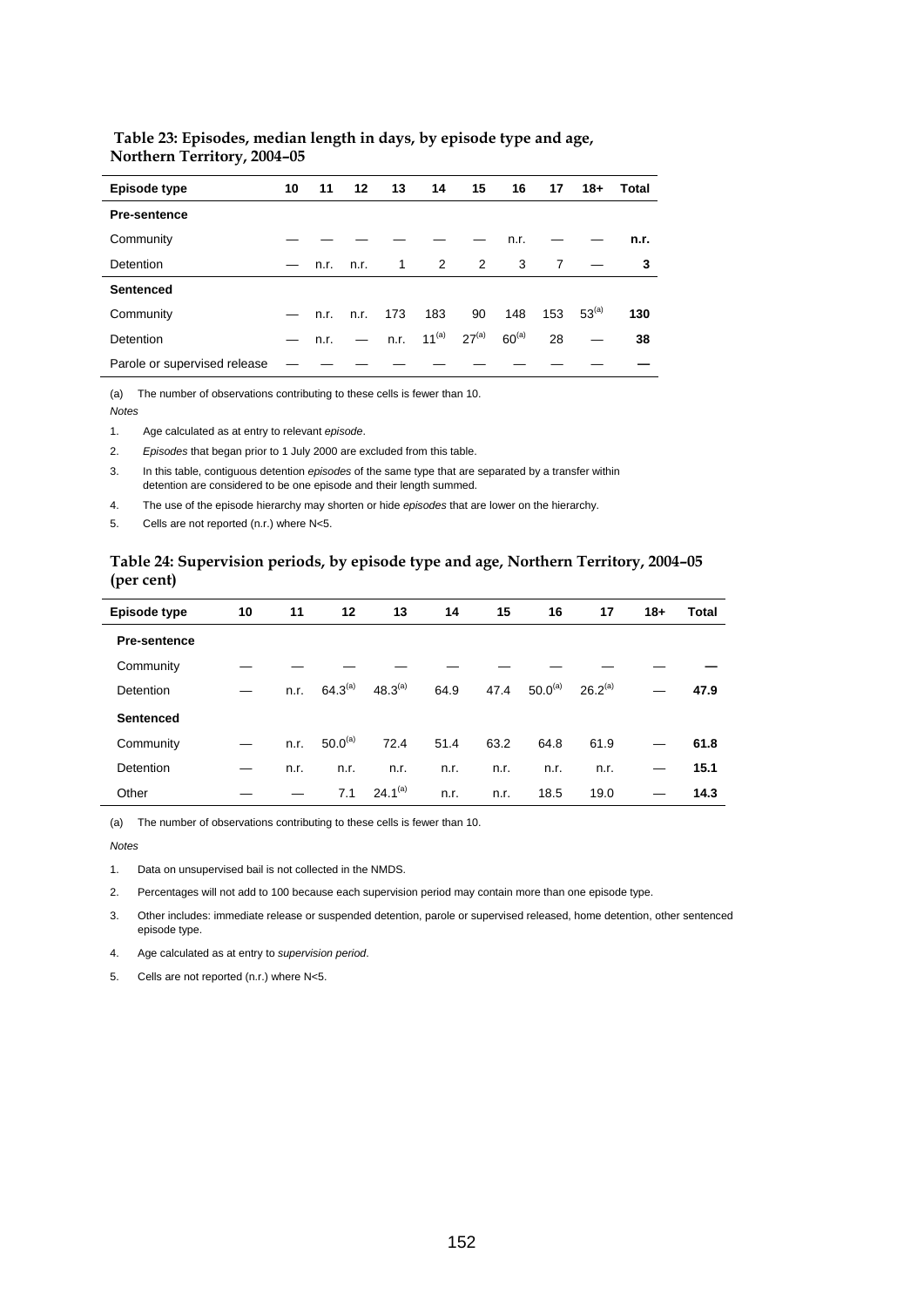| <b>Reason for exit from</b><br>remand     | 10                          | 11           | 12    | 13    | 14             | 15                            | 16             | 17    | $18 +$ | <b>Total</b> |
|-------------------------------------------|-----------------------------|--------------|-------|-------|----------------|-------------------------------|----------------|-------|--------|--------------|
|                                           | (number of remand episodes) |              |       |       |                |                               |                |       |        |              |
| Released on bail                          |                             | $\mathbf{2}$ |       | 3     | $\overline{2}$ | 31                            | 12             | 21    |        | 71           |
| Matters proven/charges<br>dismissed       |                             |              | 1     |       | $\overline{2}$ | 6                             | 3              | 2     |        | 14           |
| Sentenced                                 |                             |              |       | 4     | 15             | 32                            | 20             | 21    |        | 92           |
| Next episode type:<br>sentenced detention |                             |              |       | 2     | 4              | 10                            | $\overline{7}$ | 12    |        | 35           |
| Other                                     |                             | 1            |       | 9     | 7              | 29                            | 21             | 26    |        | 93           |
| <b>Total</b>                              |                             | 3            | 1     | 16    | 26             | 98                            | 56             | 70    |        | 270          |
|                                           |                             |              |       |       |                | (per cent of remand episodes) |                |       |        |              |
| Released on bail                          |                             | 66.7         |       | 18.8  | 7.7            | 31.6                          | 21.4           | 30.0  |        | 26.3         |
| Matters proven/charges<br>dismissed       |                             |              | 100.0 |       | 7.7            | 6.1                           | 5.4            | 2.9   |        | 5.2          |
| Sentenced                                 |                             |              |       | 25.0  | 57.7           | 32.7                          | 35.7           | 30.0  |        | 34.1         |
| Next episode type:<br>sentenced detention |                             |              |       | 12.5  | 15.4           | 10.2                          | 12.5           | 17.1  |        | 13.0         |
| Other                                     |                             | 33.3         |       | 56.3  | 26.9           | 29.6                          | 37.5           | 37.1  |        | 34.4         |
| <b>Total</b>                              |                             | 100.0        | 100.0 | 100.0 | 100.0          | 100.0                         | 100.0          | 100.0 |        | 100.0        |

# **Table 25: Reason for exit from remand episodes, by age, Northern Territory, 2004–05**

*Note:* Age calculated as at entry to *episode*.

# **Table 26: Young people, by number of completed** *supervision periods* **and Indigenous status, Northern Territory, 2004–05**

| <b>Number of completed</b><br>supervision periods | Indigenous     | Non-<br>Indigenous | Unknown/<br>not recorded   | <b>Total</b>   |
|---------------------------------------------------|----------------|--------------------|----------------------------|----------------|
|                                                   |                |                    |                            |                |
| 1                                                 | 135            | 31                 |                            | 166            |
| $\overline{2}$                                    | 15             | 5                  |                            | 20             |
| 3                                                 | $\overline{2}$ |                    |                            | $\overline{2}$ |
| $4+$                                              | 5              |                    |                            | 5              |
| <b>Total</b>                                      | 157            | 36                 |                            | 193            |
|                                                   |                |                    | (per cent of young people) |                |
| 1                                                 | 86.0           | 86.1               |                            | 86.0           |
| 2                                                 | 9.6            | 13.9               |                            | 10.4           |
| 3                                                 | 1.3            |                    |                            | 1.0            |
| $4+$                                              | 3.2            |                    |                            | 2.6            |
| <b>Total</b>                                      | 100.0          | 100.0              |                            | 100.0          |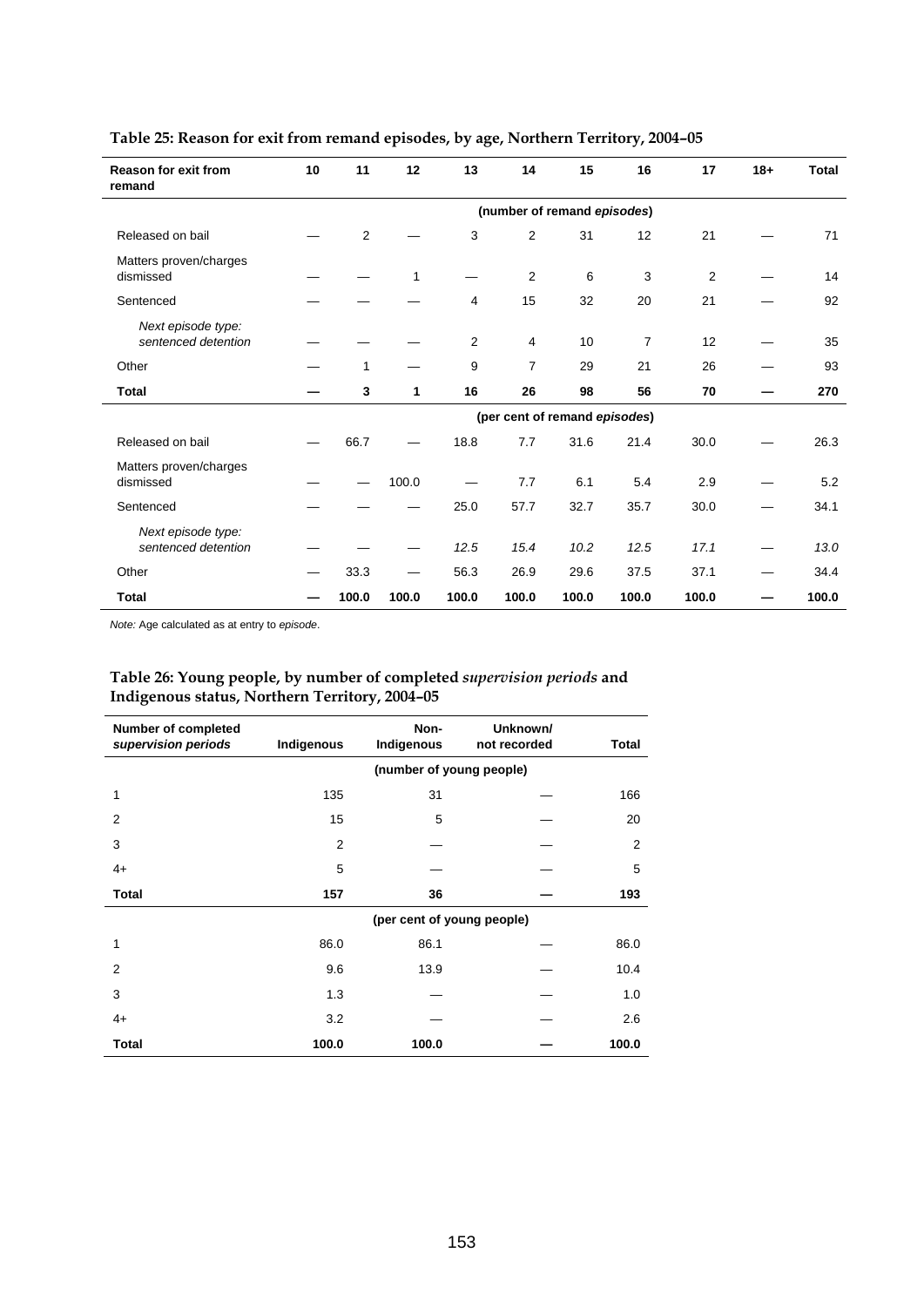|                                            |                | Non-                              | Unknown/            |                |
|--------------------------------------------|----------------|-----------------------------------|---------------------|----------------|
| Length of completed<br>supervision periods | Indigenous     | Indigenous                        | <b>Not Recorded</b> | <b>Total</b>   |
|                                            |                | (number of supervision periods)   |                     |                |
| less than 7 days                           | 40             | 6                                 |                     | 46             |
| 7 to less than 14 days                     | 10             |                                   |                     | 10             |
| 14 days to less than 1 month               | $\overline{7}$ |                                   |                     | $\overline{7}$ |
| 1 to less than 3 months                    | 26             | 9                                 |                     | 35             |
| 3 to less than 6 months                    | 23             | 6                                 |                     | 29             |
| 6 to less than 9 months                    | 14             | 5                                 |                     | 19             |
| 9 to less than 12 months                   | 15             | 1                                 |                     | 16             |
| 12 to less than 24 months                  | 52             | 11                                |                     | 63             |
| 24 months+                                 | 9              | 3                                 |                     | 12             |
| <b>Total</b>                               | 196            | 41                                |                     | 237            |
|                                            |                | (per cent of superivsion periods) |                     |                |
| Less than 7 days                           | 20.4           | 14.6                              |                     | 19.4           |
| 7 to less than 14 days                     | 5.1            |                                   |                     | 4.2            |
| 14 days to less than 1 month               | 3.6            |                                   |                     | 3.0            |
| 1 to less than 3 months                    | 13.3           | 22.0                              |                     | 14.8           |
| 3 to less than 6 months                    | 11.7           | 14.6                              |                     | 12.2           |
| 6 to less than 9 months                    | 7.1            | 12.2                              |                     | 8.0            |
| 9 to less than 12 months                   | 7.7            | 2.4                               |                     | 6.8            |
| 12 to less than 24 months                  | 26.5           | 26.8                              |                     | 26.6           |
| $24+$ months                               | 4.6            | 7.3                               |                     | 5.1            |
| <b>Total</b>                               | 100.0          | 100.0                             |                     | 100.0          |

**Table 27: Completed** *supervision periods***, by length and Indigenous status, Northern Territory, 2004–05** 

*Note:* S*upervision periods* that began prior to 1 July 2000 are excluded from this table.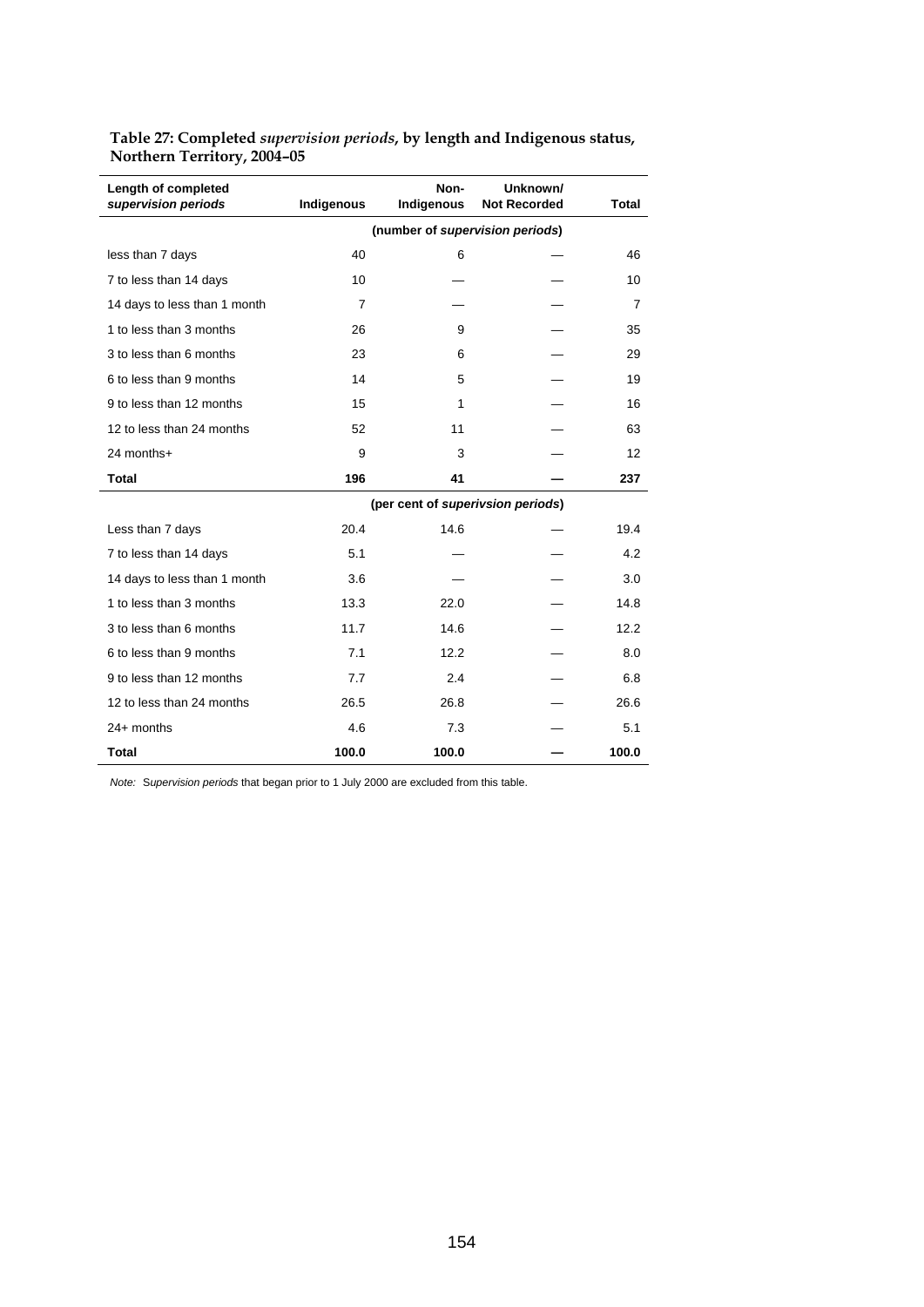| Episode type                 | Indigenous | Non-Indigenous | Unknown/<br>not recorded | <b>Total</b> |
|------------------------------|------------|----------------|--------------------------|--------------|
| <b>Pre-sentence</b>          |            |                |                          |              |
|                              |            |                |                          |              |
| Community                    |            | n.r.           |                          | n.r.         |
| <b>Detention</b>             | 3          | 3              |                          | 3            |
| <b>Sentenced</b>             |            |                |                          |              |
| Community                    | 147        | 93             |                          | 130          |
| Detention                    | 41         | $28^{(a)}$     |                          | 38           |
| Parole or supervised release |            |                |                          |              |

#### **Table 28: Episodes, median length in days, by episode type and Indigenous status, Northern Territory, 2004–05**

(a) The number of observations contributing to this cell is fewer than 10.

*Notes* 

1. *Episodes* that began prior to 1 July 2000 are excluded from this table.

2. In this table, contiguous detention *episodes* of the same type that are separated by a transfer within detention are considered to be one episode and their length summed.

3. The use of the episode hierarchy may shorten or hide *episodes* that are lower on the hierarchy.

4. Cells are not reported (n.r.) where N<5.

## **Table 29: Supervision periods, by episode type and Indigenous status, Northern Territory, 2004–05 (per cent)**

| Episode type         | Indigenous | Non-Indigenous | Unknown/<br>not recorded | Total |
|----------------------|------------|----------------|--------------------------|-------|
| Pre-sentence         | 0.0        | 0.0            |                          |       |
| Community            | 51.0       | 31.7           |                          | 47.7  |
| <b>Detention</b>     | 0.0        | 0.0            |                          | 0.0   |
| <b>Sentenced</b>     |            |                |                          |       |
| Community            | 15.8       | 12.2           |                          | 15.2  |
| Detention            | 60.2       | n.r.           |                          | 61.6  |
| Other <sup>(a)</sup> | 12.2       | $24.4^{(b)}$   |                          | 14.3  |

(a) Other includes immediate release or suspended detention, parole or supervised released, home detention, other sentenced episode type.

(b) The number of observations contributing to this cell is fewer than 10.

*Notes* 

1. Data on unsupervised bail is not collected in the NMDS.

2. Percentages will not add to 100% because each supervision period may contain more than one episode type.

3. Cells are not reported (n.r.) where N<5.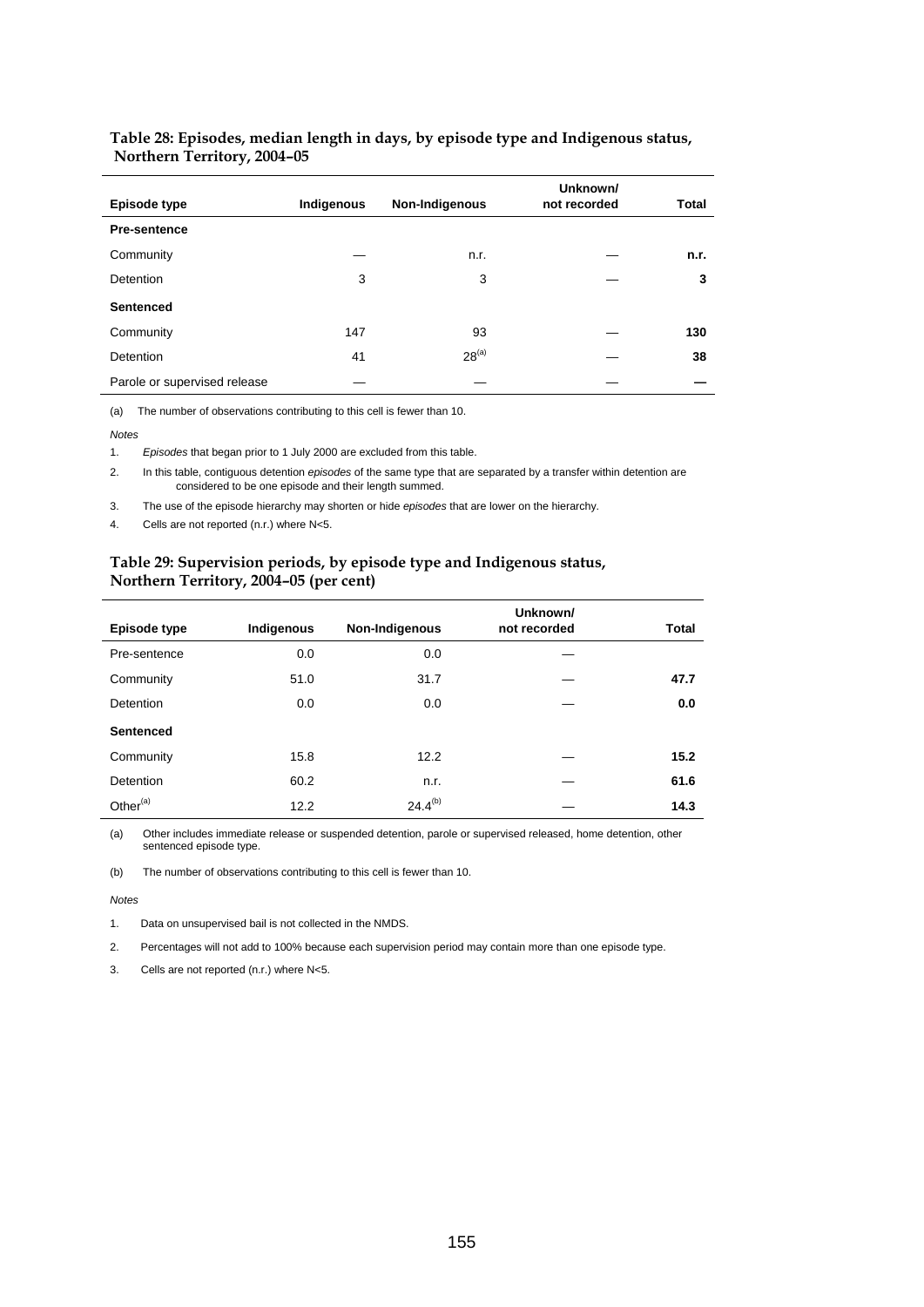| <b>Reason for exit from</b><br>remand     | Indigenous | Non-<br>Indigenous            | Unknown/<br>not recorded | Total |
|-------------------------------------------|------------|-------------------------------|--------------------------|-------|
|                                           |            | (number of remand episodes)   |                          |       |
| Released on bail                          | 61         | 10                            |                          | 71    |
| Matters proven/charges<br>dismissed       | 13         | 1                             |                          | 14    |
| Sentenced                                 | 80         | 12                            |                          | 92    |
| Next episode type:<br>sentenced detention | 29         | 6                             |                          | 35    |
| Other                                     | 81         | 12                            |                          | 93    |
| Total                                     | 235        | 35                            |                          | 270   |
|                                           |            | (per cent of remand episodes) |                          |       |
| Released on bail                          | 26.0       | 28.6                          |                          | 26.3  |
| Matters proven/charges<br>dismissed       | 5.5        | 2.9                           |                          | 5.2   |
| Sentenced                                 | 34.0       | 34.3                          |                          | 34.1  |
| Next episode type:<br>sentenced detention | 12.3       | 17.1                          |                          | 13.0  |
| Other                                     | 34.5       | 34.3                          |                          | 34.4  |
| <b>Total</b>                              | 100.0      | 100.0                         |                          | 100.0 |

## **Table 30: Reason for exit from remand episodes, by Indigenous status, Northern Territory, 2004–05**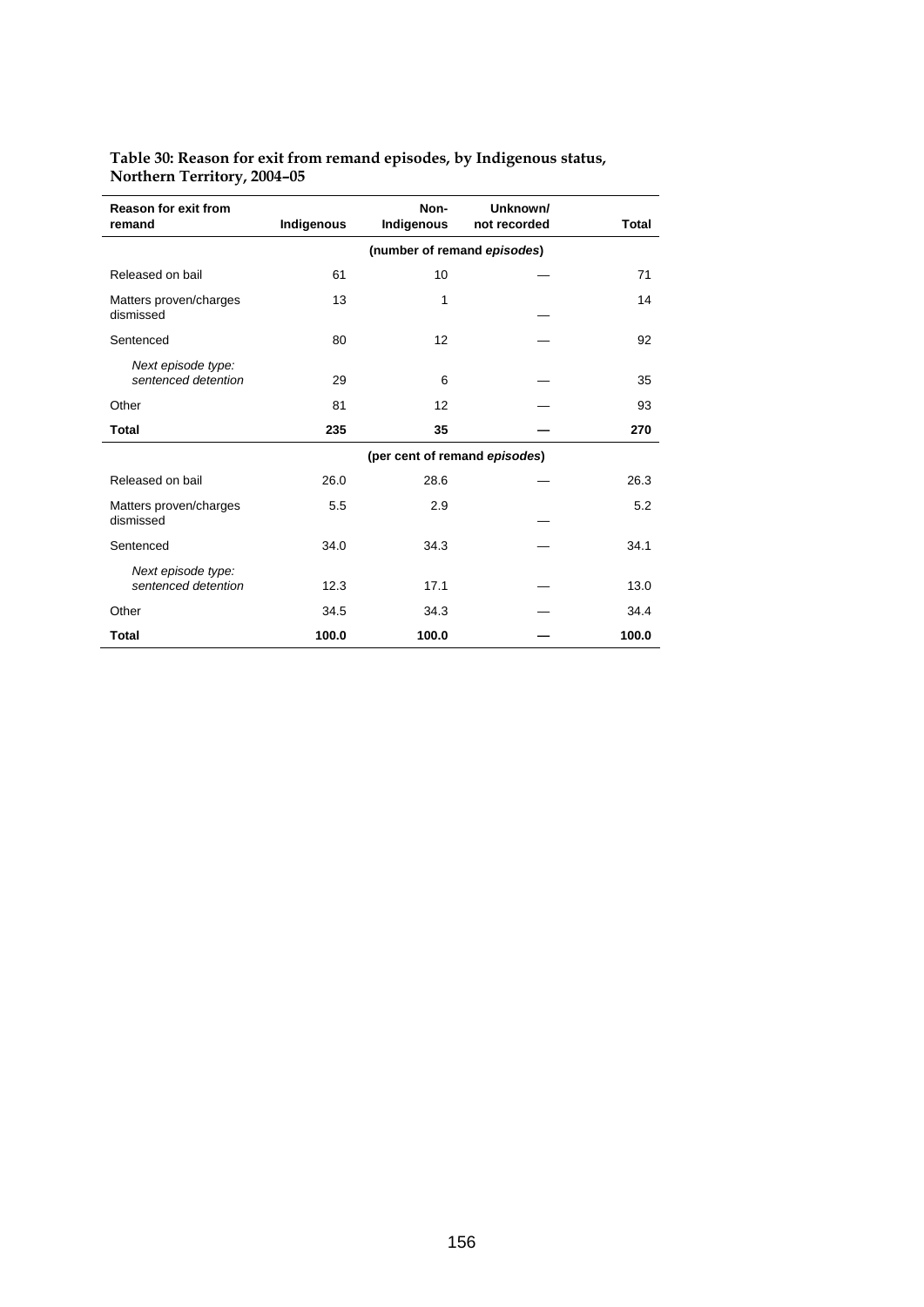## **Table 31: Completed episodes, by episode type and reason for exit, Northern Territory, 2004–05 (per cent)**

| <b>Reason for exit</b>                        | Pre-<br>sentence<br>community | Pre-<br>sentence<br>detention | <b>Community</b><br>supervision | <b>Detention</b> | <b>Immediate</b><br>release or<br>suspended<br>detention | Parole or<br>supervised<br>release | Other |
|-----------------------------------------------|-------------------------------|-------------------------------|---------------------------------|------------------|----------------------------------------------------------|------------------------------------|-------|
| Released on bail                              |                               | 31.1                          |                                 |                  |                                                          |                                    | 13.6  |
| Sentenced                                     |                               | 40.4                          |                                 |                  |                                                          |                                    | 17.6  |
| Transferred                                   |                               | 2.2                           | 5.4                             | 11.9             | 4.1                                                      |                                    | 4.4   |
| <b>Breached</b>                               |                               |                               | 10.9                            |                  | 10.2                                                     |                                    | 5.2   |
| More serious<br>order begun                   | 100.0                         |                               | 33.7                            |                  | 38.8                                                     |                                    | 17.0  |
| Conditions of<br>sentence met                 |                               |                               | 50.0                            | 73.8             | 46.9                                                     |                                    | 29.6  |
| Released on<br>parole/supervised<br>release   |                               |                               |                                 | 14.3             |                                                          |                                    | 1.1   |
| <b>Matters</b><br>proven/charges<br>dismissed |                               | 6.1                           |                                 |                  |                                                          |                                    | 2.7   |
| Other                                         |                               | 20.2                          |                                 |                  |                                                          |                                    | 8.8   |
| Total                                         | 100.0                         | 100.0                         | 100.0                           | 100.0            | 100.0                                                    |                                    | 100.0 |

*Notes* 

1. Transferred does not include transfers from one detention centre to another within a jurisdiction in the same supervision period.

2. Some reasons for exit may be due to the result of an appeal.

## **Table 32: Young people, age at first juvenile justice supervision, by presence or absence of detention** *episodes* **in the first** *supervision period***, Northern Territory, 2000–01 to 2004–05**

|                                                       | Age at first supervision   |       |                |       |       |       |       |       |              |       |  |
|-------------------------------------------------------|----------------------------|-------|----------------|-------|-------|-------|-------|-------|--------------|-------|--|
|                                                       | 10                         | 11    | 12             | 13    | 14    | 15    | 16    | 17    | $18+$        | Total |  |
|                                                       | (number of young people)   |       |                |       |       |       |       |       |              |       |  |
| First supervision period<br>contained detention       |                            | 3     | $\overline{7}$ | 21    | 43    | 51    | 65    | 62    |              | 252   |  |
| First supervision period did<br>not contain detention |                            | 2     | 7              | 19    | 36    | 54    | 70    | 104   | 2            | 294   |  |
| <b>Total</b>                                          |                            | 5     | 14             | 40    | 79    | 105   | 135   | 166   | $\mathbf{2}$ | 546   |  |
|                                                       | (per cent of young people) |       |                |       |       |       |       |       |              |       |  |
| First supervision period<br>contained detention       |                            | 60.0  | 50.0           | 52.5  | 54.4  | 48.6  | 48.1  | 37.3  |              | 46.2  |  |
| First supervision period did<br>not contain detention |                            | 40.0  | 50.0           | 47.5  | 45.6  | 51.4  | 51.9  | 62.7  | 100.0        | 53.8  |  |
| Total                                                 |                            | 100.0 | 100.0          | 100.0 | 100.0 | 100.0 | 100.0 | 100.0 | 100.0        | 100.0 |  |

*Note:* The first supervision period for some young people contained both pre–sentence detention and sentenced detention